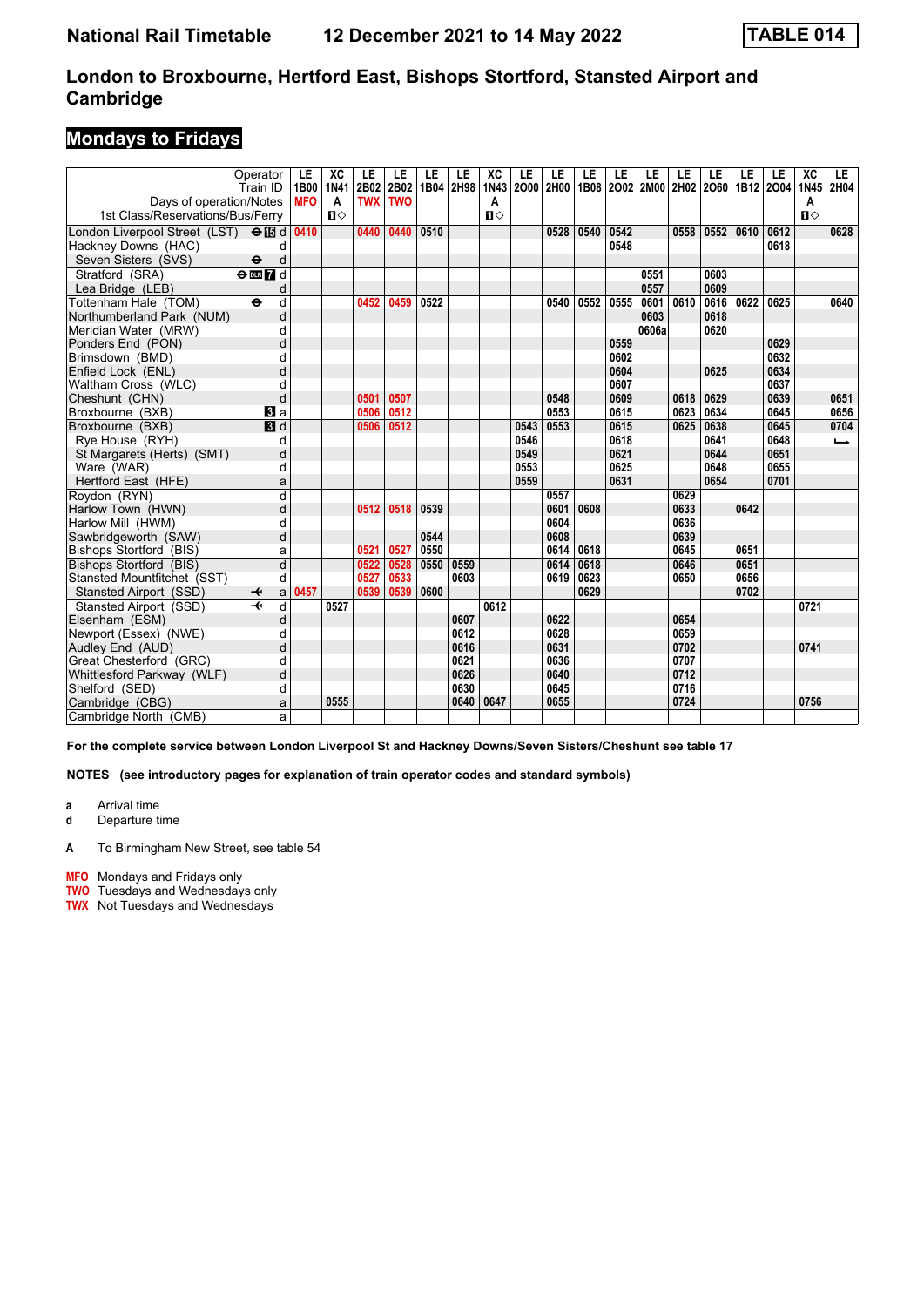# **Mondays to Fridays**

| Operator<br>Train ID<br>Days of operation/Notes                                                                 | LE<br>2046 | LE<br>1B <sub>16</sub> | LE   | LE<br>2H04 2M02 | LE           | LE   | LE<br>2006 2088 2H06 1B20 | LE   | LE           | LE<br>2008 2M04 | LE<br>1094 | LE<br>1B22 | LE   | LE   | LE           | LE<br>2H08 2S06 2O10 2M06 1O96 | LE   | XC<br>1N47<br>A<br>$\mathbf{u}$ |
|-----------------------------------------------------------------------------------------------------------------|------------|------------------------|------|-----------------|--------------|------|---------------------------|------|--------------|-----------------|------------|------------|------|------|--------------|--------------------------------|------|---------------------------------|
| 1st Class/Reservations/Bus/Ferry<br>London Liverpool Street (LST) $\Theta$ $\Box$ d<br>Hackney Downs (HAC)<br>d |            | 0640                   |      |                 | 0642<br>0648 |      | 0658                      | 0710 | 0712<br>0718 |                 | 0723       | 0725       | 0728 |      | 0742<br>0748 |                                | 0753 |                                 |
| d<br>Seven Sisters (SVS)<br>$\ddot{\mathbf{e}}$                                                                 |            |                        |      |                 |              |      |                           |      |              |                 |            |            |      |      |              |                                |      |                                 |
| Stratford (SRA)<br>$\Theta$ DE $\overline{7}$ d                                                                 | 0636       |                        |      | 0644            |              | 0649 |                           |      |              | 0717            |            |            |      | 0734 |              | 0747                           |      |                                 |
| Lea Bridge (LEB)<br>d                                                                                           |            |                        |      | 0650            |              | 0655 |                           |      |              | 0723            |            |            |      | 0740 |              | 0753                           |      |                                 |
| Tottenham Hale (TOM)<br>$\ddot{\mathbf{e}}$<br>d                                                                | 0645       | 0652                   |      | 0654            | 0655         | 0700 | 0710                      | 0722 | 0725         | 0727            |            | 0737       | 0741 | 0747 | 0755         | 0757                           |      |                                 |
| Northumberland Park (NUM)<br>d                                                                                  | 0648       |                        |      | 0656            |              |      |                           |      |              | 0729            |            |            |      | 0750 |              | 0759                           |      |                                 |
| Meridian Water (MRW)<br>d                                                                                       |            |                        |      | 0659a           |              |      |                           |      |              | 0732a           |            |            |      | 0752 |              | 0802a                          |      |                                 |
| d<br>Ponders End (PON)                                                                                          |            |                        |      |                 |              | 0705 |                           |      | 0729         |                 |            |            |      |      | 0759         |                                |      |                                 |
| Brimsdown (BMD)<br>d                                                                                            |            |                        |      |                 |              | 0707 |                           |      | 0732         |                 |            |            |      |      | 0802         |                                |      |                                 |
| d<br>Enfield Lock (ENL)                                                                                         |            |                        |      |                 | 0701         |      |                           |      | 0734         |                 |            |            |      |      | 0804         |                                |      |                                 |
| Waltham Cross (WLC)<br>d                                                                                        |            |                        |      |                 | 0704         |      |                           |      | 0737         |                 |            |            |      |      | 0807         |                                |      |                                 |
| Cheshunt (CHN)<br>d                                                                                             | 0655       |                        |      |                 | 0706         | 0712 | 0721                      |      | 0739         |                 |            |            | 0751 | 0758 | 0809         |                                |      |                                 |
| Broxbourne (BXB)<br>$\bf{B}$ a                                                                                  | 0700       |                        | ↽    |                 | 0712         | 0717 | 0726                      |      | 0745         |                 | 0748       |            | 0756 | 0804 | 0815         |                                | 0818 |                                 |
| 3d<br>Broxbourne (BXB)                                                                                          | 0700       |                        | 0704 |                 | 0715         |      | 0726                      |      | 0745         |                 |            |            | 0756 | 0809 | 0815         |                                |      |                                 |
| Rye House (RYH)<br>d                                                                                            | 0703       |                        |      |                 | 0718         |      |                           |      | 0748         |                 |            |            |      |      | 0818         |                                |      |                                 |
| St Margarets (Herts) (SMT)<br>d                                                                                 | 0706       |                        |      |                 | 0721         |      |                           |      | 0751         |                 |            |            |      |      | 0821         |                                |      |                                 |
| Ware (WAR)<br>d                                                                                                 | 0710       |                        |      |                 | 0725         |      |                           |      | 0755         |                 |            |            |      |      | 0825         |                                |      |                                 |
| Hertford East (HFE)<br>a                                                                                        | 0721       |                        |      |                 | 0731         |      |                           |      | 0802         |                 |            |            |      |      | 0832         |                                |      |                                 |
| Roydon (RYN)<br>d                                                                                               |            |                        | 0710 |                 |              |      | 0730                      |      |              |                 |            |            | 0800 | 0814 |              |                                |      |                                 |
| Harlow Town (HWN)<br>d                                                                                          |            | 0710                   | 0714 |                 |              |      | 0734                      | 0740 |              |                 |            | 0756       | 0804 | 0819 |              |                                |      |                                 |
| Harlow Mill (HWM)<br>d                                                                                          |            |                        | 0717 |                 |              |      | 0737                      |      |              |                 |            |            | 0807 | 0822 |              |                                |      |                                 |
| Sawbridgeworth (SAW)<br>d                                                                                       |            |                        | 0721 |                 |              |      | 0741                      |      |              |                 |            |            | 0811 | 0825 |              |                                |      |                                 |
| Bishops Stortford (BIS)<br>a                                                                                    |            | 0719                   | 0727 |                 |              |      | 0747                      | 0751 |              |                 |            | 0805       | 0817 | 0832 |              |                                |      |                                 |
| d<br><b>Bishops Stortford (BIS)</b>                                                                             |            | 0719                   | 0728 |                 |              |      | 0747                      | 0751 |              |                 |            | 0805       | 0817 |      |              |                                |      |                                 |
| Stansted Mountfitchet (SST)<br>d                                                                                |            |                        | 0732 |                 |              |      | 0752                      | 0756 |              |                 |            |            | 0821 |      |              |                                |      |                                 |
| Stansted Airport (SSD)<br>a                                                                                     |            | 0730                   |      |                 |              |      |                           | 0802 |              |                 |            | 0815       |      |      |              |                                |      |                                 |
| Stansted Airport (SSD)<br>d                                                                                     |            |                        |      |                 |              |      |                           |      |              |                 |            |            |      |      |              |                                |      | 0821                            |
| Elsenham (ESM)<br>d                                                                                             |            |                        | 0736 |                 |              |      | 0755                      |      |              |                 |            |            | 0825 |      |              |                                |      |                                 |
| Newport (Essex) (NWE)<br>d                                                                                      |            |                        | 0741 |                 |              |      | 0801                      |      |              |                 |            |            | 0830 |      |              |                                |      |                                 |
| Audley End (AUD)<br>d                                                                                           |            |                        | 0745 |                 |              |      | 0804                      |      |              |                 |            |            | 0833 |      |              |                                |      |                                 |
| Great Chesterford (GRC)<br>d                                                                                    |            |                        | 0750 |                 |              |      | 0809                      |      |              |                 |            |            | 0838 |      |              |                                |      |                                 |
| Whittlesford Parkway (WLF)<br>d                                                                                 |            |                        | 0755 |                 |              |      | 0814                      |      |              |                 |            |            | 0843 |      |              |                                |      |                                 |
| Shelford (SED)<br>d                                                                                             |            |                        | 0800 |                 |              |      | 0819                      |      |              |                 |            |            | 0847 |      |              |                                |      |                                 |
| Cambridge (CBG)<br>a                                                                                            |            |                        | 0809 |                 |              |      | 0827                      |      |              |                 |            |            | 0855 |      |              |                                |      | 0858                            |
| Cambridge North (CMB)<br>a                                                                                      |            |                        |      |                 |              |      |                           |      |              |                 |            |            | 0900 |      |              |                                |      |                                 |

**NOTES (see introductory pages for explanation of train operator codes and standard symbols)**

**a** Arrival time<br>**d** Departure t

**d** Departure time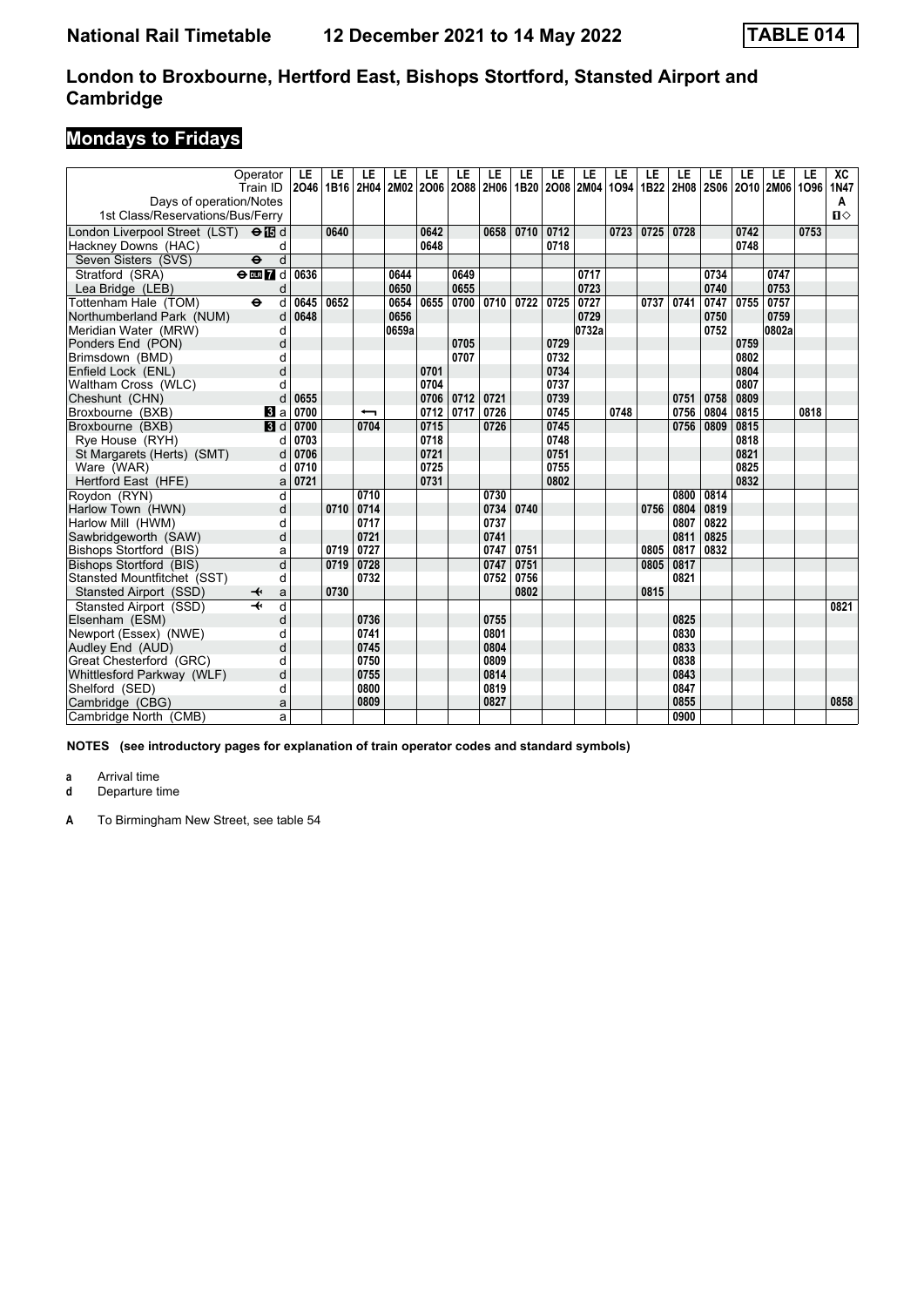# **Mondays to Fridays**

| Operator<br>Train ID                                        | LE<br>1B26 | LE<br>2H10 | LE<br>1H98 | LE<br>2S08 | LE   | LE<br>2012 2M08 | LE   | LE<br>1B30 2H12 | LE<br>1H <sub>00</sub> | LE   | LE<br>2S10 2O14 2M10 | LE    | XC<br>1N49        | LE   | LE<br>1B34 2H14 | LE<br>2S12 2O16 2M12 | LE   | LE.   |
|-------------------------------------------------------------|------------|------------|------------|------------|------|-----------------|------|-----------------|------------------------|------|----------------------|-------|-------------------|------|-----------------|----------------------|------|-------|
| Days of operation/Notes<br>1st Class/Reservations/Bus/Ferry |            |            |            |            |      |                 |      |                 |                        |      |                      |       | A<br>$\mathbf{u}$ |      |                 |                      |      |       |
| London Liverpool Street (LST) <b>⊖ iB</b> d                 | 0755       | 0758       | 0803       |            | 0812 |                 | 0825 | 0828            | 0833                   |      | 0842                 |       |                   | 0855 | 0858            |                      | 0912 |       |
| Hackney Downs (HAC)<br>d                                    |            |            |            |            | 0818 |                 |      |                 |                        |      | 0848                 |       |                   |      |                 |                      | 0918 |       |
| Seven Sisters (SVS)<br>d<br>$\ddot{\boldsymbol{\theta}}$    |            |            |            |            |      |                 |      |                 |                        |      |                      |       |                   |      |                 |                      |      |       |
| Stratford (SRA)<br>$\Theta$ DE $\overline{7}$ d             |            |            |            | 0804       |      | 0817            |      |                 |                        | 0834 |                      | 0847  |                   |      |                 | 0900                 |      | 0917  |
| Lea Bridge (LEB)<br>d                                       |            |            |            | 0810       |      | 0823            |      |                 |                        | 0840 |                      | 0853  |                   |      |                 | 0906                 |      | 0923  |
| Tottenham Hale (TOM)<br>$\ddot{\mathbf{e}}$<br>d            | 0807       | 0811       | 0815       | 0818       | 0825 | 0827            | 0837 | 0840            | 0845                   | 0848 | 0855                 | 0857  |                   | 0907 | 0910            | 0914                 | 0925 | 0927  |
| Northumberland Park (NUM)<br>d                              |            |            |            | 0820       |      | 0829            |      |                 |                        | 0850 |                      | 0859  |                   |      |                 | 0917                 |      | 0929  |
| Meridian Water (MRW)<br>d                                   |            |            |            |            |      | 0832a           |      |                 |                        | 0852 |                      | 0902a |                   |      |                 |                      |      | 0932a |
| d<br>Ponders End (PON)                                      |            |            |            |            | 0829 |                 |      |                 |                        |      | 0859                 |       |                   |      |                 |                      | 0929 |       |
| Brimsdown (BMD)<br>d                                        |            |            |            |            | 0832 |                 |      |                 |                        |      | 0902                 |       |                   |      |                 |                      | 0932 |       |
| Enfield Lock (ENL)<br>d                                     |            |            |            | 0826       | 0834 |                 |      |                 |                        |      | 0904                 |       |                   |      |                 | 0922                 | 0934 |       |
| Waltham Cross (WLC)<br>d                                    |            |            |            |            | 0837 |                 |      |                 |                        |      | 0907                 |       |                   |      |                 |                      | 0937 |       |
| Cheshunt (CHN)<br>d                                         |            | 0821       |            | 0829       | 0839 |                 |      | 0848            |                        | 0859 | 0909                 |       |                   |      | 0918            | 0926                 | 0939 |       |
| Broxbourne (BXB)<br>BI a                                    |            | 0825       |            | 0835       | 0845 |                 |      | 0853            |                        | 0905 | 0915                 |       |                   |      | 0923            | 0931                 | 0945 |       |
| 3d<br>Broxbourne (BXB)                                      |            | 0825       |            | 0839       | 0845 |                 |      | 0853            |                        | 0909 | 0915                 |       |                   |      | 0923            | 0935                 | 0945 |       |
| Rye House (RYH)<br>d                                        |            |            |            |            | 0848 |                 |      |                 |                        |      | 0918                 |       |                   |      |                 |                      | 0948 |       |
| St Margarets (Herts) (SMT)<br>d                             |            |            |            |            | 0851 |                 |      |                 |                        |      | 0921                 |       |                   |      |                 |                      | 0951 |       |
| Ware (WAR)<br>d                                             |            |            |            |            | 0855 |                 |      |                 |                        |      | 0925                 |       |                   |      |                 |                      | 0955 |       |
| Hertford East (HFE)<br>a                                    |            |            |            |            | 0902 |                 |      |                 |                        |      | 0932                 |       |                   |      |                 |                      | 1001 |       |
| d<br>Roydon (RYN)                                           |            |            |            | 0843       |      |                 |      | 0857            |                        | 0913 |                      |       |                   |      |                 | 0939                 |      |       |
| Harlow Town (HWN)<br>d                                      | 0825       | 0836c      |            | 0847       |      |                 |      | 0855 0905c      |                        | 0917 |                      |       |                   | 0925 | 0929            | 0943                 |      |       |
| Harlow Mill (HWM)<br>d                                      |            |            |            | 0850       |      |                 |      |                 |                        | 0920 |                      |       |                   |      |                 | 0946                 |      |       |
| Sawbridgeworth (SAW)<br>d                                   |            | 0842       |            | 0854       |      |                 |      | 0910            |                        | 0924 |                      |       |                   |      |                 | 0949                 |      |       |
| Bishops Stortford (BIS)<br>a                                | 0834       | 0847       |            | 0902       |      |                 | 0905 | 0916            |                        | 0932 |                      |       |                   |      | 0938            | 0956                 |      |       |
| Bishops Stortford (BIS)<br>d                                | 0834       | 0847       |            |            |      |                 | 0906 | 0917            |                        |      |                      |       |                   |      | 0939            |                      |      |       |
| Stansted Mountfitchet (SST)<br>d                            | 0839       | 0851       |            |            |      |                 |      | 0921            |                        |      |                      |       |                   | 0937 |                 |                      |      |       |
| Stansted Airport (SSD)<br>a<br>↞                            | 0845       |            |            |            |      |                 | 0915 |                 |                        |      |                      |       |                   | 0947 |                 |                      |      |       |
| Stansted Airport (SSD)<br>d                                 |            |            |            |            |      |                 |      |                 |                        |      |                      |       | 0921              |      |                 |                      |      |       |
| Elsenham (ESM)<br>d                                         |            | 0855       |            |            |      |                 |      | 0925            |                        |      |                      |       |                   |      |                 |                      |      |       |
| Newport (Essex) (NWE)<br>d                                  |            | 0900       |            |            |      |                 |      | 0930            |                        |      |                      |       |                   |      |                 |                      |      |       |
| Audley End (AUD)<br>d                                       |            | 0903       |            |            |      |                 |      | 0933            | 0923                   |      |                      |       |                   |      | 0951            |                      |      |       |
| Great Chesterford (GRC)<br>d                                |            | 0908       |            |            |      |                 |      | 0938            |                        |      |                      |       |                   |      |                 |                      |      |       |
| Whittlesford Parkway (WLF)<br>d                             |            | 0913       |            |            |      |                 |      | 0943            |                        |      |                      |       |                   |      | 0958            |                      |      |       |
| Shelford (SED)<br>d                                         |            | 0917       |            |            |      |                 |      | 0947            |                        |      |                      |       |                   |      |                 |                      |      |       |
| Cambridge (CBG)<br>a                                        |            | 0927       | 0907       |            |      |                 |      | 0954            | 0939                   |      |                      |       | 0957              |      | 1010            |                      |      |       |
| Cambridge North (CMB)<br>a                                  |            | 0934       |            |            |      |                 |      | 1000            |                        |      |                      |       |                   |      | 1025            |                      |      |       |

**NOTES (see introductory pages for explanation of train operator codes and standard symbols)**

**a** Arrival time

**d** Departure time<br>**c** Arrives 3 minute

**c** Arrives 3 minutes earlier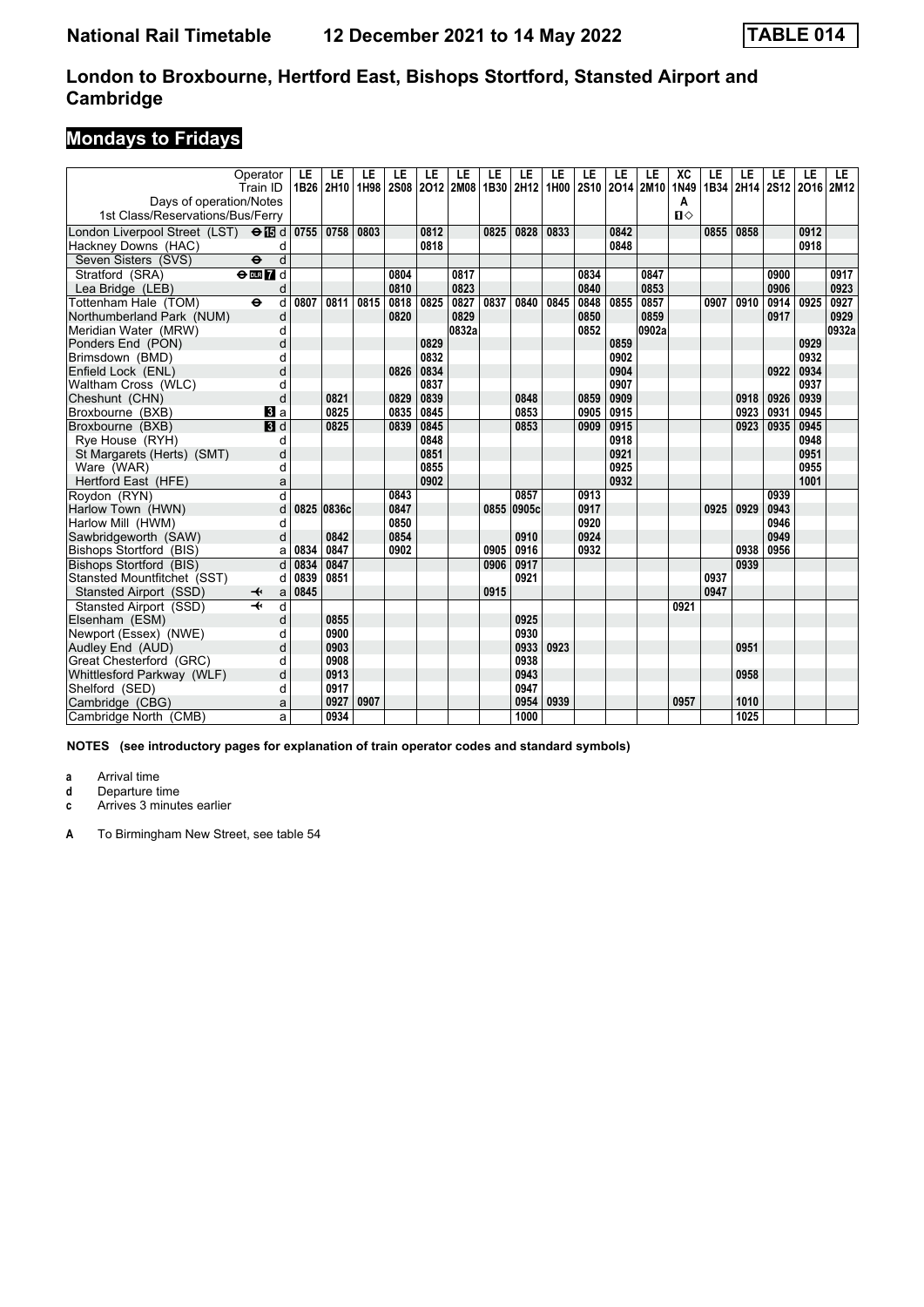# **Mondays to Fridays**

|                                           | Operator                          | LE   | LE   | XC               | LE                       | LE   | LE                       | LE   | LE                  | LE   | LE        | LE               | LE   | LE                       | LE   | LE    | LE   | $\overline{AC}$       | LE            |
|-------------------------------------------|-----------------------------------|------|------|------------------|--------------------------|------|--------------------------|------|---------------------|------|-----------|------------------|------|--------------------------|------|-------|------|-----------------------|---------------|
| Days of operation/Notes                   | Train ID                          | 1B38 | 2H16 | <b>1N51</b><br>A | 2S14                     | 1B40 |                          |      | 2S14 2O18 2M14 2H18 |      | 1K68<br>R | 2S <sub>16</sub> |      | 1B44 2S16 2O20 2M16 2H20 |      |       |      | 1N <sub>53</sub><br>A | <b>2S18</b>   |
| 1st Class/Reservations/Bus/Ferry          |                                   |      |      | $\mathbf{u}$     |                          |      |                          |      |                     |      |           |                  |      |                          |      |       |      | $\mathbf{u}$          |               |
|                                           | Catering facilities               |      |      | ᠼ                |                          |      |                          |      |                     |      |           |                  |      |                          |      |       |      | ᅚ                     |               |
| London Liverpool Street (LST) <b>O</b> id |                                   | 0925 | 0928 |                  |                          | 0940 |                          | 0942 |                     | 0958 |           |                  | 1010 |                          | 1012 |       | 1028 |                       |               |
| Hackney Downs (HAC)                       | d                                 |      |      |                  |                          |      |                          | 0948 |                     |      |           |                  |      |                          | 1018 |       |      |                       |               |
| Seven Sisters (SVS)                       | d<br>$\ddot{\boldsymbol{\theta}}$ |      |      |                  |                          |      |                          |      |                     |      |           |                  |      |                          |      |       |      |                       |               |
| Stratford (SRA)                           | $e$ <b>m</b> $I$ d                |      |      |                  | 0930                     |      |                          |      | 0947                |      |           | 1000             |      |                          |      | 1016  |      |                       | 1030          |
| Lea Bridge (LEB)                          | d                                 |      |      |                  | 0936                     |      |                          |      | 0953                |      |           | 1006             |      |                          |      | 1022  |      |                       | 1036          |
| Tottenham Hale (TOM)                      | d<br>$\ddot{\mathbf{e}}$          | 0937 | 0940 |                  | 0944                     | 0952 |                          | 0955 | 0957                | 1010 |           | 1013             | 1022 |                          | 1025 | 1026  | 1040 |                       | 1043          |
| Northumberland Park (NUM)                 | d                                 |      |      |                  | 0946                     |      |                          |      | 0959                |      |           | 1015             |      |                          |      | 1028  |      |                       |               |
| Meridian Water (MRW)                      | d                                 |      |      |                  | 0948                     |      |                          |      | 1002a               |      |           |                  |      |                          |      | 1031a |      |                       |               |
| Ponders End (PON)                         | d                                 |      |      |                  |                          |      |                          | 0959 |                     |      |           |                  |      |                          | 1029 |       |      |                       |               |
| Brimsdown (BMD)                           | d                                 |      |      |                  |                          |      |                          | 1002 |                     |      |           |                  |      |                          | 1032 |       |      |                       |               |
| Enfield Lock (ENL)                        | d                                 |      |      |                  |                          |      |                          | 1004 |                     |      |           | 1021             |      |                          | 1034 |       |      |                       |               |
| Waltham Cross (WLC)                       | d                                 |      |      |                  | 0954                     |      |                          | 1007 |                     |      |           |                  |      |                          | 1037 |       |      |                       | 1050          |
| Cheshunt (CHN)                            | d                                 |      | 0948 |                  | 0956                     |      |                          | 1009 |                     | 1018 |           | 1025             |      |                          | 1039 |       | 1048 |                       | 1052          |
| Broxbourne (BXB)                          | <b>3</b> a                        |      | 0953 |                  | 1002                     |      | $\overline{\phantom{0}}$ | 1015 |                     | 1023 |           | 1030             |      | ↽                        | 1045 |       | 1053 |                       | 1058          |
| Broxbourne (BXB)                          | $\overline{\mathbf{B}}$ d         |      | 0953 |                  | 1005                     |      | 1005                     | 1015 |                     | 1023 |           | 1034             |      | 1034                     | 1045 |       | 1053 |                       | 1058          |
| Rye House (RYH)                           | d                                 |      |      |                  | $\overline{\phantom{a}}$ |      |                          | 1018 |                     |      |           | ⊷                |      |                          | 1048 |       |      |                       | $\rightarrow$ |
| St Margarets (Herts) (SMT)                | d                                 |      |      |                  |                          |      |                          | 1021 |                     |      |           |                  |      |                          | 1051 |       |      |                       |               |
| Ware (WAR)                                | d                                 |      |      |                  |                          |      |                          | 1025 |                     |      |           |                  |      |                          | 1055 |       |      |                       |               |
| Hertford East (HFE)                       | a                                 |      |      |                  |                          |      |                          | 1031 |                     |      |           |                  |      |                          | 1101 |       |      |                       |               |
| Rovdon (RYN)                              | $\overline{\mathsf{d}}$           |      | 0957 |                  |                          |      |                          |      |                     |      |           |                  |      | 1039                     |      |       | 1057 |                       |               |
| Harlow Town (HWN)                         | d                                 | 0955 | 1001 |                  |                          | 1009 | 1013                     |      |                     | 1029 |           |                  | 1038 | 1043                     |      |       | 1101 |                       |               |
| Harlow Mill (HWM)                         | d                                 |      | 1004 |                  |                          |      |                          |      |                     |      |           |                  |      | 1046                     |      |       | 1104 |                       |               |
| Sawbridgeworth (SAW)                      | d                                 |      | 1008 |                  |                          |      | 1018                     |      |                     |      |           |                  |      | 1049                     |      |       | 1108 |                       |               |
| Bishops Stortford (BIS)                   | a                                 | 1004 | 1014 |                  |                          | 1018 | 1026                     |      |                     | 1038 |           |                  | 1047 | 1056                     |      |       | 1114 |                       |               |
| Bishops Stortford (BIS)                   | d                                 | 1004 | 1014 |                  |                          | 1019 |                          |      |                     | 1039 |           |                  | 1048 |                          |      |       | 1114 |                       |               |
| Stansted Mountfitchet (SST)               | d                                 |      | 1018 |                  |                          |      |                          |      |                     |      |           |                  | 1053 |                          |      |       | 1118 |                       |               |
| Stansted Airport (SSD)                    | a<br>↞                            | 1014 |      |                  |                          | 1034 |                          |      |                     |      |           |                  | 1100 |                          |      |       |      |                       |               |
| Stansted Airport (SSD)                    | $\overline{\textbf{+}}$<br>d      |      |      | 1027             |                          |      |                          |      |                     |      | 1048      |                  |      |                          |      |       |      | 1127                  |               |
| Elsenham (ESM)                            | d                                 |      | 1022 |                  |                          |      |                          |      |                     |      |           |                  |      |                          |      |       | 1122 |                       |               |
| Newport (Essex) (NWE)                     | d                                 |      | 1027 |                  |                          |      |                          |      |                     |      |           |                  |      |                          |      |       | 1127 |                       |               |
| Audley End (AUD)                          | d                                 |      | 1030 |                  |                          |      |                          |      |                     | 1051 | 1102      |                  |      |                          |      |       | 1130 |                       |               |
| Great Chesterford (GRC)                   | d                                 |      | 1035 |                  |                          |      |                          |      |                     |      |           |                  |      |                          |      |       | 1135 |                       |               |
| Whittlesford Parkway (WLF)                | d                                 |      | 1040 |                  |                          |      |                          |      |                     | 1058 | 1109      |                  |      |                          |      |       | 1140 |                       |               |
| Shelford (SED)                            | d                                 |      | 1044 |                  |                          |      |                          |      |                     |      |           |                  |      |                          |      |       | 1144 |                       |               |
| Cambridge (CBG)                           | a                                 |      | 1052 | 1057             |                          |      |                          |      |                     | 1109 | 1120      |                  |      |                          |      |       | 1151 | 1156                  |               |
| Cambridge North (CMB)                     | a                                 |      | 1058 |                  |                          |      |                          |      |                     | 1118 | 1125      |                  |      |                          |      |       | 1158 |                       |               |

**NOTES (see introductory pages for explanation of train operator codes and standard symbols)**

**a** Arrival time<br>**d** Departure t **d** Departure time

**A** To Birmingham New Street, see table 54<br>**B** To Norwich, see table 13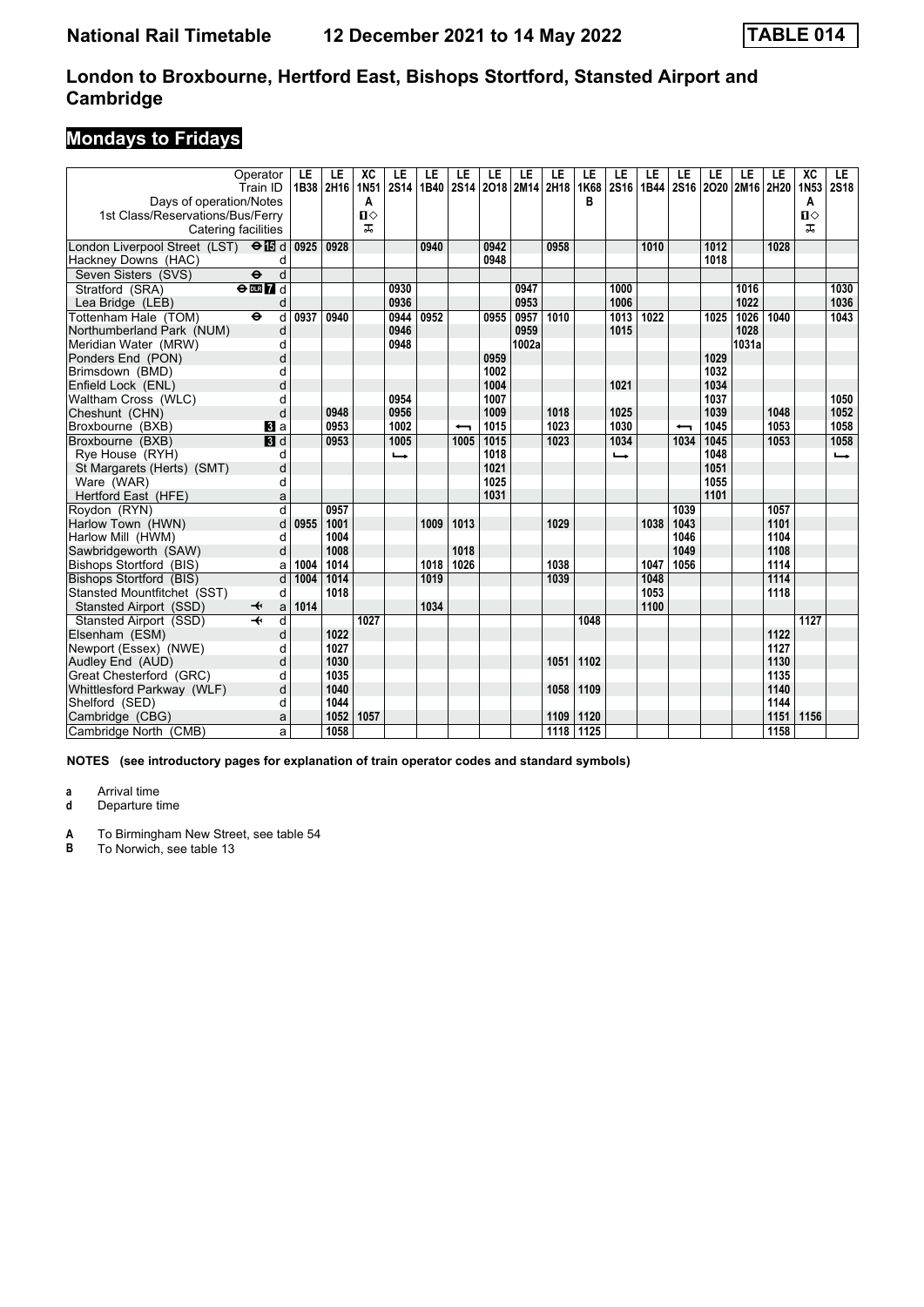# **Mondays to Fridays**

|                                             | Operator<br>Train ID         | LE<br>1B48 | LE<br><b>2S18</b> | LE<br>2022 | LE<br>2M18 2H22 | LE   | LE<br>1K70 | LE<br><b>2S20</b> | LE<br>1B52 | LE<br><b>2S20</b>        | LE   | LE<br>2024 2M20 2H24 | LE   | <b>XC</b><br>1N55 | LE<br><b>2S22</b> | LE<br>1B56 2S22 | LE    | LE<br>2026 2M22 | LE.   |
|---------------------------------------------|------------------------------|------------|-------------------|------------|-----------------|------|------------|-------------------|------------|--------------------------|------|----------------------|------|-------------------|-------------------|-----------------|-------|-----------------|-------|
| Days of operation/Notes                     |                              |            |                   |            |                 |      | в          |                   |            |                          |      |                      |      | A                 |                   |                 |       |                 |       |
| 1st Class/Reservations/Bus/Ferry            |                              |            |                   |            |                 |      |            |                   |            |                          |      |                      |      | Ⅱ◇                |                   |                 |       |                 |       |
|                                             | Catering facilities          |            |                   |            |                 |      |            |                   |            |                          |      |                      |      | ᠼ                 |                   |                 |       |                 |       |
| London Liverpool Street (LST) $\Theta$ is d |                              | 1040       |                   | 1042       |                 | 1058 |            |                   | 1110       |                          | 1112 |                      | 1128 |                   |                   | 1140            |       | 1142            |       |
| Hackney Downs (HAC)                         | d                            |            |                   | 1048       |                 |      |            |                   |            |                          | 1118 |                      |      |                   |                   |                 |       | 1148            |       |
| Seven Sisters (SVS)                         | $\ddot{\mathbf{e}}$<br>d     |            |                   |            |                 |      |            |                   |            |                          |      |                      |      |                   |                   |                 |       |                 |       |
| Stratford (SRA)                             | $e$ <b>m</b> $I$ d           |            |                   |            | 1046            |      |            | 1100              |            |                          |      | 1116                 |      |                   | 1130              |                 |       |                 | 1146  |
| Lea Bridge (LEB)                            | d                            |            |                   |            | 1052            |      |            | 1106              |            |                          |      | 1122                 |      |                   | 1136              |                 |       |                 | 1152  |
| Tottenham Hale (TOM)                        | d<br>$\bullet$               | 1052       |                   | 1055       | 1056            | 1110 |            | 1114              | 1122       |                          | 1125 | 1126                 | 1140 |                   | 1143              | 1152            |       | 1155            | 1156  |
| Northumberland Park (NUM)                   | d                            |            |                   |            | 1058            |      |            | 1116              |            |                          |      | 1128                 |      |                   |                   |                 |       |                 | 1158  |
| Meridian Water (MRW)                        | d                            |            |                   |            | 1101a           |      |            |                   |            |                          |      | 1131a                |      |                   |                   |                 |       |                 | 1201a |
| Ponders End (PON)                           | d                            |            |                   | 1059       |                 |      |            |                   |            |                          | 1129 |                      |      |                   |                   |                 |       | 1159            |       |
| Brimsdown (BMD)                             | d                            |            |                   | 1102       |                 |      |            |                   |            |                          | 1132 |                      |      |                   |                   |                 |       | 1202            |       |
| Enfield Lock (ENL)                          | d                            |            |                   | 1104       |                 |      |            | 1122              |            |                          | 1134 |                      |      |                   |                   |                 |       | 1204            |       |
| Waltham Cross (WLC)                         | d                            |            |                   | 1107       |                 |      |            |                   |            |                          | 1137 |                      |      |                   | 1150              |                 |       | 1207            |       |
| Cheshunt (CHN)                              | d                            |            |                   | 1109       |                 | 1118 |            | 1125              |            |                          | 1139 |                      | 1148 |                   | 1152              |                 |       | 1209            |       |
| Broxbourne (BXB)                            | <b>B</b> la                  |            | ↽                 | 1115       |                 | 1123 |            | 1131              |            | $\overline{\phantom{0}}$ | 1145 |                      | 1153 |                   | 1158              |                 | ↽     | 1215            |       |
| Broxbourne (BXB)                            | $\overline{\mathbf{B}}$ d    |            | 1058              | 1115       |                 | 1123 |            | 1134              |            | 1134                     | 1145 |                      | 1153 |                   | 1158              |                 | 1158  | 1215            |       |
| Rye House (RYH)                             | d                            |            |                   | 1118       |                 |      |            | ⊷                 |            |                          | 1148 |                      |      |                   | –                 |                 |       | 1218            |       |
| St Margarets (Herts) (SMT)                  | d                            |            |                   | 1121       |                 |      |            |                   |            |                          | 1151 |                      |      |                   |                   |                 |       | 1221            |       |
| Ware (WAR)                                  | d                            |            |                   | 1125       |                 |      |            |                   |            |                          | 1155 |                      |      |                   |                   |                 |       | 1225            |       |
| Hertford East (HFE)                         | a                            |            |                   | 1131       |                 |      |            |                   |            |                          | 1201 |                      |      |                   |                   |                 |       | 1231            |       |
| Rovdon (RYN)                                | $\overline{\mathsf{d}}$      |            |                   |            |                 |      |            |                   |            | 1139                     |      |                      | 1157 |                   |                   |                 |       |                 |       |
| Harlow Town (HWN)                           | d                            | 1109       | 1113e             |            |                 | 1129 |            |                   | 1138       | 1143                     |      |                      | 1201 |                   |                   | 1209            | 1213e |                 |       |
| Harlow Mill (HWM)                           | d                            |            |                   |            |                 |      |            |                   |            | 1146                     |      |                      | 1204 |                   |                   |                 |       |                 |       |
| Sawbridgeworth (SAW)                        | d                            |            | 1119              |            |                 |      |            |                   |            | 1149                     |      |                      | 1208 |                   |                   |                 | 1219  |                 |       |
| Bishops Stortford (BIS)                     | a                            | 1118       | 1126              |            |                 | 1138 |            |                   | 1147       | 1156                     |      |                      | 1214 |                   |                   | 1218            | 1226  |                 |       |
| Bishops Stortford (BIS)                     | d                            | 1119       |                   |            |                 | 1139 |            |                   | 1148       |                          |      |                      | 1214 |                   |                   | 1219            |       |                 |       |
| Stansted Mountfitchet (SST)                 | d                            |            |                   |            |                 |      |            |                   | 1153       |                          |      |                      | 1218 |                   |                   |                 |       |                 |       |
| Stansted Airport (SSD)                      | a<br>↞                       | 1128       |                   |            |                 |      |            |                   | 1200       |                          |      |                      |      |                   |                   | 1228            |       |                 |       |
| Stansted Airport (SSD)                      | $\overline{\mathbf{r}}$<br>d |            |                   |            |                 |      | 1148       |                   |            |                          |      |                      |      | 1227              |                   |                 |       |                 |       |
| Elsenham (ESM)                              | d                            |            |                   |            |                 |      |            |                   |            |                          |      |                      | 1222 |                   |                   |                 |       |                 |       |
| Newport (Essex) (NWE)                       | d                            |            |                   |            |                 |      |            |                   |            |                          |      |                      | 1227 |                   |                   |                 |       |                 |       |
| Audley End (AUD)                            | d                            |            |                   |            |                 | 1151 | 1202       |                   |            |                          |      |                      | 1230 |                   |                   |                 |       |                 |       |
| Great Chesterford (GRC)                     | d                            |            |                   |            |                 |      |            |                   |            |                          |      |                      | 1235 |                   |                   |                 |       |                 |       |
| Whittlesford Parkway (WLF)                  | d                            |            |                   |            |                 | 1158 | 1209       |                   |            |                          |      |                      | 1240 |                   |                   |                 |       |                 |       |
| Shelford (SED)                              | d                            |            |                   |            |                 |      |            |                   |            |                          |      |                      | 1244 |                   |                   |                 |       |                 |       |
| Cambridge (CBG)                             | a                            |            |                   |            |                 | 1209 | 1219       |                   |            |                          |      |                      | 1251 | 1256              |                   |                 |       |                 |       |
| Cambridge North (CMB)                       | a                            |            |                   |            |                 | 1218 | 1224       |                   |            |                          |      |                      | 1258 |                   |                   |                 |       |                 |       |

**NOTES (see introductory pages for explanation of train operator codes and standard symbols)**

**a** Arrival time<br>**d** Departure ti

**d** Departure time

**e** Arrives 9 minutes earlier

**A** To Birmingham New Street, see table 54<br>**B** To Norwich, see table 13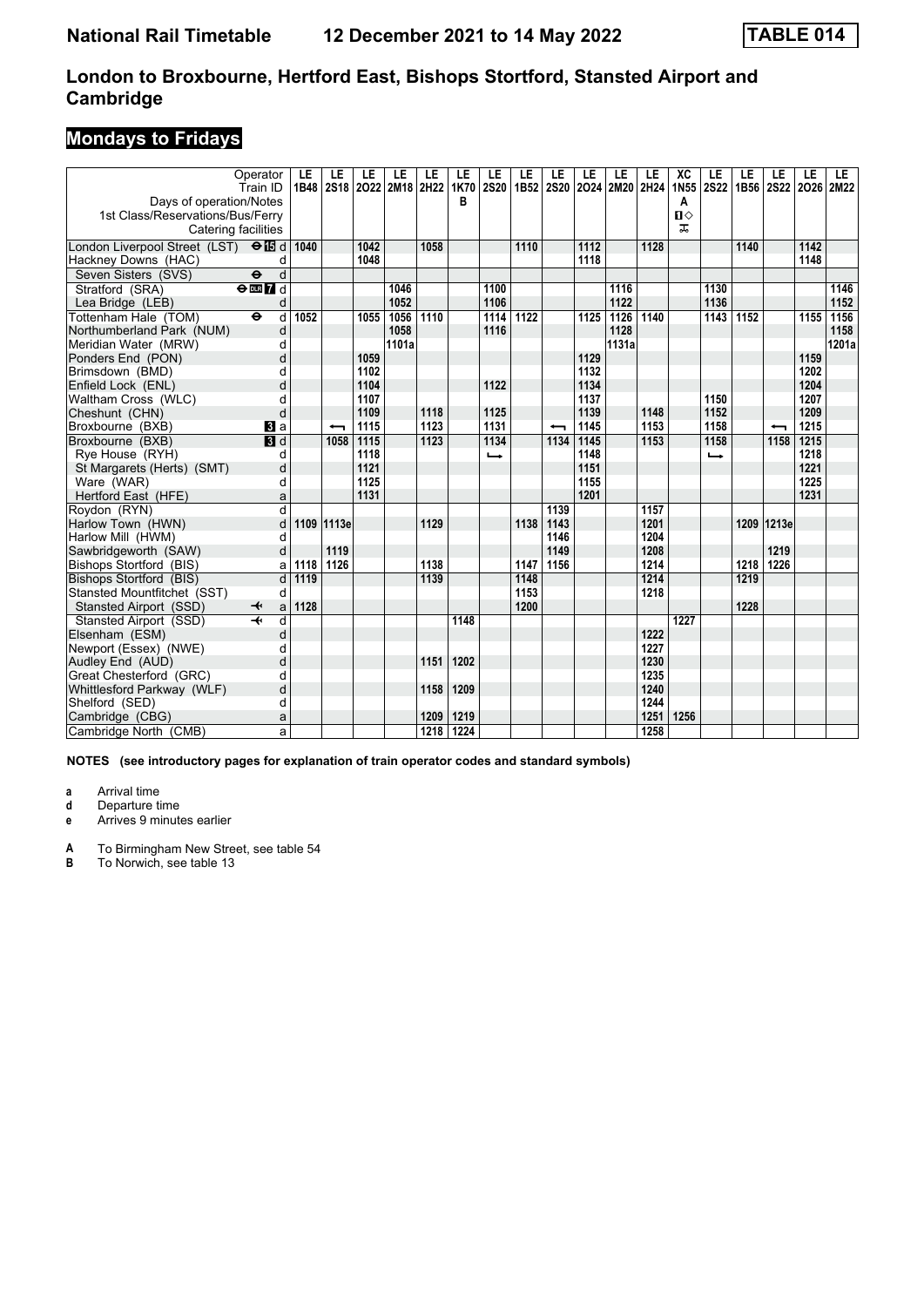# **Mondays to Fridays**

|                                           | Operator<br>Train ID              | LE<br>1B58 | LE<br>2H26 | LE<br>1K72 | LE<br><b>2S24</b> | LE   | LE<br>2028 2M24 | LE   | LE<br>1B62 2H28 | LE<br><b>2S26</b> | LE<br>2030 2M26 | LE    | XC<br><b>1N57</b> | LE<br>1B66 | LE<br>2H30 | LE<br>1K74 | LE<br><b>2S28</b> | LE<br>2032 2M28 | LE.   |
|-------------------------------------------|-----------------------------------|------------|------------|------------|-------------------|------|-----------------|------|-----------------|-------------------|-----------------|-------|-------------------|------------|------------|------------|-------------------|-----------------|-------|
| Days of operation/Notes                   |                                   |            |            | В          |                   |      |                 |      |                 |                   |                 |       | A                 |            |            | в          |                   |                 |       |
| 1st Class/Reservations/Bus/Ferry          |                                   |            |            |            |                   |      |                 |      |                 |                   |                 |       | $\mathbf{n}$      |            |            |            |                   |                 |       |
|                                           | Catering facilities               |            |            |            |                   |      |                 |      |                 |                   |                 |       | ㅈ                 |            |            |            |                   |                 |       |
| London Liverpool Street (LST) <b>OI</b> d |                                   | 1155       | 1158       |            |                   | 1212 |                 | 1225 | 1228            |                   | 1242            |       |                   | 1255       | 1258       |            |                   | 1312            |       |
| Hackney Downs (HAC)                       | d                                 |            |            |            |                   | 1218 |                 |      |                 |                   | 1248            |       |                   |            |            |            |                   | 1318            |       |
| Seven Sisters (SVS)                       | $\ddot{\mathbf{e}}$<br>d          |            |            |            |                   |      |                 |      |                 |                   |                 |       |                   |            |            |            |                   |                 |       |
| Stratford (SRA)                           | $e$ <b>m</b> $I$ d                |            |            |            | 1200              |      | 1216            |      |                 | 1230              |                 | 1246  |                   |            |            |            | 1300              |                 | 1316  |
| Lea Bridge (LEB)                          | d                                 |            |            |            | 1206              |      | 1222            |      |                 | 1236              |                 | 1252  |                   |            |            |            | 1306              |                 | 1322  |
| Tottenham Hale (TOM)                      | $\ddot{\boldsymbol{\Theta}}$<br>d | 1207       | 1210       |            | 1213              | 1225 | 1226            | 1237 | 1240            | 1243              | 1255            | 1256  |                   | 1307       | 1310       |            | 1313              | 1325            | 1326  |
| Northumberland Park (NUM)                 | d                                 |            |            |            | 1215              |      | 1228            |      |                 |                   |                 | 1258  |                   |            |            |            | 1315              |                 | 1328  |
| Meridian Water (MRW)                      | d                                 |            |            |            |                   |      | 1231a           |      |                 |                   |                 | 1301a |                   |            |            |            |                   |                 | 1331a |
| Ponders End (PON)                         | d                                 |            |            |            |                   | 1229 |                 |      |                 |                   | 1259            |       |                   |            |            |            |                   | 1329            |       |
| Brimsdown (BMD)                           | d                                 |            |            |            |                   | 1232 |                 |      |                 |                   | 1302            |       |                   |            |            |            |                   | 1332            |       |
| Enfield Lock (ENL)                        | d                                 |            |            |            | 1221              | 1234 |                 |      |                 |                   | 1304            |       |                   |            |            |            | 1321              | 1334            |       |
| Waltham Cross (WLC)                       | d                                 |            |            |            |                   | 1237 |                 |      |                 | 1250              | 1307            |       |                   |            |            |            |                   | 1337            |       |
| Cheshunt (CHN)                            | d                                 |            | 1218       |            | 1225              | 1239 |                 |      | 1248            | 1252              | 1309            |       |                   |            | 1318       |            | 1325              | 1339            |       |
| Broxbourne (BXB)                          | <b>B</b> la                       |            | 1223       |            | 1230              | 1245 |                 |      | 1253            | 1258              | 1315            |       |                   |            | 1323       |            | 1330              | 1345            |       |
| Broxbourne (BXB)                          | $\overline{\mathbf{B}}$ d         |            | 1223       |            | 1234              | 1245 |                 |      | 1253            | 1258              | 1315            |       |                   |            | 1323       |            | 1334              | 1345            |       |
| Rye House (RYH)                           | d                                 |            |            |            |                   | 1248 |                 |      |                 |                   | 1318            |       |                   |            |            |            |                   | 1348            |       |
| St Margarets (Herts) (SMT)                | d                                 |            |            |            |                   | 1251 |                 |      |                 |                   | 1321            |       |                   |            |            |            |                   | 1351            |       |
| Ware (WAR)                                | d                                 |            |            |            |                   | 1255 |                 |      |                 |                   | 1325            |       |                   |            |            |            |                   | 1355            |       |
| Hertford East (HFE)                       | a                                 |            |            |            |                   | 1301 |                 |      |                 |                   | 1331            |       |                   |            |            |            |                   | 1401            |       |
| Rovdon (RYN)                              | $\overline{\mathsf{d}}$           |            |            |            | 1239              |      |                 |      | 1257            |                   |                 |       |                   |            |            |            | 1339              |                 |       |
| Harlow Town (HWN)                         | d                                 | 1225       | 1229       |            | 1243              |      |                 | 1255 | 1301            | 1311f             |                 |       |                   | 1325       | 1329       |            | 1343              |                 |       |
| Harlow Mill (HWM)                         | d                                 |            |            |            | 1246              |      |                 |      | 1304            |                   |                 |       |                   |            |            |            | 1346              |                 |       |
| Sawbridgeworth (SAW)                      | d                                 |            |            |            | 1249              |      |                 |      | 1308            | 1317              |                 |       |                   |            |            |            | 1349              |                 |       |
| Bishops Stortford (BIS)                   | a                                 | 1234       | 1238       |            | 1256              |      |                 | 1304 | 1314            | 1323              |                 |       |                   | 1334       | 1338       |            | 1356              |                 |       |
| Bishops Stortford (BIS)                   | d                                 | 1234       | 1239       |            |                   |      |                 | 1304 | 1314            |                   |                 |       |                   | 1334       | 1339       |            |                   |                 |       |
| Stansted Mountfitchet (SST)               | d                                 | 1239       |            |            |                   |      |                 |      | 1318            |                   |                 |       |                   | 1339       |            |            |                   |                 |       |
| Stansted Airport (SSD)                    | a<br>↞                            | 1247       |            |            |                   |      |                 | 1314 |                 |                   |                 |       |                   | 1345       |            |            |                   |                 |       |
| Stansted Airport (SSD)                    | $\overline{\mathbf{r}}$<br>d      |            |            | 1248       |                   |      |                 |      |                 |                   |                 |       | 1327              |            |            | 1348       |                   |                 |       |
| Elsenham (ESM)                            | d                                 |            |            |            |                   |      |                 |      | 1322            |                   |                 |       |                   |            |            |            |                   |                 |       |
| Newport (Essex) (NWE)                     | d                                 |            |            |            |                   |      |                 |      | 1327            |                   |                 |       |                   |            |            |            |                   |                 |       |
| Audley End (AUD)                          | d                                 |            | 1251       | 1302       |                   |      |                 |      | 1330            |                   |                 |       |                   |            | 1351       | 1402       |                   |                 |       |
| Great Chesterford (GRC)                   | d                                 |            |            |            |                   |      |                 |      | 1335            |                   |                 |       |                   |            |            |            |                   |                 |       |
| Whittlesford Parkway (WLF)                | d                                 |            | 1258       | 1309       |                   |      |                 |      | 1340            |                   |                 |       |                   |            | 1358       | 1409       |                   |                 |       |
| Shelford (SED)                            | d                                 |            |            |            |                   |      |                 |      | 1344            |                   |                 |       |                   |            |            |            |                   |                 |       |
| Cambridge (CBG)                           | a                                 |            | 1309       | 1319       |                   |      |                 |      | 1351            |                   |                 |       | 1356              |            | 1409       | 1419       |                   |                 |       |
| Cambridge North (CMB)                     | a                                 |            | 1318       | 1324       |                   |      |                 |      | 1358            |                   |                 |       |                   |            | 1418       | 1424       |                   |                 |       |

**NOTES (see introductory pages for explanation of train operator codes and standard symbols)**

**a** Arrival time<br>**d** Departure ti

**d** Departure time<br>**f** Arrives 7 minut

**f** Arrives 7 minutes earlier

**A** To Birmingham New Street, see table 54<br>**B** To Norwich, see table 13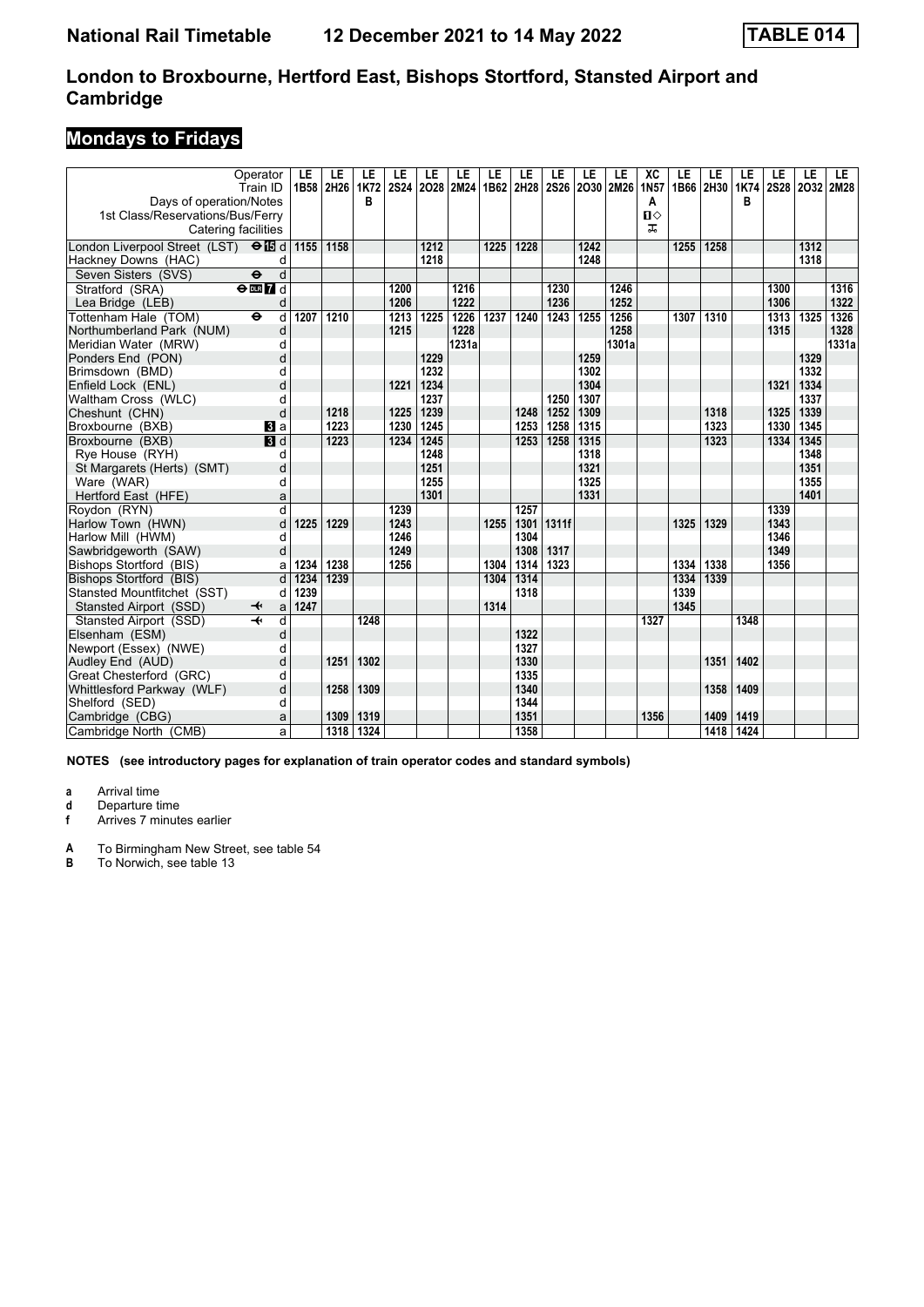# **Mondays to Fridays**

|                                           | Operator<br>Train ID         | LE<br>1B70 | LE<br>2H32 | XC<br>1N59   | LE<br><b>2S30</b> | LE<br>1B72 | LE                       | LE   | LE<br>2S30 2O34 2M30 2H34 | LE   | LE<br>1K76 | LE<br>2S32 | LE   | LE<br>1B76 2S32 2O36 2M32 2H36 | LE   | LE    | LE   | XC<br>1N61   | LE.<br><b>2S34</b> |
|-------------------------------------------|------------------------------|------------|------------|--------------|-------------------|------------|--------------------------|------|---------------------------|------|------------|------------|------|--------------------------------|------|-------|------|--------------|--------------------|
| Days of operation/Notes                   |                              |            |            | A            |                   |            |                          |      |                           |      | в          |            |      |                                |      |       |      | A            |                    |
| 1st Class/Reservations/Bus/Ferry          |                              |            |            | $\mathbf{n}$ |                   |            |                          |      |                           |      |            |            |      |                                |      |       |      | $\mathbf{u}$ |                    |
| Catering facilities                       |                              |            |            | ᠼ            |                   |            |                          |      |                           |      |            |            |      |                                |      |       |      | ᅚ            |                    |
| London Liverpool Street (LST) <b>OI</b> d |                              | 1325       | 1328       |              |                   | 1340       |                          | 1342 |                           | 1358 |            |            | 1410 |                                | 1412 |       | 1428 |              |                    |
| Hackney Downs (HAC)                       | d                            |            |            |              |                   |            |                          | 1348 |                           |      |            |            |      |                                | 1418 |       |      |              |                    |
| Seven Sisters (SVS)                       | d<br>$\ddot{\mathbf{e}}$     |            |            |              |                   |            |                          |      |                           |      |            |            |      |                                |      |       |      |              |                    |
| Stratford (SRA)                           | $e$ <b>m</b> $I$ d           |            |            |              | 1330              |            |                          |      | 1346                      |      |            | 1400       |      |                                |      | 1416  |      |              | 1430               |
| Lea Bridge (LEB)                          | d                            |            |            |              | 1336              |            |                          |      | 1352                      |      |            | 1406       |      |                                |      | 1422  |      |              | 1436               |
| Tottenham Hale (TOM)                      | d<br>$\ddot{\mathbf{e}}$     | 1337       | 1340       |              | 1343              | 1352       |                          | 1355 | 1356                      | 1410 |            | 1413       | 1422 |                                | 1425 | 1426  | 1440 |              | 1443               |
| Northumberland Park (NUM)                 | d                            |            |            |              |                   |            |                          |      | 1358                      |      |            | 1415       |      |                                |      | 1428  |      |              |                    |
| Meridian Water (MRW)                      | d                            |            |            |              |                   |            |                          |      | 1401a                     |      |            |            |      |                                |      | 1431a |      |              |                    |
| Ponders End (PON)                         | d                            |            |            |              |                   |            |                          | 1359 |                           |      |            |            |      |                                | 1429 |       |      |              |                    |
| Brimsdown (BMD)                           | d                            |            |            |              |                   |            |                          | 1402 |                           |      |            |            |      |                                | 1432 |       |      |              |                    |
| Enfield Lock (ENL)                        | d                            |            |            |              |                   |            |                          | 1404 |                           |      |            | 1421       |      |                                | 1434 |       |      |              |                    |
| Waltham Cross (WLC)                       | d                            |            |            |              | 1350              |            |                          | 1407 |                           |      |            |            |      |                                | 1437 |       |      |              | 1450               |
| Cheshunt (CHN)                            | d                            |            | 1348       |              | 1352              |            |                          | 1409 |                           | 1418 |            | 1425       |      |                                | 1439 |       | 1448 |              | 1452               |
| Broxbourne (BXB)                          | $\mathbf{B}$ a               |            | 1353       |              | 1358              |            | $\overline{\phantom{0}}$ | 1415 |                           | 1423 |            | 1430       |      | ↽                              | 1445 |       | 1453 |              | 1458               |
| Broxbourne (BXB)                          | $\overline{\mathbf{B}}$ d    |            | 1353       |              | 1358              |            | 1358                     | 1415 |                           | 1423 |            | 1434       |      | 1434                           | 1445 |       | 1453 |              | 1458               |
| Rye House (RYH)                           | d                            |            |            |              | ←                 |            |                          | 1418 |                           |      |            | د          |      |                                | 1448 |       |      |              | $\rightarrow$      |
| St Margarets (Herts) (SMT)                | d                            |            |            |              |                   |            |                          | 1421 |                           |      |            |            |      |                                | 1451 |       |      |              |                    |
| Ware (WAR)                                | d                            |            |            |              |                   |            |                          | 1425 |                           |      |            |            |      |                                | 1455 |       |      |              |                    |
| Hertford East (HFE)                       | a                            |            |            |              |                   |            |                          | 1431 |                           |      |            |            |      |                                | 1501 |       |      |              |                    |
| Roydon (RYN)                              | d                            |            | 1357       |              |                   |            |                          |      |                           |      |            |            |      | 1439                           |      |       | 1457 |              |                    |
| Harlow Town (HWN)                         | d                            | 1355       | 1401       |              |                   |            | 1409 1413e               |      |                           | 1429 |            |            | 1438 | 1443                           |      |       | 1501 |              |                    |
| Harlow Mill (HWM)                         | d                            |            | 1404       |              |                   |            |                          |      |                           |      |            |            |      | 1446                           |      |       | 1504 |              |                    |
| Sawbridgeworth (SAW)                      | d                            |            | 1408       |              |                   |            | 1419                     |      |                           |      |            |            |      | 1449                           |      |       | 1508 |              |                    |
| Bishops Stortford (BIS)                   | a                            | 1404       | 1414       |              |                   | 1418       | 1426                     |      |                           | 1438 |            |            | 1447 | 1456                           |      |       | 1514 |              |                    |
| <b>Bishops Stortford (BIS)</b>            | $\overline{d}$               | 1404       | 1414       |              |                   | 1419       |                          |      |                           | 1439 |            |            | 1448 |                                |      |       | 1514 |              |                    |
| Stansted Mountfitchet (SST)               | d                            |            | 1418       |              |                   |            |                          |      |                           |      |            |            | 1453 |                                |      |       | 1518 |              |                    |
| Stansted Airport (SSD)                    | a<br>↞                       | 1414       |            |              |                   | 1434       |                          |      |                           |      |            |            | 1500 |                                |      |       |      |              |                    |
| Stansted Airport (SSD)                    | $\overline{\mathbf{H}}$<br>d |            |            | 1427         |                   |            |                          |      |                           |      | 1448       |            |      |                                |      |       |      | 1527         |                    |
| Elsenham (ESM)                            | d                            |            | 1422       |              |                   |            |                          |      |                           |      |            |            |      |                                |      |       | 1522 |              |                    |
| Newport (Essex) (NWE)                     | d                            |            | 1427       |              |                   |            |                          |      |                           |      |            |            |      |                                |      |       | 1527 |              |                    |
| Audley End (AUD)                          | d                            |            | 1430       |              |                   |            |                          |      |                           | 1451 | 1502       |            |      |                                |      |       | 1530 |              |                    |
| Great Chesterford (GRC)                   | d                            |            | 1435       |              |                   |            |                          |      |                           |      |            |            |      |                                |      |       | 1535 |              |                    |
| Whittlesford Parkway (WLF)                | d                            |            | 1440       |              |                   |            |                          |      |                           | 1458 | 1509       |            |      |                                |      |       | 1540 |              |                    |
| Shelford (SED)                            | d                            |            | 1444       |              |                   |            |                          |      |                           |      |            |            |      |                                |      |       | 1544 |              |                    |
| Cambridge (CBG)                           | a                            |            | 1451       | 1456         |                   |            |                          |      |                           | 1509 | 1519       |            |      |                                |      |       | 1551 | 1556         |                    |
| Cambridge North (CMB)                     | a                            |            | 1458       |              |                   |            |                          |      |                           | 1520 | 1524       |            |      |                                |      |       | 1558 |              |                    |

**NOTES (see introductory pages for explanation of train operator codes and standard symbols)**

**a** Arrival time<br>**d** Departure ti

**d** Departure time

**e** Arrives 9 minutes earlier

**A** To Birmingham New Street, see table 54<br>**B** To Norwich, see table 13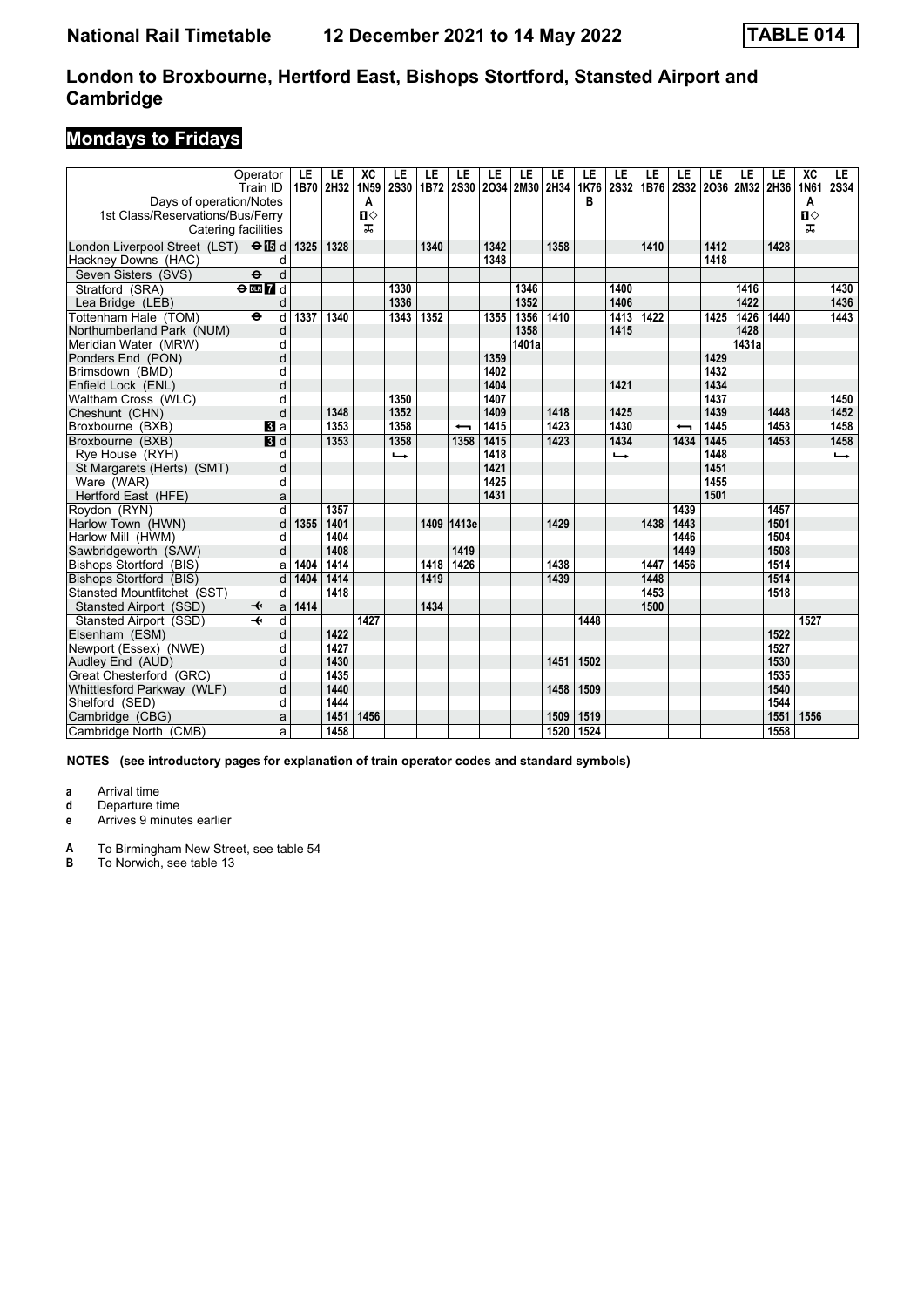# **Mondays to Fridays**

| Days of operation/Notes<br>1st Class/Reservations/Bus/Ferry | Operator<br>Train ID         | LE<br>1B80 | LE<br><b>2S34</b> | LE<br>2038 2M34 | LE    | LE<br><b>1K78</b><br>в | LE<br>2H38 | LE<br>2S36 | LE<br>1B84 | LE<br><b>2S36</b> | LE<br>2040 2M36 2H40 | LE    | LE   | XC<br>1N63<br>A<br>$\Pi$ | LE<br><b>2S38</b> | LE<br>1B88 | LE<br>2S38 2O42 2M38 | LE   | LE.   |
|-------------------------------------------------------------|------------------------------|------------|-------------------|-----------------|-------|------------------------|------------|------------|------------|-------------------|----------------------|-------|------|--------------------------|-------------------|------------|----------------------|------|-------|
| Catering facilities                                         |                              |            |                   |                 |       |                        |            |            |            |                   |                      |       |      | ᠼ                        |                   |            |                      |      |       |
| London Liverpool Street (LST) $\Theta$ <b>is</b> d          |                              | 1440       |                   | 1442            |       |                        | 1458       |            | 1510       |                   | 1512                 |       | 1528 |                          |                   | 1540       |                      | 1542 |       |
| Hackney Downs (HAC)                                         | d                            |            |                   | 1448            |       |                        |            |            |            |                   | 1518                 |       |      |                          |                   |            |                      | 1548 |       |
| Seven Sisters (SVS)                                         | $\ddot{\mathbf{e}}$<br>d     |            |                   |                 |       |                        |            |            |            |                   |                      |       |      |                          |                   |            |                      |      |       |
| Stratford (SRA)                                             | $e$ <b>m</b> $I$ d           |            |                   |                 | 1446  |                        |            | 1500       |            |                   |                      | 1516  |      |                          | 1530              |            |                      |      | 1546  |
| Lea Bridge (LEB)                                            | d                            |            |                   |                 | 1452  |                        |            | 1506       |            |                   |                      | 1522  |      |                          | 1536              |            |                      |      | 1552  |
| Tottenham Hale (TOM)                                        | d<br>$\bullet$               | 1452       |                   | 1455            | 1456  |                        | 1510       | 1513       | 1522       |                   | 1525                 | 1526  | 1540 |                          | 1543              | 1552       |                      | 1555 | 1556  |
| Northumberland Park (NUM)                                   | d                            |            |                   |                 | 1458  |                        |            | 1515       |            |                   |                      | 1528  |      |                          |                   |            |                      |      | 1558  |
| Meridian Water (MRW)                                        | d                            |            |                   |                 | 1501a |                        |            |            |            |                   |                      | 1531a |      |                          |                   |            |                      |      | 1601a |
| Ponders End (PON)                                           | d                            |            |                   | 1459            |       |                        |            |            |            |                   | 1529                 |       |      |                          |                   |            |                      | 1559 |       |
| Brimsdown (BMD)                                             | d                            |            |                   | 1502            |       |                        |            |            |            |                   | 1532                 |       |      |                          |                   |            |                      | 1602 |       |
| Enfield Lock (ENL)                                          | d                            |            |                   | 1504            |       |                        |            | 1521       |            |                   | 1534                 |       |      |                          |                   |            |                      | 1604 |       |
| Waltham Cross (WLC)                                         | d                            |            |                   | 1507            |       |                        |            |            |            |                   | 1537                 |       |      |                          | 1550              |            |                      | 1607 |       |
| Cheshunt (CHN)                                              | d                            |            |                   | 1509            |       |                        | 1518       | 1525       |            |                   | 1539                 |       | 1548 |                          | 1552              |            |                      | 1609 |       |
| Broxbourne (BXB)                                            | <b>B</b> la                  |            | ↽                 | 1515            |       |                        | 1523       | 1530       |            | ╼                 | 1545                 |       | 1553 |                          | 1558              |            | ↽                    | 1615 |       |
| Broxbourne (BXB)                                            | $\overline{\mathbf{B}}$ d    |            | 1458              | 1515            |       |                        | 1523       | 1534       |            | 1534              | 1545                 |       | 1553 |                          | 1558              |            | 1558                 | 1615 |       |
| Rye House (RYH)                                             | d                            |            |                   | 1518            |       |                        |            | ⊷          |            |                   | 1548                 |       |      |                          | –                 |            |                      | 1618 |       |
| St Margarets (Herts) (SMT)                                  | d                            |            |                   | 1521            |       |                        |            |            |            |                   | 1551                 |       |      |                          |                   |            |                      | 1621 |       |
| Ware (WAR)                                                  | d                            |            |                   | 1525            |       |                        |            |            |            |                   | 1555                 |       |      |                          |                   |            |                      | 1625 |       |
| Hertford East (HFE)                                         | a                            |            |                   | 1531            |       |                        |            |            |            |                   | 1601                 |       |      |                          |                   |            |                      | 1631 |       |
| Roydon (RYN)                                                | $\overline{\mathsf{d}}$      |            |                   |                 |       |                        |            |            |            | 1539              |                      |       | 1557 |                          |                   |            |                      |      |       |
| Harlow Town (HWN)                                           | d                            | 1509       | 1513e             |                 |       |                        | 1529       |            | 1538       | 1543              |                      |       | 1601 |                          |                   | 1609       | 1613e                |      |       |
| Harlow Mill (HWM)                                           | d                            |            |                   |                 |       |                        |            |            |            | 1546              |                      |       | 1604 |                          |                   |            |                      |      |       |
| Sawbridgeworth (SAW)                                        | d                            |            | 1519              |                 |       |                        |            |            |            | 1549              |                      |       | 1608 |                          |                   |            | 1619                 |      |       |
| Bishops Stortford (BIS)                                     | a                            | 1518       | 1526              |                 |       |                        | 1538       |            | 1547       | 1556              |                      |       | 1614 |                          |                   | 1618       | 1626                 |      |       |
| Bishops Stortford (BIS)                                     | d                            | 1519       |                   |                 |       |                        | 1542       |            | 1548       |                   |                      |       | 1614 |                          |                   | 1619       |                      |      |       |
| Stansted Mountfitchet (SST)                                 | d                            |            |                   |                 |       |                        | 1547       |            | 1553       |                   |                      |       | 1618 |                          |                   |            |                      |      |       |
| Stansted Airport (SSD)                                      | a<br>↞                       | 1528       |                   |                 |       |                        |            |            | 1600       |                   |                      |       |      |                          |                   | 1629       |                      |      |       |
| Stansted Airport (SSD)                                      | $\overline{\mathbf{H}}$<br>d |            |                   |                 |       | 1537                   |            |            |            |                   |                      |       |      | 1627                     |                   |            |                      |      |       |
| Elsenham (ESM)                                              | d                            |            |                   |                 |       |                        | 1552       |            |            |                   |                      |       | 1622 |                          |                   |            |                      |      |       |
| Newport (Essex) (NWE)                                       | d                            |            |                   |                 |       |                        | 1558       |            |            |                   |                      |       | 1627 |                          |                   |            |                      |      |       |
| Audley End (AUD)                                            | d                            |            |                   |                 |       | 1556                   | 1602       |            |            |                   |                      |       | 1630 |                          |                   |            |                      |      |       |
| Great Chesterford (GRC)                                     | d                            |            |                   |                 |       |                        | 1608       |            |            |                   |                      |       | 1635 |                          |                   |            |                      |      |       |
| Whittlesford Parkway (WLF)                                  | d                            |            |                   |                 |       | 1604                   | 1613       |            |            |                   |                      |       | 1640 |                          |                   |            |                      |      |       |
| Shelford (SED)                                              | d                            |            |                   |                 |       |                        | 1618       |            |            |                   |                      |       | 1644 |                          |                   |            |                      |      |       |
| Cambridge (CBG)                                             | a                            |            |                   |                 |       | 1616                   | 1627       |            |            |                   |                      |       | 1652 | 1656                     |                   |            |                      |      |       |
| Cambridge North (CMB)                                       | a                            |            |                   |                 |       | 1620                   | 1634       |            |            |                   |                      |       | 1658 |                          |                   |            |                      |      |       |

**NOTES (see introductory pages for explanation of train operator codes and standard symbols)**

**a** Arrival time<br>**d** Departure ti

**d** Departure time

**e** Arrives 9 minutes earlier

**A** To Birmingham New Street, see table 54<br>**B** To Norwich, see table 13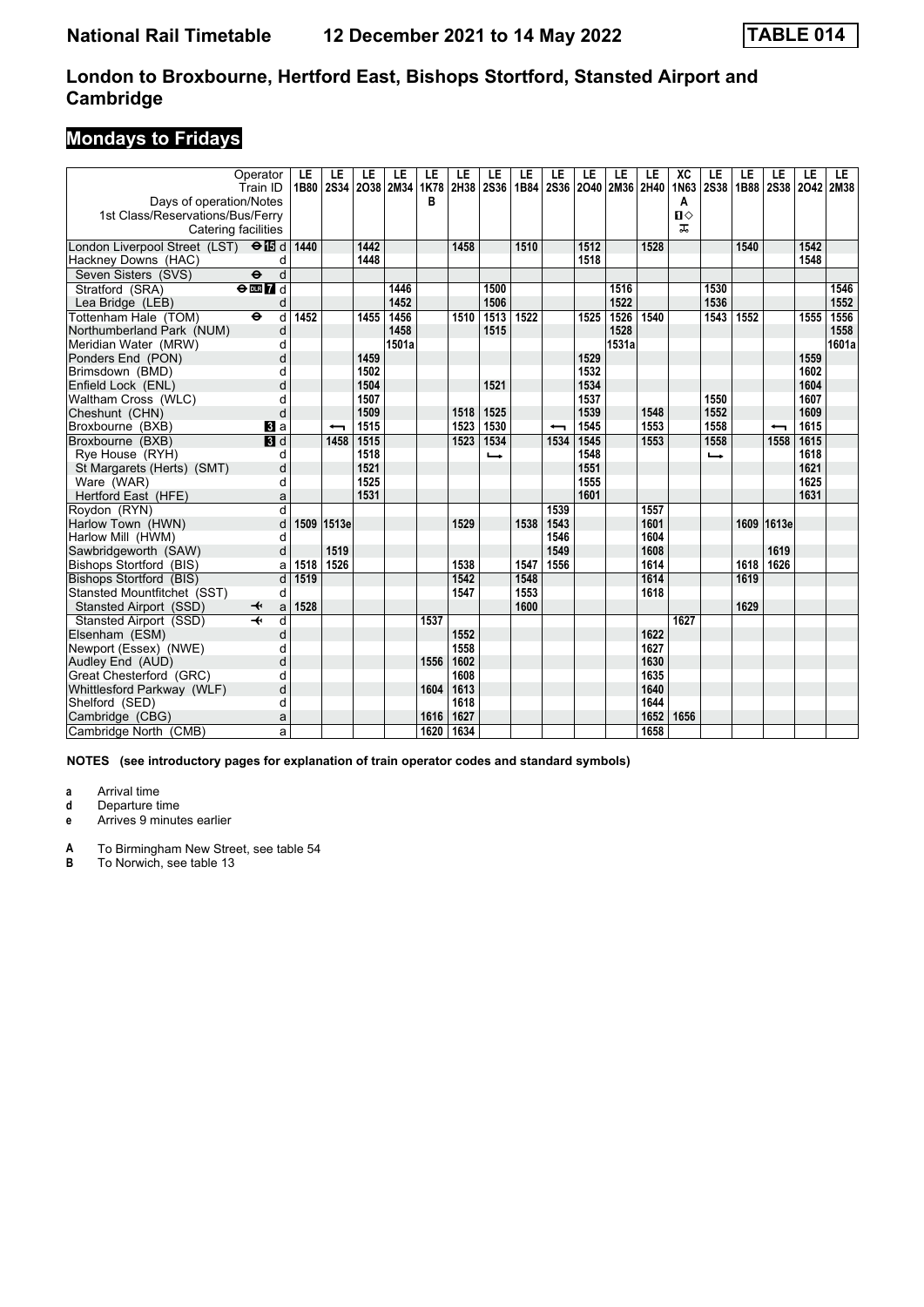# **Mondays to Fridays**

|                                                    | Operator<br>Train ID              | LE<br>1B90 | LE<br>2H42 | LE<br>1K80 | LE<br><b>2S40</b> | LE   | LE<br>2044 2M40 | LE<br>1B94 | LE<br>1H80 | LE<br><b>2S42</b> | XC<br>1N65   | LE<br>2H44 | LE<br>2D52 | LE<br><b>2S44</b> | LE<br>1B98 | LE         | LE<br>2S44 2O90 2M42 | LE    | LE.<br>1H82 |
|----------------------------------------------------|-----------------------------------|------------|------------|------------|-------------------|------|-----------------|------------|------------|-------------------|--------------|------------|------------|-------------------|------------|------------|----------------------|-------|-------------|
| Days of operation/Notes                            |                                   |            | C          | B          |                   |      |                 |            |            |                   | A            |            | D          |                   |            |            |                      |       | Е           |
| 1st Class/Reservations/Bus/Ferry                   |                                   |            |            |            |                   |      |                 |            |            |                   | $\mathbf{u}$ |            |            |                   |            |            |                      |       |             |
| Catering facilities                                |                                   |            |            |            |                   |      |                 |            |            |                   | ᠼ            |            |            |                   |            |            |                      |       |             |
| London Liverpool Street (LST) $\Theta$ <b>is</b> d |                                   | 1555       | 1558       |            |                   | 1612 |                 | 1625       | 1628       |                   |              | 1643       | 1641       |                   | 1654       |            | 1656                 |       | 1707        |
| Hackney Downs (HAC)                                | d                                 |            |            |            |                   | 1619 |                 |            |            |                   |              |            | 1648       |                   |            |            | 1703                 |       |             |
| Seven Sisters (SVS)                                | d<br>$\ddot{\boldsymbol{\Theta}}$ |            |            |            |                   |      |                 |            |            |                   |              |            | 1654       |                   |            |            |                      |       |             |
| Stratford (SRA)                                    | $e$ <b>m</b> $I$ d                |            |            |            | 1600              |      | 1616            |            |            | 1630              |              |            |            | 1647              |            |            |                      | 1700  |             |
| Lea Bridge (LEB)                                   | d                                 |            |            |            | 1606              |      | 1622            |            |            | 1636              |              |            |            | 1653              |            |            |                      | 1706  |             |
| Tottenham Hale (TOM)                               | d<br>$\ddot{\boldsymbol{\Theta}}$ | 1607       | 1610       |            | 1613              | 1625 | 1626            | 1637       | 1640       | 1643              |              | 1655       |            | 1658              | 1706       |            | 1710                 | 1710  | 1719        |
| Northumberland Park (NUM)                          | d                                 |            |            |            | 1615              |      | 1628            |            |            |                   |              |            |            |                   |            |            |                      | 1712  |             |
| Meridian Water (MRW)                               | d                                 |            |            |            | 1617              |      | 1631a           |            |            |                   |              |            |            |                   |            |            |                      | 1715a |             |
| Ponders End (PON)                                  | d                                 |            |            |            |                   | 1630 |                 |            |            | 1648              |              |            |            | 1703              |            |            |                      |       |             |
| Brimsdown (BMD)                                    | d                                 |            |            |            |                   | 1632 |                 |            |            | 1650              |              |            |            |                   |            |            | 1715                 |       |             |
| Enfield Lock (ENL)                                 | d                                 |            |            |            | 1622              | 1635 |                 |            |            | 1653              |              |            |            | 1707              |            |            | 1718                 |       |             |
| Waltham Cross (WLC)                                | d                                 |            |            |            |                   | 1637 |                 |            |            | 1655              |              |            |            | 1710              |            |            | 1721                 |       |             |
| Cheshunt (CHN)                                     | d                                 |            | 1618       |            | 1626              | 1640 |                 |            |            | 1658              |              | 1704       | 1709       | 1713              |            |            | 1724                 |       |             |
| Broxbourne (BXB)                                   | $\mathbf{B}$ a                    |            | 1623       |            | 1631              | 1645 |                 |            | 1653       | 1703              |              | 1710       | 1715       | 1718              |            | ↽          | 1731                 |       |             |
| Broxbourne (BXB)                                   | 3d                                |            | 1623       |            | 1635              | 1646 |                 |            | 1653       | 1704              |              | 1710       | 1715       | 1723              |            | 1723       |                      |       |             |
| Rye House (RYH)                                    | d                                 |            |            |            |                   | 1649 |                 |            |            |                   |              |            | 1719       | $\rightarrow$     |            |            |                      |       |             |
| St Margarets (Herts) (SMT)                         | d                                 |            |            |            |                   | 1652 |                 |            |            |                   |              |            | 1722       |                   |            |            |                      |       |             |
| Ware (WAR)                                         | d                                 |            |            |            |                   | 1656 |                 |            |            |                   |              |            | 1726       |                   |            |            |                      |       |             |
| Hertford East (HFE)                                | a                                 |            |            |            |                   | 1704 |                 |            |            |                   |              |            | 1733       |                   |            |            |                      |       |             |
| Roydon (RYN)                                       | $\overline{\mathsf{d}}$           |            | 1627       |            | 1639              |      |                 |            |            |                   |              | 1714       |            |                   |            | 1728       |                      |       |             |
| Harlow Town (HWN)                                  | d                                 | 1625       | 1631       |            | 1643              |      |                 | 1656       | 1700       | 1713              |              | 1718       |            |                   |            | 1726 1743a |                      |       |             |
| Harlow Mill (HWM)                                  | d                                 |            | 1634       |            | 1646              |      |                 |            |            |                   |              | 1721       |            |                   |            | 1746       |                      |       |             |
| Sawbridgeworth (SAW)                               | d                                 |            | 1638       |            | 1650              |      |                 |            | 1705       |                   |              | 1725       |            |                   |            | 1750       |                      |       |             |
| Bishops Stortford (BIS)                            | a                                 | 1634       | 1644       |            | 1658              |      |                 | 1705       | 1711       | 1725              |              | 1731       |            |                   | 1735       | 1758       |                      |       | 1743        |
| Bishops Stortford (BIS)                            | d                                 | 1634       | 1644       |            |                   |      |                 | 1705       | 1712       |                   |              | 1731       |            |                   | 1735       |            |                      |       | 1744        |
| Stansted Mountfitchet (SST)                        | d                                 | 1639       | 1648       |            |                   |      |                 |            | 1716       |                   |              | 1736       |            |                   | 1740       |            |                      |       |             |
| Stansted Airport (SSD)                             | a<br>↞                            | 1646       |            |            |                   |      |                 | 1717       |            |                   |              |            |            |                   | 1748       |            |                      |       |             |
| Stansted Airport (SSD)                             | $\overline{\textbf{+}}$<br>d      |            |            | 1648       |                   |      |                 |            |            |                   | 1727         |            |            |                   |            |            |                      |       |             |
| Elsenham (ESM)                                     | d                                 |            | 1652       |            |                   |      |                 |            |            |                   |              | 1739       |            |                   |            |            |                      |       |             |
| Newport (Essex) (NWE)                              | d                                 |            | 1657       |            |                   |      |                 |            |            |                   |              | 1745       |            |                   |            |            |                      |       |             |
| Audley End (AUD)                                   | d                                 |            | 1700       | 1705       |                   |      |                 |            | 1726       |                   |              | 1748       |            |                   |            |            |                      |       | 1756        |
| Great Chesterford (GRC)                            | d                                 |            | 1705       |            |                   |      |                 |            |            |                   |              | 1753       |            |                   |            |            |                      |       |             |
| Whittlesford Parkway (WLF)                         | d                                 |            | 1710       | 1715       |                   |      |                 |            | 1733       |                   |              | 1757       |            |                   |            |            |                      |       | 1804        |
| Shelford (SED)                                     | d                                 |            | 1714       |            |                   |      |                 |            |            |                   |              | 1802       |            |                   |            |            |                      |       |             |
| Cambridge (CBG)                                    | a                                 |            | 1721       | 1727       |                   |      |                 |            | 1745       |                   | 1756         | 1811       |            |                   |            |            |                      |       | 1817        |
| Cambridge North (CMB)                              | a                                 |            | 1726       | 1733       |                   |      |                 |            |            |                   |              |            |            |                   |            |            |                      |       |             |

**NOTES (see introductory pages for explanation of train operator codes and standard symbols)**

**a** Arrival time<br>**d** Departure ti

**d** Departure time

**g** Arrives 11 minutes earlier

**A** To Birmingham New Street, see table 54<br>**B** To Norwich, see table 13

**B** To Norwich, see table 13<br>**C** To Elv. see table 13

**C** To Ely, see table 13<br>**D** Also calls at Edmont

**D** Also calls at Edmonton Green 1700<br>**E** To Kings Lynn, see table 13

To Kings Lynn, see table 13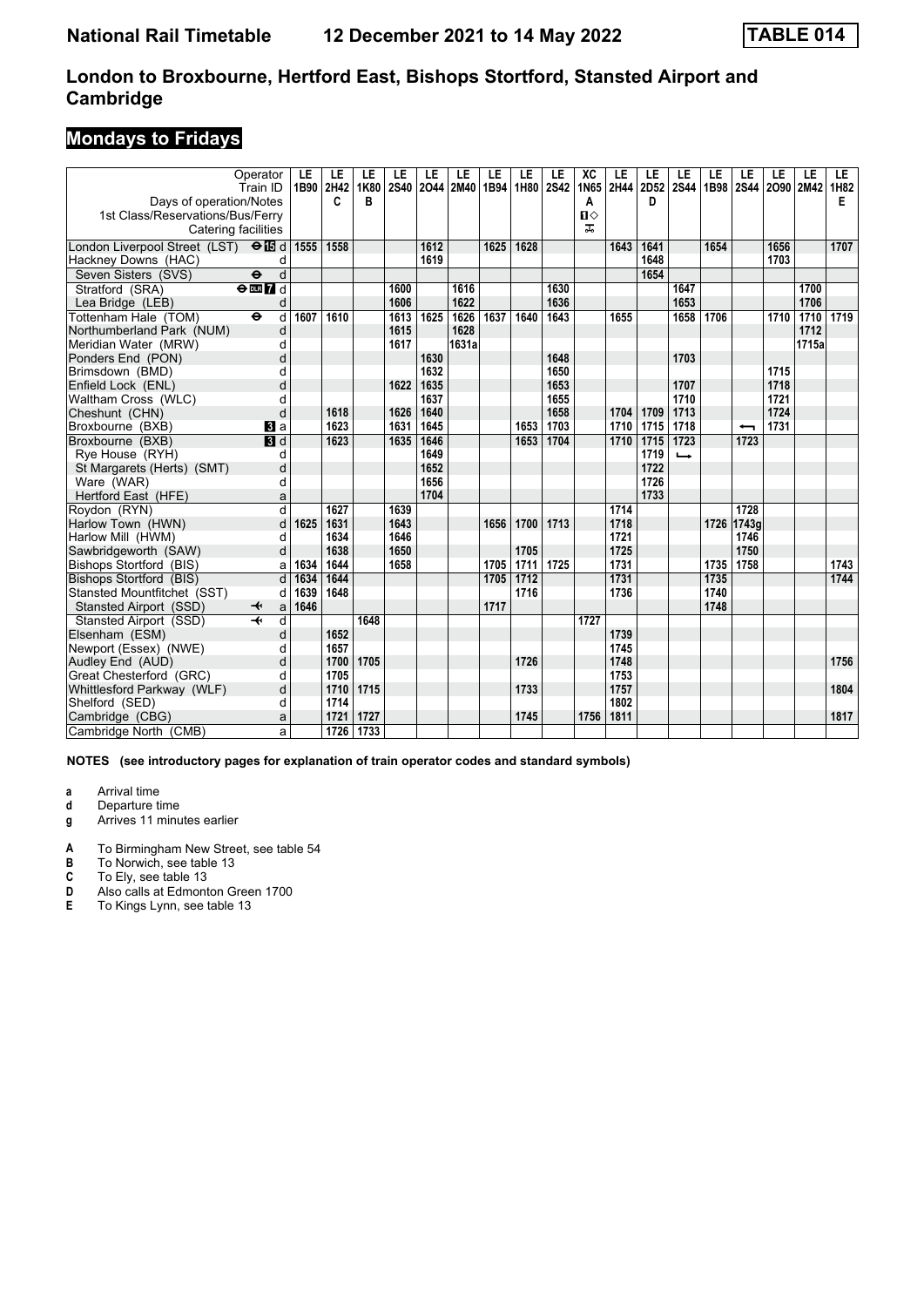# **Mondays to Fridays**

| Operator<br>Train ID                               | LE<br>1K82 | LE<br>2H46 | LE<br>2D54 | LE<br>2048 | LE   | LE<br>1B02 2O92 | LE<br>1H84 | XC<br>1N67   | LE<br>2H48 | LE<br>2D56 | LE<br><b>2S48</b> | LE   | LE<br>1B06 2S48 2O94 2M48 1H86 | LE   | LE    | LE   | LE<br><b>1B08</b> | LE<br><b>2S48</b> |
|----------------------------------------------------|------------|------------|------------|------------|------|-----------------|------------|--------------|------------|------------|-------------------|------|--------------------------------|------|-------|------|-------------------|-------------------|
| Days of operation/Notes                            | B          |            | F          |            |      |                 |            | Α            |            | G          |                   |      |                                |      |       | Е    |                   |                   |
| 1st Class/Reservations/Bus/Ferry                   |            |            |            |            |      |                 |            | $\mathbf{u}$ |            |            |                   |      |                                |      |       |      |                   |                   |
| London Liverpool Street (LST) $\Theta$ <b>is</b> d |            | 1713       | 1711       |            | 1724 | 1726            | 1737       |              | 1743       | 1741       |                   | 1754 |                                | 1756 |       | 1807 | 1809              |                   |
| Hackney Downs (HAC)                                | d          |            | 1718       |            |      | 1733            |            |              |            | 1748       |                   |      |                                | 1803 |       |      |                   |                   |
| Seven Sisters (SVS)<br>$\ddot{\mathbf{e}}$         | d          |            | 1724       |            |      |                 |            |              |            | 1754       |                   |      |                                |      |       |      |                   |                   |
| Stratford (SRA)<br>$\Theta$ <b>ER</b>              |            |            |            | 1717       |      |                 |            |              |            |            | 1747              |      |                                |      | 1800  |      |                   |                   |
| Lea Bridge (LEB)                                   | d          |            |            | 1723       |      |                 |            |              |            |            | 1753              |      |                                |      | 1806  |      |                   |                   |
| Tottenham Hale (TOM)<br>$\ddot{\mathbf{e}}$        | d          | 1725       |            | 1728       | 1736 | 1739            | 1749       |              | 1755       |            | 1759              | 1806 |                                | 1810 | 1810  | 1819 | 1822              |                   |
| Northumberland Park (NUM)                          | d          |            |            | 1731       |      |                 |            |              |            |            |                   |      |                                |      | 1812  |      |                   |                   |
| Meridian Water (MRW)                               | d          |            |            | 1733       |      |                 |            |              |            |            |                   |      |                                |      | 1815a |      |                   |                   |
| Ponders End (PON)                                  | d          |            |            |            |      | 1744            |            |              |            |            | 1804              |      |                                |      |       |      |                   |                   |
| Brimsdown (BMD)                                    | d          |            |            |            |      | 1746            |            |              |            |            |                   |      |                                | 1815 |       |      |                   |                   |
| Enfield Lock (ENL)                                 | d          |            |            | 1738       |      | 1749            |            |              |            |            | 1808              |      |                                | 1818 |       |      |                   |                   |
| Waltham Cross (WLC)                                | d          |            |            | 1740       |      | 1751            |            |              |            |            | 1810              |      |                                | 1821 |       |      |                   |                   |
| Cheshunt (CHN)                                     | d          | 1734       | 1739       | 1743       |      | 1754            |            |              | 1804       | 1809       | 1813              |      |                                | 1824 |       |      |                   |                   |
| Broxbourne (BXB)<br>$\mathbf{B}$ a                 |            | 1739       | 1745       | 1748       |      | 1801            |            |              | 1809       | 1815       | 1818              |      | ↽                              | 1831 |       |      |                   |                   |
| $\blacksquare$<br>Broxbourne (BXB)                 |            | 1740       | 1745       | 1752       |      |                 |            |              | 1810       | 1815       | 1823              |      | 1823                           |      |       |      |                   |                   |
| Rye House (RYH)                                    | d          |            | 1749       | 1755       |      |                 |            |              |            | 1819       | $\rightarrow$     |      |                                |      |       |      |                   |                   |
| St Margarets (Herts) (SMT)                         | d          |            | 1752       | 1758       |      |                 |            |              |            | 1822       |                   |      |                                |      |       |      |                   |                   |
| Ware (WAR)                                         | d          |            | 1756       | 1802       |      |                 |            |              |            | 1826       |                   |      |                                |      |       |      |                   |                   |
| Hertford East (HFE)                                | a          |            | 1803       | 1810       |      |                 |            |              |            | 1833       |                   |      |                                |      |       |      |                   | ↽                 |
| Roydon (RYN)                                       | d          | 1744       |            |            |      |                 |            |              | 1814       |            |                   |      | 1828                           |      |       |      |                   | 1828              |
| Harlow Town (HWN)                                  | d          | 1748       |            |            | 1756 |                 |            |              | 1818       |            |                   | 1826 | $\rightarrow$                  |      |       |      | 1840              | 1843g             |
| Harlow Mill (HWM)                                  | d          | 1751       |            |            |      |                 |            |              | 1821       |            |                   |      |                                |      |       |      |                   | 1846              |
| Sawbridgeworth (SAW)                               | d          | 1755       |            |            |      |                 |            |              | 1825       |            |                   |      |                                |      |       |      |                   | 1850              |
| Bishops Stortford (BIS)                            | a          | 1801       |            |            | 1805 |                 | 1813       |              | 1831       |            |                   | 1835 |                                |      |       | 1843 | 1849              | 1858              |
| <b>Bishops Stortford (BIS)</b>                     | d          | 1801       |            |            | 1805 |                 | 1814       |              | 1831       |            |                   | 1835 |                                |      |       | 1844 | 1849              |                   |
| Stansted Mountfitchet (SST)                        | d          | 1806       |            |            |      |                 |            |              | 1836       |            |                   | 1840 |                                |      |       |      | 1854              |                   |
| Stansted Airport (SSD)                             | a          |            |            |            | 1817 |                 |            |              |            |            |                   | 1848 |                                |      |       |      | 1902              |                   |
| Stansted Airport (SSD)                             | 1754<br>d  |            |            |            |      |                 |            | 1821         |            |            |                   |      |                                |      |       |      |                   |                   |
| Elsenham (ESM)                                     | d          | 1809       |            |            |      |                 |            |              | 1839       |            |                   |      |                                |      |       |      |                   |                   |
| Newport (Essex) (NWE)                              | d          | 1815       |            |            |      |                 |            |              | 1845       |            |                   |      |                                |      |       |      |                   |                   |
| Audley End (AUD)                                   | 1809<br>d  | 1818       |            |            |      |                 | 1826       |              | 1848       |            |                   |      |                                |      |       | 1856 |                   |                   |
| Great Chesterford (GRC)                            | d          | 1823       |            |            |      |                 |            |              | 1853       |            |                   |      |                                |      |       |      |                   |                   |
| Whittlesford Parkway (WLF)                         | 1818<br>d  | 1828       |            |            |      |                 | 1834       |              | 1858       |            |                   |      |                                |      |       | 1904 |                   |                   |
| Shelford (SED)                                     | d          | 1832       |            |            |      |                 |            |              | 1902       |            |                   |      |                                |      |       |      |                   |                   |
| Cambridge (CBG)                                    | 1829<br>a  | 1841       |            |            |      |                 | 1849       | 1857         | 1914       |            |                   |      |                                |      |       | 1917 |                   |                   |
| Cambridge North (CMB)                              | 1834<br>a  |            |            |            |      |                 | 1858       |              |            |            |                   |      |                                |      |       |      |                   |                   |

**NOTES (see introductory pages for explanation of train operator codes and standard symbols)**

- **d** Departure time
- **g** Arrives 11 minutes earlier
- **A** To Birmingham New Street, see table 54<br>**B** To Norwich, see table 13
- **B** To Norwich, see table 13<br>**E** To Kings Lynn, see table
- **E** To Kings Lynn, see table 13<br>**F** Also calls at Edmonton Gree
- **F** Also calls at Edmonton Green 1730<br>**G** Also calls at Edmonton Green 1800
- Also calls at Edmonton Green 1800

**a** Arrival time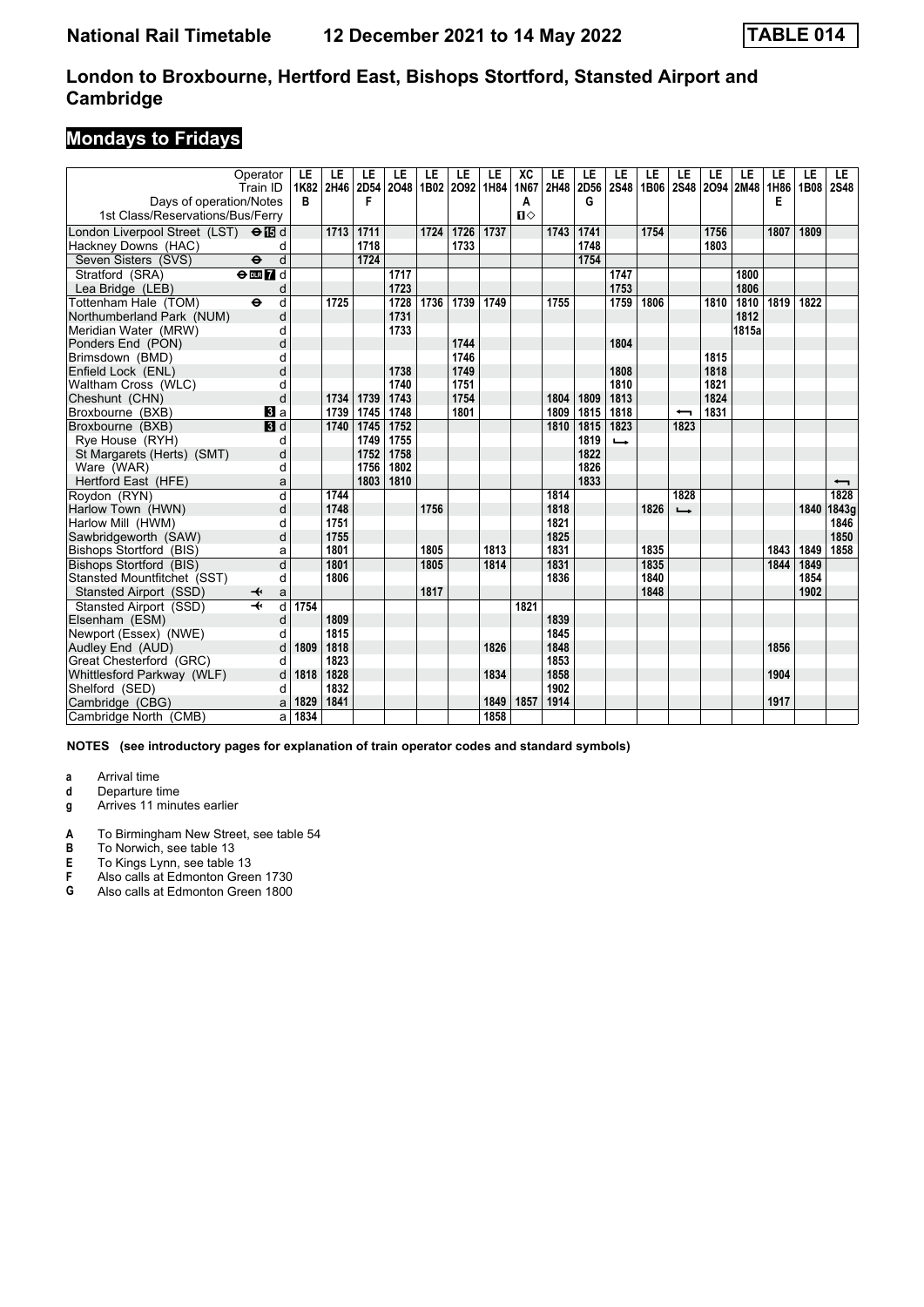# **Mondays to Fridays**

| 1st Class/Reservations/Bus/Ferry<br>London Liverpool Street (LST) $\Theta$ $\Box$ d<br>1811<br>1826<br>1837<br>1843<br>1841<br>1856<br>1907<br>1911<br>1913<br>1928<br>1813<br>1839<br>1909<br>1848<br>Hackney Downs (HAC)<br>1818<br>1833<br>1903<br>1919<br>d<br>d<br>1824<br>1854<br>Seven Sisters (SVS)<br>$\ddot{\mathbf{e}}$<br>Stratford (SRA)<br>$\Theta$ DE $\overline{7}$ d<br>1817<br>1847<br>1900<br>1853<br>1906<br>Lea Bridge (LEB)<br>1823<br>d<br>1829<br>1910<br>Tottenham Hale (TOM)<br>$\ddot{\mathbf{e}}$<br>d<br>1825<br>1839<br>1849<br>1859<br>1909<br>1919<br>1928<br>1940<br>1852<br>1855<br>1922<br>1925<br>1901<br>Northumberland Park (NUM)<br>1831<br>1912<br>d<br>1833<br>1915a<br>1903<br>Meridian Water (MRW)<br>d<br>1914<br>d<br>1844<br>1932<br>1935<br>1846<br>1916<br>Brimsdown (BMD)<br>d<br>1849<br>1937<br>Enfield Lock (ENL)<br>d<br>1838<br>1908<br>1919<br>1851<br>1940<br>Waltham Cross (WLC)<br>1841<br>1911<br>1921<br>d<br>1854<br>1942<br>d<br>1839<br>1843<br>1904<br>1909<br>1913<br>1924<br>1934<br>1949<br>1834<br>1839<br>1845<br>1849<br>1901<br>1909<br>1915<br>1919<br>1931<br>1939<br>1948<br>1955<br>Broxbourne (BXB)<br>$\bf{B}$ a<br>$\blacksquare$<br>1840<br>1852<br>1936<br>1955<br>1845<br>1910<br>1915<br>1923<br>1940<br>1948<br>1849<br>1855<br>1919<br>1939<br>1951<br>Rye House (RYH)<br>d<br>1922<br>1942<br>1954<br>1852<br>1858<br>St Margarets (Herts) (SMT)<br>d<br>1947<br>1958<br>Ware (WAR)<br>1856<br>1902<br>1926<br>d<br>1910<br>1933<br>2004<br>Hertford East (HFE)<br>1903<br>1954<br>a<br>$\overline{\phantom{0}}$<br>d<br>1914<br>1928<br>1928<br>1944<br>2000<br>1844<br>1848<br>1940 1943q<br>1948<br>2004<br>d<br>1910<br>1918<br>$\rightarrow$<br>1851<br>1921<br>2007<br>1946<br>1951<br>d<br>2010<br>Sawbridgeworth (SAW)<br>1855<br>1925<br>1950<br>1955<br>1915<br>d<br>1949<br>2001<br>Bishops Stortford (BIS)<br>1901<br>1913<br>1931<br>1956<br>2016<br>1921<br>a<br>1901<br>1931<br>2001<br>2017<br>d<br>1914<br>1921<br>1949<br>1906<br>1953<br>Stansted Mountfitchet (SST)<br>1936<br>2006<br>2021<br>d<br>1933<br>2000<br>Stansted Airport (SSD)<br>a<br>d<br>Stansted Airport (SSD)<br>1921<br>1909<br>1939<br>2009<br>2025<br>Elsenham (ESM)<br>d<br>Newport (Essex) (NWE)<br>1915<br>1945<br>2015<br>2030<br>d<br>1918<br>1926<br>1948<br>2018<br>2033<br>Audley End (AUD)<br>1956<br>d<br>2023<br>2038<br>1923<br>1953<br>Great Chesterford (GRC)<br>d<br>1928<br>1934<br>1958<br>2003<br>2028<br>2043<br>Whittlesford Parkway (WLF)<br>d<br>2032<br>2047<br>1932<br>2002<br>Shelford (SED)<br>d<br>2055<br>1941<br>1949<br>1956<br>2011<br>2015<br>2040<br>Cambridge (CBG)<br>a | Operator<br>Train ID<br>Days of operation/Notes | LE<br>2H50 | LE<br>2D58<br>н | LE | LE<br>2002 2096 | LE<br>1H88 | XC<br>1N69<br>Α | LE | LE<br>1B12 2H52 | LE<br>2D60<br>J | LE<br>2S52 | LE | LE<br>2098 2M52 | LE<br>1H90<br>Е | LE | LE<br>1B16 2S52 | LE<br>2H54 | LE<br>2006 | LE.<br>2H56 |
|-----------------------------------------------------------------------------------------------------------------------------------------------------------------------------------------------------------------------------------------------------------------------------------------------------------------------------------------------------------------------------------------------------------------------------------------------------------------------------------------------------------------------------------------------------------------------------------------------------------------------------------------------------------------------------------------------------------------------------------------------------------------------------------------------------------------------------------------------------------------------------------------------------------------------------------------------------------------------------------------------------------------------------------------------------------------------------------------------------------------------------------------------------------------------------------------------------------------------------------------------------------------------------------------------------------------------------------------------------------------------------------------------------------------------------------------------------------------------------------------------------------------------------------------------------------------------------------------------------------------------------------------------------------------------------------------------------------------------------------------------------------------------------------------------------------------------------------------------------------------------------------------------------------------------------------------------------------------------------------------------------------------------------------------------------------------------------------------------------------------------------------------------------------------------------------------------------------------------------------------------------------------------------------------------------------------------------------------------------------------------------------------------------------------------------------------------------------------------------------------------------------------------------------------------------------------------------------------------------------------------------------------------------------------------------------------|-------------------------------------------------|------------|-----------------|----|-----------------|------------|-----------------|----|-----------------|-----------------|------------|----|-----------------|-----------------|----|-----------------|------------|------------|-------------|
|                                                                                                                                                                                                                                                                                                                                                                                                                                                                                                                                                                                                                                                                                                                                                                                                                                                                                                                                                                                                                                                                                                                                                                                                                                                                                                                                                                                                                                                                                                                                                                                                                                                                                                                                                                                                                                                                                                                                                                                                                                                                                                                                                                                                                                                                                                                                                                                                                                                                                                                                                                                                                                                                                         |                                                 |            |                 |    |                 |            | $\mathbf{u}$    |    |                 |                 |            |    |                 |                 |    |                 |            |            |             |
|                                                                                                                                                                                                                                                                                                                                                                                                                                                                                                                                                                                                                                                                                                                                                                                                                                                                                                                                                                                                                                                                                                                                                                                                                                                                                                                                                                                                                                                                                                                                                                                                                                                                                                                                                                                                                                                                                                                                                                                                                                                                                                                                                                                                                                                                                                                                                                                                                                                                                                                                                                                                                                                                                         |                                                 |            |                 |    |                 |            |                 |    |                 |                 |            |    |                 |                 |    |                 |            |            |             |
|                                                                                                                                                                                                                                                                                                                                                                                                                                                                                                                                                                                                                                                                                                                                                                                                                                                                                                                                                                                                                                                                                                                                                                                                                                                                                                                                                                                                                                                                                                                                                                                                                                                                                                                                                                                                                                                                                                                                                                                                                                                                                                                                                                                                                                                                                                                                                                                                                                                                                                                                                                                                                                                                                         |                                                 |            |                 |    |                 |            |                 |    |                 |                 |            |    |                 |                 |    |                 |            |            |             |
|                                                                                                                                                                                                                                                                                                                                                                                                                                                                                                                                                                                                                                                                                                                                                                                                                                                                                                                                                                                                                                                                                                                                                                                                                                                                                                                                                                                                                                                                                                                                                                                                                                                                                                                                                                                                                                                                                                                                                                                                                                                                                                                                                                                                                                                                                                                                                                                                                                                                                                                                                                                                                                                                                         |                                                 |            |                 |    |                 |            |                 |    |                 |                 |            |    |                 |                 |    |                 |            |            |             |
|                                                                                                                                                                                                                                                                                                                                                                                                                                                                                                                                                                                                                                                                                                                                                                                                                                                                                                                                                                                                                                                                                                                                                                                                                                                                                                                                                                                                                                                                                                                                                                                                                                                                                                                                                                                                                                                                                                                                                                                                                                                                                                                                                                                                                                                                                                                                                                                                                                                                                                                                                                                                                                                                                         |                                                 |            |                 |    |                 |            |                 |    |                 |                 |            |    |                 |                 |    |                 |            |            |             |
|                                                                                                                                                                                                                                                                                                                                                                                                                                                                                                                                                                                                                                                                                                                                                                                                                                                                                                                                                                                                                                                                                                                                                                                                                                                                                                                                                                                                                                                                                                                                                                                                                                                                                                                                                                                                                                                                                                                                                                                                                                                                                                                                                                                                                                                                                                                                                                                                                                                                                                                                                                                                                                                                                         |                                                 |            |                 |    |                 |            |                 |    |                 |                 |            |    |                 |                 |    |                 |            |            |             |
|                                                                                                                                                                                                                                                                                                                                                                                                                                                                                                                                                                                                                                                                                                                                                                                                                                                                                                                                                                                                                                                                                                                                                                                                                                                                                                                                                                                                                                                                                                                                                                                                                                                                                                                                                                                                                                                                                                                                                                                                                                                                                                                                                                                                                                                                                                                                                                                                                                                                                                                                                                                                                                                                                         |                                                 |            |                 |    |                 |            |                 |    |                 |                 |            |    |                 |                 |    |                 |            |            |             |
|                                                                                                                                                                                                                                                                                                                                                                                                                                                                                                                                                                                                                                                                                                                                                                                                                                                                                                                                                                                                                                                                                                                                                                                                                                                                                                                                                                                                                                                                                                                                                                                                                                                                                                                                                                                                                                                                                                                                                                                                                                                                                                                                                                                                                                                                                                                                                                                                                                                                                                                                                                                                                                                                                         |                                                 |            |                 |    |                 |            |                 |    |                 |                 |            |    |                 |                 |    |                 |            |            |             |
|                                                                                                                                                                                                                                                                                                                                                                                                                                                                                                                                                                                                                                                                                                                                                                                                                                                                                                                                                                                                                                                                                                                                                                                                                                                                                                                                                                                                                                                                                                                                                                                                                                                                                                                                                                                                                                                                                                                                                                                                                                                                                                                                                                                                                                                                                                                                                                                                                                                                                                                                                                                                                                                                                         | Ponders End (PON)                               |            |                 |    |                 |            |                 |    |                 |                 |            |    |                 |                 |    |                 |            |            |             |
|                                                                                                                                                                                                                                                                                                                                                                                                                                                                                                                                                                                                                                                                                                                                                                                                                                                                                                                                                                                                                                                                                                                                                                                                                                                                                                                                                                                                                                                                                                                                                                                                                                                                                                                                                                                                                                                                                                                                                                                                                                                                                                                                                                                                                                                                                                                                                                                                                                                                                                                                                                                                                                                                                         |                                                 |            |                 |    |                 |            |                 |    |                 |                 |            |    |                 |                 |    |                 |            |            |             |
|                                                                                                                                                                                                                                                                                                                                                                                                                                                                                                                                                                                                                                                                                                                                                                                                                                                                                                                                                                                                                                                                                                                                                                                                                                                                                                                                                                                                                                                                                                                                                                                                                                                                                                                                                                                                                                                                                                                                                                                                                                                                                                                                                                                                                                                                                                                                                                                                                                                                                                                                                                                                                                                                                         |                                                 |            |                 |    |                 |            |                 |    |                 |                 |            |    |                 |                 |    |                 |            |            |             |
|                                                                                                                                                                                                                                                                                                                                                                                                                                                                                                                                                                                                                                                                                                                                                                                                                                                                                                                                                                                                                                                                                                                                                                                                                                                                                                                                                                                                                                                                                                                                                                                                                                                                                                                                                                                                                                                                                                                                                                                                                                                                                                                                                                                                                                                                                                                                                                                                                                                                                                                                                                                                                                                                                         |                                                 |            |                 |    |                 |            |                 |    |                 |                 |            |    |                 |                 |    |                 |            |            |             |
|                                                                                                                                                                                                                                                                                                                                                                                                                                                                                                                                                                                                                                                                                                                                                                                                                                                                                                                                                                                                                                                                                                                                                                                                                                                                                                                                                                                                                                                                                                                                                                                                                                                                                                                                                                                                                                                                                                                                                                                                                                                                                                                                                                                                                                                                                                                                                                                                                                                                                                                                                                                                                                                                                         | Cheshunt (CHN)                                  |            |                 |    |                 |            |                 |    |                 |                 |            |    |                 |                 |    |                 |            |            |             |
|                                                                                                                                                                                                                                                                                                                                                                                                                                                                                                                                                                                                                                                                                                                                                                                                                                                                                                                                                                                                                                                                                                                                                                                                                                                                                                                                                                                                                                                                                                                                                                                                                                                                                                                                                                                                                                                                                                                                                                                                                                                                                                                                                                                                                                                                                                                                                                                                                                                                                                                                                                                                                                                                                         |                                                 |            |                 |    |                 |            |                 |    |                 |                 |            |    |                 |                 |    |                 |            |            |             |
|                                                                                                                                                                                                                                                                                                                                                                                                                                                                                                                                                                                                                                                                                                                                                                                                                                                                                                                                                                                                                                                                                                                                                                                                                                                                                                                                                                                                                                                                                                                                                                                                                                                                                                                                                                                                                                                                                                                                                                                                                                                                                                                                                                                                                                                                                                                                                                                                                                                                                                                                                                                                                                                                                         | Broxbourne (BXB)                                |            |                 |    |                 |            |                 |    |                 |                 |            |    |                 |                 |    |                 |            |            |             |
|                                                                                                                                                                                                                                                                                                                                                                                                                                                                                                                                                                                                                                                                                                                                                                                                                                                                                                                                                                                                                                                                                                                                                                                                                                                                                                                                                                                                                                                                                                                                                                                                                                                                                                                                                                                                                                                                                                                                                                                                                                                                                                                                                                                                                                                                                                                                                                                                                                                                                                                                                                                                                                                                                         |                                                 |            |                 |    |                 |            |                 |    |                 |                 |            |    |                 |                 |    |                 |            |            |             |
|                                                                                                                                                                                                                                                                                                                                                                                                                                                                                                                                                                                                                                                                                                                                                                                                                                                                                                                                                                                                                                                                                                                                                                                                                                                                                                                                                                                                                                                                                                                                                                                                                                                                                                                                                                                                                                                                                                                                                                                                                                                                                                                                                                                                                                                                                                                                                                                                                                                                                                                                                                                                                                                                                         |                                                 |            |                 |    |                 |            |                 |    |                 |                 |            |    |                 |                 |    |                 |            |            |             |
|                                                                                                                                                                                                                                                                                                                                                                                                                                                                                                                                                                                                                                                                                                                                                                                                                                                                                                                                                                                                                                                                                                                                                                                                                                                                                                                                                                                                                                                                                                                                                                                                                                                                                                                                                                                                                                                                                                                                                                                                                                                                                                                                                                                                                                                                                                                                                                                                                                                                                                                                                                                                                                                                                         |                                                 |            |                 |    |                 |            |                 |    |                 |                 |            |    |                 |                 |    |                 |            |            |             |
|                                                                                                                                                                                                                                                                                                                                                                                                                                                                                                                                                                                                                                                                                                                                                                                                                                                                                                                                                                                                                                                                                                                                                                                                                                                                                                                                                                                                                                                                                                                                                                                                                                                                                                                                                                                                                                                                                                                                                                                                                                                                                                                                                                                                                                                                                                                                                                                                                                                                                                                                                                                                                                                                                         |                                                 |            |                 |    |                 |            |                 |    |                 |                 |            |    |                 |                 |    |                 |            |            |             |
|                                                                                                                                                                                                                                                                                                                                                                                                                                                                                                                                                                                                                                                                                                                                                                                                                                                                                                                                                                                                                                                                                                                                                                                                                                                                                                                                                                                                                                                                                                                                                                                                                                                                                                                                                                                                                                                                                                                                                                                                                                                                                                                                                                                                                                                                                                                                                                                                                                                                                                                                                                                                                                                                                         | Roydon (RYN)                                    |            |                 |    |                 |            |                 |    |                 |                 |            |    |                 |                 |    |                 |            |            |             |
|                                                                                                                                                                                                                                                                                                                                                                                                                                                                                                                                                                                                                                                                                                                                                                                                                                                                                                                                                                                                                                                                                                                                                                                                                                                                                                                                                                                                                                                                                                                                                                                                                                                                                                                                                                                                                                                                                                                                                                                                                                                                                                                                                                                                                                                                                                                                                                                                                                                                                                                                                                                                                                                                                         | Harlow Town (HWN)                               |            |                 |    |                 |            |                 |    |                 |                 |            |    |                 |                 |    |                 |            |            |             |
|                                                                                                                                                                                                                                                                                                                                                                                                                                                                                                                                                                                                                                                                                                                                                                                                                                                                                                                                                                                                                                                                                                                                                                                                                                                                                                                                                                                                                                                                                                                                                                                                                                                                                                                                                                                                                                                                                                                                                                                                                                                                                                                                                                                                                                                                                                                                                                                                                                                                                                                                                                                                                                                                                         | Harlow Mill (HWM)                               |            |                 |    |                 |            |                 |    |                 |                 |            |    |                 |                 |    |                 |            |            |             |
|                                                                                                                                                                                                                                                                                                                                                                                                                                                                                                                                                                                                                                                                                                                                                                                                                                                                                                                                                                                                                                                                                                                                                                                                                                                                                                                                                                                                                                                                                                                                                                                                                                                                                                                                                                                                                                                                                                                                                                                                                                                                                                                                                                                                                                                                                                                                                                                                                                                                                                                                                                                                                                                                                         |                                                 |            |                 |    |                 |            |                 |    |                 |                 |            |    |                 |                 |    |                 |            |            |             |
|                                                                                                                                                                                                                                                                                                                                                                                                                                                                                                                                                                                                                                                                                                                                                                                                                                                                                                                                                                                                                                                                                                                                                                                                                                                                                                                                                                                                                                                                                                                                                                                                                                                                                                                                                                                                                                                                                                                                                                                                                                                                                                                                                                                                                                                                                                                                                                                                                                                                                                                                                                                                                                                                                         |                                                 |            |                 |    |                 |            |                 |    |                 |                 |            |    |                 |                 |    |                 |            |            |             |
|                                                                                                                                                                                                                                                                                                                                                                                                                                                                                                                                                                                                                                                                                                                                                                                                                                                                                                                                                                                                                                                                                                                                                                                                                                                                                                                                                                                                                                                                                                                                                                                                                                                                                                                                                                                                                                                                                                                                                                                                                                                                                                                                                                                                                                                                                                                                                                                                                                                                                                                                                                                                                                                                                         | <b>Bishops Stortford (BIS)</b>                  |            |                 |    |                 |            |                 |    |                 |                 |            |    |                 |                 |    |                 |            |            |             |
|                                                                                                                                                                                                                                                                                                                                                                                                                                                                                                                                                                                                                                                                                                                                                                                                                                                                                                                                                                                                                                                                                                                                                                                                                                                                                                                                                                                                                                                                                                                                                                                                                                                                                                                                                                                                                                                                                                                                                                                                                                                                                                                                                                                                                                                                                                                                                                                                                                                                                                                                                                                                                                                                                         |                                                 |            |                 |    |                 |            |                 |    |                 |                 |            |    |                 |                 |    |                 |            |            |             |
|                                                                                                                                                                                                                                                                                                                                                                                                                                                                                                                                                                                                                                                                                                                                                                                                                                                                                                                                                                                                                                                                                                                                                                                                                                                                                                                                                                                                                                                                                                                                                                                                                                                                                                                                                                                                                                                                                                                                                                                                                                                                                                                                                                                                                                                                                                                                                                                                                                                                                                                                                                                                                                                                                         |                                                 |            |                 |    |                 |            |                 |    |                 |                 |            |    |                 |                 |    |                 |            |            |             |
|                                                                                                                                                                                                                                                                                                                                                                                                                                                                                                                                                                                                                                                                                                                                                                                                                                                                                                                                                                                                                                                                                                                                                                                                                                                                                                                                                                                                                                                                                                                                                                                                                                                                                                                                                                                                                                                                                                                                                                                                                                                                                                                                                                                                                                                                                                                                                                                                                                                                                                                                                                                                                                                                                         |                                                 |            |                 |    |                 |            |                 |    |                 |                 |            |    |                 |                 |    |                 |            |            |             |
|                                                                                                                                                                                                                                                                                                                                                                                                                                                                                                                                                                                                                                                                                                                                                                                                                                                                                                                                                                                                                                                                                                                                                                                                                                                                                                                                                                                                                                                                                                                                                                                                                                                                                                                                                                                                                                                                                                                                                                                                                                                                                                                                                                                                                                                                                                                                                                                                                                                                                                                                                                                                                                                                                         |                                                 |            |                 |    |                 |            |                 |    |                 |                 |            |    |                 |                 |    |                 |            |            |             |
|                                                                                                                                                                                                                                                                                                                                                                                                                                                                                                                                                                                                                                                                                                                                                                                                                                                                                                                                                                                                                                                                                                                                                                                                                                                                                                                                                                                                                                                                                                                                                                                                                                                                                                                                                                                                                                                                                                                                                                                                                                                                                                                                                                                                                                                                                                                                                                                                                                                                                                                                                                                                                                                                                         |                                                 |            |                 |    |                 |            |                 |    |                 |                 |            |    |                 |                 |    |                 |            |            |             |
|                                                                                                                                                                                                                                                                                                                                                                                                                                                                                                                                                                                                                                                                                                                                                                                                                                                                                                                                                                                                                                                                                                                                                                                                                                                                                                                                                                                                                                                                                                                                                                                                                                                                                                                                                                                                                                                                                                                                                                                                                                                                                                                                                                                                                                                                                                                                                                                                                                                                                                                                                                                                                                                                                         |                                                 |            |                 |    |                 |            |                 |    |                 |                 |            |    |                 |                 |    |                 |            |            |             |
|                                                                                                                                                                                                                                                                                                                                                                                                                                                                                                                                                                                                                                                                                                                                                                                                                                                                                                                                                                                                                                                                                                                                                                                                                                                                                                                                                                                                                                                                                                                                                                                                                                                                                                                                                                                                                                                                                                                                                                                                                                                                                                                                                                                                                                                                                                                                                                                                                                                                                                                                                                                                                                                                                         |                                                 |            |                 |    |                 |            |                 |    |                 |                 |            |    |                 |                 |    |                 |            |            |             |
|                                                                                                                                                                                                                                                                                                                                                                                                                                                                                                                                                                                                                                                                                                                                                                                                                                                                                                                                                                                                                                                                                                                                                                                                                                                                                                                                                                                                                                                                                                                                                                                                                                                                                                                                                                                                                                                                                                                                                                                                                                                                                                                                                                                                                                                                                                                                                                                                                                                                                                                                                                                                                                                                                         |                                                 |            |                 |    |                 |            |                 |    |                 |                 |            |    |                 |                 |    |                 |            |            |             |
|                                                                                                                                                                                                                                                                                                                                                                                                                                                                                                                                                                                                                                                                                                                                                                                                                                                                                                                                                                                                                                                                                                                                                                                                                                                                                                                                                                                                                                                                                                                                                                                                                                                                                                                                                                                                                                                                                                                                                                                                                                                                                                                                                                                                                                                                                                                                                                                                                                                                                                                                                                                                                                                                                         |                                                 |            |                 |    |                 |            |                 |    |                 |                 |            |    |                 |                 |    |                 |            |            |             |
|                                                                                                                                                                                                                                                                                                                                                                                                                                                                                                                                                                                                                                                                                                                                                                                                                                                                                                                                                                                                                                                                                                                                                                                                                                                                                                                                                                                                                                                                                                                                                                                                                                                                                                                                                                                                                                                                                                                                                                                                                                                                                                                                                                                                                                                                                                                                                                                                                                                                                                                                                                                                                                                                                         |                                                 |            |                 |    |                 |            |                 |    |                 |                 |            |    |                 |                 |    |                 |            |            |             |
| 2102<br>2001<br>a                                                                                                                                                                                                                                                                                                                                                                                                                                                                                                                                                                                                                                                                                                                                                                                                                                                                                                                                                                                                                                                                                                                                                                                                                                                                                                                                                                                                                                                                                                                                                                                                                                                                                                                                                                                                                                                                                                                                                                                                                                                                                                                                                                                                                                                                                                                                                                                                                                                                                                                                                                                                                                                                       | Cambridge North (CMB)                           |            |                 |    |                 |            |                 |    |                 |                 |            |    |                 |                 |    |                 |            |            |             |

**NOTES (see introductory pages for explanation of train operator codes and standard symbols)**

**a** Arrival time

**d** Departure time

**g** Arrives 11 minutes earlier

**A** To Birmingham New Street, see table 54<br>**E** To Kings Lynn, see table 13

**E** To Kings Lynn, see table 13<br>**H** Also calls at Edmonton Gree

**+** Also calls at Edmonton Green 1830<br>**4** Also calls at Edmonton Green 1900

**-** Also calls at Edmonton Green 1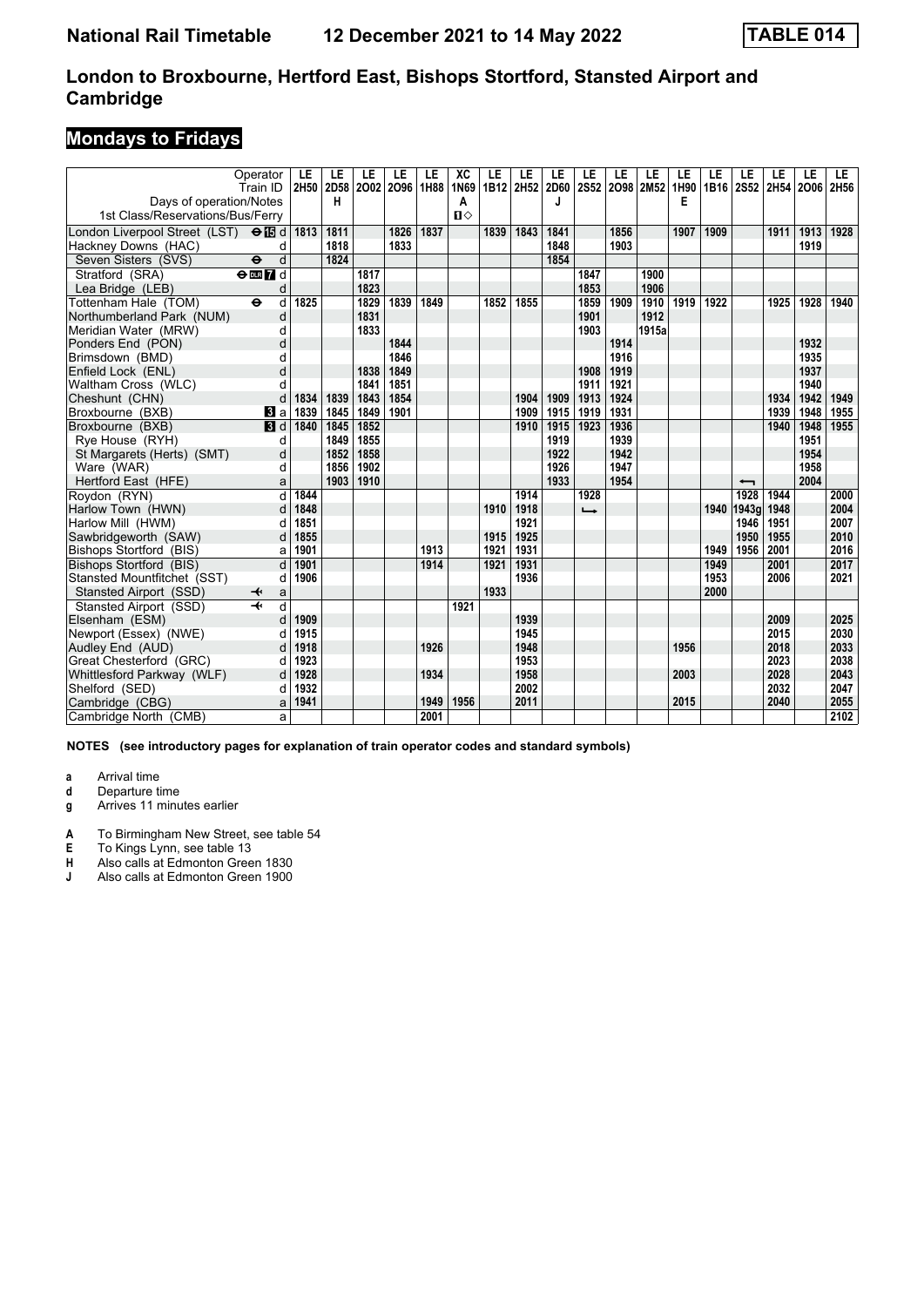# **Mondays to Fridays**

| Operator<br>Train ID<br>Davs of operation/Notes<br>1st Class/Reservations/Bus/Ferry | XC<br><b>1N71</b><br>A<br>$\mathbf{u}$ | LE<br><b>2S54</b> | LE<br>1B20 | LE<br><b>2S54</b>        | LE   | LE<br>2008 2M54 2H58 | LE   | LE<br><b>2S56</b> | LE<br>1B24 | LE                       | LE   | LE<br>2S56 2O10 2M56 1B26 | LE   | LE<br>2H60 | XC<br>2K90<br>п⇔ | LE<br>2S58 2O12 2M58 | LE   | LE    |
|-------------------------------------------------------------------------------------|----------------------------------------|-------------------|------------|--------------------------|------|----------------------|------|-------------------|------------|--------------------------|------|---------------------------|------|------------|------------------|----------------------|------|-------|
|                                                                                     |                                        |                   | 1940       |                          | 1942 |                      | 1958 |                   |            |                          | 2012 |                           |      | 2028       |                  |                      | 2042 |       |
| London Liverpool Street (LST) <b>← iB</b> d                                         |                                        |                   |            |                          | 1948 |                      |      |                   | 2010       |                          | 2018 |                           | 2025 |            |                  |                      | 2048 |       |
| Hackney Downs (HAC)                                                                 | d                                      |                   |            |                          |      |                      |      |                   |            |                          |      |                           |      |            |                  |                      |      |       |
| Seven Sisters (SVS)<br>$\ddot{\boldsymbol{\Theta}}$                                 | $\mathsf{d}$                           |                   |            |                          |      |                      |      |                   |            |                          |      |                           |      |            |                  |                      |      |       |
| Stratford (SRA)<br>$\Theta$ DE $\overline{Z}$ d                                     |                                        | 1930              |            |                          |      | 1946                 |      | 2000              |            |                          |      | 2016                      |      |            |                  | 2030                 |      | 2046  |
| Lea Bridge (LEB)                                                                    | d                                      | 1936              |            |                          |      | 1952                 |      | 2006              |            |                          |      | 2022                      |      |            |                  | 2036                 |      | 2052  |
| Tottenham Hale (TOM)<br>$\ddot{\mathbf{e}}$                                         | d                                      | 1943              | 1952       |                          | 1955 | 1956                 | 2010 | 2013              | 2022       |                          | 2025 | 2026                      | 2037 | 2040       |                  | 2043                 | 2055 | 2056  |
| Northumberland Park (NUM)                                                           | d                                      | 1945              |            |                          |      | 1958                 |      | 2015              |            |                          |      | 2028                      |      |            |                  |                      |      | 2058  |
| Meridian Water (MRW)                                                                | d                                      | 1947              |            |                          |      | 2001a                |      |                   |            |                          |      | 2031a                     |      |            |                  |                      |      | 2101a |
| Ponders End (PON)                                                                   | d                                      |                   |            |                          | 1959 |                      |      |                   |            |                          | 2029 |                           |      |            |                  |                      | 2059 |       |
| Brimsdown (BMD)                                                                     | d                                      |                   |            |                          | 2002 |                      |      |                   |            |                          | 2032 |                           |      |            |                  |                      | 2102 |       |
| Enfield Lock (ENL)                                                                  | d                                      |                   |            |                          | 2004 |                      |      | 2021              |            |                          | 2034 |                           |      |            |                  |                      | 2104 |       |
| Waltham Cross (WLC)                                                                 | d                                      | 1953              |            |                          | 2007 |                      |      |                   |            |                          | 2037 |                           |      |            |                  | 2050                 | 2107 |       |
| Cheshunt (CHN)                                                                      | d                                      | 1955              |            |                          | 2009 |                      | 2018 | 2025              |            |                          | 2039 |                           |      | 2048       |                  | 2052                 | 2109 |       |
| Broxbourne (BXB)<br><b>El</b> a                                                     |                                        | 2001              |            |                          | 2015 |                      | 2023 | 2030              |            |                          | 2045 |                           |      | 2053       |                  | 2058                 | 2115 |       |
| $\blacksquare$<br>Broxbourne (BXB)                                                  |                                        | 2004              |            |                          | 2015 |                      | 2023 | 2034              |            |                          | 2045 |                           |      | 2053       |                  | 2058                 | 2115 |       |
| Rye House (RYH)                                                                     | d                                      |                   |            |                          | 2018 |                      |      |                   |            |                          | 2048 |                           |      |            |                  |                      | 2118 |       |
| St Margarets (Herts) (SMT)                                                          | d                                      |                   |            |                          | 2021 |                      |      |                   |            |                          | 2051 |                           |      |            |                  |                      | 2121 |       |
| Ware (WAR)                                                                          | d                                      |                   |            |                          | 2025 |                      |      |                   |            |                          | 2055 |                           |      |            |                  |                      | 2125 |       |
| Hertford East (HFE)                                                                 | a                                      |                   |            | $\overline{\phantom{0}}$ | 2031 |                      |      |                   |            | $\overline{\phantom{0}}$ | 2101 |                           |      |            |                  |                      | 2131 |       |
| Roydon (RYN)                                                                        | $\overline{d}$                         | 2009              |            | 2009                     |      |                      |      | 2039              |            | 2039                     |      |                           |      | 2057       |                  |                      |      |       |
| Harlow Town (HWN)                                                                   | d                                      | ┗                 | 2008       | 2013                     |      |                      | 2029 | $\rightarrow$     | 2038       | 2043                     |      |                           | 2055 | 2101       |                  | 2111f                |      |       |
| Harlow Mill (HWM)                                                                   | d                                      |                   |            | 2016                     |      |                      |      |                   |            | 2046                     |      |                           |      | 2104       |                  |                      |      |       |
| Sawbridgeworth (SAW)                                                                | d                                      |                   |            | 2019                     |      |                      | 2034 |                   |            | 2049                     |      |                           |      | 2108       |                  | 2117                 |      |       |
| Bishops Stortford (BIS)                                                             | a                                      |                   | 2020       | 2028                     |      |                      | 2040 |                   | 2047       | 2056                     |      |                           | 2104 | 2114       |                  | 2123                 |      |       |
| Bishops Stortford (BIS)                                                             | d                                      |                   | 2021       |                          |      |                      | 2040 |                   | 2048       |                          |      |                           | 2104 | 2114       |                  |                      |      |       |
| Stansted Mountfitchet (SST)                                                         | d                                      |                   |            |                          |      |                      |      |                   | 2053       |                          |      |                           |      | 2118       |                  |                      |      |       |
| Stansted Airport (SSD)<br>↞                                                         | a                                      |                   | 2030       |                          |      |                      |      |                   | 2100       |                          |      |                           | 2114 |            |                  |                      |      |       |
| Stansted Airport (SSD)<br>$\overline{\phantom{a}}$                                  | d<br>2021                              |                   |            |                          |      |                      |      |                   |            |                          |      |                           |      |            | 2127             |                      |      |       |
| Elsenham (ESM)                                                                      | d                                      |                   |            |                          |      |                      |      |                   |            |                          |      |                           |      | 2122       |                  |                      |      |       |
| Newport (Essex) (NWE)                                                               | d                                      |                   |            |                          |      |                      |      |                   |            |                          |      |                           |      | 2127       |                  |                      |      |       |
| Audley End (AUD)                                                                    | d                                      |                   |            |                          |      |                      | 2052 |                   |            |                          |      |                           |      | 2130       | 2141             |                      |      |       |
| Great Chesterford (GRC)                                                             | d                                      |                   |            |                          |      |                      |      |                   |            |                          |      |                           |      | 2135       |                  |                      |      |       |
| Whittlesford Parkway (WLF)                                                          | d                                      |                   |            |                          |      |                      | 2100 |                   |            |                          |      |                           |      | 2140       |                  |                      |      |       |
| Shelford (SED)                                                                      | d                                      |                   |            |                          |      |                      |      |                   |            |                          |      |                           |      | 2144       |                  |                      |      |       |
| Cambridge (CBG)                                                                     | 2100<br>a                              |                   |            |                          |      |                      | 2109 |                   |            |                          |      |                           |      | 2151       | 2156             |                      |      |       |
| Cambridge North (CMB)                                                               | a                                      |                   |            |                          |      |                      |      |                   |            |                          |      |                           |      | 2158       |                  |                      |      |       |

**NOTES (see introductory pages for explanation of train operator codes and standard symbols)**

**a** Arrival time

**d** Departure time<br>**f** Arrives 7 minute

**f** Arrives 7 minutes earlier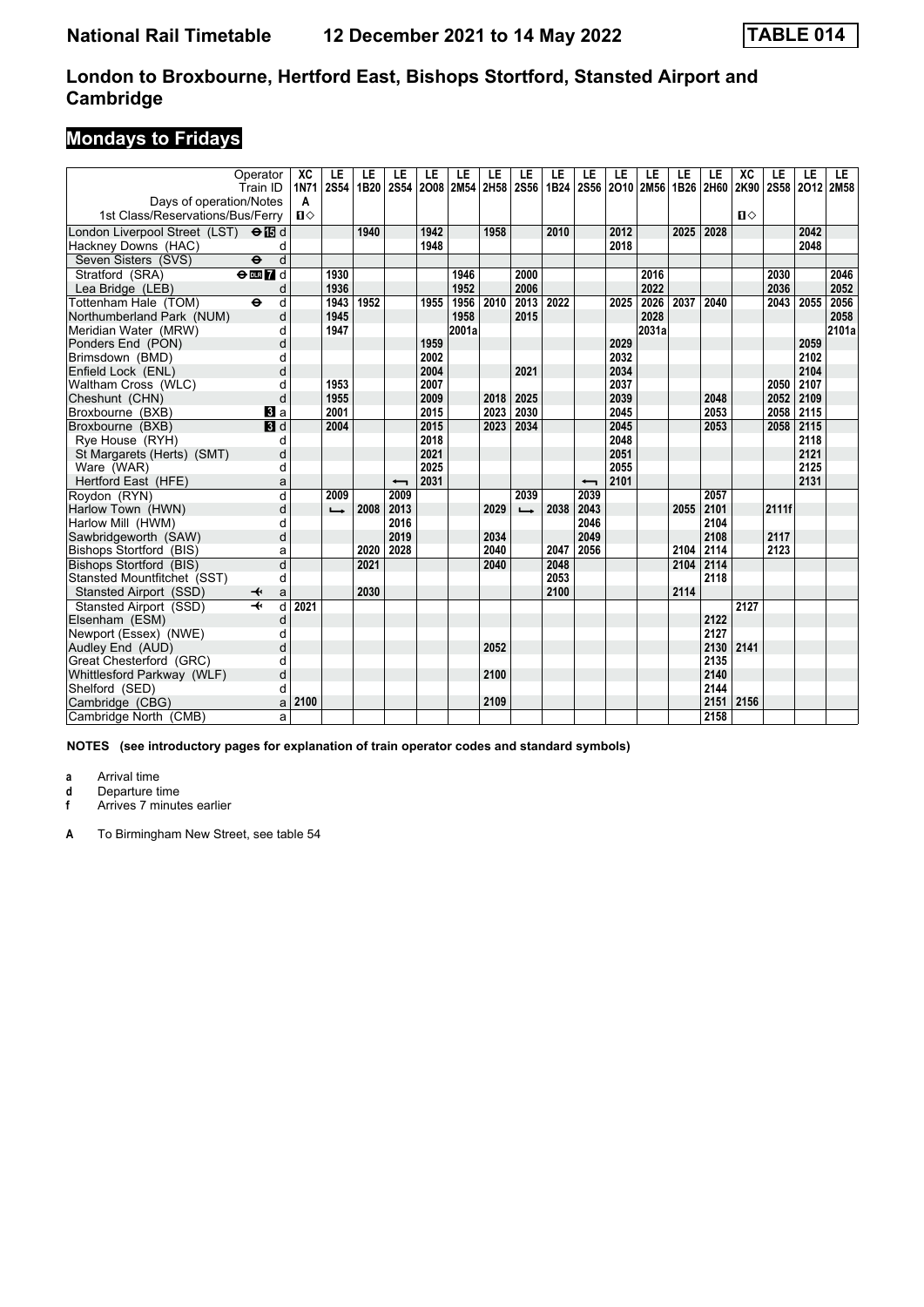# **Mondays to Fridays**

|                                                    | Operator<br>Train ID         | LE<br>1B30 | LE<br>2H62 | LE<br><b>2S60</b> | LE   | LE<br>2014 2M60 | LE<br>1K96 | LE<br>1B34 | LE<br>2H64 | LE    | LE   | LE<br>2S62 2O16 2M62 2K94 | XC           | LE<br>1B38 2H66 | LE   | LE<br>2S64 2O18 2M64 | LE   | LE    | XC<br>2K98   |
|----------------------------------------------------|------------------------------|------------|------------|-------------------|------|-----------------|------------|------------|------------|-------|------|---------------------------|--------------|-----------------|------|----------------------|------|-------|--------------|
| Days of operation/Notes                            |                              |            |            |                   |      |                 | в          |            |            |       |      |                           |              |                 |      |                      |      |       |              |
| 1st Class/Reservations/Bus/Ferry                   |                              |            |            |                   |      |                 |            |            |            |       |      |                           | $\mathbf{u}$ |                 |      |                      |      |       | $\mathbf{u}$ |
| London Liverpool Street (LST) $\Theta$ <b>is</b> d |                              | 2055       | 2058       |                   | 2112 |                 |            | 2125       | 2128       |       | 2142 |                           |              | 2155            | 2158 |                      | 2212 |       |              |
| Hackney Downs (HAC)                                | d                            |            |            |                   | 2118 |                 |            |            |            |       | 2148 |                           |              |                 |      |                      | 2218 |       |              |
| Seven Sisters (SVS)<br>$\ddot{\mathbf{e}}$         | d                            |            |            |                   |      |                 |            |            |            |       |      |                           |              |                 |      |                      |      |       |              |
| Stratford (SRA)                                    | $\Theta$ DE $\overline{7}$ d |            |            | 2100              |      | 2116            |            |            |            | 2130  |      | 2146                      |              |                 |      | 2200                 |      | 2216  |              |
| Lea Bridge (LEB)                                   | d                            |            |            | 2106              |      | 2122            |            |            |            | 2136  |      | 2152                      |              |                 |      | 2206                 |      | 2222  |              |
| Tottenham Hale (TOM)<br>$\bullet$                  | d                            | 2107       | 2110       | 2113              | 2125 | 2126            |            | 2137       | 2140       | 2143  | 2155 | 2156                      |              | 2207            | 2210 | 2213                 | 2225 | 2226  |              |
| Northumberland Park (NUM)                          | d                            |            |            | 2115              |      | 2128            |            |            |            |       |      | 2158                      |              |                 |      | 2215                 |      | 2228  |              |
| Meridian Water (MRW)                               | d                            |            |            |                   |      | 2131a           |            |            |            |       |      | 2201a                     |              |                 |      |                      |      | 2231a |              |
| Ponders End (PON)                                  | d                            |            |            |                   | 2129 |                 |            |            |            |       | 2159 |                           |              |                 |      |                      | 2229 |       |              |
| Brimsdown (BMD)                                    | d                            |            |            |                   | 2132 |                 |            |            |            |       | 2202 |                           |              |                 |      |                      | 2232 |       |              |
| Enfield Lock (ENL)                                 | d                            |            |            | 2121              | 2134 |                 |            |            |            |       | 2204 |                           |              |                 |      | 2221                 | 2234 |       |              |
| Waltham Cross (WLC)                                | d                            |            |            |                   | 2137 |                 |            |            |            | 2150  | 2207 |                           |              |                 |      |                      | 2237 |       |              |
| Cheshunt (CHN)                                     | d                            |            | 2118       | 2125              | 2139 |                 |            |            | 2148       | 2152  | 2209 |                           |              |                 | 2218 | 2225                 | 2239 |       |              |
| Broxbourne (BXB)                                   | <b>B</b> a                   |            | 2123       | 2130              | 2145 |                 |            |            | 2153 2158  |       | 2215 |                           |              |                 | 2223 | 2230                 | 2245 |       |              |
| Broxbourne (BXB)                                   | $\blacksquare$               |            | 2123       | 2134              | 2145 |                 |            |            | 2153       | 2158  | 2215 |                           |              |                 | 2223 | 2234                 | 2245 |       |              |
| Rye House (RYH)                                    | d                            |            |            |                   | 2148 |                 |            |            |            |       | 2218 |                           |              |                 |      |                      | 2248 |       |              |
| St Margarets (Herts) (SMT)                         | d                            |            |            |                   | 2151 |                 |            |            |            |       | 2221 |                           |              |                 |      |                      | 2251 |       |              |
| Ware (WAR)                                         | d                            |            |            |                   | 2155 |                 |            |            |            |       | 2225 |                           |              |                 |      |                      | 2255 |       |              |
| Hertford East (HFE)                                | a                            |            |            |                   | 2201 |                 |            |            |            |       | 2231 |                           |              |                 |      |                      | 2301 |       |              |
| Roydon (RYN)                                       | d                            |            |            | 2139              |      |                 |            |            | 2157       |       |      |                           |              |                 |      | 2239                 |      |       |              |
| Harlow Town (HWN)                                  | d                            | 2125       | 2129       | 2143              |      |                 |            | 2155       | 2201       | 2211f |      |                           |              | 2225            | 2229 | 2243                 |      |       |              |
| Harlow Mill (HWM)                                  | d                            |            |            | 2146              |      |                 |            |            | 2204       |       |      |                           |              |                 |      | 2246                 |      |       |              |
| Sawbridgeworth (SAW)                               | d                            |            | 2134       | 2149              |      |                 |            |            | 2208       | 2217  |      |                           |              |                 | 2234 | 2249                 |      |       |              |
| Bishops Stortford (BIS)                            | a                            |            | 2140       | 2156              |      |                 |            |            | 2214       | 2223  |      |                           |              | 2234            | 2240 | 2256                 |      |       |              |
| Bishops Stortford (BIS)                            | d                            |            | 2140       |                   |      |                 |            |            | 2214       |       |      |                           |              | 2234            | 2240 |                      |      |       |              |
| Stansted Mountfitchet (SST)                        | d                            | 2136       |            |                   |      |                 |            |            | 2218       |       |      |                           |              | 2239            |      |                      |      |       |              |
| Stansted Airport (SSD)<br>↞                        | a                            | 2144       |            |                   |      |                 |            | 2214       |            |       |      |                           |              | 2245            |      |                      |      |       |              |
| Stansted Airport (SSD)                             | d                            |            |            |                   |      |                 | 2210       |            |            |       |      |                           | 2227         |                 |      |                      |      |       | 2257         |
| Elsenham (ESM)                                     | d                            |            |            |                   |      |                 |            |            | 2222       |       |      |                           |              |                 |      |                      |      |       |              |
| Newport (Essex) (NWE)                              | d                            |            |            |                   |      |                 |            |            | 2227       |       |      |                           |              |                 |      |                      |      |       |              |
| Audley End (AUD)                                   | d                            |            | 2152       |                   |      |                 | 2223       |            | 2230       |       |      |                           | 2241         |                 | 2252 |                      |      |       | 2310         |
| Great Chesterford (GRC)                            | d                            |            |            |                   |      |                 |            |            | 2235       |       |      |                           |              |                 |      |                      |      |       |              |
| Whittlesford Parkway (WLF)                         | d                            |            | 2200       |                   |      |                 | 2231       |            | 2240       |       |      |                           |              |                 | 2300 |                      |      |       |              |
| Shelford (SED)                                     | d                            |            |            |                   |      |                 |            |            | 2244       |       |      |                           |              |                 |      |                      |      |       |              |
| Cambridge (CBG)                                    | a                            |            | 2209       |                   |      |                 | 2245       |            | 2252       |       |      |                           | 2256         |                 | 2309 |                      |      |       | 2326         |
| Cambridge North (CMB)                              | a                            |            |            |                   |      |                 | 2301       |            | 2259       |       |      |                           |              |                 |      |                      |      |       |              |

**NOTES (see introductory pages for explanation of train operator codes and standard symbols)**

**a** Arrival time

**d** Departure time<br>**f** Arrives 7 minute

**f** Arrives 7 minutes earlier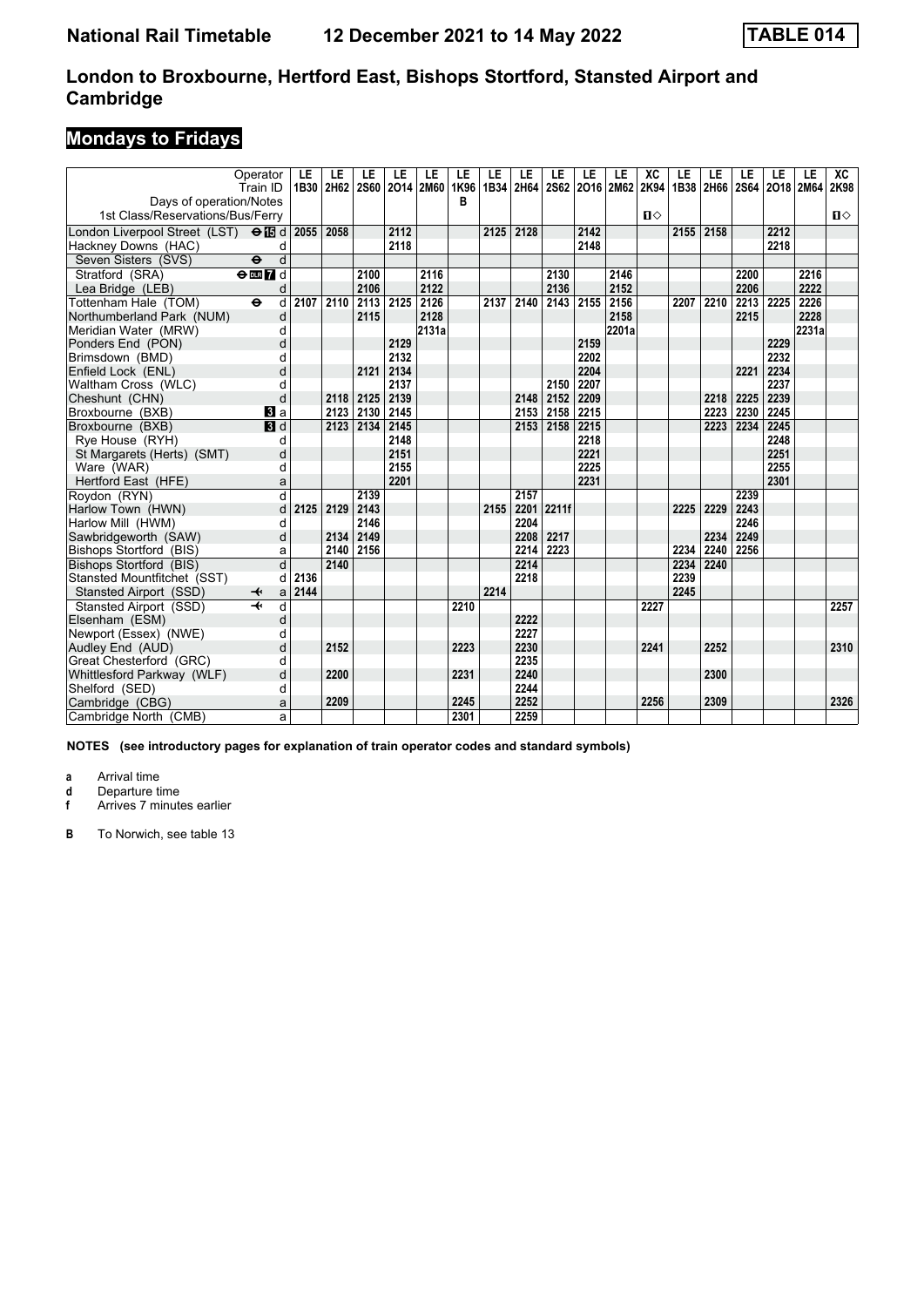# **Mondays to Fridays**

|                                           | Operator<br>Train ID                      | LE<br>1B42 | LE<br>2H68 | LE         | LE   | LE<br>2S66 2O20 2M66 | LE<br>1B46 | LE<br>2H70 | LE<br><b>2S68</b> | LE<br>2022 | LE<br>1B48 | LE<br>2H72 | LE<br>2024 2H74 | LE        | LE<br>2S76 |
|-------------------------------------------|-------------------------------------------|------------|------------|------------|------|----------------------|------------|------------|-------------------|------------|------------|------------|-----------------|-----------|------------|
| Days of operation/Notes                   |                                           |            |            |            |      |                      |            |            |                   |            |            |            |                 | <b>FO</b> | <b>FX</b>  |
| London Liverpool Street (LST) <b>OI</b> d |                                           | 2225 2228  |            |            | 2242 |                      | 2255       | 2258       |                   | 2312       | 2325       | 2328       | 2342            | 2358      | 2358       |
| Hackney Downs (HAC)                       | d                                         |            |            |            | 2248 |                      |            |            |                   | 2318       |            |            | 2348            |           |            |
| Seven Sisters (SVS)                       | $\overline{d}$<br>$\ddot{\mathbf{e}}$     |            |            |            |      |                      |            |            |                   |            |            |            |                 |           |            |
| Stratford (SRA)                           | $\Theta$ or $\boldsymbol{\Pi}$ d          |            |            | 2230       |      | 2246                 |            |            | 2300              |            |            |            |                 |           |            |
| Lea Bridge (LEB)                          | d                                         |            |            | 2238       |      | 2252                 |            |            | 2306              |            |            |            |                 |           |            |
| Tottenham Hale (TOM)                      | d<br>$\bullet$                            | 2237       | 2240       | 2243       | 2255 | 2256                 | 2307       | 2310       | 2313              | 2325       | 2337       | 2340       | 2354            | 0010      | 0010       |
| Northumberland Park (NUM)                 | d                                         |            |            |            |      | 2258                 |            |            | 2315              |            |            |            | 2357            |           |            |
| Meridian Water (MRW)                      | d                                         |            |            |            |      | 2301a                |            |            |                   |            |            |            |                 |           |            |
| Ponders End (PON)                         | d                                         |            |            |            | 2259 |                      |            |            |                   | 2329       |            |            | 0001            |           |            |
| Brimsdown (BMD)                           | d                                         |            |            |            | 2302 |                      |            |            |                   | 2332       |            |            | 0003            |           |            |
| Enfield Lock (ENL)                        | d                                         |            |            |            | 2304 |                      |            |            | 2321              | 2334       |            |            | 0006            |           |            |
| Waltham Cross (WLC)                       | d                                         |            |            | 2250       | 2307 |                      |            |            |                   | 2337       |            |            | 0008            |           |            |
| Cheshunt (CHN)                            | d                                         |            | 2248       | 2252       | 2309 |                      |            | 2318       | 2325              | 2339       |            | 2348       | 0011            | 0018      | 0018       |
| Broxbourne (BXB)                          | <b>B</b> la                               |            | 2253       | 2258 2315  |      |                      |            | 2323       | 2330              | 2345       |            | 2353       | 0016            | 0023      | 0023       |
| Broxbourne (BXB)                          | $\blacksquare$                            |            | 2253       | 2259       | 2315 |                      |            | 2323       | 2330              | 2345       |            | 2353       | 0016            | 0023      | 0023       |
| Rve House (RYH)                           | d                                         |            |            |            | 2318 |                      |            |            |                   | 2348       |            |            | 0020            |           |            |
| St Margarets (Herts) (SMT)                | d                                         |            |            |            | 2321 |                      |            |            |                   | 2351       |            |            | 0023            |           |            |
| Ware (WAR)                                | d                                         |            |            |            | 2325 |                      |            |            |                   | 2355       |            |            | 0027            |           |            |
| Hertford East (HFE)                       | a                                         |            |            |            | 2331 |                      |            |            |                   | 0001       |            |            | 0032            |           |            |
| Roydon (RYN)                              | d                                         |            | 2257       |            |      |                      |            |            | 2334              |            |            | 2357       |                 | 0027      | 0027       |
| Harlow Town (HWN)                         | d                                         | 2255       |            | 2301 2311h |      |                      | 2325       | 2329       | 2338              |            | 2355       | 0001       |                 | 0031      | 0031       |
| Harlow Mill (HWM)                         | d                                         |            | 2304       |            |      |                      |            |            | 2341              |            |            | 0004       |                 | 0034      | 0034       |
| Sawbridgeworth (SAW)                      | d                                         |            | 2308       | 2317       |      |                      |            | 2334       | 2345              |            |            | 0008       |                 | 0038      | 0038       |
| <b>Bishops Stortford (BIS)</b>            | a                                         | 2304       | 2314       | 2323       |      |                      | 2334       | 2340       | 2351              |            | 0004       | 0014       |                 | 0044      | 0044       |
| Bishops Stortford (BIS)                   | d                                         | 2304       | 2314       |            |      |                      | 2334       | 2340       |                   |            | 0004       | 0014       |                 | 0044      |            |
| Stansted Mountfitchet (SST)               | d                                         |            | 2318       |            |      |                      | 2339       |            |                   |            |            | 0018       |                 | 0048      |            |
| Stansted Airport (SSD)                    | ↞<br>a                                    | 2314       |            |            |      |                      | 2345       |            |                   |            | 0013       |            |                 |           |            |
| Stansted Airport (SSD)                    | $\overline{\mathbf{t}}$<br>$\overline{d}$ |            |            |            |      |                      |            |            |                   |            |            |            |                 |           |            |
| Elsenham (ESM)                            | d                                         |            | 2322       |            |      |                      |            |            |                   |            |            | 0022       |                 | 0052      |            |
| Newport (Essex) (NWE)                     | d                                         |            | 2327       |            |      |                      |            |            |                   |            |            | 0027       |                 | 0057      |            |
| Audley End (AUD)                          | d                                         |            | 2330       |            |      |                      |            | 2352       |                   |            |            | 0030       |                 | 0100      |            |
| Great Chesterford (GRC)                   | d                                         |            | 2335       |            |      |                      |            |            |                   |            |            | 0035       |                 | 0105      |            |
| Whittlesford Parkway (WLF)                | d                                         |            | 2340       |            |      |                      |            | 2359       |                   |            |            | 0040       |                 | 0110      |            |
| Shelford (SED)                            | d                                         |            | 2344       |            |      |                      |            |            |                   |            |            | 0044       |                 |           |            |
| Cambridge (CBG)                           | a                                         |            | 2351       |            |      |                      |            | 0009       |                   |            |            | 0051       |                 | 0120      |            |
| Cambridge North (CMB)                     | a                                         |            | 2357       |            |      |                      |            |            |                   |            |            |            |                 |           |            |

**NOTES (see introductory pages for explanation of train operator codes and standard symbols)**

**a** Arrival time<br>**d** Departure time

**d** Departure time<br>**h** Arrives 5 minute

**K** Arrives 5 minutes earlier

**F2** Fridays only

**FX** Not Fridays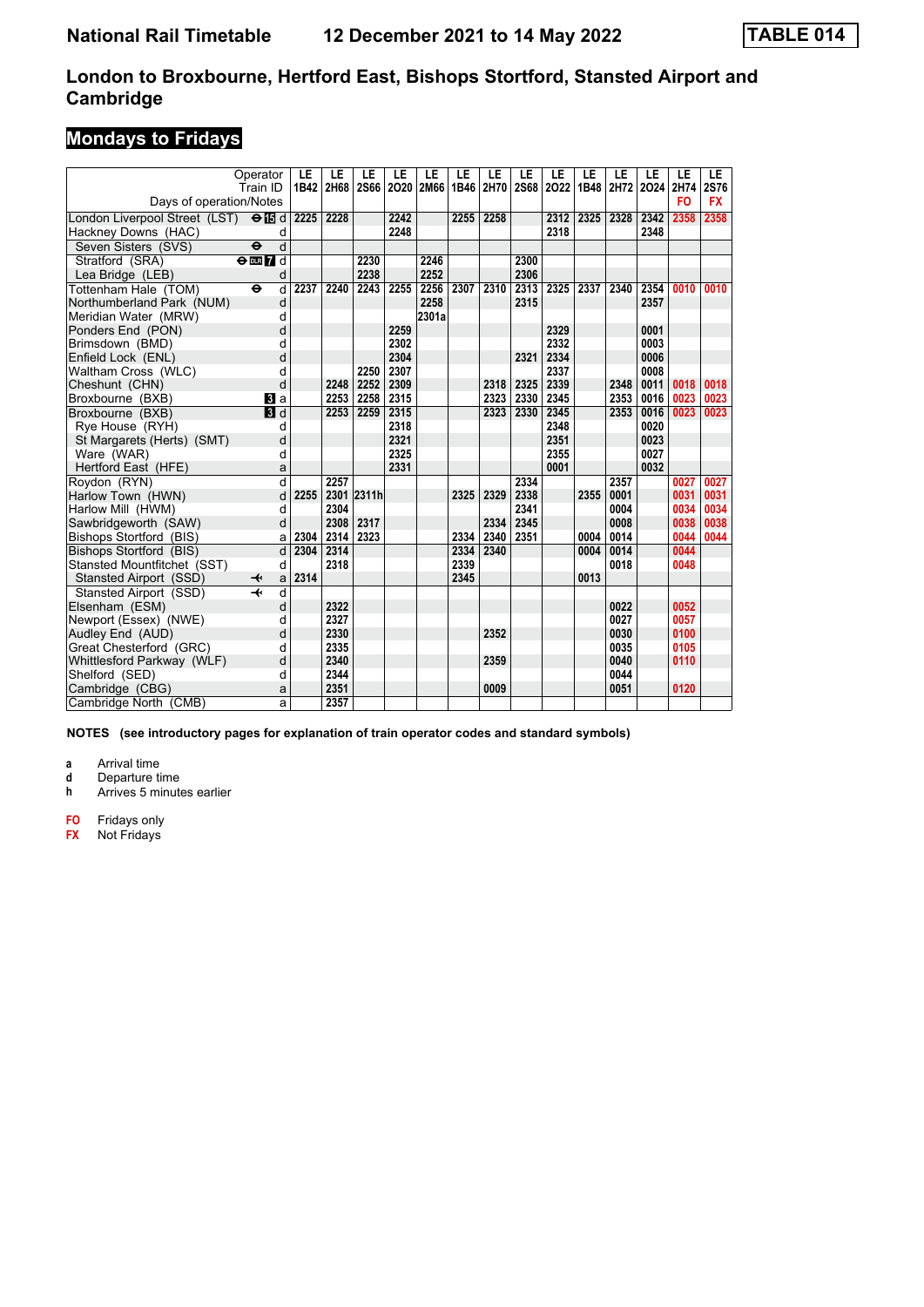# **Saturdays**

| Operator<br>Train ID<br>Days of operation/Notes    | LE<br>1B00 | XC<br><b>1N41</b><br>A | LE<br>2B02 | LE<br>1B04 | LE<br>2H00 | XC<br>1N43<br>Α | LE<br>1B08 | LE<br>2002 2H02 | LE   | LE<br>2K58<br>в | LE<br><b>2S00</b> | LE<br>1B12 | LE<br><b>2S00</b> | LE<br>2004 | LE<br>2M00 | LE<br>2H04 | XC<br><b>1N45</b><br>А | LE.<br><b>2S02</b> |
|----------------------------------------------------|------------|------------------------|------------|------------|------------|-----------------|------------|-----------------|------|-----------------|-------------------|------------|-------------------|------------|------------|------------|------------------------|--------------------|
| 1st Class/Reservations/Bus/Ferry                   |            | $\mathbf{u}$           |            |            |            | $\P$            |            |                 |      |                 |                   |            |                   |            |            |            | $\mathbf{u}$           |                    |
| London Liverpool Street (LST) $\Theta$ <b>is</b> d | 0410       |                        | 0440       | 0510       | 0520       |                 | 0540       | 0542            | 0558 |                 | 0551              | 0610       |                   | 0612       |            | 0628       |                        | 0621               |
| Hackney Downs (HAC)<br>d                           |            |                        |            |            |            |                 |            | 0548            |      |                 |                   |            |                   | 0618       |            |            |                        |                    |
| d<br>Seven Sisters (SVS)<br>$\ddot{\mathbf{e}}$    |            |                        |            |            |            |                 |            |                 |      |                 |                   |            |                   |            |            |            |                        |                    |
| Stratford (SRA)<br>$\Theta$ or $\bf{Z}$ d          |            |                        |            |            | 0529       |                 |            |                 |      |                 | 0600              |            |                   |            | 0616       |            |                        | 0630               |
| Lea Bridge (LEB)<br>d                              |            |                        |            |            | 0535       |                 |            |                 |      |                 | 0606              |            |                   |            | 0622       |            |                        | 0636               |
| Tottenham Hale (TOM)<br>$\ddot{\mathbf{e}}$<br>d   |            |                        | 0452       | 0522       | 0540       |                 | 0552       | 0555            | 0610 |                 | 0613              | 0622       |                   | 0625       | 0626       | 0640       |                        | 0643               |
| Northumberland Park (NUM)<br>d                     |            |                        |            |            |            |                 |            |                 |      |                 | 0615              |            |                   |            | 0628       |            |                        |                    |
| Meridian Water (MRW)<br>d                          |            |                        |            |            |            |                 |            |                 |      |                 |                   |            |                   |            | 0631a      |            |                        |                    |
| d<br>Ponders End (PON)                             |            |                        |            |            |            |                 |            | 0559            |      |                 |                   |            |                   | 0629       |            |            |                        |                    |
| Brimsdown (BMD)<br>d                               |            |                        |            |            |            |                 |            | 0602            |      |                 |                   |            |                   | 0632       |            |            |                        |                    |
| Enfield Lock (ENL)<br>d                            |            |                        |            |            |            |                 |            | 0604            |      |                 | 0621              |            |                   | 0634       |            |            |                        |                    |
| Waltham Cross (WLC)                                | d          |                        |            |            |            |                 |            | 0607            |      |                 |                   |            |                   | 0637       |            |            |                        | 0650               |
| Cheshunt (CHN)                                     | d          |                        | 0500       |            | 0548       |                 |            | 0609            | 0618 |                 | 0625              |            |                   | 0639       |            | 0648       |                        | 0652               |
| Broxbourne (BXB)<br>BI a                           |            |                        | 0505       |            | 0553       |                 |            | 0615            | 0623 |                 | 0630              |            | ↽                 | 0645       |            | 0653       |                        | 0658               |
| $\blacksquare$<br>Broxbourne (BXB)                 |            |                        | 0505       |            | 0553       |                 |            | 0615            | 0623 |                 | 0634              |            | 0634              | 0645       |            | 0653       |                        | 0658               |
| Rye House (RYH)<br>d                               |            |                        |            |            |            |                 |            | 0618            |      |                 | $\rightarrow$     |            |                   | 0648       |            |            |                        | $\rightarrow$      |
| St Margarets (Herts) (SMT)<br>d                    |            |                        |            |            |            |                 |            | 0621            |      |                 |                   |            |                   | 0651       |            |            |                        |                    |
| Ware (WAR)<br>d                                    |            |                        |            |            |            |                 |            | 0625            |      |                 |                   |            |                   | 0655       |            |            |                        |                    |
| Hertford East (HFE)<br>a                           |            |                        |            |            |            |                 |            | 0631            |      |                 |                   |            |                   | 0701       |            |            |                        |                    |
| d<br>Roydon (RYN)                                  |            |                        |            |            | 0557       |                 |            |                 |      |                 |                   |            | 0639              |            |            | 0657       |                        |                    |
| d<br>Harlow Town (HWN)                             |            |                        | 0511       | 0538       | 0601       |                 | 0608       |                 | 0629 |                 |                   | 0638       | 0643              |            |            | 0701       |                        |                    |
| Harlow Mill (HWM)                                  | d          |                        |            |            | 0604       |                 |            |                 |      |                 |                   |            | 0646              |            |            | 0704       |                        |                    |
| d<br>Sawbridgeworth (SAW)                          |            |                        |            | 0543       | 0608       |                 |            |                 |      |                 |                   |            | 0649              |            |            | 0708       |                        |                    |
| Bishops Stortford (BIS)<br>a                       |            |                        | 0520       | 0549       | 0614       |                 | 0617       |                 | 0638 |                 |                   | 0647       | 0656              |            |            | 0714       |                        |                    |
| d<br>Bishops Stortford (BIS)                       |            |                        | 0521       | 0550       | 0614       |                 | 0618       |                 | 0639 |                 |                   | 0648       |                   |            |            | 0714       |                        |                    |
| Stansted Mountfitchet (SST)<br>d                   |            |                        | 0525       |            | 0618       |                 |            |                 |      |                 |                   | 0653       |                   |            |            | 0718       |                        |                    |
| Stansted Airport (SSD)<br>↞<br>a                   | 0500       |                        | 0539       | 0559       |            |                 | 0627       |                 |      |                 |                   | 0700       |                   |            |            |            |                        |                    |
| Stansted Airport (SSD)<br>d                        |            | 0527                   |            |            |            | 0627            |            |                 |      | 0648            |                   |            |                   |            |            |            | 0727                   |                    |
| Elsenham (ESM)<br>d                                |            |                        |            |            | 0622       |                 |            |                 |      |                 |                   |            |                   |            |            | 0722       |                        |                    |
| Newport (Essex) (NWE)<br>d                         |            |                        |            |            | 0627       |                 |            |                 |      |                 |                   |            |                   |            |            | 0727       |                        |                    |
| d<br>Audley End (AUD)                              |            |                        |            |            | 0630       |                 |            |                 | 0651 | 0702            |                   |            |                   |            |            | 0730       |                        |                    |
| Great Chesterford (GRC)<br>d                       |            |                        |            |            | 0635       |                 |            |                 |      |                 |                   |            |                   |            |            | 0735       |                        |                    |
| d<br>Whittlesford Parkway (WLF)                    |            |                        |            |            | 0640       |                 |            |                 | 0658 | 0710            |                   |            |                   |            |            | 0740       |                        |                    |
| Shelford (SED)<br>d                                |            |                        |            |            | 0644       |                 |            |                 |      |                 |                   |            |                   |            |            | 0744       |                        |                    |
| Cambridge (CBG)<br>a                               |            | 0555                   |            |            | 0651       | 0656            |            |                 | 0709 | 0719            |                   |            |                   |            |            | 0751       | 0757                   |                    |
| Cambridge North (CMB)<br>a                         |            |                        |            |            | 0658       |                 |            |                 | 0721 | 0724            |                   |            |                   |            |            | 0758       |                        |                    |

**NOTES (see introductory pages for explanation of train operator codes and standard symbols)**

**a** Arrival time<br>**d** Departure t

**d** Departure time

**A** To Birmingham New Street, see table 54<br>**B** To Norwich, see table 13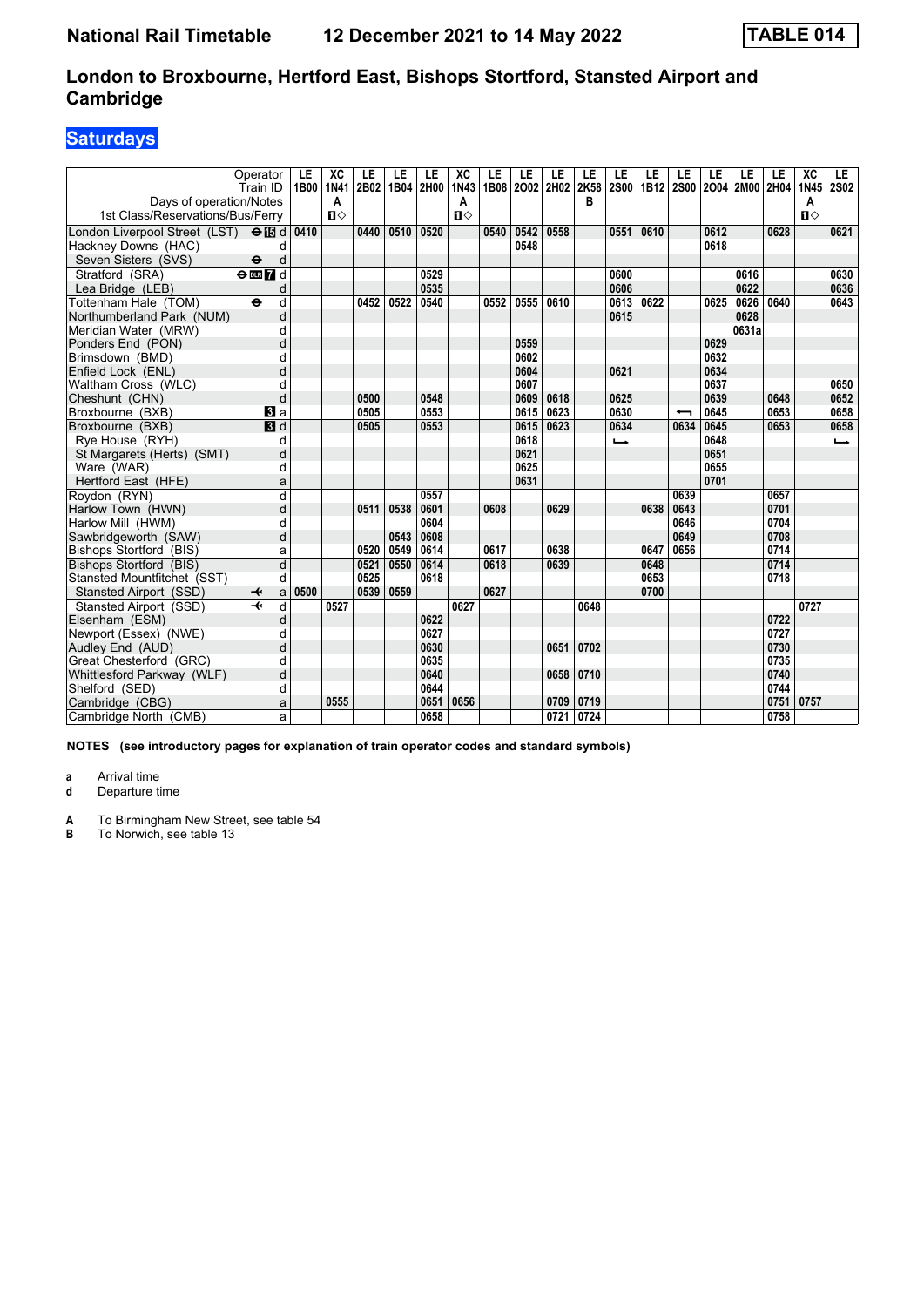# **Saturdays**

| Days of operation/Notes<br>1st Class/Reservations/Bus/Ferry | Operator<br>Train ID     | LE<br>1B16 | LE                       | LE<br>2S02 2O06 2M02 2H06 | LE    | LE   | LE<br>2K60<br>в | LE<br><b>2S04</b> | LE<br>1B20 | LE   | LE   | LE<br>2S04 2O08 2M04 2H08 | LE   | XC<br><b>1N47</b><br>A<br>$\mathbf{u}$ | LE<br><b>2S06</b> | LE<br>1B24 | LE<br>2S06 2O10 2M06     | LE   | LE    |
|-------------------------------------------------------------|--------------------------|------------|--------------------------|---------------------------|-------|------|-----------------|-------------------|------------|------|------|---------------------------|------|----------------------------------------|-------------------|------------|--------------------------|------|-------|
| London Liverpool Street (LST) <b>⊖ iB</b> d                 |                          | 0640       |                          | 0642                      |       | 0658 |                 |                   | 0710       |      | 0712 |                           | 0728 |                                        |                   | 0740       |                          | 0742 |       |
| Hackney Downs (HAC)                                         | d                        |            |                          | 0648                      |       |      |                 |                   |            |      | 0718 |                           |      |                                        |                   |            |                          | 0748 |       |
| Seven Sisters (SVS)                                         | d<br>$\ddot{\mathbf{e}}$ |            |                          |                           |       |      |                 |                   |            |      |      |                           |      |                                        |                   |            |                          |      |       |
| Stratford (SRA)                                             | $\Theta$ <b>ER</b> $d$   |            |                          |                           | 0646  |      |                 | 0700              |            |      |      | 0716                      |      |                                        | 0730              |            |                          |      | 0746  |
| Lea Bridge (LEB)                                            | d                        |            |                          |                           | 0652  |      |                 | 0706              |            |      |      | 0722                      |      |                                        | 0736              |            |                          |      | 0752  |
| Tottenham Hale (TOM)                                        | d<br>$\ddot{\mathbf{e}}$ | 0652       |                          | 0655                      | 0656  | 0710 |                 | 0713              | 0722       |      | 0725 | 0726                      | 0740 |                                        | 0743              | 0752       |                          | 0755 | 0756  |
| Northumberland Park (NUM)                                   | d                        |            |                          |                           | 0658  |      |                 | 0715              |            |      |      | 0728                      |      |                                        |                   |            |                          |      | 0758  |
| Meridian Water (MRW)                                        | d                        |            |                          |                           | 0701a |      |                 |                   |            |      |      | 0731a                     |      |                                        |                   |            |                          |      | 0801a |
| Ponders End (PON)                                           | d                        |            |                          | 0659                      |       |      |                 |                   |            |      | 0729 |                           |      |                                        |                   |            |                          | 0759 |       |
| Brimsdown (BMD)                                             | d                        |            |                          | 0702                      |       |      |                 |                   |            |      | 0732 |                           |      |                                        |                   |            |                          | 0802 |       |
| Enfield Lock (ENL)                                          | d                        |            |                          | 0704                      |       |      |                 | 0721              |            |      | 0734 |                           |      |                                        |                   |            |                          | 0804 |       |
| Waltham Cross (WLC)                                         | d                        |            |                          | 0707                      |       |      |                 |                   |            |      | 0737 |                           |      |                                        | 0750              |            |                          | 0807 |       |
| Cheshunt (CHN)                                              | d                        |            |                          | 0709                      |       | 0718 |                 | 0725              |            |      | 0739 |                           | 0748 |                                        | 0752              |            |                          | 0809 |       |
| Broxbourne (BXB)                                            | $\bf{B}$ a               |            | $\overline{\phantom{0}}$ | 0715                      |       | 0723 |                 | 0730              |            | ↽    | 0745 |                           | 0753 |                                        | 0758              |            | $\overline{\phantom{0}}$ | 0815 |       |
| Broxbourne (BXB)                                            | <b>B</b> d               |            | 0658                     | 0715                      |       | 0723 |                 | 0734              |            | 0734 | 0745 |                           | 0753 |                                        | 0758              |            | 0758                     | 0815 |       |
| Rye House (RYH)                                             | d                        |            |                          | 0718                      |       |      |                 | $\rightarrow$     |            |      | 0748 |                           |      |                                        | $\rightarrow$     |            |                          | 0818 |       |
| St Margarets (Herts) (SMT)                                  | d                        |            |                          | 0721                      |       |      |                 |                   |            |      | 0751 |                           |      |                                        |                   |            |                          | 0821 |       |
| Ware (WAR)                                                  | d                        |            |                          | 0725                      |       |      |                 |                   |            |      | 0755 |                           |      |                                        |                   |            |                          | 0825 |       |
| Hertford East (HFE)                                         | a                        |            |                          | 0731                      |       |      |                 |                   |            |      | 0801 |                           |      |                                        |                   |            |                          | 0831 |       |
| Roydon (RYN)                                                | $\overline{d}$           |            |                          |                           |       |      |                 |                   |            | 0739 |      |                           | 0757 |                                        |                   |            |                          |      |       |
| Harlow Town (HWN)                                           | d                        |            | 0708 0713c               |                           |       | 0729 |                 |                   | 0738       | 0743 |      |                           | 0801 |                                        |                   |            | 0808 0813c               |      |       |
| Harlow Mill (HWM)                                           | d                        |            |                          |                           |       |      |                 |                   |            | 0746 |      |                           | 0804 |                                        |                   |            |                          |      |       |
| Sawbridgeworth (SAW)                                        | d                        |            | 0719                     |                           |       |      |                 |                   |            | 0749 |      |                           | 0808 |                                        |                   |            | 0819                     |      |       |
| Bishops Stortford (BIS)                                     | a                        | 0717       | 0726                     |                           |       | 0738 |                 |                   | 0747       | 0756 |      |                           | 0814 |                                        |                   | 0817       | 0826                     |      |       |
| Bishops Stortford (BIS)                                     | d                        | 0718       |                          |                           |       | 0739 |                 |                   | 0748       |      |      |                           | 0814 |                                        |                   | 0818       |                          |      |       |
| Stansted Mountfitchet (SST)                                 | d                        |            |                          |                           |       |      |                 |                   | 0753       |      |      |                           | 0818 |                                        |                   |            |                          |      |       |
| Stansted Airport (SSD)                                      | ↞<br>a                   | 0727       |                          |                           |       |      |                 |                   | 0800       |      |      |                           |      |                                        |                   | 0827       |                          |      |       |
| Stansted Airport (SSD)                                      | d                        |            |                          |                           |       |      | 0748            |                   |            |      |      |                           |      | 0827                                   |                   |            |                          |      |       |
| Elsenham (ESM)                                              | d                        |            |                          |                           |       |      |                 |                   |            |      |      |                           | 0822 |                                        |                   |            |                          |      |       |
| Newport (Essex) (NWE)                                       | d                        |            |                          |                           |       |      |                 |                   |            |      |      |                           | 0827 |                                        |                   |            |                          |      |       |
| Audley End (AUD)                                            | d                        |            |                          |                           |       | 0751 | 0802            |                   |            |      |      |                           | 0830 |                                        |                   |            |                          |      |       |
| Great Chesterford (GRC)                                     | d                        |            |                          |                           |       |      |                 |                   |            |      |      |                           | 0835 |                                        |                   |            |                          |      |       |
| Whittlesford Parkway (WLF)                                  | d                        |            |                          |                           |       | 0758 | 0810            |                   |            |      |      |                           | 0840 |                                        |                   |            |                          |      |       |
| Shelford (SED)                                              | d                        |            |                          |                           |       |      |                 |                   |            |      |      |                           | 0844 |                                        |                   |            |                          |      |       |
| Cambridge (CBG)                                             | a                        |            |                          |                           |       | 0808 | 0819            |                   |            |      |      |                           | 0851 | 0856                                   |                   |            |                          |      |       |
| Cambridge North (CMB)                                       | a                        |            |                          |                           |       | 0818 | 0824            |                   |            |      |      |                           | 0858 |                                        |                   |            |                          |      |       |

**NOTES (see introductory pages for explanation of train operator codes and standard symbols)**

**a** Arrival time

**d** Departure time<br>**c** Arrives 9 minute

Arrives 9 minutes earlier

**A** To Birmingham New Street, see table 54<br>**B** To Norwich, see table 13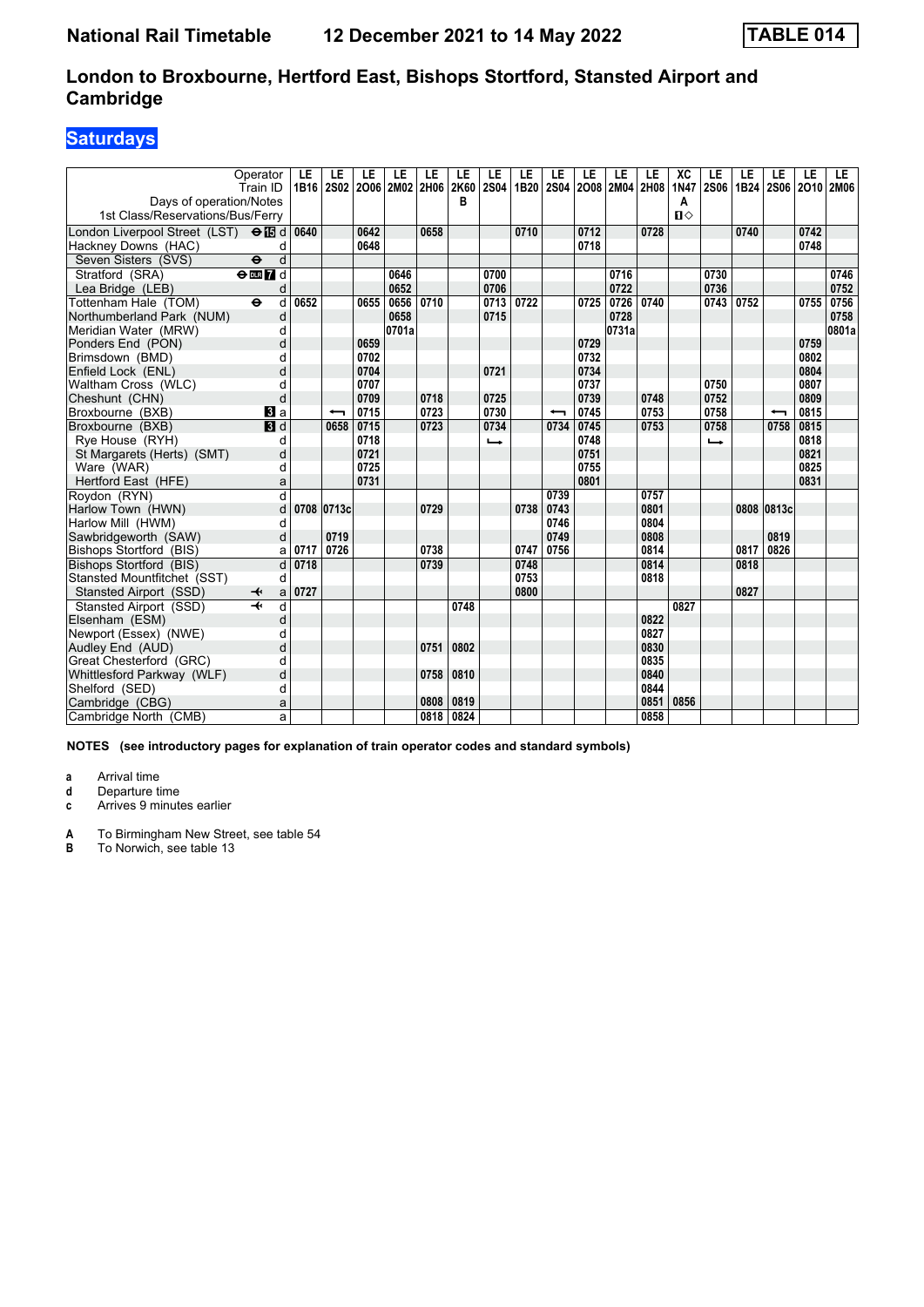# **Saturdays**

| Operator<br>Train ID<br>Days of operation/Notes | LE<br>2H10              | LE<br>1K62<br>в | LE<br><b>2S08</b> | LE<br>1B28 | LE<br><b>2S08</b> | LE   | LE<br>2012 2M08 2H12 | LE   | XC<br>1N49<br>Α | LE<br><b>2S10</b> | LE<br>1B32 | LE         | LE   | LE<br>2S10 2O14 2M10 2H14 | LE   | LE<br>1K66<br>в | LE<br>2S12    | LE.<br>1B36 |
|-------------------------------------------------|-------------------------|-----------------|-------------------|------------|-------------------|------|----------------------|------|-----------------|-------------------|------------|------------|------|---------------------------|------|-----------------|---------------|-------------|
| 1st Class/Reservations/Bus/Ferry                |                         |                 |                   |            |                   |      |                      |      | $\P$            |                   |            |            |      |                           |      |                 |               |             |
| London Liverpool Street (LST) <b>⊖ iB</b> d     | 0758                    |                 |                   | 0810       |                   | 0812 |                      | 0828 |                 |                   | 0840       |            | 0842 |                           | 0858 |                 |               | 0910        |
| Hackney Downs (HAC)                             | d                       |                 |                   |            |                   | 0818 |                      |      |                 |                   |            |            | 0848 |                           |      |                 |               |             |
| Seven Sisters (SVS)<br>$\ddot{\mathbf{e}}$      | d                       |                 |                   |            |                   |      |                      |      |                 |                   |            |            |      |                           |      |                 |               |             |
| Stratford (SRA)<br>$\Theta$ or $\bf{Z}$ d       |                         |                 | 0800              |            |                   |      | 0816                 |      |                 | 0830              |            |            |      | 0846                      |      |                 | 0900          |             |
| Lea Bridge (LEB)                                | d                       |                 | 0806              |            |                   |      | 0822                 |      |                 | 0836              |            |            |      | 0852                      |      |                 | 0906          |             |
| Tottenham Hale (TOM)<br>$\ddot{\mathbf{e}}$     | d<br>0810               |                 | 0813              | 0822       |                   | 0825 | 0826                 | 0840 |                 | 0843              | 0852       |            | 0855 | 0856                      | 0910 |                 | 0913          | 0922        |
| Northumberland Park (NUM)                       | d                       |                 | 0815              |            |                   |      | 0828                 |      |                 |                   |            |            |      | 0858                      |      |                 | 0915          |             |
| Meridian Water (MRW)                            | d                       |                 |                   |            |                   |      | 0831a                |      |                 |                   |            |            |      | 0901a                     |      |                 |               |             |
| Ponders End (PON)                               | d                       |                 |                   |            |                   | 0829 |                      |      |                 |                   |            |            | 0859 |                           |      |                 |               |             |
| Brimsdown (BMD)                                 | d                       |                 |                   |            |                   | 0832 |                      |      |                 |                   |            |            | 0902 |                           |      |                 |               |             |
| Enfield Lock (ENL)                              | d                       |                 | 0821              |            |                   | 0834 |                      |      |                 |                   |            |            | 0904 |                           |      |                 | 0921          |             |
| Waltham Cross (WLC)                             | d                       |                 |                   |            |                   | 0837 |                      |      |                 | 0850              |            |            | 0907 |                           |      |                 |               |             |
| Cheshunt (CHN)                                  | d<br>0818               |                 | 0825              |            |                   | 0839 |                      | 0848 |                 | 0852              |            |            | 0909 |                           | 0918 |                 | 0925          |             |
| Broxbourne (BXB)<br><b>B</b> la                 | 0823                    |                 | 0830              |            | ↽                 | 0845 |                      | 0853 |                 | 0858              |            | ↽          | 0915 |                           | 0923 |                 | 0930          |             |
| Broxbourne (BXB)<br>$\blacksquare$              | 0823                    |                 | 0834              |            | 0834              | 0845 |                      | 0853 |                 | 0858              |            | 0858       | 0915 |                           | 0923 |                 | 0934          |             |
| Rye House (RYH)                                 | d                       |                 | $\rightarrow$     |            |                   | 0848 |                      |      |                 | $\rightarrow$     |            |            | 0918 |                           |      |                 | $\rightarrow$ |             |
| St Margarets (Herts) (SMT)                      | d                       |                 |                   |            |                   | 0851 |                      |      |                 |                   |            |            | 0921 |                           |      |                 |               |             |
| Ware (WAR)                                      | d                       |                 |                   |            |                   | 0855 |                      |      |                 |                   |            |            | 0925 |                           |      |                 |               |             |
| Hertford East (HFE)                             | a                       |                 |                   |            |                   | 0901 |                      |      |                 |                   |            |            | 0931 |                           |      |                 |               |             |
| Roydon (RYN)                                    | $\overline{\mathsf{d}}$ |                 |                   |            | 0839              |      |                      | 0857 |                 |                   |            |            |      |                           |      |                 |               |             |
| Harlow Town (HWN)                               | d<br>0829               |                 |                   | 0838       | 0843              |      |                      | 0901 |                 |                   |            | 0908 0913c |      |                           | 0929 |                 |               | 0938        |
| Harlow Mill (HWM)                               | d                       |                 |                   |            | 0846              |      |                      | 0904 |                 |                   |            |            |      |                           |      |                 |               |             |
| Sawbridgeworth (SAW)                            | d                       |                 |                   |            | 0849              |      |                      | 0908 |                 |                   |            | 0919       |      |                           |      |                 |               |             |
| Bishops Stortford (BIS)                         | 0838<br>a               |                 |                   | 0847       | 0856              |      |                      | 0914 |                 |                   | 0917       | 0926       |      |                           | 0938 |                 |               | 0947        |
| Bishops Stortford (BIS)                         | d<br>0839               |                 |                   | 0848       |                   |      |                      | 0914 |                 |                   | 0918       |            |      |                           | 0939 |                 |               | 0948        |
| Stansted Mountfitchet (SST)                     | d                       |                 |                   | 0853       |                   |      |                      | 0918 |                 |                   |            |            |      |                           |      |                 |               | 0953        |
| Stansted Airport (SSD)                          | a                       |                 |                   | 0900       |                   |      |                      |      |                 |                   | 0927       |            |      |                           |      |                 |               | 1000        |
| Stansted Airport (SSD)                          | d                       | 0848            |                   |            |                   |      |                      |      | 0927            |                   |            |            |      |                           |      | 0948            |               |             |
| Elsenham (ESM)                                  | d                       |                 |                   |            |                   |      |                      | 0922 |                 |                   |            |            |      |                           |      |                 |               |             |
| Newport (Essex) (NWE)                           | d                       |                 |                   |            |                   |      |                      | 0927 |                 |                   |            |            |      |                           |      |                 |               |             |
| Audley End (AUD)                                | 0851<br>d               | 0902            |                   |            |                   |      |                      | 0930 |                 |                   |            |            |      |                           | 0951 | 1002            |               |             |
| Great Chesterford (GRC)                         | d                       |                 |                   |            |                   |      |                      | 0935 |                 |                   |            |            |      |                           |      |                 |               |             |
| Whittlesford Parkway (WLF)                      | d<br>0858               | 0910            |                   |            |                   |      |                      | 0940 |                 |                   |            |            |      |                           | 0958 | 1010            |               |             |
| Shelford (SED)                                  | d                       |                 |                   |            |                   |      |                      | 0944 |                 |                   |            |            |      |                           |      |                 |               |             |
| Cambridge (CBG)                                 | 0908<br>a               | 0919            |                   |            |                   |      |                      | 0951 | 0956            |                   |            |            |      |                           | 1008 | 1019            |               |             |
| Cambridge North (CMB)                           | 0918<br>a               | 0934            |                   |            |                   |      |                      | 0958 |                 |                   |            |            |      |                           | 1018 | 1024            |               |             |

**NOTES (see introductory pages for explanation of train operator codes and standard symbols)**

**a** Arrival time

**d** Departure time<br>**c** Arrives 9 minute

Arrives 9 minutes earlier

**A** To Birmingham New Street, see table 54<br>**B** To Norwich, see table 13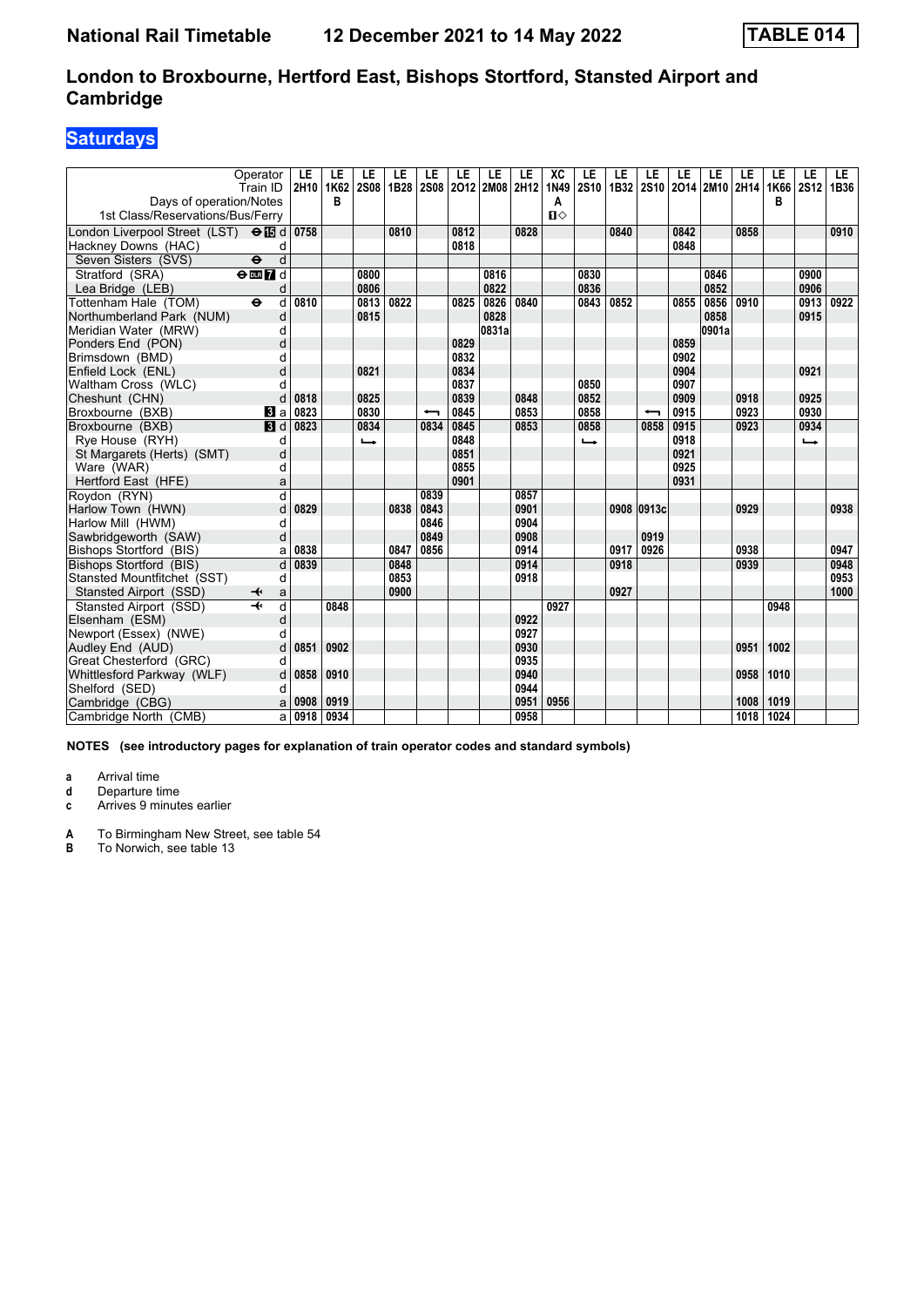# **Saturdays**

| Days of operation/Notes<br>1st Class/Reservations/Bus/Ferry<br>Catering facilities | Operator<br>Train ID      | LE<br>2S12 | LE   | LE<br>2016 2M12 2H16 | LE   | XC<br><b>1N51</b><br>A<br>п⇔<br>ᠼ | LE<br><b>2S14</b> | LE<br>1B40 | LE<br><b>2S14</b>        | LE   | LE<br>2018 2M14 2H18 | LE                | LE<br>1K68<br>в | LE<br>2S16 | LE<br>1B44 | LE   | LE<br>2S16 2O20 2M16 | LE    | LE.<br>2H20 |
|------------------------------------------------------------------------------------|---------------------------|------------|------|----------------------|------|-----------------------------------|-------------------|------------|--------------------------|------|----------------------|-------------------|-----------------|------------|------------|------|----------------------|-------|-------------|
| London Liverpool Street (LST) $\Theta$ <b>B</b> d                                  |                           |            | 0912 |                      | 0928 |                                   |                   | 0940       |                          | 0942 |                      | 0958              |                 |            | 1010       |      | 1012                 |       | 1028        |
| Hackney Downs (HAC)                                                                | d                         |            | 0918 |                      |      |                                   |                   |            |                          | 0948 |                      |                   |                 |            |            |      | 1018                 |       |             |
| Seven Sisters (SVS)                                                                | $\ddot{\mathbf{e}}$<br>d  |            |      |                      |      |                                   |                   |            |                          |      |                      |                   |                 |            |            |      |                      |       |             |
| Stratford (SRA)                                                                    | $\Theta$ or $\bf{Z}$ d    |            |      | 0916                 |      |                                   | 0930              |            |                          |      | 0946                 |                   |                 | 1000       |            |      |                      | 1016  |             |
| Lea Bridge (LEB)                                                                   | d                         |            |      | 0922                 |      |                                   | 0936              |            |                          |      | 0952                 |                   |                 | 1006       |            |      |                      | 1022  |             |
| Tottenham Hale (TOM)                                                               | d<br>$\ddot{\mathbf{e}}$  |            | 0925 | 0926                 | 0940 |                                   | 0943              | 0952       |                          | 0955 | 0956                 | 1010              |                 | 1013       | 1022       |      | 1025                 | 1026  | 1040        |
| Northumberland Park (NUM)                                                          | d                         |            |      | 0928                 |      |                                   |                   |            |                          |      | 0958                 |                   |                 | 1015       |            |      |                      | 1028  |             |
| Meridian Water (MRW)                                                               | d                         |            |      | 0931a                |      |                                   |                   |            |                          |      | 1001a                |                   |                 |            |            |      |                      | 1031a |             |
| Ponders End (PON)                                                                  | d                         |            | 0929 |                      |      |                                   |                   |            |                          | 0959 |                      |                   |                 |            |            |      | 1029                 |       |             |
| Brimsdown (BMD)                                                                    | d                         |            | 0932 |                      |      |                                   |                   |            |                          | 1002 |                      |                   |                 |            |            |      | 1032                 |       |             |
| Enfield Lock (ENL)                                                                 | d                         |            | 0934 |                      |      |                                   |                   |            |                          | 1004 |                      |                   |                 | 1021       |            |      | 1034                 |       |             |
| Waltham Cross (WLC)                                                                | d                         |            | 0937 |                      |      |                                   | 0950              |            |                          | 1007 |                      |                   |                 |            |            |      | 1037                 |       |             |
| Cheshunt (CHN)                                                                     | d                         |            | 0939 |                      | 0948 |                                   | 0952              |            |                          | 1009 |                      | 1018              |                 | 1025       |            |      | 1039                 |       | 1048        |
| Broxbourne (BXB)                                                                   | <b>B</b> la               |            | 0945 |                      | 0953 |                                   | 0958              |            | $\overline{\phantom{0}}$ | 1015 |                      | 1023              |                 | 1030       |            | ↽    | 1045                 |       | 1053        |
| Broxbourne (BXB)                                                                   | $\overline{\mathbf{B}}$ d | 0934       | 0945 |                      | 0953 |                                   | 0958              |            | 0958                     | 1015 |                      | $\overline{1023}$ |                 | 1034       |            | 1034 | 1045                 |       | 1053        |
| Rye House (RYH)                                                                    | d                         |            | 0948 |                      |      |                                   | د                 |            |                          | 1018 |                      |                   |                 | ⊷          |            |      | 1048                 |       |             |
| St Margarets (Herts) (SMT)                                                         | d                         |            | 0951 |                      |      |                                   |                   |            |                          | 1021 |                      |                   |                 |            |            |      | 1051                 |       |             |
| Ware (WAR)                                                                         | d                         |            | 0955 |                      |      |                                   |                   |            |                          | 1025 |                      |                   |                 |            |            |      | 1055                 |       |             |
| Hertford East (HFE)                                                                | a                         |            | 1001 |                      |      |                                   |                   |            |                          | 1031 |                      |                   |                 |            |            |      | 1101                 |       |             |
| Roydon (RYN)                                                                       | d                         | 0939       |      |                      | 0957 |                                   |                   |            |                          |      |                      |                   |                 |            |            | 1039 |                      |       | 1057        |
| Harlow Town (HWN)                                                                  | d                         | 0943       |      |                      | 1001 |                                   |                   |            | 1008 1013c               |      |                      | 1029              |                 |            | 1038       | 1043 |                      |       | 1101        |
| Harlow Mill (HWM)                                                                  | d                         | 0946       |      |                      | 1004 |                                   |                   |            |                          |      |                      |                   |                 |            |            | 1046 |                      |       | 1104        |
| Sawbridgeworth (SAW)                                                               | d                         | 0949       |      |                      | 1008 |                                   |                   |            | 1019                     |      |                      |                   |                 |            |            | 1049 |                      |       | 1108        |
| Bishops Stortford (BIS)                                                            | a                         | 0956       |      |                      | 1014 |                                   |                   | 1017       | 1026                     |      |                      | 1038              |                 |            | 1047       | 1056 |                      |       | 1114        |
| <b>Bishops Stortford (BIS)</b>                                                     | d                         |            |      |                      | 1014 |                                   |                   | 1018       |                          |      |                      | 1039              |                 |            | 1048       |      |                      |       | 1114        |
| Stansted Mountfitchet (SST)                                                        | d                         |            |      |                      | 1018 |                                   |                   |            |                          |      |                      |                   |                 |            | 1053       |      |                      |       | 1118        |
| Stansted Airport (SSD)                                                             | a<br>↞                    |            |      |                      |      |                                   |                   | 1027       |                          |      |                      |                   |                 |            | 1100       |      |                      |       |             |
| Stansted Airport (SSD)                                                             | $\overline{+}$<br>d       |            |      |                      |      | 1027                              |                   |            |                          |      |                      |                   | 1048            |            |            |      |                      |       |             |
| Elsenham (ESM)                                                                     | d                         |            |      |                      | 1022 |                                   |                   |            |                          |      |                      |                   |                 |            |            |      |                      |       | 1122        |
| Newport (Essex) (NWE)                                                              | d                         |            |      |                      | 1027 |                                   |                   |            |                          |      |                      |                   |                 |            |            |      |                      |       | 1127        |
| Audley End (AUD)                                                                   | d                         |            |      |                      | 1030 |                                   |                   |            |                          |      |                      | 1051              | 1102            |            |            |      |                      |       | 1130        |
| Great Chesterford (GRC)                                                            | d                         |            |      |                      | 1035 |                                   |                   |            |                          |      |                      |                   |                 |            |            |      |                      |       | 1135        |
| Whittlesford Parkway (WLF)                                                         | d                         |            |      |                      | 1040 |                                   |                   |            |                          |      |                      | 1058              | 1110            |            |            |      |                      |       | 1140        |
| Shelford (SED)                                                                     | d                         |            |      |                      | 1044 |                                   |                   |            |                          |      |                      |                   |                 |            |            |      |                      |       | 1144        |
| Cambridge (CBG)                                                                    | a                         |            |      |                      | 1051 | 1056                              |                   |            |                          |      |                      | 1108              | 1119            |            |            |      |                      |       | 1151        |
| Cambridge North (CMB)                                                              | a                         |            |      |                      | 1058 |                                   |                   |            |                          |      |                      | 1118              | 1124            |            |            |      |                      |       | 1158        |

**NOTES (see introductory pages for explanation of train operator codes and standard symbols)**

**a** Arrival time<br>**d** Departure ti

**d** Departure time

**c** Arrives 9 minutes earlier

**A** To Birmingham New Street, see table 54<br>**B** To Norwich, see table 13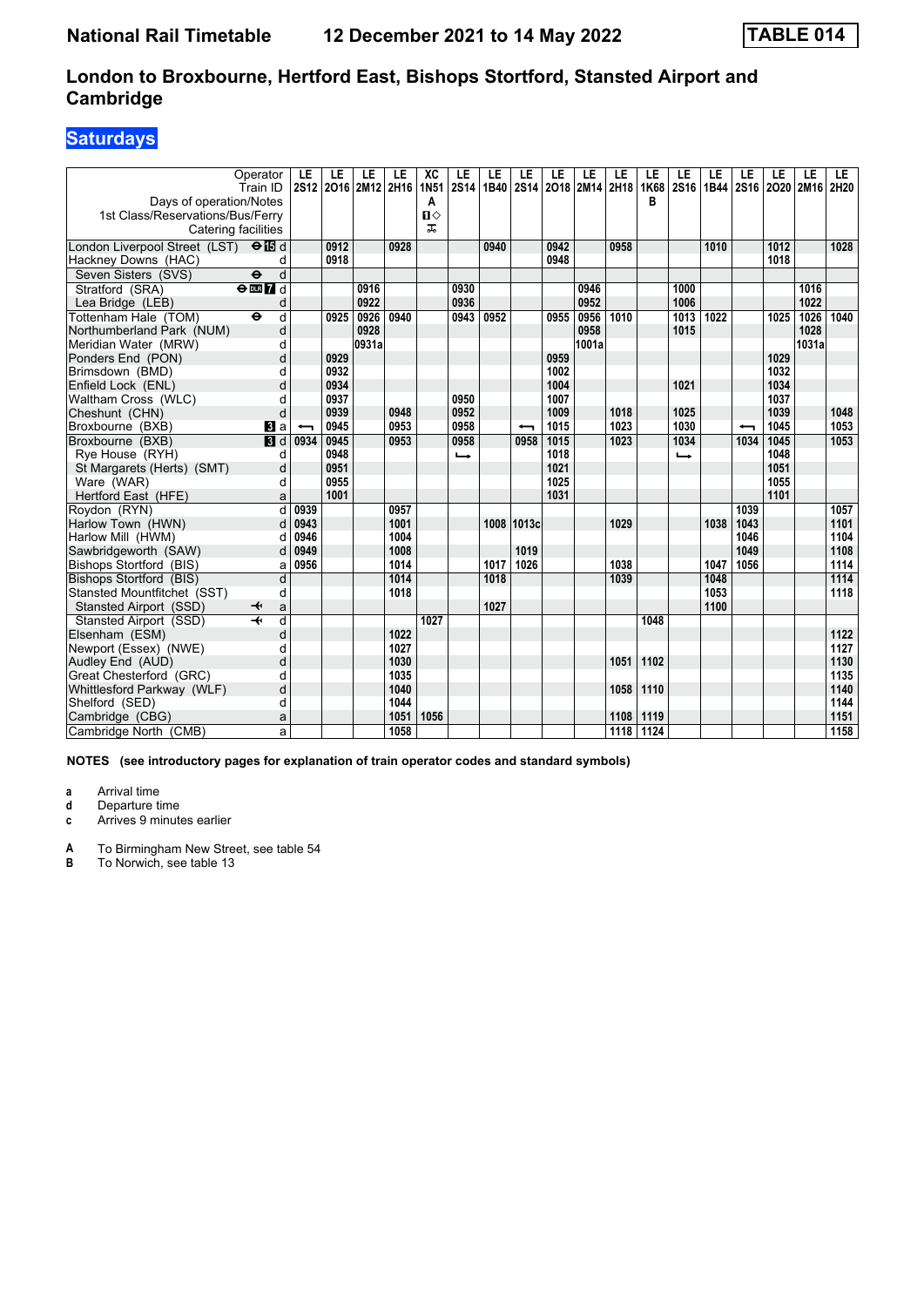# **Saturdays**

| Days of operation/Notes<br>1st Class/Reservations/Bus/Ferry<br>Catering facilities | Operator<br>Train ID              | XC<br>1N <sub>53</sub><br>A<br>$\mathbf{u}$<br>ᠼ | LE<br><b>2S18</b> | LE<br>1B48 | LE<br>2S <sub>18</sub>           | LE           | LE<br>2022 2M18 2H22 | LE                        | LE<br>1K70<br>в | LE<br><b>2S20</b> | LE<br>1B <sub>52</sub> | LE                       | LE           | LE<br>2S20 2O24 2M20 2H24 | LE           | XC<br>1N <sub>55</sub><br>A<br>$\mathbf{u}$<br>ᠼ | LE<br><b>2S22</b> | LE<br>1B56 | LE.<br><b>2S22</b> |
|------------------------------------------------------------------------------------|-----------------------------------|--------------------------------------------------|-------------------|------------|----------------------------------|--------------|----------------------|---------------------------|-----------------|-------------------|------------------------|--------------------------|--------------|---------------------------|--------------|--------------------------------------------------|-------------------|------------|--------------------|
| London Liverpool Street (LST) $\Theta$ is d                                        |                                   |                                                  |                   | 1040       |                                  | 1042         |                      | 1058                      |                 |                   | 1110                   |                          | 1112         |                           | 1128         |                                                  |                   | 1140       |                    |
|                                                                                    |                                   |                                                  |                   |            |                                  | 1048         |                      |                           |                 |                   |                        |                          | 1118         |                           |              |                                                  |                   |            |                    |
| Hackney Downs (HAC)                                                                | d<br>$\overline{\mathbf{e}}$<br>d |                                                  |                   |            |                                  |              |                      |                           |                 |                   |                        |                          |              |                           |              |                                                  |                   |            |                    |
| Seven Sisters (SVS)                                                                |                                   |                                                  |                   |            |                                  |              |                      |                           |                 |                   |                        |                          |              |                           |              |                                                  |                   |            |                    |
| Stratford (SRA)                                                                    | $\Theta$ <b>ER</b>                |                                                  | 1030              |            |                                  |              | 1046                 |                           |                 | 1100              |                        |                          |              | 1116                      |              |                                                  | 1130              |            |                    |
| Lea Bridge (LEB)                                                                   | d                                 |                                                  | 1036              |            |                                  |              | 1052                 |                           |                 | 1106              |                        |                          |              | 1122                      |              |                                                  | 1136              |            |                    |
| Tottenham Hale (TOM)                                                               | $\ddot{\mathbf{e}}$<br>d          |                                                  | 1043              | 1052       |                                  | 1055         | 1056                 | 1110                      |                 | 1113              | 1122                   |                          | 1125         | $\frac{1126}{ }$          | 1140         |                                                  | 1143              | 1152       |                    |
| Northumberland Park (NUM)                                                          | d                                 |                                                  |                   |            |                                  |              | 1058                 |                           |                 | 1115              |                        |                          |              | 1128                      |              |                                                  |                   |            |                    |
| Meridian Water (MRW)                                                               | d                                 |                                                  |                   |            |                                  |              | 1101a                |                           |                 |                   |                        |                          |              | 1131a                     |              |                                                  |                   |            |                    |
| Ponders End (PON)                                                                  | d                                 |                                                  |                   |            |                                  | 1059         |                      |                           |                 |                   |                        |                          | 1129         |                           |              |                                                  |                   |            |                    |
| Brimsdown (BMD)                                                                    | d                                 |                                                  |                   |            |                                  | 1102<br>1104 |                      |                           |                 | 1121              |                        |                          | 1132<br>1134 |                           |              |                                                  |                   |            |                    |
| Enfield Lock (ENL)                                                                 | d                                 |                                                  | 1050              |            |                                  | 1107         |                      |                           |                 |                   |                        |                          | 1137         |                           |              |                                                  | 1150              |            |                    |
| Waltham Cross (WLC)                                                                | d<br>d                            |                                                  | 1052              |            |                                  | 1109         |                      | 1118                      |                 | 1125              |                        |                          | 1139         |                           | 1148         |                                                  | 1152              |            |                    |
| Cheshunt (CHN)                                                                     |                                   |                                                  | 1058              |            |                                  |              |                      |                           |                 |                   |                        |                          | 1145         |                           |              |                                                  |                   |            |                    |
| Broxbourne (BXB)                                                                   | <b>B</b> la                       |                                                  | 1058              |            | $\overline{\phantom{0}}$<br>1058 | 1115<br>1115 |                      | 1123<br>$\overline{1123}$ |                 | 1130<br>1134      |                        | $\overline{\phantom{0}}$ | 1145         |                           | 1153<br>1153 |                                                  | 1158<br>1158      |            | ↽<br>1158          |
| Broxbourne (BXB)                                                                   | $\overline{\mathbf{B}}$ d         |                                                  |                   |            |                                  |              |                      |                           |                 |                   |                        | 1134                     |              |                           |              |                                                  |                   |            |                    |
| Rye House (RYH)                                                                    | d                                 |                                                  | $\rightarrow$     |            |                                  | 1118<br>1121 |                      |                           |                 | ←                 |                        |                          | 1148         |                           |              |                                                  | $\rightarrow$     |            |                    |
| St Margarets (Herts) (SMT)                                                         | d                                 |                                                  |                   |            |                                  |              |                      |                           |                 |                   |                        |                          | 1151         |                           |              |                                                  |                   |            |                    |
| Ware (WAR)                                                                         | d                                 |                                                  |                   |            |                                  | 1125<br>1131 |                      |                           |                 |                   |                        |                          | 1155<br>1201 |                           |              |                                                  |                   |            |                    |
| Hertford East (HFE)                                                                | a                                 |                                                  |                   |            |                                  |              |                      |                           |                 |                   |                        |                          |              |                           |              |                                                  |                   |            |                    |
| Roydon (RYN)                                                                       | d                                 |                                                  |                   |            |                                  |              |                      |                           |                 |                   |                        | 1139                     |              |                           | 1157         |                                                  |                   |            |                    |
| Harlow Town (HWN)                                                                  | d                                 |                                                  |                   |            | 1108 11113c                      |              |                      | 1129                      |                 |                   | 1138                   | 1143                     |              |                           | 1201         |                                                  |                   |            | 1208 1213c         |
| Harlow Mill (HWM)                                                                  | d                                 |                                                  |                   |            |                                  |              |                      |                           |                 |                   |                        | 1146                     |              |                           | 1204         |                                                  |                   |            |                    |
| Sawbridgeworth (SAW)                                                               | d                                 |                                                  |                   |            | 1119                             |              |                      |                           |                 |                   |                        | 1149                     |              |                           | 1208         |                                                  |                   |            | 1219               |
| Bishops Stortford (BIS)                                                            | a                                 |                                                  |                   | 1117       | 1126                             |              |                      | 1138                      |                 |                   | 1147                   | 1156                     |              |                           | 1214         |                                                  |                   | 1217       | 1226               |
| Bishops Stortford (BIS)                                                            | $\overline{\mathsf{d}}$           |                                                  |                   | 1118       |                                  |              |                      | 1139                      |                 |                   | 1148                   |                          |              |                           | 1214         |                                                  |                   | 1218       |                    |
| Stansted Mountfitchet (SST)                                                        | d                                 |                                                  |                   |            |                                  |              |                      |                           |                 |                   | 1153                   |                          |              |                           | 1218         |                                                  |                   |            |                    |
| Stansted Airport (SSD)                                                             | a<br>↞<br>$\overline{\mathbf{H}}$ |                                                  |                   | 1127       |                                  |              |                      |                           |                 |                   | 1200                   |                          |              |                           |              |                                                  |                   | 1227       |                    |
| Stansted Airport (SSD)                                                             | d                                 | 1127                                             |                   |            |                                  |              |                      |                           | 1148            |                   |                        |                          |              |                           |              | 1227                                             |                   |            |                    |
| Elsenham (ESM)                                                                     | d                                 |                                                  |                   |            |                                  |              |                      |                           |                 |                   |                        |                          |              |                           | 1222         |                                                  |                   |            |                    |
| Newport (Essex) (NWE)                                                              | d                                 |                                                  |                   |            |                                  |              |                      |                           |                 |                   |                        |                          |              |                           | 1227         |                                                  |                   |            |                    |
| Audley End (AUD)                                                                   | d                                 |                                                  |                   |            |                                  |              |                      | 1151                      | 1202            |                   |                        |                          |              |                           | 1230         |                                                  |                   |            |                    |
| Great Chesterford (GRC)                                                            | d                                 |                                                  |                   |            |                                  |              |                      |                           |                 |                   |                        |                          |              |                           | 1235         |                                                  |                   |            |                    |
| Whittlesford Parkway (WLF)                                                         | d                                 |                                                  |                   |            |                                  |              |                      | 1158                      | 1210            |                   |                        |                          |              |                           | 1240         |                                                  |                   |            |                    |
| Shelford (SED)                                                                     | d                                 |                                                  |                   |            |                                  |              |                      |                           |                 |                   |                        |                          |              |                           | 1244         |                                                  |                   |            |                    |
| Cambridge (CBG)                                                                    | a                                 | 1156                                             |                   |            |                                  |              |                      | 1208                      | 1219            |                   |                        |                          |              |                           | 1251         | 1256                                             |                   |            |                    |
| Cambridge North (CMB)                                                              | a                                 |                                                  |                   |            |                                  |              |                      | 1218                      | 1224            |                   |                        |                          |              |                           | 1258         |                                                  |                   |            |                    |

**NOTES (see introductory pages for explanation of train operator codes and standard symbols)**

**a** Arrival time<br>**d** Departure ti

**d** Departure time

**c** Arrives 9 minutes earlier

**A** To Birmingham New Street, see table 54<br>**B** To Norwich, see table 13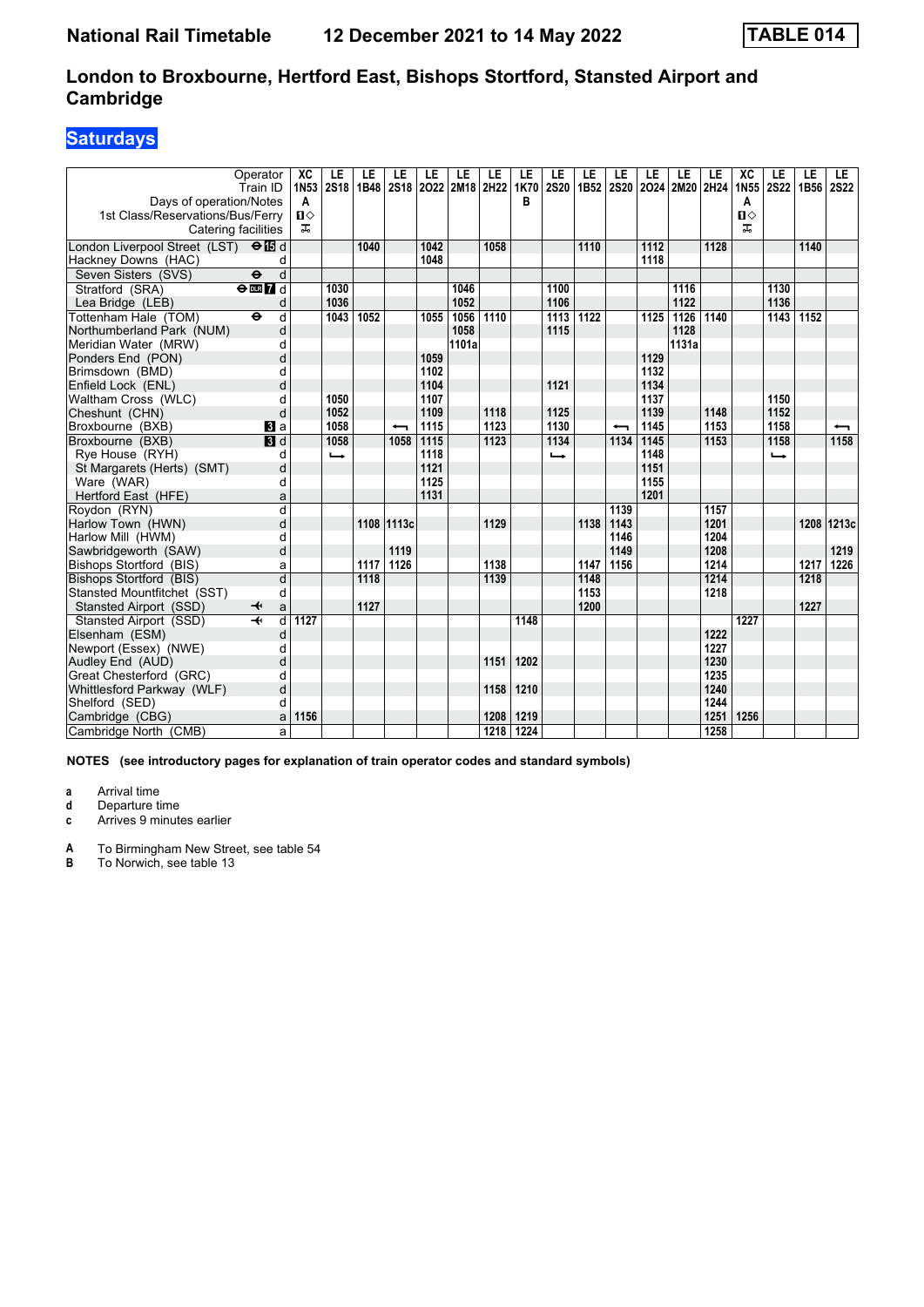# **Saturdays**

| Days of operation/Notes<br>1st Class/Reservations/Bus/Ferry<br>Catering facilities | Operator<br>Train ID              | LE<br>2026        | LE<br>2M22 2H26 | LE   | LE<br>1K72<br>B | LE<br><b>2S24</b> | LE<br>1B60 | LE   | LE<br>2S24 2O28 2M24 | LE    | LE<br>2H28 | XC<br>1N57<br>A<br>Ⅱ◇<br>ᠼ | LE<br><b>2S26</b> | LE<br>1B64 | LE<br><b>2S26</b> | LE<br>  2030   2M26   2H30 | LE    | LE   | LE.<br>1K74<br>B |
|------------------------------------------------------------------------------------|-----------------------------------|-------------------|-----------------|------|-----------------|-------------------|------------|------|----------------------|-------|------------|----------------------------|-------------------|------------|-------------------|----------------------------|-------|------|------------------|
| London Liverpool Street (LST) $\Theta$ <b>is</b> d                                 |                                   | 1142              |                 | 1158 |                 |                   | 1210       |      | 1212                 |       | 1228       |                            |                   | 1240       |                   | 1242                       |       | 1258 |                  |
| Hackney Downs (HAC)                                                                | d                                 | 1148              |                 |      |                 |                   |            |      | 1218                 |       |            |                            |                   |            |                   | 1248                       |       |      |                  |
| Seven Sisters (SVS)                                                                | $\ddot{\mathbf{e}}$<br>d          |                   |                 |      |                 |                   |            |      |                      |       |            |                            |                   |            |                   |                            |       |      |                  |
| Stratford (SRA)                                                                    | $\Theta$ DE $\overline{7}$ d      |                   | 1146            |      |                 | 1200              |            |      |                      | 1216  |            |                            | 1230              |            |                   |                            | 1246  |      |                  |
| Lea Bridge (LEB)                                                                   | d                                 |                   | 1152            |      |                 | 1206              |            |      |                      | 1222  |            |                            | 1236              |            |                   |                            | 1252  |      |                  |
| Tottenham Hale (TOM)                                                               | $\ddot{\boldsymbol{\Theta}}$<br>d | 1155              | 1156            | 1210 |                 | 1213              | 1222       |      | 1225                 | 1226  | 1240       |                            | 1243              | 1252       |                   | 1255                       | 1256  | 1310 |                  |
| Northumberland Park (NUM)                                                          | d                                 |                   | 1158            |      |                 | 1215              |            |      |                      | 1228  |            |                            |                   |            |                   |                            | 1258  |      |                  |
| Meridian Water (MRW)                                                               | d                                 |                   | 1201a           |      |                 |                   |            |      |                      | 1231a |            |                            |                   |            |                   |                            | 1301a |      |                  |
| Ponders End (PON)                                                                  | d                                 | 1159              |                 |      |                 |                   |            |      | 1229                 |       |            |                            |                   |            |                   | 1259                       |       |      |                  |
| Brimsdown (BMD)                                                                    | d                                 | 1202              |                 |      |                 |                   |            |      | 1232                 |       |            |                            |                   |            |                   | 1302                       |       |      |                  |
| Enfield Lock (ENL)                                                                 | d                                 | 1204              |                 |      |                 | 1221              |            |      | 1234                 |       |            |                            |                   |            |                   | 1304                       |       |      |                  |
| Waltham Cross (WLC)                                                                | d                                 | 1207              |                 |      |                 |                   |            |      | 1237                 |       |            |                            | 1250              |            |                   | 1307                       |       |      |                  |
| Cheshunt (CHN)                                                                     | d                                 | 1209              |                 | 1218 |                 | 1225              |            |      | 1239                 |       | 1248       |                            | 1252              |            |                   | 1309                       |       | 1318 |                  |
| Broxbourne (BXB)                                                                   | <b>B</b> la                       | 1215              |                 | 1223 |                 | 1230              |            | ╼    | 1245                 |       | 1253       |                            | 1258              |            | ↽                 | 1315                       |       | 1323 |                  |
| Broxbourne (BXB)                                                                   | $\blacksquare$                    | $\overline{1215}$ |                 | 1223 |                 | 1234              |            | 1234 | 1245                 |       | 1253       |                            | 1258              |            | 1258              | 1315                       |       | 1323 |                  |
| Rye House (RYH)                                                                    | d                                 | 1218              |                 |      |                 | ←                 |            |      | 1248                 |       |            |                            | ⊷                 |            |                   | 1318                       |       |      |                  |
| St Margarets (Herts) (SMT)                                                         | d                                 | 1221              |                 |      |                 |                   |            |      | 1251                 |       |            |                            |                   |            |                   | 1321                       |       |      |                  |
| Ware (WAR)                                                                         | d                                 | 1225              |                 |      |                 |                   |            |      | 1255                 |       |            |                            |                   |            |                   | 1325                       |       |      |                  |
| Hertford East (HFE)                                                                | a                                 | 1231              |                 |      |                 |                   |            |      | 1301                 |       |            |                            |                   |            |                   | 1331                       |       |      |                  |
| Roydon (RYN)                                                                       | d                                 |                   |                 |      |                 |                   |            | 1239 |                      |       | 1257       |                            |                   |            |                   |                            |       |      |                  |
| Harlow Town (HWN)                                                                  | d                                 |                   |                 | 1229 |                 |                   | 1238       | 1243 |                      |       | 1301       |                            |                   |            | 1308 1313c        |                            |       | 1329 |                  |
| Harlow Mill (HWM)                                                                  | d                                 |                   |                 |      |                 |                   |            | 1246 |                      |       | 1304       |                            |                   |            |                   |                            |       |      |                  |
| Sawbridgeworth (SAW)                                                               | d                                 |                   |                 |      |                 |                   |            | 1249 |                      |       | 1308       |                            |                   |            | 1319              |                            |       |      |                  |
| Bishops Stortford (BIS)                                                            | a                                 |                   |                 | 1238 |                 |                   | 1247       | 1256 |                      |       | 1314       |                            |                   | 1317       | 1326              |                            |       | 1338 |                  |
| <b>Bishops Stortford (BIS)</b>                                                     | d                                 |                   |                 | 1239 |                 |                   | 1248       |      |                      |       | 1314       |                            |                   | 1318       |                   |                            |       | 1339 |                  |
| Stansted Mountfitchet (SST)                                                        | d                                 |                   |                 |      |                 |                   | 1253       |      |                      |       | 1318       |                            |                   |            |                   |                            |       |      |                  |
| Stansted Airport (SSD)                                                             | a<br>↞                            |                   |                 |      |                 |                   | 1300       |      |                      |       |            |                            |                   | 1327       |                   |                            |       |      |                  |
| Stansted Airport (SSD)                                                             | $\overline{\mathbf{t}}$<br>d      |                   |                 |      | 1248            |                   |            |      |                      |       |            | 1327                       |                   |            |                   |                            |       |      | 1348             |
| Elsenham (ESM)                                                                     | d                                 |                   |                 |      |                 |                   |            |      |                      |       | 1322       |                            |                   |            |                   |                            |       |      |                  |
| Newport (Essex) (NWE)                                                              | d                                 |                   |                 |      |                 |                   |            |      |                      |       | 1327       |                            |                   |            |                   |                            |       |      |                  |
| Audley End (AUD)                                                                   | d                                 |                   |                 | 1251 | 1302            |                   |            |      |                      |       | 1330       |                            |                   |            |                   |                            |       | 1351 | 1402             |
| Great Chesterford (GRC)                                                            | d                                 |                   |                 |      |                 |                   |            |      |                      |       | 1335       |                            |                   |            |                   |                            |       |      |                  |
| Whittlesford Parkway (WLF)                                                         | d                                 |                   |                 | 1258 | 1310            |                   |            |      |                      |       | 1340       |                            |                   |            |                   |                            |       | 1358 | 1410             |
| Shelford (SED)                                                                     | d                                 |                   |                 |      |                 |                   |            |      |                      |       | 1344       |                            |                   |            |                   |                            |       |      |                  |
| Cambridge (CBG)                                                                    | a                                 |                   |                 | 1308 | 1319            |                   |            |      |                      |       | 1351       | 1356                       |                   |            |                   |                            |       | 1408 | 1419             |
| Cambridge North (CMB)                                                              | a                                 |                   |                 | 1318 | 1324            |                   |            |      |                      |       | 1358       |                            |                   |            |                   |                            |       | 1418 | 1424             |

**NOTES (see introductory pages for explanation of train operator codes and standard symbols)**

**a** Arrival time<br>**d** Departure ti

**d** Departure time

**c** Arrives 9 minutes earlier

**A** To Birmingham New Street, see table 54<br>**B** To Norwich, see table 13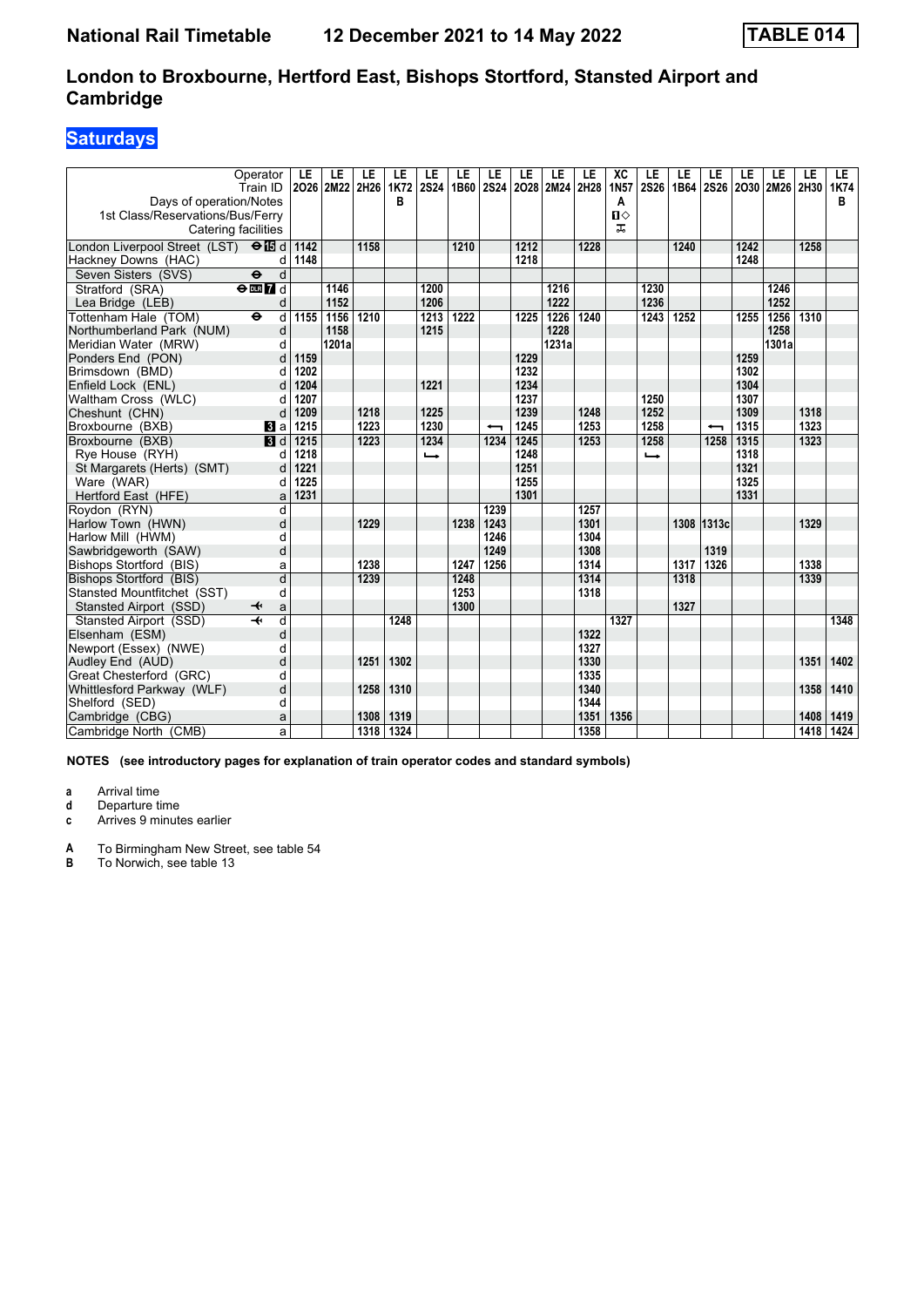# **Saturdays**

| Days of operation/Notes<br>1st Class/Reservations/Bus/Ferry<br>Catering facilities | Operator<br>Train ID         | LE<br><b>2S28</b>        | LE<br>1B68 | LE                       | LE   | LE<br>2S28 2O32 2M28 2H32 | LE   | XC<br>1N59<br>А<br>$\mathbf{u}$<br>ᠼ | LE<br><b>2S30</b> | LE<br>1B72 | LE<br>2S30               | LE   | LE<br>2034 2M30 2H34 2K76 | LE   | LE<br>в | LE<br><b>2S32</b> | LE<br>1B76 2S32 | LE   | LE.<br>2036 |
|------------------------------------------------------------------------------------|------------------------------|--------------------------|------------|--------------------------|------|---------------------------|------|--------------------------------------|-------------------|------------|--------------------------|------|---------------------------|------|---------|-------------------|-----------------|------|-------------|
| London Liverpool Street (LST) $\Theta$ <b>is</b> d                                 |                              |                          | 1310       |                          | 1312 |                           | 1328 |                                      |                   | 1340       |                          | 1342 |                           | 1358 |         |                   | 1410            |      | 1412        |
| Hackney Downs (HAC)                                                                | d                            |                          |            |                          | 1318 |                           |      |                                      |                   |            |                          | 1348 |                           |      |         |                   |                 |      | 1418        |
| Seven Sisters (SVS)                                                                | $\overline{\mathbf{e}}$<br>d |                          |            |                          |      |                           |      |                                      |                   |            |                          |      |                           |      |         |                   |                 |      |             |
| Stratford (SRA)                                                                    | $\Theta$ DE $7$ d            | 1300                     |            |                          |      | 1316                      |      |                                      | 1330              |            |                          |      | 1346                      |      |         | 1400              |                 |      |             |
| Lea Bridge (LEB)                                                                   | d                            | 1306                     |            |                          |      | 1322                      |      |                                      | 1336              |            |                          |      | 1352                      |      |         | 1406              |                 |      |             |
| Tottenham Hale (TOM)                                                               | $\ddot{\phantom{1}}$<br>d    | 1313                     | 1322       |                          | 1325 | 1326                      | 1340 |                                      | 1343              | 1352       |                          | 1355 | 1356                      | 1410 |         | 1413              | 1422            |      | 1425        |
| Northumberland Park (NUM)                                                          | d                            | 1315                     |            |                          |      | 1328                      |      |                                      |                   |            |                          |      | 1358                      |      |         | 1415              |                 |      |             |
| Meridian Water (MRW)                                                               | d                            |                          |            |                          |      | 1331a                     |      |                                      |                   |            |                          |      | 1401a                     |      |         |                   |                 |      |             |
| Ponders End (PON)                                                                  | d                            |                          |            |                          | 1329 |                           |      |                                      |                   |            |                          | 1359 |                           |      |         |                   |                 |      | 1429        |
| Brimsdown (BMD)                                                                    | d                            |                          |            |                          | 1332 |                           |      |                                      |                   |            |                          | 1402 |                           |      |         |                   |                 |      | 1432        |
| Enfield Lock (ENL)                                                                 | d                            | 1321                     |            |                          | 1334 |                           |      |                                      |                   |            |                          | 1404 |                           |      |         | 1421              |                 |      | 1434        |
| Waltham Cross (WLC)                                                                | d                            |                          |            |                          | 1337 |                           |      |                                      | 1350              |            |                          | 1407 |                           |      |         |                   |                 |      | 1437        |
| Cheshunt (CHN)                                                                     | d                            | 1325                     |            |                          | 1339 |                           | 1348 |                                      | 1352              |            |                          | 1409 |                           | 1418 |         | 1425              |                 |      | 1439        |
| Broxbourne (BXB)                                                                   | <b>B</b> la                  | 1330                     |            | $\overline{\phantom{0}}$ | 1345 |                           | 1353 |                                      | 1358              |            | $\overline{\phantom{0}}$ | 1415 |                           | 1423 |         | 1430              |                 |      | 1445        |
| Broxbourne (BXB)                                                                   | $\blacksquare$               | 1334                     |            | 1334                     | 1345 |                           | 1353 |                                      | 1358              |            | 1358                     | 1415 |                           | 1423 |         | 1434              |                 | 1434 | 1445        |
| Rye House (RYH)                                                                    | d                            | $\overline{\phantom{a}}$ |            |                          | 1348 |                           |      |                                      | $\rightarrow$     |            |                          | 1418 |                           |      |         | $\rightarrow$     |                 |      | 1448        |
| St Margarets (Herts) (SMT)                                                         | d                            |                          |            |                          | 1351 |                           |      |                                      |                   |            |                          | 1421 |                           |      |         |                   |                 |      | 1451        |
| Ware (WAR)                                                                         | d                            |                          |            |                          | 1355 |                           |      |                                      |                   |            |                          | 1425 |                           |      |         |                   |                 |      | 1455        |
| Hertford East (HFE)                                                                | a                            |                          |            |                          | 1401 |                           |      |                                      |                   |            |                          | 1431 |                           |      |         |                   |                 |      | 1501        |
| Roydon (RYN)                                                                       | $\overline{d}$               |                          |            | 1339                     |      |                           | 1357 |                                      |                   |            |                          |      |                           |      |         |                   |                 | 1439 |             |
| Harlow Town (HWN)                                                                  | d                            |                          | 1338       | 1343                     |      |                           | 1401 |                                      |                   |            | 1408 1413c               |      |                           | 1429 |         |                   | 1438            | 1443 |             |
| Harlow Mill (HWM)                                                                  | d                            |                          |            | 1346                     |      |                           | 1404 |                                      |                   |            |                          |      |                           |      |         |                   |                 | 1446 |             |
| Sawbridgeworth (SAW)                                                               | d                            |                          |            | 1349                     |      |                           | 1408 |                                      |                   |            | 1419                     |      |                           |      |         |                   |                 | 1449 |             |
| <b>Bishops Stortford (BIS)</b>                                                     | a                            |                          | 1347       | 1356                     |      |                           | 1414 |                                      |                   | 1417       | 1426                     |      |                           | 1438 |         |                   | 1447            | 1456 |             |
| <b>Bishops Stortford (BIS)</b>                                                     | $\overline{d}$               |                          | 1348       |                          |      |                           | 1414 |                                      |                   | 1418       |                          |      |                           | 1439 |         |                   | 1448            |      |             |
| Stansted Mountfitchet (SST)                                                        | d                            |                          | 1353       |                          |      |                           | 1418 |                                      |                   |            |                          |      |                           |      |         |                   | 1453            |      |             |
| Stansted Airport (SSD)                                                             | a<br>↞                       |                          | 1400       |                          |      |                           |      |                                      |                   | 1427       |                          |      |                           |      |         |                   | 1500            |      |             |
| Stansted Airport (SSD)                                                             | $\overline{\mathbf{r}}$<br>d |                          |            |                          |      |                           |      | 1427                                 |                   |            |                          |      |                           |      | 1448    |                   |                 |      |             |
| Elsenham (ESM)                                                                     | d                            |                          |            |                          |      |                           | 1422 |                                      |                   |            |                          |      |                           |      |         |                   |                 |      |             |
| Newport (Essex) (NWE)                                                              | d                            |                          |            |                          |      |                           | 1427 |                                      |                   |            |                          |      |                           |      |         |                   |                 |      |             |
| Audley End (AUD)                                                                   | d                            |                          |            |                          |      |                           | 1430 |                                      |                   |            |                          |      |                           | 1451 | 1502    |                   |                 |      |             |
| Great Chesterford (GRC)                                                            | d                            |                          |            |                          |      |                           | 1435 |                                      |                   |            |                          |      |                           |      |         |                   |                 |      |             |
| Whittlesford Parkway (WLF)                                                         | d                            |                          |            |                          |      |                           | 1440 |                                      |                   |            |                          |      |                           | 1458 | 1510    |                   |                 |      |             |
| Shelford (SED)                                                                     | d                            |                          |            |                          |      |                           | 1444 |                                      |                   |            |                          |      |                           |      |         |                   |                 |      |             |
| Cambridge (CBG)                                                                    | a                            |                          |            |                          |      |                           | 1451 | 1456                                 |                   |            |                          |      |                           | 1508 | 1519    |                   |                 |      |             |
| Cambridge North (CMB)                                                              | a                            |                          |            |                          |      |                           | 1458 |                                      |                   |            |                          |      |                           | 1518 | 1524    |                   |                 |      |             |

**NOTES (see introductory pages for explanation of train operator codes and standard symbols)**

**a** Arrival time<br>**d** Departure ti

**d** Departure time

**c** Arrives 9 minutes earlier

**A** To Birmingham New Street, see table 54<br>**B** To Norwich, see table 13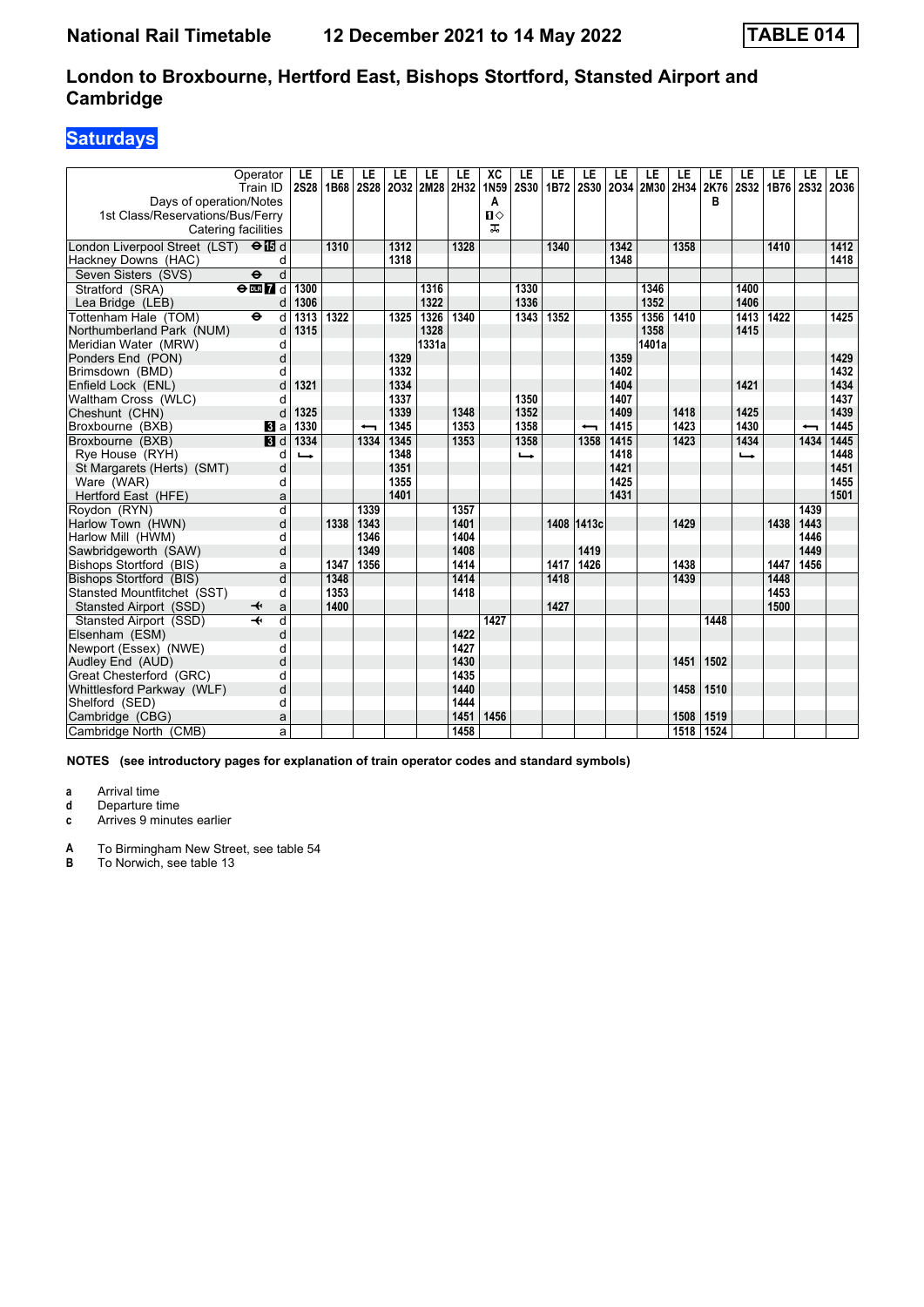# **Saturdays**

| Days of operation/Notes<br>1st Class/Reservations/Bus/Ferry<br>Catering facilities | Operator<br>Train ID          | LE    | LE<br>2M32 2H36 | XC<br>1N61<br>A<br>$\mathbf{u}$<br>ᠼ | LE<br><b>2S34</b> | LE   | LE<br>1B80 2S34          | LE   | LE<br>2038 2M34 2H38 | LE   | LE<br>1K78<br>в | LE<br>2S36 | LE<br>1B84 | LE<br>2S36               | LE<br>2040 | LE<br>2M36 2H40 | LE   | XC<br>1N63<br>A<br>$\mathbf{u}$<br>ᠼ | LE<br><b>2S38</b> |
|------------------------------------------------------------------------------------|-------------------------------|-------|-----------------|--------------------------------------|-------------------|------|--------------------------|------|----------------------|------|-----------------|------------|------------|--------------------------|------------|-----------------|------|--------------------------------------|-------------------|
| London Liverpool Street (LST) <b>O</b> id                                          |                               |       | 1428            |                                      |                   | 1440 |                          | 1442 |                      | 1458 |                 |            | 1510       |                          | 1512       |                 | 1528 |                                      |                   |
| Hackney Downs (HAC)                                                                | d                             |       |                 |                                      |                   |      |                          | 1448 |                      |      |                 |            |            |                          | 1518       |                 |      |                                      |                   |
| Seven Sisters (SVS)                                                                | $\overline{\bullet}$<br>d     |       |                 |                                      |                   |      |                          |      |                      |      |                 |            |            |                          |            |                 |      |                                      |                   |
| Stratford (SRA)                                                                    | $\Theta$ DIR $\overline{7}$ d | 1416  |                 |                                      | 1430              |      |                          |      | 1446                 |      |                 | 1500       |            |                          |            | 1516            |      |                                      | 1530              |
| Lea Bridge (LEB)                                                                   | d                             | 1422  |                 |                                      | 1436              |      |                          |      | 1452                 |      |                 | 1506       |            |                          |            | 1522            |      |                                      | 1536              |
| Tottenham Hale (TOM)                                                               | $\ddot{\phantom{1}}$<br>d     | 1426  | 1440            |                                      | 1443              | 1452 |                          | 1455 | 1456                 | 1510 |                 | 1513       | 1522       |                          | 1525       | 1526            | 1540 |                                      | 1543              |
| Northumberland Park (NUM)                                                          | d                             | 1428  |                 |                                      |                   |      |                          |      | 1458                 |      |                 | 1515       |            |                          |            | 1528            |      |                                      |                   |
| Meridian Water (MRW)                                                               | d                             | 1431a |                 |                                      |                   |      |                          |      | 1501a                |      |                 |            |            |                          |            | 1531a           |      |                                      |                   |
| Ponders End (PON)                                                                  | d                             |       |                 |                                      |                   |      |                          | 1459 |                      |      |                 |            |            |                          | 1529       |                 |      |                                      |                   |
| Brimsdown (BMD)                                                                    | d                             |       |                 |                                      |                   |      |                          | 1502 |                      |      |                 |            |            |                          | 1532       |                 |      |                                      |                   |
| Enfield Lock (ENL)                                                                 | d                             |       |                 |                                      |                   |      |                          | 1504 |                      |      |                 | 1521       |            |                          | 1534       |                 |      |                                      |                   |
| Waltham Cross (WLC)                                                                | d                             |       |                 |                                      | 1450              |      |                          | 1507 |                      |      |                 |            |            |                          | 1537       |                 |      |                                      | 1550              |
| Cheshunt (CHN)                                                                     | d                             |       | 1448            |                                      | 1452              |      |                          | 1509 |                      | 1518 |                 | 1525       |            |                          | 1539       |                 | 1548 |                                      | 1552              |
| Broxbourne (BXB)                                                                   | <b>3</b> a                    |       | 1453            |                                      | 1458              |      | $\overline{\phantom{0}}$ | 1515 |                      | 1523 |                 | 1530       |            | $\overline{\phantom{0}}$ | 1545       |                 | 1553 |                                      | 1558              |
| Broxbourne (BXB)                                                                   | <b>B</b> d                    |       | 1453            |                                      | 1458              |      | 1458                     | 1515 |                      | 1523 |                 | 1534       |            | 1534                     | 1545       |                 | 1553 |                                      | 1558              |
| Rye House (RYH)                                                                    | d                             |       |                 |                                      | $\rightarrow$     |      |                          | 1518 |                      |      |                 | د          |            |                          | 1548       |                 |      |                                      | $\rightarrow$     |
| St Margarets (Herts) (SMT)                                                         | d                             |       |                 |                                      |                   |      |                          | 1521 |                      |      |                 |            |            |                          | 1551       |                 |      |                                      |                   |
| Ware (WAR)                                                                         | d                             |       |                 |                                      |                   |      |                          | 1525 |                      |      |                 |            |            |                          | 1555       |                 |      |                                      |                   |
| Hertford East (HFE)                                                                | a                             |       |                 |                                      |                   |      |                          | 1531 |                      |      |                 |            |            |                          | 1601       |                 |      |                                      |                   |
| Roydon (RYN)                                                                       | $\overline{\mathsf{d}}$       |       | 1457            |                                      |                   |      |                          |      |                      |      |                 |            |            | 1539                     |            |                 | 1557 |                                      |                   |
| Harlow Town (HWN)                                                                  | d                             |       | 1501            |                                      |                   |      | 1508 1513c               |      |                      | 1529 |                 |            | 1538       | 1543                     |            |                 | 1601 |                                      |                   |
| Harlow Mill (HWM)                                                                  | d                             |       | 1504            |                                      |                   |      |                          |      |                      |      |                 |            |            | 1546                     |            |                 | 1604 |                                      |                   |
| Sawbridgeworth (SAW)                                                               | d                             |       | 1508            |                                      |                   |      | 1519                     |      |                      |      |                 |            |            | 1549                     |            |                 | 1608 |                                      |                   |
| Bishops Stortford (BIS)                                                            | a                             |       | 1514            |                                      |                   | 1517 | 1526                     |      |                      | 1538 |                 |            | 1547       | 1556                     |            |                 | 1614 |                                      |                   |
| <b>Bishops Stortford (BIS)</b>                                                     | $\overline{d}$                |       | 1514            |                                      |                   | 1518 |                          |      |                      | 1539 |                 |            | 1548       |                          |            |                 | 1614 |                                      |                   |
| Stansted Mountfitchet (SST)                                                        | d                             |       | 1518            |                                      |                   |      |                          |      |                      |      |                 |            | 1553       |                          |            |                 | 1618 |                                      |                   |
| Stansted Airport (SSD)                                                             | a<br>↞                        |       |                 |                                      |                   | 1527 |                          |      |                      |      |                 |            | 1600       |                          |            |                 |      |                                      |                   |
| Stansted Airport (SSD)                                                             | $\overline{\mathbf{r}}$<br>d  |       |                 | 1527                                 |                   |      |                          |      |                      |      | 1548            |            |            |                          |            |                 |      | 1627                                 |                   |
| Elsenham (ESM)                                                                     | d                             |       | 1522            |                                      |                   |      |                          |      |                      |      |                 |            |            |                          |            |                 | 1622 |                                      |                   |
| Newport (Essex) (NWE)                                                              | d                             |       | 1527            |                                      |                   |      |                          |      |                      |      |                 |            |            |                          |            |                 | 1627 |                                      |                   |
| Audley End (AUD)                                                                   | d                             |       | 1530            |                                      |                   |      |                          |      |                      | 1551 | 1602            |            |            |                          |            |                 | 1630 |                                      |                   |
| Great Chesterford (GRC)                                                            | d                             |       | 1535            |                                      |                   |      |                          |      |                      |      |                 |            |            |                          |            |                 | 1635 |                                      |                   |
| Whittlesford Parkway (WLF)                                                         | d                             |       | 1540            |                                      |                   |      |                          |      |                      | 1558 | 1610            |            |            |                          |            |                 | 1640 |                                      |                   |
| Shelford (SED)                                                                     | d                             |       | 1544            |                                      |                   |      |                          |      |                      |      |                 |            |            |                          |            |                 | 1644 |                                      |                   |
| Cambridge (CBG)                                                                    | a                             |       | 1551            | 1556                                 |                   |      |                          |      |                      | 1608 | 1619            |            |            |                          |            |                 | 1651 | 1656                                 |                   |
| Cambridge North (CMB)                                                              | a                             |       | 1558            |                                      |                   |      |                          |      |                      | 1618 | 1624            |            |            |                          |            |                 | 1658 |                                      |                   |

**NOTES (see introductory pages for explanation of train operator codes and standard symbols)**

**a** Arrival time<br>**d** Departure ti

**d** Departure time

**c** Arrives 9 minutes earlier

**A** To Birmingham New Street, see table 54<br>**B** To Norwich, see table 13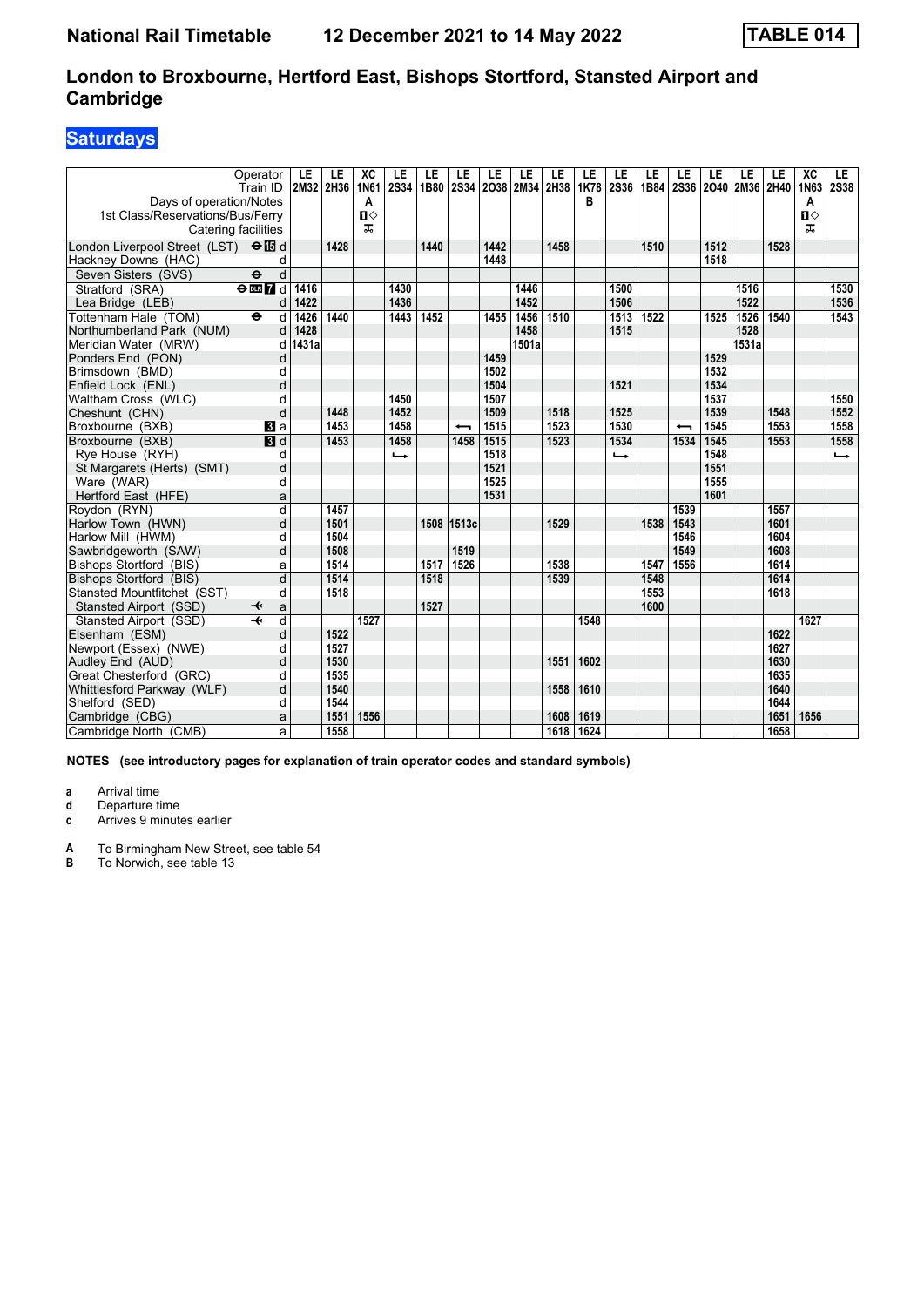# **Saturdays**

| Days of operation/Notes<br>1st Class/Reservations/Bus/Ferry<br>Catering facilities | Operator<br>Train ID         | LE<br>1B88 | LE<br>2S38 | LE   | LE<br>2042 2M38 | LE<br>2H42 | LE<br>1K80<br>в | LE<br>2S40 | LE<br>1B92 | LE<br><b>2S40</b>        | LE   | LE<br>2044 2M40 2H44 | LE   | XC<br>1N65<br>A<br>Ⅱ◇<br>ᠼ | LE<br><b>2S42</b> | LE<br>1B96 2S42 | LE                       | LE<br>2046 2M42 | LE.   |
|------------------------------------------------------------------------------------|------------------------------|------------|------------|------|-----------------|------------|-----------------|------------|------------|--------------------------|------|----------------------|------|----------------------------|-------------------|-----------------|--------------------------|-----------------|-------|
| London Liverpool Street (LST) $\Theta$ <b>is</b> d                                 |                              | 1540       |            | 1542 |                 | 1558       |                 |            | 1610       |                          | 1612 |                      | 1628 |                            |                   | 1640            |                          | 1642            |       |
| Hackney Downs (HAC)                                                                | d                            |            |            | 1548 |                 |            |                 |            |            |                          | 1618 |                      |      |                            |                   |                 |                          | 1648            |       |
| Seven Sisters (SVS)                                                                | $\overline{\mathbf{e}}$<br>d |            |            |      |                 |            |                 |            |            |                          |      |                      |      |                            |                   |                 |                          |                 |       |
| Stratford (SRA)                                                                    | $\Theta$ <b>ER</b> $d$       |            |            |      | 1546            |            |                 | 1600       |            |                          |      | 1616                 |      |                            | 1630              |                 |                          |                 | 1646  |
| Lea Bridge (LEB)                                                                   | d                            |            |            |      | 1552            |            |                 | 1606       |            |                          |      | 1622                 |      |                            | 1636              |                 |                          |                 | 1652  |
| Tottenham Hale (TOM)                                                               | $\ddot{\mathbf{e}}$<br>d     | 1552       |            | 1555 | 1556            | 1610       |                 | 1613       | 1622       |                          | 1625 | 1626                 | 1640 |                            | 1643              | 1652            |                          | 1655            | 1656  |
| Northumberland Park (NUM)                                                          | d                            |            |            |      | 1558            |            |                 | 1615       |            |                          |      | 1628                 |      |                            |                   |                 |                          |                 | 1658  |
| Meridian Water (MRW)                                                               | d                            |            |            |      | 1601a           |            |                 |            |            |                          |      | 1631a                |      |                            |                   |                 |                          |                 | 1701a |
| Ponders End (PON)                                                                  | d                            |            |            | 1559 |                 |            |                 |            |            |                          | 1629 |                      |      |                            |                   |                 |                          | 1659            |       |
| Brimsdown (BMD)                                                                    | d                            |            |            | 1602 |                 |            |                 |            |            |                          | 1632 |                      |      |                            |                   |                 |                          | 1702            |       |
| Enfield Lock (ENL)                                                                 | d                            |            |            | 1604 |                 |            |                 | 1621       |            |                          | 1634 |                      |      |                            |                   |                 |                          | 1704            |       |
| Waltham Cross (WLC)                                                                | d                            |            |            | 1607 |                 |            |                 |            |            |                          | 1637 |                      |      |                            | 1650              |                 |                          | 1707            |       |
| Cheshunt (CHN)                                                                     | d                            |            |            | 1609 |                 | 1618       |                 | 1625       |            |                          | 1639 |                      | 1648 |                            | 1652              |                 |                          | 1709            |       |
| Broxbourne (BXB)                                                                   | <b>B</b> la                  |            | ↽          | 1615 |                 | 1623       |                 | 1630       |            | $\overline{\phantom{0}}$ | 1645 |                      | 1653 |                            | 1658              |                 | $\overline{\phantom{0}}$ | 1715            |       |
| Broxbourne (BXB)                                                                   | $\overline{\mathbf{B}}$ d    |            | 1558       | 1615 |                 | 1623       |                 | 1634       |            | 1634                     | 1645 |                      | 1653 |                            | 1658              |                 | 1658                     | 1715            |       |
| Rye House (RYH)                                                                    | d                            |            |            | 1618 |                 |            |                 | ↳          |            |                          | 1648 |                      |      |                            | ↳                 |                 |                          | 1718            |       |
| St Margarets (Herts) (SMT)                                                         | d                            |            |            | 1621 |                 |            |                 |            |            |                          | 1651 |                      |      |                            |                   |                 |                          | 1721            |       |
| Ware (WAR)                                                                         | d                            |            |            | 1625 |                 |            |                 |            |            |                          | 1655 |                      |      |                            |                   |                 |                          | 1725            |       |
| Hertford East (HFE)                                                                | a                            |            |            | 1631 |                 |            |                 |            |            |                          | 1701 |                      |      |                            |                   |                 |                          | 1731            |       |
| Rovdon (RYN)                                                                       | $\overline{d}$               |            |            |      |                 |            |                 |            |            | 1639                     |      |                      | 1657 |                            |                   |                 |                          |                 |       |
| Harlow Town (HWN)                                                                  | d                            | 1608       | 1613c      |      |                 | 1629       |                 |            | 1638       | 1643                     |      |                      | 1701 |                            |                   |                 | 1708 1713c               |                 |       |
| Harlow Mill (HWM)                                                                  | d                            |            |            |      |                 |            |                 |            |            | 1646                     |      |                      | 1704 |                            |                   |                 |                          |                 |       |
| Sawbridgeworth (SAW)                                                               | d                            |            | 1619       |      |                 |            |                 |            |            | 1649                     |      |                      | 1708 |                            |                   |                 | 1719                     |                 |       |
| Bishops Stortford (BIS)                                                            | a                            | 1617       | 1626       |      |                 | 1638       |                 |            | 1647       | 1656                     |      |                      | 1714 |                            |                   | 1717            | 1726                     |                 |       |
| Bishops Stortford (BIS)                                                            | d                            | 1618       |            |      |                 | 1639       |                 |            | 1648       |                          |      |                      | 1714 |                            |                   | 1718            |                          |                 |       |
| Stansted Mountfitchet (SST)                                                        | d                            |            |            |      |                 |            |                 |            | 1653       |                          |      |                      | 1718 |                            |                   |                 |                          |                 |       |
| Stansted Airport (SSD)                                                             | a<br>↞                       | 1627       |            |      |                 |            |                 |            | 1700       |                          |      |                      |      |                            |                   | 1727            |                          |                 |       |
| Stansted Airport (SSD)                                                             | $\overline{+}$<br>d          |            |            |      |                 |            | 1648            |            |            |                          |      |                      |      | 1727                       |                   |                 |                          |                 |       |
| Elsenham (ESM)                                                                     | d                            |            |            |      |                 |            |                 |            |            |                          |      |                      | 1722 |                            |                   |                 |                          |                 |       |
| Newport (Essex) (NWE)                                                              | d                            |            |            |      |                 |            |                 |            |            |                          |      |                      | 1727 |                            |                   |                 |                          |                 |       |
| Audley End (AUD)                                                                   | d                            |            |            |      |                 | 1651       | 1702            |            |            |                          |      |                      | 1730 |                            |                   |                 |                          |                 |       |
| Great Chesterford (GRC)                                                            | d                            |            |            |      |                 |            |                 |            |            |                          |      |                      | 1735 |                            |                   |                 |                          |                 |       |
| Whittlesford Parkway (WLF)                                                         | d                            |            |            |      |                 | 1658       | 1710            |            |            |                          |      |                      | 1740 |                            |                   |                 |                          |                 |       |
| Shelford (SED)                                                                     | d                            |            |            |      |                 |            |                 |            |            |                          |      |                      | 1744 |                            |                   |                 |                          |                 |       |
| Cambridge (CBG)                                                                    | a                            |            |            |      |                 | 1708       | 1719            |            |            |                          |      |                      | 1751 | 1756                       |                   |                 |                          |                 |       |
| Cambridge North (CMB)                                                              | a                            |            |            |      |                 | 1718       | 1724            |            |            |                          |      |                      | 1758 |                            |                   |                 |                          |                 |       |

**NOTES (see introductory pages for explanation of train operator codes and standard symbols)**

**a** Arrival time<br>**d** Departure ti

**d** Departure time

**c** Arrives 9 minutes earlier

**A** To Birmingham New Street, see table 54<br>**B** To Norwich, see table 13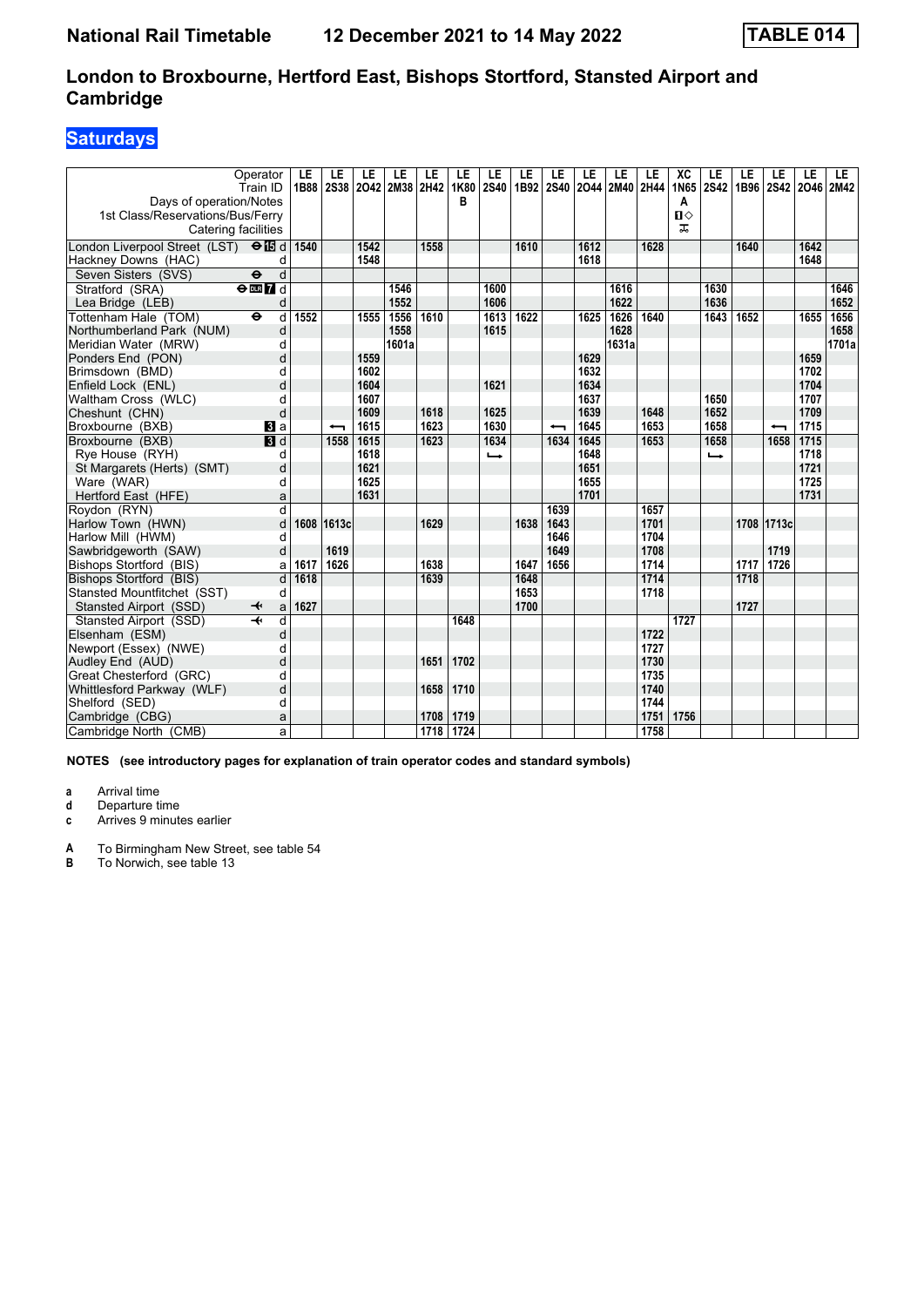# **Saturdays**

| Operator<br>Days of operation/Notes         | Train ID                     | LE<br>2H46 | LE<br>1K82<br>в | LE<br><b>2S44</b> | LE<br>1B00 | LE<br><b>2S44</b>        | LE   | LE<br>2048 2M44 2H48 | LE   | XC<br>1N67        | LE<br>2S46 | LE<br>1B04 | LE                       | LE<br>2S46 2000 2M46 | LE    | LE<br>2H50 | LE<br>1K84<br>в | LE<br><b>2S48</b> | LE.<br><b>1B08</b> |
|---------------------------------------------|------------------------------|------------|-----------------|-------------------|------------|--------------------------|------|----------------------|------|-------------------|------------|------------|--------------------------|----------------------|-------|------------|-----------------|-------------------|--------------------|
| 1st Class/Reservations/Bus/Ferry            |                              |            |                 |                   |            |                          |      |                      |      | Α<br>$\mathbf{u}$ |            |            |                          |                      |       |            |                 |                   |                    |
| London Liverpool Street (LST) <b>⊖ iB</b> d |                              | 1658       |                 |                   | 1710       |                          | 1712 |                      | 1728 |                   |            | 1740       |                          | 1742                 |       | 1758       |                 |                   | 1810               |
| Hackney Downs (HAC)                         | d                            |            |                 |                   |            |                          | 1718 |                      |      |                   |            |            |                          | 1748                 |       |            |                 |                   |                    |
| Seven Sisters (SVS)<br>$\ddot{\mathbf{e}}$  | d                            |            |                 |                   |            |                          |      |                      |      |                   |            |            |                          |                      |       |            |                 |                   |                    |
| Stratford (SRA)                             | $\Theta$ DE $\overline{7}$ d |            |                 | 1700              |            |                          |      | 1716                 |      |                   | 1730       |            |                          |                      | 1746  |            |                 | 1800              |                    |
| Lea Bridge (LEB)                            | d                            |            |                 | 1706              |            |                          |      | 1722                 |      |                   | 1736       |            |                          |                      | 1752  |            |                 | 1806              |                    |
| Tottenham Hale (TOM)<br>$\ddot{\mathbf{e}}$ | d                            | 1710       |                 | 1713              | 1722       |                          | 1725 | 1726                 | 1740 |                   | 1743       | 1752       |                          | 1755                 | 1756  | 1810       |                 | 1813              | 1822               |
| Northumberland Park (NUM)                   | d                            |            |                 | 1715              |            |                          |      | 1728                 |      |                   |            |            |                          |                      | 1758  |            |                 | 1815              |                    |
| Meridian Water (MRW)                        | d                            |            |                 |                   |            |                          |      | 1731a                |      |                   |            |            |                          |                      | 1801a |            |                 |                   |                    |
| Ponders End (PON)                           | d                            |            |                 |                   |            |                          | 1729 |                      |      |                   |            |            |                          | 1759                 |       |            |                 |                   |                    |
| Brimsdown (BMD)                             | d                            |            |                 |                   |            |                          | 1732 |                      |      |                   |            |            |                          | 1802                 |       |            |                 |                   |                    |
| Enfield Lock (ENL)                          | d                            |            |                 | 1721              |            |                          | 1734 |                      |      |                   |            |            |                          | 1804                 |       |            |                 | 1821              |                    |
| Waltham Cross (WLC)                         | d                            |            |                 |                   |            |                          | 1737 |                      |      |                   | 1750       |            |                          | 1807                 |       |            |                 |                   |                    |
| Cheshunt (CHN)                              | d                            | 1718       |                 | 1725              |            |                          | 1739 |                      | 1748 |                   | 1752       |            |                          | 1809                 |       | 1818       |                 | 1825              |                    |
| Broxbourne (BXB)                            | $\bf{B}$ a                   | 1723       |                 | 1730              |            | $\overline{\phantom{0}}$ | 1745 |                      | 1753 |                   | 1758       |            | $\overline{\phantom{0}}$ | 1815                 |       | 1823       |                 | 1830              |                    |
| Broxbourne (BXB)                            | $\blacksquare$               | 1723       |                 | 1734              |            | 1734                     | 1745 |                      | 1753 |                   | 1758       |            | 1758                     | 1815                 |       | 1823       |                 | 1834              |                    |
| Rye House (RYH)                             | d                            |            |                 | $\rightarrow$     |            |                          | 1748 |                      |      |                   | ↳          |            |                          | 1818                 |       |            |                 | $\rightarrow$     |                    |
| St Margarets (Herts) (SMT)                  | d                            |            |                 |                   |            |                          | 1751 |                      |      |                   |            |            |                          | 1821                 |       |            |                 |                   |                    |
| Ware (WAR)                                  | d                            |            |                 |                   |            |                          | 1755 |                      |      |                   |            |            |                          | 1825                 |       |            |                 |                   |                    |
| Hertford East (HFE)                         | a                            |            |                 |                   |            |                          | 1801 |                      |      |                   |            |            |                          | 1831                 |       |            |                 |                   |                    |
| Roydon (RYN)                                | $\overline{d}$               |            |                 |                   |            | 1739                     |      |                      | 1757 |                   |            |            |                          |                      |       |            |                 |                   |                    |
| Harlow Town (HWN)                           | d                            | 1729       |                 |                   | 1738       | 1743                     |      |                      | 1801 |                   |            |            | 1808 1813c               |                      |       | 1829       |                 |                   | 1838               |
| Harlow Mill (HWM)                           | d                            |            |                 |                   |            | 1746                     |      |                      | 1804 |                   |            |            |                          |                      |       |            |                 |                   |                    |
| Sawbridgeworth (SAW)                        | d                            |            |                 |                   |            | 1749                     |      |                      | 1808 |                   |            |            | 1819                     |                      |       |            |                 |                   |                    |
| Bishops Stortford (BIS)                     | a                            | 1738       |                 |                   | 1747       | 1756                     |      |                      | 1814 |                   |            | 1817       | 1826                     |                      |       | 1838       |                 |                   | 1847               |
| Bishops Stortford (BIS)                     | d                            | 1739       |                 |                   | 1748       |                          |      |                      | 1814 |                   |            | 1818       |                          |                      |       | 1839       |                 |                   | 1848               |
| Stansted Mountfitchet (SST)                 | d                            |            |                 |                   | 1753       |                          |      |                      | 1818 |                   |            |            |                          |                      |       |            |                 |                   | 1853               |
| Stansted Airport (SSD)                      | a                            |            |                 |                   | 1800       |                          |      |                      |      |                   |            | 1827       |                          |                      |       |            |                 |                   | 1901               |
| Stansted Airport (SSD)                      | d                            |            | 1748            |                   |            |                          |      |                      |      | 1827              |            |            |                          |                      |       |            | 1848            |                   |                    |
| Elsenham (ESM)                              | d                            |            |                 |                   |            |                          |      |                      | 1822 |                   |            |            |                          |                      |       |            |                 |                   |                    |
| Newport (Essex) (NWE)                       | d                            |            |                 |                   |            |                          |      |                      | 1827 |                   |            |            |                          |                      |       |            |                 |                   |                    |
| Audley End (AUD)                            | d                            | 1751       | 1802            |                   |            |                          |      |                      | 1830 |                   |            |            |                          |                      |       | 1851       | 1902            |                   |                    |
| Great Chesterford (GRC)                     | d                            |            |                 |                   |            |                          |      |                      | 1835 |                   |            |            |                          |                      |       |            |                 |                   |                    |
| Whittlesford Parkway (WLF)                  | d                            | 1758       | 1810            |                   |            |                          |      |                      | 1840 |                   |            |            |                          |                      |       | 1858       | 1910            |                   |                    |
| Shelford (SED)                              | d                            |            |                 |                   |            |                          |      |                      | 1844 |                   |            |            |                          |                      |       |            |                 |                   |                    |
| Cambridge (CBG)                             | a                            | 1808       | 1819            |                   |            |                          |      |                      | 1851 | 1856              |            |            |                          |                      |       | 1908       | 1919            |                   |                    |
| Cambridge North (CMB)                       | a                            | 1818       | 1824            |                   |            |                          |      |                      | 1858 |                   |            |            |                          |                      |       | 1918       | 1924            |                   |                    |

**NOTES (see introductory pages for explanation of train operator codes and standard symbols)**

**a** Arrival time

**d** Departure time<br>**c** Arrives 9 minute

Arrives 9 minutes earlier

**A** To Birmingham New Street, see table 54<br>**B** To Norwich, see table 13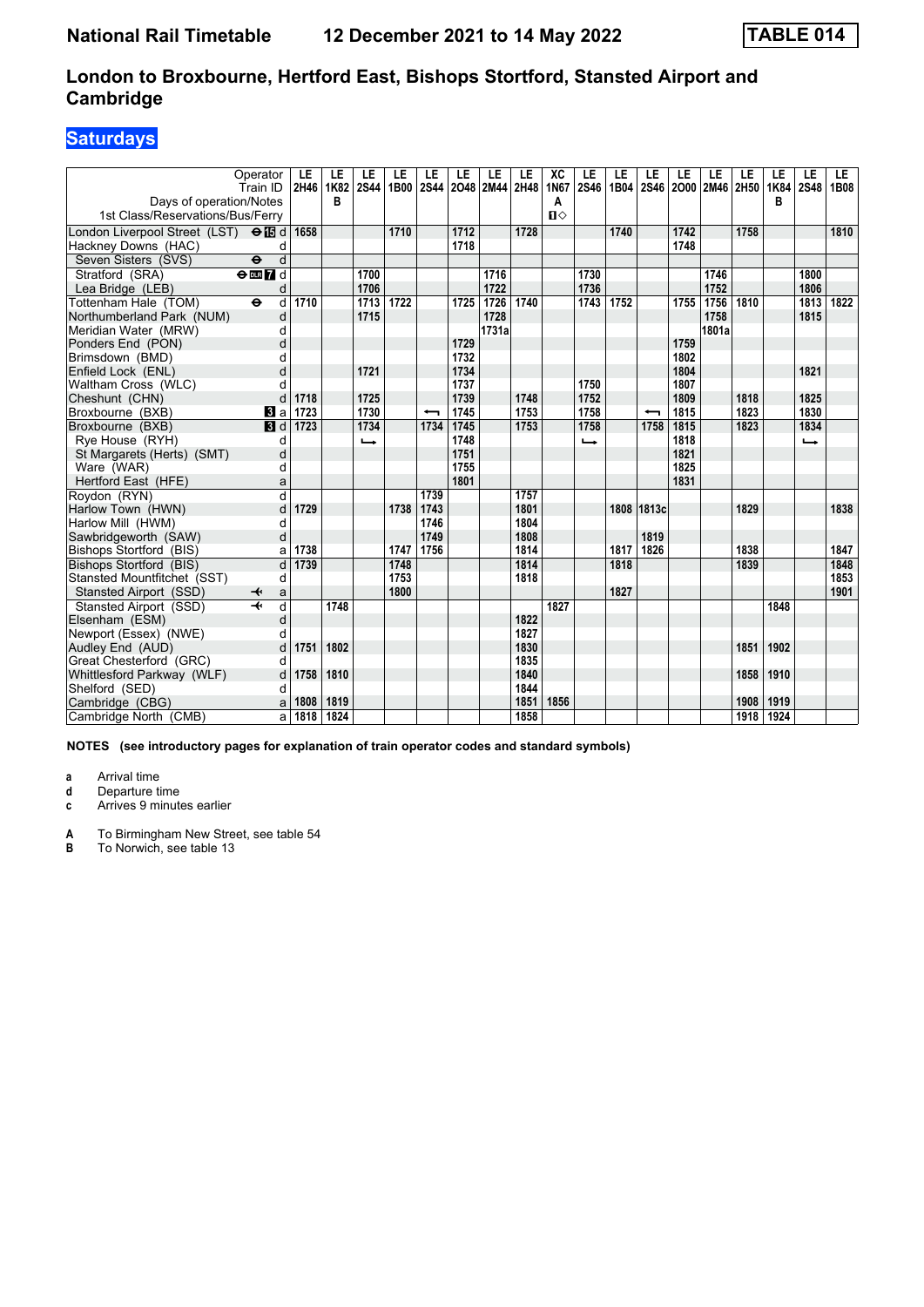# **Saturdays**

| Operator<br>Train ID<br>Days of operation/Notes<br>1st Class/Reservations/Bus/Ferry              |                | LE<br><b>2S48</b> | LE           | LE<br>2002 2M48 | LE<br>2H52 | XC<br>1N69<br>Α<br>Ⅱ◇ | LE<br><b>2S50</b> | LE<br>1B12 | LE<br><b>2S50</b>        | LE<br>2004   | LE<br>2M50 2H54 | LE   | LE<br>1K88<br>в | LE<br><b>2S52</b> | LE   | LE<br>1B16 2S52 2O06 2M52 | LE           | LE    | LE.<br>2H56 |
|--------------------------------------------------------------------------------------------------|----------------|-------------------|--------------|-----------------|------------|-----------------------|-------------------|------------|--------------------------|--------------|-----------------|------|-----------------|-------------------|------|---------------------------|--------------|-------|-------------|
| London Liverpool Street (LST) <b>⊖ iB</b> d<br>Hackney Downs (HAC)                               | d              |                   | 1812<br>1818 |                 | 1828       |                       |                   | 1840       |                          | 1842<br>1848 |                 | 1858 |                 |                   | 1910 |                           | 1912<br>1918 |       | 1928        |
| Seven Sisters (SVS)<br>$\ddot{\boldsymbol{\Theta}}$<br>Stratford (SRA)<br>$\Theta$ or $\bf{Z}$ d | d              |                   |              |                 |            |                       | 1830              |            |                          |              | 1846            |      |                 |                   |      |                           |              | 1916  |             |
| Lea Bridge (LEB)                                                                                 | d              |                   |              | 1816<br>1822    |            |                       | 1836              |            |                          |              | 1852            |      |                 | 1900<br>1906      |      |                           |              | 1922  |             |
| Tottenham Hale (TOM)<br>$\ddot{\mathbf{e}}$                                                      | d              |                   | 1825         | 1826            | 1840       |                       | 1843              | 1852       |                          | 1855         | 1856            | 1910 |                 | 1913              | 1922 |                           | 1925         | 1926  | 1940        |
| Northumberland Park (NUM)                                                                        | d              |                   |              | 1828            |            |                       |                   |            |                          |              | 1858            |      |                 | 1915              |      |                           |              | 1928  |             |
| Meridian Water (MRW)                                                                             | d              |                   |              | 1831a           |            |                       |                   |            |                          |              | 1901a           |      |                 |                   |      |                           |              | 1931a |             |
| Ponders End (PON)                                                                                | d              |                   | 1829         |                 |            |                       |                   |            |                          | 1859         |                 |      |                 |                   |      |                           | 1929         |       |             |
| Brimsdown (BMD)                                                                                  | d              |                   | 1832         |                 |            |                       |                   |            |                          | 1902         |                 |      |                 |                   |      |                           | 1932         |       |             |
| Enfield Lock (ENL)                                                                               | d              |                   | 1834         |                 |            |                       |                   |            |                          | 1904         |                 |      |                 | 1921              |      |                           | 1934         |       |             |
| Waltham Cross (WLC)                                                                              | d              |                   | 1837         |                 |            |                       | 1850              |            |                          | 1907         |                 |      |                 |                   |      |                           | 1937         |       |             |
| Cheshunt (CHN)                                                                                   | d              |                   | 1839         |                 | 1848       |                       | 1852              |            |                          | 1909         |                 | 1918 |                 | 1925              |      |                           | 1939         |       | 1948        |
| Broxbourne (BXB)                                                                                 | <b>B</b> a     |                   | 1845         |                 | 1853       |                       | 1858              |            | $\overline{\phantom{0}}$ | 1915         |                 | 1923 |                 | 1930              |      | ↽                         | 1945         |       | 1953        |
| Broxbourne (BXB)                                                                                 | $\blacksquare$ | 1834              | 1845         |                 | 1853       |                       | 1858              |            | 1858                     | 1915         |                 | 1923 |                 | 1934              |      | 1934                      | 1945         |       | 1953        |
| Rye House (RYH)                                                                                  | d              |                   | 1848         |                 |            |                       | $\rightarrow$     |            |                          | 1918         |                 |      |                 | ←                 |      |                           | 1948         |       |             |
| St Margarets (Herts) (SMT)                                                                       | d              |                   | 1851         |                 |            |                       |                   |            |                          | 1921         |                 |      |                 |                   |      |                           | 1951         |       |             |
| Ware (WAR)                                                                                       | d              |                   | 1855         |                 |            |                       |                   |            |                          | 1925         |                 |      |                 |                   |      |                           | 1955         |       |             |
| Hertford East (HFE)                                                                              | a              |                   | 1901         |                 |            |                       |                   |            |                          | 1931         |                 |      |                 |                   |      |                           | 2001         |       |             |
| Roydon (RYN)                                                                                     | d              | 1839              |              |                 | 1857       |                       |                   |            |                          |              |                 |      |                 |                   |      | 1939                      |              |       | 1957        |
| Harlow Town (HWN)                                                                                | d              | 1843              |              |                 | 1901       |                       |                   |            | 1908 1913c               |              |                 | 1929 |                 |                   | 1938 | 1943                      |              |       | 2001        |
| Harlow Mill (HWM)                                                                                | d              | 1846              |              |                 | 1904       |                       |                   |            |                          |              |                 |      |                 |                   |      | 1946                      |              |       | 2004        |
| Sawbridgeworth (SAW)                                                                             | d              | 1849              |              |                 | 1908       |                       |                   |            | 1919                     |              |                 |      |                 |                   |      | 1949                      |              |       | 2008        |
| Bishops Stortford (BIS)                                                                          | a              | 1856              |              |                 | 1914       |                       |                   | 1917       | 1926                     |              |                 | 1938 |                 |                   | 1947 | 1956                      |              |       | 2014        |
| Bishops Stortford (BIS)                                                                          | d              |                   |              |                 | 1914       |                       |                   | 1918       |                          |              |                 | 1939 |                 |                   | 1948 |                           |              |       | 2014        |
| Stansted Mountfitchet (SST)                                                                      | d              |                   |              |                 | 1918       |                       |                   |            |                          |              |                 |      |                 |                   | 1953 |                           |              |       | 2018        |
| Stansted Airport (SSD)<br>↞                                                                      | a              |                   |              |                 |            |                       |                   | 1927       |                          |              |                 |      |                 |                   | 2000 |                           |              |       |             |
| Stansted Airport (SSD)                                                                           | d              |                   |              |                 |            | 1927                  |                   |            |                          |              |                 |      | 1948            |                   |      |                           |              |       |             |
| Elsenham (ESM)                                                                                   | d              |                   |              |                 | 1922       |                       |                   |            |                          |              |                 |      |                 |                   |      |                           |              |       | 2022        |
| Newport (Essex) (NWE)                                                                            | d              |                   |              |                 | 1927       |                       |                   |            |                          |              |                 |      |                 |                   |      |                           |              |       | 2027        |
| Audley End (AUD)                                                                                 | d              |                   |              |                 | 1930       |                       |                   |            |                          |              |                 | 1951 | 2002            |                   |      |                           |              |       | 2030        |
| Great Chesterford (GRC)                                                                          | d              |                   |              |                 | 1935       |                       |                   |            |                          |              |                 |      |                 |                   |      |                           |              |       | 2035        |
| Whittlesford Parkway (WLF)                                                                       | d              |                   |              |                 | 1940       |                       |                   |            |                          |              |                 | 1958 | 2010            |                   |      |                           |              |       | 2040        |
| Shelford (SED)                                                                                   | d              |                   |              |                 | 1944       |                       |                   |            |                          |              |                 |      |                 |                   |      |                           |              |       | 2044        |
| Cambridge (CBG)                                                                                  | a              |                   |              |                 | 1951       | 1956                  |                   |            |                          |              |                 | 2008 | 2019            |                   |      |                           |              |       | 2051        |
| Cambridge North (CMB)                                                                            | a              |                   |              |                 | 1958       |                       |                   |            |                          |              |                 | 2018 | 2024            |                   |      |                           |              |       | 2058        |

**NOTES (see introductory pages for explanation of train operator codes and standard symbols)**

**a** Arrival time

**d** Departure time<br>**c** Arrives 9 minute

Arrives 9 minutes earlier

**A** To Birmingham New Street, see table 54<br>**B** To Norwich, see table 13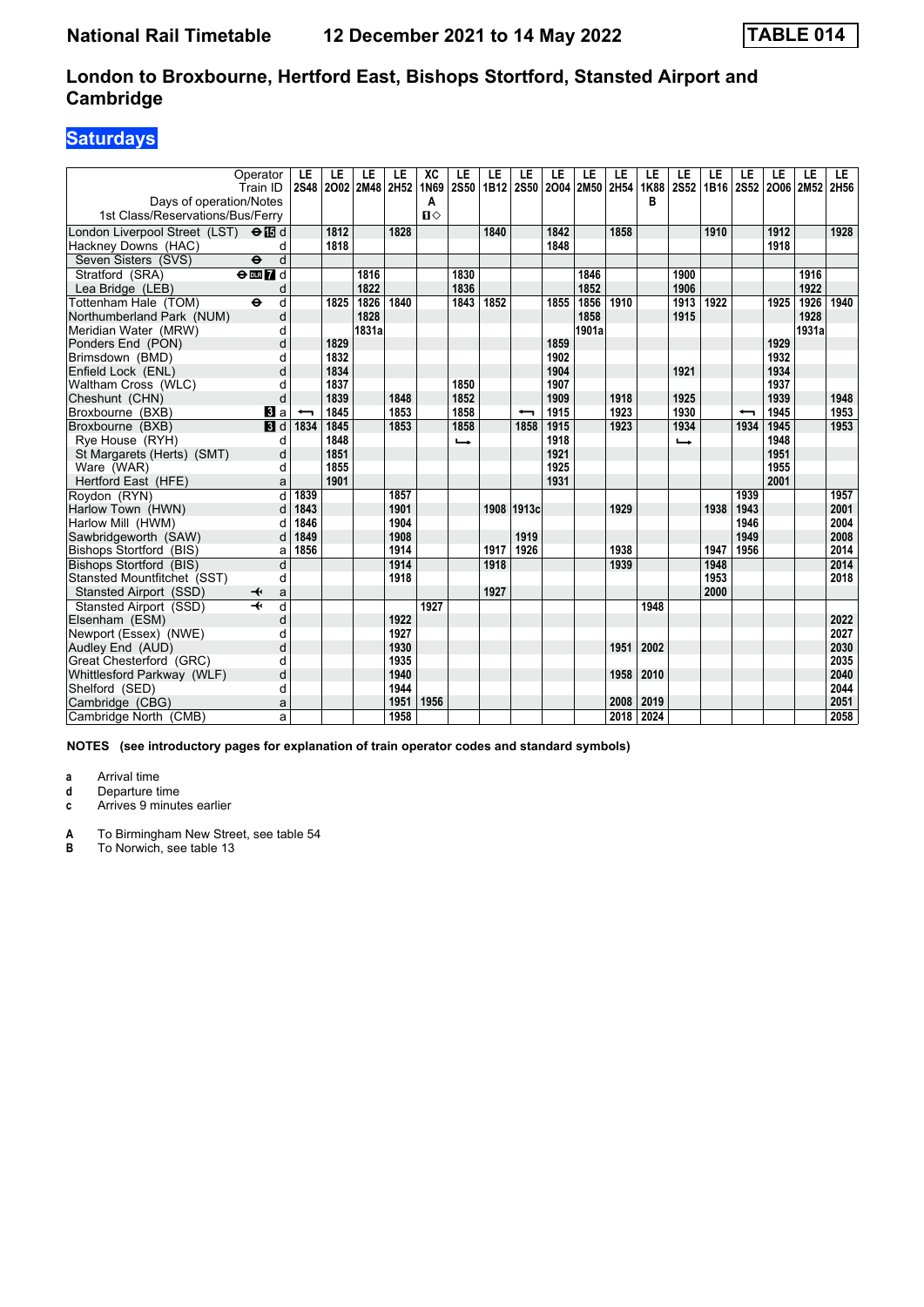# **Saturdays**

|                                                             | Operator<br>Train ID              | XC<br>2K58   | LE<br><b>2S54</b> | LE<br>1B20 | LE<br><b>2S54</b>        | LE   | LE<br>2008 2M54 2H58 | LE   | LE<br>1K92 | LE<br><b>2S56</b> | LE<br>1B24 | LE<br><b>2S56</b>        | LE<br>2010 2M56 | LE    | LE<br>2H60 | XC<br>2K90 | LE<br><b>2S58</b> | LE<br>1B28 | <b>LE</b><br><b>2S58</b> |
|-------------------------------------------------------------|-----------------------------------|--------------|-------------------|------------|--------------------------|------|----------------------|------|------------|-------------------|------------|--------------------------|-----------------|-------|------------|------------|-------------------|------------|--------------------------|
| Davs of operation/Notes<br>1st Class/Reservations/Bus/Ferry |                                   | $\mathbf{u}$ |                   |            |                          |      |                      |      | в          |                   |            |                          |                 |       |            | п⇔         |                   |            |                          |
| London Liverpool Street (LST) <b>⊖ iB</b> d                 |                                   |              |                   | 1940       |                          | 1942 |                      | 1958 |            |                   | 2010       |                          | 2012            |       | 2028       |            |                   | 2040       |                          |
| Hackney Downs (HAC)                                         | d                                 |              |                   |            |                          | 1948 |                      |      |            |                   |            |                          | 2018            |       |            |            |                   |            |                          |
| Seven Sisters (SVS)                                         | d<br>$\ddot{\boldsymbol{\Theta}}$ |              |                   |            |                          |      |                      |      |            |                   |            |                          |                 |       |            |            |                   |            |                          |
| Stratford (SRA)                                             | $\Theta$ <b>ER</b>                |              | 1930              |            |                          |      | 1946                 |      |            | 2000              |            |                          |                 | 2016  |            |            | 2030              |            |                          |
| Lea Bridge (LEB)                                            | d                                 |              | 1936              |            |                          |      | 1952                 |      |            | 2006              |            |                          |                 | 2022  |            |            | 2036              |            |                          |
| Tottenham Hale (TOM)                                        | $\ddot{\mathbf{e}}$<br>d          |              | 1943              | 1952       |                          | 1955 | 1956                 | 2010 |            | 2013              | 2022       |                          | 2025            | 2026  | 2040       |            | 2043              | 2052       |                          |
| Northumberland Park (NUM)                                   | d                                 |              |                   |            |                          |      | 1958                 |      |            | 2015              |            |                          |                 | 2028  |            |            |                   |            |                          |
| Meridian Water (MRW)                                        | d                                 |              |                   |            |                          |      | 2001a                |      |            |                   |            |                          |                 | 2031a |            |            |                   |            |                          |
| Ponders End (PON)                                           | d                                 |              |                   |            |                          | 1959 |                      |      |            |                   |            |                          | 2029            |       |            |            |                   |            |                          |
| Brimsdown (BMD)                                             | d                                 |              |                   |            |                          | 2002 |                      |      |            |                   |            |                          | 2032            |       |            |            |                   |            |                          |
| Enfield Lock (ENL)                                          | d                                 |              |                   |            |                          | 2004 |                      |      |            | 2021              |            |                          | 2034            |       |            |            |                   |            |                          |
| Waltham Cross (WLC)                                         | d                                 |              | 1950              |            |                          | 2007 |                      |      |            |                   |            |                          | 2037            |       |            |            | 2050              |            |                          |
| Cheshunt (CHN)                                              | d                                 |              | 1952              |            |                          | 2009 |                      | 2018 |            | 2025              |            |                          | 2039            |       | 2048       |            | 2052              |            |                          |
| Broxbourne (BXB)                                            | <b>3</b> a                        |              | 1958              |            | $\overline{\phantom{0}}$ | 2015 |                      | 2023 |            | 2030              |            | $\overline{\phantom{0}}$ | 2045            |       | 2053       |            | 2058              |            | $\overline{\phantom{0}}$ |
| Broxbourne (BXB)                                            | <b>B</b> d                        |              | 1958              |            | 1958                     | 2015 |                      | 2023 |            | 2034              |            | 2034                     | 2045            |       | 2053       |            | 2058              |            | 2058                     |
| Rye House (RYH)                                             | d                                 |              | $\rightarrow$     |            |                          | 2018 |                      |      |            | ←                 |            |                          | 2048            |       |            |            | $\rightarrow$     |            |                          |
| St Margarets (Herts) (SMT)                                  | d                                 |              |                   |            |                          | 2021 |                      |      |            |                   |            |                          | 2051            |       |            |            |                   |            |                          |
| Ware (WAR)                                                  | d                                 |              |                   |            |                          | 2025 |                      |      |            |                   |            |                          | 2055            |       |            |            |                   |            |                          |
| Hertford East (HFE)                                         | a                                 |              |                   |            |                          | 2031 |                      |      |            |                   |            |                          | 2101            |       |            |            |                   |            |                          |
| Roydon (RYN)                                                | $\overline{\mathsf{d}}$           |              |                   |            |                          |      |                      |      |            |                   |            | 2039                     |                 |       | 2057       |            |                   |            |                          |
| Harlow Town (HWN)                                           | d                                 |              |                   |            | 2008 2013c               |      |                      | 2029 |            |                   | 2038       | 2043                     |                 |       | 2101       |            |                   |            | 2108 2113c               |
| Harlow Mill (HWM)                                           | d                                 |              |                   |            |                          |      |                      |      |            |                   |            | 2046                     |                 |       | 2104       |            |                   |            |                          |
| Sawbridgeworth (SAW)                                        | d                                 |              |                   |            | 2019                     |      |                      |      |            |                   |            | 2049                     |                 |       | 2108       |            |                   |            | 2119                     |
| Bishops Stortford (BIS)                                     | a                                 |              |                   | 2017       | 2026                     |      |                      | 2038 |            |                   | 2047       | 2056                     |                 |       | 2114       |            |                   | 2117       | 2126                     |
| Bishops Stortford (BIS)                                     | d                                 |              |                   | 2018       |                          |      |                      | 2039 |            |                   | 2048       |                          |                 |       | 2114       |            |                   | 2118       |                          |
| Stansted Mountfitchet (SST)                                 | d                                 |              |                   |            |                          |      |                      |      |            |                   | 2053       |                          |                 |       | 2118       |            |                   |            |                          |
| Stansted Airport (SSD)                                      | a<br>↞                            |              |                   | 2027       |                          |      |                      |      |            |                   | 2100       |                          |                 |       |            |            |                   | 2127       |                          |
| Stansted Airport (SSD)                                      | d                                 | 2027         |                   |            |                          |      |                      |      | 2048       |                   |            |                          |                 |       |            | 2127       |                   |            |                          |
| Elsenham (ESM)                                              | d                                 |              |                   |            |                          |      |                      |      |            |                   |            |                          |                 |       | 2122       |            |                   |            |                          |
| Newport (Essex) (NWE)                                       | d                                 |              |                   |            |                          |      |                      |      |            |                   |            |                          |                 |       | 2127       |            |                   |            |                          |
| Audley End (AUD)                                            | d                                 | 2041         |                   |            |                          |      |                      | 2051 | 2102       |                   |            |                          |                 |       | 2130       | 2141       |                   |            |                          |
| Great Chesterford (GRC)                                     | d                                 |              |                   |            |                          |      |                      |      |            |                   |            |                          |                 |       | 2135       |            |                   |            |                          |
| Whittlesford Parkway (WLF)                                  | d                                 |              |                   |            |                          |      |                      | 2058 | 2110       |                   |            |                          |                 |       | 2140       |            |                   |            |                          |
| Shelford (SED)                                              | d                                 |              |                   |            |                          |      |                      |      |            |                   |            |                          |                 |       | 2144       |            |                   |            |                          |
| Cambridge (CBG)                                             | a                                 | 2056         |                   |            |                          |      |                      | 2109 | 2120       |                   |            |                          |                 |       | 2151       | 2156       |                   |            |                          |
| Cambridge North (CMB)                                       | a                                 |              |                   |            |                          |      |                      |      | 2118 2125  |                   |            |                          |                 |       | 2158       |            |                   |            |                          |

**NOTES (see introductory pages for explanation of train operator codes and standard symbols)**

**a** Arrival time

**d** Departure time<br>**c** Arrives 9 minute

Arrives 9 minutes earlier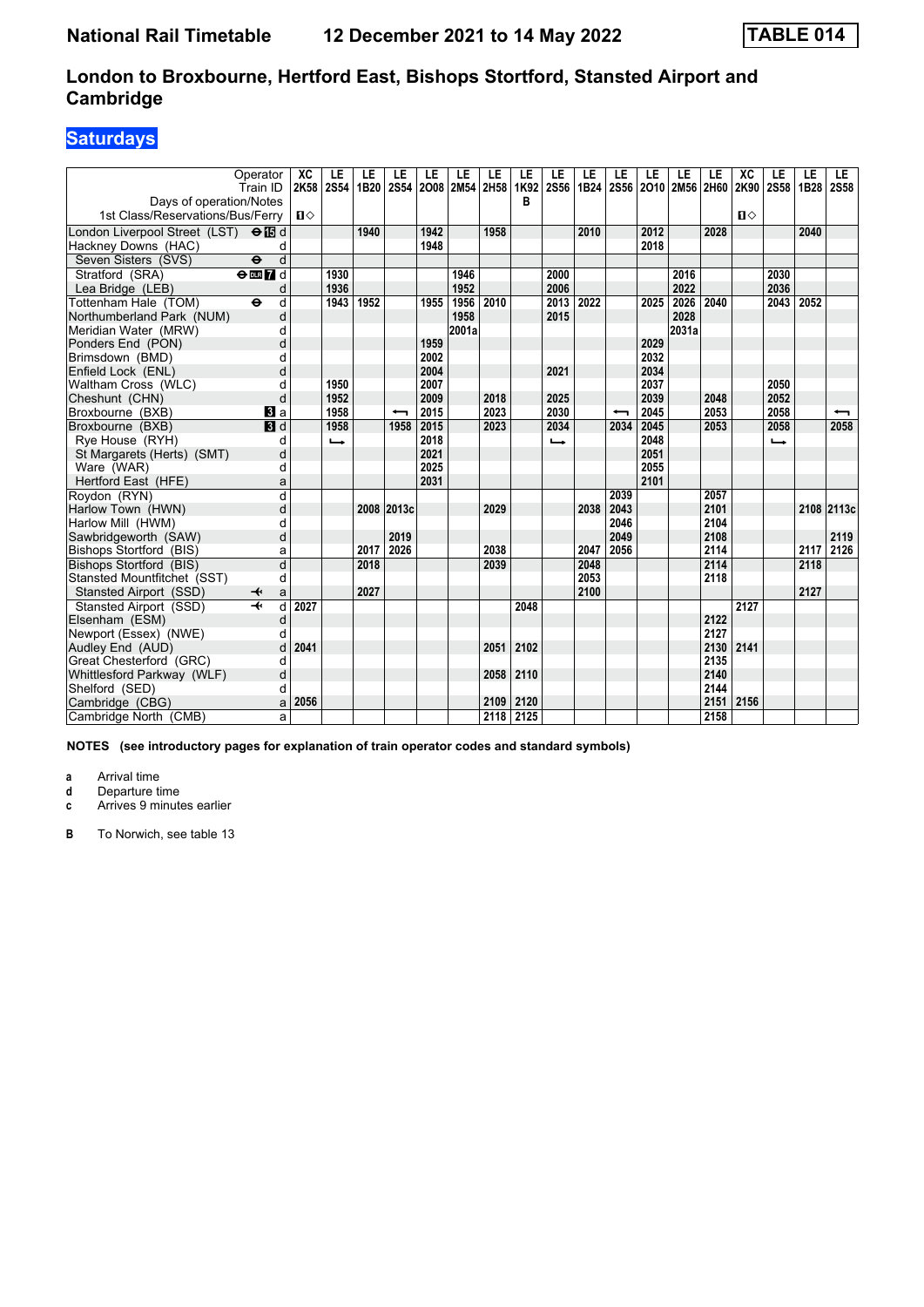# **Saturdays**

| Operator<br>Train ID                                        | LE<br>2012 | LE<br>2M58 | LE<br>2H62 | LE<br><b>2S60</b>        | LE<br>1B32 | LE                       | LE   | LE<br>2S60 2O14 2M60 | LE<br>1K96 | LE<br>2H64 | XC<br>2K94   | LE<br>2S62    | LE   | LE<br>1B36 2S62 2O16 2M62 2H66 | LE   | LE    | LE   | LE.<br><b>2S64</b> |
|-------------------------------------------------------------|------------|------------|------------|--------------------------|------------|--------------------------|------|----------------------|------------|------------|--------------|---------------|------|--------------------------------|------|-------|------|--------------------|
| Days of operation/Notes<br>1st Class/Reservations/Bus/Ferry |            |            |            |                          |            |                          |      |                      | в          |            | $\mathbf{u}$ |               |      |                                |      |       |      |                    |
| London Liverpool Street (LST) <b>⊖ iB</b> d                 | 2042       |            | 2058       |                          | 2110       |                          | 2112 |                      |            | 2128       |              |               | 2140 |                                | 2142 |       | 2158 |                    |
| Hackney Downs (HAC)<br>d                                    | 2048       |            |            |                          |            |                          | 2118 |                      |            |            |              |               |      |                                | 2148 |       |      |                    |
| d<br>$\ddot{\mathbf{e}}$<br>Seven Sisters (SVS)             |            |            |            |                          |            |                          |      |                      |            |            |              |               |      |                                |      |       |      |                    |
| Stratford (SRA)<br>$\overline{\Theta}$ or $\overline{7}$ d  |            | 2046       |            | 2100                     |            |                          |      | 2116                 |            |            |              | 2130          |      |                                |      | 2146  |      | 2200               |
| Lea Bridge (LEB)<br>d                                       |            | 2052       |            | 2106                     |            |                          |      | 2122                 |            |            |              | 2136          |      |                                |      | 2152  |      | 2206               |
| $\ddot{\mathbf{e}}$<br>d<br>Tottenham Hale (TOM)            | 2055       | 2056       | 2110       | 2113                     | 2122       |                          | 2125 | $\overline{2126}$    |            | 2140       |              | 2143          | 2152 |                                | 2155 | 2156  | 2210 | 2213               |
| d<br>Northumberland Park (NUM)                              |            | 2058       |            | 2115                     |            |                          |      | 2128                 |            |            |              |               |      |                                |      | 2158  |      | 2215               |
| Meridian Water (MRW)<br>d                                   |            | 2101a      |            |                          |            |                          |      | 2131a                |            |            |              |               |      |                                |      | 2201a |      |                    |
| Ponders End (PON)<br>d                                      | 2059       |            |            |                          |            |                          | 2129 |                      |            |            |              |               |      |                                | 2159 |       |      |                    |
| Brimsdown (BMD)<br>d                                        | 2102       |            |            |                          |            |                          | 2132 |                      |            |            |              |               |      |                                | 2202 |       |      |                    |
| Enfield Lock (ENL)<br>d                                     | 2104       |            |            | 2121                     |            |                          | 2134 |                      |            |            |              |               |      |                                | 2204 |       |      | 2221               |
| Waltham Cross (WLC)<br>d                                    | 2107       |            |            |                          |            |                          | 2137 |                      |            |            |              | 2150          |      |                                | 2207 |       |      |                    |
| d<br>Cheshunt (CHN)                                         | 2109       |            | 2118       | 2125                     |            |                          | 2139 |                      |            | 2148       |              | 2152          |      |                                | 2209 |       | 2218 | 2225               |
| Broxbourne (BXB)<br><b>B</b> la                             | 2115       |            | 2123       | 2130                     |            | $\overline{\phantom{0}}$ | 2145 |                      |            | 2153       |              | 2158          |      | $\overline{\phantom{0}}$       | 2215 |       | 2223 | 2230               |
| Broxbourne (BXB)<br>$\blacksquare$                          | 2115       |            | 2123       | 2134                     |            | 2134                     | 2145 |                      |            | 2153       |              | 2158          |      | 2158                           | 2215 |       | 2223 | 2234               |
| Rye House (RYH)<br>d                                        | 2118       |            |            | $\overline{\phantom{a}}$ |            |                          | 2148 |                      |            |            |              | $\rightarrow$ |      |                                | 2218 |       |      | $\rightarrow$      |
| St Margarets (Herts) (SMT)<br>d                             | 2121       |            |            |                          |            |                          | 2151 |                      |            |            |              |               |      |                                | 2221 |       |      |                    |
| Ware (WAR)<br>d                                             | 2125       |            |            |                          |            |                          | 2155 |                      |            |            |              |               |      |                                | 2225 |       |      |                    |
| Hertford East (HFE)<br>a                                    | 2131       |            |            |                          |            |                          | 2201 |                      |            |            |              |               |      |                                | 2231 |       |      |                    |
| Roydon (RYN)<br>d                                           |            |            |            |                          |            | 2139                     |      |                      |            | 2157       |              |               |      |                                |      |       |      |                    |
| d<br>Harlow Town (HWN)                                      |            |            | 2129       |                          | 2138       | 2143                     |      |                      |            | 2201       |              |               |      | 2208 2213c                     |      |       | 2229 |                    |
| Harlow Mill (HWM)<br>d                                      |            |            |            |                          |            | 2146                     |      |                      |            | 2204       |              |               |      |                                |      |       |      |                    |
| d<br>Sawbridgeworth (SAW)                                   |            |            |            |                          |            | 2149                     |      |                      |            | 2208       |              |               |      | 2219                           |      |       |      |                    |
| Bishops Stortford (BIS)<br>a                                |            |            | 2138       |                          | 2147       | 2156                     |      |                      |            | 2214       |              |               | 2217 | 2226                           |      |       | 2238 |                    |
| d<br>Bishops Stortford (BIS)                                |            |            | 2139       |                          | 2148       |                          |      |                      |            | 2214       |              |               | 2218 |                                |      |       | 2239 |                    |
| Stansted Mountfitchet (SST)<br>d                            |            |            |            |                          | 2153       |                          |      |                      |            | 2218       |              |               |      |                                |      |       |      |                    |
| Stansted Airport (SSD)<br>a<br>↞                            |            |            |            |                          | 2200       |                          |      |                      |            |            |              |               | 2227 |                                |      |       |      |                    |
| d<br>Stansted Airport (SSD)                                 |            |            |            |                          |            |                          |      |                      | 2210       |            | 2227         |               |      |                                |      |       |      |                    |
| Elsenham (ESM)<br>d                                         |            |            |            |                          |            |                          |      |                      |            | 2222       |              |               |      |                                |      |       |      |                    |
| Newport (Essex) (NWE)<br>d                                  |            |            |            |                          |            |                          |      |                      |            | 2227       |              |               |      |                                |      |       |      |                    |
| d<br>Audley End (AUD)                                       |            |            | 2151       |                          |            |                          |      |                      | 2224       | 2230       | 2241         |               |      |                                |      |       | 2251 |                    |
| Great Chesterford (GRC)<br>d                                |            |            |            |                          |            |                          |      |                      |            | 2235       |              |               |      |                                |      |       |      |                    |
| Whittlesford Parkway (WLF)<br>d                             |            |            | 2158       |                          |            |                          |      |                      | 2232       | 2240       |              |               |      |                                |      |       | 2258 |                    |
| Shelford (SED)<br>d                                         |            |            |            |                          |            |                          |      |                      |            | 2244       |              |               |      |                                |      |       |      |                    |
| Cambridge (CBG)<br>a                                        |            |            | 2208       |                          |            |                          |      |                      | 2243       | 2251       | 2258         |               |      |                                |      |       | 2308 |                    |
| a<br>Cambridge North (CMB)                                  |            |            | 2218       |                          |            |                          |      |                      | 2259       | 2304       |              |               |      |                                |      |       |      |                    |

**NOTES (see introductory pages for explanation of train operator codes and standard symbols)**

**a** Arrival time

**d** Departure time<br>**c** Arrives 9 minute

Arrives 9 minutes earlier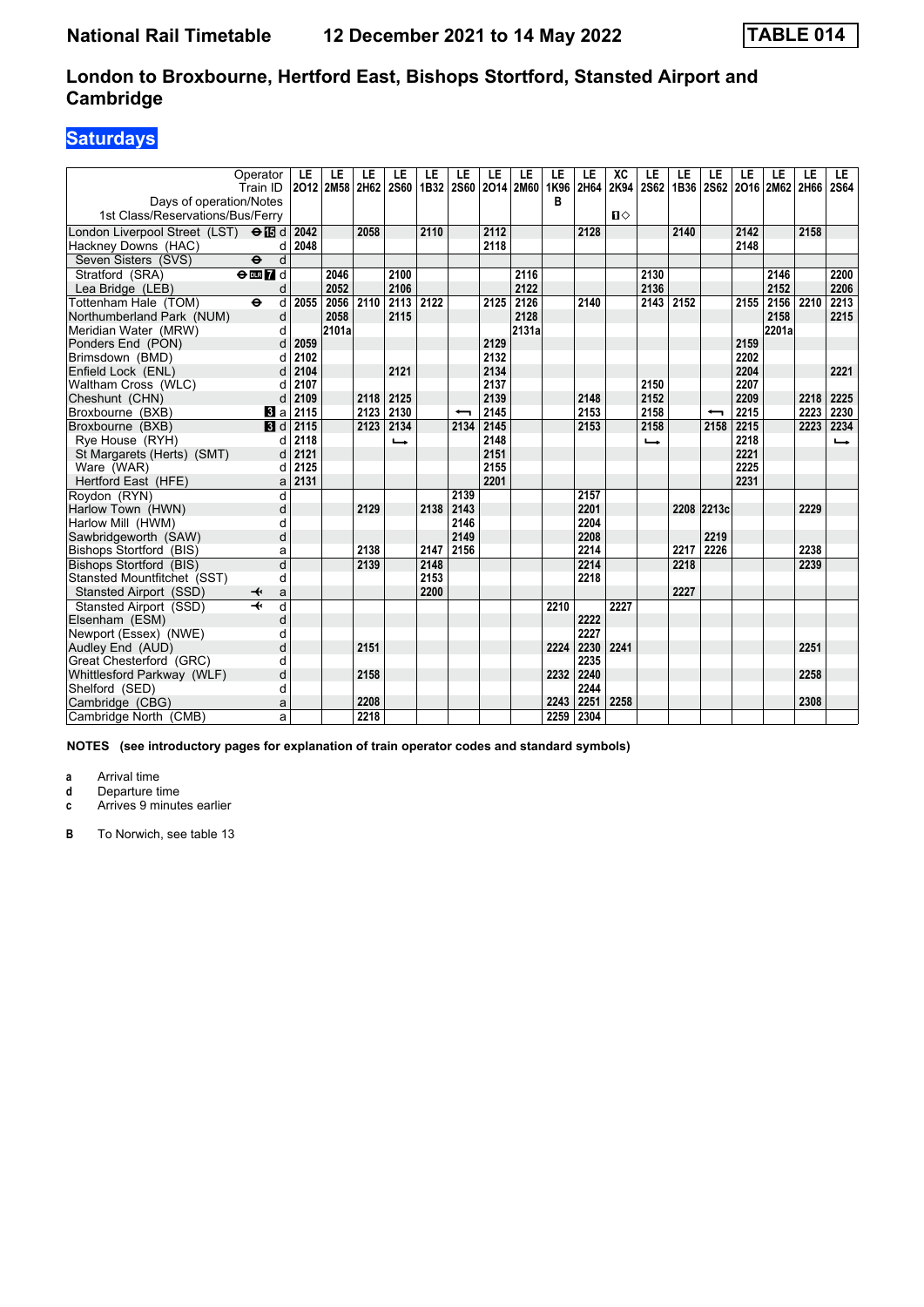# **Saturdays**

|                                           | Operator<br>Train ID         | LE<br>1B40 | LE   | LE<br>2S64 2O18 2M64 2H68 | LE    | LE   | XC<br>2K98 | LE<br><b>2S66</b> | LE<br>1B44 | LE    | LE<br>2S66 2O20 2M66 2H70 | LE    | LE   | LE   | LE<br>2S68 2O22 1B48 2H72 | LE   | LE   | LE<br>2024 | LE.<br>2H74 |
|-------------------------------------------|------------------------------|------------|------|---------------------------|-------|------|------------|-------------------|------------|-------|---------------------------|-------|------|------|---------------------------|------|------|------------|-------------|
| 1st Class/Reservations/Bus/Ferry          |                              |            |      |                           |       |      | $\P$       |                   |            |       |                           |       |      |      |                           |      |      |            |             |
| London Liverpool Street (LST) <b>OI</b> d |                              | 2210       |      | 2212                      |       | 2228 |            |                   | 2240       |       | 2242                      |       | 2258 |      | 2312                      | 2325 | 2328 | 2342       | 2358        |
| Hackney Downs (HAC)                       | d                            |            |      | 2218                      |       |      |            |                   |            |       | 2248                      |       |      |      | 2318                      |      |      | 2349       |             |
| Seven Sisters (SVS)                       | d<br>$\ddot{\bm{\Theta}}$    |            |      |                           |       |      |            |                   |            |       |                           |       |      |      |                           |      |      |            |             |
| Stratford (SRA)                           | $\Theta$ <b>ER</b> d         |            |      |                           | 2216  |      |            | 2230              |            |       |                           | 2246  |      | 2300 |                           |      |      |            |             |
| Lea Bridge (LEB)                          | d                            |            |      |                           | 2222  |      |            | 2236              |            |       |                           | 2252  |      | 2306 |                           |      |      |            |             |
| Tottenham Hale (TOM)                      | d<br>$\bullet$               | 2222       |      | 2225                      | 2226  | 2240 |            | 2243              | 2252       |       | 2255                      | 2256  | 2310 | 2313 | 2325                      | 2337 | 2340 | 2355       | 0010        |
| Northumberland Park (NUM)                 | d                            |            |      |                           | 2228  |      |            |                   |            |       |                           | 2258  |      | 2315 |                           |      |      | 2358       |             |
| Meridian Water (MRW)                      | d                            |            |      |                           | 2231a |      |            |                   |            |       |                           | 2301a |      |      |                           |      |      |            |             |
| Ponders End (PON)                         | d                            |            |      | 2229                      |       |      |            |                   |            |       | 2259                      |       |      |      | 2329                      |      |      | 0002       |             |
| Brimsdown (BMD)                           | d                            |            |      | 2232                      |       |      |            |                   |            |       | 2302                      |       |      |      | 2332                      |      |      | 0004       |             |
| Enfield Lock (ENL)                        | d                            |            |      | 2234                      |       |      |            |                   |            |       | 2304                      |       |      | 2321 | 2334                      |      |      | 0007       |             |
| Waltham Cross (WLC)                       | d                            |            |      | 2237                      |       |      |            | 2250              |            |       | 2307                      |       |      |      | 2337                      |      |      | 0009       |             |
| Cheshunt (CHN)                            | d                            |            |      | 2239                      |       | 2248 |            | 2252              |            |       | 2309                      |       | 2318 | 2325 | 2339                      |      | 2348 | 0012       | 0018        |
| Broxbourne (BXB)                          | BI a                         |            | ↽    | 2245                      |       | 2253 |            | 2258              |            | ↽     | 2315                      |       | 2323 | 2330 | 2345                      |      | 2353 | 0017       | 0023        |
| Broxbourne (BXB)                          | <b>B</b> d                   |            | 2234 | 2245                      |       | 2253 |            | 2258              |            | 2258  | 2315                      |       | 2323 | 2330 | 2345                      |      | 2353 | 0017       | 0023        |
| Rye House (RYH)                           | d                            |            |      | 2248                      |       |      |            | ⊷                 |            |       | 2318                      |       |      |      | 2348                      |      |      | 0021       |             |
| St Margarets (Herts) (SMT)                | d                            |            |      | 2251                      |       |      |            |                   |            |       | 2321                      |       |      |      | 2351                      |      |      | 0024       |             |
| Ware (WAR)                                | d                            |            |      | 2255                      |       |      |            |                   |            |       | 2325                      |       |      |      | 2355                      |      |      | 0028       |             |
| Hertford East (HFE)                       | a                            |            |      | 2301                      |       |      |            |                   |            |       | 2331                      |       |      |      | 0001                      |      |      | 0033       |             |
| Roydon (RYN)                              | d                            |            | 2239 |                           |       | 2257 |            |                   |            |       |                           |       |      | 2334 |                           |      | 2357 |            | 0027        |
| Harlow Town (HWN)                         | d                            | 2238       | 2243 |                           |       | 2301 |            |                   |            | 2313c |                           |       | 2329 | 2338 |                           | 2354 | 0001 |            | 0031        |
| Harlow Mill (HWM)                         | d                            |            | 2246 |                           |       | 2304 |            |                   |            |       |                           |       |      | 2341 |                           |      | 0004 |            | 0034        |
| Sawbridgeworth (SAW)                      | d                            |            | 2249 |                           |       | 2308 |            |                   |            | 2319  |                           |       |      | 2345 |                           |      | 0008 |            | 0038        |
| <b>Bishops Stortford (BIS)</b>            | a                            | 2247       | 2256 |                           |       | 2314 |            |                   | 2317       | 2326  |                           |       | 2338 | 2351 |                           | 0003 | 0014 |            | 0044        |
| Bishops Stortford (BIS)                   | d                            | 2248       |      |                           |       | 2314 |            |                   | 2318       |       |                           |       | 2339 |      |                           | 0004 | 0014 |            | 0044        |
| Stansted Mountfitchet (SST)               | d                            | 2253       |      |                           |       | 2318 |            |                   |            |       |                           |       |      |      |                           |      | 0018 |            | 0048        |
| Stansted Airport (SSD)                    | $\overline{\mathbf{t}}$<br>a | 2300       |      |                           |       |      |            |                   | 2327       |       |                           |       |      |      |                           | 0014 |      |            |             |
| Stansted Airport (SSD)                    | $\overline{\textbf{t}}$<br>d |            |      |                           |       |      | 2327       |                   |            |       |                           |       |      |      |                           |      |      |            |             |
| Elsenham (ESM)                            | d                            |            |      |                           |       | 2322 |            |                   |            |       |                           |       |      |      |                           |      | 0022 |            | 0052        |
| Newport (Essex) (NWE)                     | d                            |            |      |                           |       | 2327 |            |                   |            |       |                           |       |      |      |                           |      | 0027 |            | 0057        |
| Audley End (AUD)                          | d                            |            |      |                           |       | 2330 | 2341       |                   |            |       |                           |       | 2351 |      |                           |      | 0030 |            | 0100        |
| Great Chesterford (GRC)                   | d                            |            |      |                           |       | 2335 |            |                   |            |       |                           |       |      |      |                           |      | 0035 |            | 0105        |
| Whittlesford Parkway (WLF)                | d                            |            |      |                           |       | 2340 |            |                   |            |       |                           |       | 2358 |      |                           |      | 0040 |            | 0110        |
| Shelford (SED)                            | d                            |            |      |                           |       | 2344 |            |                   |            |       |                           |       |      |      |                           |      | 0044 |            |             |
| Cambridge (CBG)                           | a                            |            |      |                           |       | 2351 | 2358       |                   |            |       |                           |       | 0008 |      |                           |      | 0051 |            | 0120        |
| Cambridge North (CMB)                     | a                            |            |      |                           |       | 2357 |            |                   |            |       |                           |       |      |      |                           |      |      |            |             |

**NOTES (see introductory pages for explanation of train operator codes and standard symbols)**

**a** Arrival time<br>**d** Departure ti

**d** Departure time<br>**c** Arrives 9 minute

Arrives 9 minutes earlier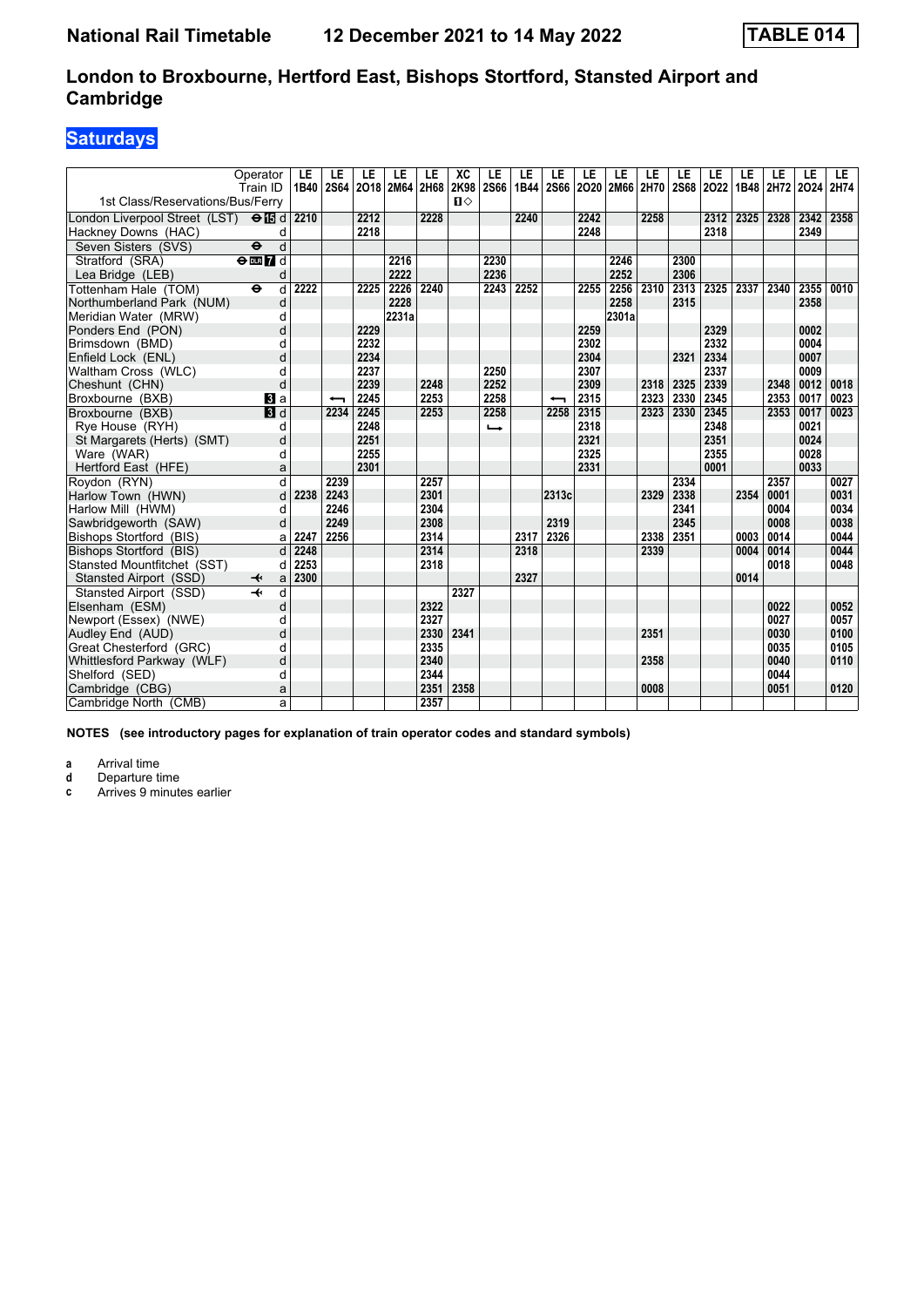# **Sundays**

| Operator                                           | Train ID                      | LE<br>1B00 | LE<br>2B02 | LE<br>1B04 | LE<br>1B10 | LE   | LE<br>1B12 1B16 1B20 | LE   | LE<br>2K62 | LE<br>1B24 | LE   | LE<br>2008 2H10 | LE<br>1B28 2020 | LE   | LE<br>2H12 | LE<br>2H58 | LE   | LE<br>1B32 2O22 2M10 | LE    |
|----------------------------------------------------|-------------------------------|------------|------------|------------|------------|------|----------------------|------|------------|------------|------|-----------------|-----------------|------|------------|------------|------|----------------------|-------|
| Days of operation/Notes                            |                               |            |            |            |            |      |                      |      | A          |            |      |                 |                 |      |            |            |      |                      |       |
| London Liverpool Street (LST) <b>⊖ is</b> d        |                               | 0410       | 0440       | 0510       | 0537       | 0607 | 0637                 | 0707 |            | 0737       |      | 0742            | 0807            |      | 0828       |            | 0837 |                      |       |
| Hackney Downs (HAC)                                | d                             |            |            |            |            |      |                      |      |            |            |      | 0748            |                 |      |            |            |      |                      |       |
| Seven Sisters (SVS)<br>$\ddot{\bm{\Theta}}$        | d                             |            |            |            |            |      |                      |      |            |            |      |                 |                 |      |            |            |      |                      |       |
| Stratford (SRA)                                    | $\Theta$ DLR $\overline{7}$ d |            |            |            |            |      |                      |      |            |            |      |                 |                 | 0815 |            |            |      | 0844                 | 0856  |
| Lea Bridge (LEB)                                   | d                             |            |            |            |            |      |                      |      |            |            |      |                 |                 | 0821 |            |            |      | 0850                 | 0902  |
| Tottenham Hale (TOM)<br>٠                          | d                             |            | 0452       | 0522       | 0550       | 0620 | 0650                 | 0720 |            | 0750       |      | 0755            | 0820            | 0826 | 0840       |            | 0850 | 0855                 | 0906  |
| Northumberland Park (NUM)                          | d                             |            |            |            |            |      |                      |      |            |            |      |                 |                 |      |            |            |      |                      | 0908  |
| Meridian Water (MRW)                               | d                             |            |            |            |            |      |                      |      |            |            |      |                 |                 |      |            |            |      |                      | 0911a |
| Ponders End (PON)                                  | d                             |            |            |            |            |      |                      |      |            |            |      | 0759            |                 | 0830 |            |            |      | 0900                 |       |
| Brimsdown (BMD)                                    | d                             |            |            |            |            |      |                      |      |            |            |      | 0802            |                 | 0833 |            |            |      | 0902                 |       |
| Enfield Lock (ENL)                                 | d                             |            |            |            |            |      |                      |      |            |            |      | 0804            |                 | 0835 |            |            |      | 0905                 |       |
| Waltham Cross (WLC)                                | d                             |            |            |            |            |      |                      |      |            |            |      | 0807            |                 | 0838 |            |            |      | 0907                 |       |
| Cheshunt (CHN)                                     | d                             |            |            |            | 0558       |      | 0658                 |      |            |            |      | 0809            |                 | 0840 | 0848       |            |      | 0910                 |       |
| Broxbourne (BXB)                                   | <b>B</b> la                   |            |            |            | 0604       |      | 0704                 |      |            |            |      | 0815            |                 | 0846 | 0853       |            |      | 0915                 |       |
| Broxbourne (BXB)                                   | $\blacksquare$                |            |            |            | 0604       |      | 0704                 |      |            |            | 0810 | 0823            |                 | 0846 | 0853       |            |      | 0915                 |       |
| Rye House (RYH)                                    | d                             |            |            |            |            |      |                      |      |            |            | 0813 |                 |                 | 0849 |            |            |      | 0919                 |       |
| St Margarets (Herts) (SMT)                         | d                             |            |            |            |            |      |                      |      |            |            | 0816 |                 |                 | 0852 |            |            |      | 0922                 |       |
| Ware (WAR)                                         | d                             |            |            |            |            |      |                      |      |            |            | 0820 |                 |                 | 0856 |            |            |      | 0926                 |       |
| Hertford East (HFE)                                | a                             |            |            |            |            |      |                      |      |            |            | 0827 |                 |                 | 0902 |            |            |      | 0931                 |       |
| Roydon (RYN)                                       | d                             |            |            |            |            |      |                      |      |            |            |      | 0827            |                 |      |            |            |      |                      |       |
| Harlow Town (HWN)                                  | d                             |            | 0508       | 0538       | 0610       | 0636 | 0710                 | 0736 |            | 0806       |      | 0831            | 0837            |      | 0859       |            | 0906 |                      |       |
| Harlow Mill (HWM)                                  | d                             |            |            |            |            |      |                      |      |            |            |      | 0834            |                 |      |            |            |      |                      |       |
| Sawbridgeworth (SAW)                               | d                             |            |            |            |            |      |                      |      |            |            |      | 0838            |                 |      | 0904       |            |      |                      |       |
| Bishops Stortford (BIS)                            | a                             |            | 0517       | 0547       | 0619       | 0645 | 0719                 | 0745 |            | 0815       |      | 0844            | 0847            |      | 0910       |            | 0915 |                      |       |
| Bishops Stortford (BIS)                            | d                             |            | 0518       | 0548       | 0619       | 0646 | 0719                 | 0746 |            | 0817       |      | 0844            | 0848            |      | 0911       |            | 0915 |                      |       |
| Stansted Mountfitchet (SST)                        | d                             |            | 0522       |            | 0624       |      | 0724                 |      |            | 0823       |      | 0848            |                 |      |            |            | 0920 |                      |       |
| Stansted Airport (SSD)<br>$\overline{\mathbf{t}}$  | a                             | 0458       | 0534       | 0557       | 0630       | 0655 | 0730                 | 0755 |            | 0830       |      |                 | 0857            |      |            |            | 0926 |                      |       |
| $\overline{\mathcal{H}}$<br>Stansted Airport (SSD) | d                             |            |            |            |            |      |                      |      | 0818       |            |      |                 |                 |      |            | 0909       |      |                      |       |
| Elsenham (ESM)                                     | d                             |            |            |            |            |      |                      |      |            |            |      | 0852            |                 |      |            |            |      |                      |       |
| Newport (Essex) (NWE)                              | d                             |            |            |            |            |      |                      |      |            |            |      | 0857            |                 |      |            |            |      |                      |       |
| Audley End (AUD)                                   | d                             |            |            |            |            |      |                      |      | 0833       |            |      | 0900            |                 |      | 0923       | 0926       |      |                      |       |
| Great Chesterford (GRC)                            | d                             |            |            |            |            |      |                      |      |            |            |      | 0905            |                 |      |            |            |      |                      |       |
| Whittlesford Parkway (WLF)                         | d                             |            |            |            |            |      |                      |      | 0841       |            |      | 0910            |                 |      | 0930       | 0934       |      |                      |       |
| Shelford (SED)                                     | d                             |            |            |            |            |      |                      |      |            |            |      | 0914            |                 |      |            |            |      |                      |       |
| Cambridge (CBG)                                    | a                             |            |            |            |            |      |                      |      | 0850       |            |      | 0921            |                 |      | 0940       | 0944       |      |                      |       |
| Cambridge North (CMB)                              | a                             |            |            |            |            |      |                      |      | 0855       |            |      | 0928            |                 |      | 0947       |            |      |                      |       |

**NOTES (see introductory pages for explanation of train operator codes and standard symbols)**

**a** Arrival time<br>**d** Departure time **d** Departure time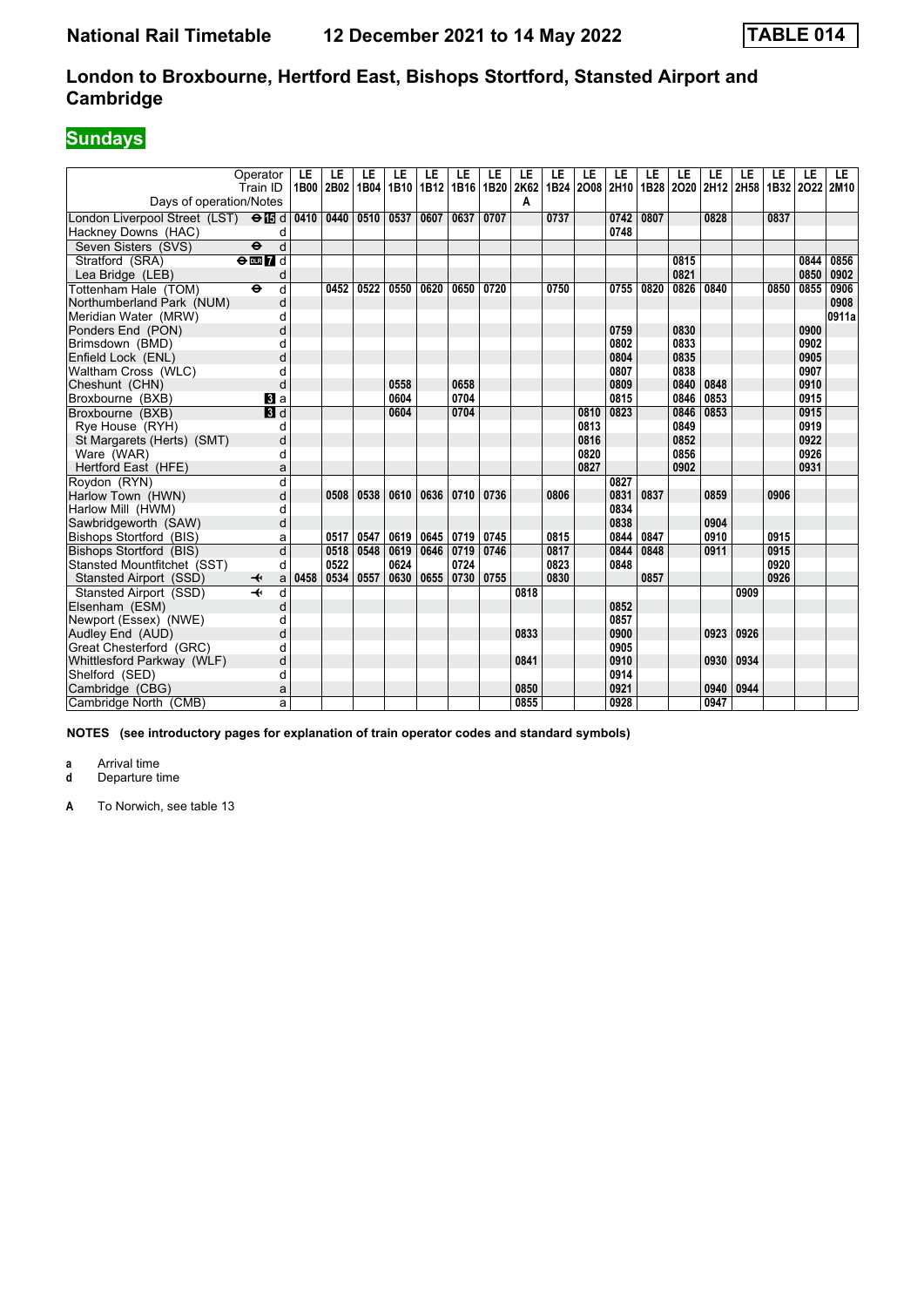# **Sundays**

| Operator<br>Train ID<br>Days of operation/Notes        | LE<br>2H14 | LE<br>1B36 | LE   | LE<br>2024 2M12 2H16 | LE   | LE<br>2K68<br>A | LE   | LE   | LE<br>1B40 2026 2M14 | XC<br><b>1N51</b><br>в | LE<br>2H18 | LE<br>1B44 | LE   | LE<br>2028 2M16 2H20 | LE   | LE<br>1K70<br>A | LE<br>1B48 | LE.<br>2030 |
|--------------------------------------------------------|------------|------------|------|----------------------|------|-----------------|------|------|----------------------|------------------------|------------|------------|------|----------------------|------|-----------------|------------|-------------|
| 1st Class/Reservations/Bus/Ferry                       |            |            |      |                      |      |                 |      |      |                      | $\P$                   |            |            |      |                      |      |                 |            |             |
| London Liverpool Street (LST) $\Theta$ $\Box$ d        | 0857       | 0907       |      |                      | 0928 |                 | 0937 |      |                      |                        | 0957       | 1007       |      |                      | 1028 |                 | 1037       |             |
| Hackney Downs (HAC)<br>d                               | 0903       |            |      |                      |      |                 |      |      |                      |                        | 1003       |            |      |                      |      |                 |            |             |
| d<br>Seven Sisters (SVS)<br>$\ddot{\mathbf{e}}$        |            |            |      |                      |      |                 |      |      |                      |                        |            |            |      |                      |      |                 |            |             |
| Stratford (SRA)<br>$\Theta$ DE $\overline{7}$ d        |            |            | 0914 | 0926                 |      |                 |      | 0944 | 0956                 |                        |            |            | 1014 | 1026                 |      |                 |            | 1044        |
| Lea Bridge (LEB)<br>d                                  |            |            | 0920 | 0932                 |      |                 |      | 0950 | 1002                 |                        |            |            | 1020 | 1032                 |      |                 |            | 1050        |
| Tottenham Hale (TOM)<br>$\ddot{\mathbf{e}}$<br>d       | 0910       | 0920       | 0925 | 0936                 | 0940 |                 | 0950 | 0955 | 1006                 |                        | 1010       | 1020       | 1025 | 1036                 | 1040 |                 | 1050       | 1055        |
| Northumberland Park (NUM)<br>d                         |            |            |      | 0938                 |      |                 |      |      | 1008                 |                        |            |            |      | 1038                 |      |                 |            |             |
| Meridian Water (MRW)<br>d                              |            |            |      | 0941a                |      |                 |      |      | 1011a                |                        |            |            |      | 1041a                |      |                 |            |             |
| d<br>Ponders End (PON)                                 |            |            | 0930 |                      |      |                 |      | 1000 |                      |                        |            |            | 1030 |                      |      |                 |            | 1100        |
| Brimsdown (BMD)<br>d                                   |            |            | 0932 |                      |      |                 |      | 1002 |                      |                        |            |            | 1032 |                      |      |                 |            | 1102        |
| d<br>Enfield Lock (ENL)                                |            |            | 0935 |                      |      |                 |      | 1005 |                      |                        |            |            | 1035 |                      |      |                 |            | 1105        |
| Waltham Cross (WLC)<br>d                               |            |            | 0937 |                      |      |                 |      | 1007 |                      |                        |            |            | 1037 |                      |      |                 |            | 1107        |
| Cheshunt (CHN)<br>d                                    | 0918       |            | 0940 |                      | 0948 |                 |      | 1010 |                      |                        | 1018       |            | 1040 |                      | 1048 |                 |            | 1110        |
| Broxbourne (BXB)<br><b>B</b> la                        | 0923       |            | 0945 |                      | 0953 |                 |      | 1015 |                      |                        | 1023       |            | 1045 |                      | 1053 |                 |            | 1115        |
| Broxbourne (BXB)<br>$\blacksquare$                     | 0923       |            | 0945 |                      | 0953 |                 |      | 1015 |                      |                        | 1023       |            | 1045 |                      | 1053 |                 |            | 1115        |
| Rye House (RYH)<br>d                                   |            |            | 0949 |                      |      |                 |      | 1019 |                      |                        |            |            | 1049 |                      |      |                 |            | 1119        |
| St Margarets (Herts) (SMT)<br>d                        |            |            | 0952 |                      |      |                 |      | 1022 |                      |                        |            |            | 1052 |                      |      |                 |            | 1122        |
| Ware (WAR)<br>d                                        |            |            | 0956 |                      |      |                 |      | 1026 |                      |                        |            |            | 1056 |                      |      |                 |            | 1126        |
| Hertford East (HFE)<br>a                               |            |            | 1001 |                      |      |                 |      | 1031 |                      |                        |            |            | 1101 |                      |      |                 |            | 1131        |
| d<br>Roydon (RYN)                                      | 0927       |            |      |                      |      |                 |      |      |                      |                        | 1027       |            |      |                      |      |                 |            |             |
| Harlow Town (HWN)<br>d                                 | 0931       | 0937       |      |                      | 0959 |                 | 1006 |      |                      |                        | 1031       | 1037       |      |                      | 1059 |                 | 1106       |             |
| Harlow Mill (HWM)<br>d                                 | 0934       |            |      |                      |      |                 |      |      |                      |                        | 1034       |            |      |                      |      |                 |            |             |
| Sawbridgeworth (SAW)<br>d                              | 0938       |            |      |                      | 1004 |                 |      |      |                      |                        | 1038       |            |      |                      | 1104 |                 |            |             |
| Bishops Stortford (BIS)<br>a                           | 0944       | 0947       |      |                      | 1010 |                 | 1015 |      |                      |                        | 1044       | 1047       |      |                      | 1110 |                 | 1115       |             |
| d<br>Bishops Stortford (BIS)                           | 0944       | 0948       |      |                      | 1011 |                 | 1015 |      |                      |                        | 1044       | 1048       |      |                      | 1111 |                 | 1115       |             |
| Stansted Mountfitchet (SST)<br>d                       | 0948       |            |      |                      |      |                 | 1020 |      |                      |                        | 1048       |            |      |                      |      |                 | 1120       |             |
| Stansted Airport (SSD)<br>↞<br>a                       |            | 0957       |      |                      |      |                 | 1026 |      |                      |                        |            | 1057       |      |                      |      |                 | 1126       |             |
| $\overline{\mathbf{r}}$<br>d<br>Stansted Airport (SSD) |            |            |      |                      |      | 1009            |      |      |                      | 1027                   |            |            |      |                      |      | 1109            |            |             |
| Elsenham (ESM)<br>d                                    | 0952       |            |      |                      |      |                 |      |      |                      |                        | 1052       |            |      |                      |      |                 |            |             |
| Newport (Essex) (NWE)<br>d                             | 0957       |            |      |                      |      |                 |      |      |                      |                        | 1057       |            |      |                      |      |                 |            |             |
| Audley End (AUD)<br>d                                  | 1000       |            |      |                      | 1023 | 1026            |      |      |                      |                        | 1100       |            |      |                      | 1123 | 1126            |            |             |
| Great Chesterford (GRC)<br>d                           | 1005       |            |      |                      |      |                 |      |      |                      |                        | 1105       |            |      |                      |      |                 |            |             |
| Whittlesford Parkway (WLF)<br>d                        | 1010       |            |      |                      | 1030 | 1034            |      |      |                      |                        | 1110       |            |      |                      | 1130 | 1134            |            |             |
| Shelford (SED)<br>d                                    | 1014       |            |      |                      |      |                 |      |      |                      |                        | 1114       |            |      |                      |      |                 |            |             |
| Cambridge (CBG)<br>a                                   | 1021       |            |      |                      | 1040 | 1044            |      |      |                      | 1055                   | 1121       |            |      |                      | 1140 | 1144            |            |             |
| Cambridge North (CMB)<br>a                             | 1028       |            |      |                      | 1047 | 1054            |      |      |                      |                        | 1128       |            |      |                      | 1146 | 1154            |            |             |

**NOTES (see introductory pages for explanation of train operator codes and standard symbols)**

**a** Arrival time<br>**d** Departure t

**d** Departure time

**A** To Norwich, see table 13<br>**B** To Birmingham New Stree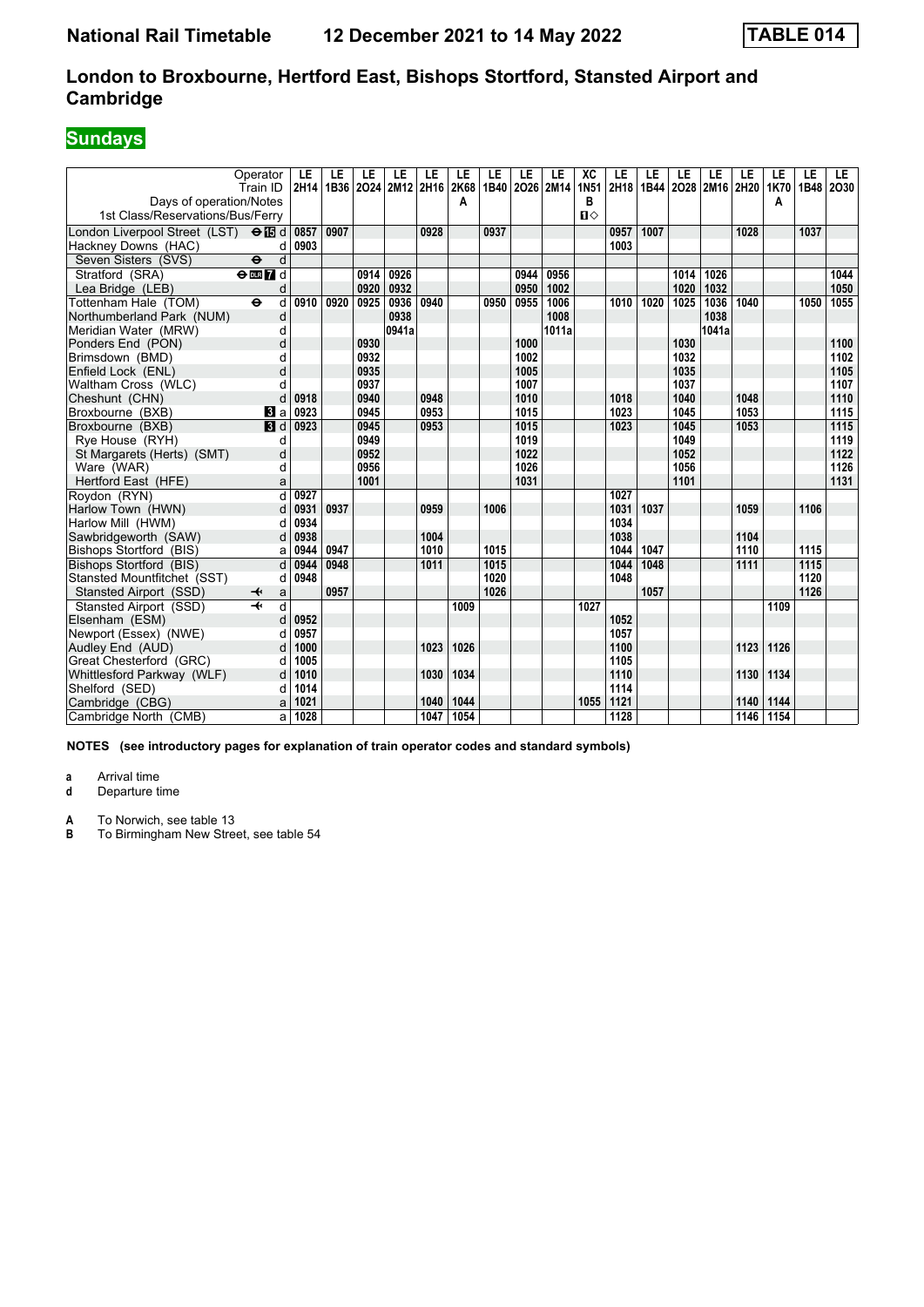# **Sundays**

| Operator<br>Train ID<br>Days of operation/Notes | LE<br>2M18     | XC<br>1N <sub>53</sub><br>B | LE<br>2H22 | LE   | LE   | LE<br>1B52 2032 2M20 | LE<br>2H24 | LE<br>2K72<br>А | LE   | LE   | LE<br>1B56 2034 2M22 | XC<br>1N <sub>55</sub><br>в | LE<br>2H26   1B60   2O36   2M24 | LE   | LE   | LE    | LE<br>2H28 | LE<br>1K74<br>А |
|-------------------------------------------------|----------------|-----------------------------|------------|------|------|----------------------|------------|-----------------|------|------|----------------------|-----------------------------|---------------------------------|------|------|-------|------------|-----------------|
| 1st Class/Reservations/Bus/Ferry                |                | $\P$                        |            |      |      |                      |            |                 |      |      |                      | $\Pi$                       |                                 |      |      |       |            |                 |
| London Liverpool Street (LST) <b>⊖ iB</b> d     |                |                             | 1057       | 1107 |      |                      | 1128       |                 | 1137 |      |                      |                             | 1157                            | 1207 |      |       | 1228       |                 |
| Hackney Downs (HAC)                             | d              |                             | 1103       |      |      |                      |            |                 |      |      |                      |                             | 1203                            |      |      |       |            |                 |
| Seven Sisters (SVS)<br>$\ddot{\mathbf{e}}$      | $\overline{d}$ |                             |            |      |      |                      |            |                 |      |      |                      |                             |                                 |      |      |       |            |                 |
| Stratford (SRA)<br>$\Theta$ or $\overline{Z}$ d | 1056           |                             |            |      | 1114 | 1126                 |            |                 |      | 1144 | 1156                 |                             |                                 |      | 1214 | 1226  |            |                 |
| Lea Bridge (LEB)                                | 1102<br>d      |                             |            |      | 1120 | 1132                 |            |                 |      | 1150 | 1202                 |                             |                                 |      | 1220 | 1232  |            |                 |
| Tottenham Hale (TOM)<br>$\bullet$               | d<br>1106      |                             | 1110       | 1120 | 1125 | 1136                 | 1140       |                 | 1150 | 1155 | 1206                 |                             | 1210                            | 1220 | 1225 | 1236  | 1240       |                 |
| Northumberland Park (NUM)                       | 1108<br>d      |                             |            |      |      | 1138                 |            |                 |      |      | 1208                 |                             |                                 |      |      | 1238  |            |                 |
| Meridian Water (MRW)                            | 1111a<br>d     |                             |            |      |      | 1141a                |            |                 |      |      | 1211a                |                             |                                 |      |      | 1241a |            |                 |
| Ponders End (PON)                               | d              |                             |            |      | 1130 |                      |            |                 |      | 1200 |                      |                             |                                 |      | 1230 |       |            |                 |
| Brimsdown (BMD)                                 | d              |                             |            |      | 1132 |                      |            |                 |      | 1202 |                      |                             |                                 |      | 1232 |       |            |                 |
| Enfield Lock (ENL)                              | d              |                             |            |      | 1135 |                      |            |                 |      | 1205 |                      |                             |                                 |      | 1235 |       |            |                 |
| Waltham Cross (WLC)                             | d              |                             |            |      | 1137 |                      |            |                 |      | 1207 |                      |                             |                                 |      | 1237 |       |            |                 |
| Cheshunt (CHN)                                  | d              |                             | 1118       |      | 1140 |                      | 1148       |                 |      | 1210 |                      |                             | 1218                            |      | 1240 |       | 1248       |                 |
| Broxbourne (BXB)<br>$\mathbf{B}$ a              |                |                             | 1123       |      | 1145 |                      | 1153       |                 |      | 1215 |                      |                             | 1223                            |      | 1245 |       | 1253       |                 |
| $\blacksquare$<br>Broxbourne (BXB)              |                |                             | 1123       |      | 1145 |                      | 1153       |                 |      | 1215 |                      |                             | 1223                            |      | 1245 |       | 1253       |                 |
| Rye House (RYH)                                 | d              |                             |            |      | 1149 |                      |            |                 |      | 1219 |                      |                             |                                 |      | 1249 |       |            |                 |
| St Margarets (Herts) (SMT)                      | d              |                             |            |      | 1152 |                      |            |                 |      | 1222 |                      |                             |                                 |      | 1252 |       |            |                 |
| Ware (WAR)                                      | d              |                             |            |      | 1156 |                      |            |                 |      | 1226 |                      |                             |                                 |      | 1256 |       |            |                 |
| Hertford East (HFE)                             | a              |                             |            |      | 1201 |                      |            |                 |      | 1231 |                      |                             |                                 |      | 1301 |       |            |                 |
| Roydon (RYN)                                    | d              |                             | 1127       |      |      |                      |            |                 |      |      |                      |                             | 1227                            |      |      |       |            |                 |
| Harlow Town (HWN)                               | d              |                             | 1131       | 1137 |      |                      | 1159       |                 | 1206 |      |                      |                             | 1231                            | 1237 |      |       | 1259       |                 |
| Harlow Mill (HWM)                               | d              |                             | 1134       |      |      |                      |            |                 |      |      |                      |                             | 1234                            |      |      |       |            |                 |
| Sawbridgeworth (SAW)                            | d              |                             | 1138       |      |      |                      | 1204       |                 |      |      |                      |                             | 1238                            |      |      |       | 1304       |                 |
| Bishops Stortford (BIS)                         | a              |                             | 1144       | 1147 |      |                      | 1210       |                 | 1215 |      |                      |                             | 1244                            | 1247 |      |       | 1310       |                 |
| Bishops Stortford (BIS)                         | d              |                             | 1144       | 1148 |      |                      | 1211       |                 | 1215 |      |                      |                             | 1244                            | 1248 |      |       | 1311       |                 |
| Stansted Mountfitchet (SST)                     | d              |                             | 1148       |      |      |                      |            |                 | 1220 |      |                      |                             | 1248                            |      |      |       |            |                 |
| Stansted Airport (SSD)<br>↞                     | a              |                             |            | 1157 |      |                      |            |                 | 1226 |      |                      |                             |                                 | 1257 |      |       |            |                 |
| Stansted Airport (SSD)                          | d              | 1127                        |            |      |      |                      |            | 1209            |      |      |                      | 1227                        |                                 |      |      |       |            | 1309            |
| Elsenham (ESM)                                  | d              |                             | 1152       |      |      |                      |            |                 |      |      |                      |                             | 1252                            |      |      |       |            |                 |
| Newport (Essex) (NWE)                           | d              |                             | 1157       |      |      |                      |            |                 |      |      |                      |                             | 1257                            |      |      |       |            |                 |
| Audley End (AUD)                                | d              |                             | 1200       |      |      |                      | 1223       | 1226            |      |      |                      |                             | 1300                            |      |      |       | 1323       | 1326            |
| Great Chesterford (GRC)                         | d              |                             | 1205       |      |      |                      |            |                 |      |      |                      |                             | 1305                            |      |      |       |            |                 |
| Whittlesford Parkway (WLF)                      | d              |                             | 1210       |      |      |                      | 1230       | 1234            |      |      |                      |                             | 1310                            |      |      |       | 1330       | 1334            |
| Shelford (SED)                                  | d              |                             | 1214       |      |      |                      |            |                 |      |      |                      |                             | 1314                            |      |      |       |            |                 |
| Cambridge (CBG)                                 | a              | 1155                        | 1221       |      |      |                      | 1240       | 1244            |      |      |                      | 1255                        | 1321                            |      |      |       | 1340       | 1344            |
| Cambridge North (CMB)                           | a              |                             | 1228       |      |      |                      | 1247       | 1254            |      |      |                      |                             | 1328                            |      |      |       | 1347       | 1354            |

**NOTES (see introductory pages for explanation of train operator codes and standard symbols)**

**a** Arrival time<br>**d** Departure t

**d** Departure time

**A** To Norwich, see table 13<br>**B** To Birmingham New Stree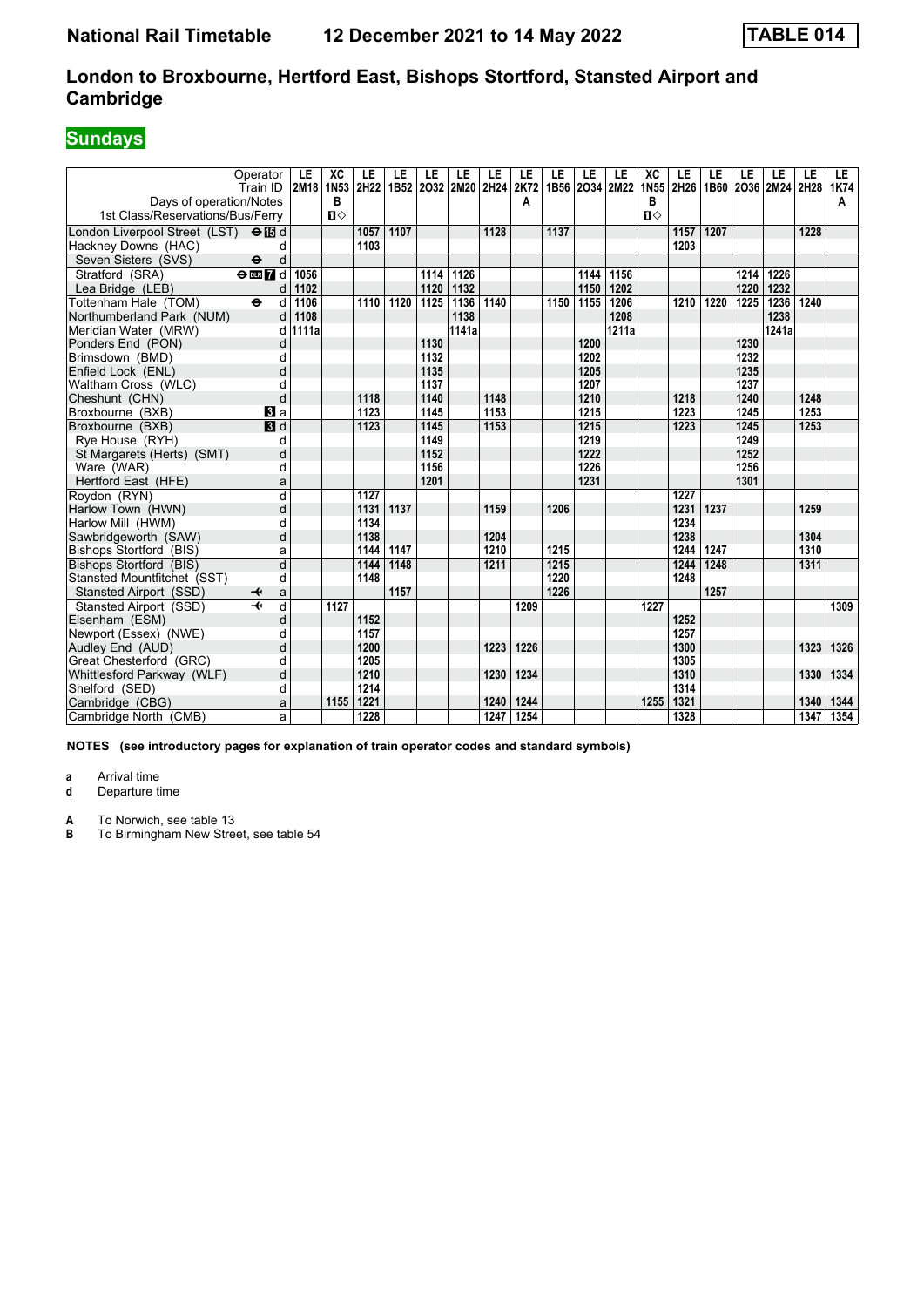# **Sundays**

| Operator<br>Train ID<br>Days of operation/Notes                 | LE<br>1B64 | LE   | LE<br>2038 2M26 | XC<br>1N <sub>57</sub><br>В | LE<br>2H30 | LE   | LE   | LE<br>1B68 2040 2M28 2H32 | LE   | LE<br>1K76<br>А | LE   | LE<br>1B72 2042 2M30 | LE    | XC<br>1N59<br>в | LE<br>2H34 | LE<br>1B76 2044 | LE   | LE.<br>2M32 |
|-----------------------------------------------------------------|------------|------|-----------------|-----------------------------|------------|------|------|---------------------------|------|-----------------|------|----------------------|-------|-----------------|------------|-----------------|------|-------------|
| 1st Class/Reservations/Bus/Ferry                                |            |      |                 | $\mathbf{u}$                |            |      |      |                           |      |                 |      |                      |       | $\mathbf{u}$    |            |                 |      |             |
| London Liverpool Street (LST) $\Theta$ I d                      | 1237       |      |                 |                             | 1257       | 1307 |      |                           | 1328 |                 | 1337 |                      |       |                 | 1357       | 1407            |      |             |
| Hackney Downs (HAC)<br>d                                        |            |      |                 |                             | 1303       |      |      |                           |      |                 |      |                      |       |                 | 1403       |                 |      |             |
| d<br>Seven Sisters (SVS)<br>$\ddot{\boldsymbol{\Theta}}$        |            |      |                 |                             |            |      |      |                           |      |                 |      |                      |       |                 |            |                 |      |             |
| Stratford (SRA)<br>$\overline{\Theta}$ or $\overline{\Omega}$ d |            | 1244 | 1256            |                             |            |      | 1314 | 1326                      |      |                 |      | 1344                 | 1356  |                 |            |                 | 1414 | 1426        |
| Lea Bridge (LEB)<br>d                                           |            | 1250 | 1302            |                             |            |      | 1320 | 1332                      |      |                 |      | 1350                 | 1402  |                 |            |                 | 1420 | 1432        |
| $\ddot{\mathbf{e}}$<br>Tottenham Hale (TOM)<br>d                | 1250       | 1255 | 1306            |                             | 1310       | 1320 | 1325 | 1336                      | 1340 |                 | 1350 | 1355                 | 1406  |                 | 1410       | 1420            | 1425 | 1436        |
| Northumberland Park (NUM)<br>d                                  |            |      | 1308            |                             |            |      |      | 1338                      |      |                 |      |                      | 1408  |                 |            |                 |      | 1438        |
| Meridian Water (MRW)<br>d                                       |            |      | 1311a           |                             |            |      |      | 1341a                     |      |                 |      |                      | 1411a |                 |            |                 |      | 1441a       |
| d<br>Ponders End (PON)                                          |            | 1300 |                 |                             |            |      | 1330 |                           |      |                 |      | 1400                 |       |                 |            |                 | 1430 |             |
| Brimsdown (BMD)<br>d                                            |            | 1302 |                 |                             |            |      | 1332 |                           |      |                 |      | 1402                 |       |                 |            |                 | 1432 |             |
| Enfield Lock (ENL)<br>d                                         |            | 1305 |                 |                             |            |      | 1335 |                           |      |                 |      | 1405                 |       |                 |            |                 | 1435 |             |
| Waltham Cross (WLC)<br>d                                        |            | 1307 |                 |                             |            |      | 1337 |                           |      |                 |      | 1407                 |       |                 |            |                 | 1437 |             |
| d<br>Cheshunt (CHN)                                             |            | 1310 |                 |                             | 1318       |      | 1340 |                           | 1348 |                 |      | 1410                 |       |                 | 1418       |                 | 1440 |             |
| Broxbourne (BXB)<br>BI a                                        |            | 1315 |                 |                             | 1323       |      | 1345 |                           | 1353 |                 |      | 1415                 |       |                 | 1423       |                 | 1445 |             |
| $\blacksquare$<br>Broxbourne (BXB)                              |            | 1315 |                 |                             | 1323       |      | 1345 |                           | 1353 |                 |      | 1415                 |       |                 | 1423       |                 | 1445 |             |
| Rye House (RYH)<br>d                                            |            | 1319 |                 |                             |            |      | 1349 |                           |      |                 |      | 1419                 |       |                 |            |                 | 1449 |             |
| St Margarets (Herts) (SMT)<br>d                                 |            | 1322 |                 |                             |            |      | 1352 |                           |      |                 |      | 1422                 |       |                 |            |                 | 1452 |             |
| Ware (WAR)<br>d                                                 |            | 1326 |                 |                             |            |      | 1356 |                           |      |                 |      | 1426                 |       |                 |            |                 | 1456 |             |
| Hertford East (HFE)<br>a                                        |            | 1331 |                 |                             |            |      | 1401 |                           |      |                 |      | 1431                 |       |                 |            |                 | 1501 |             |
| Roydon (RYN)<br>d                                               |            |      |                 |                             | 1327       |      |      |                           |      |                 |      |                      |       |                 | 1427       |                 |      |             |
| d<br>Harlow Town (HWN)                                          | 1306       |      |                 |                             | 1331       | 1337 |      |                           | 1359 |                 | 1406 |                      |       |                 | 1431       | 1437            |      |             |
| Harlow Mill (HWM)<br>d                                          |            |      |                 |                             | 1334       |      |      |                           |      |                 |      |                      |       |                 | 1434       |                 |      |             |
| d<br>Sawbridgeworth (SAW)                                       |            |      |                 |                             | 1338       |      |      |                           | 1404 |                 |      |                      |       |                 | 1438       |                 |      |             |
| Bishops Stortford (BIS)<br>a                                    | 1315       |      |                 |                             | 1344       | 1347 |      |                           | 1410 |                 | 1415 |                      |       |                 | 1444       | 1447            |      |             |
| d<br>Bishops Stortford (BIS)                                    | 1315       |      |                 |                             | 1344       | 1348 |      |                           | 1411 |                 | 1415 |                      |       |                 | 1444       | 1448            |      |             |
| Stansted Mountfitchet (SST)<br>d                                | 1320       |      |                 |                             | 1348       |      |      |                           |      |                 | 1420 |                      |       |                 | 1448       |                 |      |             |
| Stansted Airport (SSD)<br>a<br>↞                                | 1326       |      |                 |                             |            | 1357 |      |                           |      |                 | 1426 |                      |       |                 |            | 1457            |      |             |
| Stansted Airport (SSD)<br>d                                     |            |      |                 | 1327                        |            |      |      |                           |      | 1409            |      |                      |       | 1427            |            |                 |      |             |
| Elsenham (ESM)<br>d                                             |            |      |                 |                             | 1352       |      |      |                           |      |                 |      |                      |       |                 | 1452       |                 |      |             |
| Newport (Essex) (NWE)<br>d                                      |            |      |                 |                             | 1357       |      |      |                           |      |                 |      |                      |       |                 | 1457       |                 |      |             |
| d<br>Audley End (AUD)                                           |            |      |                 |                             | 1400       |      |      |                           | 1423 | 1426            |      |                      |       |                 | 1500       |                 |      |             |
| Great Chesterford (GRC)<br>d                                    |            |      |                 |                             | 1405       |      |      |                           |      |                 |      |                      |       |                 | 1505       |                 |      |             |
| Whittlesford Parkway (WLF)<br>d                                 |            |      |                 |                             | 1410       |      |      |                           | 1430 | 1434            |      |                      |       |                 | 1510       |                 |      |             |
| Shelford (SED)<br>d                                             |            |      |                 |                             | 1414       |      |      |                           |      |                 |      |                      |       |                 | 1514       |                 |      |             |
| Cambridge (CBG)<br>a                                            |            |      |                 | 1355                        | 1421       |      |      |                           | 1440 | 1444            |      |                      |       | 1455            | 1521       |                 |      |             |
| a<br>Cambridge North (CMB)                                      |            |      |                 |                             | 1428       |      |      |                           | 1447 | 1454            |      |                      |       |                 | 1528       |                 |      |             |

**NOTES (see introductory pages for explanation of train operator codes and standard symbols)**

**a** Arrival time<br>**d** Departure t

**d** Departure time

**A** To Norwich, see table 13<br>**B** To Birmingham New Stree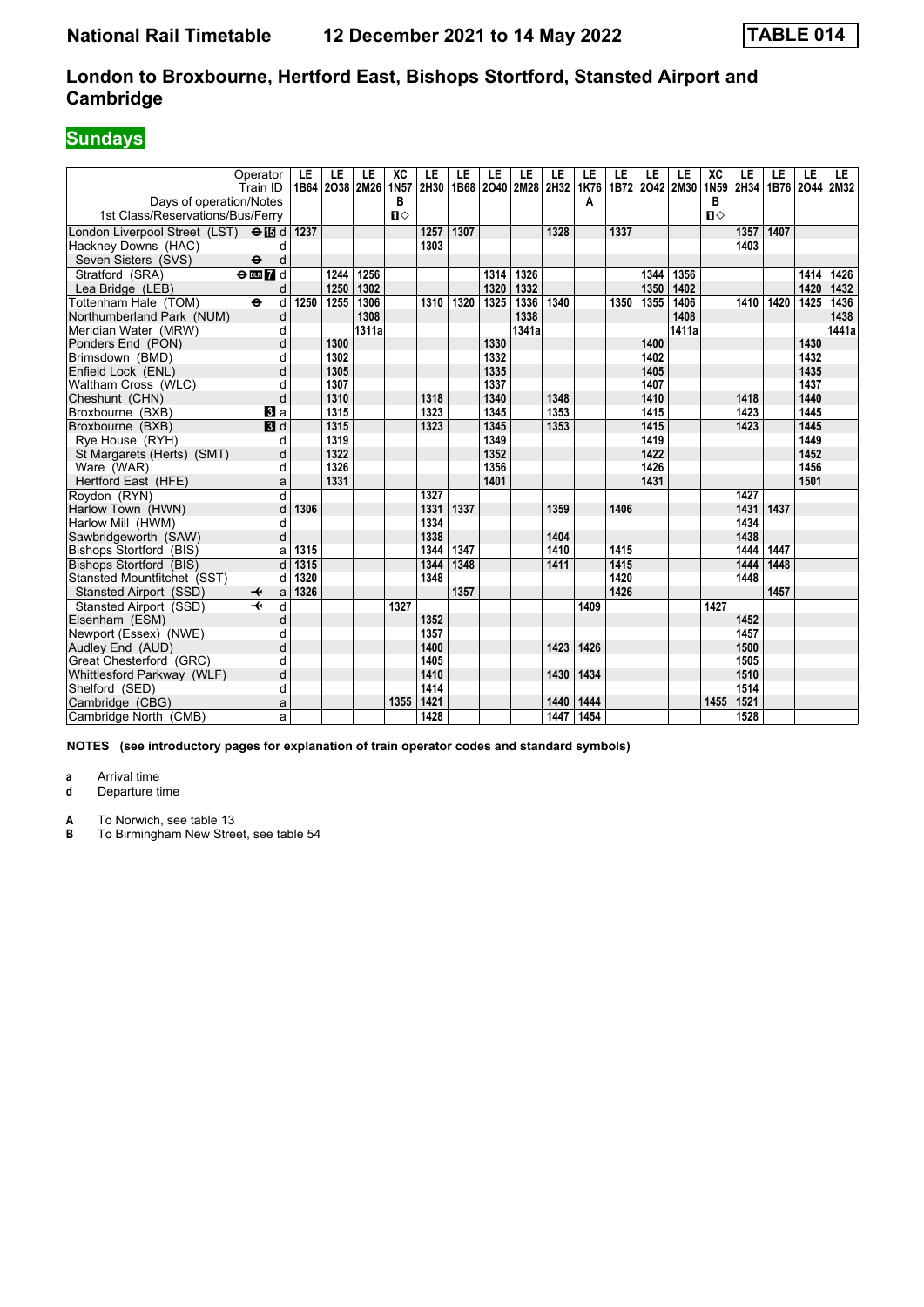# **Sundays**

| Days of operation/Notes                                 | Operator<br>Train ID              | LE<br>2H36 | LE<br>2K78<br>A | LE   | LE<br>1B80 2046 2M34 | LE    | XC<br>1N61<br>в     | LE<br>2H38 | LE<br>1B84 | LE<br>2048 | LE<br>2M36 2H40 | LE   | LE<br>1K80<br>A | LE   | LE<br>1B88 2050 2M38 | LE    | XC<br>1N63<br>в   | LE<br>2H42 | LE.<br>1B92 |
|---------------------------------------------------------|-----------------------------------|------------|-----------------|------|----------------------|-------|---------------------|------------|------------|------------|-----------------|------|-----------------|------|----------------------|-------|-------------------|------------|-------------|
| 1st Class/Reservations/Bus/Ferry<br>Catering facilities |                                   |            |                 |      |                      |       | $\blacksquare$<br>ᠼ |            |            |            |                 |      |                 |      |                      |       | $\mathbf{u}$<br>ᠼ |            |             |
| London Liverpool Street (LST) $\Theta$ <b>is</b> d      |                                   | 1428       |                 | 1437 |                      |       |                     | 1457       | 1507       |            |                 | 1528 |                 | 1537 |                      |       |                   | 1557       | 1607        |
| Hackney Downs (HAC)                                     | d                                 |            |                 |      |                      |       |                     | 1503       |            |            |                 |      |                 |      |                      |       |                   | 1603       |             |
| Seven Sisters (SVS)                                     | $\overline{\mathbf{e}}$<br>d      |            |                 |      |                      |       |                     |            |            |            |                 |      |                 |      |                      |       |                   |            |             |
| Stratford (SRA)                                         | $\Theta$ DE $\overline{7}$ d      |            |                 |      | 1444                 | 1456  |                     |            |            | 1514       | 1526            |      |                 |      | 1544                 | 1556  |                   |            |             |
| Lea Bridge (LEB)                                        | d                                 |            |                 |      | 1450                 | 1502  |                     |            |            | 1520       | 1532            |      |                 |      | 1550                 | 1602  |                   |            |             |
| Tottenham Hale (TOM)                                    | d<br>$\ddot{\boldsymbol{\Theta}}$ | 1440       |                 | 1450 | 1455                 | 1506  |                     | 1510       | 1520       | 1525       | 1536            | 1540 |                 | 1550 | 1555                 | 1606  |                   | 1610       | 1620        |
| Northumberland Park (NUM)                               | d                                 |            |                 |      |                      | 1508  |                     |            |            |            | 1538            |      |                 |      |                      | 1608  |                   |            |             |
| Meridian Water (MRW)                                    | d                                 |            |                 |      |                      | 1511a |                     |            |            |            | 1541a           |      |                 |      |                      | 1611a |                   |            |             |
| Ponders End (PON)                                       | d                                 |            |                 |      | 1500                 |       |                     |            |            | 1530       |                 |      |                 |      | 1600                 |       |                   |            |             |
| Brimsdown (BMD)                                         | d                                 |            |                 |      | 1502                 |       |                     |            |            | 1532       |                 |      |                 |      | 1602                 |       |                   |            |             |
| Enfield Lock (ENL)                                      | d                                 |            |                 |      | 1505                 |       |                     |            |            | 1535       |                 |      |                 |      | 1605                 |       |                   |            |             |
| Waltham Cross (WLC)                                     | d                                 |            |                 |      | 1507                 |       |                     |            |            | 1537       |                 |      |                 |      | 1607                 |       |                   |            |             |
| Cheshunt (CHN)                                          | d                                 | 1448       |                 |      | 1510                 |       |                     | 1518       |            | 1540       |                 | 1548 |                 |      | 1610                 |       |                   | 1618       |             |
| Broxbourne (BXB)                                        | <b>B</b> la                       | 1453       |                 |      | 1515                 |       |                     | 1523       |            | 1545       |                 | 1553 |                 |      | 1615                 |       |                   | 1623       |             |
| Broxbourne (BXB)                                        | $\blacksquare$                    | 1453       |                 |      | 1515                 |       |                     | 1523       |            | 1545       |                 | 1553 |                 |      | 1615                 |       |                   | 1623       |             |
| Rye House (RYH)                                         | d                                 |            |                 |      | 1519                 |       |                     |            |            | 1549       |                 |      |                 |      | 1619                 |       |                   |            |             |
| St Margarets (Herts) (SMT)                              | d                                 |            |                 |      | 1522                 |       |                     |            |            | 1552       |                 |      |                 |      | 1622                 |       |                   |            |             |
| Ware (WAR)                                              | d                                 |            |                 |      | 1526                 |       |                     |            |            | 1556       |                 |      |                 |      | 1626                 |       |                   |            |             |
| Hertford East (HFE)                                     | a                                 |            |                 |      | 1531                 |       |                     |            |            | 1601       |                 |      |                 |      | 1631                 |       |                   |            |             |
| Roydon (RYN)                                            | $\overline{d}$                    |            |                 |      |                      |       |                     | 1527       |            |            |                 |      |                 |      |                      |       |                   | 1627       |             |
| Harlow Town (HWN)                                       | d                                 | 1459       |                 | 1506 |                      |       |                     | 1531       | 1537       |            |                 | 1559 |                 | 1606 |                      |       |                   | 1631       | 1637        |
| Harlow Mill (HWM)                                       | d                                 |            |                 |      |                      |       |                     | 1534       |            |            |                 |      |                 |      |                      |       |                   | 1634       |             |
| Sawbridgeworth (SAW)                                    | d                                 | 1504       |                 |      |                      |       |                     | 1538       |            |            |                 | 1604 |                 |      |                      |       |                   | 1638       |             |
| <b>Bishops Stortford (BIS)</b>                          | a                                 | 1510       |                 | 1515 |                      |       |                     | 1544       | 1547       |            |                 | 1610 |                 | 1615 |                      |       |                   | 1644       | 1647        |
| Bishops Stortford (BIS)                                 | d                                 | 1511       |                 | 1515 |                      |       |                     | 1544       | 1548       |            |                 | 1611 |                 | 1615 |                      |       |                   | 1644       | 1648        |
| Stansted Mountfitchet (SST)                             | d                                 |            |                 | 1520 |                      |       |                     | 1548       |            |            |                 |      |                 | 1620 |                      |       |                   | 1648       |             |
| Stansted Airport (SSD)                                  | a<br>↞                            |            |                 | 1526 |                      |       |                     |            | 1557       |            |                 |      |                 | 1626 |                      |       |                   |            | 1657        |
| Stansted Airport (SSD)                                  | $\overline{\mathcal{H}}$<br>d     |            | 1509            |      |                      |       | 1527                |            |            |            |                 |      | 1609            |      |                      |       | 1627              |            |             |
| Elsenham (ESM)                                          | d                                 |            |                 |      |                      |       |                     | 1552       |            |            |                 |      |                 |      |                      |       |                   | 1652       |             |
| Newport (Essex) (NWE)                                   | d                                 |            |                 |      |                      |       |                     | 1557       |            |            |                 |      |                 |      |                      |       |                   | 1657       |             |
| Audley End (AUD)                                        | d                                 | 1523       | 1526            |      |                      |       |                     | 1600       |            |            |                 | 1623 | 1626            |      |                      |       |                   | 1700       |             |
| Great Chesterford (GRC)                                 | d                                 |            |                 |      |                      |       |                     | 1605       |            |            |                 |      |                 |      |                      |       |                   | 1705       |             |
| Whittlesford Parkway (WLF)                              | d                                 | 1530       | 1534            |      |                      |       |                     | 1610       |            |            |                 | 1630 | 1634            |      |                      |       |                   | 1710       |             |
| Shelford (SED)                                          | d                                 |            |                 |      |                      |       |                     | 1614       |            |            |                 |      |                 |      |                      |       |                   | 1714       |             |
| Cambridge (CBG)                                         | a                                 | 1540       | 1544            |      |                      |       | 1555                | 1621       |            |            |                 | 1640 | 1644            |      |                      |       | 1655              | 1721       |             |
| Cambridge North (CMB)                                   | a                                 | 1547       | 1554            |      |                      |       |                     | 1628       |            |            |                 | 1647 | 1654            |      |                      |       |                   | 1728       |             |

**NOTES (see introductory pages for explanation of train operator codes and standard symbols)**

**a** Arrival time<br>**d** Departure t **d** Departure time

**A** To Norwich, see table 13<br>**B** To Birmingham New Stree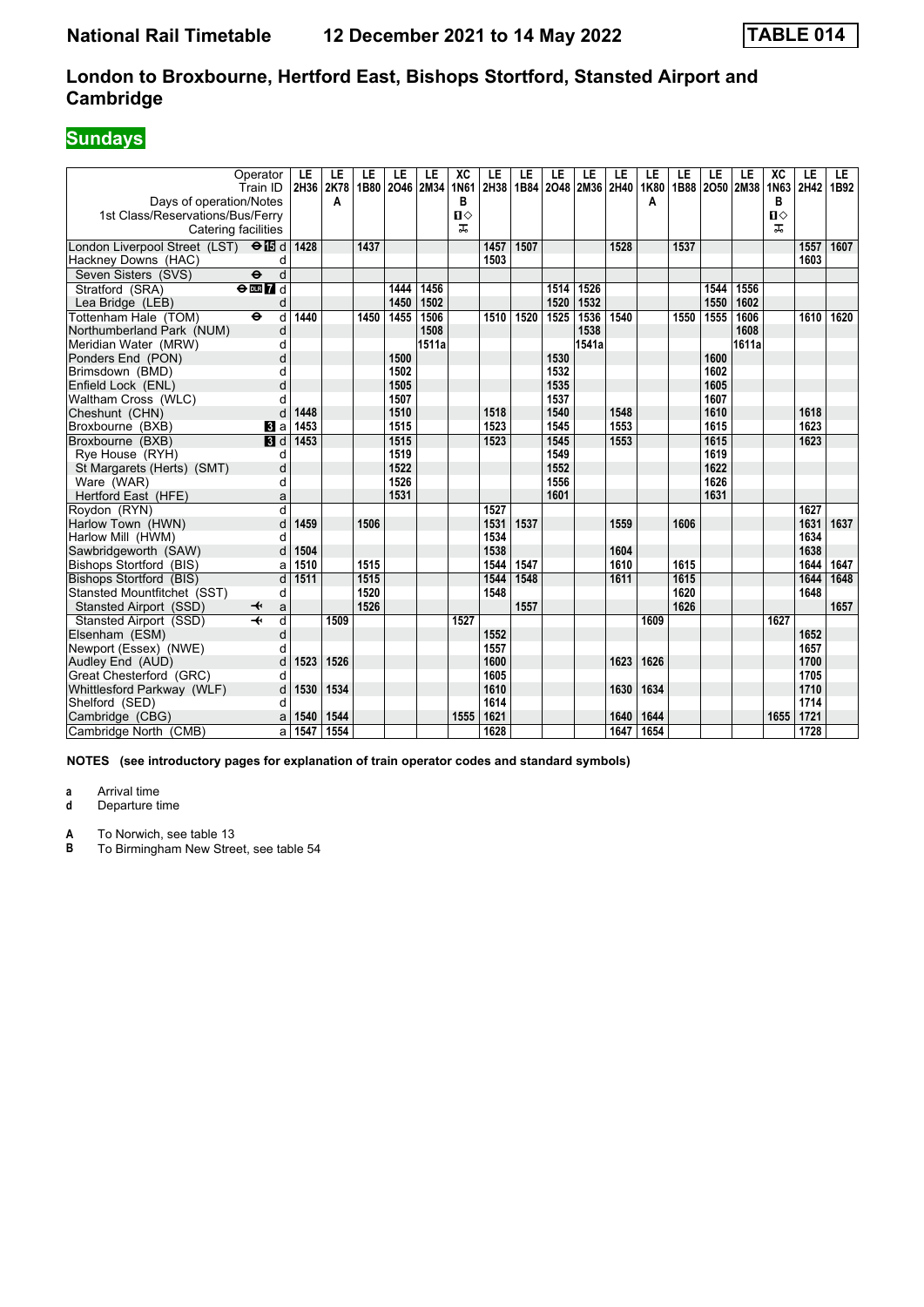# **Sundays**

| Days of operation/Notes<br>1st Class/Reservations/Bus/Ferry<br>Catering facilities | Operator<br>Train ID                                       | LE               | LE<br>2052 2M40 | LE<br>2H44 | LE<br>1K82<br>A | LE   | LE   | LE<br>1B96 2054 2M42 | XC<br>1N65<br>в<br>$\mathbf{u}$<br>ᠼ | LE<br>2H46 | LE<br>1B00 | LE   | LE<br>2056 2M44 | LE<br>2H48 | LE<br>1K84<br>A | LE   | LE<br>1B04 2058 2M46 | LE    | ХC<br>1N67<br>B<br>$\mathbf{u}$ |
|------------------------------------------------------------------------------------|------------------------------------------------------------|------------------|-----------------|------------|-----------------|------|------|----------------------|--------------------------------------|------------|------------|------|-----------------|------------|-----------------|------|----------------------|-------|---------------------------------|
| London Liverpool Street (LST) $\Theta$ <b>is</b> d                                 |                                                            |                  |                 | 1628       |                 | 1637 |      |                      |                                      | 1657 1707  |            |      |                 | 1728       |                 | 1737 |                      |       |                                 |
| Hackney Downs (HAC)                                                                | d                                                          |                  |                 |            |                 |      |      |                      |                                      | 1703       |            |      |                 |            |                 |      |                      |       |                                 |
| Seven Sisters (SVS)                                                                | $\overline{\mathbf{e}}$<br>d                               |                  |                 |            |                 |      |      |                      |                                      |            |            |      |                 |            |                 |      |                      |       |                                 |
| Stratford (SRA)                                                                    | $\overline{\mathbf{e}}$ <b>m</b> $\overline{\mathbf{h}}$ d | 1614             | 1626            |            |                 |      | 1644 | 1656                 |                                      |            |            | 1714 | 1726            |            |                 |      | 1744                 | 1756  |                                 |
| Lea Bridge (LEB)                                                                   | d                                                          | 1620             | 1632            |            |                 |      | 1650 | 1702                 |                                      |            |            | 1720 | 1732            |            |                 |      | 1750                 | 1802  |                                 |
| Tottenham Hale (TOM)                                                               | $\overline{\bullet}$<br>d                                  | $\frac{1625}{ }$ | 1636            | 1640       |                 | 1650 | 1655 | 1706                 |                                      | 1710       | 1720       | 1725 | 1736            | 1740       |                 | 1750 | 1755                 | 1806  |                                 |
| Northumberland Park (NUM)                                                          | d                                                          |                  | 1638            |            |                 |      |      | 1708                 |                                      |            |            |      | 1738            |            |                 |      |                      | 1808  |                                 |
| Meridian Water (MRW)                                                               | d                                                          |                  | 1641a           |            |                 |      |      | 1711a                |                                      |            |            |      | 1741a           |            |                 |      |                      | 1811a |                                 |
| Ponders End (PON)                                                                  | d                                                          | 1630             |                 |            |                 |      | 1700 |                      |                                      |            |            | 1730 |                 |            |                 |      | 1800                 |       |                                 |
| Brimsdown (BMD)                                                                    | d                                                          | 1632             |                 |            |                 |      | 1702 |                      |                                      |            |            | 1732 |                 |            |                 |      | 1802                 |       |                                 |
| Enfield Lock (ENL)                                                                 | d                                                          | 1635             |                 |            |                 |      | 1705 |                      |                                      |            |            | 1735 |                 |            |                 |      | 1805                 |       |                                 |
| Waltham Cross (WLC)                                                                | d                                                          | 1637             |                 |            |                 |      | 1707 |                      |                                      |            |            | 1737 |                 |            |                 |      | 1807                 |       |                                 |
| Cheshunt (CHN)                                                                     | d                                                          | 1640             |                 | 1648       |                 |      | 1710 |                      |                                      | 1718       |            | 1740 |                 | 1748       |                 |      | 1810                 |       |                                 |
| Broxbourne (BXB)                                                                   | <b>B</b> la                                                | 1645             |                 | 1653       |                 |      | 1715 |                      |                                      | 1723       |            | 1745 |                 | 1753       |                 |      | 1815                 |       |                                 |
| Broxbourne (BXB)                                                                   | 3d                                                         | 1645             |                 | 1653       |                 |      | 1715 |                      |                                      | 1723       |            | 1745 |                 | 1753       |                 |      | 1815                 |       |                                 |
| Rye House (RYH)                                                                    | d                                                          | 1649             |                 |            |                 |      | 1719 |                      |                                      |            |            | 1749 |                 |            |                 |      | 1819                 |       |                                 |
| St Margarets (Herts) (SMT)                                                         | d                                                          | 1652             |                 |            |                 |      | 1722 |                      |                                      |            |            | 1752 |                 |            |                 |      | 1822                 |       |                                 |
| Ware (WAR)                                                                         | d                                                          | 1656             |                 |            |                 |      | 1726 |                      |                                      |            |            | 1756 |                 |            |                 |      | 1826                 |       |                                 |
| Hertford East (HFE)                                                                | a                                                          | 1701             |                 |            |                 |      | 1731 |                      |                                      |            |            | 1801 |                 |            |                 |      | 1831                 |       |                                 |
| Roydon (RYN)                                                                       | d                                                          |                  |                 |            |                 |      |      |                      |                                      | 1727       |            |      |                 |            |                 |      |                      |       |                                 |
| Harlow Town (HWN)                                                                  | d                                                          |                  |                 | 1659       |                 | 1706 |      |                      |                                      | 1731       | 1737       |      |                 | 1759       |                 | 1806 |                      |       |                                 |
| Harlow Mill (HWM)                                                                  | d                                                          |                  |                 |            |                 |      |      |                      |                                      | 1734       |            |      |                 |            |                 |      |                      |       |                                 |
| Sawbridgeworth (SAW)                                                               | d                                                          |                  |                 | 1704       |                 |      |      |                      |                                      | 1738       |            |      |                 | 1804       |                 |      |                      |       |                                 |
| Bishops Stortford (BIS)                                                            | a                                                          |                  |                 | 1710       |                 | 1715 |      |                      |                                      | 1744       | 1747       |      |                 | 1810       |                 | 1815 |                      |       |                                 |
| Bishops Stortford (BIS)                                                            | $\overline{\mathsf{d}}$                                    |                  |                 | 1711       |                 | 1715 |      |                      |                                      | 1744       | 1748       |      |                 | 1811       |                 | 1815 |                      |       |                                 |
| Stansted Mountfitchet (SST)                                                        | d                                                          |                  |                 |            |                 | 1720 |      |                      |                                      | 1748       |            |      |                 |            |                 | 1820 |                      |       |                                 |
| Stansted Airport (SSD)                                                             | a<br>↞                                                     |                  |                 |            |                 | 1726 |      |                      |                                      |            | 1757       |      |                 |            |                 | 1826 |                      |       |                                 |
| Stansted Airport (SSD)                                                             | $\overline{\textbf{+}}$<br>d                               |                  |                 |            | 1709            |      |      |                      | 1727                                 |            |            |      |                 |            | 1809            |      |                      |       | 1827                            |
| Elsenham (ESM)                                                                     | d                                                          |                  |                 |            |                 |      |      |                      |                                      | 1752       |            |      |                 |            |                 |      |                      |       |                                 |
| Newport (Essex) (NWE)                                                              | d                                                          |                  |                 |            |                 |      |      |                      |                                      | 1757       |            |      |                 |            |                 |      |                      |       |                                 |
| Audley End (AUD)                                                                   | d                                                          |                  |                 | 1723       | 1726            |      |      |                      |                                      | 1800       |            |      |                 | 1823       | 1826            |      |                      |       |                                 |
| Great Chesterford (GRC)                                                            | d                                                          |                  |                 |            |                 |      |      |                      |                                      | 1805       |            |      |                 |            |                 |      |                      |       |                                 |
| Whittlesford Parkway (WLF)                                                         | d                                                          |                  |                 | 1730       | 1734            |      |      |                      |                                      | 1810       |            |      |                 | 1830       | 1834            |      |                      |       |                                 |
| Shelford (SED)                                                                     | d                                                          |                  |                 |            |                 |      |      |                      |                                      | 1814       |            |      |                 |            |                 |      |                      |       |                                 |
| Cambridge (CBG)                                                                    | a                                                          |                  |                 | 1740       | 1744            |      |      |                      | 1755                                 | 1821       |            |      |                 | 1840       | 1844            |      |                      |       | 1855                            |
| Cambridge North (CMB)                                                              | a                                                          |                  |                 | 1747       | 1754            |      |      |                      |                                      | 1828       |            |      |                 | 1847       | 1854            |      |                      |       |                                 |

**NOTES (see introductory pages for explanation of train operator codes and standard symbols)**

**a** Arrival time<br>**d** Departure t **d** Departure time

**A** To Norwich, see table 13<br>**B** To Birmingham New Stree To Birmingham New Street, see table 54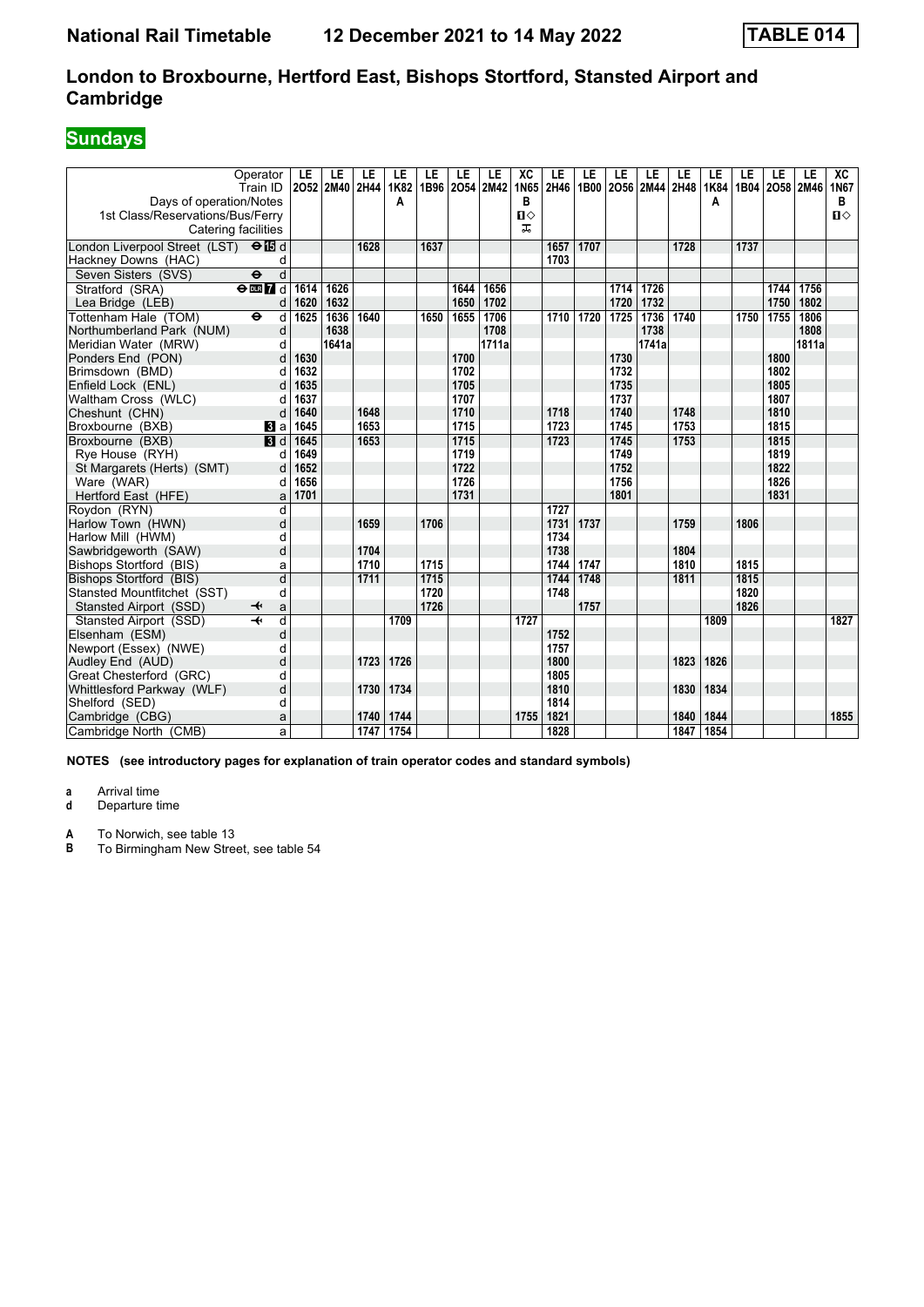# **Sundays**

| Operator<br>Train ID<br>Days of operation/Notes        | LE<br>2H50 | LE<br>1B08 | LE   | LE<br>2060 2M48 | LE<br>2H52 | LE<br>1K88<br>A | LE   | LE   | LE<br>1B12 2062 2M50 | XC<br>1N69<br>в | LE<br>2H54 | LE   | LE   | LE<br>1B16 2O64 2M52 2H56 | LE   | LE<br>1K90<br>A | LE<br>1B20 | LE.<br>2066 |
|--------------------------------------------------------|------------|------------|------|-----------------|------------|-----------------|------|------|----------------------|-----------------|------------|------|------|---------------------------|------|-----------------|------------|-------------|
| 1st Class/Reservations/Bus/Ferry                       |            |            |      |                 |            |                 |      |      |                      | $\P$            |            |      |      |                           |      |                 |            |             |
| London Liverpool Street (LST) $\Theta$ $\Box$ d        | 1757       | 1807       |      |                 | 1828       |                 | 1837 |      |                      |                 | 1857       | 1907 |      |                           | 1928 |                 | 1937       |             |
| Hackney Downs (HAC)<br>d                               | 1803       |            |      |                 |            |                 |      |      |                      |                 | 1903       |      |      |                           |      |                 |            |             |
| d<br>Seven Sisters (SVS)<br>$\ddot{\mathbf{e}}$        |            |            |      |                 |            |                 |      |      |                      |                 |            |      |      |                           |      |                 |            |             |
| Stratford (SRA)<br>$\Theta$ DE $\overline{7}$ d        |            |            | 1814 | 1826            |            |                 |      | 1844 | 1856                 |                 |            |      | 1914 | 1926                      |      |                 |            | 1944        |
| Lea Bridge (LEB)<br>d                                  |            |            | 1820 | 1832            |            |                 |      | 1850 | 1902                 |                 |            |      | 1920 | 1932                      |      |                 |            | 1950        |
| Tottenham Hale (TOM)<br>$\ddot{\mathbf{e}}$<br>d       | 1810       | 1820       | 1825 | 1836            | 1840       |                 | 1850 | 1855 | 1906                 |                 | 1910       | 1920 | 1925 | 1936                      | 1940 |                 | 1950       | 1955        |
| Northumberland Park (NUM)<br>d                         |            |            |      | 1838            |            |                 |      |      | 1908                 |                 |            |      |      | 1938                      |      |                 |            |             |
| Meridian Water (MRW)<br>d                              |            |            |      | 1841a           |            |                 |      |      | 1911a                |                 |            |      |      | 1941a                     |      |                 |            |             |
| d<br>Ponders End (PON)                                 |            |            | 1830 |                 |            |                 |      | 1900 |                      |                 |            |      | 1930 |                           |      |                 |            | 2000        |
| Brimsdown (BMD)<br>d                                   |            |            | 1832 |                 |            |                 |      | 1902 |                      |                 |            |      | 1932 |                           |      |                 |            | 2002        |
| d<br>Enfield Lock (ENL)                                |            |            | 1835 |                 |            |                 |      | 1905 |                      |                 |            |      | 1935 |                           |      |                 |            | 2005        |
| Waltham Cross (WLC)<br>d                               |            |            | 1837 |                 |            |                 |      | 1907 |                      |                 |            |      | 1937 |                           |      |                 |            | 2007        |
| Cheshunt (CHN)<br>d                                    | 1818       |            | 1840 |                 | 1848       |                 |      | 1910 |                      |                 | 1918       |      | 1940 |                           | 1948 |                 |            | 2010        |
| Broxbourne (BXB)<br><b>B</b> la                        | 1823       |            | 1845 |                 | 1853       |                 |      | 1915 |                      |                 | 1923       |      | 1945 |                           | 1953 |                 |            | 2015        |
| Broxbourne (BXB)<br>$\blacksquare$                     | 1823       |            | 1845 |                 | 1853       |                 |      | 1915 |                      |                 | 1923       |      | 1945 |                           | 1953 |                 |            | 2015        |
| Rye House (RYH)<br>d                                   |            |            | 1849 |                 |            |                 |      | 1919 |                      |                 |            |      | 1949 |                           |      |                 |            | 2019        |
| St Margarets (Herts) (SMT)<br>d                        |            |            | 1852 |                 |            |                 |      | 1922 |                      |                 |            |      | 1952 |                           |      |                 |            | 2022        |
| Ware (WAR)<br>d                                        |            |            | 1856 |                 |            |                 |      | 1926 |                      |                 |            |      | 1956 |                           |      |                 |            | 2026        |
| Hertford East (HFE)<br>a                               |            |            | 1901 |                 |            |                 |      | 1931 |                      |                 |            |      | 2001 |                           |      |                 |            | 2031        |
| d<br>Roydon (RYN)                                      | 1827       |            |      |                 |            |                 |      |      |                      |                 | 1927       |      |      |                           |      |                 |            |             |
| Harlow Town (HWN)<br>d                                 | 1831       | 1837       |      |                 | 1859       |                 | 1906 |      |                      |                 | 1931       | 1937 |      |                           | 1959 |                 | 2006       |             |
| Harlow Mill (HWM)<br>d                                 | 1834       |            |      |                 |            |                 |      |      |                      |                 | 1934       |      |      |                           |      |                 |            |             |
| Sawbridgeworth (SAW)<br>d                              | 1838       |            |      |                 | 1904       |                 |      |      |                      |                 | 1938       |      |      |                           | 2004 |                 |            |             |
| Bishops Stortford (BIS)<br>a                           | 1844       | 1847       |      |                 | 1910       |                 | 1915 |      |                      |                 | 1944       | 1947 |      |                           | 2010 |                 | 2015       |             |
| d<br>Bishops Stortford (BIS)                           | 1844       | 1848       |      |                 | 1911       |                 | 1915 |      |                      |                 | 1944       | 1948 |      |                           | 2011 |                 | 2015       |             |
| Stansted Mountfitchet (SST)<br>d                       | 1848       |            |      |                 |            |                 | 1920 |      |                      |                 | 1948       |      |      |                           |      |                 | 2020       |             |
| Stansted Airport (SSD)<br>↞<br>a                       |            | 1857       |      |                 |            |                 | 1926 |      |                      |                 |            | 1957 |      |                           |      |                 | 2026       |             |
| $\overline{\mathbf{r}}$<br>d<br>Stansted Airport (SSD) |            |            |      |                 |            | 1909            |      |      |                      | 1927            |            |      |      |                           |      | 2009            |            |             |
| Elsenham (ESM)<br>d                                    | 1852       |            |      |                 |            |                 |      |      |                      |                 | 1952       |      |      |                           |      |                 |            |             |
| Newport (Essex) (NWE)<br>d                             | 1857       |            |      |                 |            |                 |      |      |                      |                 | 1957       |      |      |                           |      |                 |            |             |
| Audley End (AUD)<br>d                                  | 1900       |            |      |                 | 1923       | 1926            |      |      |                      |                 | 2000       |      |      |                           | 2023 | 2026            |            |             |
| Great Chesterford (GRC)<br>d                           | 1905       |            |      |                 |            |                 |      |      |                      |                 | 2005       |      |      |                           |      |                 |            |             |
| Whittlesford Parkway (WLF)<br>d                        | 1910       |            |      |                 | 1930       | 1934            |      |      |                      |                 | 2010       |      |      |                           | 2030 | 2034            |            |             |
| Shelford (SED)<br>d                                    | 1914       |            |      |                 |            |                 |      |      |                      |                 | 2014       |      |      |                           |      |                 |            |             |
| Cambridge (CBG)<br>a                                   | 1921       |            |      |                 | 1940       | 1944            |      |      |                      | 1955            | 2021       |      |      |                           | 2040 | 2044            |            |             |
| Cambridge North (CMB)<br>a                             | 1928       |            |      |                 | 1947       | 1954            |      |      |                      |                 | 2028       |      |      |                           | 2047 | 2052            |            |             |

**NOTES (see introductory pages for explanation of train operator codes and standard symbols)**

**a** Arrival time<br>**d** Departure t

**d** Departure time

**A** To Norwich, see table 13<br>**B** To Birmingham New Stree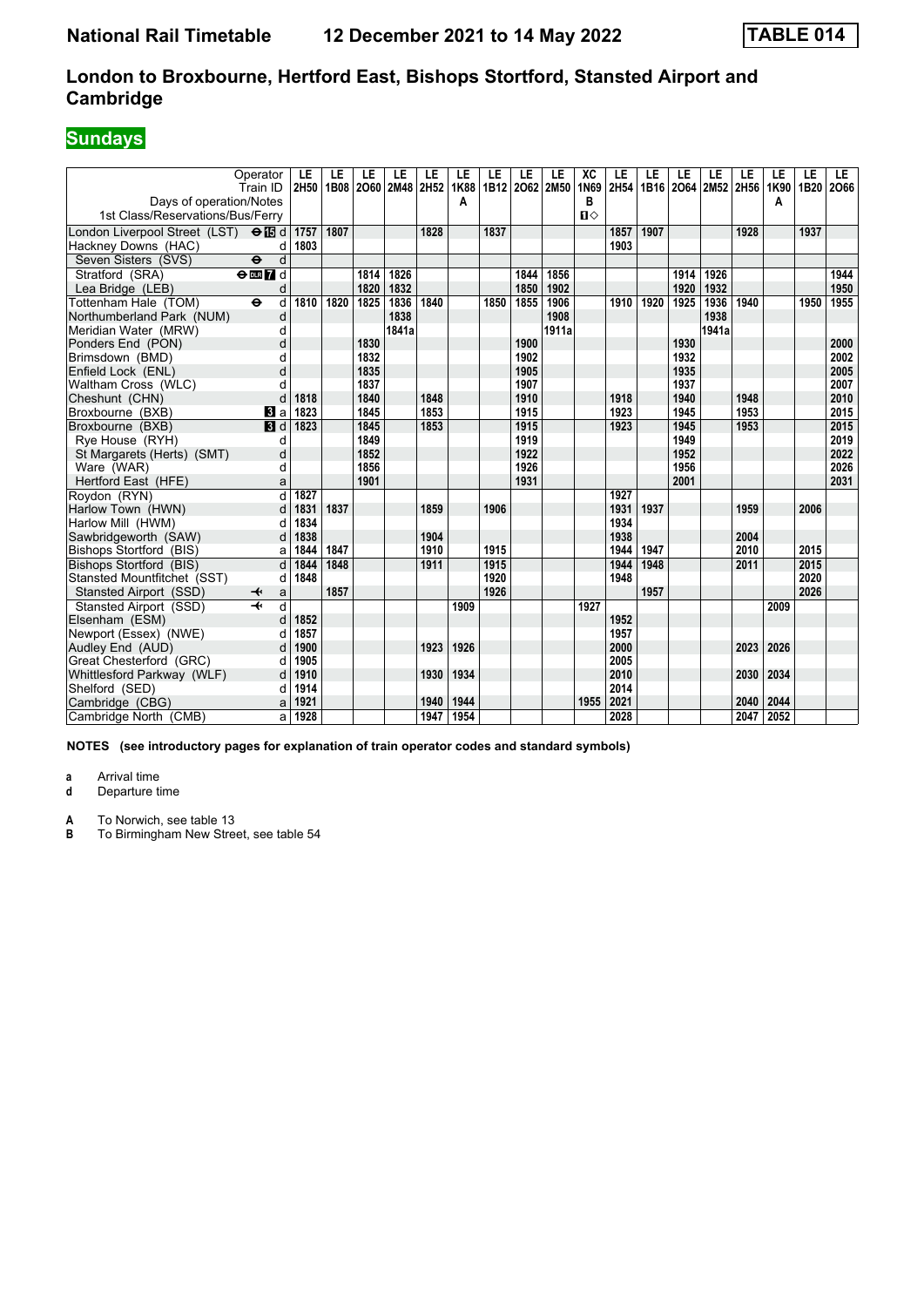# **Sundays**

| Operator<br>Train ID<br>Days of operation/Notes      |                         | LE<br>2M54 | XC<br>2K58   | LE<br>2H58 | LE<br>1B24 | LE<br>2068 2M56 | LE    | XC<br>2K90 | LE<br>2H60 | LE<br>1K92<br>А | LE   | LE   | LE<br>1B28 2070 2M58 2H62 | LE   | LE<br>1B32 | LE   | LE<br>2072 2M60 2H64 | LE   | <b>LE</b><br>2H16 |
|------------------------------------------------------|-------------------------|------------|--------------|------------|------------|-----------------|-------|------------|------------|-----------------|------|------|---------------------------|------|------------|------|----------------------|------|-------------------|
| 1st Class/Reservations/Bus/Ferry                     |                         |            | $\mathbf{u}$ |            |            |                 |       | п⇔         |            |                 |      |      |                           |      |            |      |                      |      |                   |
| London Liverpool Street (LST) <b>⊖ iB</b> d          |                         |            |              | 1957       | 2007       |                 |       |            | 2028       |                 | 2037 |      |                           | 2057 | 2107       |      |                      | 2128 |                   |
| Hackney Downs (HAC)                                  | d                       |            |              | 2003       |            |                 |       |            |            |                 |      |      |                           | 2103 |            |      |                      |      |                   |
| Seven Sisters (SVS)<br>$\ddot{\boldsymbol{\Theta}}$  | d                       |            |              |            |            |                 |       |            |            |                 |      |      |                           |      |            |      |                      |      |                   |
| Stratford (SRA)<br>$rac{1}{2}$ or $rac{1}{2}$ d      |                         | 1956       |              |            |            | 2014            | 2026  |            |            |                 |      | 2044 | 2056                      |      |            | 2114 | 2126                 |      |                   |
| Lea Bridge (LEB)                                     | d                       | 2002       |              |            |            | 2020            | 2032  |            |            |                 |      | 2050 | 2102                      |      |            | 2120 | 2132                 |      |                   |
| Tottenham Hale (TOM)<br>$\ddot{\boldsymbol{\Theta}}$ | d                       | 2006       |              | 2010       | 2020       | 2025            | 2036  |            | 2040       |                 | 2050 | 2055 | 2106                      | 2110 | 2120       | 2125 | 2136                 | 2140 |                   |
| Northumberland Park (NUM)                            | d                       | 2008       |              |            |            |                 | 2038  |            |            |                 |      |      | 2108                      |      |            |      | 2138                 |      |                   |
| Meridian Water (MRW)                                 | d                       | 2011a      |              |            |            |                 | 2041a |            |            |                 |      |      | 2111a                     |      |            |      | 2141a                |      |                   |
| Ponders End (PON)                                    | d                       |            |              |            |            | 2030            |       |            |            |                 |      | 2100 |                           |      |            | 2130 |                      |      |                   |
| Brimsdown (BMD)                                      | d                       |            |              |            |            | 2032            |       |            |            |                 |      | 2102 |                           |      |            | 2132 |                      |      |                   |
| Enfield Lock (ENL)                                   | d                       |            |              |            |            | 2035            |       |            |            |                 |      | 2105 |                           |      |            | 2135 |                      |      |                   |
| Waltham Cross (WLC)                                  | d                       |            |              |            |            | 2037            |       |            |            |                 |      | 2107 |                           |      |            | 2137 |                      |      |                   |
| Cheshunt (CHN)                                       | d                       |            |              | 2018       |            | 2040            |       |            | 2048       |                 |      | 2110 |                           | 2118 |            | 2140 |                      | 2148 |                   |
| Broxbourne (BXB)                                     | <b>El</b> a             |            |              | 2023       |            | 2045            |       |            | 2053       |                 |      | 2115 |                           | 2123 |            | 2145 |                      | 2153 |                   |
| Broxbourne (BXB)                                     | $\blacksquare$          |            |              | 2023       |            | 2045            |       |            | 2053       |                 |      | 2115 |                           | 2123 |            | 2145 |                      | 2153 |                   |
| Rye House (RYH)                                      | d                       |            |              |            |            | 2049            |       |            |            |                 |      | 2119 |                           |      |            | 2149 |                      |      |                   |
| St Margarets (Herts) (SMT)                           | d                       |            |              |            |            | 2052            |       |            |            |                 |      | 2122 |                           |      |            | 2152 |                      |      |                   |
| Ware (WAR)                                           | d                       |            |              |            |            | 2056            |       |            |            |                 |      | 2126 |                           |      |            | 2156 |                      |      |                   |
| Hertford East (HFE)                                  | a                       |            |              |            |            | 2101            |       |            |            |                 |      | 2131 |                           |      |            | 2201 |                      |      |                   |
| Roydon (RYN)                                         | $\overline{\mathsf{d}}$ |            |              | 2027       |            |                 |       |            |            |                 |      |      |                           | 2127 |            |      |                      |      |                   |
| Harlow Town (HWN)                                    | d                       |            |              | 2031       | 2037       |                 |       |            | 2059       |                 | 2106 |      |                           | 2131 | 2137       |      |                      | 2159 |                   |
| Harlow Mill (HWM)                                    | d                       |            |              | 2034       |            |                 |       |            |            |                 |      |      |                           | 2134 |            |      |                      |      |                   |
| Sawbridgeworth (SAW)                                 | d                       |            |              | 2038       |            |                 |       |            | 2104       |                 |      |      |                           | 2138 |            |      |                      | 2204 |                   |
| Bishops Stortford (BIS)                              | a                       |            |              | 2044       | 2047       |                 |       |            | 2110       |                 | 2115 |      |                           | 2144 | 2147       |      |                      | 2210 |                   |
| Bishops Stortford (BIS)                              | d                       |            |              | 2044       | 2048       |                 |       |            | 2111       |                 | 2115 |      |                           | 2144 | 2148       |      |                      | 2211 |                   |
| Stansted Mountfitchet (SST)                          | d                       |            |              | 2048       |            |                 |       |            |            |                 | 2120 |      |                           | 2148 |            |      |                      |      |                   |
| Stansted Airport (SSD)                               | a                       |            |              |            | 2057       |                 |       |            |            |                 | 2128 |      |                           |      | 2157       |      |                      |      |                   |
| Stansted Airport (SSD)                               | d                       |            | 2027         |            |            |                 |       | 2104       |            | 2119            |      |      |                           |      |            |      |                      |      | 2209              |
| Elsenham (ESM)                                       | d                       |            |              | 2052       |            |                 |       |            |            |                 |      |      |                           | 2152 |            |      |                      |      |                   |
| Newport (Essex) (NWE)                                | d                       |            |              | 2057       |            |                 |       |            |            |                 |      |      |                           | 2157 |            |      |                      |      |                   |
| Audley End (AUD)                                     | d                       |            | 2041         | 2100       |            |                 |       | 2118       | 2123       | 2133            |      |      |                           | 2200 |            |      |                      | 2223 | 2226              |
| Great Chesterford (GRC)                              | d                       |            |              | 2105       |            |                 |       |            |            |                 |      |      |                           | 2205 |            |      |                      |      |                   |
| Whittlesford Parkway (WLF)                           | d                       |            |              | 2110       |            |                 |       |            | 2130       | 2141            |      |      |                           | 2210 |            |      |                      | 2230 | 2234              |
| Shelford (SED)                                       | d                       |            |              | 2114       |            |                 |       |            |            |                 |      |      |                           | 2214 |            |      |                      |      |                   |
| Cambridge (CBG)                                      | a                       |            | 2055         | 2121       |            |                 |       | 2133       | 2141       | 2150            |      |      |                           | 2221 |            |      |                      | 2240 | 2244              |
| Cambridge North (CMB)                                | a                       |            |              | 2128       |            |                 |       |            |            | 2155            |      |      |                           | 2231 |            |      |                      |      |                   |

**NOTES (see introductory pages for explanation of train operator codes and standard symbols)**

**a** Arrival time<br>**d** Departure t

**d** Departure time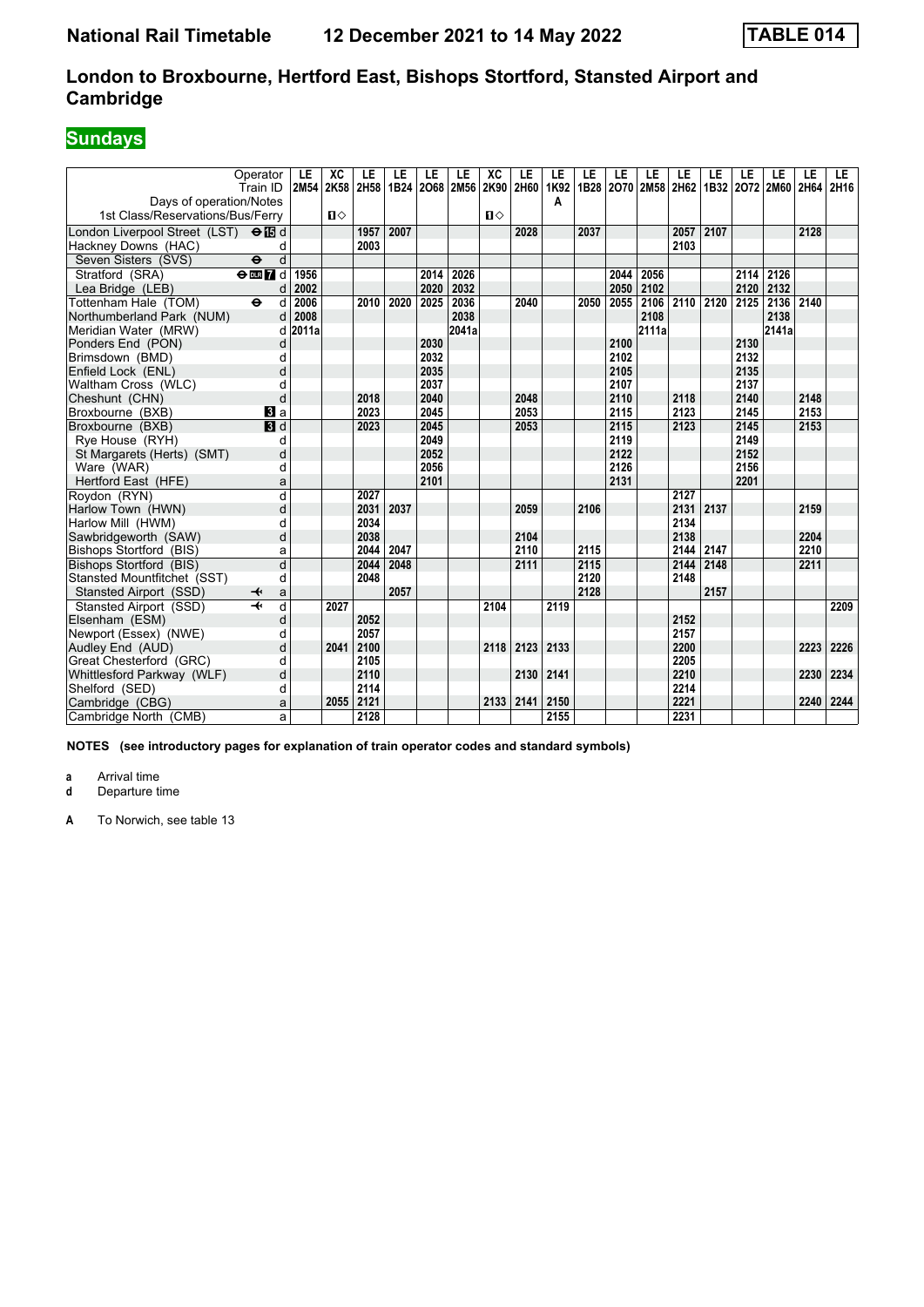### **London to Broxbourne, Hertford East, Bishops Stortford, Stansted Airport and Cambridge**

# **Sundays**

|                                                    | Operator<br>Train ID         | LE   | LE<br>1B36 2074 2M62 | LE    | XC<br>2K94 | LE<br>2H66 | LE<br>1B40 | LE<br>2076 2M64 | LE    | XC<br>2K98   | LE<br>2H68 | LE<br>1B44 2078 | LE   | LE<br>2H70 | LE<br>1B48 | LE<br>2S72 2O80 | LE   | LE<br>2S76 |
|----------------------------------------------------|------------------------------|------|----------------------|-------|------------|------------|------------|-----------------|-------|--------------|------------|-----------------|------|------------|------------|-----------------|------|------------|
| 1st Class/Reservations/Bus/Ferry                   |                              |      |                      |       | $\Pi$      |            |            |                 |       | $\mathbf{u}$ |            |                 |      |            |            |                 |      |            |
| London Liverpool Street (LST) $\Theta$ <b>is</b> d |                              | 2137 |                      |       |            | 2157       | 2207       |                 |       |              | 2228       | 2237            |      | 2257       | 2325       | 2328            |      | 2358       |
| Hackney Downs (HAC)                                | d                            |      |                      |       |            | 2203       |            |                 |       |              |            |                 |      | 2303       |            |                 |      |            |
| Seven Sisters (SVS)                                | d<br>$\ddot{\mathbf{e}}$     |      |                      |       |            |            |            |                 |       |              |            |                 |      |            |            |                 |      |            |
| Stratford (SRA)                                    | $\Theta$ <b>ER</b> d         |      | 2144                 | 2156  |            |            |            | 2214            | 2226  |              |            |                 | 2244 |            |            |                 | 2332 |            |
| Lea Bridge (LEB)                                   | d                            |      | 2150                 | 2202  |            |            |            | 2220            | 2232  |              |            |                 | 2250 |            |            |                 | 2338 |            |
| Tottenham Hale (TOM)                               | d<br>$\bullet$               | 2150 | 2155                 | 2206  |            | 2210       | 2220       | 2225            | 2236  |              | 2240       | 2250            | 2255 | 2310       | 2337       | 2340            | 2343 | 0010       |
| Northumberland Park (NUM)                          | d                            |      |                      | 2208  |            |            |            |                 | 2238  |              |            |                 |      |            |            |                 |      |            |
| Meridian Water (MRW)                               | d                            |      |                      | 2211a |            |            |            |                 | 2241a |              |            |                 |      |            |            |                 |      |            |
| Ponders End (PON)                                  | d                            |      | 2200                 |       |            |            |            | 2230            |       |              |            |                 | 2300 |            |            |                 | 2347 |            |
| Brimsdown (BMD)                                    | d                            |      | 2202                 |       |            |            |            | 2232            |       |              |            |                 | 2302 |            |            |                 | 2350 |            |
| Enfield Lock (ENL)                                 | d                            |      | 2205                 |       |            |            |            | 2235            |       |              |            |                 | 2305 |            |            |                 | 2352 |            |
| Waltham Cross (WLC)                                | d                            |      | 2207                 |       |            |            |            | 2237            |       |              |            |                 | 2307 |            |            |                 | 2355 |            |
| Cheshunt (CHN)                                     | d                            |      | 2210                 |       |            | 2218       |            | 2240            |       |              | 2248       |                 | 2310 | 2318       |            | 2348            | 2357 | 0018       |
| Broxbourne (BXB)                                   | <b>B</b> la                  |      | 2215                 |       |            | 2223       |            | 2245            |       |              | 2253       |                 | 2315 | 2323       |            | 2353            | 0003 | 0023       |
| Broxbourne (BXB)                                   | $\overline{\mathbf{B}}$ d    |      | 2215                 |       |            | 2223       |            | 2245            |       |              | 2253       |                 | 2315 | 2323       |            | 2353            | 0003 | 0023       |
| Rve House (RYH)                                    | d                            |      | 2219                 |       |            |            |            | 2249            |       |              |            |                 | 2319 |            |            |                 | 0006 |            |
| St Margarets (Herts) (SMT)                         | d                            |      | 2222                 |       |            |            |            | 2252            |       |              |            |                 | 2322 |            |            |                 | 0009 |            |
| Ware (WAR)                                         | d                            |      | 2226                 |       |            |            |            | 2256            |       |              |            |                 | 2326 |            |            |                 | 0013 |            |
| Hertford East (HFE)                                | a                            |      | 2231                 |       |            |            |            | 2301            |       |              |            |                 | 2331 |            |            |                 | 0019 |            |
| Rovdon (RYN)                                       | d                            |      |                      |       |            | 2227       |            |                 |       |              |            |                 |      | 2327       |            |                 |      | 0027       |
| Harlow Town (HWN)                                  | d                            | 2206 |                      |       |            | 2231       | 2237       |                 |       |              | 2259       | 2306            |      | 2331       | 2353       | 2359            |      | 0031       |
| Harlow Mill (HWM)                                  | d                            |      |                      |       |            | 2234       |            |                 |       |              |            |                 |      | 2334       |            |                 |      | 0034       |
| Sawbridgeworth (SAW)                               | d                            |      |                      |       |            | 2238       |            |                 |       |              | 2304       |                 |      | 2338       |            | 0004            |      | 0038       |
| Bishops Stortford (BIS)                            | a                            | 2215 |                      |       |            | 2244       | 2247       |                 |       |              | 2310       | 2315            |      | 2344       | 0002       | 0011            |      | 0044       |
| Bishops Stortford (BIS)                            | d                            | 2215 |                      |       |            | 2244       | 2248       |                 |       |              | 2311       | 2315            |      | 2344       | 0003       |                 |      |            |
| Stansted Mountfitchet (SST)                        | d                            | 2220 |                      |       |            | 2248       |            |                 |       |              |            | 2320            |      | 2348       |            |                 |      |            |
| Stansted Airport (SSD)                             | $\overline{\mathbf{t}}$<br>a | 2226 |                      |       |            |            | 2257       |                 |       |              |            | 2326            |      |            | 0012       |                 |      |            |
| Stansted Airport (SSD)                             | $\overline{+}$<br>d          |      |                      |       | 2227       |            |            |                 |       | 2304         |            |                 |      |            |            |                 |      |            |
| Elsenham (ESM)                                     | d                            |      |                      |       |            | 2252       |            |                 |       |              |            |                 |      | 2352       |            |                 |      |            |
| Newport (Essex) (NWE)                              | d                            |      |                      |       |            | 2257       |            |                 |       |              |            |                 |      | 2357       |            |                 |      |            |
| Audley End (AUD)                                   | d                            |      |                      |       | 2241       | 2300       |            |                 |       | 2320         | 2323       |                 |      | 2359       |            |                 |      |            |
| Great Chesterford (GRC)                            | d                            |      |                      |       |            | 2305       |            |                 |       |              |            |                 |      | 0005       |            |                 |      |            |
| Whittlesford Parkway (WLF)                         | d                            |      |                      |       |            | 2310       |            |                 |       |              | 2331       |                 |      | 0010       |            |                 |      |            |
| Shelford (SED)                                     | d                            |      |                      |       |            | 2314       |            |                 |       |              |            |                 |      | 0014       |            |                 |      |            |
| Cambridge (CBG)                                    | a                            |      |                      |       | 2255       | 2323       |            |                 |       | 2335         | 2340       |                 |      | 0021       |            |                 |      |            |
| Cambridge North (CMB)                              | a                            |      |                      |       |            | 2330       |            |                 |       |              |            |                 |      |            |            |                 |      |            |

**NOTES (see introductory pages for explanation of train operator codes and standard symbols)**

**a** Arrival time<br>**d** Departure ti

**d** Departure time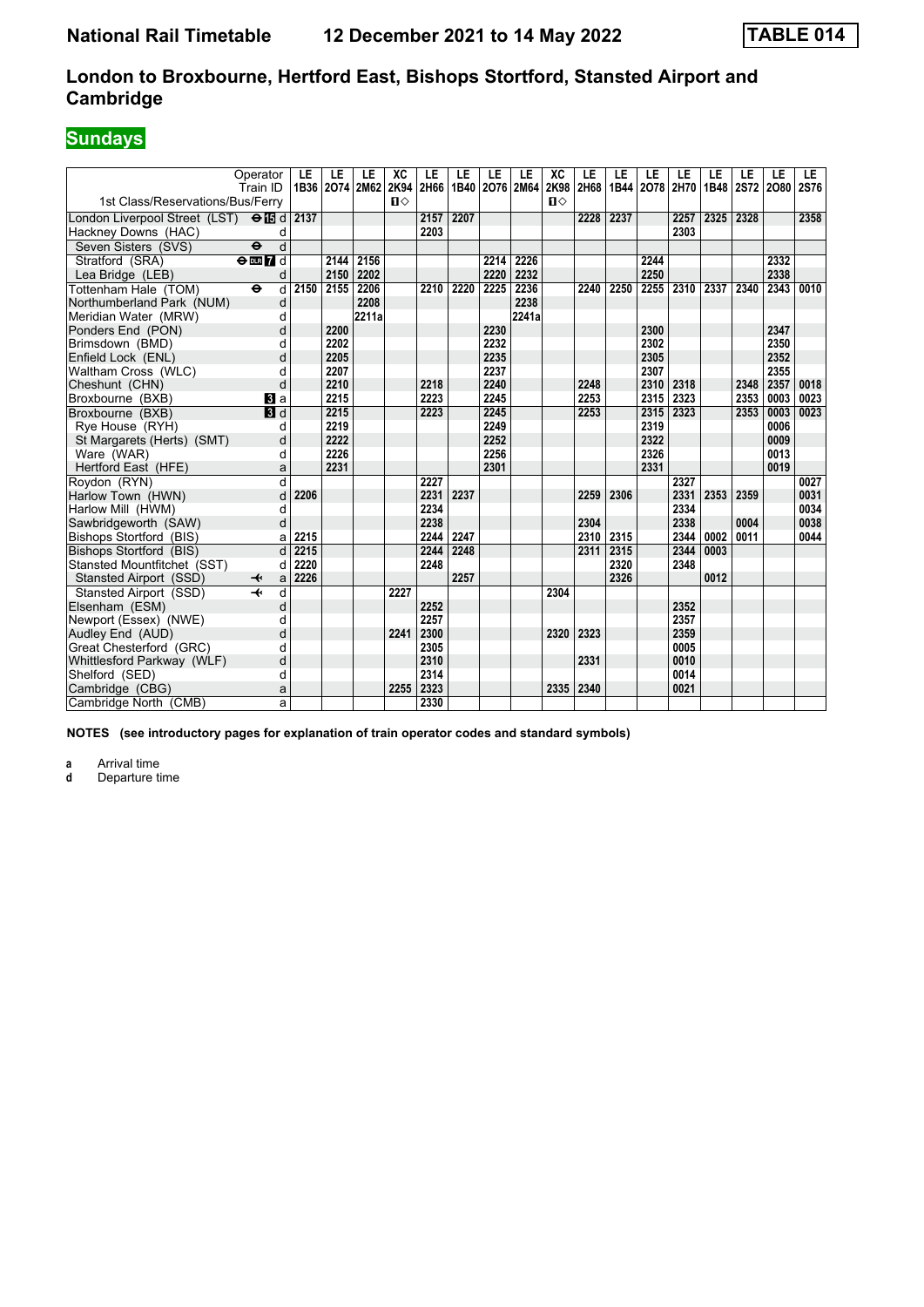### **Mondays to Fridays**

| Days of operation/Notes          | Operator<br>Train ID         | ХC<br>2K51     | LE<br>2H01 | LE<br>2001 | LE<br><b>2S03</b> | LE<br>1B99<br><b>MFX</b> | LE<br>1B01<br><b>MFO</b> | LE<br><b>2S03</b>        | XC<br>2K53   | LE<br><b>2M01</b> | LE<br>2H03 | LE<br>2H99 | LE   | LE<br>1B03 2003 | LE<br>1H81 | LE   | LE<br>1B05 2005 2D51 | LE<br>A | LE.<br>2H05 |
|----------------------------------|------------------------------|----------------|------------|------------|-------------------|--------------------------|--------------------------|--------------------------|--------------|-------------------|------------|------------|------|-----------------|------------|------|----------------------|---------|-------------|
| 1st Class/Reservations/Bus/Ferry |                              | $\blacksquare$ |            |            |                   |                          |                          |                          | $\mathbf{u}$ |                   |            |            |      |                 |            |      |                      |         |             |
| Cambridge North (CMB)            | d                            |                |            |            |                   |                          |                          |                          |              |                   |            |            |      |                 |            |      |                      |         |             |
| Cambridge (CBG)                  | d                            | 0444           | 0448       |            |                   |                          |                          |                          | 0517         |                   | 0520       | 0531       |      |                 | 0548       |      |                      |         | 0551        |
| Shelford (SED)                   | d                            |                |            |            |                   |                          |                          |                          |              |                   |            | 0536       |      |                 |            |      |                      |         | 0556        |
| Whittlesford Parkway (WLF)       | d                            |                | 0455       |            |                   |                          |                          |                          |              |                   | 0528       | 0541       |      |                 | 0555       |      |                      |         | 0600        |
| Great Chesterford (GRC)          | d                            |                |            |            |                   |                          |                          |                          |              |                   | 0532       |            |      |                 |            |      |                      |         | 0604        |
| Audley End (AUD)                 | d                            | 0459           | 0503       |            |                   |                          |                          |                          | 0534c        |                   | 0538       | 0549       |      |                 | 0604       |      |                      |         | 0610        |
| Newport (Essex) (NWE)            | d                            |                |            |            |                   |                          |                          |                          |              |                   | 0541       |            |      |                 |            |      |                      |         | 0613        |
| Elsenham (ESM)                   | d                            |                |            |            |                   |                          |                          |                          |              |                   | 0546       |            |      |                 |            |      |                      |         | 0619        |
| Stansted Airport (SSD)           | ↞<br>a                       | 0514           |            |            |                   |                          |                          |                          | 0549         |                   |            |            |      |                 |            |      |                      |         |             |
| Stansted Airport (SSD)           | d                            |                |            |            |                   |                          | 0530                     |                          |              |                   |            |            | 0600 |                 |            | 0615 |                      |         |             |
| Stansted Mountfitchet (SST)      | d                            |                |            |            |                   |                          |                          |                          |              |                   | 0550       |            | 0606 |                 |            |      |                      |         | 0622        |
| Bishops Stortford (BIS)          | a                            |                | 0516       |            |                   |                          | 0539                     |                          |              |                   | 0556       | 0602       | 0610 |                 | 0617       | 0624 |                      |         | 0628        |
| Bishops Stortford (BIS)          | d                            |                | 0516       |            | 0530              | 0539                     | 0539                     |                          |              |                   | 0556       | 0602       | 0610 |                 | 0618       | 0624 |                      |         | 0628        |
| Sawbridgeworth (SAW)             | d                            |                | 0521       |            | 0535              |                          |                          |                          |              |                   | 0601       | 0607       |      |                 |            |      |                      |         | 0633        |
| Harlow Mill (HWM)                | d                            |                | 0524       |            | 0538              |                          |                          |                          |              |                   |            | 0610       |      |                 |            |      |                      |         | 0637        |
| Harlow Town (HWN)                | d                            |                | 0527       |            | 0541              | 0547                     | 0547                     |                          |              |                   | 0606       | 0613       | 0617 |                 | 0627       | 0632 |                      |         | 0640        |
| Roydon (RYN)                     | d                            |                | 0531       |            | 0545              |                          |                          |                          |              |                   | 0610       |            |      |                 |            |      |                      |         | 0644        |
| Hertford East (HFE)              | d                            |                |            | 0525       |                   |                          |                          |                          |              |                   |            |            |      | 0606            |            |      |                      | 0627    |             |
| Ware (WAR)                       | d                            |                |            | 0529       |                   |                          |                          |                          |              |                   |            |            |      | 0610            |            |      |                      | 0631    |             |
| St Margarets (Herts) (SMT)       | d                            |                |            | 0533       |                   |                          |                          |                          |              |                   |            |            |      | 0614            |            |      |                      | 0635    |             |
| Rye House (RYH)                  | d                            |                |            | 0536       |                   |                          |                          |                          |              |                   |            |            |      | 0617            |            |      |                      | 0638    |             |
| Broxbourne (BXB)                 | BI a                         |                | 0535       | 0540       | 0550              | 0553                     | 0553                     | $\overline{\phantom{0}}$ |              |                   | 0614       | 0619       |      | 0622            | 0634       |      |                      | 0643    | 0648        |
| Broxbourne (BXB)                 | 3d                           |                | 0536       | 0540       | 0556              | 0553                     | 0553                     | 0556                     |              |                   | 0615       | 0620       |      | 0626            | 0634       |      | 0639                 | 0643    | 0649        |
| Cheshunt (CHN)                   | d                            |                | 0540       | 0544       | $\rightarrow$     | 0557                     | 0557                     | 0601                     |              |                   | 0619       |            |      | 0630            |            |      | 0644                 | 0647    | 0653        |
| Waltham Cross (WLC)              | d                            |                |            | 0547       |                   |                          |                          | 0603                     |              |                   |            |            |      | 0633            |            |      | 0646                 |         |             |
| Enfield Lock (ENL)               | d                            |                |            | 0549       |                   |                          |                          | 0606                     |              |                   |            |            |      | 0635            |            |      | 0649                 |         |             |
| Brimsdown (BMD)                  | d                            |                |            | 0552       |                   |                          |                          | 0608                     |              |                   |            |            |      | 0638            |            |      | 0651                 |         |             |
| Ponders End (PON)                | d                            |                |            | 0554       |                   |                          |                          | 0610                     |              |                   |            |            |      | 0640            |            |      |                      |         |             |
| Meridian Water (MRW)             | d                            |                |            | 0557       |                   |                          |                          | 0614                     |              | 0622              |            |            |      |                 |            |      |                      |         |             |
| Northumberland Park (NUM)        | d                            |                |            | 0559       |                   |                          |                          | 0616                     |              | 0624              |            |            |      |                 |            |      | 0656                 |         |             |
| Tottenham Hale (TOM)             | $\ddot{\bm{\Theta}}$<br>d    |                | 0550       | 0603       |                   | 0607                     | 0607                     | 0619                     |              | 0627              | 0628       | 0631       | 0634 | 0645            | 0649       | 0651 | 0659                 |         | 0702        |
| Lea Bridge (LEB)                 | $\mathsf{d}$                 |                |            |            |                   |                          |                          | 0623                     |              | 0630              |            |            |      |                 |            |      | 0703                 |         |             |
| Stratford (SRA)                  | $\Theta$ or $\overline{7}$ a |                |            |            |                   |                          |                          | 0632                     |              | 0637              |            | 0645       |      |                 |            |      | 0713                 |         |             |
| Seven Sisters (SVS)              | $\ddot{\mathbf{e}}$<br>a     |                |            |            |                   |                          |                          |                          |              |                   |            |            |      |                 |            |      |                      | 0701    |             |
| Hackney Downs (HAC)              | a                            |                |            | 0609       |                   |                          |                          |                          |              |                   |            |            |      | 0652            |            |      |                      | 0708    |             |
| London Liverpool Street (LST)    | $\Theta$ is a                |                | 0603       | 0618       |                   | 0623                     | 0623                     |                          |              |                   | 0643       |            |      | 0649 0702 0705  |            | 0708 |                      | 0718    | 0720        |

**NOTES (see introductory pages for explanation of train operator codes and standard symbols)**

**a** Arrival time

**d** Departure time<br>**c** Arrives 3 minute

**c** Arrives 3 minutes earlier

**A** Also calls at Edmonton Green 0655

**0F2** Mondays and Fridays only

**MFX** Not Mondays and Fridays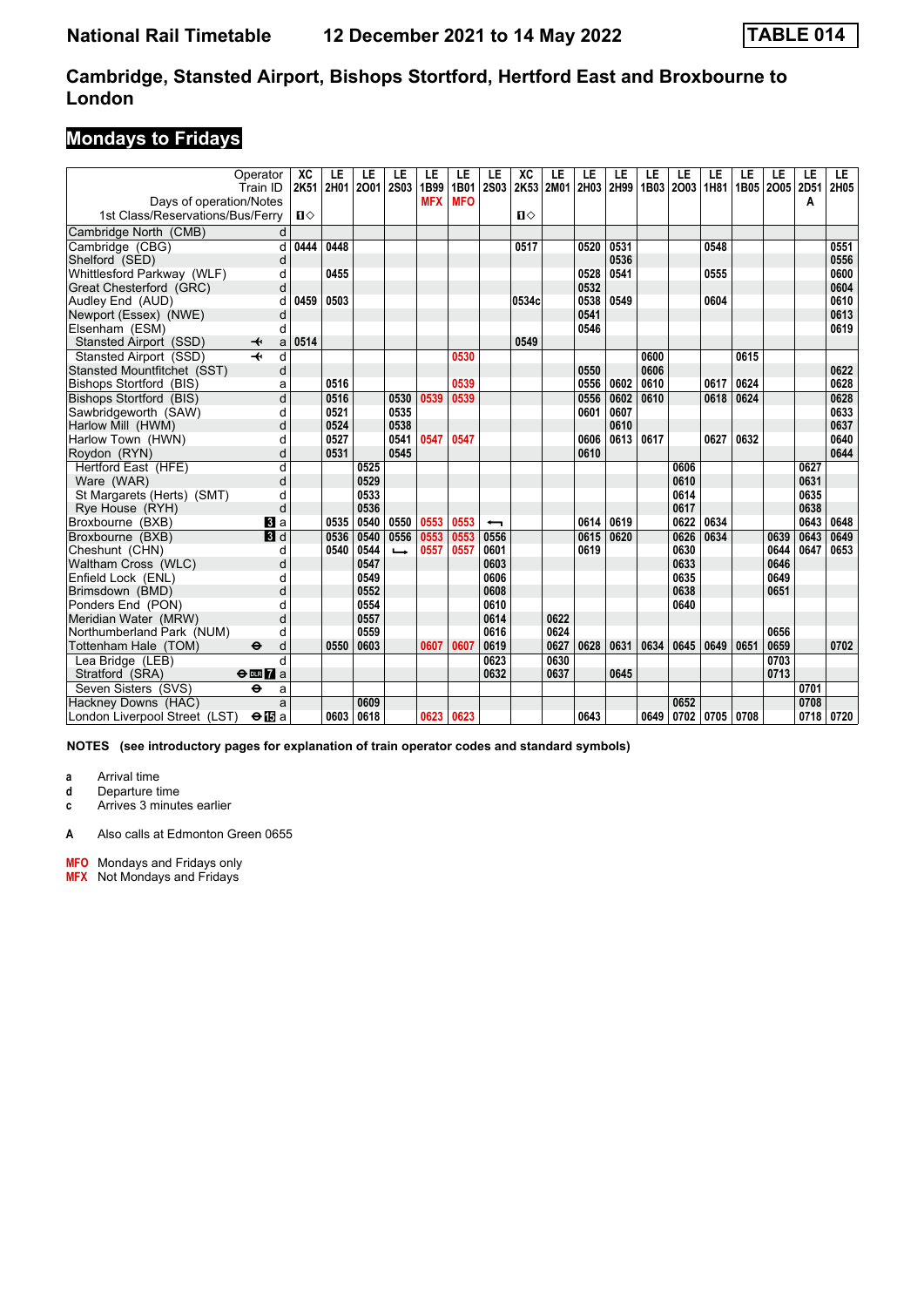### **Mondays to Fridays**

|                                  | Operator<br>Train ID              | LE<br><b>2S91</b> | LE<br>1H83 | LE<br>2M03 | LE<br><b>2S91</b> | LE<br><b>2S07</b> | LE<br>1B09 | LE<br><b>2S07</b> | LE<br>2D53 | LE<br>2H07 | XC<br>2K55 | LE   | LE   | LE<br>1H85 2M05 2O93 2O61 | LE            | LE<br>1B13 2061 | LE                       | LE<br>2D55 | LE<br>2H09 |
|----------------------------------|-----------------------------------|-------------------|------------|------------|-------------------|-------------------|------------|-------------------|------------|------------|------------|------|------|---------------------------|---------------|-----------------|--------------------------|------------|------------|
| Days of operation/Notes          |                                   |                   | в          |            |                   |                   |            |                   | C          |            |            |      |      |                           |               |                 |                          | D          |            |
| 1st Class/Reservations/Bus/Ferry |                                   |                   |            |            |                   |                   |            |                   |            |            | $\Pi$      |      |      |                           |               |                 |                          |            |            |
| Cambridge North (CMB)            | d                                 |                   | 0604       |            |                   |                   |            |                   |            |            |            |      |      |                           |               |                 |                          |            |            |
| Cambridge (CBG)                  | d                                 |                   | 0618       |            |                   |                   |            |                   |            | 0621       | 0635       | 0647 |      |                           |               |                 |                          |            | 0651       |
| Shelford (SED)                   | d                                 |                   |            |            |                   |                   |            |                   |            | 0626       |            |      |      |                           |               |                 |                          |            | 0656       |
| Whittlesford Parkway (WLF)       | d                                 |                   | 0625       |            |                   |                   |            |                   |            | 0630       |            | 0655 |      |                           |               |                 |                          |            | 0700       |
| Great Chesterford (GRC)          | d                                 |                   |            |            |                   |                   |            |                   |            | 0634       |            |      |      |                           |               |                 |                          |            | 0704       |
| Audley End (AUD)                 | d                                 |                   | 0634       |            |                   |                   |            |                   |            | 0640       | 0650       | 0703 |      |                           |               |                 |                          |            | 0710       |
| Newport (Essex) (NWE)            | d                                 |                   |            |            |                   |                   |            |                   |            | 0643       |            |      |      |                           |               |                 |                          |            | 0713       |
| Elsenham (ESM)                   | d                                 |                   |            |            |                   |                   |            |                   |            | 0649       |            |      |      |                           |               |                 |                          |            | 0719       |
| Stansted Airport (SSD)           | ✦<br>a                            |                   |            |            |                   |                   |            |                   |            |            | 0709       |      |      |                           |               |                 |                          |            |            |
| Stansted Airport (SSD)           | d                                 |                   |            |            |                   |                   | 0640       |                   |            |            |            |      |      |                           |               | 0712            |                          |            |            |
| Stansted Mountfitchet (SST)      | d                                 |                   |            |            |                   |                   | 0646       |                   |            | 0652       |            |      |      |                           |               |                 |                          |            | 0722       |
| Bishops Stortford (BIS)          | a                                 |                   | 0647       |            |                   |                   | 0651       |                   |            | 0658       |            | 0716 |      |                           |               | 0721            |                          |            | 0728       |
| Bishops Stortford (BIS)          | d                                 | 0632              | 0647       |            |                   |                   | 0651       |                   |            | 0658       |            | 0717 |      |                           |               | 0721            |                          |            | 0728       |
| Sawbridgeworth (SAW)             | d                                 | 0637              |            |            |                   |                   | 0656       |                   |            | 0703       |            |      |      |                           |               |                 |                          |            | 0733       |
| Harlow Mill (HWM)                |                                   | 0641              |            |            |                   |                   |            |                   |            | 0706       |            |      |      |                           |               |                 |                          |            | 0736       |
| Harlow Town (HWN)                |                                   | 0644              |            |            |                   | 0656              | 0701       |                   |            | 0710       |            |      |      |                           |               | 0730            |                          |            | 0740       |
| Roydon (RYN)                     | d                                 | 0648              |            |            |                   | 0700              |            |                   |            | 0714       |            |      |      |                           |               |                 |                          |            | 0744       |
| Hertford East (HFE)              | d                                 |                   |            |            |                   |                   |            |                   | 0657       |            |            |      |      |                           | 0717          |                 |                          | 0727       |            |
| Ware (WAR)                       | d                                 |                   |            |            |                   |                   |            |                   | 0701       |            |            |      |      |                           | 0721          |                 |                          | 0731       |            |
| St Margarets (Herts) (SMT)       | d                                 |                   |            |            |                   |                   |            |                   | 0705       |            |            |      |      |                           | 0725          |                 |                          | 0735       |            |
| Rye House (RYH)                  | d                                 |                   |            |            |                   |                   |            |                   | 0708       |            |            |      |      |                           | 0728          |                 |                          | 0738       |            |
| Broxbourne (BXB)                 | $\bf{B}$ a                        | 0653              |            |            |                   | 0705              |            |                   | 0713       | 0718       |            |      |      |                           | 0733          | 0736            | $\overline{\phantom{0}}$ | 0743       | 0748       |
| Broxbourne (BXB)                 | $\blacksquare$                    | 0700              |            |            | 0700              | 0709              |            | 0709              | 0713       | 0718       |            |      |      | 0730                      | 0739          | 0736            | 0739                     | 0743       | 0748       |
| Cheshunt (CHN)                   | d                                 | $\rightarrow$     |            |            |                   | $\rightarrow$     | 0710       | 0714              | 0717       | 0723       |            |      |      |                           | $\rightarrow$ | 0740            | 0744                     | 0747       | 0753       |
| Waltham Cross (WLC)              | d                                 |                   |            |            | 0706              |                   |            | 0717              |            |            |            |      |      | 0736                      |               |                 | 0746                     |            |            |
| Enfield Lock (ENL)               | d                                 |                   |            |            | 0709              |                   |            | 0720              |            |            |            |      |      | 0739                      |               |                 | 0749                     |            |            |
| Brimsdown (BMD)                  | d                                 |                   |            |            | 0712              |                   |            | 0723              |            |            |            |      |      | 0742                      |               |                 | 0751                     |            |            |
| Ponders End (PON)                | d                                 |                   |            |            | 0714              |                   |            |                   |            |            |            |      |      | 0744                      |               |                 |                          |            |            |
| Meridian Water (MRW)             | d                                 |                   |            | 0708       |                   |                   |            |                   |            |            |            |      | 0738 |                           |               |                 | 0756                     |            |            |
| Northumberland Park (NUM)        | d                                 |                   |            | 0710       |                   |                   |            |                   |            |            |            |      | 0740 |                           |               |                 |                          |            |            |
| Tottenham Hale (TOM)             | $\ddot{\boldsymbol{\Theta}}$<br>d |                   | 0708       | 0713       | 0720              |                   | 0723       | 0729              |            | 0732       |            | 0738 | 0743 | 0750                      |               | 0753            | 0759                     |            | 0802       |
| Lea Bridge (LEB)                 | d                                 |                   |            | 0716       |                   |                   |            | 0733              |            |            |            |      | 0746 |                           |               |                 | 0803                     |            |            |
| Stratford (SRA)                  | $\Theta$ or $\overline{7}$ a      |                   |            | 0723       |                   |                   |            | 0743              |            |            |            |      | 0753 |                           |               |                 | 0813                     |            |            |
| Seven Sisters (SVS)              | $\ddot{\mathbf{e}}$<br>a          |                   |            |            |                   |                   |            |                   | 0731       |            |            |      |      |                           |               |                 |                          | 0801       |            |
| Hackney Downs (HAC)              | a                                 |                   |            |            | 0726              |                   |            |                   | 0738       |            |            |      |      | 0756                      |               |                 |                          | 0808       |            |
| London Liverpool Street (LST)    | $\Theta$ is a                     |                   | 0725       |            | 0737              |                   | 0741       |                   | 0748       | 0750       |            | 0755 |      | 0808                      |               | 0810            |                          | 0818       | 0820       |

**NOTES (see introductory pages for explanation of train operator codes and standard symbols)**

**a** Arrival time

**d** Departure time

**B** From Kings Lynn, see table 13

**C** Also calls at Edmonton Green 0725<br>**D** Also calls at Edmonton Green 0755

Also calls at Edmonton Green 0755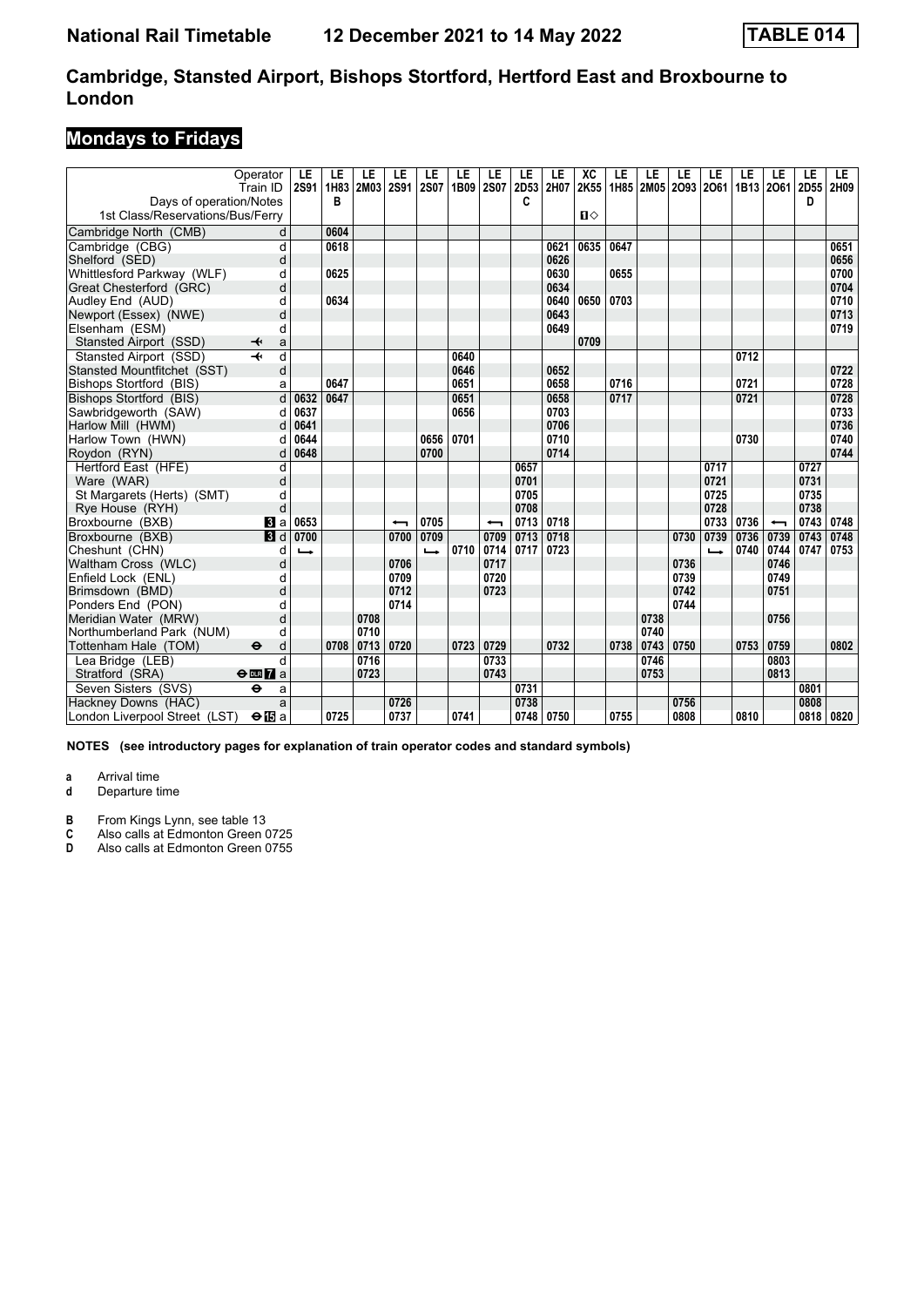### **Mondays to Fridays**

|                                  | Operator<br>Train ID         | LE<br>1H87 | LE   | LE<br>2M07 2095 | LE<br>2063    | LE   | LE<br>1B17 2063          | LE<br>2D57 | LE<br>2H11 | XC<br>2K57   | LE   | LE<br>1H89 2M09 2O97 | LE   | LE   | LE<br>1B21 2065 | LE<br>2H13 | LE<br>1B <sub>23</sub> | XC<br>1L26 | LE<br>2M11 |
|----------------------------------|------------------------------|------------|------|-----------------|---------------|------|--------------------------|------------|------------|--------------|------|----------------------|------|------|-----------------|------------|------------------------|------------|------------|
| Days of operation/Notes          |                              | в          |      |                 |               |      |                          | E          |            |              |      |                      |      |      |                 | F          |                        | G          |            |
| 1st Class/Reservations/Bus/Ferry |                              |            |      |                 |               |      |                          |            |            | $\mathbf{u}$ |      |                      |      |      |                 |            |                        | $\P$       |            |
| Cambridge North (CMB)            | d                            | 0707       |      |                 |               |      |                          |            |            |              |      |                      |      |      |                 | 0741       |                        |            |            |
| Cambridge (CBG)                  | d                            | 0717       |      |                 |               |      |                          |            | 0720       | 0735         | 0747 |                      |      |      |                 | 0750       |                        | 0811       |            |
| Shelford (SED)                   | d                            |            |      |                 |               |      |                          |            | 0726       |              |      |                      |      |      |                 | 0756       |                        |            |            |
| Whittlesford Parkway (WLF)       |                              | 0725       |      |                 |               |      |                          |            | 0730       |              | 0755 |                      |      |      |                 | 0800       |                        |            |            |
| Great Chesterford (GRC)          | d                            |            |      |                 |               |      |                          |            | 0734       |              |      |                      |      |      |                 | 0804       |                        |            |            |
| Audley End (AUD)                 | d                            | 0733       |      |                 |               |      |                          |            | 0740       | 0750         | 0803 |                      |      |      |                 | 0810       |                        |            |            |
| Newport (Essex) (NWE)            | d                            |            |      |                 |               |      |                          |            | 0743       |              |      |                      |      |      |                 | 0813       |                        |            |            |
| Elsenham (ESM)                   | d                            |            |      |                 |               |      |                          |            | 0749       |              |      |                      |      |      |                 | 0819       |                        |            |            |
| Stansted Airport (SSD)           | ↞<br>a                       |            |      |                 |               |      |                          |            |            | 0809         |      |                      |      |      |                 |            |                        | 0841       |            |
| Stansted Airport (SSD)           | d                            |            |      |                 |               | 0740 |                          |            |            |              |      |                      |      | 0813 |                 |            | 0827                   |            |            |
| Stansted Mountfitchet (SST)      | d                            |            |      |                 |               | 0746 |                          |            | 0752       |              |      |                      |      | 0819 |                 | 0822       |                        |            |            |
| <b>Bishops Stortford (BIS)</b>   | a                            | 0746       |      |                 |               | 0751 |                          |            | 0758       |              | 0816 |                      |      | 0823 |                 | 0828       | 0836                   |            |            |
| Bishops Stortford (BIS)          | d                            | 0747       |      |                 |               | 0751 |                          |            | 0758       |              | 0817 |                      |      | 0824 |                 | 0828       | 0837                   |            |            |
| Sawbridgeworth (SAW)             | d                            |            |      |                 |               |      |                          |            | 0803       |              |      |                      |      |      |                 | 0833       |                        |            |            |
| Harlow Mill (HWM)                | d                            |            |      |                 |               |      |                          |            | 0806       |              |      |                      |      |      |                 | 0836       |                        |            |            |
| Harlow Town (HWN)                | d                            |            |      |                 |               | 0800 |                          |            | 0810       |              |      |                      |      | 0832 |                 | 0840       | 0845                   |            |            |
| Roydon (RYN)                     | d                            |            |      |                 |               |      |                          |            | 0814       |              |      |                      |      |      |                 | 0844       |                        |            |            |
| Hertford East (HFE)              | $\overline{\mathsf{d}}$      |            |      |                 | 0747          |      |                          | 0757       |            |              |      |                      |      |      | 0817            |            |                        |            |            |
| Ware (WAR)                       | d                            |            |      |                 | 0751          |      |                          | 0801       |            |              |      |                      |      |      | 0821            |            |                        |            |            |
| St Margarets (Herts) (SMT)       | d                            |            |      |                 | 0755          |      |                          | 0805       |            |              |      |                      |      |      | 0825            |            |                        |            |            |
| Rye House (RYH)                  | d                            |            |      |                 | 0758          |      |                          | 0808       |            |              |      |                      |      |      | 0828            |            |                        |            |            |
| Broxbourne (BXB)                 | $\mathbf{B}$ a               |            |      |                 | 0803          | 0806 | $\overline{\phantom{0}}$ | 0813       | 0818       |              |      |                      |      |      | 0836            | 0848       |                        |            |            |
| Broxbourne (BXB)                 | 3d                           |            |      | 0800            | 0809          | 0806 | 0809                     | 0813       | 0818       |              |      |                      | 0830 |      | 0839            | 0848       |                        |            |            |
| Cheshunt (CHN)                   | d                            |            |      |                 | $\rightarrow$ | 0810 | 0814                     | 0817       | 0823       |              |      |                      | 0835 |      | 0844            | 0853       |                        |            |            |
| Waltham Cross (WLC)              | d                            |            |      | 0806            |               |      | 0817                     |            |            |              |      |                      | 0837 |      | 0846            |            |                        |            |            |
| Enfield Lock (ENL)               | d                            |            |      | 0809            |               |      | 0820                     |            |            |              |      |                      | 0840 |      | 0849            |            |                        |            |            |
| Brimsdown (BMD)                  | d                            |            |      | 0812            |               |      | 0823                     |            |            |              |      |                      | 0842 |      | 0851            |            |                        |            |            |
| Ponders End (PON)                | d                            |            |      | 0814            |               |      |                          |            |            |              |      |                      | 0844 |      |                 |            |                        |            |            |
| Meridian Water (MRW)             | d                            |            | 0808 |                 |               |      |                          |            |            |              |      | 0838                 |      |      |                 |            |                        |            | 0908       |
| Northumberland Park (NUM)        | d                            |            | 0810 |                 |               |      |                          |            |            |              |      | 0840                 |      |      | 0856            |            |                        |            | 0910       |
| Tottenham Hale (TOM)             | $\bullet$<br>d               | 0808       | 0813 | 0820            |               | 0823 | 0829                     |            | 0832       |              | 0838 | 0843                 | 0850 | 0853 | 0859            | 0902       | 0905                   |            | 0913       |
| Lea Bridge (LEB)                 | d                            |            | 0816 |                 |               |      | 0833                     |            |            |              |      | 0846                 |      |      | 0903            |            |                        |            | 0916       |
| Stratford (SRA)                  | $\Theta$ or $\overline{7}$ a |            | 0823 |                 |               |      | 0843                     |            |            |              |      | 0853                 |      |      | 0913            |            |                        |            | 0923       |
| Seven Sisters (SVS)              | $\ddot{\mathbf{e}}$<br>a     |            |      |                 |               |      |                          | 0831       |            |              |      |                      |      |      |                 |            |                        |            |            |
| Hackney Downs (HAC)              | a                            |            |      | 0826            |               |      |                          | 0838       |            |              |      |                      | 0856 |      |                 |            |                        |            |            |
| London Liverpool Street (LST)    | $\Theta$ ibi a               | 0825       |      | 0837            |               | 0840 |                          | 0848       | 0850       |              | 0855 |                      | 0907 | 0910 |                 | 0920       | 0923                   |            |            |

**NOTES (see introductory pages for explanation of train operator codes and standard symbols)**

- **d** Departure time
- **B** From Kings Lynn, see table 13
- **E** Also calls at Edmonton Green 0825<br>**F** From Ely, see table 13
- **F** From Ely, see table 13<br>**G** From Birmingham New
- From Birmingham New Street, see table 54

**a** Arrival time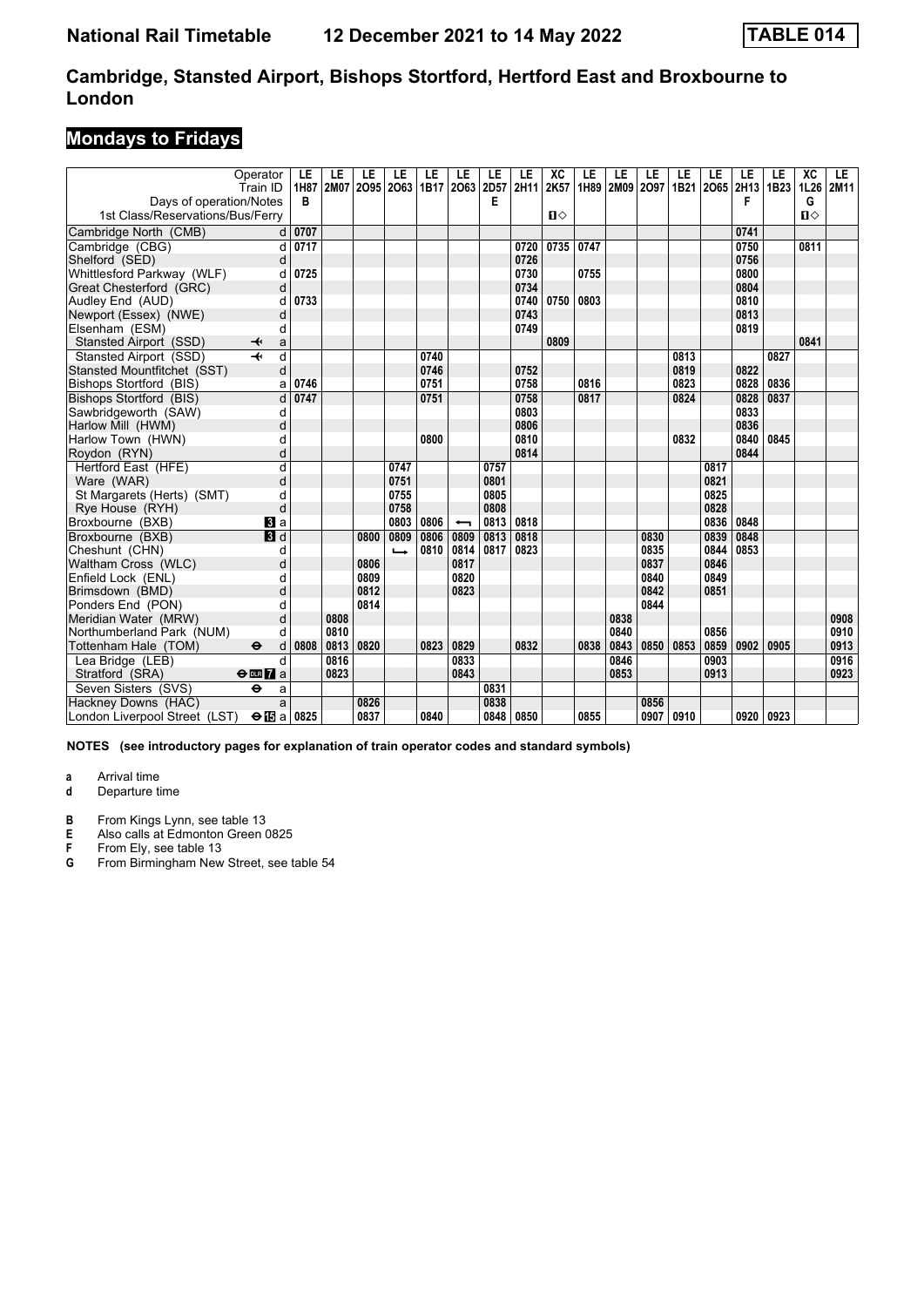### **Mondays to Fridays**

|                                                             | Operator<br>Train ID         | LE<br>2013 | LE<br><b>2S15</b>        | LE<br>1H91 | LE<br><b>2S15</b>        | LE<br>2H15<br>F | LE<br>1B27 | LE   | LE<br>2M13 2O15 | LE<br><b>2S17</b> | LE<br>2H17 | LE<br>1B31 | LE<br>2M15 2O17 | LE   | XC<br>1L28             | LE<br>2S19 | LE<br>2H19 | LE<br>1B35 | LE.<br>1K65 |
|-------------------------------------------------------------|------------------------------|------------|--------------------------|------------|--------------------------|-----------------|------------|------|-----------------|-------------------|------------|------------|-----------------|------|------------------------|------------|------------|------------|-------------|
| Days of operation/Notes<br>1st Class/Reservations/Bus/Ferry | Catering facilities          |            |                          |            |                          |                 |            |      |                 |                   |            |            |                 |      | G<br>$\mathbf{u}$<br>ᠼ |            |            |            | н           |
| Cambridge North (CMB)                                       | d                            |            |                          |            |                          | 0814            |            |      |                 |                   |            |            |                 |      |                        |            | 0911       |            | 0944        |
| Cambridge (CBG)                                             | d                            |            |                          | 0818       |                          | 0821            |            |      |                 |                   | 0847       |            |                 |      | 0914                   |            | 0920       |            | 0951        |
| Shelford (SED)                                              | d                            |            |                          |            |                          | 0826            |            |      |                 |                   | 0852       |            |                 |      |                        |            | 0925       |            |             |
| Whittlesford Parkway (WLF)                                  | d                            |            |                          | 0825       |                          | 0831            |            |      |                 |                   | 0900c      |            |                 |      |                        |            | 0930       |            | 0959        |
| Great Chesterford (GRC)                                     | d                            |            |                          |            |                          | 0835            |            |      |                 |                   | 0904       |            |                 |      |                        |            | 0934       |            |             |
| Audley End (AUD)                                            | d                            |            |                          | 0834       |                          | 0840            |            |      |                 |                   | 0910       |            |                 |      |                        |            | 0940       |            | 1007        |
| Newport (Essex) (NWE)                                       | d                            |            |                          |            |                          | 0843            |            |      |                 |                   | 0913       |            |                 |      |                        |            | 0943       |            |             |
| Elsenham (ESM)                                              | d                            |            |                          |            |                          | 0849            |            |      |                 |                   | 0919       |            |                 |      |                        |            | 0949       |            |             |
| Stansted Airport (SSD)                                      | ↞<br>a                       |            |                          |            |                          |                 |            |      |                 |                   |            |            |                 |      | 0944                   |            |            |            | 1024        |
| Stansted Airport (SSD)                                      | $\overline{\mathbf{t}}$<br>d |            |                          |            |                          |                 | 0857       |      |                 |                   |            | 0927       |                 |      |                        |            |            | 0957       |             |
| Stansted Mountfitchet (SST)                                 | d                            |            |                          |            |                          | 0853            | 0903       |      |                 |                   | 0924       |            |                 |      |                        |            | 0953       | 1003       |             |
| Bishops Stortford (BIS)                                     | a                            |            |                          | 0848       |                          | 0858            | 0907       |      |                 |                   | 0929       | 0936       |                 |      |                        |            | 0958       | 1007       |             |
| <b>Bishops Stortford (BIS)</b>                              | $\overline{\mathsf{d}}$      |            | 0842                     | 0849       |                          | 0858            | 0908       |      |                 | 0913              | 0929       | 0936       |                 |      |                        | 0947       | 0958       | 1008       |             |
| Sawbridgeworth (SAW)                                        | d                            |            | 0847                     |            |                          | 0903            |            |      |                 | 0918              | 0933       |            |                 |      |                        | 0952       | 1003       |            |             |
| Harlow Mill (HWM)                                           | d                            |            | 0850                     |            |                          | 0906            |            |      |                 | 0921              | 0937       |            |                 |      |                        |            | 1006       |            |             |
| Harlow Town (HWN)                                           | d                            |            | 0853                     | 0857       |                          | 0910            | 0916       |      |                 | 0924              | 0940       | 0945       |                 |      |                        | 1005e      | 1009       | 1016       |             |
| Roydon (RYN)                                                | d                            |            |                          |            |                          | 0914            |            |      |                 | 0928              |            |            |                 |      |                        |            | 1013       |            |             |
| Hertford East (HFE)                                         | d                            | 0839       |                          |            |                          |                 |            |      | 0909            |                   |            |            |                 | 0939 |                        |            |            |            |             |
| Ware (WAR)                                                  | d                            | 0843       |                          |            |                          |                 |            |      | 0913            |                   |            |            |                 | 0943 |                        |            |            |            |             |
| St Margarets (Herts) (SMT)                                  | d                            | 0847       |                          |            |                          |                 |            |      | 0917            |                   |            |            |                 | 0947 |                        |            |            |            |             |
| Rye House (RYH)                                             | d                            | 0850       |                          |            |                          |                 |            |      | 0920            |                   |            |            |                 | 0950 |                        |            |            |            |             |
| Broxbourne (BXB)                                            | <b>B</b> la                  | 0855       | 0900                     | 0903       | $\overline{\phantom{0}}$ | 0918            |            |      | 0925            | 0933              | 0946       |            |                 | 0955 |                        | 1011       | 1017       |            |             |
| Broxbourne (BXB)                                            | $\blacksquare$               | 0855       | 0909                     | 0904       | 0909                     | 0918            |            |      | 0925            | 0939              | 0946       |            |                 | 0955 |                        | 1012       | 1017       |            |             |
| Cheshunt (CHN)                                              | d                            | 0900       | $\overline{\phantom{a}}$ |            | 0914                     | 0923            |            |      | 0930            | 0943              | 0950       |            |                 | 0959 |                        | 1016       | 1021       |            |             |
| Waltham Cross (WLC)                                         | d                            | 0902       |                          |            | 0916                     |                 |            |      | 0932            |                   |            |            |                 | 1001 |                        | 1019       |            |            |             |
| Enfield Lock (ENL)                                          | d                            | 0905       |                          |            | 0919                     |                 |            |      | 0935            | 0946              |            |            |                 | 1004 |                        |            |            |            |             |
| Brimsdown (BMD)                                             | d                            | 0907       |                          |            |                          |                 |            |      | 0937            |                   |            |            |                 | 1006 |                        |            |            |            |             |
| Ponders End (PON)                                           | d                            | 0909       |                          |            |                          |                 |            |      | 0939            |                   |            |            |                 | 1008 |                        |            |            |            |             |
| Meridian Water (MRW)                                        | d                            |            |                          |            | 0924                     |                 |            | 0938 |                 | 0951              |            |            | 1008            |      |                        |            |            |            |             |
| Northumberland Park (NUM)                                   | d                            |            |                          |            | 0926                     |                 |            | 0940 |                 | 0953              |            |            | 1010            |      |                        |            |            |            |             |
| Tottenham Hale (TOM)                                        | $\ddot{\bm{\Theta}}$<br>d    | 0915       |                          | 0919       | 0929                     | 0932            | 0935       | 0943 | 0945            | 0957              | 1000       | 1003       | 1013            | 1014 |                        | 1027       | 1030       | 1033       |             |
| Lea Bridge (LEB)                                            | d                            |            |                          |            | 0933                     |                 |            | 0946 |                 | 1001              |            |            | 1016            |      |                        | 1031       |            |            |             |
| Stratford (SRA)                                             | $\Theta$ or $\Gamma$ a       |            |                          |            | 0943                     |                 |            | 0953 |                 | 1008              |            |            | 1023            |      |                        | 1040       |            |            |             |
| Seven Sisters (SVS)                                         | $\ddot{\mathbf{e}}$<br>a     |            |                          |            |                          |                 |            |      |                 |                   |            |            |                 |      |                        |            |            |            |             |
| Hackney Downs (HAC)                                         | a                            | 0921       |                          |            |                          |                 |            |      | 0951            |                   |            |            |                 | 1020 |                        |            |            |            |             |
| London Liverpool Street (LST)                               | $\bigoplus$ a                | 0933       |                          | 0935       |                          | 0950 0953       |            |      | 1001            |                   | 1015 1018  |            |                 | 1028 |                        |            | 1045       | 1047       |             |

**NOTES (see introductory pages for explanation of train operator codes and standard symbols)**

- **a** Arrival time<br>**d** Departure ti
- **d** Departure time
- **c** Arrives 3 minutes earlier
- **e** Arrives 8 minutes earlier
- **F** From Ely, see table 13<br>**G** From Birmingham New
- **6** From Birmingham New Street, see table 54<br>**H** From Norwich, see table 13
- From Norwich, see table 13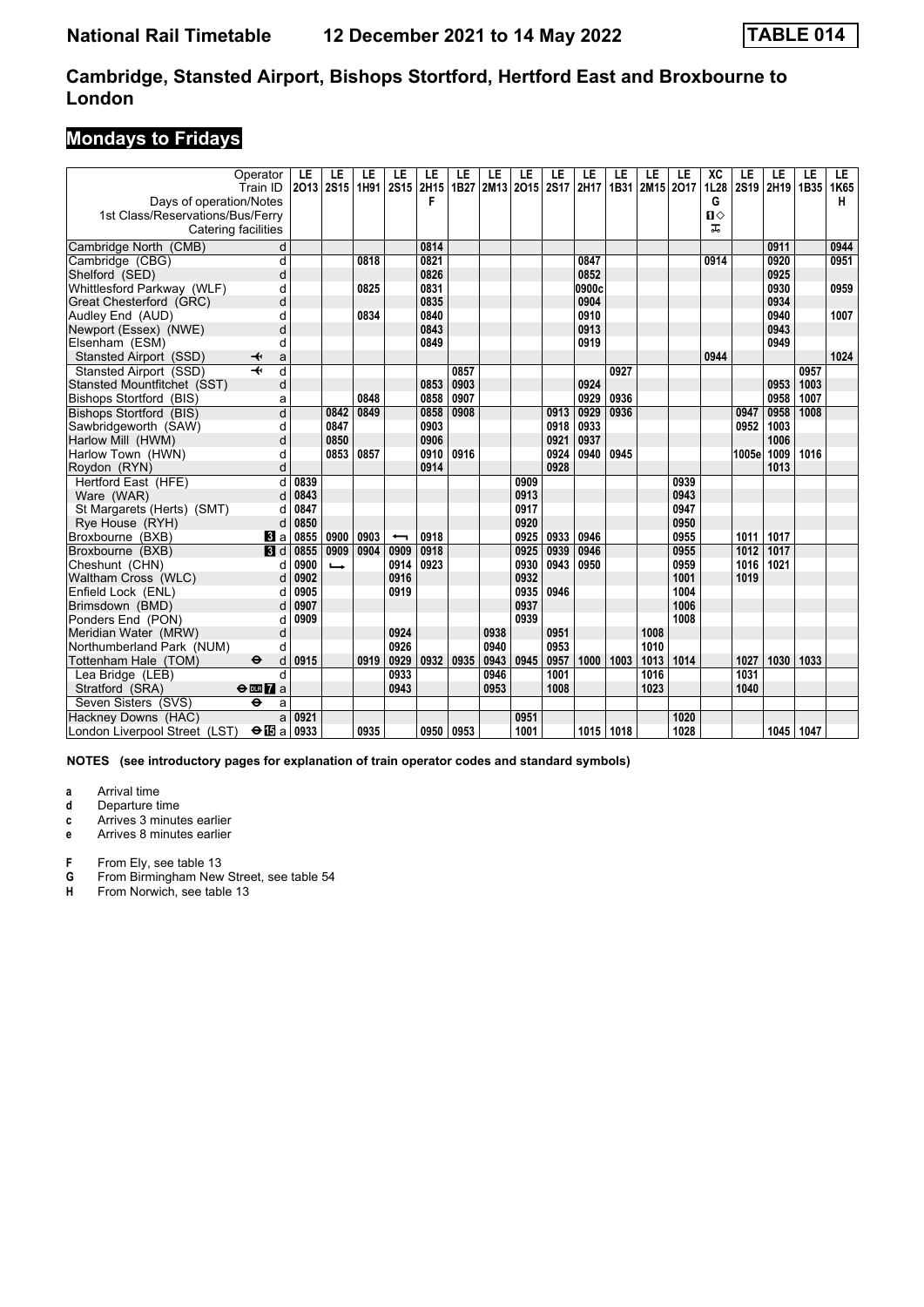### **Mondays to Fridays**

|                                  | Operator<br>Train ID              | LE<br>2M17 | LE<br>2019 | LE<br>2S21 | LE<br>2H21 | LE<br>1B39 | ХC<br>1L30   | LE<br>2M19 | LE<br>2021 | LE<br>2S23    | LE<br>1B41       | LE                       | LE   | LE<br>2S23 2H23 2M21 2O23 | LE   | LE<br><b>2S25</b> | LE<br>1B45 | LE<br><b>2S25</b>        | LE.<br>1K67 |
|----------------------------------|-----------------------------------|------------|------------|------------|------------|------------|--------------|------------|------------|---------------|------------------|--------------------------|------|---------------------------|------|-------------------|------------|--------------------------|-------------|
| Days of operation/Notes          |                                   |            |            |            |            |            | G            |            |            |               |                  |                          |      |                           |      |                   |            |                          | н           |
| 1st Class/Reservations/Bus/Ferry |                                   |            |            |            |            |            | $\mathbf{u}$ |            |            |               |                  |                          |      |                           |      |                   |            |                          |             |
| Catering facilities              |                                   |            |            |            |            |            | ᠼ            |            |            |               |                  |                          |      |                           |      |                   |            |                          |             |
| Cambridge North (CMB)            | d                                 |            |            |            | 0953       |            |              |            |            |               |                  |                          | 1014 |                           |      |                   |            |                          | 1039        |
| Cambridge (CBG)                  | d                                 |            |            |            | 1003       |            | 1011         |            |            |               |                  |                          | 1020 |                           |      |                   |            |                          | 1048        |
| Shelford (SED)                   | d                                 |            |            |            |            |            |              |            |            |               |                  |                          | 1025 |                           |      |                   |            |                          |             |
| Whittlesford Parkway (WLF)       | d                                 |            |            |            | 1011       |            |              |            |            |               |                  |                          | 1030 |                           |      |                   |            |                          | 1057        |
| Great Chesterford (GRC)          | d                                 |            |            |            |            |            |              |            |            |               |                  |                          | 1034 |                           |      |                   |            |                          |             |
| Audley End (AUD)                 | d                                 |            |            |            | 1019       |            |              |            |            |               |                  |                          | 1040 |                           |      |                   |            |                          | 1106        |
| Newport (Essex) (NWE)            | d                                 |            |            |            |            |            |              |            |            |               |                  |                          | 1043 |                           |      |                   |            |                          |             |
| Elsenham (ESM)                   | d                                 |            |            |            |            |            |              |            |            |               |                  |                          | 1049 |                           |      |                   |            |                          |             |
| Stansted Airport (SSD)           | ✦<br>a                            |            |            |            |            |            | 1041         |            |            |               |                  |                          |      |                           |      |                   |            |                          | 1124        |
| Stansted Airport (SSD)           | d<br>$\overline{\phantom{a}}$     |            |            |            |            | 1030       |              |            |            |               | 1042             |                          |      |                           |      |                   | 1112       |                          |             |
| Stansted Mountfitchet (SST)      | d                                 |            |            |            |            |            |              |            |            |               |                  |                          | 1053 |                           |      |                   | 1118       |                          |             |
| Bishops Stortford (BIS)          | a                                 |            |            |            | 1032       | 1039       |              |            |            |               | 1051             |                          | 1058 |                           |      |                   | 1122       |                          |             |
| Bishops Stortford (BIS)          | $\overline{\mathsf{d}}$           |            |            | 1015       | 1033       | 1039       |              |            |            | 1047          | 1052             |                          | 1059 |                           |      | 1115              | 1123       |                          |             |
| Sawbridgeworth (SAW)             | d                                 |            |            | 1020       |            |            |              |            |            | 1052          |                  |                          | 1103 |                           |      | 1120              |            |                          |             |
| Harlow Mill (HWM)                | d                                 |            |            | 1023       |            |            |              |            |            |               |                  | $\overline{\phantom{0}}$ | 1107 |                           |      | 1123              |            |                          |             |
| Harlow Town (HWN)                | d                                 |            |            | 1026       | 1041       |            |              |            |            |               | 1105e 1100 1105e |                          | 1110 |                           |      | 1126              | 1132       |                          |             |
| Roydon (RYN)                     | d                                 |            |            | 1030       |            |            |              |            |            | $\rightarrow$ |                  |                          | 1114 |                           |      | 1130              |            |                          |             |
| Hertford East (HFE)              | d                                 |            | 1009       |            |            |            |              |            | 1039       |               |                  |                          |      |                           | 1109 |                   |            |                          |             |
| Ware (WAR)                       | d                                 |            | 1013       |            |            |            |              |            | 1043       |               |                  |                          |      |                           | 1113 |                   |            |                          |             |
| St Margarets (Herts) (SMT)       | d                                 |            | 1017       |            |            |            |              |            | 1047       |               |                  |                          |      |                           | 1117 |                   |            |                          |             |
| Rye House (RYH)                  | d                                 |            | 1020       |            |            |            |              |            | 1050       |               |                  |                          |      |                           | 1120 |                   |            |                          |             |
| Broxbourne (BXB)                 | <b>B</b> la                       |            | 1025       | 1035       | 1047       |            |              |            | 1054       |               |                  | 1111                     | 1118 |                           | 1124 | 1135              |            | $\overline{\phantom{0}}$ |             |
| Broxbourne (BXB)                 | 3d                                |            | 1025       | 1039       | 1047       |            |              |            | 1054       |               |                  | 1112                     | 1118 |                           | 1124 | 1139              |            | 1139                     |             |
| Cheshunt (CHN)                   | d                                 |            | 1029       | 1044       | 1051       |            |              |            | 1058       |               |                  | 1116                     | 1122 |                           | 1128 | $\rightarrow$     |            | 1144                     |             |
| Waltham Cross (WLC)              | d                                 |            | 1031       |            |            |            |              |            | 1101       |               |                  | 1119                     |      |                           | 1131 |                   |            |                          |             |
| Enfield Lock (ENL)               | d                                 |            | 1034       | 1047       |            |            |              |            | 1103       |               |                  |                          |      |                           | 1133 |                   |            | 1147                     |             |
| Brimsdown (BMD)                  | d                                 |            | 1036       |            |            |            |              |            | 1106       |               |                  |                          |      |                           | 1136 |                   |            |                          |             |
| Ponders End (PON)                | d                                 |            | 1038       |            |            |            |              |            | 1108       |               |                  |                          |      |                           | 1138 |                   |            |                          |             |
| Meridian Water (MRW)             | d                                 | 1038       |            |            |            |            |              | 1108       |            |               |                  |                          |      | 1138                      |      |                   |            |                          |             |
| Northumberland Park (NUM)        | d                                 | 1040       |            | 1053       |            |            |              | 1110       |            |               |                  |                          |      | 1140                      |      |                   |            | 1153                     |             |
| Tottenham Hale (TOM)             | $\ddot{\boldsymbol{\Theta}}$<br>d | 1043       | 1044       | 1057       | 1100       | 1103       |              | 1113       | 1114       |               | 1117             | 1127                     | 1131 | 1143                      | 1144 |                   | 1148       | 1157                     |             |
| Lea Bridge (LEB)                 | d                                 | 1046       |            | 1101       |            |            |              | 1116       |            |               |                  | 1131                     |      | 1146                      |      |                   |            | 1201                     |             |
| Stratford (SRA)                  | $\Theta$ <b>ER</b> a              | 1053       |            | 1110       |            |            |              | 1123       |            |               |                  | 1140                     |      | 1153                      |      |                   |            | 1210                     |             |
| Seven Sisters (SVS)              | $\ddot{\mathbf{e}}$<br>a          |            |            |            |            |            |              |            |            |               |                  |                          |      |                           |      |                   |            |                          |             |
| Hackney Downs (HAC)              | a                                 |            | 1050       |            |            |            |              |            | 1120       |               |                  |                          |      |                           | 1150 |                   |            |                          |             |
| London Liverpool Street (LST)    | $\Theta$ is a                     |            | 1058       |            | 1115 1117  |            |              |            | 1130       |               | 1132             |                          | 1145 |                           | 1200 |                   | 1202       |                          |             |

**NOTES (see introductory pages for explanation of train operator codes and standard symbols)**

**a** Arrival time<br>**d** Departure ti

**d** Departure time

**e** Arrives 8 minutes earlier

**4** From Birmingham New Street, see table 54<br>**H** From Norwich, see table 13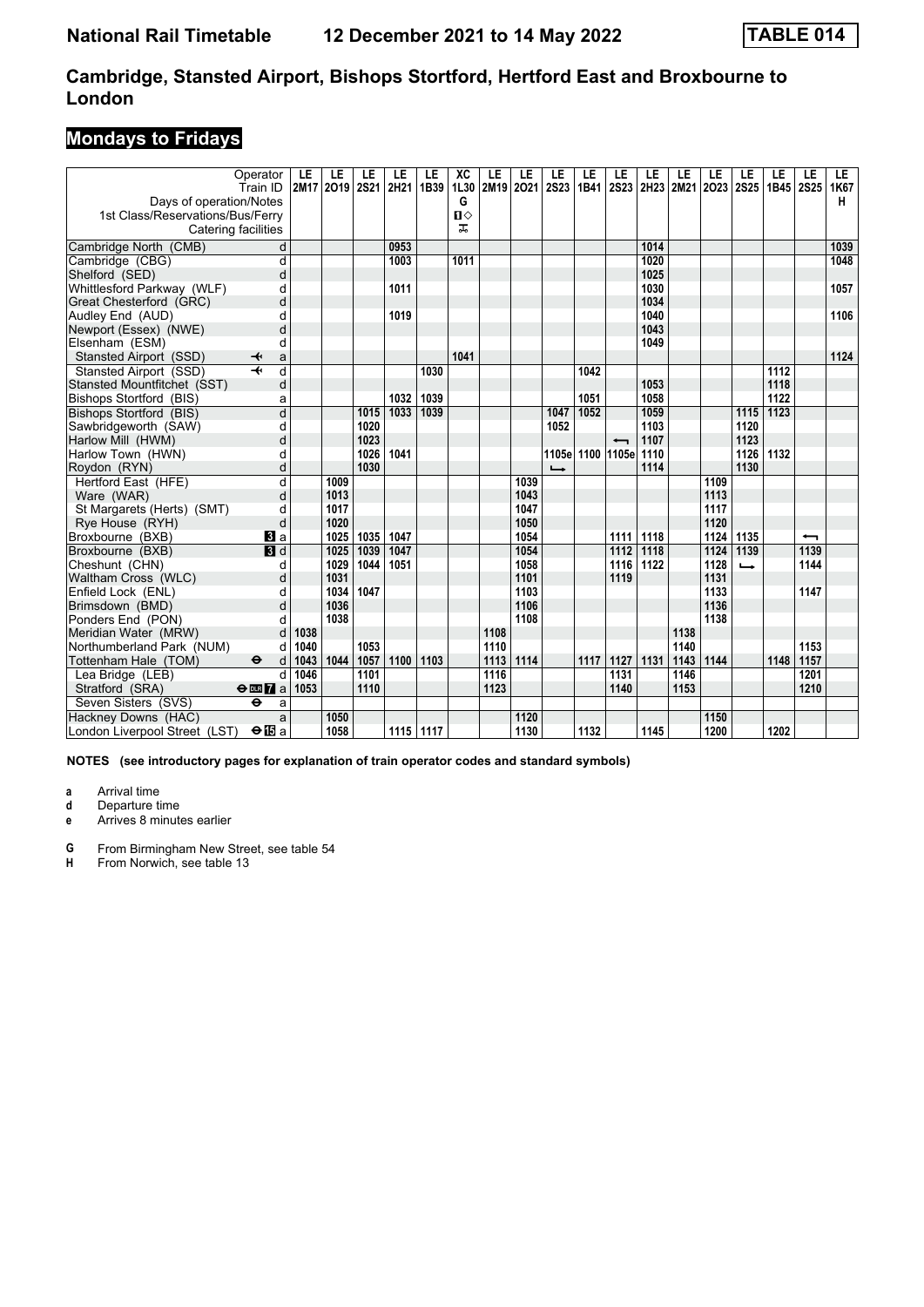### **Mondays to Fridays**

|                                  | Operator                     | LE   | XC   | LE   | LE        | LE            | LE   | LE                       | LE   | LE        | LE   | LE                       | LE        | LE                       | LE   | LE   | XC           | LE   | LE   |
|----------------------------------|------------------------------|------|------|------|-----------|---------------|------|--------------------------|------|-----------|------|--------------------------|-----------|--------------------------|------|------|--------------|------|------|
|                                  | Train ID                     | 2H25 | 1L98 |      | 2M23 2O25 | <b>2S27</b>   | 1B49 | <b>2S27</b>              | 2H27 | 2M25 2027 |      | <b>2S29</b>              | 1B53 2S29 |                          | 1K71 | 2H29 | 1L34         | 2M27 | 2029 |
| Days of operation/Notes          |                              |      | J    |      |           |               |      |                          |      |           |      |                          |           |                          | н    |      | G            |      |      |
| 1st Class/Reservations/Bus/Ferry |                              |      | $\P$ |      |           |               |      |                          |      |           |      |                          |           |                          |      |      | $\mathbf{u}$ |      |      |
| Catering facilities              |                              |      |      |      |           |               |      |                          |      |           |      |                          |           |                          |      |      | ᠼ            |      |      |
| Cambridge North (CMB)            | d                            | 1053 |      |      |           |               |      |                          | 1113 |           |      |                          |           |                          | 1144 | 1153 |              |      |      |
| Cambridge (CBG)                  | d                            | 1103 | 1111 |      |           |               |      |                          | 1120 |           |      |                          |           |                          | 1150 | 1203 | 1211         |      |      |
| Shelford (SED)                   | d                            |      |      |      |           |               |      |                          | 1125 |           |      |                          |           |                          |      |      |              |      |      |
| Whittlesford Parkway (WLF)       | d                            | 1111 |      |      |           |               |      |                          | 1130 |           |      |                          |           |                          | 1158 | 1211 |              |      |      |
| Great Chesterford (GRC)          | d                            |      |      |      |           |               |      |                          | 1134 |           |      |                          |           |                          |      |      |              |      |      |
| Audley End (AUD)                 | d                            | 1119 |      |      |           |               |      |                          | 1140 |           |      |                          |           |                          | 1207 | 1219 |              |      |      |
| Newport (Essex) (NWE)            | d                            |      |      |      |           |               |      |                          | 1143 |           |      |                          |           |                          |      |      |              |      |      |
| Elsenham (ESM)                   | d                            |      |      |      |           |               |      |                          | 1149 |           |      |                          |           |                          |      |      |              |      |      |
| Stansted Airport (SSD)           | ↞<br>a                       |      | 1141 |      |           |               |      |                          |      |           |      |                          |           |                          | 1224 |      | 1241         |      |      |
| Stansted Airport (SSD)           | $\overline{\mathbf{H}}$<br>d |      |      |      |           |               | 1142 |                          |      |           |      |                          | 1212      |                          |      |      |              |      |      |
| Stansted Mountfitchet (SST)      | d                            |      |      |      |           |               |      |                          | 1153 |           |      |                          | 1218      |                          |      |      |              |      |      |
| Bishops Stortford (BIS)          | a                            | 1132 |      |      |           |               | 1151 |                          | 1158 |           |      |                          | 1222      |                          |      | 1232 |              |      |      |
| <b>Bishops Stortford (BIS)</b>   | d                            | 1133 |      |      |           | 1147          | 1152 |                          | 1159 |           |      | 1215                     | 1223      |                          |      | 1233 |              |      |      |
| Sawbridgeworth (SAW)             | d                            |      |      |      |           | 1152          |      |                          | 1203 |           |      | 1220                     |           |                          |      |      |              |      |      |
| Harlow Mill (HWM)                | d                            |      |      |      |           |               |      | $\overline{\phantom{0}}$ | 1207 |           |      | 1223                     |           |                          |      |      |              |      |      |
| Harlow Town (HWN)                | d                            | 1141 |      |      |           | 1205e         |      | 1200 1205e               | 1210 |           |      | 1226                     | 1232      |                          |      | 1241 |              |      |      |
| Roydon (RYN)                     | d                            |      |      |      |           | $\rightarrow$ |      |                          | 1214 |           |      | 1230                     |           |                          |      |      |              |      |      |
| Hertford East (HFE)              | d                            |      |      |      | 1139      |               |      |                          |      |           | 1209 |                          |           |                          |      |      |              |      | 1239 |
| Ware (WAR)                       | d                            |      |      |      | 1143      |               |      |                          |      |           | 1213 |                          |           |                          |      |      |              |      | 1243 |
| St Margarets (Herts) (SMT)       | d                            |      |      |      | 1147      |               |      |                          |      |           | 1217 |                          |           |                          |      |      |              |      | 1247 |
| Rye House (RYH)                  | d                            |      |      |      | 1150      |               |      |                          |      |           | 1220 |                          |           |                          |      |      |              |      | 1250 |
| Broxbourne (BXB)                 | $\bf{B}$ a                   | 1147 |      |      | 1155      |               |      | 1211                     | 1218 |           | 1225 | 1235                     |           | $\overline{\phantom{0}}$ |      | 1247 |              |      | 1255 |
| Broxbourne (BXB)                 | $\blacksquare$               | 1147 |      |      | 1155      |               |      | 1212                     | 1218 |           | 1225 | 1239                     |           | 1239                     |      | 1247 |              |      | 1255 |
| Cheshunt (CHN)                   | d                            | 1151 |      |      | 1159      |               |      | 1216                     | 1222 |           | 1229 | $\overline{\phantom{a}}$ |           | 1244                     |      | 1251 |              |      | 1259 |
| Waltham Cross (WLC)              | d                            |      |      |      | 1201      |               |      | 1219                     |      |           | 1231 |                          |           |                          |      |      |              |      | 1301 |
| Enfield Lock (ENL)               | d                            |      |      |      | 1204      |               |      |                          |      |           | 1234 |                          |           | 1247                     |      |      |              |      | 1304 |
| Brimsdown (BMD)                  | d                            |      |      |      | 1206      |               |      |                          |      |           | 1236 |                          |           |                          |      |      |              |      | 1306 |
| Ponders End (PON)                | d                            |      |      |      | 1208      |               |      |                          |      |           | 1238 |                          |           |                          |      |      |              |      | 1308 |
| Meridian Water (MRW)             | d                            |      |      | 1208 |           |               |      |                          |      | 1238      |      |                          |           |                          |      |      |              | 1308 |      |
| Northumberland Park (NUM)        | d                            |      |      | 1210 |           |               |      |                          |      | 1240      |      |                          |           | 1253                     |      |      |              | 1310 |      |
| Tottenham Hale (TOM)             | $\bullet$<br>d               | 1200 |      | 1213 | 1214      |               | 1217 | 1227                     | 1231 | 1243      | 1244 |                          | 1248      | 1257                     |      | 1300 |              | 1313 | 1314 |
| Lea Bridge (LEB)                 | d                            |      |      | 1216 |           |               |      | 1231                     |      | 1246      |      |                          |           | 1301                     |      |      |              | 1316 |      |
| Stratford (SRA)                  | $\Theta$ or $\Gamma$ a       |      |      | 1223 |           |               |      | 1240                     |      | 1253      |      |                          |           | 1310                     |      |      |              | 1323 |      |
| Seven Sisters (SVS)              | $\ddot{\phantom{1}}$<br>a    |      |      |      |           |               |      |                          |      |           |      |                          |           |                          |      |      |              |      |      |
| Hackney Downs (HAC)              | a                            |      |      |      | 1220      |               |      |                          |      |           | 1250 |                          |           |                          |      |      |              |      | 1320 |
| London Liverpool Street (LST)    | $\Theta$ is a                | 1215 |      |      | 1230      |               | 1232 |                          | 1245 |           | 1300 |                          | 1302      |                          |      | 1315 |              |      | 1328 |

**NOTES (see introductory pages for explanation of train operator codes and standard symbols)**

**a** Arrival time<br>**d** Departure ti

**d** Departure time

**e** Arrives 8 minutes earlier

**4** From Birmingham New Street, see table 54<br>**H** From Norwich, see table 13

**+** From Norwich, see table 13<br>**4** From Bristol Temple Meads.

From Bristol Temple Meads, see table 54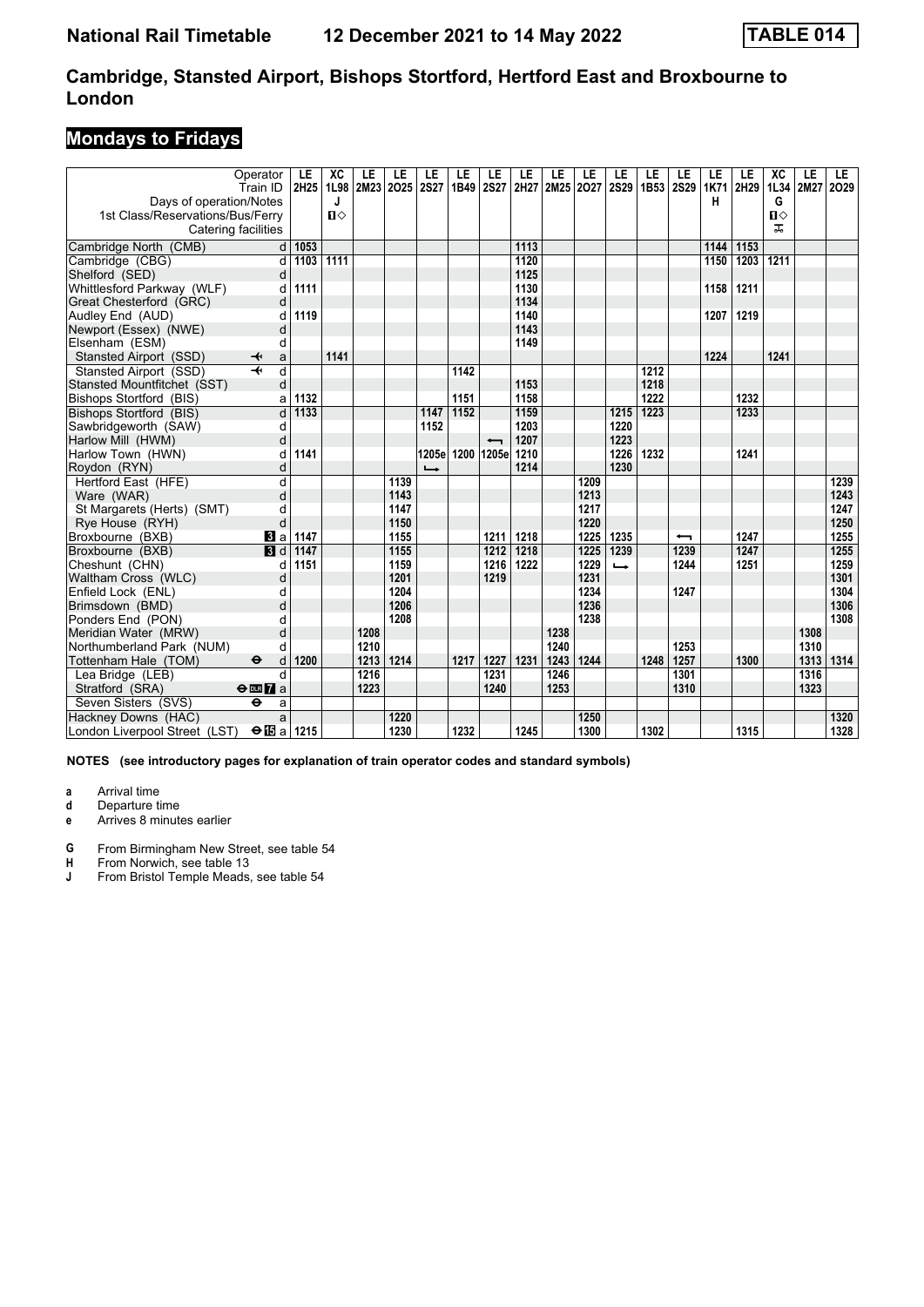### **Mondays to Fridays**

| Days of operation/Notes                                 | Operator<br>Train ID         | LE<br><b>2S31</b> | LE<br>1B57 | LE<br><b>2S31</b>        | LE<br>2H31 | LE<br>1B59 | LE<br>1K73<br>н | LE<br>2M29   | LE<br>2031 | LE<br><b>2S33</b> | LE<br>2H33 | LE<br>1B63 | XC<br>1L36<br>G   | LE<br>2M31 | LE<br>2033   | LE    | LE<br>2S35 2H35 1B67 | LE   | LE.<br><b>1K77</b><br>н |
|---------------------------------------------------------|------------------------------|-------------------|------------|--------------------------|------------|------------|-----------------|--------------|------------|-------------------|------------|------------|-------------------|------------|--------------|-------|----------------------|------|-------------------------|
| 1st Class/Reservations/Bus/Ferry<br>Catering facilities |                              |                   |            |                          |            |            |                 |              |            |                   |            |            | $\mathbf{u}$<br>ᠼ |            |              |       |                      |      |                         |
| Cambridge North (CMB)                                   | d                            |                   |            |                          | 1213       |            | 1240            |              |            |                   | 1252       |            |                   |            |              |       | 1313                 |      | 1344                    |
| Cambridge (CBG)                                         | d                            |                   |            |                          | 1220       |            | 1248            |              |            |                   | 1303       |            | 1311              |            |              |       | 1320                 |      | 1350                    |
| Shelford (SED)                                          | d                            |                   |            |                          | 1225       |            |                 |              |            |                   |            |            |                   |            |              |       | 1325                 |      |                         |
| Whittlesford Parkway (WLF)                              | d                            |                   |            |                          | 1230       |            | 1257            |              |            |                   | 1311       |            |                   |            |              |       | 1330                 |      | 1358                    |
| Great Chesterford (GRC)                                 | d                            |                   |            |                          | 1234       |            |                 |              |            |                   |            |            |                   |            |              |       | 1334                 |      |                         |
| Audley End (AUD)                                        | d                            |                   |            |                          | 1240       |            | 1306            |              |            |                   | 1319       |            |                   |            |              |       | 1340                 |      | 1407                    |
| Newport (Essex) (NWE)                                   | d                            |                   |            |                          | 1243       |            |                 |              |            |                   |            |            |                   |            |              |       | 1343                 |      |                         |
| Elsenham (ESM)                                          | d                            |                   |            |                          | 1249       |            |                 |              |            |                   |            |            |                   |            |              |       | 1349                 |      |                         |
| Stansted Airport (SSD)                                  | ↞<br>a                       |                   |            |                          |            |            | 1324            |              |            |                   |            |            | 1341              |            |              |       |                      |      | 1424                    |
| Stansted Airport (SSD)                                  | $\overline{\mathbf{H}}$<br>d |                   | 1243       |                          |            | 1257       |                 |              |            |                   |            | 1330       |                   |            |              |       |                      | 1357 |                         |
| Stansted Mountfitchet (SST)                             | d                            |                   |            |                          | 1253       | 1303       |                 |              |            |                   |            |            |                   |            |              |       | 1353                 | 1403 |                         |
| Bishops Stortford (BIS)                                 | a                            |                   | 1252       |                          | 1258       | 1307       |                 |              |            |                   | 1332       | 1339       |                   |            |              |       | 1358                 | 1407 |                         |
| Bishops Stortford (BIS)                                 | d                            | 1247              | 1252       |                          | 1258       | 1308       |                 |              |            | 1315              | 1333       | 1339       |                   |            |              | 1347  | 1358                 | 1408 |                         |
| Sawbridgeworth (SAW)                                    | d                            | 1252              |            |                          | 1303       |            |                 |              |            | 1320              |            |            |                   |            |              | 1352  | 1403                 |      |                         |
| Harlow Mill (HWM)                                       | d                            |                   |            | $\overline{\phantom{0}}$ | 1306       |            |                 |              |            | 1323              |            |            |                   |            |              |       | 1406                 |      |                         |
| Harlow Town (HWN)                                       | d                            | 1305e             | 1300       | 1305e                    | 1309       | 1316       |                 |              |            | 1326              | 1341       |            |                   |            |              | 1405e | 1409                 | 1416 |                         |
| Roydon (RYN)                                            | d                            |                   |            |                          | 1313       |            |                 |              |            | 1330              |            |            |                   |            |              |       | 1413                 |      |                         |
| Hertford East (HFE)                                     | d                            |                   |            |                          |            |            |                 |              | 1309       |                   |            |            |                   |            | 1339         |       |                      |      |                         |
| Ware (WAR)                                              | d                            |                   |            |                          |            |            |                 |              | 1313       |                   |            |            |                   |            | 1343         |       |                      |      |                         |
| St Margarets (Herts) (SMT)                              | d                            |                   |            |                          |            |            |                 |              | 1317       |                   |            |            |                   |            | 1347         |       |                      |      |                         |
| Rye House (RYH)                                         | d                            |                   |            |                          |            |            |                 |              | 1320       |                   |            |            |                   |            | 1350         |       |                      |      |                         |
| Broxbourne (BXB)                                        | <b>B</b> a                   |                   |            | 1311                     | 1317       |            |                 |              | 1325       | 1335              | 1347       |            |                   |            | 1355         | 1411  | 1417                 |      |                         |
| Broxbourne (BXB)                                        | $\blacksquare$               |                   |            | 1312                     | 1317       |            |                 |              | 1325       | 1339              | 1347       |            |                   |            | 1355         | 1412  | 1417                 |      |                         |
| Cheshunt (CHN)                                          | d                            |                   |            | 1316                     | 1321       |            |                 |              | 1329       | 1344              | 1351       |            |                   |            | 1359         | 1416  | 1421                 |      |                         |
| Waltham Cross (WLC)                                     | d                            |                   |            | 1319                     |            |            |                 |              | 1331       |                   |            |            |                   |            | 1401         | 1419  |                      |      |                         |
| Enfield Lock (ENL)                                      | d                            |                   |            |                          |            |            |                 |              | 1334       | 1347              |            |            |                   |            | 1404         |       |                      |      |                         |
| Brimsdown (BMD)                                         | d                            |                   |            |                          |            |            |                 |              | 1336       |                   |            |            |                   |            | 1406<br>1408 |       |                      |      |                         |
| Ponders End (PON)                                       | d                            |                   |            |                          |            |            |                 |              | 1338       |                   |            |            |                   | 1408       |              |       |                      |      |                         |
| Meridian Water (MRW)<br>Northumberland Park (NUM)       | d<br>d                       |                   |            |                          |            |            |                 | 1338<br>1340 |            | 1353              |            |            |                   | 1410       |              |       |                      |      |                         |
| Tottenham Hale (TOM)                                    | $\bullet$<br>d               |                   | 1317       | 1327                     | 1330       | 1333       |                 | 1343         | 1344       | 1357              | 1400       | 1403       |                   | 1413       | 1414         | 1427  | 1430                 | 1433 |                         |
| Lea Bridge (LEB)                                        | d                            |                   |            | 1331                     |            |            |                 | 1346         |            | 1401              |            |            |                   | 1416       |              | 1431  |                      |      |                         |
| Stratford (SRA)                                         | $\Theta$ DE $7a$             |                   |            | 1340                     |            |            |                 | 1353         |            | 1410              |            |            |                   | 1423       |              | 1440  |                      |      |                         |
| Seven Sisters (SVS)                                     | θ<br>a                       |                   |            |                          |            |            |                 |              |            |                   |            |            |                   |            |              |       |                      |      |                         |
| Hackney Downs (HAC)                                     | a                            |                   |            |                          |            |            |                 |              | 1350       |                   |            |            |                   |            | 1420         |       |                      |      |                         |
|                                                         |                              |                   | 1331       |                          | 1345       | 1347       |                 |              | 1358       |                   | 1415 1417  |            |                   |            | 1428         |       | 1445                 | 1447 |                         |
| London Liverpool Street (LST)                           | ⊖B∃a                         |                   |            |                          |            |            |                 |              |            |                   |            |            |                   |            |              |       |                      |      |                         |

**NOTES (see introductory pages for explanation of train operator codes and standard symbols)**

**a** Arrival time<br>**d** Departure ti

**d** Departure time

**e** Arrives 8 minutes earlier

**4** From Birmingham New Street, see table 54<br>**H** From Norwich, see table 13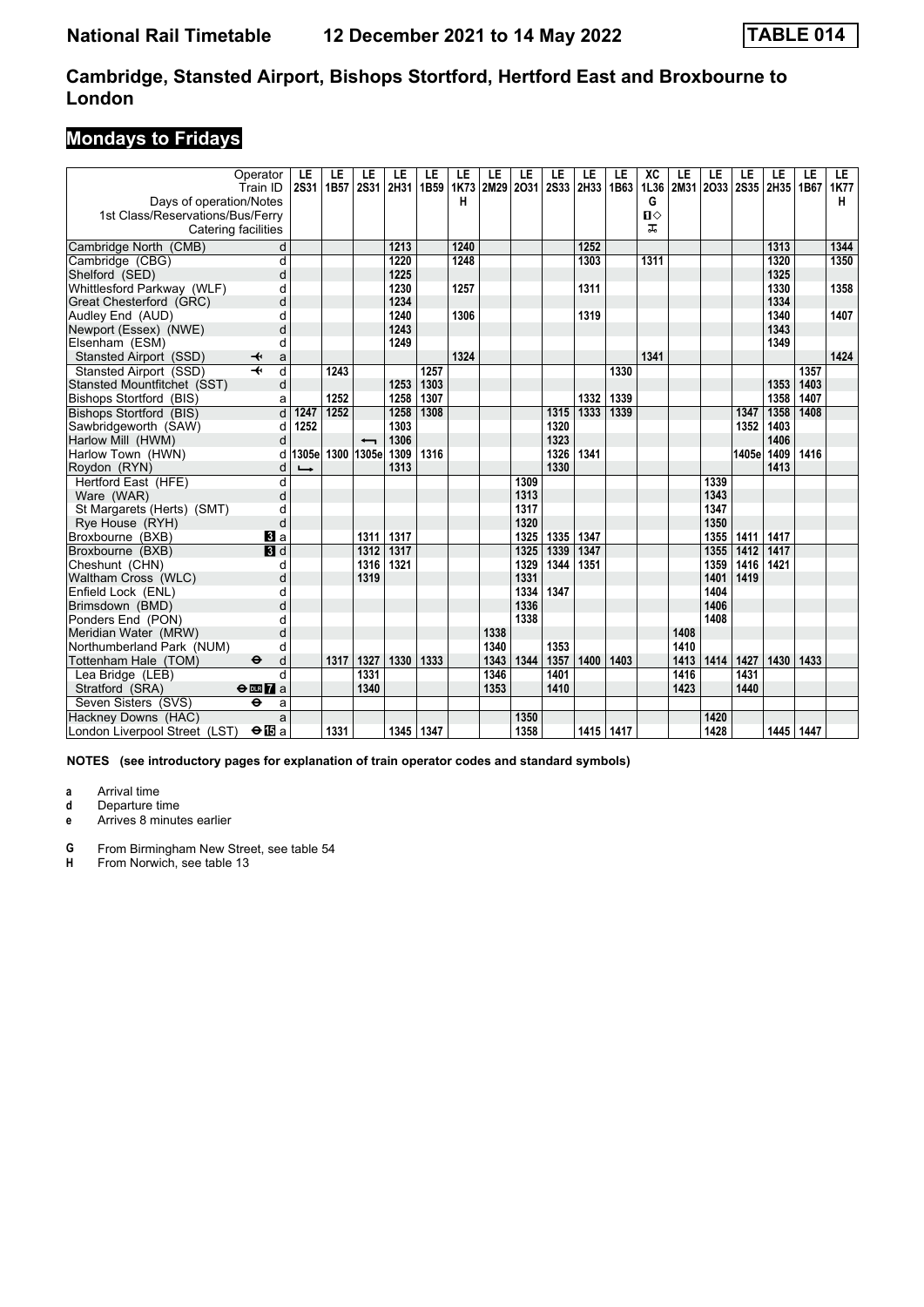### **Mondays to Fridays**

|                                  | Operator                     | LE   | LE   | LE          | LE   | LE   | XC           | LE        | LE   | LE            | LE   | LE                       | LE             | LE   | LE   | LE            | LE   | LE                       | LE   |
|----------------------------------|------------------------------|------|------|-------------|------|------|--------------|-----------|------|---------------|------|--------------------------|----------------|------|------|---------------|------|--------------------------|------|
|                                  | Train ID                     | 2M33 | 2035 | <b>2S37</b> | 2H37 | 1B71 | 1L38         | 2M35 2O37 |      | <b>2S39</b>   | 1B73 |                          | 2S39 2H39 2M37 |      | 2039 | <b>2S41</b>   | 1B77 | <b>2S41</b>              | 1K79 |
| Days of operation/Notes          |                              |      |      |             |      |      | G            |           |      |               |      |                          |                |      |      |               |      |                          | н    |
| 1st Class/Reservations/Bus/Ferry |                              |      |      |             |      |      | $\mathbf{u}$ |           |      |               |      |                          |                |      |      |               |      |                          |      |
|                                  | Catering facilities          |      |      |             |      |      | ᅚ            |           |      |               |      |                          |                |      |      |               |      |                          |      |
| Cambridge North (CMB)            | d                            |      |      |             | 1353 |      |              |           |      |               |      |                          | 1413           |      |      |               |      |                          | 1438 |
| Cambridge (CBG)                  | $\overline{\mathsf{d}}$      |      |      |             | 1403 |      | 1411         |           |      |               |      |                          | 1420           |      |      |               |      |                          | 1448 |
| Shelford (SED)                   | d                            |      |      |             |      |      |              |           |      |               |      |                          | 1425           |      |      |               |      |                          |      |
| Whittlesford Parkway (WLF)       | d                            |      |      |             | 1411 |      |              |           |      |               |      |                          | 1430           |      |      |               |      |                          | 1457 |
| Great Chesterford (GRC)          | d                            |      |      |             |      |      |              |           |      |               |      |                          | 1434           |      |      |               |      |                          |      |
| Audley End (AUD)                 | d                            |      |      |             | 1419 |      |              |           |      |               |      |                          | 1440           |      |      |               |      |                          | 1506 |
| Newport (Essex) (NWE)            | d                            |      |      |             |      |      |              |           |      |               |      |                          | 1443           |      |      |               |      |                          |      |
| Elsenham (ESM)                   | d                            |      |      |             |      |      |              |           |      |               |      |                          | 1449           |      |      |               |      |                          |      |
| Stansted Airport (SSD)           | ↞<br>a                       |      |      |             |      |      | 1441         |           |      |               |      |                          |                |      |      |               |      |                          | 1524 |
| Stansted Airport (SSD)           | $\overline{\mathbf{t}}$<br>d |      |      |             |      | 1430 |              |           |      |               | 1442 |                          |                |      |      |               | 1512 |                          |      |
| Stansted Mountfitchet (SST)      | d                            |      |      |             |      |      |              |           |      |               |      |                          | 1453           |      |      |               | 1518 |                          |      |
| Bishops Stortford (BIS)          | a                            |      |      |             | 1432 | 1439 |              |           |      |               | 1451 |                          | 1458           |      |      |               | 1522 |                          |      |
| Bishops Stortford (BIS)          | $\overline{\mathsf{d}}$      |      |      | 1415        | 1433 | 1439 |              |           |      | 1447          | 1452 |                          | 1459           |      |      | 1515          | 1523 |                          |      |
| Sawbridgeworth (SAW)             | d                            |      |      | 1420        |      |      |              |           |      | 1452          |      |                          | 1503           |      |      | 1520          |      |                          |      |
| Harlow Mill (HWM)                | d                            |      |      | 1423        |      |      |              |           |      |               |      | $\overline{\phantom{0}}$ | 1507           |      |      | 1523          |      |                          |      |
| Harlow Town (HWN)                | d                            |      |      | 1426        | 1441 |      |              |           |      | 1505e         |      | 1500 1505e               | 1510           |      |      | 1526          | 1532 |                          |      |
| Roydon (RYN)                     | d                            |      |      | 1430        |      |      |              |           |      | $\rightarrow$ |      |                          | 1514           |      |      | 1530          |      |                          |      |
| Hertford East (HFE)              | d                            |      | 1409 |             |      |      |              |           | 1439 |               |      |                          |                |      | 1509 |               |      |                          |      |
| Ware (WAR)                       | d                            |      | 1413 |             |      |      |              |           | 1443 |               |      |                          |                |      | 1513 |               |      |                          |      |
| St Margarets (Herts) (SMT)       | d                            |      | 1417 |             |      |      |              |           | 1447 |               |      |                          |                |      | 1517 |               |      |                          |      |
| Rye House (RYH)                  | d                            |      | 1420 |             |      |      |              |           | 1450 |               |      |                          |                |      | 1520 |               |      |                          |      |
| Broxbourne (BXB)                 | $\mathbf{B}$ a               |      | 1425 | 1435        | 1447 |      |              |           | 1454 |               |      | 1511                     | 1518           |      | 1524 | 1535          |      | $\overline{\phantom{0}}$ |      |
| Broxbourne (BXB)                 | $\blacksquare$               |      | 1425 | 1439        | 1447 |      |              |           | 1454 |               |      | 1512                     | 1518           |      | 1524 | 1539          |      | 1539                     |      |
| Cheshunt (CHN)                   | d                            |      | 1429 | 1444        | 1451 |      |              |           | 1458 |               |      | 1516                     | 1522           |      | 1528 | $\rightarrow$ |      | 1544                     |      |
| Waltham Cross (WLC)              | d                            |      | 1431 |             |      |      |              |           | 1501 |               |      | 1519                     |                |      | 1531 |               |      |                          |      |
| Enfield Lock (ENL)               | d                            |      | 1434 | 1447        |      |      |              |           | 1503 |               |      |                          |                |      | 1533 |               |      | 1547                     |      |
| Brimsdown (BMD)                  | d                            |      | 1436 |             |      |      |              |           | 1506 |               |      |                          |                |      | 1536 |               |      |                          |      |
| Ponders End (PON)                | d                            |      | 1438 |             |      |      |              |           | 1508 |               |      |                          |                |      | 1538 |               |      |                          |      |
| Meridian Water (MRW)             | d                            | 1438 |      |             |      |      |              | 1508      |      |               |      |                          |                | 1538 |      |               |      | 1552                     |      |
| Northumberland Park (NUM)        | d                            | 1440 |      | 1453        |      |      |              | 1510      |      |               |      |                          |                | 1540 |      |               |      | 1554                     |      |
| Tottenham Hale (TOM)             | $\bullet$<br>d               | 1443 | 1444 | 1457        | 1500 | 1503 |              | 1513      | 1514 |               | 1517 | 1527                     | 1531           | 1543 | 1544 |               | 1548 | 1558                     |      |
| Lea Bridge (LEB)                 | d                            | 1446 |      | 1501        |      |      |              | 1516      |      |               |      | 1531                     |                | 1546 |      |               |      | 1602                     |      |
| Stratford (SRA)                  | $\Theta$ <b>EM</b> a         | 1453 |      | 1510        |      |      |              | 1523      |      |               |      | 1540                     |                | 1553 |      |               |      | 1610                     |      |
| Seven Sisters (SVS)              | $\ddot{\mathbf{e}}$<br>a     |      |      |             |      |      |              |           |      |               |      |                          |                |      |      |               |      |                          |      |
| Hackney Downs (HAC)              | a                            |      | 1450 |             |      |      |              |           | 1520 |               |      |                          |                |      | 1550 |               |      |                          |      |
| London Liverpool Street (LST)    | $\Theta$ is a                |      | 1458 |             | 1515 | 1517 |              |           | 1528 |               | 1531 |                          | 1545           |      | 1558 |               | 1602 |                          |      |

**NOTES (see introductory pages for explanation of train operator codes and standard symbols)**

**a** Arrival time<br>**d** Departure ti

**d** Departure time

**e** Arrives 8 minutes earlier

**4** From Birmingham New Street, see table 54<br>**H** From Norwich, see table 13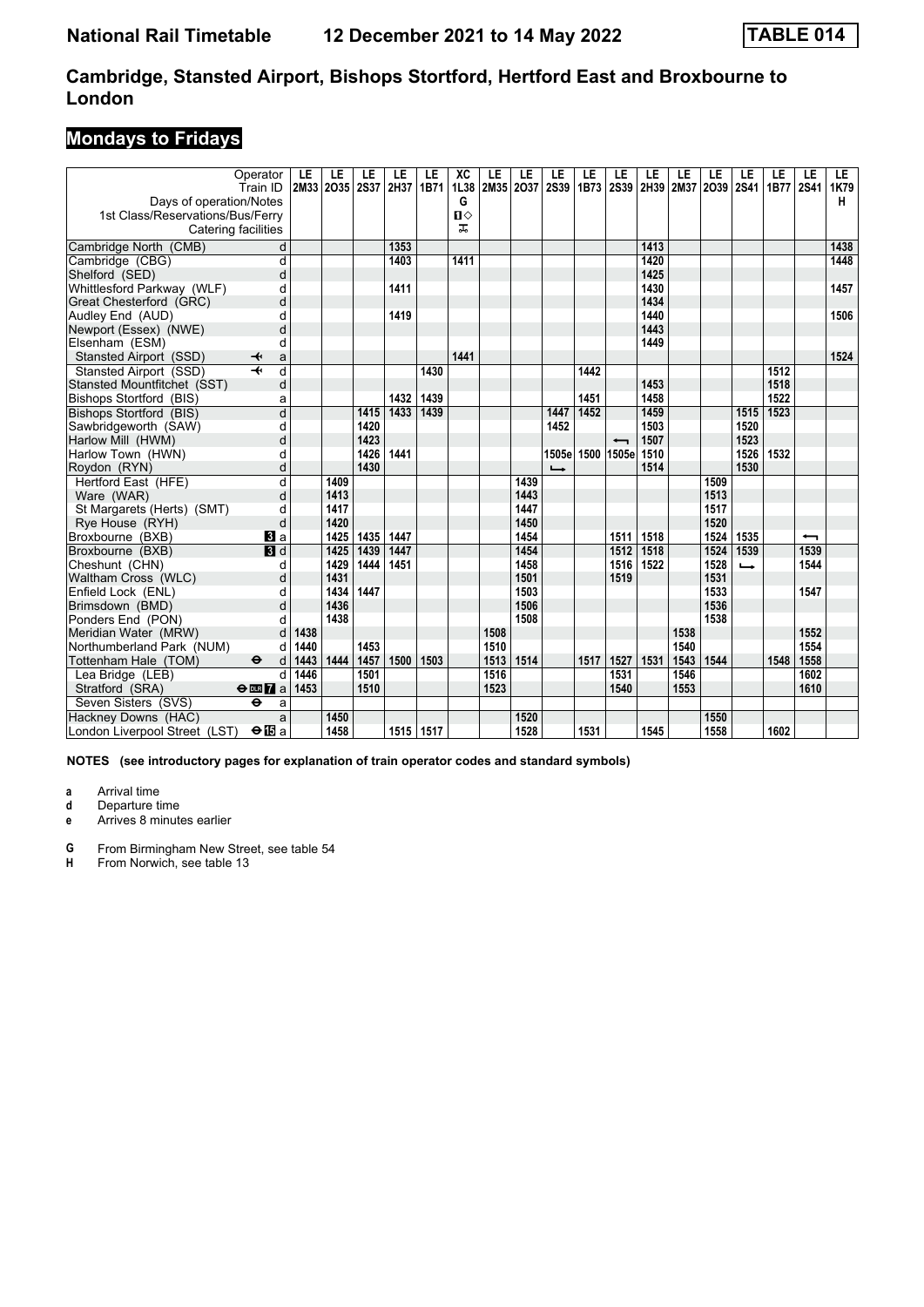### **Mondays to Fridays**

|                                  | Operator<br>Train ID              | LE<br>2H41        | XC<br>1L40   | LE<br>2M39 2O41 | LE   | LE<br><b>2S43</b> | LE<br>1B81 | LE<br>2S43               | LE<br>2H43 2M41 | LE   | LE<br>2043 | LE<br><b>2S45</b> | LE<br>1B85 2S45 | LE                       | LE<br>1K81 | LE<br>2H45 | XC<br>1L42   | LE<br>2045 | LE<br><b>2S47</b> |
|----------------------------------|-----------------------------------|-------------------|--------------|-----------------|------|-------------------|------------|--------------------------|-----------------|------|------------|-------------------|-----------------|--------------------------|------------|------------|--------------|------------|-------------------|
| Days of operation/Notes          |                                   |                   | G            |                 |      |                   |            |                          |                 |      |            |                   |                 |                          | н          |            | G            |            |                   |
| 1st Class/Reservations/Bus/Ferry |                                   |                   | $\mathbf{u}$ |                 |      |                   |            |                          |                 |      |            |                   |                 |                          |            |            | $\mathbf{u}$ |            |                   |
| Catering facilities              |                                   |                   | ᠼ            |                 |      |                   |            |                          |                 |      |            |                   |                 |                          |            |            | ᠼ            |            |                   |
| Cambridge North (CMB)            | d                                 | $\overline{1453}$ |              |                 |      |                   |            |                          | 1513            |      |            |                   |                 |                          | 1539       | 1543       |              |            |                   |
| Cambridge (CBG)                  | d                                 | 1503              | 1511         |                 |      |                   |            |                          | 1520            |      |            |                   |                 |                          | 1547       | 1550       | 1611         |            |                   |
| Shelford (SED)                   | d                                 |                   |              |                 |      |                   |            |                          | 1525            |      |            |                   |                 |                          |            | 1555       |              |            |                   |
| Whittlesford Parkway (WLF)       | d                                 | 1511              |              |                 |      |                   |            |                          | 1530            |      |            |                   |                 |                          | 1556       | 1600       |              |            |                   |
| Great Chesterford (GRC)          | d                                 |                   |              |                 |      |                   |            |                          | 1534            |      |            |                   |                 |                          |            | 1604       |              |            |                   |
| Audley End (AUD)                 | d                                 | 1519              |              |                 |      |                   |            |                          | 1540            |      |            |                   |                 |                          | 1605       | 1610       |              |            |                   |
| Newport (Essex) (NWE)            | d                                 |                   |              |                 |      |                   |            |                          | 1543            |      |            |                   |                 |                          |            | 1613       |              |            |                   |
| Elsenham (ESM)                   | d                                 |                   |              |                 |      |                   |            |                          | 1549            |      |            |                   |                 |                          |            | 1619       |              |            |                   |
| Stansted Airport (SSD)           | ↞<br>a                            |                   | 1541         |                 |      |                   |            |                          |                 |      |            |                   |                 |                          | 1624       |            | 1641         |            |                   |
| Stansted Airport (SSD)           | $\overline{\mathbf{t}}$<br>d      |                   |              |                 |      |                   | 1542       |                          |                 |      |            |                   | 1612            |                          |            |            |              |            |                   |
| Stansted Mountfitchet (SST)      | d                                 |                   |              |                 |      |                   |            |                          | 1553            |      |            |                   | 1618            |                          |            | 1624       |              |            |                   |
| Bishops Stortford (BIS)          | a                                 | 1532              |              |                 |      |                   | 1551       |                          | 1558            |      |            |                   | 1622            |                          |            | 1628       |              |            |                   |
| Bishops Stortford (BIS)          | d                                 | 1533              |              |                 |      | 1547              | 1552       |                          | 1559            |      |            | 1615              | 1623            |                          |            | 1630       |              |            | 1643              |
| Sawbridgeworth (SAW)             | d                                 |                   |              |                 |      | 1552              |            |                          | 1603            |      |            | 1620              |                 |                          |            |            |              |            | 1648              |
| Harlow Mill (HWM)                | d                                 |                   |              |                 |      |                   |            | $\overline{\phantom{0}}$ | 1607            |      |            | 1623              |                 |                          |            |            |              |            | 1651              |
| Harlow Town (HWN)                | d                                 | 1541              |              |                 |      | 1603f             | 1600       | 1603f                    | 1610            |      |            | 1626              | 1632            |                          |            | 1638       |              |            | 1654              |
| Roydon (RYN)                     | d                                 |                   |              |                 |      | $\rightarrow$     |            |                          | 1614            |      |            | 1630              |                 |                          |            |            |              |            | 1658              |
| Hertford East (HFE)              | d                                 |                   |              |                 | 1539 |                   |            |                          |                 |      | 1609       |                   |                 |                          |            |            |              | 1639       |                   |
| Ware (WAR)                       | d                                 |                   |              |                 | 1543 |                   |            |                          |                 |      | 1613       |                   |                 |                          |            |            |              | 1643       |                   |
| St Margarets (Herts) (SMT)       | d                                 |                   |              |                 | 1547 |                   |            |                          |                 |      | 1617       |                   |                 |                          |            |            |              | 1647       |                   |
| Rye House (RYH)                  | d                                 |                   |              |                 | 1550 |                   |            |                          |                 |      | 1620       |                   |                 |                          |            |            |              | 1650       |                   |
| Broxbourne (BXB)                 | $\bf{B}$ a                        | 1547              |              |                 | 1555 |                   |            | 1610                     | 1618            |      | 1625       | 1635              |                 | $\overline{\phantom{0}}$ |            | 1644       |              | 1656       | 1703              |
| Broxbourne (BXB)                 | $\blacksquare$                    | 1547              |              |                 | 1555 |                   |            | 1610                     | 1618            |      | 1625       | 1639              |                 | 1639                     |            | 1644       |              | 1656       | 1707              |
| Cheshunt (CHN)                   | d                                 | 1551              |              |                 | 1559 |                   |            | 1614                     | 1622            |      | 1629       | $\rightarrow$     |                 | 1644                     |            | 1648       |              | 1700       | $\rightarrow$     |
| Waltham Cross (WLC)              | d                                 |                   |              |                 | 1601 |                   |            | 1616                     |                 |      | 1631       |                   |                 |                          |            |            |              | 1702       |                   |
| Enfield Lock (ENL)               | d                                 |                   |              |                 | 1604 |                   |            |                          |                 |      | 1634       |                   |                 | 1647                     |            |            |              | 1705       |                   |
| Brimsdown (BMD)                  | d                                 |                   |              |                 | 1606 |                   |            |                          |                 |      | 1636       |                   |                 |                          |            |            |              | 1707       |                   |
| Ponders End (PON)                | d                                 |                   |              |                 | 1608 |                   |            |                          |                 |      | 1638       |                   |                 |                          |            |            |              | 1709       |                   |
| Meridian Water (MRW)             | d                                 |                   |              | 1608            |      |                   |            |                          |                 | 1638 |            |                   |                 | 1652                     |            |            |              |            |                   |
| Northumberland Park (NUM)        | d                                 |                   |              | 1610            |      |                   |            | 1623                     |                 | 1640 |            |                   |                 | 1654                     |            |            |              |            |                   |
| Tottenham Hale (TOM)             | $\ddot{\boldsymbol{\Theta}}$<br>d | 1601              |              | 1613            | 1614 |                   | 1617       | 1627                     | 1631            | 1643 | 1644       |                   | 1648            | 1658                     |            | 1701       |              | 1715       |                   |
| Lea Bridge (LEB)                 | d                                 |                   |              | 1616            |      |                   |            | 1631                     |                 | 1646 |            |                   |                 | 1702                     |            |            |              |            |                   |
| Stratford (SRA)                  | $\Theta$ or $\Gamma$ a            |                   |              | 1623            |      |                   |            | 1638                     |                 | 1653 |            |                   |                 | 1709                     |            |            |              |            |                   |
| Seven Sisters (SVS)              | $\bullet$<br>a                    |                   |              |                 |      |                   |            |                          |                 |      |            |                   |                 |                          |            |            |              |            |                   |
| Hackney Downs (HAC)              | a                                 |                   |              |                 | 1620 |                   |            |                          |                 |      | 1650       |                   |                 |                          |            |            |              | 1721       |                   |
| London Liverpool Street (LST)    | $\Theta$ ibi a                    | 1615              |              |                 | 1631 |                   | 1633       |                          | 1646            |      | 1659       |                   | 1702            |                          |            | 1716       |              | 1730       |                   |

**NOTES (see introductory pages for explanation of train operator codes and standard symbols)**

**a** Arrival time<br>**d** Departure ti **d** Departure time<br>**f** Arrives 6 minut

**f** Arrives 6 minutes earlier

**4** From Birmingham New Street, see table 54<br>**H** From Norwich, see table 13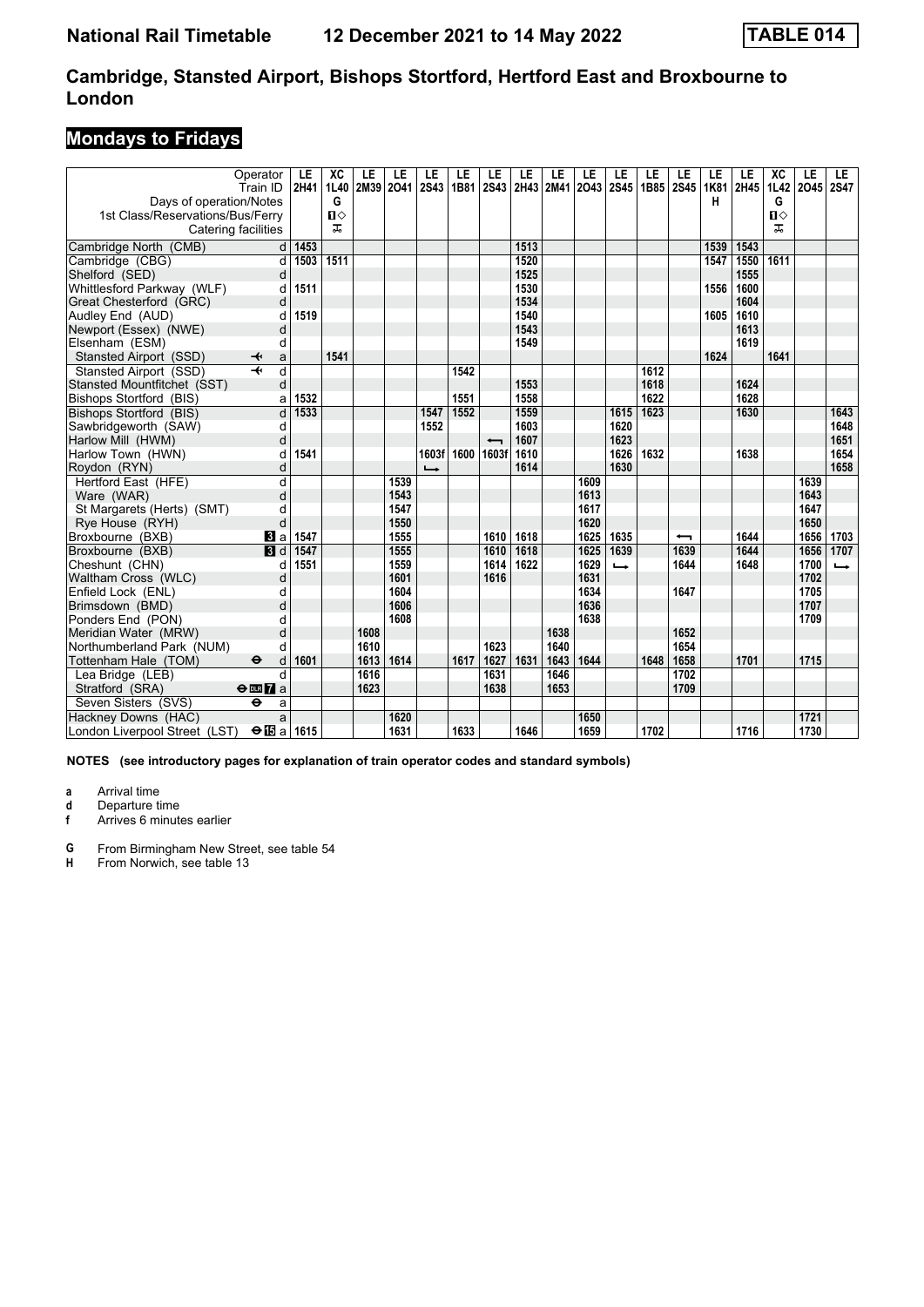### **Mondays to Fridays**

|                                  | Operator<br>Train ID                               | LE<br>1B89 | LE<br><b>2S47</b>        | LE<br><b>2H47</b> | LE<br>1H99 | LE<br>1B91 | LE<br>1K83 | LE<br>2M45 2O47 | LE   | LE<br>1097 | LE<br><b>2S49</b> | LE<br>2H49 | LE<br>1B95 | XC<br>1L44 | LE<br>2049 1051 | LE   | LE<br>2S51 | LE<br>2H51 | LE.<br>1B99 |
|----------------------------------|----------------------------------------------------|------------|--------------------------|-------------------|------------|------------|------------|-----------------|------|------------|-------------------|------------|------------|------------|-----------------|------|------------|------------|-------------|
| Days of operation/Notes          |                                                    |            |                          |                   |            |            | н          |                 |      |            |                   |            |            | G          |                 |      |            |            |             |
| 1st Class/Reservations/Bus/Ferry |                                                    |            |                          |                   |            |            |            |                 |      |            |                   |            |            | Ⅱ◇         |                 |      |            |            |             |
|                                  | Catering facilities                                |            |                          |                   |            |            |            |                 |      |            |                   |            |            | ᠼ          |                 |      |            |            |             |
| Cambridge North (CMB)            | d                                                  |            |                          | 1613              |            |            | 1639       |                 |      |            |                   | 1643       |            |            |                 |      |            | 1713       |             |
| Cambridge (CBG)                  | d                                                  |            |                          | 1620              | 1635       |            | 1647       |                 |      |            |                   | 1650       |            | 1711       |                 |      |            | 1720       |             |
| Shelford (SED)                   | d                                                  |            |                          | 1625              |            |            |            |                 |      |            |                   | 1656       |            |            |                 |      |            | 1725       |             |
| Whittlesford Parkway (WLF)       | d                                                  |            |                          | 1630              | 1643       |            | 1656       |                 |      |            |                   | 1700       |            |            |                 |      |            | 1730       |             |
| Great Chesterford (GRC)          | d                                                  |            |                          | 1634              |            |            |            |                 |      |            |                   | 1704       |            |            |                 |      |            | 1734       |             |
| Audley End (AUD)                 | d                                                  |            |                          | 1640              | 1652       |            | 1705       |                 |      |            |                   | 1710       |            |            |                 |      |            | 1740       |             |
| Newport (Essex) (NWE)            | d                                                  |            |                          | 1643              |            |            |            |                 |      |            |                   | 1713       |            |            |                 |      |            | 1743       |             |
| Elsenham (ESM)                   | d                                                  |            |                          | 1649              |            |            |            |                 |      |            |                   | 1719       |            |            |                 |      |            | 1749       |             |
| Stansted Airport (SSD)           | ↞<br>a                                             |            |                          |                   |            |            | 1724       |                 |      |            |                   |            |            | 1741       |                 |      |            |            |             |
| Stansted Airport (SSD)           | $\overline{\mathbf{t}}$<br>$\overline{\mathsf{d}}$ | 1642       |                          |                   |            | 1657       |            |                 |      |            |                   |            | 1730       |            |                 |      |            |            | 1757        |
| Stansted Mountfitchet (SST)      | d                                                  |            |                          | 1653              |            | 1704       |            |                 |      |            |                   | 1724       |            |            |                 |      |            | 1753       | 1803        |
| Bishops Stortford (BIS)          | a                                                  | 1652       |                          | 1658              | 1705       | 1709       |            |                 |      |            |                   | 1730       | 1739       |            |                 |      |            | 1758       | 1807        |
| Bishops Stortford (BIS)          | d                                                  | 1652       |                          | 1658              | 1705       | 1709       |            |                 |      |            | 1715              | 1730       | 1739       |            |                 |      | 1747       | 1758       | 1808        |
| Sawbridgeworth (SAW)             | d                                                  |            |                          | 1703              |            |            |            |                 |      |            | 1720              | 1735       |            |            |                 |      | 1752       | 1803       |             |
| Harlow Mill (HWM)                | d                                                  |            |                          |                   |            |            |            |                 |      |            | 1723              | 1738       |            |            |                 |      |            | 1806       |             |
| Harlow Town (HWN)                | d                                                  | 1700       |                          | 1708              |            |            |            |                 |      |            | 1726              | 1741       |            |            |                 |      | 1757       | 1809       | 1816        |
| Roydon (RYN)                     | d                                                  |            |                          |                   |            |            |            |                 |      |            | 1730              |            |            |            |                 |      |            | 1813       |             |
| Hertford East (HFE)              | d                                                  |            |                          |                   |            |            |            |                 | 1709 |            |                   |            |            |            | 1739            |      |            |            |             |
| Ware (WAR)                       | d                                                  |            |                          |                   |            |            |            |                 | 1713 |            |                   |            |            |            | 1743            |      |            |            |             |
| St Margarets (Herts) (SMT)       | d                                                  |            |                          |                   |            |            |            |                 | 1717 |            |                   |            |            |            | 1747            |      |            |            |             |
| Rye House (RYH)                  | d                                                  |            |                          |                   |            |            |            |                 | 1720 |            |                   |            |            |            | 1750            |      |            |            |             |
| Broxbourne (BXB)                 | BI a                                               |            | $\overline{\phantom{0}}$ | 1714              |            |            |            |                 | 1726 |            | 1735              | 1747       |            |            | 1755            |      | 1804       | 1817       |             |
| Broxbourne (BXB)                 | 3d                                                 |            | 1707                     | 1714              |            |            |            |                 | 1726 | 1735       | 1740              | 1747       |            |            | 1755            | 1805 | 1810       | 1817       |             |
| Cheshunt (CHN)                   | d                                                  |            | 1712                     | 1718              |            |            |            |                 | 1730 |            | 1744              | 1751       |            |            | 1759            |      | 1814       | 1821       |             |
| Waltham Cross (WLC)              | d                                                  |            | 1714                     |                   |            |            |            |                 | 1733 |            |                   |            |            |            | 1802            |      | 1817       |            |             |
| Enfield Lock (ENL)               | d                                                  |            |                          |                   |            |            |            |                 | 1735 |            | 1747              |            |            |            | 1804            |      |            |            |             |
| Brimsdown (BMD)                  | d                                                  |            |                          |                   |            |            |            |                 | 1738 |            |                   |            |            |            | 1807            |      |            |            |             |
| Ponders End (PON)                | d                                                  |            |                          |                   |            |            |            |                 | 1740 |            |                   |            |            |            | 1809            |      |            |            |             |
| Meridian Water (MRW)             | d                                                  |            |                          |                   |            |            |            | 1736            |      |            | 1752              |            |            |            |                 |      |            |            |             |
| Northumberland Park (NUM)        | d                                                  |            | 1721                     |                   |            |            |            | 1738            |      |            | 1754              |            |            |            |                 |      | 1823       |            |             |
| Tottenham Hale (TOM)             | $\ddot{\bm{\Theta}}$<br>d                          | 1718       | 1724                     | 1727              | 1730       | 1733       |            | 1741            | 1746 |            | 1758              | 1801       | 1804       |            | 1815            |      | 1827       | 1830       | 1833        |
| Lea Bridge (LEB)                 | d                                                  |            | 1728                     |                   |            |            |            | 1744            |      |            | 1802              |            |            |            |                 |      | 1831       |            |             |
| Stratford (SRA)                  | $\Theta$ <b>ER</b> $\theta$ a                      |            | 1736                     |                   |            |            |            | 1751            |      |            | 1809              |            |            |            |                 |      | 1838       |            |             |
| Seven Sisters (SVS)              | θ<br>a                                             |            |                          |                   |            |            |            |                 |      |            |                   |            |            |            |                 |      |            |            |             |
| Hackney Downs (HAC)              | a                                                  |            |                          |                   |            |            |            |                 | 1751 |            |                   |            |            |            | 1821            |      |            |            |             |
| London Liverpool Street (LST)    | $\Theta$ is a 1732                                 |            |                          | 1744              | 1746       | 1748       |            |                 | 1800 | 1802       |                   | 1816       | 1818       |            | 1829            | 1831 |            | 1846       | 1848        |

**NOTES (see introductory pages for explanation of train operator codes and standard symbols)**

**a** Arrival time<br>**d** Departure t **d** Departure time

**4** From Birmingham New Street, see table 54<br>**H** From Norwich, see table 13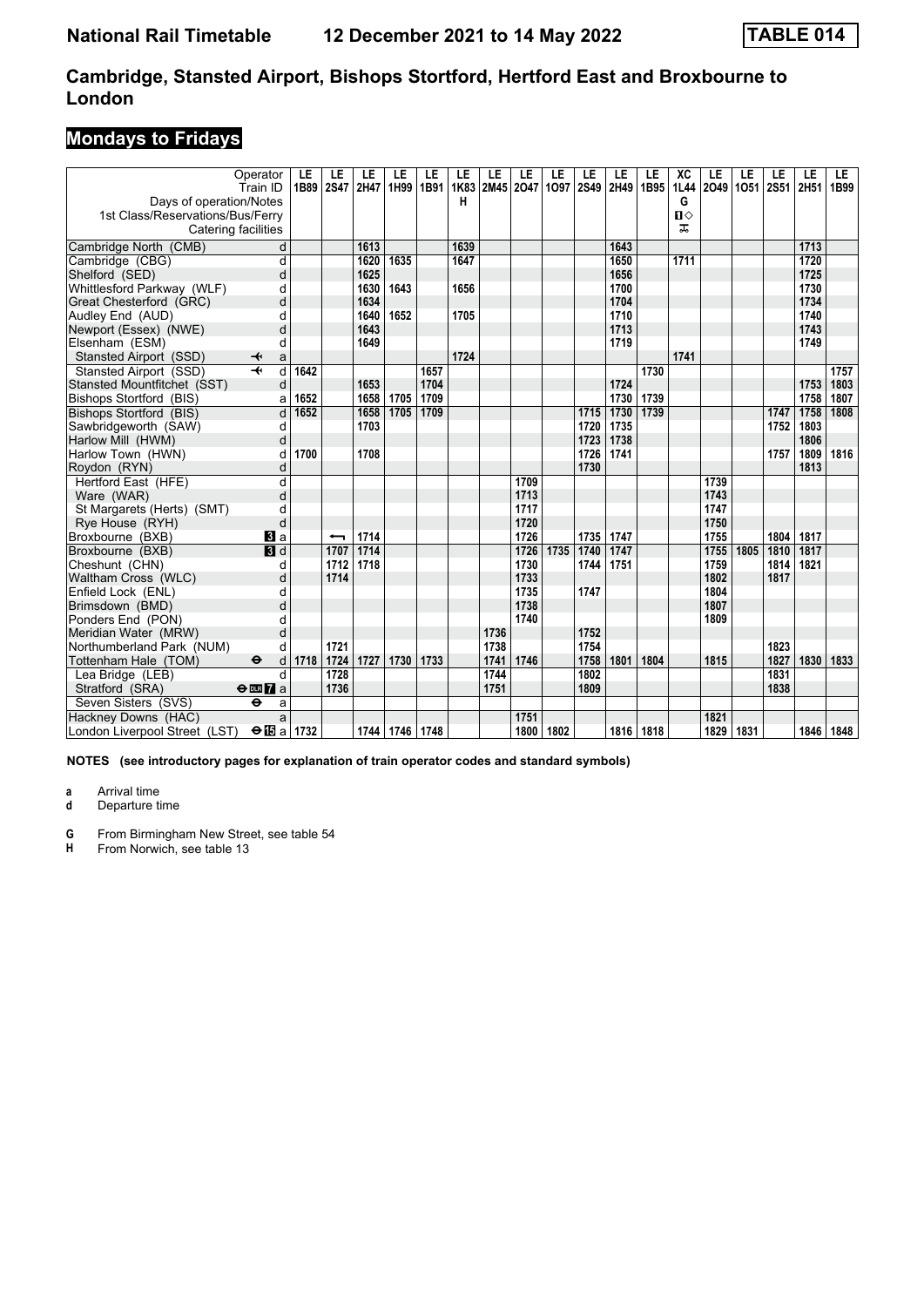# **Mondays to Fridays**

| Operator<br>Train ID                            |            | LE<br>2M49 | LE<br>2001 | LE<br>1053 | LE<br><b>2S53</b> | LE   | LE<br>2051 2H53 | LE<br>1B03  | ХC<br>1L46 | LE<br>2003 1057 | LE   | LE   | LE<br>2071 2H55 | LE   | LE<br>1B07 2M53 2O05 2S57 | LE   | LE            | LE<br>1B09 | LE<br><b>2S57</b> |
|-------------------------------------------------|------------|------------|------------|------------|-------------------|------|-----------------|-------------|------------|-----------------|------|------|-----------------|------|---------------------------|------|---------------|------------|-------------------|
| Days of operation/Notes                         |            |            |            |            |                   |      |                 |             | G          |                 |      |      |                 |      |                           |      |               |            |                   |
| 1st Class/Reservations/Bus/Ferry                |            |            |            |            |                   |      |                 |             | $\P$       |                 |      |      |                 |      |                           |      |               |            |                   |
|                                                 |            |            |            |            |                   |      |                 |             |            |                 |      |      |                 |      |                           |      |               |            |                   |
| Cambridge North (CMB)<br>Cambridge (CBG)        | d<br>d     |            |            |            |                   |      | 1750            |             | 1817       |                 |      |      | 1820            |      |                           |      |               |            |                   |
|                                                 |            |            |            |            |                   |      | 1755            |             |            |                 |      |      | 1826            |      |                           |      |               |            |                   |
| Shelford (SED)<br>Whittlesford Parkway (WLF)    | d          |            |            |            |                   |      | 1800            |             |            |                 |      |      | 1830            |      |                           |      |               |            |                   |
|                                                 | d          |            |            |            |                   |      | 1804            |             |            |                 |      |      | 1834            |      |                           |      |               |            |                   |
| Great Chesterford (GRC)                         | d          |            |            |            |                   |      | 1810            |             |            |                 |      |      | 1840            |      |                           |      |               |            |                   |
| Audley End (AUD)                                | d          |            |            |            |                   |      | 1813            |             |            |                 |      |      | 1843            |      |                           |      |               |            |                   |
| Newport (Essex) (NWE)                           | d          |            |            |            |                   |      |                 |             |            |                 |      |      | 1849            |      |                           |      |               |            |                   |
| Elsenham (ESM)                                  | d          |            |            |            |                   |      | 1819            |             | 1854       |                 |      |      |                 |      |                           |      |               |            |                   |
| Stansted Airport (SSD)<br>✦                     | a          |            |            |            |                   |      |                 |             |            |                 |      |      |                 |      |                           |      |               |            |                   |
| Stansted Airport (SSD)                          | d          |            |            |            |                   |      |                 | 1827        |            |                 |      |      |                 | 1900 |                           |      |               | 1912       |                   |
| Stansted Mountfitchet (SST)                     | d          |            |            |            |                   |      | 1824            |             |            |                 |      |      | 1853            |      |                           |      |               | 1918       |                   |
| Bishops Stortford (BIS)                         | a          |            |            |            |                   |      | 1829            | 1836        |            |                 |      |      | 1858            | 1909 |                           |      |               | 1922       |                   |
| Bishops Stortford (BIS)                         | d          |            |            |            | 1815              |      | 1830            | 1836        |            |                 |      |      | 1858            | 1909 |                           |      | 1915          | 1923       |                   |
| Sawbridgeworth (SAW)                            | d          |            |            |            | 1820              |      | 1835            |             |            |                 |      |      | 1903            |      |                           |      | 1920          |            |                   |
| Harlow Mill (HWM)                               | d          |            |            |            | 1823              |      |                 |             |            |                 |      |      | 1906            |      |                           |      | 1923          |            |                   |
| Harlow Town (HWN)                               | d          |            |            |            | 1826              |      | 1840            | 1845        |            |                 |      |      | 1909            |      |                           |      | 1926          | 1932       |                   |
| Roydon (RYN)                                    | d          |            |            |            | 1830              |      |                 |             |            |                 |      |      | 1913            |      |                           |      | 1930          |            |                   |
| Hertford East (HFE)                             | d          |            | 1809       |            |                   | 1825 |                 |             |            | 1839            |      |      |                 |      |                           | 1909 |               |            |                   |
| Ware (WAR)                                      | d          |            | 1813       |            |                   | 1829 |                 |             |            | 1843            |      |      |                 |      |                           | 1913 |               |            |                   |
| St Margarets (Herts) (SMT)                      | d          |            | 1817       |            |                   | 1833 |                 |             |            | 1847            |      |      |                 |      |                           | 1917 |               |            |                   |
| Rye House (RYH)                                 | d          |            | 1820       |            |                   | 1836 |                 |             |            | 1850            |      |      |                 |      |                           | 1920 |               |            |                   |
| Broxbourne (BXB)                                | $\bf{B}$ a |            | 1825       |            | 1835              | 1843 | 1846            |             |            | 1854            |      |      | 1917            |      |                           | 1925 | 1935          |            | ↽                 |
| Broxbourne (BXB)                                | 3d         |            | 1825       | 1835       | 1840              |      | 1846            |             |            | 1855            | 1905 | 1910 | 1917            |      |                           | 1925 | 1939          |            | 1939              |
| Cheshunt (CHN)                                  | d          |            | 1829       |            | 1844              |      | 1850            |             |            | 1859            |      | 1914 | 1921            |      |                           | 1929 | $\rightarrow$ |            | 1943              |
| Waltham Cross (WLC)                             | d          |            | 1832       |            |                   |      |                 |             |            | 1901            |      | 1917 |                 |      |                           | 1932 |               |            |                   |
| Enfield Lock (ENL)                              | d          |            | 1834       |            | 1847              |      |                 |             |            | 1904            |      |      |                 |      |                           | 1934 |               |            | 1947              |
| Brimsdown (BMD)                                 | d          |            | 1837       |            |                   |      |                 |             |            | 1906            |      |      |                 |      |                           | 1937 |               |            |                   |
| Ponders End (PON)                               |            |            | 1839       |            |                   |      |                 |             |            | 1908            |      |      |                 |      |                           | 1939 |               |            |                   |
| Meridian Water (MRW)                            | d          | 1836       |            |            | 1852              |      |                 |             |            |                 |      |      |                 |      | 1936                      |      |               |            | 1952              |
| Northumberland Park (NUM)                       | d          | 1838       |            |            | 1854              |      |                 |             |            |                 |      | 1923 |                 |      | 1938                      |      |               |            | 1954              |
| Tottenham Hale (TOM)<br>$\bullet$               | d          | 1841       | 1845       |            | 1858              |      | 1901            | 1904        |            | 1915            |      | 1927 | 1930            | 1933 | 1941                      | 1945 |               | 1948       | 1957              |
| Lea Bridge (LEB)                                | d          | 1844       |            |            | 1902              |      |                 |             |            |                 |      | 1931 |                 |      | 1944                      |      |               |            | 2001              |
| Stratford (SRA)<br>$\Theta$ or $\overline{7}$ a |            | 1851       |            |            | 1909              |      |                 |             |            |                 |      | 1938 |                 |      | 1951                      |      |               |            | 2010              |
| $\ddot{\mathbf{e}}$<br>Seven Sisters (SVS)      | a          |            |            |            |                   |      |                 |             |            |                 |      |      |                 |      |                           |      |               |            |                   |
| Hackney Downs (HAC)                             | a          |            | 1851       |            |                   |      |                 |             |            | 1921            |      |      |                 |      |                           | 1951 |               |            |                   |
| London Liverpool Street (LST)<br>$\Theta$ is a  |            |            | 1859       | 1901       |                   |      |                 | 1915   1918 |            | 1929            | 1934 |      | 1945            | 1947 |                           | 1959 |               | 2003       |                   |

**NOTES (see introductory pages for explanation of train operator codes and standard symbols)**

**a** Arrival time<br>**d** Departure t

**d** Departure time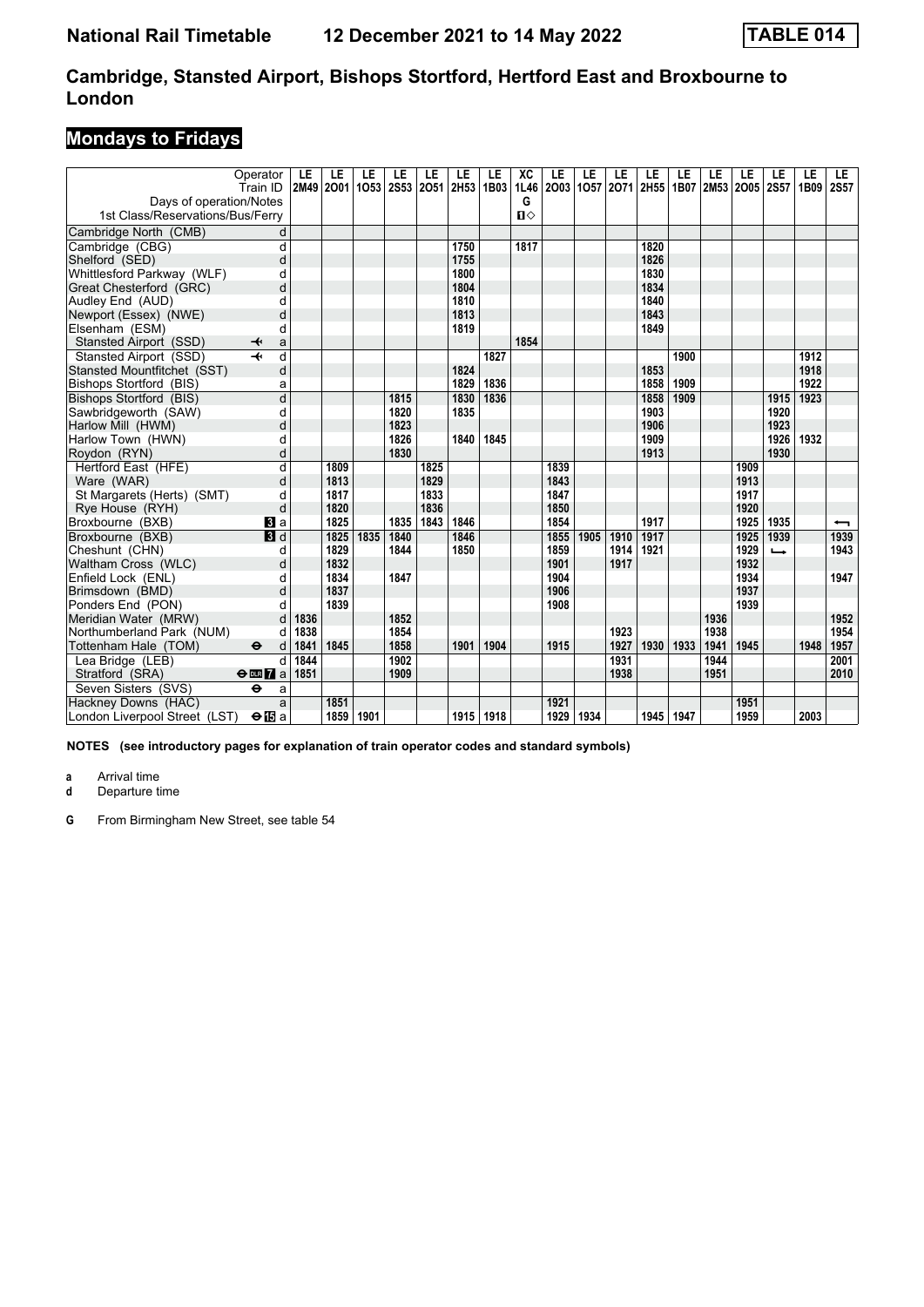# **Mondays to Fridays**

|                                  | Operator<br>Train ID         | LE<br>2053 | LE<br>2H57 | XC<br>1L48   | LE   | LE<br>2M55 2007 | LE   | LE<br>1B13 2073 2H59 | LE   | LE   | LE<br>2M57 2009 | LE<br><b>2S61</b> | LE<br>1B17 | LE<br><b>2S61</b> | LE<br>2H61 | XC<br>1L50   | LE   | LE<br>2M59 2O11 | LE<br><b>2S63</b>        |
|----------------------------------|------------------------------|------------|------------|--------------|------|-----------------|------|----------------------|------|------|-----------------|-------------------|------------|-------------------|------------|--------------|------|-----------------|--------------------------|
| Days of operation/Notes          |                              |            |            | G            |      |                 |      |                      |      |      |                 |                   |            |                   |            | G            |      |                 |                          |
| 1st Class/Reservations/Bus/Ferry |                              |            |            | $\mathbf{u}$ |      |                 |      |                      |      |      |                 |                   |            |                   |            | $\mathbf{u}$ |      |                 |                          |
| Cambridge North (CMB)            | d                            |            | 1842       |              |      |                 |      |                      | 1914 |      |                 |                   |            |                   | 1952       |              |      |                 |                          |
| Cambridge (CBG)                  | d                            |            | 1850       | 1911         |      |                 |      |                      | 1921 |      |                 |                   |            |                   | 2003       | 2011         |      |                 |                          |
| Shelford (SED)                   | d                            |            | 1855       |              |      |                 |      |                      | 1926 |      |                 |                   |            |                   |            |              |      |                 |                          |
| Whittlesford Parkway (WLF)       | d                            |            | 1900       |              |      |                 |      |                      | 1930 |      |                 |                   |            |                   | 2011       |              |      |                 |                          |
| Great Chesterford (GRC)          | d                            |            | 1904       |              |      |                 |      |                      | 1934 |      |                 |                   |            |                   |            |              |      |                 |                          |
| Audley End (AUD)                 | d                            |            | 1910       |              |      |                 |      |                      | 1940 |      |                 |                   |            |                   | 2019       |              |      |                 |                          |
| Newport (Essex) (NWE)            | d                            |            | 1913       |              |      |                 |      |                      | 1943 |      |                 |                   |            |                   |            |              |      |                 |                          |
| Elsenham (ESM)                   | d                            |            | 1919       |              |      |                 |      |                      | 1949 |      |                 |                   |            |                   |            |              |      |                 |                          |
| Stansted Airport (SSD)           | ↞<br>a                       |            |            | 1941         |      |                 |      |                      |      |      |                 |                   |            |                   |            | 2041         |      |                 |                          |
| Stansted Airport (SSD)           | d                            |            |            |              |      |                 | 1942 |                      |      |      |                 |                   | 2012       |                   |            |              |      |                 |                          |
| Stansted Mountfitchet (SST)      | d                            |            | 1924       |              |      |                 |      |                      | 1953 |      |                 |                   | 2018       |                   |            |              |      |                 |                          |
| Bishops Stortford (BIS)          | a                            |            | 1929       |              |      |                 | 1951 |                      | 1958 |      |                 |                   | 2022       |                   | 2032       |              |      |                 |                          |
| Bishops Stortford (BIS)          | d                            |            | 1930       |              |      |                 | 1952 |                      | 1958 |      |                 | 2015              | 2023       |                   | 2033       |              |      |                 | 2047                     |
| Sawbridgeworth (SAW)             | d                            |            | 1935       |              |      |                 |      |                      | 2003 |      |                 | 2020              |            |                   |            |              |      |                 | 2052                     |
| Harlow Mill (HWM)                | d                            |            |            |              |      |                 |      |                      | 2006 |      |                 | 2023              |            |                   |            |              |      |                 |                          |
| Harlow Town (HWN)                | d                            |            | 1940       |              |      |                 | 2000 |                      | 2009 |      |                 | 2026              | 2032       |                   | 2041       |              |      |                 | 2057                     |
| Roydon (RYN)                     | d                            |            |            |              |      |                 |      |                      | 2013 |      |                 | 2030              |            |                   |            |              |      |                 |                          |
| Hertford East (HFE)              | d                            | 1925       |            |              |      | 1939            |      |                      |      |      | 2010            |                   |            |                   |            |              |      | 2039            |                          |
| Ware (WAR)                       | d                            | 1929       |            |              |      | 1943            |      |                      |      |      | 2014            |                   |            |                   |            |              |      | 2043            |                          |
| St Margarets (Herts) (SMT)       | d                            | 1933       |            |              |      | 1947            |      |                      |      |      | 2018            |                   |            |                   |            |              |      | 2047            |                          |
| Rye House (RYH)                  | d                            | 1936       |            |              |      | 1950            |      |                      |      |      | 2021            |                   |            |                   |            |              |      | 2050            |                          |
| Broxbourne (BXB)                 | $\bf{B}$ a                   | 1942       | 1946       |              |      | 1954            |      |                      | 2017 |      | 2025            | 2035              |            | ↽                 | 2047       |              |      | 2055            | 2104                     |
| Broxbourne (BXB)                 | 3d                           |            | 1946       |              |      | 1954            |      | 2012                 | 2017 |      | 2025            | 2039              |            | 2039              | 2047       |              |      | 2055            | 2107                     |
| Cheshunt (CHN)                   | d                            |            | 1950       |              |      | 1958            |      | 2016                 | 2021 |      | 2029            | $\rightarrow$     |            | 2044              | 2051       |              |      | 2059            | $\overline{\phantom{a}}$ |
| Waltham Cross (WLC)              | d                            |            |            |              |      | 2001            |      | 2019                 |      |      | 2032            |                   |            |                   |            |              |      | 2101            |                          |
| Enfield Lock (ENL)               | d                            |            |            |              |      | 2003            |      |                      |      |      | 2034            |                   |            | 2047              |            |              |      | 2104            |                          |
| Brimsdown (BMD)                  | d                            |            |            |              |      | 2006            |      |                      |      |      | 2037            |                   |            |                   |            |              |      | 2106            |                          |
| Ponders End (PON)                | d                            |            |            |              |      | 2008            |      |                      |      |      | 2039            |                   |            |                   |            |              |      | 2108            |                          |
| Meridian Water (MRW)             | d                            |            |            |              | 2008 |                 |      |                      |      | 2038 |                 |                   |            |                   |            |              | 2108 |                 |                          |
| Northumberland Park (NUM)        | d                            |            |            |              | 2010 |                 |      |                      |      | 2040 |                 |                   |            | 2053              |            |              | 2110 |                 |                          |
| Tottenham Hale (TOM)             | $\bullet$<br>d               |            | 2000       |              | 2013 | 2014            | 2017 | 2027                 | 2030 | 2043 | 2044            |                   | 2048       | 2056              | 2101       |              | 2113 | 2114            |                          |
| Lea Bridge (LEB)                 | $\mathsf{d}$                 |            |            |              | 2016 |                 |      | 2031                 |      | 2046 |                 |                   |            | 2100              |            |              | 2116 |                 |                          |
| Stratford (SRA)                  | $\Theta$ or $\overline{7}$ a |            |            |              | 2023 |                 |      | 2038                 |      | 2053 |                 |                   |            | 2110              |            |              | 2123 |                 |                          |
| Seven Sisters (SVS)              | $\ddot{\mathbf{e}}$<br>a     |            |            |              |      |                 |      |                      |      |      |                 |                   |            |                   |            |              |      |                 |                          |
| Hackney Downs (HAC)              | a                            |            |            |              |      | 2020            |      |                      |      |      | 2050            |                   |            |                   |            |              |      | 2120            |                          |
| London Liverpool Street (LST)    | $\Theta$ is a                |            | 2015       |              |      | 2031            | 2033 |                      | 2045 |      | 2059            |                   | 2101       |                   | 2115       |              |      | 2128            |                          |

**NOTES (see introductory pages for explanation of train operator codes and standard symbols)**

**a** Arrival time<br>**d** Departure t

**d** Departure time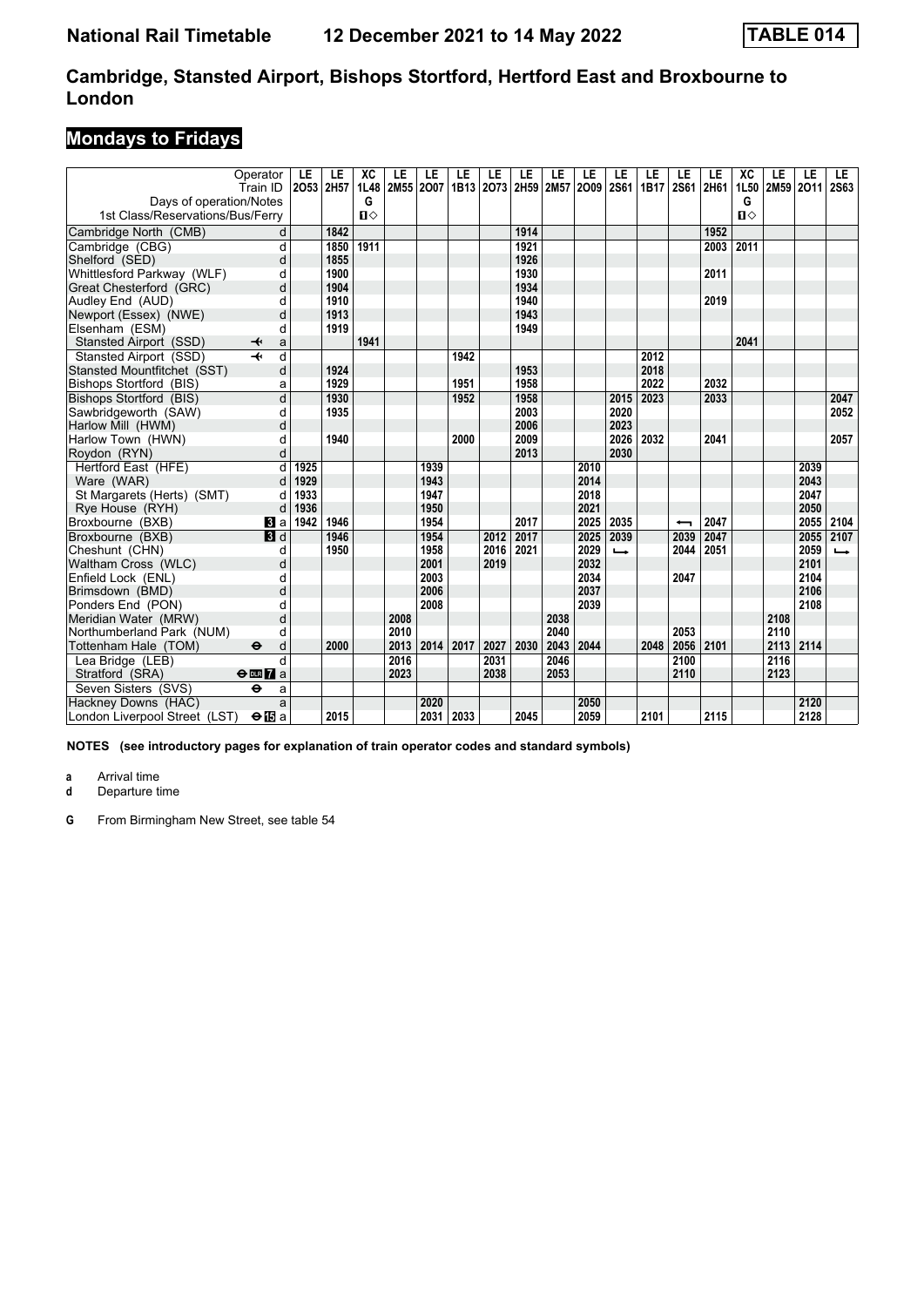### **Mondays to Fridays**

|                                  | Operator<br>Train ID              | LE<br>1B21 | LE<br>2S63 | LE   | LE   | LE<br>2H63 2M61 2O13 | LE<br>1B <sub>25</sub> | LE<br>1K93 | LE<br>2S65 | LE<br>2H65 | LE<br>1B27 | XC<br>1L52   | LE   | LE<br>2M63 2O15 2S67 | LE         | LE<br>2H67 | LE<br>1B31 | LE<br>2M65 2017 | LE.  |
|----------------------------------|-----------------------------------|------------|------------|------|------|----------------------|------------------------|------------|------------|------------|------------|--------------|------|----------------------|------------|------------|------------|-----------------|------|
| Days of operation/Notes          |                                   |            |            |      |      |                      |                        | н          |            |            |            | G            |      |                      |            |            |            |                 |      |
| 1st Class/Reservations/Bus/Ferry |                                   |            |            |      |      |                      |                        |            |            |            |            | $\mathbf{u}$ |      |                      |            |            |            |                 |      |
| Cambridge North (CMB)            | d                                 |            |            | 2013 |      |                      |                        | 2039       |            | 2053       |            |              |      |                      |            | 2113       |            |                 |      |
| Cambridge (CBG)                  | d                                 |            |            | 2020 |      |                      |                        | 2048       |            | 2102       |            | 2111         |      |                      |            | 2120       |            |                 |      |
| Shelford (SED)                   | d                                 |            |            | 2025 |      |                      |                        |            |            |            |            |              |      |                      |            | 2125       |            |                 |      |
| Whittlesford Parkway (WLF)       | d                                 |            |            | 2030 |      |                      |                        | 2057       |            | 2111       |            |              |      |                      |            | 2130       |            |                 |      |
| Great Chesterford (GRC)          | d                                 |            |            | 2034 |      |                      |                        |            |            |            |            |              |      |                      |            | 2134       |            |                 |      |
| Audley End (AUD)                 | d                                 |            |            | 2040 |      |                      |                        | 2106       |            | 2119       |            |              |      |                      |            | 2140       |            |                 |      |
| Newport (Essex) (NWE)            | d                                 |            |            | 2043 |      |                      |                        |            |            |            |            |              |      |                      |            | 2143       |            |                 |      |
| Elsenham (ESM)                   | d                                 |            |            | 2049 |      |                      |                        |            |            |            |            |              |      |                      |            | 2149       |            |                 |      |
| Stansted Airport (SSD)           | ↞<br>a                            |            |            |      |      |                      |                        | 2124       |            |            |            | 2141         |      |                      |            |            |            |                 |      |
| Stansted Airport (SSD)           | $\overline{\phantom{a}}$<br>d     | 2042       |            |      |      |                      | 2115                   |            |            |            | 2130       |              |      |                      |            |            | 2157       |                 |      |
| Stansted Mountfitchet (SST)      | d                                 |            |            | 2053 |      |                      | 2121                   |            |            |            |            |              |      |                      |            | 2153       | 2203       |                 |      |
| <b>Bishops Stortford (BIS)</b>   | a                                 | 2051       |            | 2058 |      |                      |                        |            |            | 2132       | 2139       |              |      |                      |            | 2158       | 2207       |                 |      |
| Bishops Stortford (BIS)          | d                                 | 2052       |            | 2059 |      |                      |                        |            |            | 2115 2133  | 2139       |              |      |                      | 2147       | 2158       | 2208       |                 |      |
| Sawbridgeworth (SAW)             | d                                 |            |            | 2103 |      |                      |                        |            | 2120       |            |            |              |      |                      | 2152       | 2203       |            |                 |      |
| Harlow Mill (HWM)                | d                                 |            |            | 2107 |      |                      |                        |            | 2123       |            |            |              |      |                      |            | 2206       |            |                 |      |
| Harlow Town (HWN)                | d                                 | 2100       |            | 2110 |      |                      | 2132                   |            | 2126       | 2141       |            |              |      |                      | 2205e 2209 |            | 2216       |                 |      |
| Roydon (RYN)                     | d                                 |            |            | 2114 |      |                      |                        |            | 2130       |            |            |              |      |                      |            | 2213       |            |                 |      |
| Hertford East (HFE)              | $\overline{d}$                    |            |            |      |      | 2109                 |                        |            |            |            |            |              |      | 2139                 |            |            |            |                 | 2209 |
| Ware (WAR)                       | d                                 |            |            |      |      | 2113                 |                        |            |            |            |            |              |      | 2143                 |            |            |            |                 | 2213 |
| St Margarets (Herts) (SMT)       | d                                 |            |            |      |      | 2117                 |                        |            |            |            |            |              |      | 2147                 |            |            |            |                 | 2217 |
| Rye House (RYH)                  | d                                 |            |            |      |      | 2120                 |                        |            |            |            |            |              |      | 2150                 |            |            |            |                 | 2220 |
| Broxbourne (BXB)                 | <b>B</b> la                       |            |            | 2118 |      | 2125                 |                        |            | 2135 2147  |            |            |              |      | 2155                 | 2211       | 2217       |            |                 | 2225 |
| Broxbourne (BXB)                 | 3d                                |            | 2107       | 2118 |      | 2125                 |                        |            | 2139       | 2147       |            |              |      | 2155                 | 2212       | 2217       |            |                 | 2225 |
| Cheshunt (CHN)                   | d                                 |            | 2112       | 2122 |      | 2129                 |                        |            | 2144       | 2151       |            |              |      | 2159                 | 2216       | 2221       |            |                 | 2229 |
| Waltham Cross (WLC)              | d                                 |            | 2114       |      |      | 2131                 |                        |            |            |            |            |              |      | 2201                 | 2219       |            |            |                 | 2231 |
| Enfield Lock (ENL)               | d                                 |            |            |      |      | 2134                 |                        |            | 2147       |            |            |              |      | 2204                 |            |            |            |                 | 2234 |
| Brimsdown (BMD)                  | d                                 |            |            |      |      | 2136                 |                        |            |            |            |            |              |      | 2206                 |            |            |            |                 | 2236 |
| Ponders End (PON)                | d                                 |            |            |      |      | 2138                 |                        |            |            |            |            |              |      | 2208                 |            |            |            |                 | 2238 |
| Meridian Water (MRW)             | d                                 |            |            |      | 2138 |                      |                        |            |            |            |            |              | 2208 |                      |            |            |            | 2238            |      |
| Northumberland Park (NUM)        | d                                 |            |            |      | 2140 |                      |                        |            | 2153       |            |            |              | 2210 |                      |            |            |            | 2240            |      |
| Tottenham Hale (TOM)             | $\ddot{\boldsymbol{\Theta}}$<br>d | 2117       | 2123       | 2131 | 2143 | 2144                 | 2148                   |            | 2157       | 2200       | 2203       |              | 2213 | 2214                 | 2227       | 2231       | 2233       | 2243            | 2244 |
| Lea Bridge (LEB)                 | $\mathsf{d}$                      |            | 2127       |      | 2146 |                      |                        |            | 2201       |            |            |              | 2216 |                      | 2231       |            |            | 2246            |      |
| Stratford (SRA)                  | $\Theta$ or $\overline{7}$ a      |            | 2140       |      | 2153 |                      |                        |            | 2210       |            |            |              | 2223 |                      | 2240       |            |            | 2253            |      |
| Seven Sisters (SVS)              | $\ddot{\mathbf{e}}$<br>a          |            |            |      |      |                      |                        |            |            |            |            |              |      |                      |            |            |            |                 |      |
| Hackney Downs (HAC)              | a                                 |            |            |      |      | 2150                 |                        |            |            |            |            |              |      | 2220                 |            |            |            |                 | 2250 |
| London Liverpool Street (LST)    | $\Theta$ is a 2131                |            |            | 2145 |      | 2158                 | 2202                   |            |            |            | 2215 2217  |              |      | 2228                 |            | 2245 2247  |            |                 | 2258 |

**NOTES (see introductory pages for explanation of train operator codes and standard symbols)**

**a** Arrival time

**d** Departure time<br>**e** Arrives 8 minute

**e** Arrives minutes earlier

**G** From Birmingham New Street, see table 54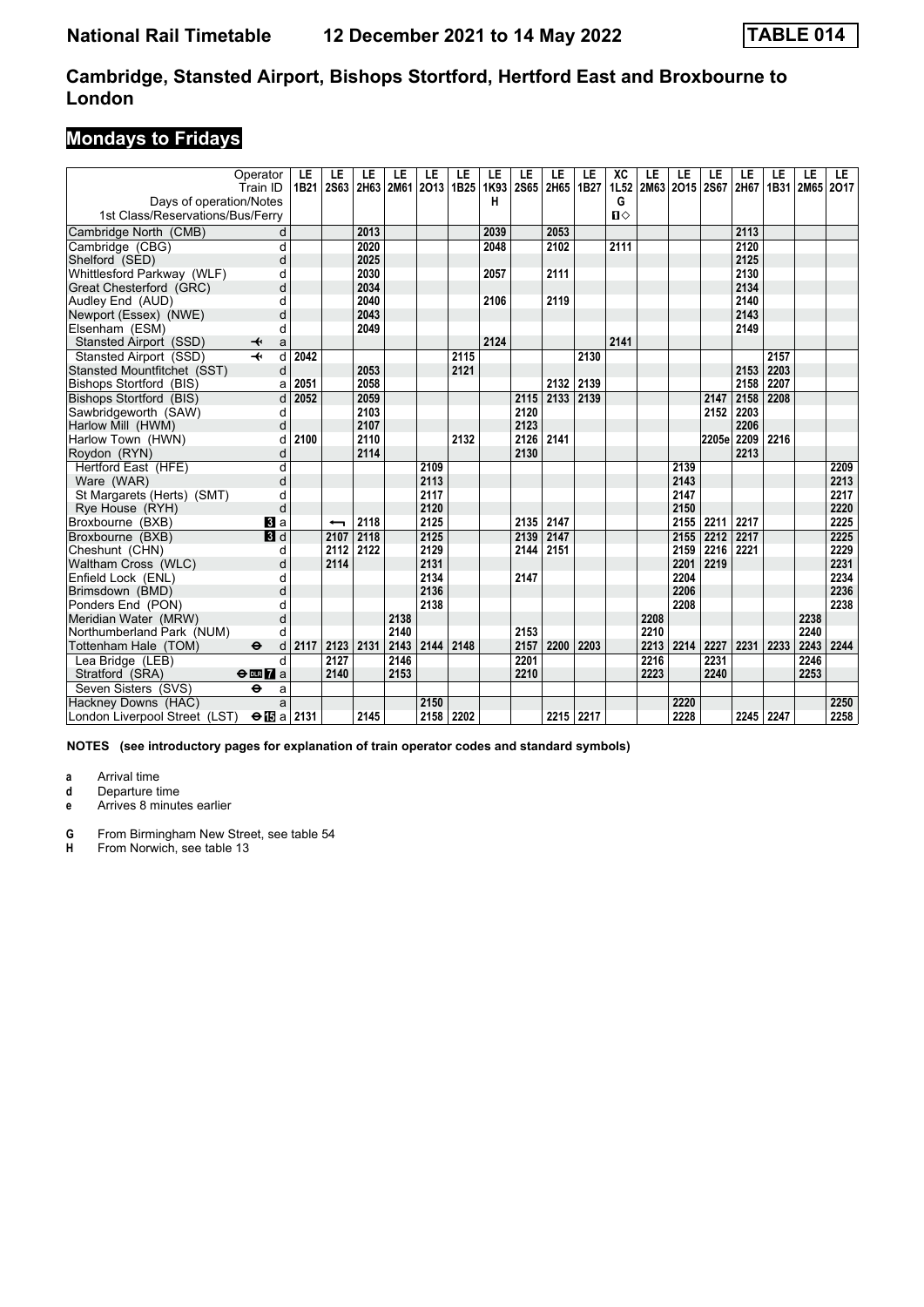### **Mondays to Fridays**

|                                             | Operator<br>Train ID                                | LE<br><b>2S69</b> | LE<br>2H69   | LE<br>1B35   | XC<br><b>1L54</b> | LE   | LE<br>2M67 2O19 | LE<br>2H71   | LE<br>2H71   | LE<br>1B39   | LE<br>2021 | LE<br>2H73   | LE<br>1B43   | LE<br>2H75     | LE<br>2D77 | LE<br>1D75 | LE<br>1B47 | LE<br>1B49 |
|---------------------------------------------|-----------------------------------------------------|-------------------|--------------|--------------|-------------------|------|-----------------|--------------|--------------|--------------|------------|--------------|--------------|----------------|------------|------------|------------|------------|
| Days of operation/Notes                     |                                                     |                   |              |              | G                 |      |                 | FO           | <b>FX</b>    |              |            |              |              | F <sub>O</sub> |            |            |            |            |
| 1st Class/Reservations/Bus/Ferry            |                                                     |                   |              |              | $\mathbf{u}$      |      |                 |              |              |              |            |              |              |                |            |            |            |            |
|                                             | d                                                   |                   | 2153         |              |                   |      |                 | 2213         |              |              |            | 2243         |              |                |            |            |            |            |
| Cambridge North (CMB)<br>Cambridge (CBG)    | d                                                   |                   | 2203         |              | 2211              |      |                 | 2220         | 2220         |              |            | 2250         |              | 2326           |            |            |            |            |
| Shelford (SED)                              | d                                                   |                   |              |              |                   |      |                 | 2226         | 2226         |              |            | 2255         |              | 2331           |            |            |            |            |
| Whittlesford Parkway (WLF)                  | d                                                   |                   | 2211         |              |                   |      |                 | 2231         | 2231         |              |            | 2300         |              | 2336           |            |            |            |            |
|                                             | d                                                   |                   |              |              |                   |      |                 | 2235         | 2235         |              |            | 2304         |              | 2340           |            |            |            |            |
| Great Chesterford (GRC)<br>Audley End (AUD) | d                                                   |                   | 2220         |              |                   |      |                 | 2241         | 2241         |              |            | 2310         |              | 2345           |            |            |            |            |
|                                             | d                                                   |                   |              |              |                   |      |                 | 2244         | 2244         |              |            | 2313         |              | 2348           |            |            |            |            |
| Newport (Essex) (NWE)<br>Elsenham (ESM)     | d                                                   |                   |              |              |                   |      |                 | 2250         | 2250         |              |            | 2319         |              | 2354           |            |            |            |            |
|                                             |                                                     |                   |              |              | 2241              |      |                 |              |              |              |            |              |              |                |            |            |            |            |
| Stansted Airport (SSD)                      | $\overline{\mathbf{t}}$<br>a<br>$\overline{+}$<br>d |                   |              | 2230         |                   |      |                 |              |              |              |            |              | 2328         |                |            |            |            |            |
| Stansted Airport (SSD)                      |                                                     |                   |              |              |                   |      |                 |              |              | 2300         |            | 2324         |              | 2358           |            |            | 2359       | 0030       |
| Stansted Mountfitchet (SST)                 | d                                                   |                   |              |              |                   |      |                 | 2254         | 2254         |              |            |              | 2334         | 0003           |            |            |            |            |
| <b>Bishops Stortford (BIS)</b>              | a<br>$\overline{d}$                                 |                   | 2233<br>2233 | 2239<br>2239 |                   |      |                 | 2259         | 2259         | 2309<br>2309 |            | 2329<br>2329 | 2338<br>2338 |                |            |            | 0008       | 0039       |
| Bishops Stortford (BIS)                     |                                                     | 2215              |              |              |                   |      |                 | 2259         | 2259         |              |            |              |              |                |            |            | 0008       | 0039       |
| Sawbridgeworth (SAW)                        | d<br>d                                              | 2220              |              |              |                   |      |                 | 2304         | 2304<br>2307 |              |            | 2333         |              |                |            |            |            |            |
| Harlow Mill (HWM)                           |                                                     | 2223              |              |              |                   |      |                 | 2307         |              |              |            | 2337         |              |                |            |            |            |            |
| Harlow Town (HWN)                           | d                                                   | 2226              | 2241         |              |                   |      |                 | 2310<br>2314 | 2310         |              |            | 2340<br>2344 | 2346         |                |            |            | 0016       | 0047       |
| Roydon (RYN)                                | d                                                   | 2230              |              |              |                   |      |                 |              | 2314         |              |            |              |              |                |            |            |            |            |
| Hertford East (HFE)                         | d                                                   |                   |              |              |                   |      | 2239            |              |              |              | 2309       |              |              |                | 2339       | 0007       |            |            |
| Ware (WAR)                                  | d                                                   |                   |              |              |                   |      | 2243            |              |              |              | 2313       |              |              |                | 2343       |            |            |            |
| St Margarets (Herts) (SMT)                  | d                                                   |                   |              |              |                   |      | 2247            |              |              |              | 2317       |              |              |                | 2347       |            |            |            |
| Rye House (RYH)                             | d                                                   |                   |              |              |                   |      | 2250            |              |              |              | 2320       |              |              |                | 2350       |            |            |            |
| Broxbourne (BXB)                            | Bl a                                                | 2235              | 2247         |              |                   |      | 2255            | 2318         | 2318         |              | 2325       | 2348         |              |                | 2355       | 0019       |            |            |
| Broxbourne (BXB)                            | $\blacksquare$                                      | 2239              | 2247         |              |                   |      | 2255            | 2318         | 2318         |              | 2325       | 2348         |              |                | 2355       | 0019       |            |            |
| Cheshunt (CHN)                              | d                                                   | 2244              | 2251         |              |                   |      | 2259            | 2322         | 2322         |              | 2329       | 2352         |              |                | 2359       |            |            |            |
| Waltham Cross (WLC)                         | d                                                   |                   |              |              |                   |      | 2301            |              |              |              | 2331       |              |              |                |            |            |            |            |
| Enfield Lock (ENL)                          | d                                                   | 2247              |              |              |                   |      | 2304            |              |              |              | 2334       |              |              |                |            |            |            |            |
| Brimsdown (BMD)                             | d                                                   |                   |              |              |                   |      | 2306            |              |              |              | 2336       |              |              |                |            |            |            |            |
| Ponders End (PON)                           | d                                                   |                   |              |              |                   |      | 2308            |              |              |              | 2338       |              |              |                |            |            |            |            |
| Meridian Water (MRW)                        | d                                                   |                   |              |              |                   | 2308 |                 |              |              |              |            |              |              |                |            |            |            |            |
| Northumberland Park (NUM)                   | d                                                   | 2253              |              |              |                   | 2310 |                 |              |              |              |            |              |              |                |            |            |            |            |
| Tottenham Hale (TOM)                        | $\ddot{\mathbf{e}}$<br>d                            | 2257              | 2301         | 2304         |                   | 2313 | 2314            | 2331         | 2331         | 2334         | 2344       |              |              |                |            |            |            |            |
| Lea Bridge (LEB)                            | d                                                   | 2301              |              |              |                   | 2316 |                 |              |              |              |            |              |              |                |            |            |            |            |
| Stratford (SRA)                             | $\Theta$ or $\overline{7}$ a                        | 2309              |              |              |                   | 2323 |                 |              |              |              |            |              |              |                |            |            |            |            |
| Seven Sisters (SVS)                         | θ<br>a                                              |                   |              |              |                   |      |                 |              |              |              |            | 0004         | 0008         |                | 0012       |            |            |            |
| Hackney Downs (HAC)                         | a                                                   |                   |              |              |                   |      | 2320            |              |              |              | 2350       |              |              |                | 0017       |            |            |            |
| London Liverpool Street (LST) <b>⊖ iB</b> a |                                                     |                   | 2315 2317    |              |                   |      | 2328            | 2348         | 2348         | 2350         | 2358       | 0018         | 0022         |                | 0026       | 0049       | 0051       | 0121       |

**NOTES (see introductory pages for explanation of train operator codes and standard symbols)**

**a** Arrival time

**d** Departure time

**6** From Birmingham New Street, see table 54

**F0** Fridays only<br>**FX** Not Fridays

**F;** Not Fridays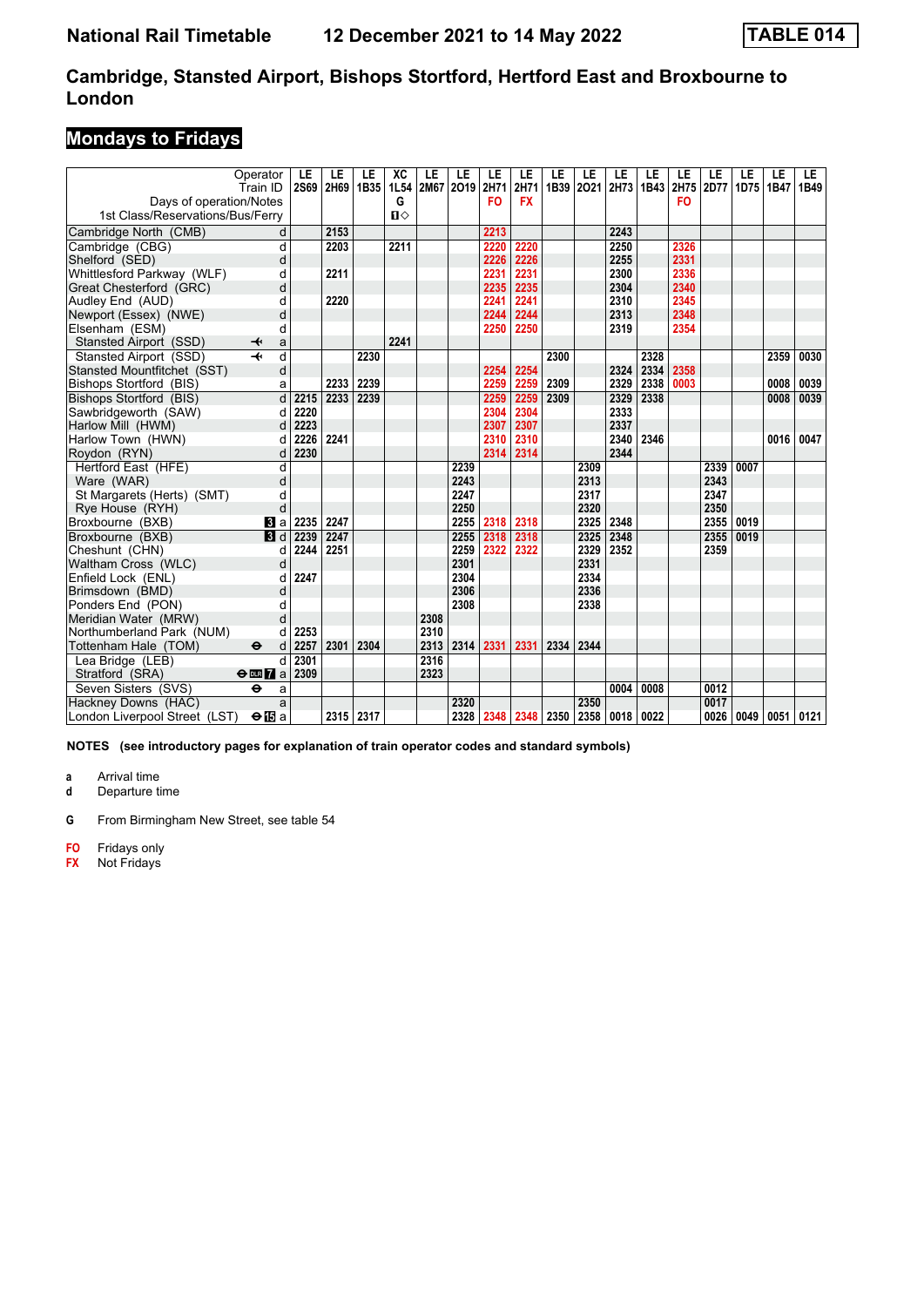### **Saturdays**

|                                  | Operator<br>Train ID              | LE<br>2H01 | XC<br>2K51   | LE<br><b>2S01</b> | LE<br>1B01 | LE<br>2095 | LE<br><b>2S03</b> | LE<br>2H03 1B03 | LE   | XC<br>2K53   | LE<br>2M01 | LE<br>2003 | LE<br><b>2S05</b> | LE<br>1B05 | LE<br><b>2S05</b> | LE<br>2H05 | LE<br>2B47 | LE<br><b>2M03</b> | LE.<br>2005 |
|----------------------------------|-----------------------------------|------------|--------------|-------------------|------------|------------|-------------------|-----------------|------|--------------|------------|------------|-------------------|------------|-------------------|------------|------------|-------------------|-------------|
| 1st Class/Reservations/Bus/Ferry |                                   |            | $\mathbf{u}$ |                   |            |            |                   |                 |      | $\mathbf{n}$ |            |            |                   |            |                   |            |            |                   |             |
| Cambridge North (CMB)            | d                                 |            |              |                   |            |            |                   |                 |      |              |            |            |                   |            |                   |            |            |                   |             |
| Cambridge (CBG)                  | d                                 | 0438       | 0451         |                   |            |            |                   | 0520            |      | 0540         |            |            |                   |            |                   | 0603       | 0610       |                   |             |
| Shelford (SED)                   | d                                 |            |              |                   |            |            |                   | 0526            |      |              |            |            |                   |            |                   |            |            |                   |             |
| Whittlesford Parkway (WLF)       | d                                 | 0445       |              |                   |            |            |                   | 0530            |      |              |            |            |                   |            |                   | 0611       | 0618       |                   |             |
| Great Chesterford (GRC)          | d                                 |            |              |                   |            |            |                   | 0534            |      |              |            |            |                   |            |                   |            |            |                   |             |
| Audley End (AUD)                 | d                                 | 0453       |              |                   |            |            |                   | 0540            |      | 0555         |            |            |                   |            |                   | 0619       | 0626       |                   |             |
| Newport (Essex) (NWE)            | d                                 |            |              |                   |            |            |                   | 0543            |      |              |            |            |                   |            |                   |            |            |                   |             |
| Elsenham (ESM)                   | d                                 |            |              |                   |            |            |                   | 0549            |      |              |            |            |                   |            |                   |            |            |                   |             |
| Stansted Airport (SSD)           | a<br>↞                            |            | 0517         |                   |            |            |                   |                 |      | 0610         |            |            |                   |            |                   |            | 0641       |                   |             |
| Stansted Airport (SSD)           | d                                 |            |              |                   | 0530       |            |                   |                 | 0558 |              |            |            |                   | 0612       |                   |            |            |                   |             |
| Stansted Mountfitchet (SST)      | d                                 |            |              |                   |            |            |                   | 0552            |      |              |            |            |                   | 0618       |                   |            |            |                   |             |
| Bishops Stortford (BIS)          | a                                 | 0506       |              |                   | 0539       |            |                   | 0558            | 0607 |              |            |            |                   | 0622       |                   | 0632       |            |                   |             |
| Bishops Stortford (BIS)          | d                                 | 0507       |              | 0514              | 0539       |            | 0547              | 0558            | 0607 |              |            |            | 0615              | 0623       |                   | 0633       |            |                   |             |
| Sawbridgeworth (SAW)             | d                                 | 0511       |              | 0519              |            |            | 0552              | 0603            |      |              |            |            | 0620              |            |                   |            |            |                   |             |
| Harlow Mill (HWM)                | d                                 | 0515       |              | 0522              |            |            |                   | 0606            |      |              |            |            | 0623              |            |                   |            |            |                   |             |
| Harlow Town (HWN)                | d                                 | 0518       |              | 0525              | 0547       |            | 0605cl            | 0609            | 0616 |              |            |            | 0626              | 0632       |                   | 0641       |            |                   |             |
| Roydon (RYN)                     | d                                 | 0522       |              | 0529              |            |            |                   | 0613            |      |              |            |            | 0630              |            |                   |            |            |                   |             |
| Hertford East (HFE)              | d                                 |            |              |                   |            |            |                   |                 |      |              |            | 0609       |                   |            |                   |            |            |                   | 0639        |
| Ware (WAR)                       | d                                 |            |              |                   |            |            |                   |                 |      |              |            | 0613       |                   |            |                   |            |            |                   | 0643        |
| St Margarets (Herts) (SMT)       | d                                 |            |              |                   |            |            |                   |                 |      |              |            | 0617       |                   |            |                   |            |            |                   | 0647        |
| Rye House (RYH)                  | d                                 |            |              |                   |            |            |                   |                 |      |              |            | 0620       |                   |            |                   |            |            |                   | 0650        |
| Broxbourne (BXB)                 | $\mathbf{B}$ a                    | 0526       |              | 0533              |            |            | 0611              | 0617            |      |              |            | 0625       | 0635              |            | ↽                 | 0647       |            |                   | 0654        |
| Broxbourne (BXB)                 | $\blacksquare$                    | 0526       |              | 0533              |            | 0555       | 0612              | 0617            |      |              |            | 0625       | 0639              |            | 0639              | 0647       |            |                   | 0654        |
| Cheshunt (CHN)                   | d                                 | 0530       |              | 0537              |            | 0559       | 0616              | 0621            |      |              |            | 0629       | $\rightarrow$     |            | 0644              | 0651       |            |                   | 0658        |
| Waltham Cross (WLC)              | d                                 |            |              | 0540              |            | 0601       | 0619              |                 |      |              |            | 0631       |                   |            |                   |            |            |                   | 0701        |
| Enfield Lock (ENL)               | d                                 |            |              | 0542              |            | 0604       |                   |                 |      |              |            | 0634       |                   |            | 0647              |            |            |                   | 0703        |
| Brimsdown (BMD)                  | d                                 |            |              | 0545              |            | 0606       |                   |                 |      |              |            | 0636       |                   |            |                   |            |            |                   | 0706        |
| Ponders End (PON)                | d                                 |            |              | 0547              |            | 0608       |                   |                 |      |              |            | 0638       |                   |            |                   |            |            |                   | 0708        |
| Meridian Water (MRW)             | d                                 |            |              |                   |            |            |                   |                 |      |              | 0638       |            |                   |            |                   |            |            | 0708              |             |
| Northumberland Park (NUM)        | d                                 |            |              | 0551              |            |            |                   |                 |      |              | 0640       |            |                   |            | 0653              |            |            | 0710              |             |
| Tottenham Hale (TOM)             | $\ddot{\boldsymbol{\Theta}}$<br>d |            |              | 0555              | 0603       | 0614       | 0627              | 0630            | 0633 |              | 0643       | 0644       |                   | 0648       | 0657              | 0700       |            | 0713              | 0714        |
| Lea Bridge (LEB)                 | d                                 |            |              | 0559              |            |            | 0631              |                 |      |              | 0646       |            |                   |            | 0701              |            |            | 0716              |             |
| Stratford (SRA)                  | $\Theta$ <b>ER</b> $\theta$ a     |            |              | 0605              |            |            | 0640              |                 |      |              | 0653       |            |                   |            | 0710              |            |            | 0723              |             |
| Seven Sisters (SVS)              | $\ddot{\boldsymbol{\Theta}}$<br>a | 0542       |              |                   |            |            |                   |                 |      |              |            |            |                   |            |                   |            |            |                   |             |
| Hackney Downs (HAC)              | a                                 |            |              |                   |            | 0620       |                   |                 |      |              |            | 0650       |                   |            |                   |            |            |                   | 0720        |
| London Liverpool Street (LST)    | $\Theta$ $\mathbb{E}$ a           | 0557       |              | 0615              | 0617       | 0628       |                   | 0645 0647       |      |              |            | 0658       |                   | 0701       |                   | 0715       |            |                   | 0728        |

**NOTES (see introductory pages for explanation of train operator codes and standard symbols)**

**a** Arrival time<br>**d** Departure ti

**d** Departure time<br>**c** Arrives 8 minute

Arrives 8 minutes earlier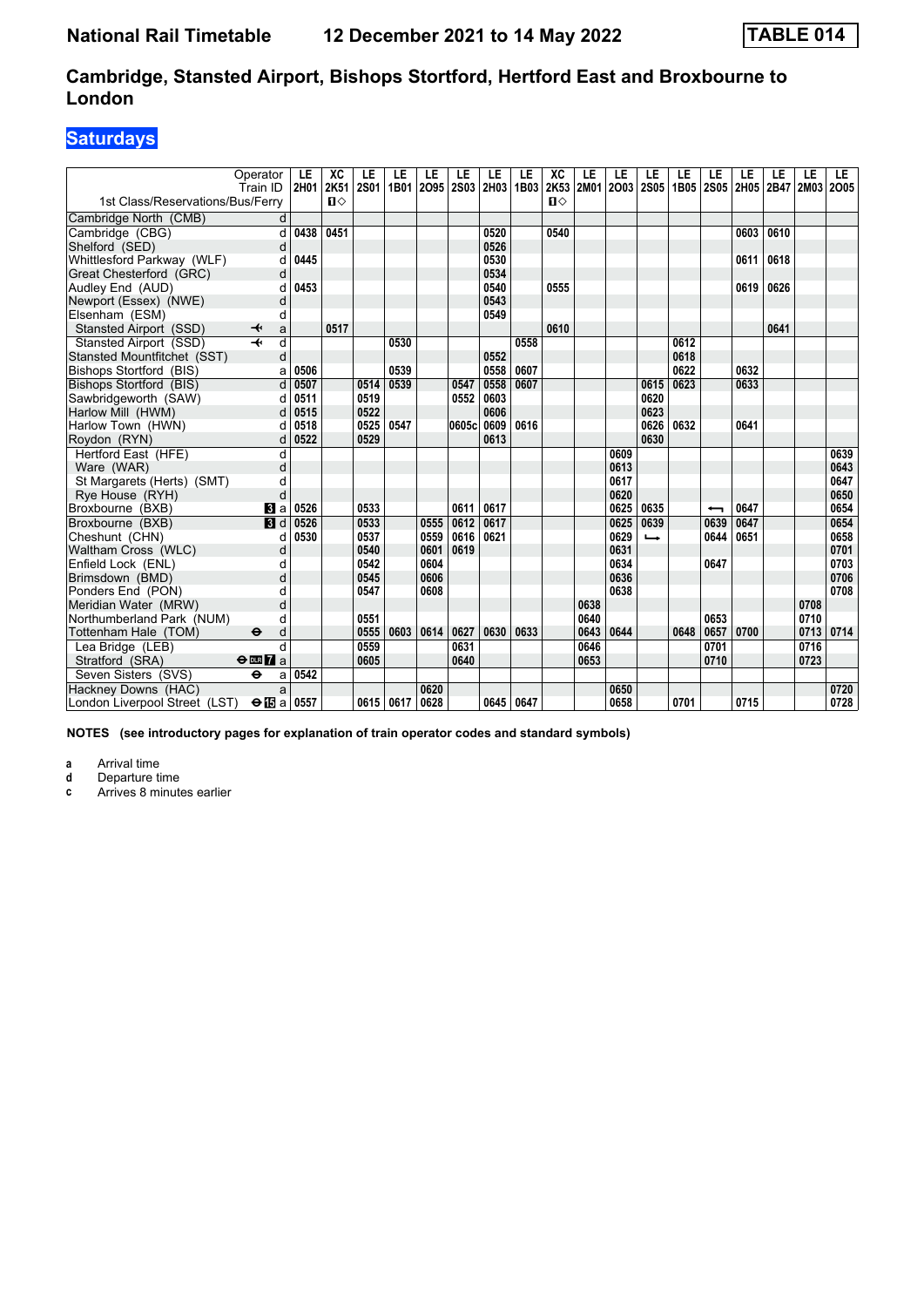### **Saturdays**

| Operator<br>Train ID                                      | LE<br><b>2S07</b>        | LE<br>1B09 | LE<br><b>2S07</b>        | LE<br>2H07 | XC<br>2K55   | LE<br>2M05 2007 | LE   | LE<br><b>2S09</b> | LE<br>1B13 | LE<br><b>2S09</b> | LE<br>1K55 | LE<br>2H09 2M07 | LE   | LE<br>2009 2S11 | LE                       | LE<br>1B17 | LE<br>2S11 | LE.<br>2H11 |
|-----------------------------------------------------------|--------------------------|------------|--------------------------|------------|--------------|-----------------|------|-------------------|------------|-------------------|------------|-----------------|------|-----------------|--------------------------|------------|------------|-------------|
| Days of operation/Notes                                   |                          |            |                          |            |              |                 |      |                   |            |                   | Α          |                 |      |                 |                          |            |            |             |
| 1st Class/Reservations/Bus/Ferry                          |                          |            |                          |            | $\mathbf{u}$ |                 |      |                   |            |                   |            |                 |      |                 |                          |            |            |             |
| Cambridge North (CMB)<br>d                                |                          |            |                          | 0613       |              |                 |      |                   |            |                   | 0639       |                 |      |                 |                          |            |            | 0713        |
| d<br>Cambridge (CBG)                                      |                          |            |                          | 0620       | 0640         |                 |      |                   |            |                   | 0651       | 0703            |      |                 |                          |            |            | 0720        |
| Shelford (SED)<br>d                                       |                          |            |                          | 0625       |              |                 |      |                   |            |                   |            |                 |      |                 |                          |            |            | 0725        |
| Whittlesford Parkway (WLF)<br>d                           |                          |            |                          | 0630       |              |                 |      |                   |            |                   | 0659       | 0711            |      |                 |                          |            |            | 0730        |
| Great Chesterford (GRC)<br>d                              |                          |            |                          | 0634       |              |                 |      |                   |            |                   |            |                 |      |                 |                          |            |            | 0734        |
| Audley End (AUD)<br>d                                     |                          |            |                          | 0640       | 0655         |                 |      |                   |            |                   | 0708       | 0719            |      |                 |                          |            |            | 0740        |
| Newport (Essex) (NWE)<br>d                                |                          |            |                          | 0643       |              |                 |      |                   |            |                   |            |                 |      |                 |                          |            |            | 0743        |
| Elsenham (ESM)<br>d                                       |                          |            |                          | 0649       |              |                 |      |                   |            |                   |            |                 |      |                 |                          |            |            | 0749        |
| Stansted Airport (SSD)<br>↞<br>a                          |                          |            |                          |            | 0710         |                 |      |                   |            |                   | 0724       |                 |      |                 |                          |            |            |             |
| Stansted Airport (SSD)<br>d                               |                          | 0642       |                          |            |              |                 |      |                   | 0712       |                   |            |                 |      |                 |                          | 0742       |            |             |
| Stansted Mountfitchet (SST)<br>d                          |                          |            |                          | 0653       |              |                 |      |                   | 0718       |                   |            |                 |      |                 |                          |            |            | 0753        |
| Bishops Stortford (BIS)<br>a                              |                          | 0651       |                          | 0658       |              |                 |      |                   | 0722       |                   |            | 0732            |      |                 |                          | 0751       |            | 0758        |
| d<br>Bishops Stortford (BIS)                              | 0647                     | 0652       |                          | 0659       |              |                 |      | 0715              | 0723       |                   |            | 0733            |      |                 | 0747                     | 0752       |            | 0759        |
| Sawbridgeworth (SAW)<br>d                                 | 0652                     |            |                          | 0703       |              |                 |      | 0720              |            |                   |            |                 |      |                 | 0752                     |            |            | 0803        |
| d<br>Harlow Mill (HWM)                                    |                          |            | $\overline{\phantom{0}}$ | 0707       |              |                 |      | 0723              |            |                   |            |                 |      |                 |                          |            |            | 0807        |
| Harlow Town (HWN)<br>d                                    | 0703e                    |            | 0700 0703e               | 0710       |              |                 |      | 0726              | 0732       |                   |            | 0741            |      |                 | 0805e 0802 0805e         |            |            | 0810        |
| Roydon (RYN)<br>d                                         | $\overline{\phantom{a}}$ |            |                          | 0714       |              |                 |      | 0730              |            |                   |            |                 |      |                 | $\overline{\phantom{a}}$ |            |            | 0814        |
| d<br>Hertford East (HFE)                                  |                          |            |                          |            |              |                 | 0709 |                   |            |                   |            |                 |      | 0739            |                          |            |            |             |
| d<br>Ware (WAR)                                           |                          |            |                          |            |              |                 | 0713 |                   |            |                   |            |                 |      | 0743            |                          |            |            |             |
| d<br>St Margarets (Herts) (SMT)                           |                          |            |                          |            |              |                 | 0717 |                   |            |                   |            |                 |      | 0747            |                          |            |            |             |
| d<br>Rye House (RYH)                                      |                          |            |                          |            |              |                 | 0720 |                   |            |                   |            |                 |      | 0750            |                          |            |            |             |
| Broxbourne (BXB)<br>$\blacksquare$ a                      |                          |            | 0710                     | 0718       |              |                 | 0724 | 0735              |            | ╼                 |            | 0747            |      | 0754            |                          |            | 0811       | 0818        |
| Broxbourne (BXB)<br>$\blacksquare$                        |                          |            | 0712                     | 0718       |              |                 | 0724 | 0739              |            | 0739              |            | 0747            |      | 0754            |                          |            | 0812       | 0818        |
| Cheshunt (CHN)<br>d                                       |                          |            | 0716                     | 0722       |              |                 | 0728 | $\rightarrow$     |            | 0744              |            | 0751            |      | 0758            |                          |            | 0816       | 0822        |
| Waltham Cross (WLC)<br>d                                  |                          |            | 0719                     |            |              |                 | 0731 |                   |            |                   |            |                 |      | 0801            |                          |            | 0819       |             |
| Enfield Lock (ENL)<br>d                                   |                          |            |                          |            |              |                 | 0733 |                   |            | 0747              |            |                 |      | 0803            |                          |            |            |             |
| d<br>Brimsdown (BMD)                                      |                          |            |                          |            |              |                 | 0736 |                   |            |                   |            |                 |      | 0806            |                          |            |            |             |
| Ponders End (PON)<br>d                                    |                          |            |                          |            |              |                 | 0738 |                   |            |                   |            |                 |      | 0808            |                          |            |            |             |
| Meridian Water (MRW)<br>d                                 |                          |            |                          |            |              | 0738            |      |                   |            |                   |            |                 | 0808 |                 |                          |            |            |             |
| Northumberland Park (NUM)<br>d                            |                          |            |                          |            |              | 0740            |      |                   |            | 0753              |            |                 | 0810 |                 |                          |            |            |             |
| Tottenham Hale (TOM)<br>$\ddot{\boldsymbol{\Theta}}$<br>d |                          | 0718       | 0727                     | 0731       |              | 0743            | 0744 |                   | 0748       | 0757              |            | 0800            | 0813 | 0814            |                          | 0818       | 0827       | 0831        |
| d<br>Lea Bridge (LEB)                                     |                          |            | 0731                     |            |              | 0746            |      |                   |            | 0801              |            |                 | 0816 |                 |                          |            | 0831       |             |
| Stratford (SRA)<br>$\Theta$ or $\overline{h}$ a           |                          |            | 0740                     |            |              | 0753            |      |                   |            | 0810              |            |                 | 0823 |                 |                          |            | 0840       |             |
| Seven Sisters (SVS)<br>$\ddot{\mathbf{e}}$<br>a           |                          |            |                          |            |              |                 |      |                   |            |                   |            |                 |      |                 |                          |            |            |             |
| Hackney Downs (HAC)<br>a                                  |                          |            |                          |            |              |                 | 0750 |                   |            |                   |            |                 |      | 0820            |                          |            |            |             |
| London Liverpool Street (LST)<br>$\Theta$ is a            |                          | 0731       |                          | 0745       |              |                 | 0758 |                   | 0802       |                   |            | 0815            |      | 0828            |                          | 0831       |            | 0845        |

**NOTES (see introductory pages for explanation of train operator codes and standard symbols)**

**a** Arrival time

**d** Departure time<br>**e** Arrives 6 minute

**e** Arrives 6 minutes earlier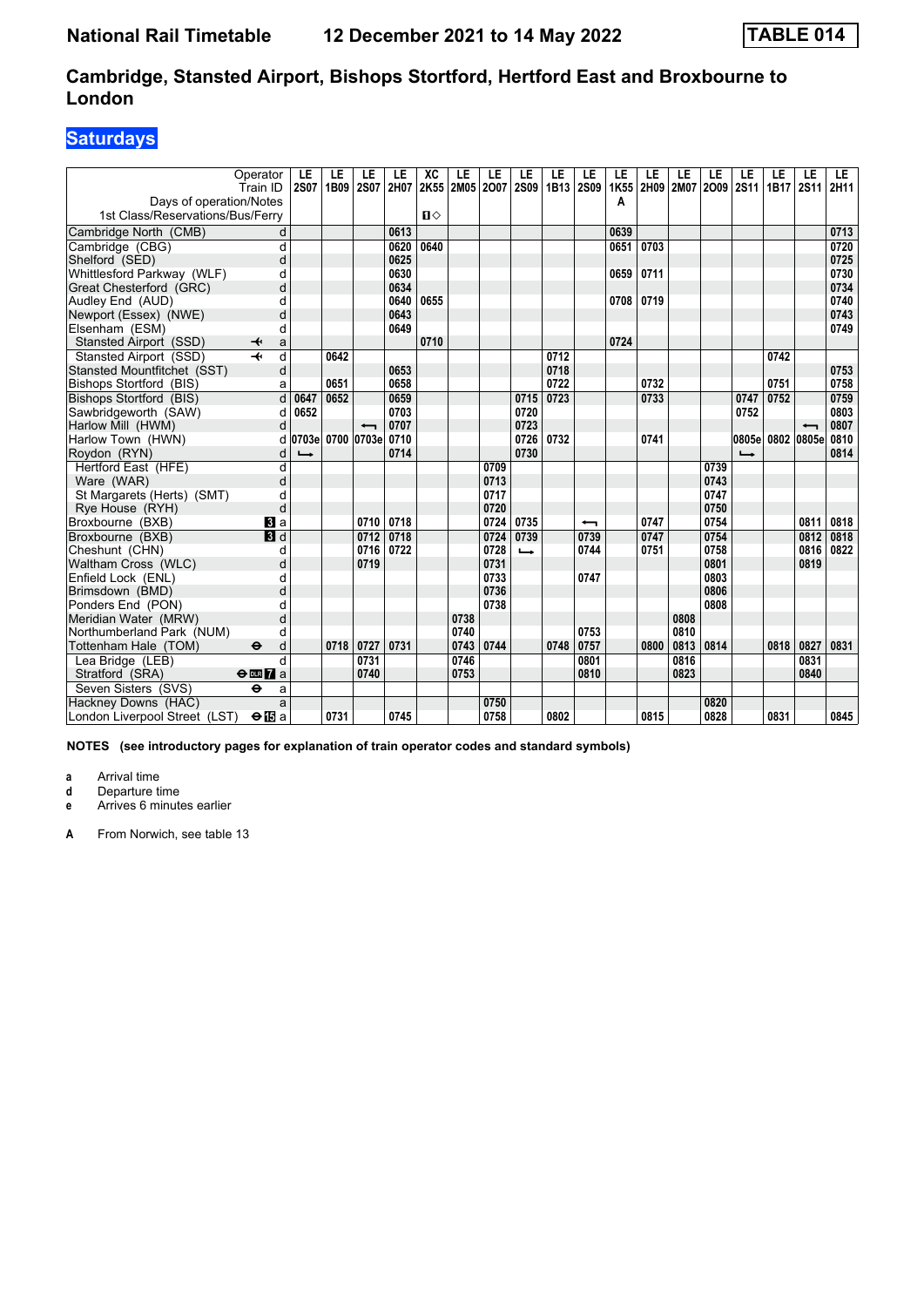### **Saturdays**

| Operator<br>Train ID                               |                | XC<br>LE<br>2M09<br>2K57 | LE<br>2011 | LE<br><b>2S13</b> | LE<br>1B21 | LE<br>2S13 | LE<br>1K59 | LE<br>2H13 | XC<br>1L26   | LE<br>2M11 | LE<br>2013 | LE<br>2S15               | LE<br>1B25 | LE<br>2S15 | LE<br>2H15 | LE<br>2M13 2O15 | LE   | LE.<br><b>2S17</b> |
|----------------------------------------------------|----------------|--------------------------|------------|-------------------|------------|------------|------------|------------|--------------|------------|------------|--------------------------|------------|------------|------------|-----------------|------|--------------------|
| Days of operation/Notes                            |                |                          |            |                   |            |            | Α          |            | в            |            |            |                          |            |            |            |                 |      |                    |
| 1st Class/Reservations/Bus/Ferry                   |                | Ⅱ♦                       |            |                   |            |            |            |            | $\mathbf{u}$ |            |            |                          |            |            |            |                 |      |                    |
| Cambridge North (CMB)                              | d              |                          |            |                   |            |            | 0739       | 0753       |              |            |            |                          |            |            | 0813       |                 |      |                    |
| Cambridge (CBG)                                    | d              | 0736                     |            |                   |            |            | 0748       | 0803       | 0811         |            |            |                          |            |            | 0820       |                 |      |                    |
| Shelford (SED)                                     | d              |                          |            |                   |            |            |            |            |              |            |            |                          |            |            | 0825       |                 |      |                    |
| Whittlesford Parkway (WLF)                         | d              |                          |            |                   |            |            | 0757       | 0811       |              |            |            |                          |            |            | 0830       |                 |      |                    |
| Great Chesterford (GRC)                            | d              |                          |            |                   |            |            |            |            |              |            |            |                          |            |            | 0834       |                 |      |                    |
| Audley End (AUD)                                   | d              | 0752                     |            |                   |            |            | 0807       | 0819       |              |            |            |                          |            |            | 0840       |                 |      |                    |
| Newport (Essex) (NWE)                              | d              |                          |            |                   |            |            |            |            |              |            |            |                          |            |            | 0843       |                 |      |                    |
| Elsenham (ESM)                                     | d              |                          |            |                   |            |            |            |            |              |            |            |                          |            |            | 0849       |                 |      |                    |
| Stansted Airport (SSD)<br>↞                        | a              | 0810                     |            |                   |            |            | 0824       |            | 0841         |            |            |                          |            |            |            |                 |      |                    |
| Stansted Airport (SSD)<br>$\overline{\phantom{a}}$ | d              |                          |            |                   | 0812       |            |            |            |              |            |            |                          | 0842       |            |            |                 |      |                    |
| Stansted Mountfitchet (SST)                        | d              |                          |            |                   | 0818       |            |            |            |              |            |            |                          |            |            | 0853       |                 |      |                    |
| <b>Bishops Stortford (BIS)</b>                     | a              |                          |            |                   | 0822       |            |            | 0832       |              |            |            |                          | 0851       |            | 0858       |                 |      |                    |
| Bishops Stortford (BIS)                            | d              |                          |            | 0815              | 0823       |            |            | 0833       |              |            |            | 0847                     | 0852       |            | 0859       |                 |      | 0915               |
| Sawbridgeworth (SAW)                               | d              |                          |            | 0820              |            |            |            |            |              |            |            | 0852                     |            |            | 0903       |                 |      | 0920               |
| Harlow Mill (HWM)                                  | d              |                          |            | 0823              |            |            |            |            |              |            |            |                          |            |            | 0907       |                 |      | 0923               |
| Harlow Town (HWN)                                  | d              |                          |            | 0826              | 0832       |            |            | 0841       |              |            |            | 0905c 0900               |            | 0905c      | 0910       |                 |      | 0926               |
| Roydon (RYN)                                       | d              |                          |            | 0830              |            |            |            |            |              |            |            | $\overline{\phantom{a}}$ |            |            | 0914       |                 |      | 0930               |
| Hertford East (HFE)                                | $\overline{d}$ |                          | 0809       |                   |            |            |            |            |              |            | 0839       |                          |            |            |            |                 | 0909 |                    |
| Ware (WAR)                                         | d              |                          | 0813       |                   |            |            |            |            |              |            | 0843       |                          |            |            |            |                 | 0913 |                    |
| St Margarets (Herts) (SMT)                         | d              |                          | 0817       |                   |            |            |            |            |              |            | 0847       |                          |            |            |            |                 | 0917 |                    |
| Rye House (RYH)                                    | d              |                          | 0820       |                   |            |            |            |            |              |            | 0850       |                          |            |            |            |                 | 0920 |                    |
| Broxbourne (BXB)                                   | <b>3</b> a     |                          | 0824       | 0835              |            | ↽          |            | 0847       |              |            | 0854       |                          |            | 0911       | 0918       |                 | 0924 | 0935               |
| Broxbourne (BXB)                                   | 3d             |                          | 0824       | 0839              |            | 0839       |            | 0847       |              |            | 0854       |                          |            | 0912       | 0918       |                 | 0924 | 0939               |
| Cheshunt (CHN)                                     | d              |                          | 0828       | $\rightarrow$     |            | 0844       |            | 0851       |              |            | 0858       |                          |            | 0916       | 0922       |                 | 0928 | $\rightarrow$      |
| Waltham Cross (WLC)                                | d              |                          | 0831       |                   |            |            |            |            |              |            | 0901       |                          |            | 0919       |            |                 | 0931 |                    |
| Enfield Lock (ENL)                                 | d              |                          | 0833       |                   |            | 0847       |            |            |              |            | 0903       |                          |            |            |            |                 | 0933 |                    |
| Brimsdown (BMD)                                    | d              |                          | 0836       |                   |            |            |            |            |              |            | 0906       |                          |            |            |            |                 | 0936 |                    |
| Ponders End (PON)                                  | d              |                          | 0838       |                   |            |            |            |            |              |            | 0908       |                          |            |            |            |                 | 0938 |                    |
| Meridian Water (MRW)                               | d              | 0838                     |            |                   |            |            |            |            |              | 0908       |            |                          |            |            |            | 0938            |      |                    |
| Northumberland Park (NUM)                          | d              | 0840                     |            |                   |            | 0853       |            |            |              | 0910       |            |                          |            |            |            | 0940            |      |                    |
| Tottenham Hale (TOM)<br>$\bullet$                  | d              | 0843                     | 0844       |                   | 0848       | 0857       |            | 0900       |              | 0913       | 0914       |                          | 0918       | 0927       | 0931       | 0943            | 0944 |                    |
| Lea Bridge (LEB)                                   | d              | 0846                     |            |                   |            | 0901       |            |            |              | 0916       |            |                          |            | 0931       |            | 0946            |      |                    |
| Stratford (SRA)<br>$\Theta$ or $\overline{7}$ a    |                | 0853                     |            |                   |            | 0910       |            |            |              | 0923       |            |                          |            | 0940       |            | 0953            |      |                    |
| Seven Sisters (SVS)<br>$\ddot{\mathbf{e}}$         | a              |                          |            |                   |            |            |            |            |              |            |            |                          |            |            |            |                 |      |                    |
| Hackney Downs (HAC)                                | a              |                          | 0850       |                   |            |            |            |            |              |            | 0920       |                          |            |            |            |                 | 0950 |                    |
| London Liverpool Street (LST)                      | $\bigoplus$ a  |                          | 0858       |                   | 0902       |            |            | 0915       |              |            | 0928       |                          | 0931       |            | 0945       |                 | 0958 |                    |

**NOTES (see introductory pages for explanation of train operator codes and standard symbols)**

**a** Arrival time

**d** Departure time<br>**c** Arrives 8 minute

Arrives 8 minutes earlier

**A** From Norwich, see table 13<br>**B** From Birmingham New Stree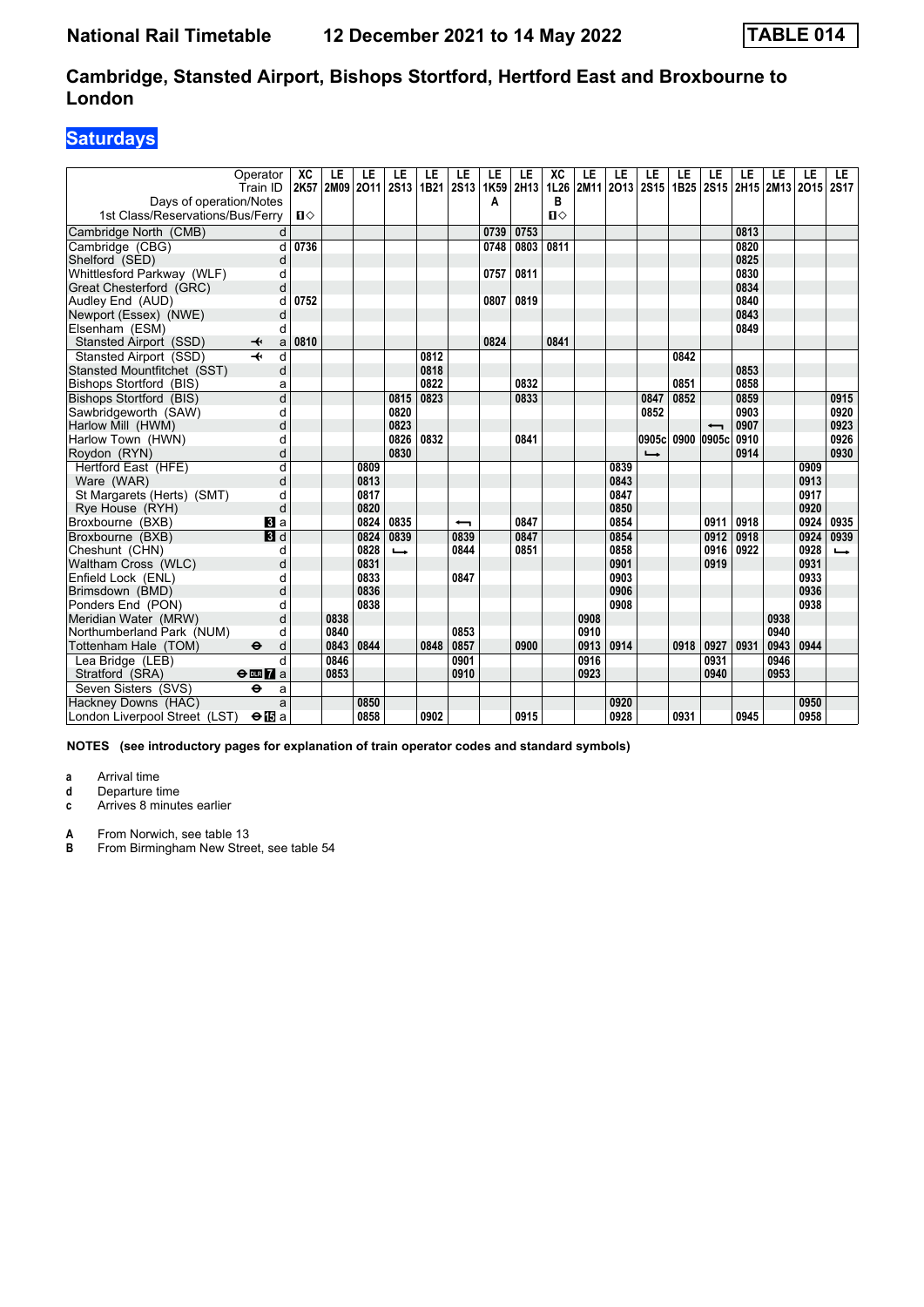### **Saturdays**

|                                  | Operator<br>Train ID                      | LE<br>1B29 | LE<br><b>2S17</b> | LE<br>1K61 | LE<br>2H17 | XC<br>1L28   | LE   | LE<br>2M15 2017 | LE<br><b>2S19</b> | LE<br>1B33 | LE<br>2S <sub>19</sub>   | LE   | LE<br>2H19 2M17 2O19 | LE   | LE<br><b>2S21</b> | LE<br>1B37 | LE<br><b>2S21</b>        | LE<br>1K65 | LE.<br>2H21 |
|----------------------------------|-------------------------------------------|------------|-------------------|------------|------------|--------------|------|-----------------|-------------------|------------|--------------------------|------|----------------------|------|-------------------|------------|--------------------------|------------|-------------|
| Days of operation/Notes          |                                           |            |                   | A          |            | в            |      |                 |                   |            |                          |      |                      |      |                   |            |                          | A          |             |
| 1st Class/Reservations/Bus/Ferry |                                           |            |                   |            |            | $\mathbf{u}$ |      |                 |                   |            |                          |      |                      |      |                   |            |                          |            |             |
| Catering facilities              |                                           |            |                   |            |            | ᠼ            |      |                 |                   |            |                          |      |                      |      |                   |            |                          |            |             |
| Cambridge North (CMB)            | d                                         |            |                   | 0839       | 0853       |              |      |                 |                   |            |                          | 0913 |                      |      |                   |            |                          | 0939       | 0953        |
| Cambridge (CBG)                  | d                                         |            |                   | 0848       | 0903       | 0911         |      |                 |                   |            |                          | 0920 |                      |      |                   |            |                          | 0948       | 1003        |
| Shelford (SED)                   | d                                         |            |                   |            |            |              |      |                 |                   |            |                          | 0925 |                      |      |                   |            |                          |            |             |
| Whittlesford Parkway (WLF)       | d                                         |            |                   | 0857       | 0911       |              |      |                 |                   |            |                          | 0930 |                      |      |                   |            |                          | 0957       | 1011        |
| Great Chesterford (GRC)          | d                                         |            |                   |            |            |              |      |                 |                   |            |                          | 0934 |                      |      |                   |            |                          |            |             |
| Audley End (AUD)                 | d                                         |            |                   | 0907       | 0919       |              |      |                 |                   |            |                          | 0940 |                      |      |                   |            |                          | 1007       | 1019        |
| Newport (Essex) (NWE)            | d                                         |            |                   |            |            |              |      |                 |                   |            |                          | 0943 |                      |      |                   |            |                          |            |             |
| Elsenham (ESM)                   | d                                         |            |                   |            |            |              |      |                 |                   |            |                          | 0949 |                      |      |                   |            |                          |            |             |
| Stansted Airport (SSD)           | ✦<br>a                                    |            |                   | 0924       |            | 0941         |      |                 |                   |            |                          |      |                      |      |                   |            |                          | 1024       |             |
| Stansted Airport (SSD)           | $\overline{\mathbf{H}}$<br>$\overline{d}$ | 0912       |                   |            |            |              |      |                 |                   | 0942       |                          |      |                      |      |                   | 1012       |                          |            |             |
| Stansted Mountfitchet (SST)      | d                                         | 0918       |                   |            |            |              |      |                 |                   |            |                          | 0953 |                      |      |                   | 1018       |                          |            |             |
| Bishops Stortford (BIS)          | a                                         | 0922       |                   |            | 0932       |              |      |                 |                   | 0951       |                          | 0958 |                      |      |                   | 1022       |                          |            | 1032        |
| Bishops Stortford (BIS)          | d                                         | 0923       |                   |            | 0933       |              |      |                 | 0947              | 0952       |                          | 0959 |                      |      | 1015              | 1023       |                          |            | 1033        |
| Sawbridgeworth (SAW)             | d                                         |            |                   |            |            |              |      |                 | 0952              |            |                          | 1003 |                      |      | 1020              |            |                          |            |             |
| Harlow Mill (HWM)                | d                                         |            |                   |            |            |              |      |                 |                   |            | $\overline{\phantom{0}}$ | 1007 |                      |      | 1023              |            |                          |            |             |
| Harlow Town (HWN)                | d                                         | 0932       |                   |            | 0941       |              |      |                 | 1005c             |            | 1000 1005c               | 1010 |                      |      | 1026              | 1032       |                          |            | 1041        |
| Roydon (RYN)                     | d                                         |            |                   |            |            |              |      |                 | $\rightarrow$     |            |                          | 1014 |                      |      | 1030              |            |                          |            |             |
| Hertford East (HFE)              | d                                         |            |                   |            |            |              |      | 0939            |                   |            |                          |      |                      | 1009 |                   |            |                          |            |             |
| Ware (WAR)                       | d                                         |            |                   |            |            |              |      | 0943            |                   |            |                          |      |                      | 1013 |                   |            |                          |            |             |
| St Margarets (Herts) (SMT)       | d                                         |            |                   |            |            |              |      | 0947            |                   |            |                          |      |                      | 1017 |                   |            |                          |            |             |
| Rye House (RYH)                  | d                                         |            |                   |            |            |              |      | 0950            |                   |            |                          |      |                      | 1020 |                   |            |                          |            |             |
| Broxbourne (BXB)                 | <b>3</b> a                                |            | ↽                 |            | 0947       |              |      | 0954            |                   |            | 1011                     | 1018 |                      | 1024 | 1035              |            | $\overline{\phantom{0}}$ |            | 1047        |
| Broxbourne (BXB)                 | $\overline{B}$ d                          |            | 0939              |            | 0947       |              |      | 0954            |                   |            | 1012                     | 1018 |                      | 1024 | 1039              |            | 1039                     |            | 1047        |
| Cheshunt (CHN)                   | d                                         |            | 0944              |            | 0951       |              |      | 0958            |                   |            | 1016                     | 1022 |                      | 1028 | ┗                 |            | 1044                     |            | 1051        |
| Waltham Cross (WLC)              | d                                         |            |                   |            |            |              |      | 1001            |                   |            | 1019                     |      |                      | 1031 |                   |            |                          |            |             |
| Enfield Lock (ENL)               | d                                         |            | 0947              |            |            |              |      | 1003            |                   |            |                          |      |                      | 1033 |                   |            | 1047                     |            |             |
| Brimsdown (BMD)                  | d                                         |            |                   |            |            |              |      | 1006            |                   |            |                          |      |                      | 1036 |                   |            |                          |            |             |
| Ponders End (PON)                | d                                         |            |                   |            |            |              |      | 1008            |                   |            |                          |      |                      | 1038 |                   |            |                          |            |             |
| Meridian Water (MRW)             | d                                         |            |                   |            |            |              | 1008 |                 |                   |            |                          |      | 1038                 |      |                   |            |                          |            |             |
| Northumberland Park (NUM)        | d                                         |            | 0953              |            |            |              | 1010 |                 |                   |            |                          |      | 1040                 |      |                   |            | 1053                     |            |             |
| Tottenham Hale (TOM)             | $\bullet$<br>d                            | 0948       | 0957              |            | 1000       |              | 1013 | 1014            |                   | 1018       | 1027                     | 1031 | 1043                 | 1044 |                   | 1048       | 1057                     |            | 1100        |
| Lea Bridge (LEB)                 | d                                         |            | 1001              |            |            |              | 1016 |                 |                   |            | 1031                     |      | 1046                 |      |                   |            | 1101                     |            |             |
| Stratford (SRA)                  | $\Theta$ DE $7a$                          |            | 1010              |            |            |              | 1023 |                 |                   |            | 1040                     |      | 1053                 |      |                   |            | 1110                     |            |             |
| Seven Sisters (SVS)              | θ<br>a                                    |            |                   |            |            |              |      |                 |                   |            |                          |      |                      |      |                   |            |                          |            |             |
| Hackney Downs (HAC)              | a                                         |            |                   |            |            |              |      | 1020            |                   |            |                          |      |                      | 1050 |                   |            |                          |            |             |
| London Liverpool Street (LST)    | $\Theta$ is a                             | 1002       |                   |            | 1015       |              |      | 1028            |                   | 1031       |                          | 1045 |                      | 1058 |                   | 1102       |                          |            | 1115        |

**NOTES (see introductory pages for explanation of train operator codes and standard symbols)**

**a** Arrival time<br>**d** Departure ti

**d** Departure time

**c** Arrives 8 minutes earlier

**A** From Norwich, see table 13<br>**B** From Birmingham New Stree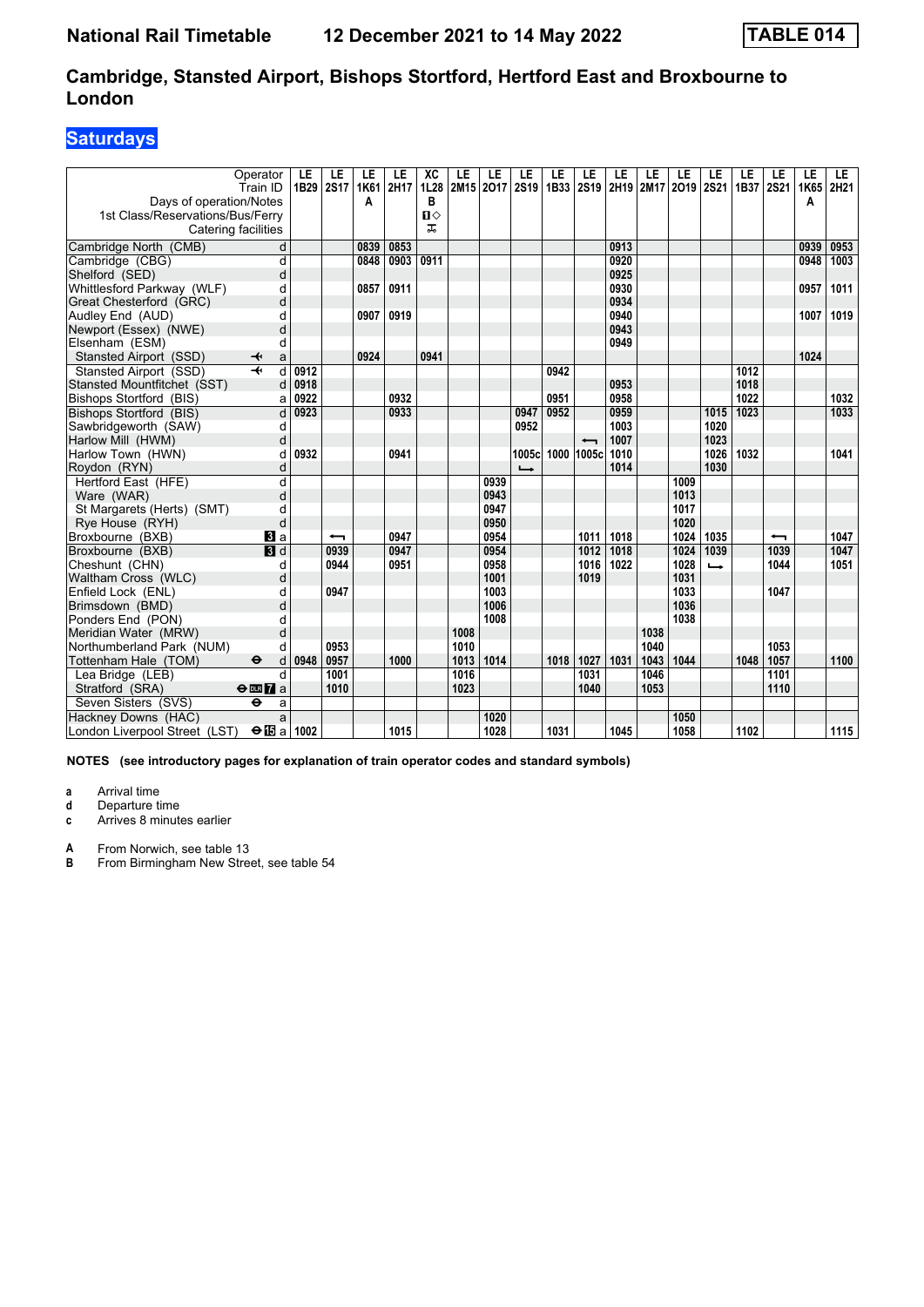### **Saturdays**

| Days of operation/Notes<br>1st Class/Reservations/Bus/Ferry<br>Catering facilities | Operator<br>Train ID         | ХC<br>1L30<br>в<br>$\mathbf{u}$<br>ᠼ | LE<br>2M19 | LE<br>2021 | LE<br><b>2S23</b>        | LE<br>1B41 | LE<br><b>2S23</b>        | LE   | LE<br>2H23 2M21 | LE<br>2023 | LE<br><b>2S25</b> | LE<br>1B45 2S25 | LE                       | LE<br>1K67<br>A | LE<br>2H25 | XC<br>1L00<br>C<br>$\P$ | LE<br>2M23 | LE<br>2025 | LE<br><b>2S27</b> |
|------------------------------------------------------------------------------------|------------------------------|--------------------------------------|------------|------------|--------------------------|------------|--------------------------|------|-----------------|------------|-------------------|-----------------|--------------------------|-----------------|------------|-------------------------|------------|------------|-------------------|
| Cambridge North (CMB)                                                              | d                            |                                      |            |            |                          |            |                          | 1013 |                 |            |                   |                 |                          | 1039            | 1053       |                         |            |            |                   |
| Cambridge (CBG)                                                                    | d                            | 1011                                 |            |            |                          |            |                          | 1020 |                 |            |                   |                 |                          | 1048            | 1103       | 1111                    |            |            |                   |
| Shelford (SED)                                                                     | d                            |                                      |            |            |                          |            |                          | 1025 |                 |            |                   |                 |                          |                 |            |                         |            |            |                   |
| Whittlesford Parkway (WLF)                                                         | d                            |                                      |            |            |                          |            |                          | 1030 |                 |            |                   |                 |                          | 1057            | 1111       |                         |            |            |                   |
| Great Chesterford (GRC)                                                            | d                            |                                      |            |            |                          |            |                          | 1034 |                 |            |                   |                 |                          |                 |            |                         |            |            |                   |
| Audley End (AUD)                                                                   | d                            |                                      |            |            |                          |            |                          | 1040 |                 |            |                   |                 |                          | 1107            | 1119       |                         |            |            |                   |
| Newport (Essex) (NWE)                                                              | d                            |                                      |            |            |                          |            |                          | 1043 |                 |            |                   |                 |                          |                 |            |                         |            |            |                   |
| Elsenham (ESM)                                                                     | d                            |                                      |            |            |                          |            |                          | 1049 |                 |            |                   |                 |                          |                 |            |                         |            |            |                   |
| Stansted Airport (SSD)                                                             | ↞<br>a                       | 1041                                 |            |            |                          |            |                          |      |                 |            |                   |                 |                          | 1124            |            | 1141                    |            |            |                   |
| Stansted Airport (SSD)                                                             | $\overline{\mathbf{t}}$<br>d |                                      |            |            |                          | 1042       |                          |      |                 |            |                   | 1112            |                          |                 |            |                         |            |            |                   |
| Stansted Mountfitchet (SST)                                                        | d                            |                                      |            |            |                          |            |                          | 1053 |                 |            |                   | 1118            |                          |                 |            |                         |            |            |                   |
| Bishops Stortford (BIS)                                                            | a                            |                                      |            |            |                          | 1051       |                          | 1058 |                 |            |                   | 1122            |                          |                 | 1132       |                         |            |            |                   |
| <b>Bishops Stortford (BIS)</b>                                                     | $\overline{d}$               |                                      |            |            | 1047                     | 1052       |                          | 1059 |                 |            | 1115              | 1123            |                          |                 | 1133       |                         |            |            | 1147              |
| Sawbridgeworth (SAW)                                                               | d                            |                                      |            |            | 1052                     |            |                          | 1103 |                 |            | 1120              |                 |                          |                 |            |                         |            |            | 1152              |
| Harlow Mill (HWM)                                                                  | d                            |                                      |            |            |                          |            | $\overline{\phantom{0}}$ | 1107 |                 |            | 1123              |                 |                          |                 |            |                         |            |            |                   |
| Harlow Town (HWN)                                                                  | d                            |                                      |            |            | 1105c                    |            | 1100 1105c               | 1110 |                 |            | 1126              | 1132            |                          |                 | 1141       |                         |            |            | 1205c             |
| Roydon (RYN)                                                                       | d                            |                                      |            |            | $\overline{\phantom{a}}$ |            |                          | 1114 |                 |            | 1130              |                 |                          |                 |            |                         |            |            | $\rightarrow$     |
| Hertford East (HFE)                                                                | d                            |                                      |            | 1039       |                          |            |                          |      |                 | 1109       |                   |                 |                          |                 |            |                         |            | 1139       |                   |
| Ware (WAR)                                                                         | d                            |                                      |            | 1043       |                          |            |                          |      |                 | 1113       |                   |                 |                          |                 |            |                         |            | 1143       |                   |
| St Margarets (Herts) (SMT)                                                         | d                            |                                      |            | 1047       |                          |            |                          |      |                 | 1117       |                   |                 |                          |                 |            |                         |            | 1147       |                   |
| Rye House (RYH)                                                                    | d                            |                                      |            | 1050       |                          |            |                          |      |                 | 1120       |                   |                 |                          |                 |            |                         |            | 1150       |                   |
| Broxbourne (BXB)                                                                   | BI a                         |                                      |            | 1054       |                          |            | 1111                     | 1118 |                 | 1124       | 1135              |                 | $\overline{\phantom{0}}$ |                 | 1147       |                         |            | 1154       |                   |
| Broxbourne (BXB)                                                                   | $\blacksquare$               |                                      |            | 1054       |                          |            | 1112                     | 1118 |                 | 1124       | 1139              |                 | 1139                     |                 | 1147       |                         |            | 1154       |                   |
| Cheshunt (CHN)                                                                     | d                            |                                      |            | 1058       |                          |            | 1116                     | 1122 |                 | 1128       | $\rightarrow$     |                 | 1144                     |                 | 1151       |                         |            | 1158       |                   |
| Waltham Cross (WLC)                                                                | d                            |                                      |            | 1101       |                          |            | 1119                     |      |                 | 1131       |                   |                 |                          |                 |            |                         |            | 1201       |                   |
| Enfield Lock (ENL)                                                                 | d                            |                                      |            | 1103       |                          |            |                          |      |                 | 1133       |                   |                 | 1147                     |                 |            |                         |            | 1203       |                   |
| Brimsdown (BMD)                                                                    | d                            |                                      |            | 1106       |                          |            |                          |      |                 | 1136       |                   |                 |                          |                 |            |                         |            | 1206       |                   |
| Ponders End (PON)                                                                  | d                            |                                      |            | 1108       |                          |            |                          |      |                 | 1138       |                   |                 |                          |                 |            |                         |            | 1208       |                   |
| Meridian Water (MRW)                                                               | d                            |                                      | 1108       |            |                          |            |                          |      | 1138            |            |                   |                 |                          |                 |            |                         | 1208       |            |                   |
| Northumberland Park (NUM)                                                          | d                            |                                      | 1110       |            |                          |            |                          |      | 1140            |            |                   |                 | 1153                     |                 |            |                         | 1210       |            |                   |
| Tottenham Hale (TOM)                                                               | $\ddot{\bm{\Theta}}$<br>d    |                                      | 1113       | 1114       |                          | 1118       | 1127                     | 1131 | 1143            | 1144       |                   | 1148            | 1157                     |                 | 1200       |                         | 1213       | 1214       |                   |
| Lea Bridge (LEB)                                                                   | q                            |                                      | 1116       |            |                          |            | 1131                     |      | 1146            |            |                   |                 | 1201                     |                 |            |                         | 1216       |            |                   |
| Stratford (SRA)                                                                    | $\Theta$ or $\overline{7}$ a |                                      | 1123       |            |                          |            | 1140                     |      | 1153            |            |                   |                 | 1210                     |                 |            |                         | 1223       |            |                   |
| Seven Sisters (SVS)                                                                | ٠<br>a                       |                                      |            |            |                          |            |                          |      |                 |            |                   |                 |                          |                 |            |                         |            |            |                   |
| Hackney Downs (HAC)                                                                | a                            |                                      |            | 1120       |                          |            |                          |      |                 | 1150       |                   |                 |                          |                 |            |                         |            | 1220       |                   |
| London Liverpool Street (LST)                                                      | $\Theta$ is a                |                                      |            | 1128       |                          | 1131       |                          | 1145 |                 | 1158       |                   | 1202            |                          |                 | 1215       |                         |            | 1228       |                   |

**NOTES (see introductory pages for explanation of train operator codes and standard symbols)**

**a** Arrival time<br>**d** Departure ti

**d** Departure time

**c** Arrives 8 minutes earlier

**A** From Norwich, see table 13<br>**B** From Birmingham New Stree

**B** From Birmingham New Street, see table 54<br>**C** From Gloucester, see table 54

From Gloucester, see table 54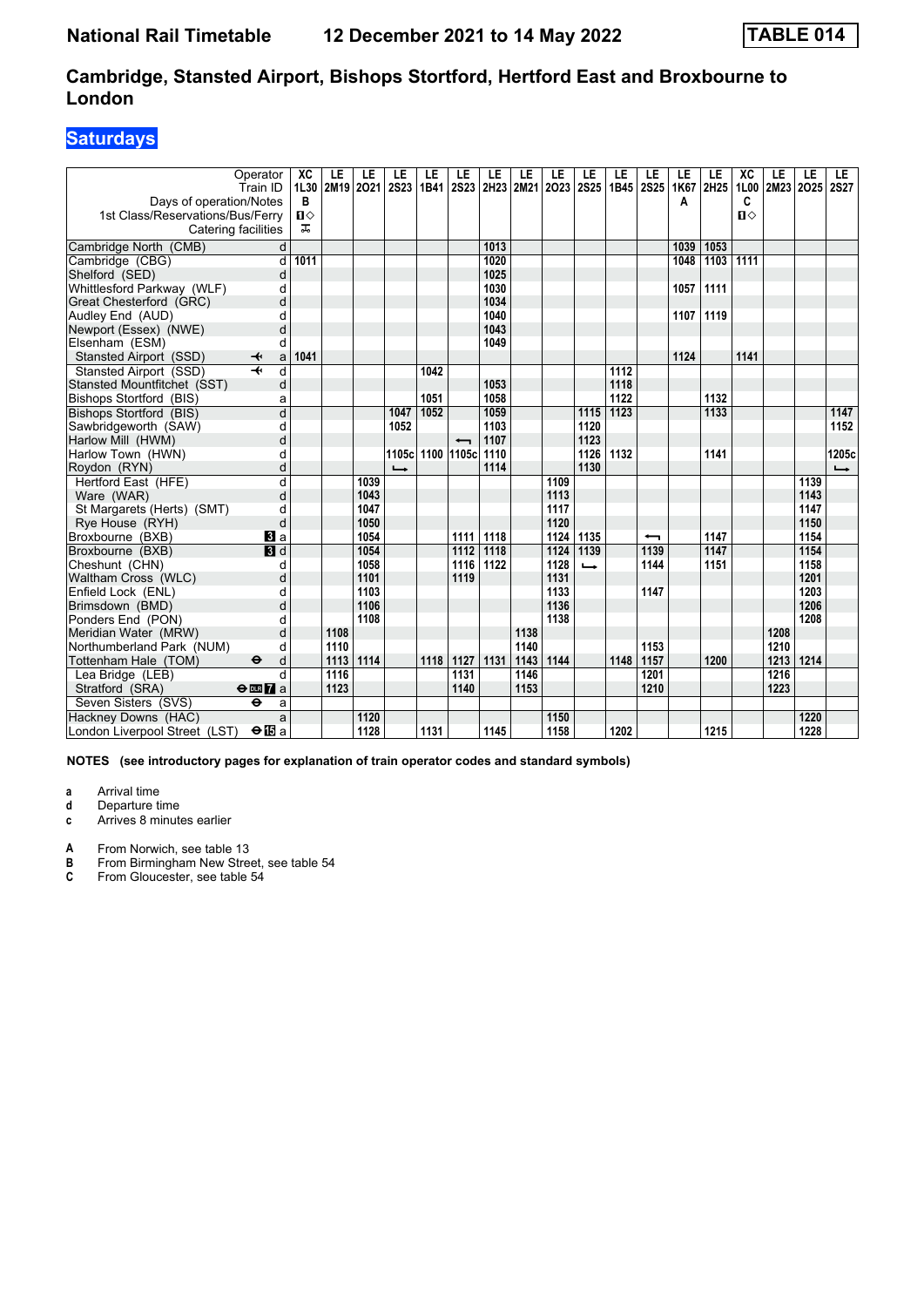### **Saturdays**

|                                  | Operator<br>Train ID                      | LE<br>1B49 | LE<br><b>2S27</b> | LE<br>2H27 2M25 2O27 | LE   | LE   | LE<br><b>2S29</b> | LE<br>1B53 | LE<br><b>2S29</b>        | LE<br>2K71 | LE<br>2H29 | XC<br>1L34 | LE<br>2M27 | LE<br>2029 | LE<br><b>2S31</b> | LE<br>1B57 | LE<br>2S31 2H31 2M29 | LE   | LE   |
|----------------------------------|-------------------------------------------|------------|-------------------|----------------------|------|------|-------------------|------------|--------------------------|------------|------------|------------|------------|------------|-------------------|------------|----------------------|------|------|
| Days of operation/Notes          |                                           |            |                   |                      |      |      |                   |            |                          | A          |            | в          |            |            |                   |            |                      |      |      |
| 1st Class/Reservations/Bus/Ferry |                                           |            |                   |                      |      |      |                   |            |                          |            |            | $\P$       |            |            |                   |            |                      |      |      |
| Catering facilities              |                                           |            |                   |                      |      |      |                   |            |                          |            |            | ᠼ          |            |            |                   |            |                      |      |      |
| Cambridge North (CMB)            | d                                         |            |                   | 1113                 |      |      |                   |            |                          | 1140       | 1153       |            |            |            |                   |            |                      | 1213 |      |
| Cambridge (CBG)                  | d                                         |            |                   | 1120                 |      |      |                   |            |                          | 1148       | 1203       | 1211       |            |            |                   |            |                      | 1220 |      |
| Shelford (SED)                   | d                                         |            |                   | 1125                 |      |      |                   |            |                          |            |            |            |            |            |                   |            |                      | 1225 |      |
| Whittlesford Parkway (WLF)       | d                                         |            |                   | 1130                 |      |      |                   |            |                          | 1157       | 1211       |            |            |            |                   |            |                      | 1230 |      |
| Great Chesterford (GRC)          | d                                         |            |                   | 1134                 |      |      |                   |            |                          |            |            |            |            |            |                   |            |                      | 1234 |      |
| Audley End (AUD)                 | d                                         |            |                   | 1140                 |      |      |                   |            |                          | 1207       | 1219       |            |            |            |                   |            |                      | 1240 |      |
| Newport (Essex) (NWE)            | d                                         |            |                   | 1143                 |      |      |                   |            |                          |            |            |            |            |            |                   |            |                      | 1243 |      |
| Elsenham (ESM)                   | d                                         |            |                   | 1149                 |      |      |                   |            |                          |            |            |            |            |            |                   |            |                      | 1249 |      |
| Stansted Airport (SSD)           | ↞<br>a                                    |            |                   |                      |      |      |                   |            |                          | 1224       |            | 1241       |            |            |                   |            |                      |      |      |
| Stansted Airport (SSD)           | $\overline{d}$<br>$\overline{\mathbf{t}}$ | 1142       |                   |                      |      |      |                   | 1212       |                          |            |            |            |            |            |                   | 1242       |                      |      |      |
| Stansted Mountfitchet (SST)      | d                                         |            |                   | 1153                 |      |      |                   | 1218       |                          |            |            |            |            |            |                   |            |                      | 1253 |      |
| Bishops Stortford (BIS)          | a                                         | 1151       |                   | 1158                 |      |      |                   | 1222       |                          |            | 1232       |            |            |            |                   | 1251       |                      | 1258 |      |
| Bishops Stortford (BIS)          | d                                         | 1152       |                   | 1159                 |      |      | 1215              | 1223       |                          |            | 1233       |            |            |            | 1247              | 1252       |                      | 1259 |      |
| Sawbridgeworth (SAW)             | d                                         |            |                   | 1203                 |      |      | 1220              |            |                          |            |            |            |            |            | 1252              |            |                      | 1303 |      |
| Harlow Mill (HWM)                | d                                         |            | ↽                 | 1207                 |      |      | 1223              |            |                          |            |            |            |            |            |                   |            |                      | 1307 |      |
| Harlow Town (HWN)                | d                                         |            | 1200 1205c        | 1210                 |      |      | 1226              | 1232       |                          |            | 1241       |            |            |            | 1305c             | 1300 1305c |                      | 1310 |      |
| Roydon (RYN)                     | d                                         |            |                   | 1214                 |      |      | 1230              |            |                          |            |            |            |            |            |                   |            |                      | 1314 |      |
| Hertford East (HFE)              | d                                         |            |                   |                      |      | 1209 |                   |            |                          |            |            |            |            | 1239       |                   |            |                      |      |      |
| Ware (WAR)                       | d                                         |            |                   |                      |      | 1213 |                   |            |                          |            |            |            |            | 1243       |                   |            |                      |      |      |
| St Margarets (Herts) (SMT)       | d                                         |            |                   |                      |      | 1217 |                   |            |                          |            |            |            |            | 1247       |                   |            |                      |      |      |
| Rye House (RYH)                  | d                                         |            |                   |                      |      | 1220 |                   |            |                          |            |            |            |            | 1250       |                   |            |                      |      |      |
| Broxbourne (BXB)                 | <b>3</b> a                                |            | 1211              | 1218                 |      | 1224 | 1235              |            | $\overline{\phantom{0}}$ |            | 1247       |            |            | 1254       |                   |            | 1311                 | 1318 |      |
| Broxbourne (BXB)                 | $\blacksquare$                            |            | 1212              | 1218                 |      | 1224 | 1239              |            | 1239                     |            | 1247       |            |            | 1254       |                   |            | 1312                 | 1318 |      |
| Cheshunt (CHN)                   | d                                         |            | 1216              | 1222                 |      | 1228 | $\rightarrow$     |            | 1244                     |            | 1251       |            |            | 1258       |                   |            | 1316                 | 1322 |      |
| Waltham Cross (WLC)              | d                                         |            | 1219              |                      |      | 1231 |                   |            |                          |            |            |            |            | 1301       |                   |            | 1319                 |      |      |
| Enfield Lock (ENL)               | d                                         |            |                   |                      |      | 1233 |                   |            | 1247                     |            |            |            |            | 1303       |                   |            |                      |      |      |
| Brimsdown (BMD)                  | d                                         |            |                   |                      |      | 1236 |                   |            |                          |            |            |            |            | 1306       |                   |            |                      |      |      |
| Ponders End (PON)                | d                                         |            |                   |                      |      | 1238 |                   |            |                          |            |            |            |            | 1308       |                   |            |                      |      |      |
| Meridian Water (MRW)             | d                                         |            |                   |                      | 1238 |      |                   |            |                          |            |            |            | 1308       |            |                   |            |                      |      | 1338 |
| Northumberland Park (NUM)        | d                                         |            |                   |                      | 1240 |      |                   |            | 1253                     |            |            |            | 1310       |            |                   |            |                      |      | 1340 |
| Tottenham Hale (TOM)             | $\ddot{\bm{\Theta}}$<br>d                 | 1218       | 1227              | 1231                 | 1243 | 1244 |                   | 1248       | 1257                     |            | 1300       |            | 1313       | 1314       |                   | 1318       | 1327                 | 1331 | 1343 |
| Lea Bridge (LEB)                 | d                                         |            | 1231              |                      | 1246 |      |                   |            | 1301                     |            |            |            | 1316       |            |                   |            | 1331                 |      | 1346 |
| Stratford (SRA)                  | $\Theta$ <b>EM</b> a                      |            | 1240              |                      | 1253 |      |                   |            | 1310                     |            |            |            | 1323       |            |                   |            | 1340                 |      | 1353 |
| Seven Sisters (SVS)              | ٠<br>a                                    |            |                   |                      |      |      |                   |            |                          |            |            |            |            |            |                   |            |                      |      |      |
| Hackney Downs (HAC)              | a                                         |            |                   |                      |      | 1250 |                   |            |                          |            |            |            |            | 1320       |                   |            |                      |      |      |
| London Liverpool Street (LST)    | $\bigoplus$ a                             | 1231       |                   | 1245                 |      | 1258 |                   | 1302       |                          |            | 1315       |            |            | 1328       |                   | 1331       |                      | 1345 |      |

**NOTES (see introductory pages for explanation of train operator codes and standard symbols)**

**a** Arrival time<br>**d** Departure ti

**d** Departure time

**c** Arrives 8 minutes earlier

**A** From Norwich, see table 13<br>**B** From Birmingham New Stree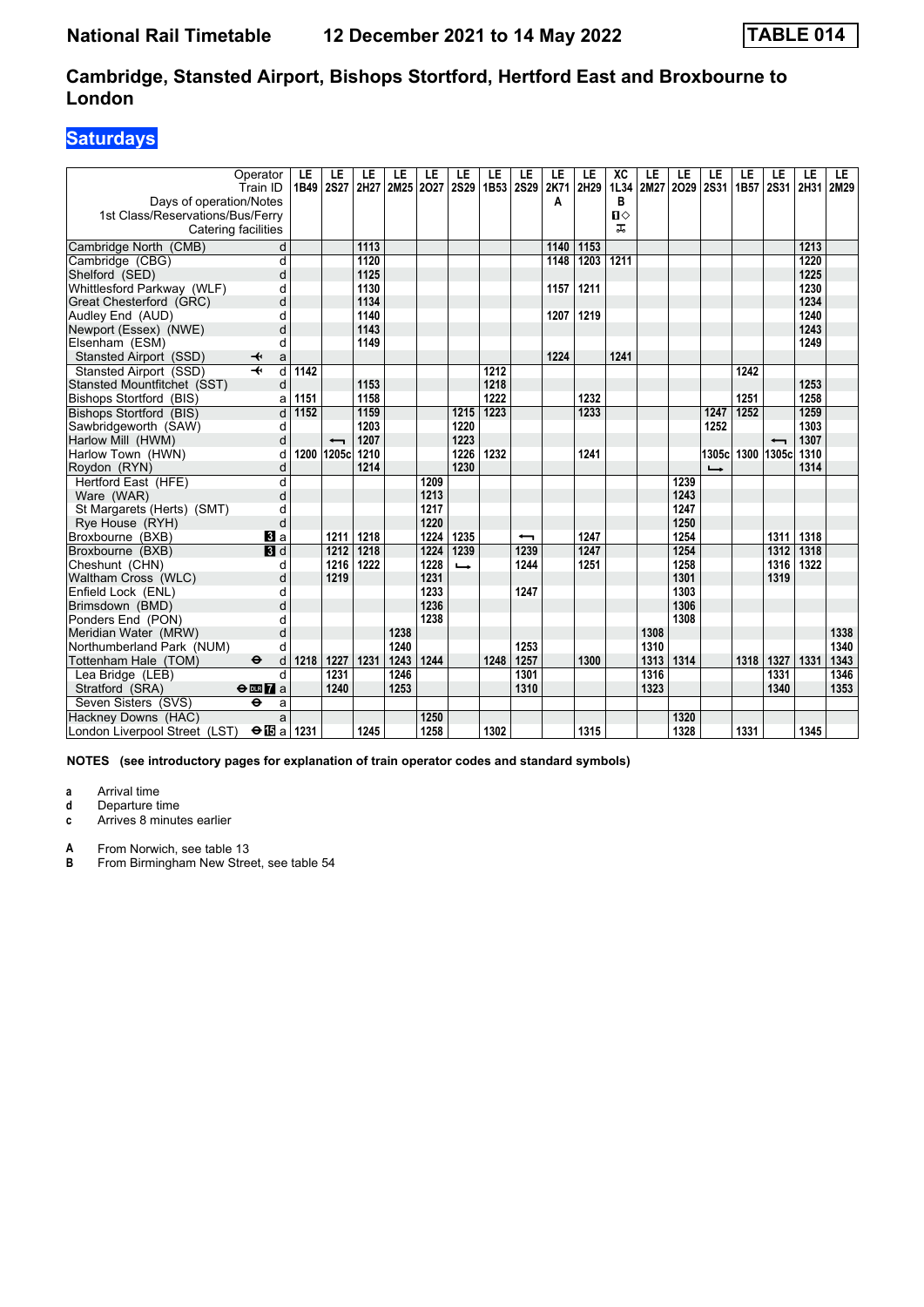### **Saturdays**

|                                  | Operator<br>Train ID         | LE<br>2031 | LE<br><b>2S33</b> | LE<br>1B61 | LE<br><b>2S33</b>        | LE<br>1K73 | LE<br>2H33 | XC<br>1L36   | LE   | LE<br>2M31 2O33 | LE<br><b>2S35</b> | LE<br>1B65 | LE<br><b>2S35</b>        | LE   | LE   | LE<br>2H35 2M33 2O35 | LE<br>2S37    | LE<br>1B69 | LE.<br><b>2S37</b>       |
|----------------------------------|------------------------------|------------|-------------------|------------|--------------------------|------------|------------|--------------|------|-----------------|-------------------|------------|--------------------------|------|------|----------------------|---------------|------------|--------------------------|
| Days of operation/Notes          |                              |            |                   |            |                          | A          |            | B            |      |                 |                   |            |                          |      |      |                      |               |            |                          |
| 1st Class/Reservations/Bus/Ferry |                              |            |                   |            |                          |            |            | $\mathbf{u}$ |      |                 |                   |            |                          |      |      |                      |               |            |                          |
| Catering facilities              |                              |            |                   |            |                          |            |            | ᅚ            |      |                 |                   |            |                          |      |      |                      |               |            |                          |
| Cambridge North (CMB)            | d                            |            |                   |            |                          | 1239       | 1253       |              |      |                 |                   |            |                          | 1313 |      |                      |               |            |                          |
| Cambridge (CBG)                  | d                            |            |                   |            |                          | 1248       | 1303       | 1311         |      |                 |                   |            |                          | 1320 |      |                      |               |            |                          |
| Shelford (SED)                   | d                            |            |                   |            |                          |            |            |              |      |                 |                   |            |                          | 1325 |      |                      |               |            |                          |
| Whittlesford Parkway (WLF)       | d                            |            |                   |            |                          | 1257       | 1311       |              |      |                 |                   |            |                          | 1330 |      |                      |               |            |                          |
| Great Chesterford (GRC)          | d                            |            |                   |            |                          |            |            |              |      |                 |                   |            |                          | 1334 |      |                      |               |            |                          |
| Audley End (AUD)                 | d                            |            |                   |            |                          | 1307       | 1319       |              |      |                 |                   |            |                          | 1340 |      |                      |               |            |                          |
| Newport (Essex) (NWE)            | d                            |            |                   |            |                          |            |            |              |      |                 |                   |            |                          | 1343 |      |                      |               |            |                          |
| Elsenham (ESM)                   | d                            |            |                   |            |                          |            |            |              |      |                 |                   |            |                          | 1349 |      |                      |               |            |                          |
| Stansted Airport (SSD)           | ↞<br>a                       |            |                   |            |                          | 1324       |            | 1341         |      |                 |                   |            |                          |      |      |                      |               |            |                          |
| Stansted Airport (SSD)           | $\overline{\mathbf{H}}$<br>d |            |                   | 1312       |                          |            |            |              |      |                 |                   | 1342       |                          |      |      |                      |               | 1412       |                          |
| Stansted Mountfitchet (SST)      | d                            |            |                   | 1318       |                          |            |            |              |      |                 |                   |            |                          | 1353 |      |                      |               | 1418       |                          |
| Bishops Stortford (BIS)          | a                            |            |                   | 1322       |                          |            | 1332       |              |      |                 |                   | 1351       |                          | 1358 |      |                      |               | 1422       |                          |
| Bishops Stortford (BIS)          | $\overline{\mathsf{d}}$      |            | 1315              | 1323       |                          |            | 1333       |              |      |                 | 1347              | 1352       |                          | 1359 |      |                      | 1415          | 1423       |                          |
| Sawbridgeworth (SAW)             | d                            |            | 1320              |            |                          |            |            |              |      |                 | 1352              |            |                          | 1403 |      |                      | 1420          |            |                          |
| Harlow Mill (HWM)                | d                            |            | 1323              |            |                          |            |            |              |      |                 |                   |            | $\overline{\phantom{0}}$ | 1407 |      |                      | 1423          |            |                          |
| Harlow Town (HWN)                | d                            |            | 1326              | 1332       |                          |            | 1341       |              |      |                 |                   |            | 1405c 1400 1405c         | 1410 |      |                      | 1426          | 1432       |                          |
| Roydon (RYN)                     | d                            |            | 1330              |            |                          |            |            |              |      |                 | $\rightarrow$     |            |                          | 1414 |      |                      | 1430          |            |                          |
| Hertford East (HFE)              | d                            | 1309       |                   |            |                          |            |            |              |      | 1339            |                   |            |                          |      |      | 1409                 |               |            |                          |
| Ware (WAR)                       | d                            | 1313       |                   |            |                          |            |            |              |      | 1343            |                   |            |                          |      |      | 1413                 |               |            |                          |
| St Margarets (Herts) (SMT)       | d                            | 1317       |                   |            |                          |            |            |              |      | 1347            |                   |            |                          |      |      | 1417                 |               |            |                          |
| Rye House (RYH)                  | d                            | 1320       |                   |            |                          |            |            |              |      | 1350            |                   |            |                          |      |      | 1420                 |               |            |                          |
| Broxbourne (BXB)                 | $\bf{B}$ a                   | 1324       | 1335              |            | $\overline{\phantom{0}}$ |            | 1347       |              |      | 1354            |                   |            | 1411                     | 1418 |      | 1424                 | 1435          |            | $\overline{\phantom{0}}$ |
| Broxbourne (BXB)                 | $\blacksquare$               | 1324       | 1339              |            | 1339                     |            | 1347       |              |      | 1354            |                   |            | 1412                     | 1418 |      | 1424                 | 1439          |            | 1439                     |
| Cheshunt (CHN)                   | d                            | 1328       | ┗                 |            | 1344                     |            | 1351       |              |      | 1358            |                   |            | 1416                     | 1422 |      | 1428                 | $\rightarrow$ |            | 1444                     |
| Waltham Cross (WLC)              | d                            | 1331       |                   |            |                          |            |            |              |      | 1401            |                   |            | 1419                     |      |      | 1431                 |               |            |                          |
| Enfield Lock (ENL)               | d                            | 1333       |                   |            | 1347                     |            |            |              |      | 1403            |                   |            |                          |      |      | 1433                 |               |            | 1447                     |
| Brimsdown (BMD)                  | d                            | 1336       |                   |            |                          |            |            |              |      | 1406            |                   |            |                          |      |      | 1436                 |               |            |                          |
| Ponders End (PON)                | d                            | 1338       |                   |            |                          |            |            |              |      | 1408            |                   |            |                          |      |      | 1438                 |               |            |                          |
| Meridian Water (MRW)             | d                            |            |                   |            |                          |            |            |              | 1408 |                 |                   |            |                          |      | 1438 |                      |               |            |                          |
| Northumberland Park (NUM)        | d                            |            |                   |            | 1353                     |            |            |              | 1410 |                 |                   |            |                          |      | 1440 |                      |               |            | 1453                     |
| Tottenham Hale (TOM)             | $\bullet$<br>d               | 1344       |                   | 1348       | 1357                     |            | 1400       |              | 1413 | 1414            |                   | 1418       | 1427                     | 1431 | 1443 | 1444                 |               | 1448       | 1457                     |
| Lea Bridge (LEB)                 | d                            |            |                   |            | 1401                     |            |            |              | 1416 |                 |                   |            | 1431                     |      | 1446 |                      |               |            | 1501                     |
| Stratford (SRA)                  | $\Theta$ <b>ER</b> a         |            |                   |            | 1410                     |            |            |              | 1423 |                 |                   |            | 1440                     |      | 1453 |                      |               |            | 1510                     |
| Seven Sisters (SVS)              | $\ddot{\mathbf{e}}$<br>a     |            |                   |            |                          |            |            |              |      |                 |                   |            |                          |      |      |                      |               |            |                          |
| Hackney Downs (HAC)              | a                            | 1350       |                   |            |                          |            |            |              |      | 1420            |                   |            |                          |      |      | 1450                 |               |            |                          |
| London Liverpool Street (LST)    | $\Theta$ is a                | 1358       |                   | 1402       |                          |            | 1415       |              |      | 1428            |                   | 1431       |                          | 1445 |      | 1458                 |               | 1502       |                          |

**NOTES (see introductory pages for explanation of train operator codes and standard symbols)**

**a** Arrival time<br>**d** Departure ti **d** Departure time

**c** Arrives 8 minutes earlier

**A** From Norwich, see table 13<br>**B** From Birmingham New Stree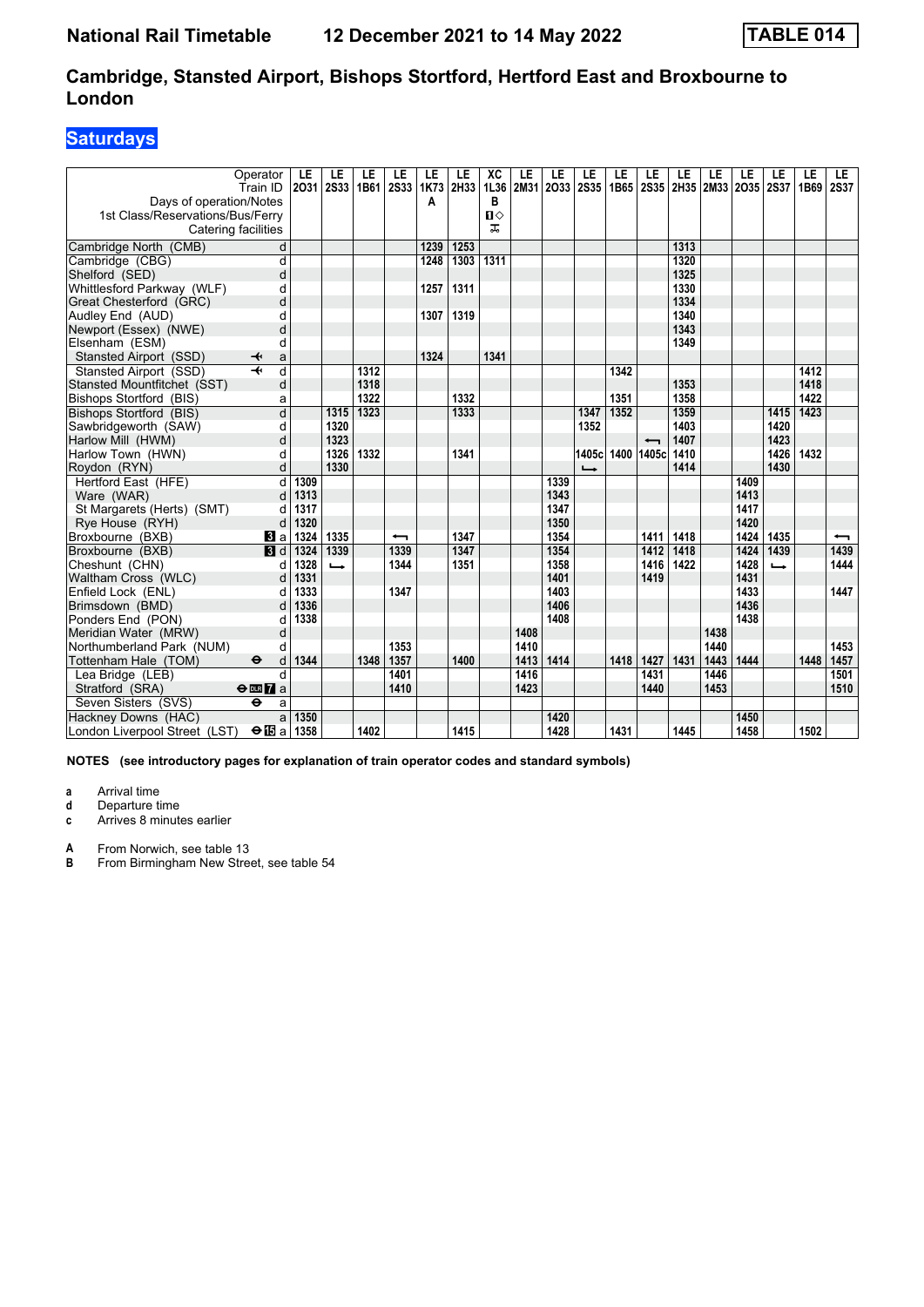### **Saturdays**

|                                                                                    | Operator<br>Train ID                      | LE<br>1K77 | LE<br>2H37 | XC<br>1L38             | LE   | LE<br>2M35 2O37 | LE<br><b>2S39</b>        | LE<br>1B73 | LE<br><b>2S39</b>        | LE<br>2H39 | LE<br>2M37 | LE<br>2039 | LE<br><b>2S41</b> | LE<br>1B77 | LE<br><b>2S41</b>        | LE<br>1K79 | LE<br>2H41 | $\overline{\text{XC}}$<br>1L40 | LE<br>2M39 |
|------------------------------------------------------------------------------------|-------------------------------------------|------------|------------|------------------------|------|-----------------|--------------------------|------------|--------------------------|------------|------------|------------|-------------------|------------|--------------------------|------------|------------|--------------------------------|------------|
| Days of operation/Notes<br>1st Class/Reservations/Bus/Ferry<br>Catering facilities |                                           | A          |            | В<br>$\mathbf{u}$<br>ᠼ |      |                 |                          |            |                          |            |            |            |                   |            |                          | Α          |            | В<br>Ⅱ◇<br>ᠼ                   |            |
| Cambridge North (CMB)                                                              | d                                         | 1344       | 1353       |                        |      |                 |                          |            |                          | 1413       |            |            |                   |            |                          | 1439       | 1453       |                                |            |
| Cambridge (CBG)                                                                    | $\overline{\mathsf{d}}$                   | 1351       | 1403       | 1411                   |      |                 |                          |            |                          | 1420       |            |            |                   |            |                          | 1448       | 1503       | 1511                           |            |
| Shelford (SED)                                                                     | d                                         |            |            |                        |      |                 |                          |            |                          | 1425       |            |            |                   |            |                          |            |            |                                |            |
| Whittlesford Parkway (WLF)                                                         | d                                         | 1359       | 1411       |                        |      |                 |                          |            |                          | 1430       |            |            |                   |            |                          | 1457       | 1511       |                                |            |
| Great Chesterford (GRC)                                                            | d                                         |            |            |                        |      |                 |                          |            |                          | 1434       |            |            |                   |            |                          |            |            |                                |            |
| Audley End (AUD)                                                                   | d                                         | 1408       | 1419       |                        |      |                 |                          |            |                          | 1440       |            |            |                   |            |                          | 1507       | 1519       |                                |            |
| Newport (Essex) (NWE)                                                              | d                                         |            |            |                        |      |                 |                          |            |                          | 1443       |            |            |                   |            |                          |            |            |                                |            |
| Elsenham (ESM)                                                                     | d                                         |            |            |                        |      |                 |                          |            |                          | 1449       |            |            |                   |            |                          |            |            |                                |            |
| Stansted Airport (SSD)                                                             | ↞<br>a                                    | 1424       |            | 1441                   |      |                 |                          |            |                          |            |            |            |                   |            |                          | 1524       |            | 1541                           |            |
| Stansted Airport (SSD)                                                             | $\overline{\mathbf{H}}$<br>$\overline{d}$ |            |            |                        |      |                 |                          | 1442       |                          |            |            |            |                   | 1512       |                          |            |            |                                |            |
| Stansted Mountfitchet (SST)                                                        | d                                         |            |            |                        |      |                 |                          |            |                          | 1453       |            |            |                   | 1518       |                          |            |            |                                |            |
| Bishops Stortford (BIS)                                                            | a                                         |            | 1432       |                        |      |                 |                          | 1451       |                          | 1458       |            |            |                   | 1522       |                          |            | 1532       |                                |            |
| Bishops Stortford (BIS)                                                            | d                                         |            | 1433       |                        |      |                 | 1447                     | 1452       |                          | 1459       |            |            | 1515              | 1523       |                          |            | 1533       |                                |            |
| Sawbridgeworth (SAW)                                                               | d                                         |            |            |                        |      |                 | 1452                     |            |                          | 1503       |            |            | 1520              |            |                          |            |            |                                |            |
| Harlow Mill (HWM)                                                                  | d                                         |            |            |                        |      |                 |                          |            | $\overline{\phantom{0}}$ | 1507       |            |            | 1523              |            |                          |            |            |                                |            |
| Harlow Town (HWN)                                                                  | d                                         |            | 1441       |                        |      |                 | 1505cl                   |            | 1500 1505c               | 1510       |            |            | 1526              | 1532       |                          |            | 1541       |                                |            |
| Roydon (RYN)                                                                       | d                                         |            |            |                        |      |                 | $\overline{\phantom{a}}$ |            |                          | 1514       |            |            | 1530              |            |                          |            |            |                                |            |
| Hertford East (HFE)                                                                | d                                         |            |            |                        |      | 1439            |                          |            |                          |            |            | 1509       |                   |            |                          |            |            |                                |            |
| Ware (WAR)                                                                         | d                                         |            |            |                        |      | 1443            |                          |            |                          |            |            | 1513       |                   |            |                          |            |            |                                |            |
| St Margarets (Herts) (SMT)                                                         | d                                         |            |            |                        |      | 1447            |                          |            |                          |            |            | 1517       |                   |            |                          |            |            |                                |            |
| Rye House (RYH)                                                                    | d                                         |            |            |                        |      | 1450            |                          |            |                          |            |            | 1520       |                   |            |                          |            |            |                                |            |
| Broxbourne (BXB)                                                                   | <b>3</b> a                                |            | 1447       |                        |      | 1454            |                          |            | 1511                     | 1518       |            | 1524       | 1535              |            | $\overline{\phantom{0}}$ |            | 1547       |                                |            |
| Broxbourne (BXB)                                                                   | <b>B</b> d                                |            | 1447       |                        |      | 1454            |                          |            | 1512                     | 1518       |            | 1524       | 1539              |            | 1539                     |            | 1547       |                                |            |
| Cheshunt (CHN)                                                                     | d                                         |            | 1451       |                        |      | 1458            |                          |            | 1516                     | 1522       |            | 1528       | $\rightarrow$     |            | 1544                     |            | 1551       |                                |            |
| Waltham Cross (WLC)                                                                | d                                         |            |            |                        |      | 1501            |                          |            | 1519                     |            |            | 1531       |                   |            |                          |            |            |                                |            |
| Enfield Lock (ENL)                                                                 | d                                         |            |            |                        |      | 1503            |                          |            |                          |            |            | 1533       |                   |            | 1547                     |            |            |                                |            |
| Brimsdown (BMD)                                                                    | d                                         |            |            |                        |      | 1506            |                          |            |                          |            |            | 1536       |                   |            |                          |            |            |                                |            |
| Ponders End (PON)                                                                  | d                                         |            |            |                        |      | 1508            |                          |            |                          |            |            | 1538       |                   |            |                          |            |            |                                |            |
| Meridian Water (MRW)                                                               | d                                         |            |            |                        | 1508 |                 |                          |            |                          |            | 1538       |            |                   |            |                          |            |            |                                | 1608       |
| Northumberland Park (NUM)                                                          | d                                         |            |            |                        | 1510 |                 |                          |            |                          |            | 1540       |            |                   |            | 1553                     |            |            |                                | 1610       |
| Tottenham Hale (TOM)                                                               | $\bullet$<br>d                            |            | 1500       |                        | 1513 | 1514            |                          | 1518       | 1527                     | 1531       | 1543       | 1544       |                   | 1548       | 1557                     |            | 1600       |                                | 1613       |
| Lea Bridge (LEB)                                                                   | d                                         |            |            |                        | 1516 |                 |                          |            | 1531                     |            | 1546       |            |                   |            | 1601                     |            |            |                                | 1616       |
| Stratford (SRA)                                                                    | $\Theta$ or $\Gamma$ a                    |            |            |                        | 1523 |                 |                          |            | 1540                     |            | 1553       |            |                   |            | 1610                     |            |            |                                | 1623       |
| Seven Sisters (SVS)                                                                | ٠<br>a                                    |            |            |                        |      |                 |                          |            |                          |            |            |            |                   |            |                          |            |            |                                |            |
| Hackney Downs (HAC)                                                                | a                                         |            |            |                        |      | 1520            |                          |            |                          |            |            | 1550       |                   |            |                          |            |            |                                |            |
| London Liverpool Street (LST)                                                      | $\Theta$ is a                             |            | 1515       |                        |      | 1528            |                          | 1531       |                          | 1545       |            | 1558       |                   | 1602       |                          |            | 1615       |                                |            |

**NOTES (see introductory pages for explanation of train operator codes and standard symbols)**

**a** Arrival time<br>**d** Departure ti

**d** Departure time

**c** Arrives 8 minutes earlier

**A** From Norwich, see table 13<br>**B** From Birmingham New Stree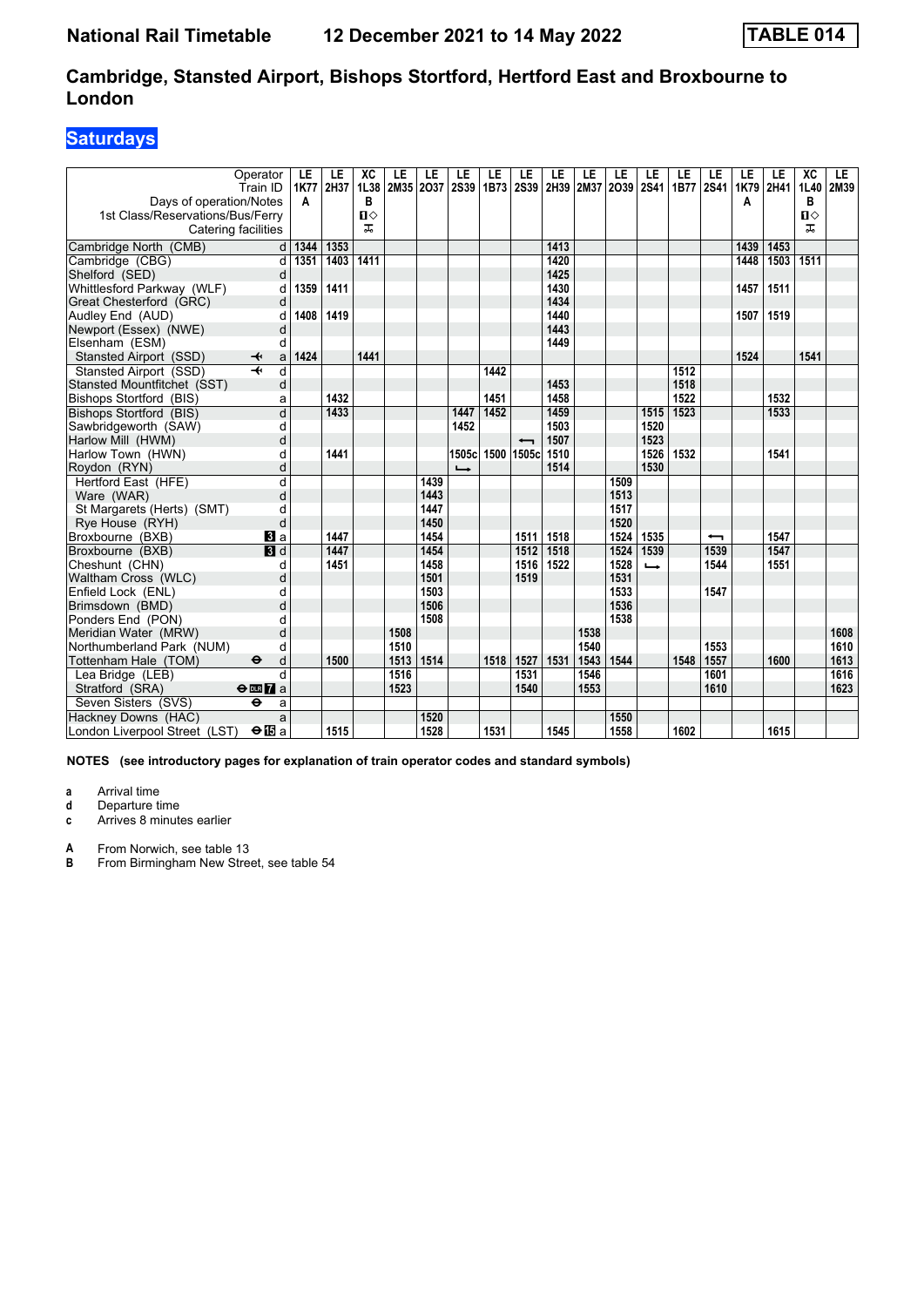### **Saturdays**

|                                             | Operator<br>Train ID              | LE<br>2041 | LE<br><b>2S43</b>        | LE<br>1B81 | LE<br>2S43               | LE   | LE   | LE<br>2H43 2M41 2O43 | LE<br><b>2S45</b> | LE<br>1B85 | LE<br><b>2S45</b>        | LE<br><b>1K81</b> | LE<br>2H45 | XC<br><b>1L42</b> | LE<br>2M43 | LE<br>2045 2S47 | LE               | LE<br>1B89 | LE.<br><b>2S47</b> |
|---------------------------------------------|-----------------------------------|------------|--------------------------|------------|--------------------------|------|------|----------------------|-------------------|------------|--------------------------|-------------------|------------|-------------------|------------|-----------------|------------------|------------|--------------------|
| Days of operation/Notes                     |                                   |            |                          |            |                          |      |      |                      |                   |            |                          | А                 |            | в                 |            |                 |                  |            |                    |
| 1st Class/Reservations/Bus/Ferry            |                                   |            |                          |            |                          |      |      |                      |                   |            |                          |                   |            | $\mathbf{u}$      |            |                 |                  |            |                    |
| Catering facilities                         |                                   |            |                          |            |                          |      |      |                      |                   |            |                          |                   |            | ᠼ                 |            |                 |                  |            |                    |
| Cambridge North (CMB)                       | d                                 |            |                          |            |                          | 1513 |      |                      |                   |            |                          | 1541              | 1553       |                   |            |                 |                  |            |                    |
| Cambridge (CBG)                             | d                                 |            |                          |            |                          | 1520 |      |                      |                   |            |                          | 1548              | 1603       | 1611              |            |                 |                  |            |                    |
| Shelford (SED)                              | d                                 |            |                          |            |                          | 1525 |      |                      |                   |            |                          |                   |            |                   |            |                 |                  |            |                    |
| Whittlesford Parkway (WLF)                  | d                                 |            |                          |            |                          | 1530 |      |                      |                   |            |                          | 1557              | 1611       |                   |            |                 |                  |            |                    |
| Great Chesterford (GRC)                     | d                                 |            |                          |            |                          | 1534 |      |                      |                   |            |                          |                   |            |                   |            |                 |                  |            |                    |
| Audley End (AUD)                            | d                                 |            |                          |            |                          | 1540 |      |                      |                   |            |                          | 1607              | 1619       |                   |            |                 |                  |            |                    |
| Newport (Essex) (NWE)                       | d                                 |            |                          |            |                          | 1543 |      |                      |                   |            |                          |                   |            |                   |            |                 |                  |            |                    |
| Elsenham (ESM)                              | d                                 |            |                          |            |                          | 1549 |      |                      |                   |            |                          |                   |            |                   |            |                 |                  |            |                    |
| Stansted Airport (SSD)                      | ✦<br>a                            |            |                          |            |                          |      |      |                      |                   |            |                          | 1624              |            | 1641              |            |                 |                  |            |                    |
| Stansted Airport (SSD)                      | $\overline{\mathbf{t}}$<br>d      |            |                          | 1542       |                          |      |      |                      |                   | 1612       |                          |                   |            |                   |            |                 |                  | 1642       |                    |
| Stansted Mountfitchet (SST)                 | d                                 |            |                          |            |                          | 1553 |      |                      |                   | 1618       |                          |                   |            |                   |            |                 |                  |            |                    |
| Bishops Stortford (BIS)                     | a                                 |            |                          | 1551       |                          | 1558 |      |                      |                   | 1622       |                          |                   | 1632       |                   |            |                 |                  | 1651       |                    |
| Bishops Stortford (BIS)                     | $\overline{\mathsf{d}}$           |            | 1547                     | 1552       |                          | 1559 |      |                      | 1615              | 1623       |                          |                   | 1633       |                   |            |                 | 1647             | 1652       |                    |
| Sawbridgeworth (SAW)                        | d                                 |            | 1552                     |            |                          | 1603 |      |                      | 1620              |            |                          |                   |            |                   |            |                 | 1652             |            |                    |
| Harlow Mill (HWM)                           | d                                 |            |                          |            | $\overline{\phantom{0}}$ | 1607 |      |                      | 1623              |            |                          |                   |            |                   |            |                 |                  |            |                    |
| Harlow Town (HWN)                           | d                                 |            | 1605c                    |            | 1600 1605c               | 1610 |      |                      | 1626              | 1632       |                          |                   | 1641       |                   |            |                 | 1705c 1700 1705c |            |                    |
| Roydon (RYN)                                | d                                 |            | $\overline{\phantom{a}}$ |            |                          | 1614 |      |                      | 1630              |            |                          |                   |            |                   |            |                 |                  |            |                    |
| Hertford East (HFE)                         | d                                 | 1539       |                          |            |                          |      |      | 1609                 |                   |            |                          |                   |            |                   |            | 1639            |                  |            |                    |
| Ware (WAR)                                  | d                                 | 1543       |                          |            |                          |      |      | 1613                 |                   |            |                          |                   |            |                   |            | 1643            |                  |            |                    |
| St Margarets (Herts) (SMT)                  | d                                 | 1547       |                          |            |                          |      |      | 1617                 |                   |            |                          |                   |            |                   |            | 1647            |                  |            |                    |
| Rye House (RYH)                             | d                                 | 1550       |                          |            |                          |      |      | 1620                 |                   |            |                          |                   |            |                   |            | 1650            |                  |            |                    |
| Broxbourne (BXB)                            | $\bf{B}$ a                        | 1554       |                          |            | 1611                     | 1618 |      | 1624                 | 1635              |            | $\overline{\phantom{0}}$ |                   | 1647       |                   |            | 1654            |                  |            | 1711               |
| Broxbourne (BXB)                            | 3d                                | 1554       |                          |            | 1612                     | 1618 |      | 1624                 | 1639              |            | 1639                     |                   | 1647       |                   |            | 1654            |                  |            | 1712               |
| Cheshunt (CHN)                              | d                                 | 1558       |                          |            | 1616                     | 1622 |      | 1628                 | $\rightarrow$     |            | 1644                     |                   | 1651       |                   |            | 1658            |                  |            | 1716               |
| Waltham Cross (WLC)                         | d                                 | 1601       |                          |            | 1619                     |      |      | 1631                 |                   |            |                          |                   |            |                   |            | 1701            |                  |            | 1719               |
| Enfield Lock (ENL)                          | d                                 | 1603       |                          |            |                          |      |      | 1633                 |                   |            | 1647                     |                   |            |                   |            | 1703            |                  |            |                    |
| Brimsdown (BMD)                             | d                                 | 1606       |                          |            |                          |      |      | 1636                 |                   |            |                          |                   |            |                   |            | 1706            |                  |            |                    |
| Ponders End (PON)                           | d                                 | 1608       |                          |            |                          |      |      | 1638                 |                   |            |                          |                   |            |                   |            | 1708            |                  |            |                    |
| Meridian Water (MRW)                        | d                                 |            |                          |            |                          |      | 1638 |                      |                   |            |                          |                   |            |                   | 1708       |                 |                  |            |                    |
| Northumberland Park (NUM)                   | d                                 |            |                          |            |                          |      | 1640 |                      |                   |            | 1653                     |                   |            |                   | 1710       |                 |                  |            |                    |
| Tottenham Hale (TOM)                        | $\ddot{\boldsymbol{\Theta}}$<br>d | 1614       |                          | 1618       | 1627                     | 1631 | 1643 | 1644                 |                   | 1648       | 1657                     |                   | 1700       |                   | 1713       | 1714            |                  | 1718       | 1727               |
| Lea Bridge (LEB)                            | d                                 |            |                          |            | 1631                     |      | 1646 |                      |                   |            | 1701                     |                   |            |                   | 1716       |                 |                  |            | 1731               |
| Stratford (SRA)                             | $\Theta$ or $\Gamma$ a            |            |                          |            | 1640                     |      | 1653 |                      |                   |            | 1710                     |                   |            |                   | 1723       |                 |                  |            | 1740               |
| Seven Sisters (SVS)                         | $\ddot{\mathbf{e}}$<br>a          |            |                          |            |                          |      |      |                      |                   |            |                          |                   |            |                   |            |                 |                  |            |                    |
| Hackney Downs (HAC)                         | a                                 | 1620       |                          |            |                          |      |      | 1650                 |                   |            |                          |                   |            |                   |            | 1720            |                  |            |                    |
| London Liverpool Street (LST) <b>⊖ is</b> a |                                   | 1628       |                          | 1631       |                          | 1645 |      | 1658                 |                   | 1702       |                          |                   | 1715       |                   |            | 1728            |                  | 1731       |                    |

**NOTES (see introductory pages for explanation of train operator codes and standard symbols)**

**a** Arrival time<br>**d** Departure ti

**d** Departure time

**c** Arrives 8 minutes earlier

**A** From Norwich, see table 13<br>**B** From Birmingham New Stree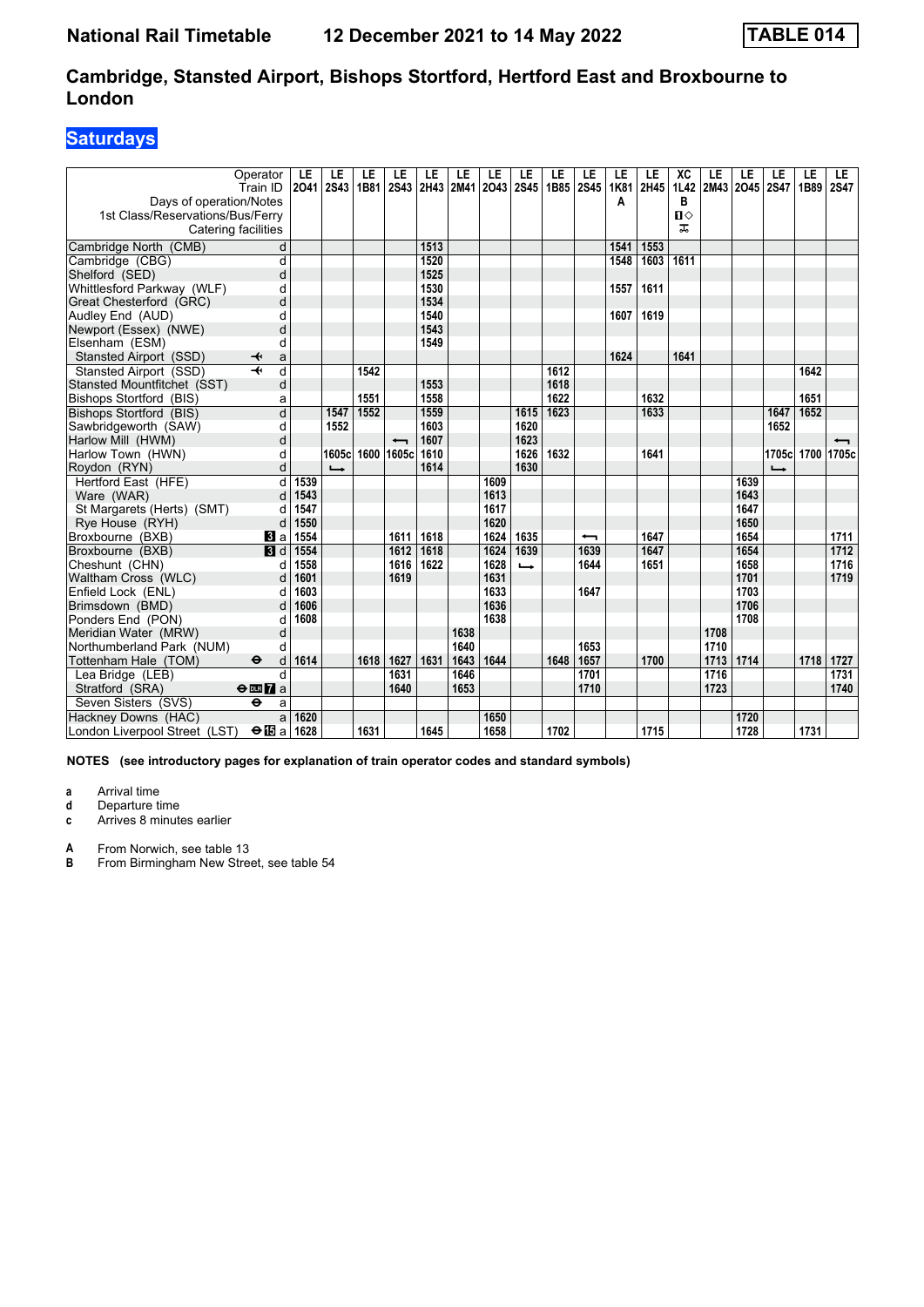### **Saturdays**

|                                                         | Operator<br>Train ID              | LE<br>2H47 | LE<br>2M45 | LE<br>2047 | LE<br><b>2S49</b> | LE<br>1B93 | LE<br><b>2S49</b>        | LE<br>2K83 | LE<br>2H49 | XC<br>1L44        | LE<br>2M47 | LE<br>2049 | LE<br><b>2S51</b> | LE<br>1B97 | LE<br><b>2S51</b>        | LE<br>2H51 | LE<br>2M49 2001 | LE   | LE.<br><b>2S53</b> |
|---------------------------------------------------------|-----------------------------------|------------|------------|------------|-------------------|------------|--------------------------|------------|------------|-------------------|------------|------------|-------------------|------------|--------------------------|------------|-----------------|------|--------------------|
| Days of operation/Notes                                 |                                   |            |            |            |                   |            |                          | Α          |            | В<br>$\mathbf{u}$ |            |            |                   |            |                          |            |                 |      |                    |
| 1st Class/Reservations/Bus/Ferry<br>Catering facilities |                                   |            |            |            |                   |            |                          |            |            | ᠼ                 |            |            |                   |            |                          |            |                 |      |                    |
| Cambridge North (CMB)                                   | d                                 | 1613       |            |            |                   |            |                          | 1639       | 1653       |                   |            |            |                   |            |                          | 1713       |                 |      |                    |
| Cambridge (CBG)                                         |                                   | 1620       |            |            |                   |            |                          | 1648       | 1703       | 1711              |            |            |                   |            |                          | 1720       |                 |      |                    |
| Shelford (SED)                                          | d<br>d                            | 1625       |            |            |                   |            |                          |            |            |                   |            |            |                   |            |                          | 1725       |                 |      |                    |
| Whittlesford Parkway (WLF)                              | d                                 | 1630       |            |            |                   |            |                          | 1657       | 1711       |                   |            |            |                   |            |                          | 1730       |                 |      |                    |
| Great Chesterford (GRC)                                 | d                                 | 1634       |            |            |                   |            |                          |            |            |                   |            |            |                   |            |                          | 1734       |                 |      |                    |
| Audley End (AUD)                                        | d                                 | 1640       |            |            |                   |            |                          | 1707       | 1719       |                   |            |            |                   |            |                          | 1740       |                 |      |                    |
| Newport (Essex) (NWE)                                   | d                                 | 1643       |            |            |                   |            |                          |            |            |                   |            |            |                   |            |                          | 1743       |                 |      |                    |
| Elsenham (ESM)                                          | d                                 | 1649       |            |            |                   |            |                          |            |            |                   |            |            |                   |            |                          | 1749       |                 |      |                    |
| Stansted Airport (SSD)                                  | ↞<br>a                            |            |            |            |                   |            |                          | 1724       |            | 1741              |            |            |                   |            |                          |            |                 |      |                    |
| Stansted Airport (SSD)                                  | $\overline{d}$<br>$\overline{+}$  |            |            |            |                   | 1712       |                          |            |            |                   |            |            |                   | 1742       |                          |            |                 |      |                    |
| Stansted Mountfitchet (SST)                             | d                                 | 1653       |            |            |                   | 1718       |                          |            |            |                   |            |            |                   |            |                          | 1753       |                 |      |                    |
| Bishops Stortford (BIS)                                 | a                                 | 1658       |            |            |                   | 1722       |                          |            | 1732       |                   |            |            |                   | 1751       |                          | 1758       |                 |      |                    |
| Bishops Stortford (BIS)                                 | d                                 | 1659       |            |            | 1715              | 1723       |                          |            | 1733       |                   |            |            | 1747              | 1752       |                          | 1759       |                 |      | 1815               |
| Sawbridgeworth (SAW)                                    | d                                 | 1703       |            |            | 1720              |            |                          |            |            |                   |            |            | 1752              |            |                          | 1803       |                 |      | 1820               |
| Harlow Mill (HWM)                                       | d                                 | 1707       |            |            | 1723              |            |                          |            |            |                   |            |            |                   |            | $\overline{\phantom{0}}$ | 1807       |                 |      | 1823               |
| Harlow Town (HWN)                                       | d                                 | 1710       |            |            | 1726              | 1732       |                          |            | 1741       |                   |            |            |                   |            | 1805cl 1800   1805cl     | 1810       |                 |      | 1826               |
| Roydon (RYN)                                            | d                                 | 1714       |            |            | 1730              |            |                          |            |            |                   |            |            | $\rightarrow$     |            |                          | 1814       |                 |      | 1830               |
| Hertford East (HFE)                                     | d                                 |            |            | 1709       |                   |            |                          |            |            |                   |            | 1739       |                   |            |                          |            |                 | 1809 |                    |
| Ware (WAR)                                              | d                                 |            |            | 1713       |                   |            |                          |            |            |                   |            | 1743       |                   |            |                          |            |                 | 1813 |                    |
| St Margarets (Herts) (SMT)                              | d                                 |            |            | 1717       |                   |            |                          |            |            |                   |            | 1747       |                   |            |                          |            |                 | 1817 |                    |
| Rye House (RYH)                                         | d                                 |            |            | 1720       |                   |            |                          |            |            |                   |            | 1750       |                   |            |                          |            |                 | 1820 |                    |
| Broxbourne (BXB)                                        | a                                 | 1718       |            | 1724       | 1735              |            | $\overline{\phantom{0}}$ |            | 1747       |                   |            | 1754       |                   |            | 1811                     | 1818       |                 | 1824 | 1835               |
| Broxbourne (BXB)                                        | $\blacksquare$                    | 1718       |            | 1724       | 1739              |            | 1739                     |            | 1747       |                   |            | 1754       |                   |            | 1812                     | 1818       |                 | 1824 | 1839               |
| Cheshunt (CHN)                                          | d                                 | 1722       |            | 1728       | $\rightarrow$     |            | 1744                     |            | 1751       |                   |            | 1758       |                   |            | 1816                     | 1822       |                 | 1828 | $\rightarrow$      |
| Waltham Cross (WLC)                                     | d                                 |            |            | 1731       |                   |            |                          |            |            |                   |            | 1801       |                   |            | 1819                     |            |                 | 1831 |                    |
| Enfield Lock (ENL)                                      | d                                 |            |            | 1733       |                   |            | 1747                     |            |            |                   |            | 1803       |                   |            |                          |            |                 | 1833 |                    |
| Brimsdown (BMD)                                         | d                                 |            |            | 1736       |                   |            |                          |            |            |                   |            | 1806       |                   |            |                          |            |                 | 1836 |                    |
| Ponders End (PON)                                       | d                                 |            |            | 1738       |                   |            |                          |            |            |                   |            | 1808       |                   |            |                          |            |                 | 1838 |                    |
| Meridian Water (MRW)                                    | d                                 |            | 1738       |            |                   |            |                          |            |            |                   | 1808       |            |                   |            |                          |            | 1838            |      |                    |
| Northumberland Park (NUM)                               | d                                 |            | 1740       |            |                   |            | 1753                     |            |            |                   | 1810       |            |                   |            |                          |            | 1840            |      |                    |
| Tottenham Hale (TOM)                                    | $\ddot{\boldsymbol{\Theta}}$<br>d | 1731       | 1743       | 1744       |                   | 1748       | 1757                     |            | 1800       |                   | 1813       | 1814       |                   | 1818       | 1827                     | 1831       | 1843            | 1844 |                    |
| Lea Bridge (LEB)                                        | d                                 |            | 1746       |            |                   |            | 1801                     |            |            |                   | 1816       |            |                   |            | 1831                     |            | 1846            |      |                    |
| Stratford (SRA)                                         | $\Theta$ or $\overline{Z}$ a      |            | 1753       |            |                   |            | 1810                     |            |            |                   | 1823       |            |                   |            | 1840                     |            | 1853            |      |                    |
| Seven Sisters (SVS)                                     | θ<br>a                            |            |            |            |                   |            |                          |            |            |                   |            |            |                   |            |                          |            |                 |      |                    |
| Hackney Downs (HAC)                                     | a                                 |            |            | 1750       |                   |            |                          |            |            |                   |            | 1820       |                   |            |                          |            |                 | 1850 |                    |
| London Liverpool Street (LST)                           | $\Theta$ is a 1745                |            |            | 1758       |                   | 1802       |                          |            | 1815       |                   |            | 1828       |                   | 1831       |                          | 1845       |                 | 1858 |                    |

**NOTES (see introductory pages for explanation of train operator codes and standard symbols)**

**a** Arrival time<br>**d** Departure ti

**d** Departure time

**c** Arrives 8 minutes earlier

**A** From Norwich, see table 13<br>**B** From Birmingham New Stree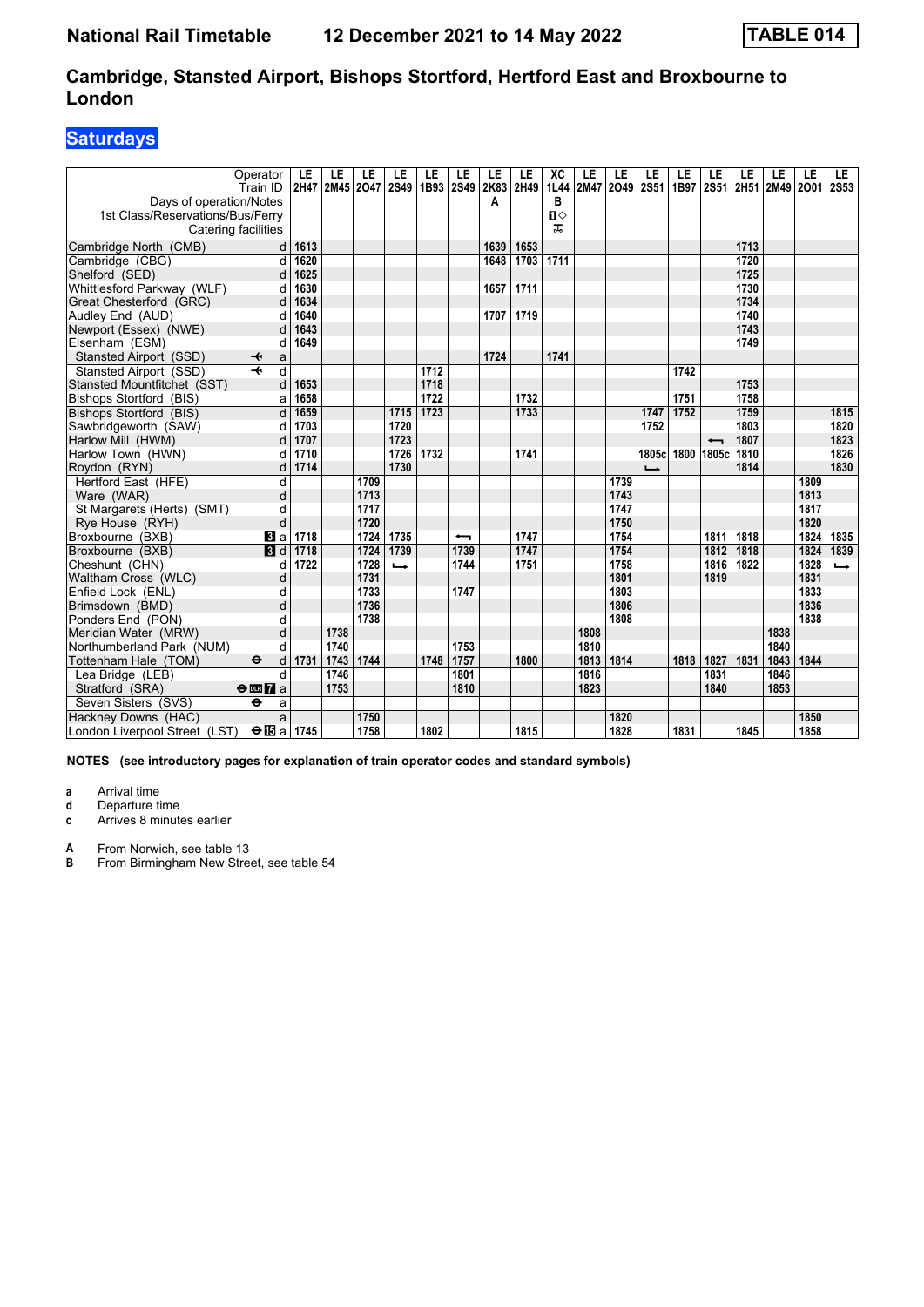### **Saturdays**

|                                                      | Operator<br>Train ID         | LE<br>1B01 | LE<br><b>2S53</b> | LE<br>1K85 | LE   | LE   | LE<br>2H53 2M51 2O03 | LE<br>2S55    | LE<br>1B05 | LE<br><b>2S55</b>        | XC<br>1L46      | LE   | LE   | LE<br>2H55 2M53 2O05 2S57 | LE            | LE<br>1B09 2S57 | LE                       | LE<br>2K89 | LE<br>2H57 |
|------------------------------------------------------|------------------------------|------------|-------------------|------------|------|------|----------------------|---------------|------------|--------------------------|-----------------|------|------|---------------------------|---------------|-----------------|--------------------------|------------|------------|
| Days of operation/Notes                              |                              |            |                   | A          |      |      |                      |               |            |                          | в               |      |      |                           |               |                 |                          | A          |            |
| 1st Class/Reservations/Bus/Ferry                     |                              |            |                   |            |      |      |                      |               |            |                          | $\P$ $\diamond$ |      |      |                           |               |                 |                          |            |            |
| Cambridge North (CMB)                                | d                            |            |                   | 1739       | 1753 |      |                      |               |            |                          |                 | 1813 |      |                           |               |                 |                          | 1839       | 1853       |
| Cambridge (CBG)                                      | d                            |            |                   | 1748       | 1803 |      |                      |               |            |                          | 1817            | 1820 |      |                           |               |                 |                          | 1848       | 1903       |
| Shelford (SED)                                       | d                            |            |                   |            |      |      |                      |               |            |                          |                 | 1826 |      |                           |               |                 |                          |            |            |
| Whittlesford Parkway (WLF)                           | d                            |            |                   | 1757       | 1811 |      |                      |               |            |                          |                 | 1830 |      |                           |               |                 |                          | 1857       | 1911       |
| Great Chesterford (GRC)                              | d                            |            |                   |            |      |      |                      |               |            |                          |                 | 1834 |      |                           |               |                 |                          |            |            |
| Audley End (AUD)                                     | d                            |            |                   | 1807       | 1819 |      |                      |               |            |                          |                 | 1840 |      |                           |               |                 |                          | 1907       | 1919       |
| Newport (Essex) (NWE)                                | d                            |            |                   |            |      |      |                      |               |            |                          |                 | 1843 |      |                           |               |                 |                          |            |            |
| Elsenham (ESM)                                       | d                            |            |                   |            |      |      |                      |               |            |                          |                 | 1849 |      |                           |               |                 |                          |            |            |
| Stansted Airport (SSD)                               | ↞<br>a                       |            |                   | 1824       |      |      |                      |               |            |                          | 1852            |      |      |                           |               |                 |                          | 1924       |            |
| Stansted Airport (SSD)                               | $\overline{\mathbf{H}}$<br>d | 1812       |                   |            |      |      |                      |               | 1842       |                          |                 |      |      |                           |               | 1912            |                          |            |            |
| Stansted Mountfitchet (SST)                          | d                            | 1818       |                   |            |      |      |                      |               |            |                          |                 | 1853 |      |                           |               | 1918            |                          |            |            |
| Bishops Stortford (BIS)                              | a                            | 1822       |                   |            | 1832 |      |                      |               | 1851       |                          |                 | 1858 |      |                           |               | 1922            |                          |            | 1932       |
| Bishops Stortford (BIS)                              | d                            | 1823       |                   |            | 1833 |      |                      | 1847          | 1852       |                          |                 | 1859 |      |                           | 1915          | 1923            |                          |            | 1933       |
| Sawbridgeworth (SAW)                                 | d                            |            |                   |            |      |      |                      | 1852          |            |                          |                 | 1903 |      |                           | 1920          |                 |                          |            |            |
| Harlow Mill (HWM)                                    | d                            |            |                   |            |      |      |                      |               |            | $\overline{\phantom{0}}$ |                 | 1907 |      |                           | 1923          |                 |                          |            |            |
| Harlow Town (HWN)                                    | d                            | 1832       |                   |            | 1841 |      |                      | 1905cl        | 1900       | 1905c                    |                 | 1910 |      |                           | 1926          | 1932            |                          |            | 1941       |
| Roydon (RYN)                                         | d                            |            |                   |            |      |      |                      | $\rightarrow$ |            |                          |                 | 1914 |      |                           | 1930          |                 |                          |            |            |
| Hertford East (HFE)                                  | $\overline{d}$               |            |                   |            |      |      | 1839                 |               |            |                          |                 |      |      | 1909                      |               |                 |                          |            |            |
| Ware (WAR)                                           | d                            |            |                   |            |      |      | 1843                 |               |            |                          |                 |      |      | 1913                      |               |                 |                          |            |            |
| St Margarets (Herts) (SMT)                           | d                            |            |                   |            |      |      | 1847                 |               |            |                          |                 |      |      | 1917                      |               |                 |                          |            |            |
| Rye House (RYH)                                      | d                            |            |                   |            |      |      | 1850                 |               |            |                          |                 |      |      | 1920                      |               |                 |                          |            |            |
| Broxbourne (BXB)                                     | $\bf{B}$ a                   |            | ↽                 |            | 1847 |      | 1854                 |               |            | 1911                     |                 | 1918 |      | 1924                      | 1935          |                 | $\overline{\phantom{0}}$ |            | 1947       |
| Broxbourne (BXB)                                     | 3d                           |            | 1839              |            | 1847 |      | 1854                 |               |            | 1912                     |                 | 1918 |      | 1924                      | 1939          |                 | 1939                     |            | 1947       |
| Cheshunt (CHN)                                       | d                            |            | 1844              |            | 1851 |      | 1858                 |               |            | 1916                     |                 | 1922 |      | 1928                      | $\rightarrow$ |                 | 1944                     |            | 1951       |
| Waltham Cross (WLC)                                  | d                            |            |                   |            |      |      | 1901                 |               |            | 1919                     |                 |      |      | 1931                      |               |                 |                          |            |            |
| Enfield Lock (ENL)                                   | d                            |            | 1847              |            |      |      | 1903                 |               |            |                          |                 |      |      | 1933                      |               |                 | 1947                     |            |            |
| Brimsdown (BMD)                                      | d                            |            |                   |            |      |      | 1906                 |               |            |                          |                 |      |      | 1936                      |               |                 |                          |            |            |
| Ponders End (PON)                                    |                              |            |                   |            |      |      | 1908                 |               |            |                          |                 |      |      | 1938                      |               |                 |                          |            |            |
| Meridian Water (MRW)                                 | d                            |            |                   |            |      | 1908 |                      |               |            |                          |                 |      | 1938 |                           |               |                 |                          |            |            |
| Northumberland Park (NUM)                            | d                            |            | 1853              |            |      | 1910 |                      |               |            |                          |                 |      | 1940 |                           |               |                 | 1953                     |            |            |
| Tottenham Hale (TOM)                                 | $\bullet$<br>d               | 1848       | 1857              |            | 1900 | 1913 | 1914                 |               | 1918       | 1927                     |                 | 1931 | 1943 | 1944                      |               | 1948            | 1957                     |            | 2000       |
| Lea Bridge (LEB)                                     | $\mathsf{d}$                 |            | 1901              |            |      | 1916 |                      |               |            | 1931                     |                 |      | 1946 |                           |               |                 | 2001                     |            |            |
| Stratford (SRA)                                      | $\Theta$ or $\overline{7}$ a |            | 1910              |            |      | 1923 |                      |               |            | 1940                     |                 |      | 1953 |                           |               |                 | 2010                     |            |            |
| Seven Sisters (SVS)                                  | $\ddot{\mathbf{e}}$<br>a     |            |                   |            |      |      |                      |               |            |                          |                 |      |      |                           |               |                 |                          |            |            |
| Hackney Downs (HAC)                                  | a                            |            |                   |            |      |      | 1920                 |               |            |                          |                 |      |      | 1950                      |               |                 |                          |            |            |
| London Liverpool Street (LST) $\Theta$ $\Box$ a 1902 |                              |            |                   |            | 1915 |      | 1928                 |               | 1931       |                          |                 | 1945 |      | 1958                      |               | 2002            |                          |            | 2015       |

**NOTES (see introductory pages for explanation of train operator codes and standard symbols)**

**a** Arrival time

**d** Departure time<br>**c** Arrives 8 minute

Arrives 8 minutes earlier

**A** From Norwich, see table 13<br>**B** From Birmingham New Stree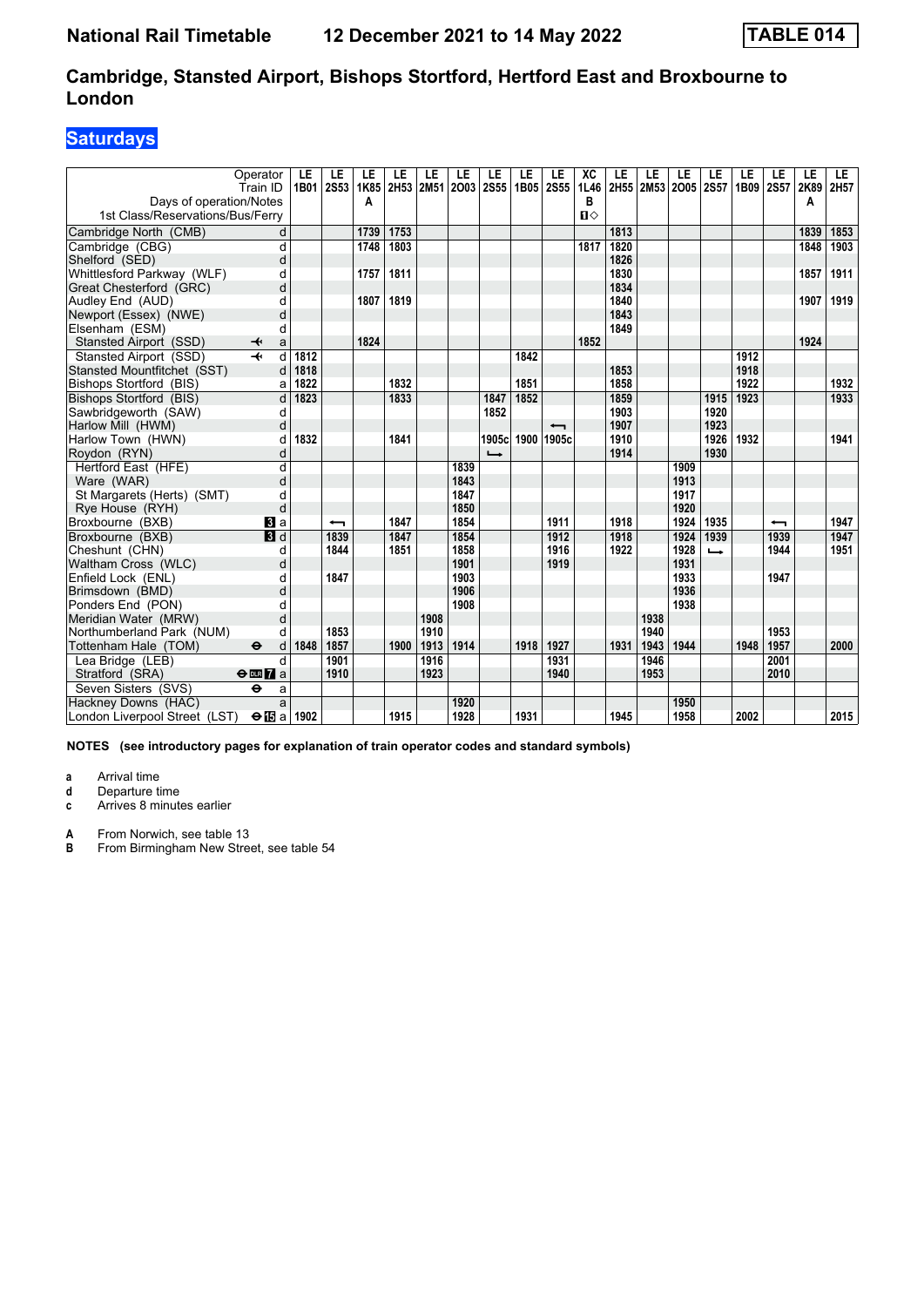### **Saturdays**

| Operator<br>Train ID<br>Days of operation/Notes<br>1st Class/Reservations/Bus/Ferry | XC<br>1L48<br>B<br>Ⅱ♦ | LE   | LE<br>2M55 2007 | LE<br><b>2S59</b> | LE<br>1B13 | LE<br><b>2S59</b>        | LE<br>2H59 2M57 | LE   | LE<br>2009 | LE<br><b>2S61</b> | LE<br>1B17 | LE<br><b>2S61</b> | LE<br>1K91<br>Α | LE<br>2H61 | XC<br>1L50<br>в<br>$\P$ | LE<br>2M59 2O11 | LE   | LE<br><b>2S63</b> |
|-------------------------------------------------------------------------------------|-----------------------|------|-----------------|-------------------|------------|--------------------------|-----------------|------|------------|-------------------|------------|-------------------|-----------------|------------|-------------------------|-----------------|------|-------------------|
| Cambridge North (CMB)                                                               | d                     |      |                 |                   |            |                          | 1913            |      |            |                   |            |                   | 1939            | 1953       |                         |                 |      |                   |
| Cambridge (CBG)                                                                     | 1911<br>d             |      |                 |                   |            |                          | 1920            |      |            |                   |            |                   | 1948            | 2003       | 2011                    |                 |      |                   |
| Shelford (SED)                                                                      | d                     |      |                 |                   |            |                          | 1925            |      |            |                   |            |                   |                 |            |                         |                 |      |                   |
| Whittlesford Parkway (WLF)                                                          | d                     |      |                 |                   |            |                          | 1930            |      |            |                   |            |                   | 1957            | 2011       |                         |                 |      |                   |
| Great Chesterford (GRC)                                                             | d                     |      |                 |                   |            |                          | 1934            |      |            |                   |            |                   |                 |            |                         |                 |      |                   |
| Audley End (AUD)                                                                    | d                     |      |                 |                   |            |                          | 1940            |      |            |                   |            |                   | 2007            | 2019       |                         |                 |      |                   |
| Newport (Essex) (NWE)                                                               | d                     |      |                 |                   |            |                          | 1943            |      |            |                   |            |                   |                 |            |                         |                 |      |                   |
| Elsenham (ESM)                                                                      | d                     |      |                 |                   |            |                          | 1949            |      |            |                   |            |                   |                 |            |                         |                 |      |                   |
| Stansted Airport (SSD)<br>↞                                                         | 1941<br>a             |      |                 |                   |            |                          |                 |      |            |                   |            |                   | 2024            |            | 2041                    |                 |      |                   |
| Stansted Airport (SSD)                                                              | d                     |      |                 |                   | 1942       |                          |                 |      |            |                   | 2012       |                   |                 |            |                         |                 |      |                   |
| Stansted Mountfitchet (SST)                                                         | d                     |      |                 |                   |            |                          | 1953            |      |            |                   | 2018       |                   |                 |            |                         |                 |      |                   |
| Bishops Stortford (BIS)                                                             | a                     |      |                 |                   | 1951       |                          | 1958            |      |            |                   | 2022       |                   |                 | 2032       |                         |                 |      |                   |
| Bishops Stortford (BIS)                                                             | d                     |      |                 | 1947              | 1952       |                          | 1959            |      |            | 2015              | 2023       |                   |                 | 2033       |                         |                 |      | 2047              |
| Sawbridgeworth (SAW)                                                                | d                     |      |                 | 1952              |            |                          | 2003            |      |            | 2020              |            |                   |                 |            |                         |                 |      | 2052              |
| Harlow Mill (HWM)                                                                   | d                     |      |                 |                   |            | $\overline{\phantom{0}}$ | 2007            |      |            | 2023              |            |                   |                 |            |                         |                 |      |                   |
| Harlow Town (HWN)                                                                   | d                     |      |                 | 2005c             |            | 2000 2005c               | 2010            |      |            | 2026              | 2032       |                   |                 | 2041       |                         |                 |      | 2105c             |
| Roydon (RYN)                                                                        | d                     |      |                 | $\rightarrow$     |            |                          | 2014            |      |            | 2030              |            |                   |                 |            |                         |                 |      | $\rightarrow$     |
| Hertford East (HFE)                                                                 | $\overline{d}$        |      | 1939            |                   |            |                          |                 |      | 2009       |                   |            |                   |                 |            |                         |                 | 2039 |                   |
| Ware (WAR)                                                                          | d                     |      | 1943            |                   |            |                          |                 |      | 2013       |                   |            |                   |                 |            |                         |                 | 2043 |                   |
| St Margarets (Herts) (SMT)                                                          | d                     |      | 1947            |                   |            |                          |                 |      | 2017       |                   |            |                   |                 |            |                         |                 | 2047 |                   |
| Rye House (RYH)                                                                     | d                     |      | 1950            |                   |            |                          |                 |      | 2020       |                   |            |                   |                 |            |                         |                 | 2050 |                   |
| Broxbourne (BXB)<br><b>3</b> a                                                      |                       |      | 1954            |                   |            | 2011                     | 2018            |      | 2024       | 2035              |            | ↽                 |                 | 2047       |                         |                 | 2054 |                   |
| 3d<br>Broxbourne (BXB)                                                              |                       |      | 1954            |                   |            | 2012                     | 2018            |      | 2024       | 2039              |            | 2039              |                 | 2047       |                         |                 | 2054 |                   |
| Cheshunt (CHN)                                                                      | d                     |      | 1958            |                   |            | 2016                     | 2022            |      | 2028       | $\rightarrow$     |            | 2044              |                 | 2051       |                         |                 | 2058 |                   |
| Waltham Cross (WLC)                                                                 | d                     |      | 2001            |                   |            | 2019                     |                 |      | 2031       |                   |            |                   |                 |            |                         |                 | 2101 |                   |
| Enfield Lock (ENL)                                                                  | d                     |      | 2003            |                   |            |                          |                 |      | 2033       |                   |            | 2047              |                 |            |                         |                 | 2103 |                   |
| Brimsdown (BMD)                                                                     | d                     |      | 2006            |                   |            |                          |                 |      | 2036       |                   |            |                   |                 |            |                         |                 | 2106 |                   |
| Ponders End (PON)                                                                   | d                     |      | 2008            |                   |            |                          |                 |      | 2038       |                   |            |                   |                 |            |                         |                 | 2108 |                   |
| Meridian Water (MRW)                                                                | d                     | 2008 |                 |                   |            |                          |                 | 2038 |            |                   |            |                   |                 |            |                         | 2108            |      |                   |
| Northumberland Park (NUM)                                                           | d                     | 2010 |                 |                   |            |                          |                 | 2040 |            |                   |            | 2053              |                 |            |                         | 2110            |      |                   |
| Tottenham Hale (TOM)<br>⊖                                                           | d                     | 2013 | 2014            |                   | 2018       | 2027                     | 2031            | 2043 | 2044       |                   | 2048       | 2057              |                 | 2100       |                         | 2113            | 2114 |                   |
| Lea Bridge (LEB)                                                                    | d                     | 2016 |                 |                   |            | 2031                     |                 | 2046 |            |                   |            | 2101              |                 |            |                         | 2116            |      |                   |
| Stratford (SRA)<br>$\Theta$ <b>ER</b> a                                             |                       | 2023 |                 |                   |            | 2040                     |                 | 2053 |            |                   |            | 2110              |                 |            |                         | 2123            |      |                   |
| Seven Sisters (SVS)<br>$\ddot{\mathbf{e}}$                                          | a                     |      |                 |                   |            |                          |                 |      |            |                   |            |                   |                 |            |                         |                 |      |                   |
| Hackney Downs (HAC)                                                                 | a                     |      | 2020            |                   |            |                          |                 |      | 2050       |                   |            |                   |                 |            |                         |                 | 2120 |                   |
| London Liverpool Street (LST)<br>$\Theta$ is a                                      |                       |      | 2028            |                   | 2031       |                          | 2045            |      | 2058       |                   | 2102       |                   |                 | 2115       |                         |                 | 2128 |                   |

**NOTES (see introductory pages for explanation of train operator codes and standard symbols)**

**a** Arrival time

**d** Departure time<br>**c** Arrives 8 minute

Arrives 8 minutes earlier

**A** From Norwich, see table 13<br>**B** From Birmingham New Stree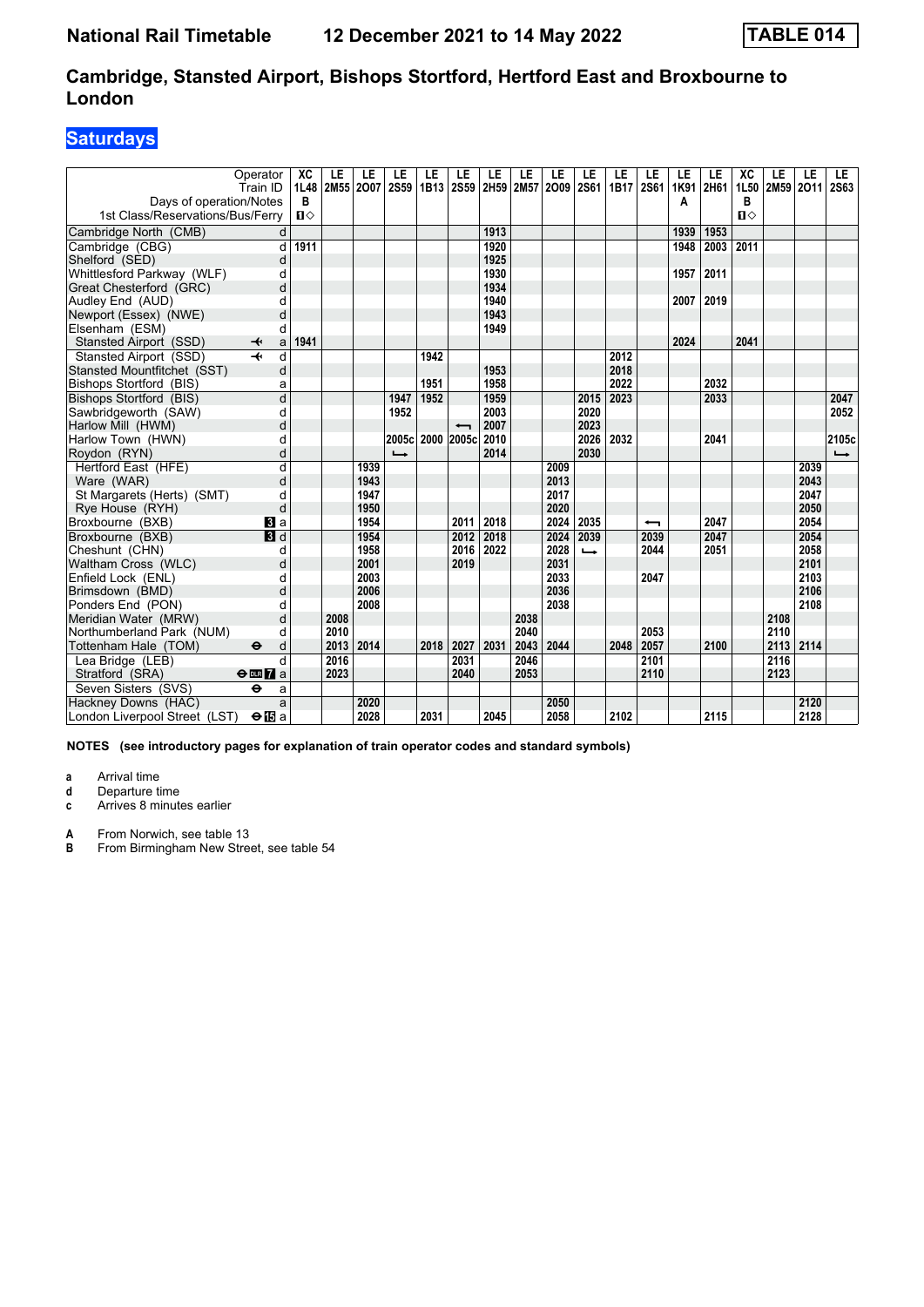### **Saturdays**

|                                  | Operator<br>Train ID          | LE<br>1B21 | LE<br>2S63 | LE<br>2H63 | LE   | LE<br>2M61 2O13 | LE<br>2S65    | LE   | LE<br>1B25 2S65 | LE<br>1K93 | LE<br>2H65 | XC<br>1L52 | LE   | LE<br>2M63 2O15 2S67 | LE                       | LE<br>1B29 | LE<br><b>2S67</b> | LE   | LE<br>2H67 2M65 |
|----------------------------------|-------------------------------|------------|------------|------------|------|-----------------|---------------|------|-----------------|------------|------------|------------|------|----------------------|--------------------------|------------|-------------------|------|-----------------|
| Days of operation/Notes          |                               |            |            |            |      |                 |               |      |                 | Α          |            | в          |      |                      |                          |            |                   |      |                 |
| 1st Class/Reservations/Bus/Ferry |                               |            |            |            |      |                 |               |      |                 |            |            | $\P$       |      |                      |                          |            |                   |      |                 |
| Cambridge North (CMB)            | d                             |            |            | 2013       |      |                 |               |      |                 | 2039       | 2053       |            |      |                      |                          |            |                   | 2113 |                 |
| Cambridge (CBG)                  | d                             |            |            | 2020       |      |                 |               |      |                 | 2048       | 2103       | 2111       |      |                      |                          |            |                   | 2120 |                 |
| Shelford (SED)                   | d                             |            |            | 2025       |      |                 |               |      |                 |            |            |            |      |                      |                          |            |                   | 2125 |                 |
| Whittlesford Parkway (WLF)       | d                             |            |            | 2030       |      |                 |               |      |                 | 2057       | 2111       |            |      |                      |                          |            |                   | 2130 |                 |
| Great Chesterford (GRC)          | d                             |            |            | 2034       |      |                 |               |      |                 |            |            |            |      |                      |                          |            |                   | 2134 |                 |
| Audley End (AUD)                 | d                             |            |            | 2040       |      |                 |               |      |                 | 2107       | 2119       |            |      |                      |                          |            |                   | 2140 |                 |
| Newport (Essex) (NWE)            | d                             |            |            | 2043       |      |                 |               |      |                 |            |            |            |      |                      |                          |            |                   | 2143 |                 |
| Elsenham (ESM)                   | d                             |            |            | 2049       |      |                 |               |      |                 |            |            |            |      |                      |                          |            |                   | 2149 |                 |
| Stansted Airport (SSD)           | ↞<br>a                        |            |            |            |      |                 |               |      |                 | 2124       |            | 2141       |      |                      |                          |            |                   |      |                 |
| Stansted Airport (SSD)           | $\overline{\phantom{a}}$<br>d | 2042       |            |            |      |                 |               | 2112 |                 |            |            |            |      |                      |                          | 2142       |                   |      |                 |
| Stansted Mountfitchet (SST)      | d                             |            |            | 2053       |      |                 |               | 2118 |                 |            |            |            |      |                      |                          |            |                   | 2153 |                 |
| Bishops Stortford (BIS)          | a                             | 2051       |            | 2058       |      |                 |               | 2122 |                 |            | 2132       |            |      |                      |                          | 2151       |                   | 2158 |                 |
| Bishops Stortford (BIS)          | d                             | 2052       |            | 2059       |      |                 | 2115          | 2123 |                 |            | 2133       |            |      |                      | 2147                     | 2152       |                   | 2159 |                 |
| Sawbridgeworth (SAW)             | d                             |            |            | 2103       |      |                 | 2120          |      |                 |            |            |            |      |                      | 2152                     |            |                   | 2203 |                 |
| Harlow Mill (HWM)                | d                             |            |            | 2107       |      |                 | 2123          |      |                 |            |            |            |      |                      |                          |            |                   | 2207 |                 |
| Harlow Town (HWN)                | d                             | 2100       | 2105c      | 2110       |      |                 | 2126          | 2132 |                 |            | 2141       |            |      |                      | 2205c 2200               |            | 2205c             | 2210 |                 |
| Roydon (RYN)                     | d                             |            |            | 2114       |      |                 | 2130          |      |                 |            |            |            |      |                      | $\overline{\phantom{a}}$ |            |                   | 2214 |                 |
| Hertford East (HFE)              | $\overline{d}$                |            |            |            |      | 2109            |               |      |                 |            |            |            |      | 2139                 |                          |            |                   |      |                 |
| Ware (WAR)                       | d                             |            |            |            |      | 2113            |               |      |                 |            |            |            |      | 2143                 |                          |            |                   |      |                 |
| St Margarets (Herts) (SMT)       | d                             |            |            |            |      | 2117            |               |      |                 |            |            |            |      | 2147                 |                          |            |                   |      |                 |
| Rye House (RYH)                  | d                             |            |            |            |      | 2120            |               |      |                 |            |            |            |      | 2150                 |                          |            |                   |      |                 |
| Broxbourne (BXB)                 | $\bf{B}$ a                    |            | 2111       | 2118       |      | 2124            | 2135          |      | ↽               |            | 2147       |            |      | 2154                 |                          |            | 2211              | 2218 |                 |
| Broxbourne (BXB)                 | 3d                            |            | 2112       | 2118       |      | 2124            | 2139          |      | 2139            |            | 2147       |            |      | 2154                 |                          |            | 2212              | 2218 |                 |
| Cheshunt (CHN)                   | d                             |            | 2116       | 2122       |      | 2128            | $\rightarrow$ |      | 2144            |            | 2151       |            |      | 2158                 |                          |            | 2216              | 2222 |                 |
| Waltham Cross (WLC)              | d                             |            | 2119       |            |      | 2131            |               |      |                 |            |            |            |      | 2201                 |                          |            | 2219              |      |                 |
| Enfield Lock (ENL)               | d                             |            |            |            |      | 2133            |               |      | 2147            |            |            |            |      | 2203                 |                          |            |                   |      |                 |
| Brimsdown (BMD)                  | d                             |            |            |            |      | 2136            |               |      |                 |            |            |            |      | 2206                 |                          |            |                   |      |                 |
| Ponders End (PON)                | d                             |            |            |            |      | 2138            |               |      |                 |            |            |            |      | 2208                 |                          |            |                   |      |                 |
| Meridian Water (MRW)             | d                             |            |            |            | 2138 |                 |               |      |                 |            |            |            | 2208 |                      |                          |            |                   |      | 2238            |
| Northumberland Park (NUM)        | d                             |            |            |            | 2140 |                 |               |      | 2153            |            |            |            | 2210 |                      |                          |            |                   |      | 2240            |
| Tottenham Hale (TOM)             | $\bullet$<br>d                | 2118       | 2127       | 2131       | 2143 | 2144            |               | 2148 | 2157            |            | 2200       |            | 2213 | 2214                 |                          | 2218       | 2227              | 2231 | 2243            |
| Lea Bridge (LEB)                 | $\mathsf{d}$                  |            | 2131       |            | 2146 |                 |               |      | 2201            |            |            |            | 2216 |                      |                          |            | 2231              |      | 2246            |
| Stratford (SRA)                  | $\Theta$ or $\overline{7}$ a  |            | 2140       |            | 2153 |                 |               |      | 2210            |            |            |            | 2223 |                      |                          |            | 2240              |      | 2253            |
| Seven Sisters (SVS)              | $\ddot{\mathbf{e}}$<br>a      |            |            |            |      |                 |               |      |                 |            |            |            |      |                      |                          |            |                   |      |                 |
| Hackney Downs (HAC)              | a                             |            |            |            |      | 2150            |               |      |                 |            |            |            |      | 2220                 |                          |            |                   |      |                 |
| London Liverpool Street (LST)    | $\Theta$ is a 2131            |            |            | 2145       |      | 2158            |               | 2202 |                 |            | 2215       |            |      | 2228                 |                          | 2231       |                   | 2245 |                 |

**NOTES (see introductory pages for explanation of train operator codes and standard symbols)**

**a** Arrival time

**d** Departure time<br>**c** Arrives 8 minute

Arrives 8 minutes earlier

**A** From Norwich, see table 13<br>**B** From Birmingham New Stree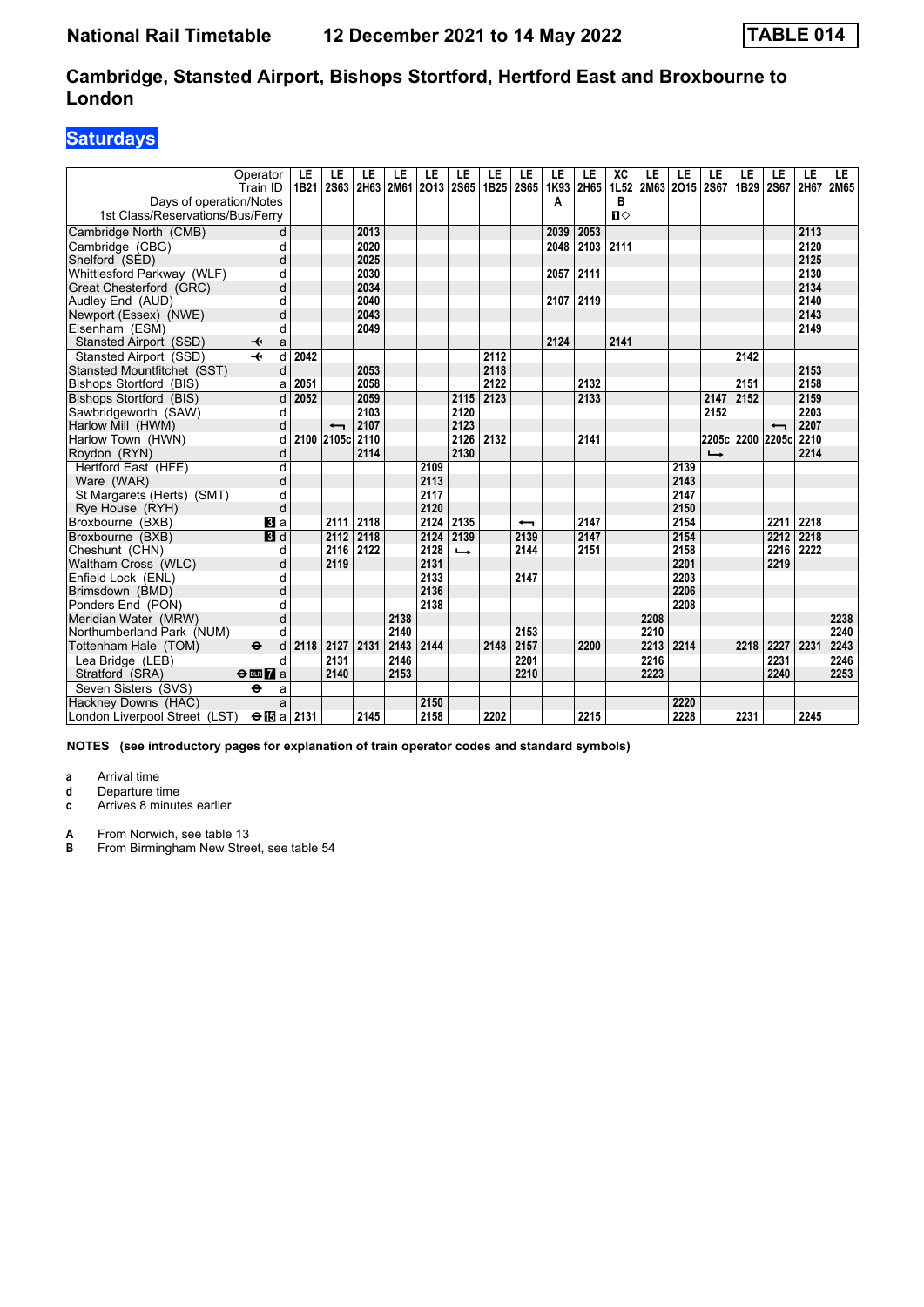### **Saturdays**

|                                      | Operator<br>Train ID                                 | LE<br>2017   | LE<br><b>2S69</b> | LE<br>1B33   | LE<br>2S69 | LE<br>2H69 | XC        | LE<br>2M67 | LE<br>2019   | LE<br>1B37 | LE           | LE<br>2H71 2O21           | LE<br>1B41 | LE<br>2H73 2O23 | LE           | LE   | LE           | LE             | LE<br>1B49 |
|--------------------------------------|------------------------------------------------------|--------------|-------------------|--------------|------------|------------|-----------|------------|--------------|------------|--------------|---------------------------|------------|-----------------|--------------|------|--------------|----------------|------------|
| Days of operation/Notes              |                                                      |              |                   |              |            |            | 1L54<br>в |            |              |            |              |                           |            |                 |              |      |              | 1B45 2H75 2O25 |            |
| 1st Class/Reservations/Bus/Ferry     |                                                      |              |                   |              |            |            | $\P$      |            |              |            |              |                           |            |                 |              |      |              |                |            |
|                                      |                                                      |              |                   |              |            |            |           |            |              |            | 2213         |                           |            | 2243            |              |      |              |                |            |
| Cambridge North (CMB)                | d                                                    |              |                   |              |            | 2153       |           |            |              |            |              |                           |            |                 |              |      |              |                |            |
| Cambridge (CBG)                      | d                                                    |              |                   |              |            | 2203       | 2211      |            |              |            | 2220         |                           |            | 2250            |              |      | 2325         |                |            |
| Shelford (SED)                       | d                                                    |              |                   |              |            |            |           |            |              |            | 2225         |                           |            | 2255            |              |      | 2330         |                |            |
| Whittlesford Parkway (WLF)           | d                                                    |              |                   |              |            | 2211       |           |            |              |            | 2230         |                           |            | 2300            |              |      | 2334         |                |            |
| Great Chesterford (GRC)              | d                                                    |              |                   |              |            |            |           |            |              |            | 2234<br>2240 |                           |            | 2304<br>2310    |              |      | 2338<br>2344 |                |            |
| Audley End (AUD)                     | d                                                    |              |                   |              |            | 2219       |           |            |              |            | 2243         |                           |            |                 |              |      |              |                |            |
| Newport (Essex) (NWE)                | d                                                    |              |                   |              |            |            |           |            |              |            | 2249         |                           |            | 2313<br>2319    |              |      | 2347<br>2353 |                |            |
| Elsenham (ESM)                       | d                                                    |              |                   |              |            |            | 2241      |            |              |            |              |                           |            |                 |              |      |              |                |            |
| Stansted Airport (SSD)               | ↞<br>a                                               |              |                   |              |            |            |           |            |              |            |              |                           |            |                 |              |      |              |                |            |
| Stansted Airport (SSD)               | d                                                    |              |                   | 2212<br>2219 |            |            |           |            |              | 2242       | 2253         |                           | 2312       | 2323            |              | 2342 | 2357         |                | 0030       |
| Stansted Mountfitchet (SST)          | d                                                    |              |                   |              |            |            |           |            |              |            |              |                           | 2318       |                 |              |      |              |                |            |
| Bishops Stortford (BIS)              | a                                                    |              |                   | 2223         |            | 2232       |           |            |              | 2251       | 2258         |                           | 2322       | 2328            |              | 2351 | 0002         |                | 0039       |
| Bishops Stortford (BIS)              | d                                                    |              | 2215              | 2224         |            | 2233       |           |            |              | 2252       | 2259         |                           | 2323       | 2328            |              | 2351 |              |                | 0039       |
| Sawbridgeworth (SAW)                 | d                                                    |              | 2220<br>2223      |              |            |            |           |            |              |            | 2303         |                           |            | 2333            |              |      |              |                |            |
| Harlow Mill (HWM)                    | d                                                    |              |                   |              |            |            |           |            |              |            | 2307         |                           |            | 2336            |              |      |              |                |            |
| Harlow Town (HWN)                    | d                                                    |              | 2226<br>2230      | 2232         |            | 2241       |           |            |              | 2300       | 2310<br>2314 |                           | 2332       | 2339<br>2343    |              | 2359 |              |                | 0047       |
| Roydon (RYN)                         | d                                                    |              |                   |              |            |            |           |            |              |            |              |                           |            |                 |              |      |              |                |            |
| Hertford East (HFE)                  | d                                                    | 2209         |                   |              |            |            |           |            | 2239         |            |              | 2309                      |            |                 | 2339         |      |              | 0007           |            |
| Ware (WAR)                           | d                                                    | 2213         |                   |              |            |            |           |            | 2243         |            |              | 2313                      |            |                 | 2343         |      |              |                |            |
| St Margarets (Herts) (SMT)           | d                                                    | 2217         |                   |              |            |            |           |            | 2247         |            |              | 2317                      |            |                 | 2347         |      |              |                |            |
| Rye House (RYH)                      | d                                                    | 2220         |                   |              |            |            |           |            | 2250         |            |              | 2320                      |            |                 | 2350         |      |              |                |            |
| Broxbourne (BXB)                     | <b>B</b> la                                          | 2224         | 2235              |              |            | 2247       |           |            | 2254         |            | 2318         | 2324                      |            | 2347            | 2354         |      |              | 0019           |            |
| Broxbourne (BXB)                     | 3d                                                   | 2224         | 2239              |              | 2239       | 2247       |           |            | 2254         |            | 2318         | 2324                      |            | 2347            | 2354         |      |              |                |            |
| Cheshunt (CHN)                       | d                                                    | 2228         | $\rightarrow$     |              | 2244       | 2251       |           |            | 2258         |            | 2322         | 2328                      |            | 2351            | 2358         |      |              |                |            |
| Waltham Cross (WLC)                  | d                                                    | 2231<br>2233 |                   |              | 2247       |            |           |            | 2301<br>2303 |            |              | 2331<br>2333              |            |                 | 0001<br>0003 |      |              |                |            |
| Enfield Lock (ENL)                   | d                                                    |              |                   |              |            |            |           |            |              |            |              | 2336                      |            |                 | 0006         |      |              |                |            |
| Brimsdown (BMD)<br>Ponders End (PON) | d<br>d                                               | 2236<br>2238 |                   |              |            |            |           |            | 2306<br>2308 |            |              | 2338                      |            |                 | 0008         |      |              |                |            |
| Meridian Water (MRW)                 | d                                                    |              |                   |              |            |            |           | 2308       |              |            |              |                           |            |                 |              |      |              |                |            |
| Northumberland Park (NUM)            | d                                                    |              |                   |              | 2253       |            |           | 2310       |              |            |              |                           |            |                 |              |      |              |                |            |
| Tottenham Hale (TOM)                 | $\ddot{\boldsymbol{\Theta}}$<br>d                    | 2244         |                   | 2248         | 2257       | 2300       |           | 2313       | 2314         | 2318       | 2331         | 2344                      | 2348       | 0001            | 0014         | 0018 |              |                |            |
|                                      | $\mathsf{d}$                                         |              |                   |              | 2301       |            |           | 2316       |              |            |              |                           |            |                 |              |      |              |                |            |
| Lea Bridge (LEB)                     |                                                      |              |                   |              | 2310       |            |           | 2322       |              |            |              |                           |            |                 |              |      |              |                |            |
| Stratford (SRA)                      | $\Theta$ <b>ER</b> $\theta$ a<br>$\ddot{\mathbf{e}}$ |              |                   |              |            |            |           |            |              |            |              |                           |            |                 |              |      |              |                |            |
| Seven Sisters (SVS)                  | a                                                    |              |                   |              |            |            |           |            |              |            |              |                           |            |                 |              |      |              |                |            |
| Hackney Downs (HAC)                  | a                                                    | 2250         |                   |              |            |            |           |            | 2320         |            |              | 2350                      |            |                 | 0020         |      |              |                |            |
| London Liverpool Street (LST)        | $\Theta$ is a 2258                                   |              |                   | 2302         |            | 2315       |           |            | 2328         | 2331       |              | 2345   2358   0002   0015 |            |                 | 0028         | 0031 |              |                | 0121       |

**NOTES (see introductory pages for explanation of train operator codes and standard symbols)**

**a** Arrival time<br>**d** Departure t

**d** Departure time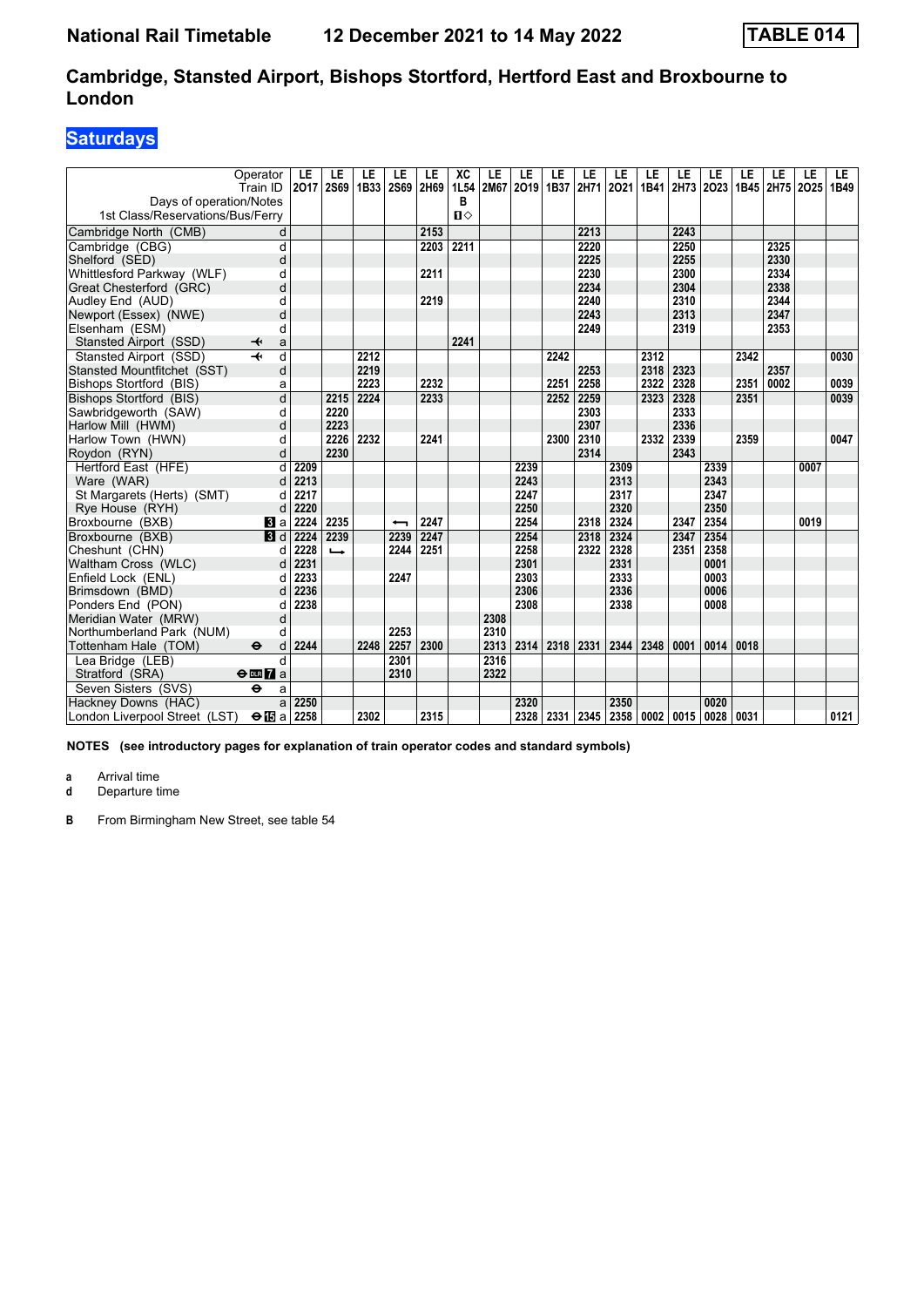## **Sundays**

| Catering facilities           | Operator<br>Train ID          | Miles | LE<br>1B01 | LE<br>1B03 | LE<br>1B07 | LE<br><b>2S05</b> | LE<br>1B11 | LE<br>1B13 | LE<br><b>2S07</b> | LE<br>2009 | LE<br>1B17 | LE<br>2M07 | LE<br>2H11 | LE<br>2B51 | LE<br>2011 | LE<br>1B21 | LE<br>2M09 | LE<br>2H13 | LE.<br>2013 |
|-------------------------------|-------------------------------|-------|------------|------------|------------|-------------------|------------|------------|-------------------|------------|------------|------------|------------|------------|------------|------------|------------|------------|-------------|
| Cambridge North (CMB)         | d                             |       |            |            |            |                   |            |            |                   |            |            |            |            |            |            |            |            |            |             |
| Cambridge (CBG)               | d                             |       |            |            |            |                   |            |            |                   |            |            |            | 0731       | 0739       |            |            |            | 0750       |             |
| Shelford (SED)                | d                             |       |            |            |            |                   |            |            |                   |            |            |            |            |            |            |            |            | 0755       |             |
| Whittlesford Parkway (WLF)    | d                             |       |            |            |            |                   |            |            |                   |            |            |            | 0739       | 0746       |            |            |            | 0800       |             |
| Great Chesterford (GRC)       | d                             |       |            |            |            |                   |            |            |                   |            |            |            |            |            |            |            |            | 0804       |             |
| Audley End (AUD)              | d                             |       |            |            |            |                   |            |            |                   |            |            |            | 0747       | 0755       |            |            |            | 0810       |             |
| Newport (Essex) (NWE)         | d                             |       |            |            |            |                   |            |            |                   |            |            |            |            |            |            |            |            | 0813       |             |
| Elsenham (ESM)                | d                             |       |            |            |            |                   |            |            |                   |            |            |            |            |            |            |            |            | 0819       |             |
| Stansted Airport (SSD)        | ↞<br>a                        |       |            |            |            |                   |            |            |                   |            |            |            |            | 0809       |            |            |            |            |             |
| Stansted Airport (SSD)        | $\overline{\phantom{a}}$<br>d |       | 0530       | 0600       | 0630       |                   | 0655       | 0714       |                   |            | 0742       |            |            |            |            | 0812       |            |            |             |
| Stansted Mountfitchet (SST)   | d                             |       |            |            |            |                   | 0701       |            |                   |            | 0748       |            |            |            |            |            |            | 0823       |             |
| Bishops Stortford (BIS)       | a                             |       | 0540       | 0609       | 0639       |                   | 0706       | 0723       |                   |            | 0752       |            | 0800       |            |            | 0821       |            | 0828       |             |
| Bishops Stortford (BIS)       | d                             |       | 0541       | 0609       | 0639       | 0642              | 0706       | 0723       | 0726              |            | 0753       |            | 0801       |            |            | 0822       |            | 0828       |             |
| Sawbridgeworth (SAW)          | d                             |       |            |            |            | 0646              |            |            | 0731              |            |            |            | 0805       |            |            |            |            | 0833       |             |
| Harlow Mill (HWM)             | d                             |       |            |            |            |                   |            |            | 0734              |            |            |            |            |            |            |            |            | 0836       |             |
| Harlow Town (HWN)             | d                             |       | 0549       | 0617       | 0647       | 0651              | 0715       | 0732       | 0737              |            | 0801       |            | 0810       |            |            | 0831       |            | 0839       |             |
| Roydon (RYN)                  | d                             |       |            |            |            |                   |            |            | 0741              |            |            |            |            |            |            |            |            | 0843       |             |
| Hertford East (HFE)           | d                             |       |            |            |            |                   |            |            |                   | 0739       |            |            |            |            | 0809       |            |            |            | 0839        |
| Ware (WAR)                    | d                             |       |            |            |            |                   |            |            |                   | 0743       |            |            |            |            | 0813       |            |            |            | 0843        |
| St Margarets (Herts) (SMT)    | d                             |       |            |            |            |                   |            |            |                   | 0747       |            |            |            |            | 0817       |            |            |            | 0847        |
| Rye House (RYH)               | d                             |       |            |            |            |                   |            |            |                   | 0750       |            |            |            |            | 0820       |            |            |            | 0850        |
| Broxbourne (BXB)              | BI a                          |       |            |            |            | 0657              |            |            | 0745              | 0754       |            |            | 0816       |            | 0824       |            |            | 0847       | 0854        |
| Broxbourne (BXB)              | 3d                            |       |            |            |            | 0657              |            |            | 0745              | 0754       |            |            | 0816       |            | 0824       |            |            | 0847       | 0854        |
| Cheshunt (CHN)                | d                             |       |            |            |            | 0701              |            |            | 0749              | 0758       |            |            | 0820       |            | 0828       |            |            | 0851       | 0858        |
| Waltham Cross (WLC)           | d                             |       |            |            |            | 0704              |            |            |                   | 0801       |            |            |            |            | 0831       |            |            |            | 0901        |
| Enfield Lock (ENL)            | d                             |       |            |            |            | 0706              |            |            |                   | 0803       |            |            |            |            | 0833       |            |            |            | 0903        |
| Brimsdown (BMD)               | d                             |       |            |            |            | 0709              |            |            |                   | 0806       |            |            |            |            | 0836       |            |            |            | 0906        |
| Ponders End (PON)             | d                             |       |            |            |            | 0711              |            |            |                   | 0808       |            |            |            |            | 0838       |            |            |            | 0908        |
| Meridian Water (MRW)          | d                             |       |            |            |            |                   |            |            |                   |            |            | 0820       |            |            |            |            | 0850       |            |             |
| Northumberland Park (NUM)     | d                             |       |            |            |            |                   |            |            |                   |            |            | 0822       |            |            |            |            | 0852       |            |             |
| Tottenham Hale (TOM)          | $\mathbf e$<br>d              |       | 0606       | 0633       | 0703       | 0717              | 0731       | 0748       | 0759              | 0814       | 0818       | 0825       | 0830       |            | 0844       | 0847       | 0855       | 0901       | 0914        |
| Lea Bridge (LEB)              | d                             |       |            |            |            |                   |            |            |                   | 0818       |            | 0828       |            |            | 0848       |            | 0858       |            | 0918        |
| Stratford (SRA)               | $\Theta$ or $\Gamma$ a        |       |            |            |            |                   |            |            | 0809              | 0825       |            | 0835       |            |            | 0855       |            | 0905       |            | 0925        |
| Seven Sisters (SVS)           | $\ddot{\mathbf{e}}$<br>a      |       |            |            |            |                   |            |            |                   |            |            |            |            |            |            |            |            |            |             |
| Hackney Downs (HAC)           | a                             |       |            |            |            | 0723              |            |            |                   |            |            |            |            |            |            |            |            | 0906       |             |
| London Liverpool Street (LST) | $\Theta$ is a                 |       | 0620       | 0647       | 0717       |                   | 0731 0744  | 0802       |                   |            | 0831       |            | 0844       |            |            | 0901       |            | 0915       |             |

**NOTES (see introductory pages for explanation of train operator codes and standard symbols)**

**a** Arrival time

**d** Departure time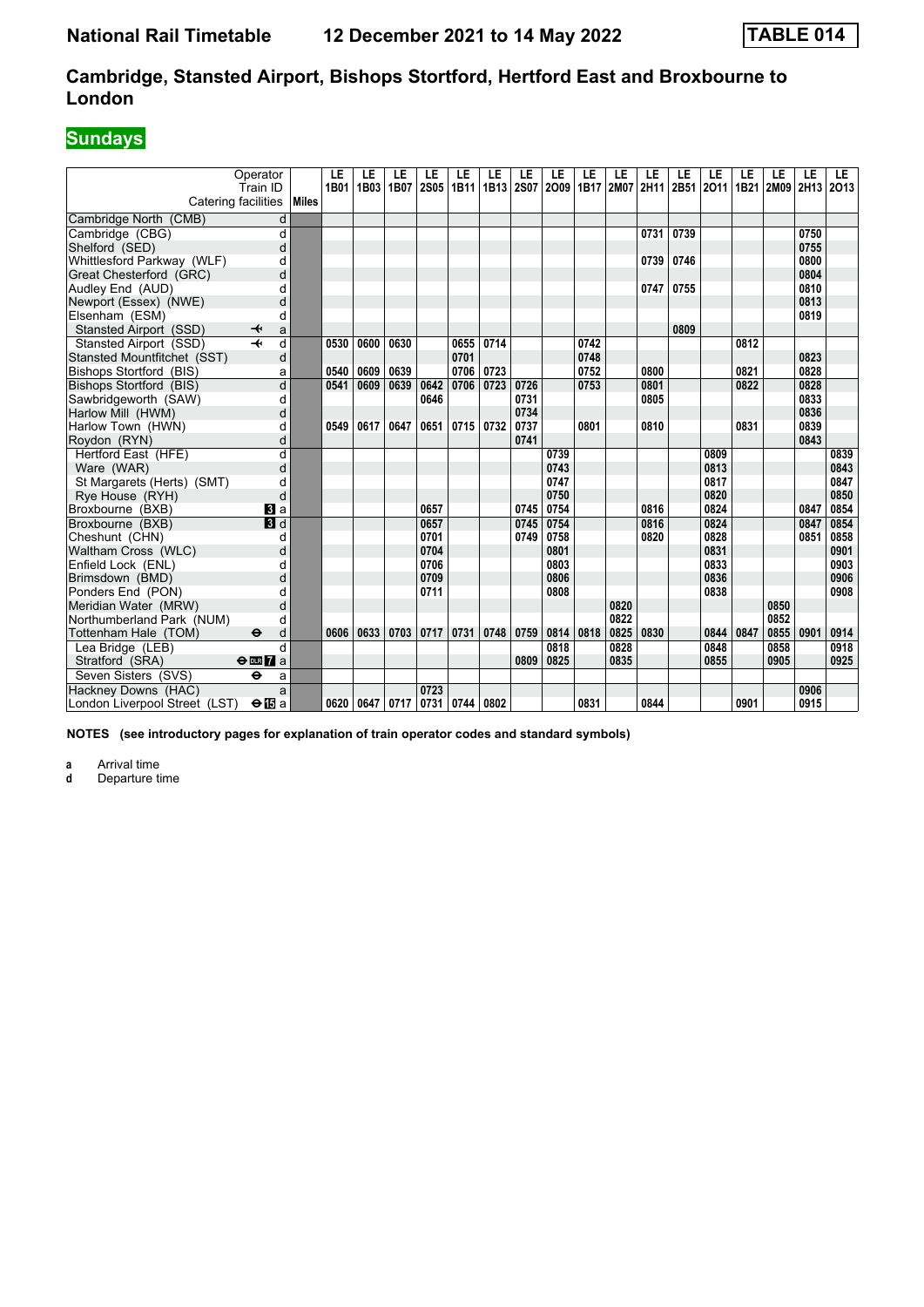# **Sundays**

|                                  | Operator<br>Train ID              | LE<br>1B25 | LE   | LE<br>2B57 2M11 2H15 2O15 | LE   | LE   | LE   | LE<br>1B29 2M13 2H17 2O17 | LE   | LE   | LE<br>1B33 | XC<br>2K59   | LE   | LE   | LE   | LE<br>2B61 2M15 2H19 2O19 1B37 | LE               | LE<br>2M17 | LE.<br>2H21 |
|----------------------------------|-----------------------------------|------------|------|---------------------------|------|------|------|---------------------------|------|------|------------|--------------|------|------|------|--------------------------------|------------------|------------|-------------|
| 1st Class/Reservations/Bus/Ferry |                                   |            |      |                           |      |      |      |                           |      |      |            | $\mathbf{n}$ |      |      |      |                                |                  |            |             |
| Cambridge North (CMB)            | d                                 |            |      |                           |      |      |      |                           |      |      |            |              |      |      |      |                                |                  |            | 0942        |
| Cambridge (CBG)                  | d                                 |            | 0825 |                           | 0832 |      |      |                           | 0850 |      |            | 0915         | 0925 |      | 0931 |                                |                  |            | 0950        |
| Shelford (SED)                   | d                                 |            |      |                           |      |      |      |                           | 0855 |      |            |              |      |      |      |                                |                  |            | 0955        |
| Whittlesford Parkway (WLF)       | d                                 |            | 0834 |                           | 0839 |      |      |                           | 0900 |      |            |              | 0934 |      | 0939 |                                |                  |            | 1000        |
| Great Chesterford (GRC)          | d                                 |            |      |                           |      |      |      |                           | 0904 |      |            |              |      |      |      |                                |                  |            | 1004        |
| Audley End (AUD)                 | d                                 |            | 0843 |                           | 0847 |      |      |                           | 0910 |      |            | 0930         | 0943 |      | 0947 |                                |                  |            | 1010        |
| Newport (Essex) (NWE)            | d                                 |            |      |                           |      |      |      |                           | 0913 |      |            |              |      |      |      |                                |                  |            | 1013        |
| Elsenham (ESM)                   | d                                 |            |      |                           |      |      |      |                           | 0919 |      |            |              |      |      |      |                                |                  |            | 1019        |
| Stansted Airport (SSD)           | a<br>↞                            |            | 0903 |                           |      |      |      |                           |      |      |            | 0945         | 1003 |      |      |                                |                  |            |             |
| Stansted Airport (SSD)           | $\overline{+}$<br>d               | 0842       |      |                           |      |      | 0912 |                           |      |      | 0942       |              |      |      |      |                                | 1012             |            |             |
| Stansted Mountfitchet (SST)      | d                                 | 0848       |      |                           |      |      |      |                           | 0925 |      | 0948       |              |      |      |      |                                |                  |            | 1025        |
| Bishops Stortford (BIS)          | a                                 | 0852       |      |                           | 0900 |      | 0921 |                           | 0929 |      | 0953       |              |      |      | 1000 |                                | 1021             |            | 1029        |
| Bishops Stortford (BIS)          | d                                 | 0853       |      |                           | 0901 |      | 0922 |                           | 0930 |      | 0953       |              |      |      | 1000 |                                | $\frac{1022}{ }$ |            | 1030        |
| Sawbridgeworth (SAW)             | d                                 |            |      |                           | 0905 |      |      |                           | 0934 |      |            |              |      |      | 1005 |                                |                  |            | 1034        |
| Harlow Mill (HWM)                | d                                 |            |      |                           |      |      |      |                           | 0938 |      |            |              |      |      |      |                                |                  |            | 1038        |
| Harlow Town (HWN)                | d                                 | 0901       |      |                           | 0910 |      | 0931 |                           | 0941 |      | 1001       |              |      |      | 1010 |                                | 1031             |            | 1041        |
| Roydon (RYN)                     | d                                 |            |      |                           |      |      |      |                           | 0945 |      |            |              |      |      |      |                                |                  |            | 1045        |
| Hertford East (HFE)              | d                                 |            |      |                           |      | 0909 |      |                           |      | 0939 |            |              |      |      |      | 1009                           |                  |            |             |
| Ware (WAR)                       | d                                 |            |      |                           |      | 0913 |      |                           |      | 0943 |            |              |      |      |      | 1013                           |                  |            |             |
| St Margarets (Herts) (SMT)       | d                                 |            |      |                           |      | 0917 |      |                           |      | 0947 |            |              |      |      |      | 1017                           |                  |            |             |
| Rye House (RYH)                  | d                                 |            |      |                           |      | 0920 |      |                           |      | 0950 |            |              |      |      |      | 1020                           |                  |            |             |
| Broxbourne (BXB)                 | $\mathbf{B}$ a                    |            |      |                           | 0916 | 0924 |      |                           | 0949 | 0954 |            |              |      |      | 1016 | 1024                           |                  |            | 1049        |
| Broxbourne (BXB)                 | $\blacksquare$                    |            |      |                           | 0916 | 0924 |      |                           | 0949 | 0954 |            |              |      |      | 1016 | 1024                           |                  |            | 1049        |
| Cheshunt (CHN)                   | d                                 |            |      |                           | 0920 | 0928 |      |                           | 0953 | 0958 |            |              |      |      | 1020 | 1028                           |                  |            | 1053        |
| Waltham Cross (WLC)              | d                                 |            |      |                           |      | 0931 |      |                           |      | 1001 |            |              |      |      |      | 1031                           |                  |            |             |
| Enfield Lock (ENL)               | d                                 |            |      |                           |      | 0933 |      |                           |      | 1003 |            |              |      |      |      | 1033                           |                  |            |             |
| Brimsdown (BMD)                  | d                                 |            |      |                           |      | 0936 |      |                           |      | 1006 |            |              |      |      |      | 1036                           |                  |            |             |
| Ponders End (PON)                | d                                 |            |      |                           |      | 0938 |      |                           |      | 1008 |            |              |      |      |      | 1038                           |                  |            |             |
| Meridian Water (MRW)             | d                                 |            |      | 0920                      |      |      |      | 0950                      |      |      |            |              |      | 1020 |      |                                |                  | 1050       |             |
| Northumberland Park (NUM)        | d                                 |            |      | 0922                      |      |      |      | 0952                      |      |      |            |              |      | 1022 |      |                                |                  | 1052       |             |
| Tottenham Hale (TOM)             | $\ddot{\boldsymbol{\Theta}}$<br>d | 0917       |      | 0925                      | 0930 | 0944 | 0947 | 0955                      | 1002 | 1014 | 1017       |              |      | 1025 | 1029 | 1044                           | 1047             | 1055       | 1102        |
| Lea Bridge (LEB)                 | d                                 |            |      | 0928                      |      | 0948 |      | 0958                      |      | 1018 |            |              |      | 1028 |      | 1048                           |                  | 1058       |             |
| Stratford (SRA)                  | $rac{1}{2}$                       |            |      | 0935                      |      | 0955 |      | 1005                      |      | 1025 |            |              |      | 1035 |      | 1055                           |                  | 1105       |             |
| Seven Sisters (SVS)              | $\ddot{\bullet}$<br>a             |            |      |                           |      |      |      |                           |      |      |            |              |      |      |      |                                |                  |            |             |
| Hackney Downs (HAC)              | a                                 |            |      |                           |      |      |      |                           | 1008 |      |            |              |      |      |      |                                |                  |            | 1108        |
| London Liverpool Street (LST)    | $\Theta$ is a 0931                |            |      |                           | 0944 |      | 1001 |                           | 1016 |      | 1031       |              |      |      | 1044 |                                | 1101             |            | 1116        |

**NOTES (see introductory pages for explanation of train operator codes and standard symbols)**

**a** Arrival time<br>**d** Departure ti

**d** Departure time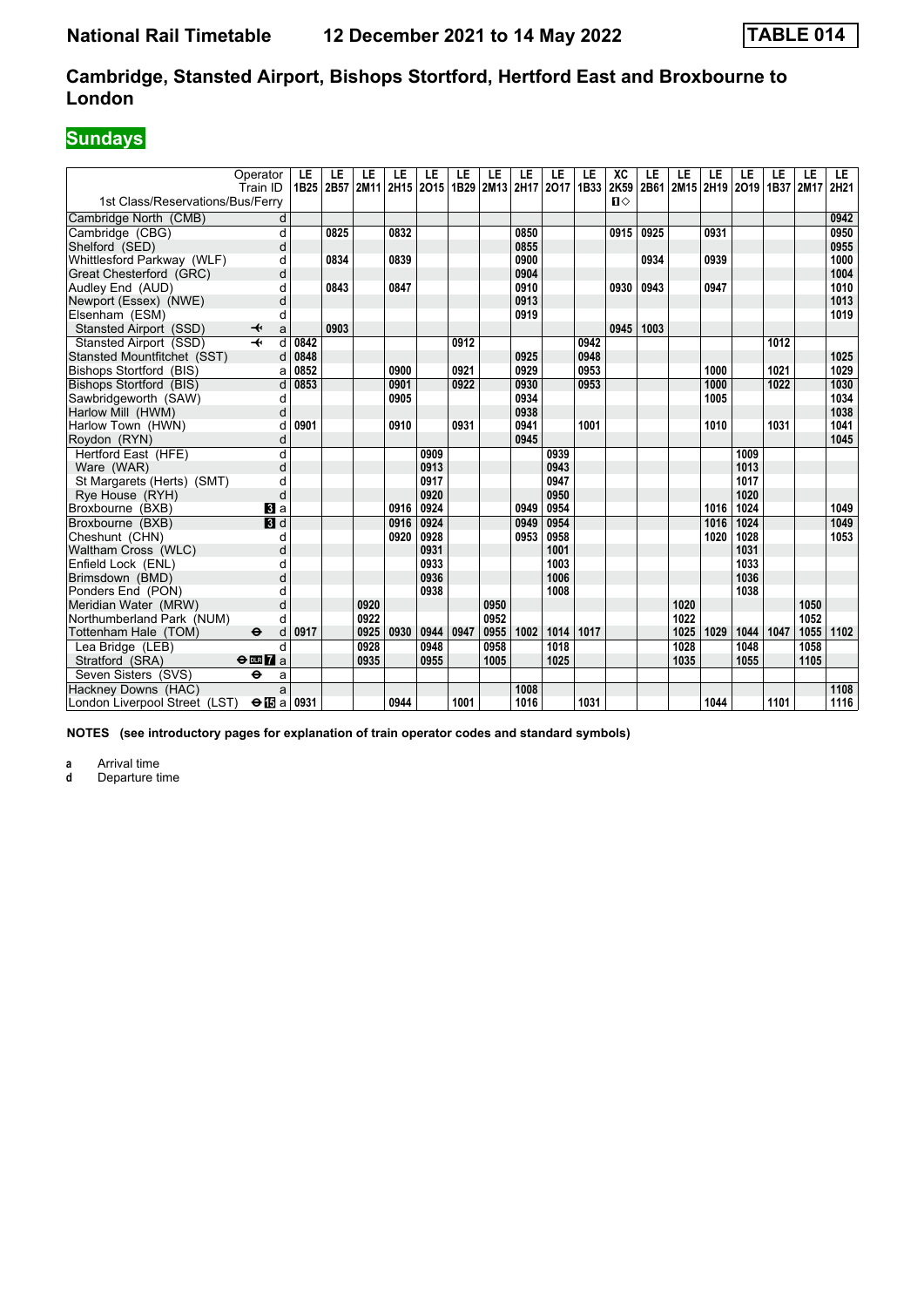# **Sundays**

|                                  | Operator                          | LE   | LE   | XC           | LE   | LE   | LE   | LE   | LE   | LE                       | LE   | LE                  | LE   | XC    | LE   | LE        | LE   | LE   | LE               |
|----------------------------------|-----------------------------------|------|------|--------------|------|------|------|------|------|--------------------------|------|---------------------|------|-------|------|-----------|------|------|------------------|
|                                  | Train ID                          | 2021 | 1B41 | 2K61         | 2K69 |      |      |      |      | 2M19 2H23 2O23 1B45 2M21 |      | 2H25 2O25 1B49 2K63 |      |       | 1K71 | 2M23 2H27 |      | 2027 | 1B <sub>53</sub> |
| Days of operation/Notes          |                                   |      |      |              | A    |      |      |      |      |                          |      |                     |      |       | A    |           |      |      |                  |
| 1st Class/Reservations/Bus/Ferry |                                   |      |      | $\mathbf{u}$ |      |      |      |      |      |                          |      |                     |      | $\Pi$ |      |           |      |      |                  |
| Cambridge North (CMB)            | d                                 |      |      |              | 1016 |      | 1023 |      |      |                          | 1042 |                     |      |       | 1116 |           | 1123 |      |                  |
| Cambridge (CBG)                  | $\overline{d}$                    |      |      | 1015         | 1025 |      | 1031 |      |      |                          | 1050 |                     |      | 1115  | 1125 |           | 1131 |      |                  |
| Shelford (SED)                   | d                                 |      |      |              |      |      |      |      |      |                          | 1055 |                     |      |       |      |           |      |      |                  |
| Whittlesford Parkway (WLF)       | d                                 |      |      |              | 1034 |      | 1039 |      |      |                          | 1100 |                     |      |       | 1134 |           | 1139 |      |                  |
| Great Chesterford (GRC)          | d                                 |      |      |              |      |      |      |      |      |                          | 1104 |                     |      |       |      |           |      |      |                  |
| Audley End (AUD)                 | d                                 |      |      | 1030         | 1043 |      | 1047 |      |      |                          | 1110 |                     |      | 1130  | 1143 |           | 1147 |      |                  |
| Newport (Essex) (NWE)            | d                                 |      |      |              |      |      |      |      |      |                          | 1113 |                     |      |       |      |           |      |      |                  |
| Elsenham (ESM)                   | d                                 |      |      |              |      |      |      |      |      |                          | 1119 |                     |      |       |      |           |      |      |                  |
| Stansted Airport (SSD)           | ↞<br>a                            |      |      | 1045         | 1103 |      |      |      |      |                          |      |                     |      | 1145  | 1203 |           |      |      |                  |
| Stansted Airport (SSD)           | d                                 |      | 1042 |              |      |      |      |      | 1112 |                          |      |                     | 1142 |       |      |           |      |      | 1212             |
| Stansted Mountfitchet (SST)      | d                                 |      | 1048 |              |      |      |      |      |      |                          | 1125 |                     | 1148 |       |      |           |      |      |                  |
| Bishops Stortford (BIS)          | a                                 |      | 1053 |              |      |      | 1100 |      | 1121 |                          | 1129 |                     | 1153 |       |      |           | 1200 |      | 1221             |
| Bishops Stortford (BIS)          | d                                 |      | 1053 |              |      |      | 1100 |      | 1122 |                          | 1130 |                     | 1153 |       |      |           | 1200 |      | 1222             |
| Sawbridgeworth (SAW)             | d                                 |      |      |              |      |      | 1105 |      |      |                          | 1134 |                     |      |       |      |           | 1205 |      |                  |
| Harlow Mill (HWM)                | d                                 |      |      |              |      |      |      |      |      |                          | 1138 |                     |      |       |      |           |      |      |                  |
| Harlow Town (HWN)                | d                                 |      | 1101 |              |      |      | 1110 |      | 1131 |                          | 1141 |                     | 1201 |       |      |           | 1210 |      | 1231             |
| Roydon (RYN)                     | d                                 |      |      |              |      |      |      |      |      |                          | 1145 |                     |      |       |      |           |      |      |                  |
| Hertford East (HFE)              | d                                 | 1039 |      |              |      |      |      | 1109 |      |                          |      | 1139                |      |       |      |           |      | 1209 |                  |
| Ware (WAR)                       | d                                 | 1043 |      |              |      |      |      | 1113 |      |                          |      | 1143                |      |       |      |           |      | 1213 |                  |
| St Margarets (Herts) (SMT)       | d                                 | 1047 |      |              |      |      |      | 1117 |      |                          |      | 1147                |      |       |      |           |      | 1217 |                  |
| Rye House (RYH)                  | d                                 | 1050 |      |              |      |      |      | 1120 |      |                          |      | 1150                |      |       |      |           |      | 1220 |                  |
| Broxbourne (BXB)                 | $\bf{B}$ a                        | 1054 |      |              |      |      | 1116 | 1124 |      |                          | 1149 | 1154                |      |       |      |           | 1216 | 1224 |                  |
| Broxbourne (BXB)                 | 3d                                | 1054 |      |              |      |      | 1116 | 1124 |      |                          | 1149 | 1154                |      |       |      |           | 1216 | 1224 |                  |
| Cheshunt (CHN)                   | d                                 | 1058 |      |              |      |      | 1120 | 1128 |      |                          | 1153 | 1158                |      |       |      |           | 1220 | 1228 |                  |
| Waltham Cross (WLC)              | d                                 | 1101 |      |              |      |      |      | 1131 |      |                          |      | 1201                |      |       |      |           |      | 1231 |                  |
| Enfield Lock (ENL)               | d                                 | 1103 |      |              |      |      |      | 1133 |      |                          |      | 1203                |      |       |      |           |      | 1233 |                  |
| Brimsdown (BMD)                  | d                                 | 1106 |      |              |      |      |      | 1136 |      |                          |      | 1206                |      |       |      |           |      | 1236 |                  |
| Ponders End (PON)                | d                                 | 1108 |      |              |      |      |      | 1138 |      |                          |      | 1208                |      |       |      |           |      | 1238 |                  |
| Meridian Water (MRW)             | d                                 |      |      |              |      | 1120 |      |      |      | 1150                     |      |                     |      |       |      | 1220      |      |      |                  |
| Northumberland Park (NUM)        | d                                 |      |      |              |      | 1122 |      |      |      | 1152                     |      |                     |      |       |      | 1222      |      |      |                  |
| Tottenham Hale (TOM)             | $\ddot{\boldsymbol{\Theta}}$<br>d | 1114 | 1117 |              |      | 1125 | 1129 | 1144 | 1147 | 1155                     | 1202 | 1214                | 1217 |       |      | 1225      | 1229 | 1244 | 1247             |
| Lea Bridge (LEB)                 | d                                 | 1118 |      |              |      | 1128 |      | 1148 |      | 1158                     |      | 1218                |      |       |      | 1228      |      | 1248 |                  |
| Stratford (SRA)                  | $\Theta$ <b>EM</b> a              | 1125 |      |              |      | 1135 |      | 1155 |      | 1205                     |      | 1225                |      |       |      | 1235      |      | 1255 |                  |
| Seven Sisters (SVS)              | $\ddot{\mathbf{e}}$<br>a          |      |      |              |      |      |      |      |      |                          |      |                     |      |       |      |           |      |      |                  |
| Hackney Downs (HAC)              | a                                 |      |      |              |      |      |      |      |      |                          | 1208 |                     |      |       |      |           |      |      |                  |
| London Liverpool Street (LST)    | $\Theta$ is a                     |      | 1131 |              |      |      | 1144 |      | 1201 |                          | 1216 |                     | 1231 |       |      |           | 1244 |      | 1301             |

**NOTES (see introductory pages for explanation of train operator codes and standard symbols)**

**a** Arrival time<br>**d** Departure t

**d** Departure time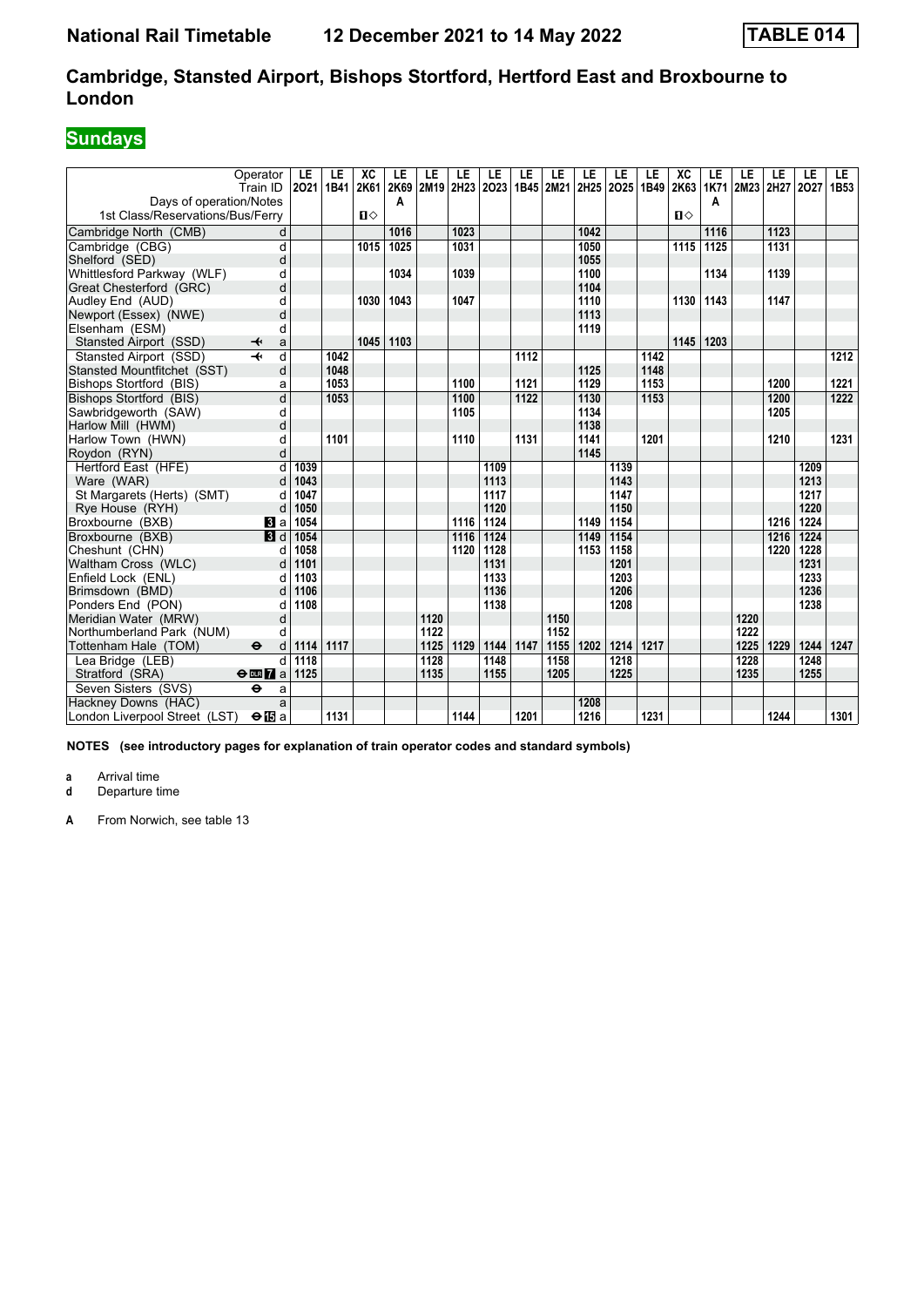# **Sundays**

|                                  | Operator<br>Train ID              | LE<br>2M25 | LE<br>2H29 | LE<br>2029 | LE<br>1B57 | XC<br>2K65   | LE<br>2K73 | LE<br>2M27 | LE<br>2H31 | LE<br>2031 | LE   | LE<br>1B61 2M29 | LE   | LE<br>2H33 2O33 | LE<br>1B65 | $\overline{X}C$<br>2K67 | LE<br><b>1K77</b> | LE<br>2M31 | LE.<br>2H35 |
|----------------------------------|-----------------------------------|------------|------------|------------|------------|--------------|------------|------------|------------|------------|------|-----------------|------|-----------------|------------|-------------------------|-------------------|------------|-------------|
| Davs of operation/Notes          |                                   |            |            |            |            |              | Α          |            |            |            |      |                 |      |                 |            |                         | A                 |            |             |
| 1st Class/Reservations/Bus/Ferry |                                   |            |            |            |            | $\mathbf{u}$ |            |            |            |            |      |                 |      |                 |            | $\mathbf{n}$            |                   |            |             |
| Cambridge North (CMB)            | d                                 |            | 1142       |            |            |              | 1216       |            | 1223       |            |      |                 | 1242 |                 |            |                         | 1316              |            | 1323        |
| Cambridge (CBG)                  | d                                 |            | 1150       |            |            | 1215         | 1225       |            | 1231       |            |      |                 | 1250 |                 |            | 1315                    | 1325              |            | 1331        |
| Shelford (SED)                   | d                                 |            | 1155       |            |            |              |            |            |            |            |      |                 | 1255 |                 |            |                         |                   |            |             |
| Whittlesford Parkway (WLF)       | d                                 |            | 1200       |            |            |              | 1234       |            | 1239       |            |      |                 | 1300 |                 |            |                         | 1334              |            | 1339        |
| Great Chesterford (GRC)          | d                                 |            | 1204       |            |            |              |            |            |            |            |      |                 | 1304 |                 |            |                         |                   |            |             |
| Audley End (AUD)                 | d                                 |            | 1210       |            |            | 1230         | 1243       |            | 1247       |            |      |                 | 1310 |                 |            | 1330                    | 1343              |            | 1347        |
| Newport (Essex) (NWE)            | d                                 |            | 1213       |            |            |              |            |            |            |            |      |                 | 1313 |                 |            |                         |                   |            |             |
| Elsenham (ESM)                   | d                                 |            | 1219       |            |            |              |            |            |            |            |      |                 | 1319 |                 |            |                         |                   |            |             |
| Stansted Airport (SSD)           | ↞<br>a                            |            |            |            |            | 1245         | 1303       |            |            |            |      |                 |      |                 |            | 1345                    | 1403              |            |             |
| Stansted Airport (SSD)           | d                                 |            |            |            | 1242       |              |            |            |            |            | 1312 |                 |      |                 | 1342       |                         |                   |            |             |
| Stansted Mountfitchet (SST)      | d                                 |            | 1225       |            | 1248       |              |            |            |            |            |      |                 | 1325 |                 | 1348       |                         |                   |            |             |
| Bishops Stortford (BIS)          | a                                 |            | 1229       |            | 1253       |              |            |            | 1300       |            | 1321 |                 | 1329 |                 | 1353       |                         |                   |            | 1400        |
| Bishops Stortford (BIS)          | d                                 |            | 1230       |            | 1253       |              |            |            | 1300       |            | 1322 |                 | 1330 |                 | 1353       |                         |                   |            | 1400        |
| Sawbridgeworth (SAW)             | d                                 |            | 1234       |            |            |              |            |            | 1305       |            |      |                 | 1334 |                 |            |                         |                   |            | 1405        |
| Harlow Mill (HWM)                | d                                 |            | 1238       |            |            |              |            |            |            |            |      |                 | 1338 |                 |            |                         |                   |            |             |
| Harlow Town (HWN)                | d                                 |            | 1241       |            | 1301       |              |            |            | 1310       |            | 1331 |                 | 1341 |                 | 1401       |                         |                   |            | 1410        |
| Roydon (RYN)                     | d                                 |            | 1245       |            |            |              |            |            |            |            |      |                 | 1345 |                 |            |                         |                   |            |             |
| Hertford East (HFE)              | $\overline{d}$                    |            |            | 1239       |            |              |            |            |            | 1309       |      |                 |      | 1339            |            |                         |                   |            |             |
| Ware (WAR)                       | d                                 |            |            | 1243       |            |              |            |            |            | 1313       |      |                 |      | 1343            |            |                         |                   |            |             |
| St Margarets (Herts) (SMT)       | d                                 |            |            | 1247       |            |              |            |            |            | 1317       |      |                 |      | 1347            |            |                         |                   |            |             |
| Rye House (RYH)                  | d                                 |            |            | 1250       |            |              |            |            |            | 1320       |      |                 |      | 1350            |            |                         |                   |            |             |
| Broxbourne (BXB)                 | $\mathbf{B}$ a                    |            | 1249       | 1254       |            |              |            |            | 1316       | 1324       |      |                 | 1349 | 1354            |            |                         |                   |            | 1416        |
| Broxbourne (BXB)                 | 3d                                |            | 1249       | 1254       |            |              |            |            | 1316       | 1324       |      |                 | 1349 | 1354            |            |                         |                   |            | 1416        |
| Cheshunt (CHN)                   | d                                 |            | 1253       | 1258       |            |              |            |            | 1320       | 1328       |      |                 | 1353 | 1358            |            |                         |                   |            | 1420        |
| Waltham Cross (WLC)              | d                                 |            |            | 1301       |            |              |            |            |            | 1331       |      |                 |      | 1401            |            |                         |                   |            |             |
| Enfield Lock (ENL)               | d                                 |            |            | 1303       |            |              |            |            |            | 1333       |      |                 |      | 1403            |            |                         |                   |            |             |
| Brimsdown (BMD)                  | d                                 |            |            | 1306       |            |              |            |            |            | 1336       |      |                 |      | 1406            |            |                         |                   |            |             |
| Ponders End (PON)                |                                   |            |            | 1308       |            |              |            |            |            | 1338       |      |                 |      | 1408            |            |                         |                   |            |             |
| Meridian Water (MRW)             | d                                 | 1250       |            |            |            |              |            | 1320       |            |            |      | 1350            |      |                 |            |                         |                   | 1420       |             |
| Northumberland Park (NUM)        | d                                 | 1252       |            |            |            |              |            | 1322       |            |            |      | 1352            |      |                 |            |                         |                   | 1422       |             |
| Tottenham Hale (TOM)             | $\ddot{\boldsymbol{\Theta}}$<br>d | 1255       | 1302       | 1314       | 1317       |              |            | 1325       | 1329       | 1344       | 1347 | 1355            | 1402 | 1414            | 1417       |                         |                   | 1425       | 1429        |
| Lea Bridge (LEB)                 | d                                 | 1258       |            | 1318       |            |              |            | 1328       |            | 1348       |      | 1358            |      | 1418            |            |                         |                   | 1428       |             |
| Stratford (SRA)                  | $\Theta$ or $\overline{7}$ a      | 1305       |            | 1325       |            |              |            | 1335       |            | 1355       |      | 1405            |      | 1425            |            |                         |                   | 1435       |             |
| Seven Sisters (SVS)              | $\ddot{\mathbf{e}}$<br>a          |            |            |            |            |              |            |            |            |            |      |                 |      |                 |            |                         |                   |            |             |
| Hackney Downs (HAC)              | a                                 |            | 1308       |            |            |              |            |            |            |            |      |                 | 1408 |                 |            |                         |                   |            |             |
| London Liverpool Street (LST)    | $\Theta$ is a                     |            | 1316       |            | 1331       |              |            |            | 1344       |            | 1401 |                 | 1416 |                 | 1431       |                         |                   |            | 1444        |

**NOTES (see introductory pages for explanation of train operator codes and standard symbols)**

**a** Arrival time<br>**d** Departure t

**d** Departure time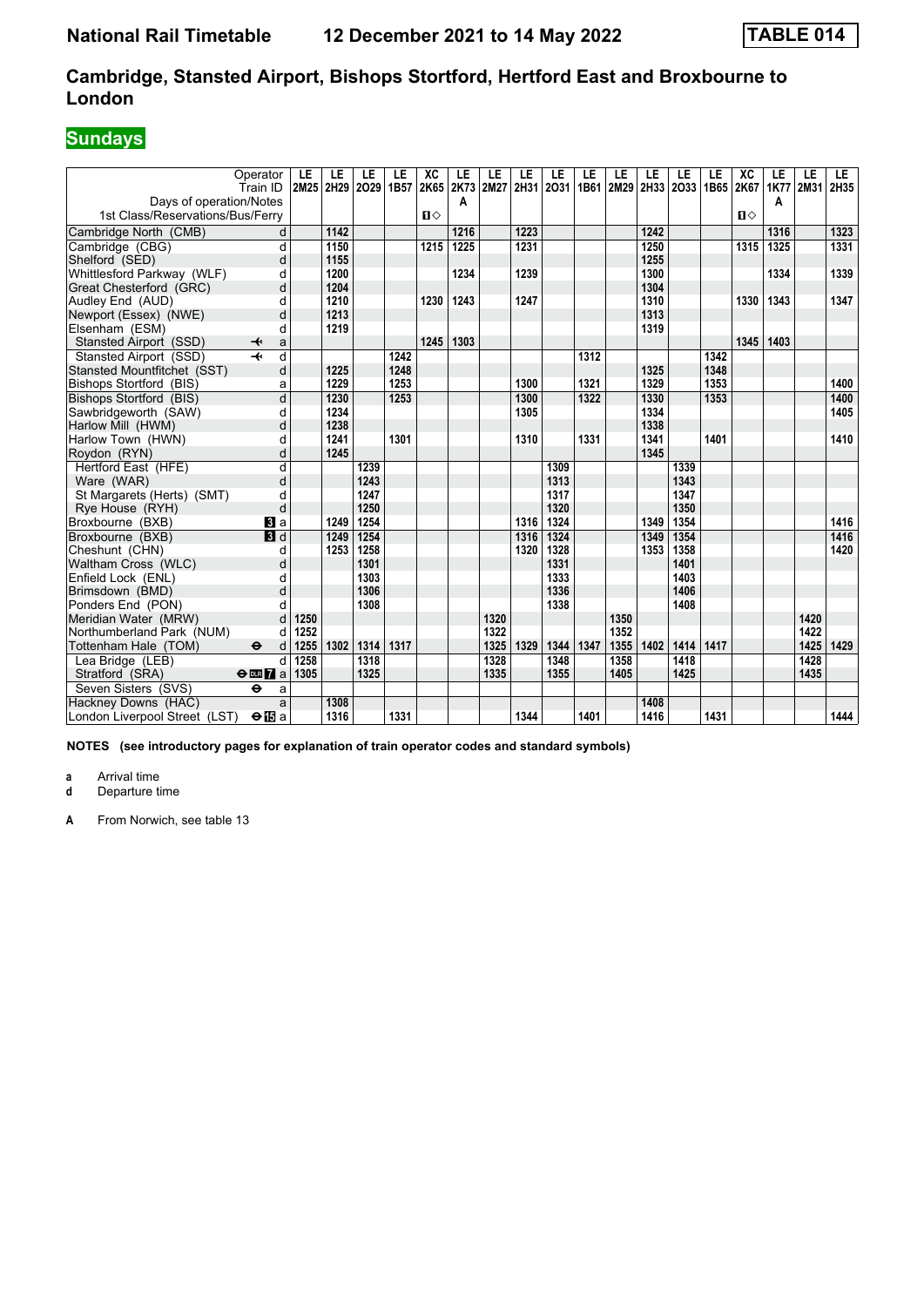### **Sundays**

| Operator<br>Train ID                                                               |                         | LE<br>2035   | LE<br>1B69 | LE<br>2M33 2H37 | LE   | LE<br>2037   | LE<br>1B73 | XC<br>1L38             | LE<br>1K79 | LE<br>2M35 2H39 | LE   | LE<br>2039 | LE   | LE<br>1B77 2M37 | LE<br>2H41 | LE<br>2041   | LE<br>1B81 | $\overline{AC}$<br>1L40 | LE.<br>1K81 |
|------------------------------------------------------------------------------------|-------------------------|--------------|------------|-----------------|------|--------------|------------|------------------------|------------|-----------------|------|------------|------|-----------------|------------|--------------|------------|-------------------------|-------------|
| Days of operation/Notes<br>1st Class/Reservations/Bus/Ferry<br>Catering facilities |                         |              |            |                 |      |              |            | в<br>$\mathbf{u}$<br>ᠼ | A          |                 |      |            |      |                 |            |              |            | в<br>$\mathbf{u}$<br>ᠼ  | A           |
| Cambridge North (CMB)                                                              | d                       |              |            |                 | 1342 |              |            |                        | 1416       |                 | 1423 |            |      |                 | 1442       |              |            |                         | 1516        |
| Cambridge (CBG)                                                                    | d                       |              |            |                 | 1350 |              |            | 1415                   | 1425       |                 | 1431 |            |      |                 | 1450       |              |            | 1515                    | 1525        |
| Shelford (SED)                                                                     | d                       |              |            |                 | 1355 |              |            |                        |            |                 |      |            |      |                 | 1455       |              |            |                         |             |
| Whittlesford Parkway (WLF)                                                         | d                       |              |            |                 | 1400 |              |            |                        | 1434       |                 | 1439 |            |      |                 | 1500       |              |            |                         | 1534        |
| Great Chesterford (GRC)                                                            | d                       |              |            |                 | 1404 |              |            |                        |            |                 |      |            |      |                 | 1504       |              |            |                         |             |
| Audley End (AUD)                                                                   | d                       |              |            |                 | 1410 |              |            |                        | 1443       |                 | 1447 |            |      |                 | 1510       |              |            |                         | 1543        |
| Newport (Essex) (NWE)                                                              | d                       |              |            |                 | 1413 |              |            |                        |            |                 |      |            |      |                 | 1513       |              |            |                         |             |
| Elsenham (ESM)                                                                     | d                       |              |            |                 | 1419 |              |            |                        |            |                 |      |            |      |                 | 1519       |              |            |                         |             |
| Stansted Airport (SSD)<br>↞                                                        | a                       |              |            |                 |      |              |            | 1445                   | 1503       |                 |      |            |      |                 |            |              |            | 1545                    | 1603        |
| $\overline{\mathbf{r}}$<br>Stansted Airport (SSD)                                  | d                       |              | 1412       |                 |      |              | 1442       |                        |            |                 |      |            | 1512 |                 |            |              | 1542       |                         |             |
| Stansted Mountfitchet (SST)                                                        | d                       |              |            |                 | 1425 |              | 1448       |                        |            |                 |      |            |      |                 | 1525       |              | 1548       |                         |             |
| Bishops Stortford (BIS)                                                            | a                       |              | 1421       |                 | 1429 |              | 1453       |                        |            |                 | 1500 |            | 1521 |                 | 1529       |              | 1553       |                         |             |
| Bishops Stortford (BIS)                                                            | $\overline{\mathsf{d}}$ |              | 1422       |                 | 1430 |              | 1453       |                        |            |                 | 1500 |            | 1522 |                 | 1530       |              | 1553       |                         |             |
| Sawbridgeworth (SAW)                                                               | d                       |              |            |                 | 1434 |              |            |                        |            |                 | 1505 |            |      |                 | 1534       |              |            |                         |             |
| Harlow Mill (HWM)                                                                  | d                       |              |            |                 | 1438 |              |            |                        |            |                 |      |            |      |                 | 1538       |              |            |                         |             |
| Harlow Town (HWN)                                                                  | d                       |              | 1431       |                 | 1441 |              | 1501       |                        |            |                 | 1510 |            | 1531 |                 | 1541       |              | 1601       |                         |             |
| Roydon (RYN)                                                                       | d                       |              |            |                 | 1445 |              |            |                        |            |                 |      |            |      |                 | 1545       |              |            |                         |             |
| Hertford East (HFE)                                                                | d                       | 1409         |            |                 |      | 1439         |            |                        |            |                 |      | 1509       |      |                 |            | 1539         |            |                         |             |
| Ware (WAR)                                                                         | d                       | 1413         |            |                 |      | 1443         |            |                        |            |                 |      | 1513       |      |                 |            | 1543         |            |                         |             |
| St Margarets (Herts) (SMT)                                                         | d                       | 1417         |            |                 |      | 1447         |            |                        |            |                 |      | 1517       |      |                 |            | 1547         |            |                         |             |
| Rye House (RYH)                                                                    | d                       | 1420         |            |                 |      | 1450         |            |                        |            |                 |      | 1520       |      |                 |            | 1550         |            |                         |             |
| Broxbourne (BXB)                                                                   | $\bf{3}$ a              | 1424         |            |                 | 1449 | 1454         |            |                        |            |                 | 1516 | 1524       |      |                 | 1549       | 1554         |            |                         |             |
| Broxbourne (BXB)                                                                   | $\blacksquare$          | 1424         |            |                 | 1449 | 1454         |            |                        |            |                 | 1516 | 1524       |      |                 | 1549       | 1554         |            |                         |             |
| Cheshunt (CHN)                                                                     | d                       | 1428         |            |                 | 1453 | 1458         |            |                        |            |                 | 1520 | 1528       |      |                 | 1553       | 1558         |            |                         |             |
| Waltham Cross (WLC)                                                                | d                       | 1431         |            |                 |      | 1501         |            |                        |            |                 |      | 1531       |      |                 |            | 1601         |            |                         |             |
| Enfield Lock (ENL)                                                                 | d                       | 1433         |            |                 |      | 1503         |            |                        |            |                 |      | 1533       |      |                 |            | 1603         |            |                         |             |
| Brimsdown (BMD)                                                                    | d                       | 1436<br>1438 |            |                 |      | 1506<br>1508 |            |                        |            |                 |      | 1536       |      |                 |            | 1606<br>1608 |            |                         |             |
| Ponders End (PON)                                                                  | d<br>d                  |              |            | 1450            |      |              |            |                        |            | 1520            |      | 1538       |      | 1550            |            |              |            |                         |             |
| Meridian Water (MRW)<br>Northumberland Park (NUM)                                  | d                       |              |            | 1452            |      |              |            |                        |            | 1522            |      |            |      | 1552            |            |              |            |                         |             |
| $\ddot{\boldsymbol{\Theta}}$                                                       | d                       | 1444         | 1447       | 1455            | 1502 | 1514         | 1517       |                        |            | 1525            | 1529 | 1544       | 1547 | 1555            | 1602       | 1614         | 1617       |                         |             |
| Tottenham Hale (TOM)<br>Lea Bridge (LEB)                                           | d                       | 1448         |            | 1458            |      | 1518         |            |                        |            | 1528            |      | 1548       |      | 1558            |            | 1618         |            |                         |             |
| Stratford (SRA)<br>$\Theta$ <b>ER</b> $\theta$ a                                   |                         | 1455         |            | 1505            |      | 1525         |            |                        |            | 1535            |      | 1555       |      | 1605            |            | 1625         |            |                         |             |
| Seven Sisters (SVS)<br>٠                                                           | a                       |              |            |                 |      |              |            |                        |            |                 |      |            |      |                 |            |              |            |                         |             |
| Hackney Downs (HAC)                                                                | a                       |              |            |                 | 1508 |              |            |                        |            |                 |      |            |      |                 | 1608       |              |            |                         |             |
| London Liverpool Street (LST)                                                      | $\Theta$ $\mathbf{E}$ a |              | 1501       |                 | 1516 |              | 1531       |                        |            |                 | 1544 |            | 1601 |                 | 1616       |              | 1631       |                         |             |
|                                                                                    |                         |              |            |                 |      |              |            |                        |            |                 |      |            |      |                 |            |              |            |                         |             |

**NOTES (see introductory pages for explanation of train operator codes and standard symbols)**

**a** Arrival time<br>**d** Departure t **d** Departure time

**A** From Norwich, see table 13<br>**B** From Birmingham New Stree From Birmingham New Street, see table 54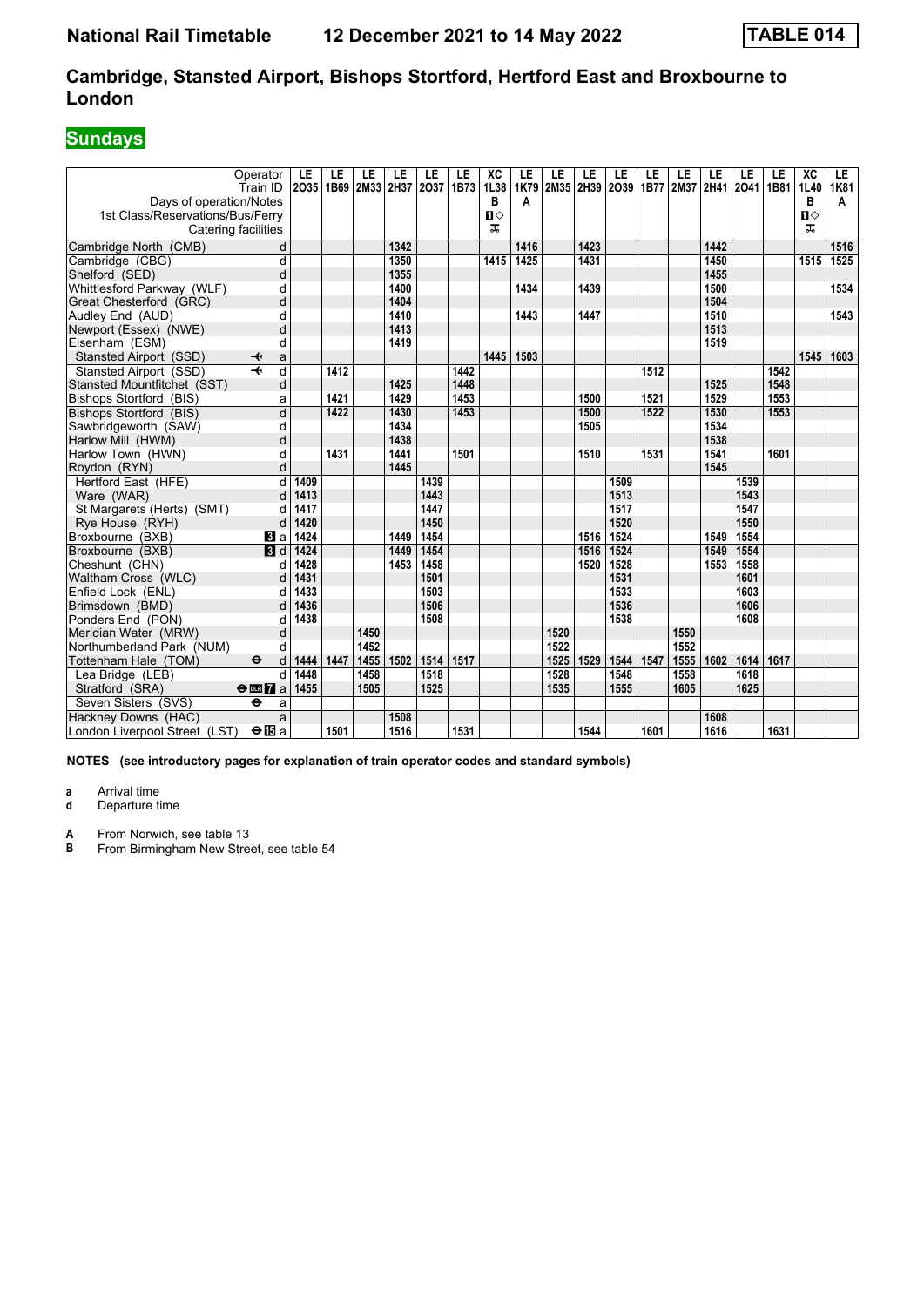### **Sundays**

|                                     | Operator                                  | LE           | LE   | LE   | LE   | LE           | LE   | LE                       | LE   | XC           | LE        | LE           | LE   | LE   | LE   | LE             | LE   | LE   | LE                |
|-------------------------------------|-------------------------------------------|--------------|------|------|------|--------------|------|--------------------------|------|--------------|-----------|--------------|------|------|------|----------------|------|------|-------------------|
| Days of operation/Notes             | Train ID                                  | 2M39         | 2H43 | 2043 |      |              |      | 1B85 2M41 2H45 2O45 1B89 |      | 1L42<br>в    | 2K83<br>A | 2M43 2H47    |      | 2047 |      | 1B93 2M45 2H49 |      | 2049 | 1B97              |
| 1st Class/Reservations/Bus/Ferry    |                                           |              |      |      |      |              |      |                          |      | $\mathbf{u}$ |           |              |      |      |      |                |      |      |                   |
| Catering facilities                 |                                           |              |      |      |      |              |      |                          |      | ᠼ            |           |              |      |      |      |                |      |      |                   |
| Cambridge North (CMB)               | d                                         |              | 1523 |      |      |              | 1542 |                          |      |              | 1616      |              | 1623 |      |      |                | 1642 |      |                   |
| Cambridge (CBG)                     | d                                         |              | 1531 |      |      |              | 1550 |                          |      | 1615         | 1625      |              | 1631 |      |      |                | 1650 |      |                   |
| Shelford (SED)                      | d                                         |              |      |      |      |              | 1555 |                          |      |              |           |              |      |      |      |                | 1655 |      |                   |
| Whittlesford Parkway (WLF)          | d                                         |              | 1539 |      |      |              | 1600 |                          |      |              | 1634      |              | 1639 |      |      |                | 1700 |      |                   |
| Great Chesterford (GRC)             | d                                         |              |      |      |      |              | 1604 |                          |      |              |           |              |      |      |      |                | 1704 |      |                   |
| Audley End (AUD)                    | d                                         |              | 1547 |      |      |              | 1610 |                          |      |              | 1643      |              | 1647 |      |      |                | 1710 |      |                   |
| Newport (Essex) (NWE)               | d                                         |              |      |      |      |              | 1613 |                          |      |              |           |              |      |      |      |                | 1713 |      |                   |
| Elsenham (ESM)                      | d                                         |              |      |      |      |              | 1619 |                          |      |              |           |              |      |      |      |                | 1719 |      |                   |
| Stansted Airport (SSD)              | ↞<br>a                                    |              |      |      |      |              |      |                          |      | 1645         | 1703      |              |      |      |      |                |      |      |                   |
| Stansted Airport (SSD)              | $\overline{d}$<br>$\overline{\mathbf{t}}$ |              |      |      | 1612 |              |      |                          | 1642 |              |           |              |      |      | 1712 |                |      |      | $\overline{1742}$ |
| Stansted Mountfitchet (SST)         | d                                         |              |      |      |      |              | 1625 |                          | 1648 |              |           |              |      |      |      |                | 1725 |      | 1748              |
| Bishops Stortford (BIS)             | a                                         |              | 1600 |      | 1621 |              | 1629 |                          | 1653 |              |           |              | 1700 |      | 1721 |                | 1729 |      | 1753              |
| Bishops Stortford (BIS)             | d                                         |              | 1600 |      | 1622 |              | 1630 |                          | 1653 |              |           |              | 1700 |      | 1722 |                | 1730 |      | 1753              |
| Sawbridgeworth (SAW)                | d                                         |              | 1605 |      |      |              | 1634 |                          |      |              |           |              | 1705 |      |      |                | 1734 |      |                   |
| Harlow Mill (HWM)                   | d                                         |              |      |      |      |              | 1638 |                          |      |              |           |              |      |      |      |                | 1738 |      |                   |
| Harlow Town (HWN)                   | d                                         |              | 1610 |      | 1631 |              | 1641 |                          | 1701 |              |           |              | 1710 |      | 1731 |                | 1741 |      | 1801              |
| Roydon (RYN)                        | d                                         |              |      |      |      |              | 1645 |                          |      |              |           |              |      |      |      |                | 1745 |      |                   |
| Hertford East (HFE)                 | d                                         |              |      | 1609 |      |              |      | 1639                     |      |              |           |              |      | 1709 |      |                |      | 1739 |                   |
| Ware (WAR)                          | d                                         |              |      | 1613 |      |              |      | 1643                     |      |              |           |              |      | 1713 |      |                |      | 1743 |                   |
| St Margarets (Herts) (SMT)          | d                                         |              |      | 1617 |      |              |      | 1647                     |      |              |           |              |      | 1717 |      |                |      | 1747 |                   |
| Rye House (RYH)                     | d                                         |              |      | 1620 |      |              |      | 1650                     |      |              |           |              |      | 1720 |      |                |      | 1750 |                   |
| Broxbourne (BXB)                    | $\mathbf{B}$ a                            |              | 1616 | 1624 |      |              | 1649 | 1654                     |      |              |           |              | 1716 | 1724 |      |                | 1749 | 1754 |                   |
| Broxbourne (BXB)                    | <b>B</b> d                                |              | 1616 | 1624 |      |              | 1649 | 1654                     |      |              |           |              | 1716 | 1724 |      |                | 1749 | 1754 |                   |
| Cheshunt (CHN)                      | d                                         |              | 1620 | 1628 |      |              | 1653 | 1658                     |      |              |           |              | 1720 | 1728 |      |                | 1753 | 1758 |                   |
| Waltham Cross (WLC)                 | d                                         |              |      | 1631 |      |              |      | 1701                     |      |              |           |              |      | 1731 |      |                |      | 1801 |                   |
| Enfield Lock (ENL)                  | d                                         |              |      | 1633 |      |              |      | 1703                     |      |              |           |              |      | 1733 |      |                |      | 1803 |                   |
| Brimsdown (BMD)                     | d                                         |              |      | 1636 |      |              |      | 1706                     |      |              |           |              |      | 1736 |      |                |      | 1806 |                   |
| Ponders End (PON)                   | d                                         |              |      | 1638 |      |              |      | 1708                     |      |              |           |              |      | 1738 |      |                |      | 1808 |                   |
| Meridian Water (MRW)                | d                                         | 1620<br>1622 |      |      |      | 1650<br>1652 |      |                          |      |              |           | 1720<br>1722 |      |      |      | 1750<br>1752   |      |      |                   |
| Northumberland Park (NUM)           | d<br>$\ddot{\boldsymbol{\Theta}}$         | 1625         | 1629 | 1644 | 1647 | 1655         | 1702 | 1714                     | 1717 |              |           | 1725         | 1729 | 1744 | 1747 | 1755           | 1802 | 1814 | 1817              |
| Tottenham Hale (TOM)                | d<br>d                                    | 1628         |      | 1648 |      | 1658         |      | 1718                     |      |              |           | 1728         |      | 1748 |      | 1758           |      | 1818 |                   |
| Lea Bridge (LEB)<br>Stratford (SRA) | $\Theta$ or $\Gamma$ a                    | 1635         |      | 1655 |      | 1705         |      | 1725                     |      |              |           | 1735         |      | 1755 |      | 1805           |      | 1825 |                   |
| Seven Sisters (SVS)                 | $\ddot{\mathbf{e}}$<br>a                  |              |      |      |      |              |      |                          |      |              |           |              |      |      |      |                |      |      |                   |
|                                     | a                                         |              |      |      |      |              | 1708 |                          |      |              |           |              |      |      |      |                | 1808 |      |                   |
| Hackney Downs (HAC)                 |                                           |              | 1644 |      | 1701 |              | 1716 |                          | 1731 |              |           |              | 1744 |      | 1801 |                | 1816 |      | 1831              |
| London Liverpool Street (LST)       | $\Theta$ is a                             |              |      |      |      |              |      |                          |      |              |           |              |      |      |      |                |      |      |                   |

**NOTES (see introductory pages for explanation of train operator codes and standard symbols)**

**a** Arrival time<br>**d** Departure t **d** Departure time

**A** From Norwich, see table 13<br>**B** From Birmingham New Stree From Birmingham New Street, see table 54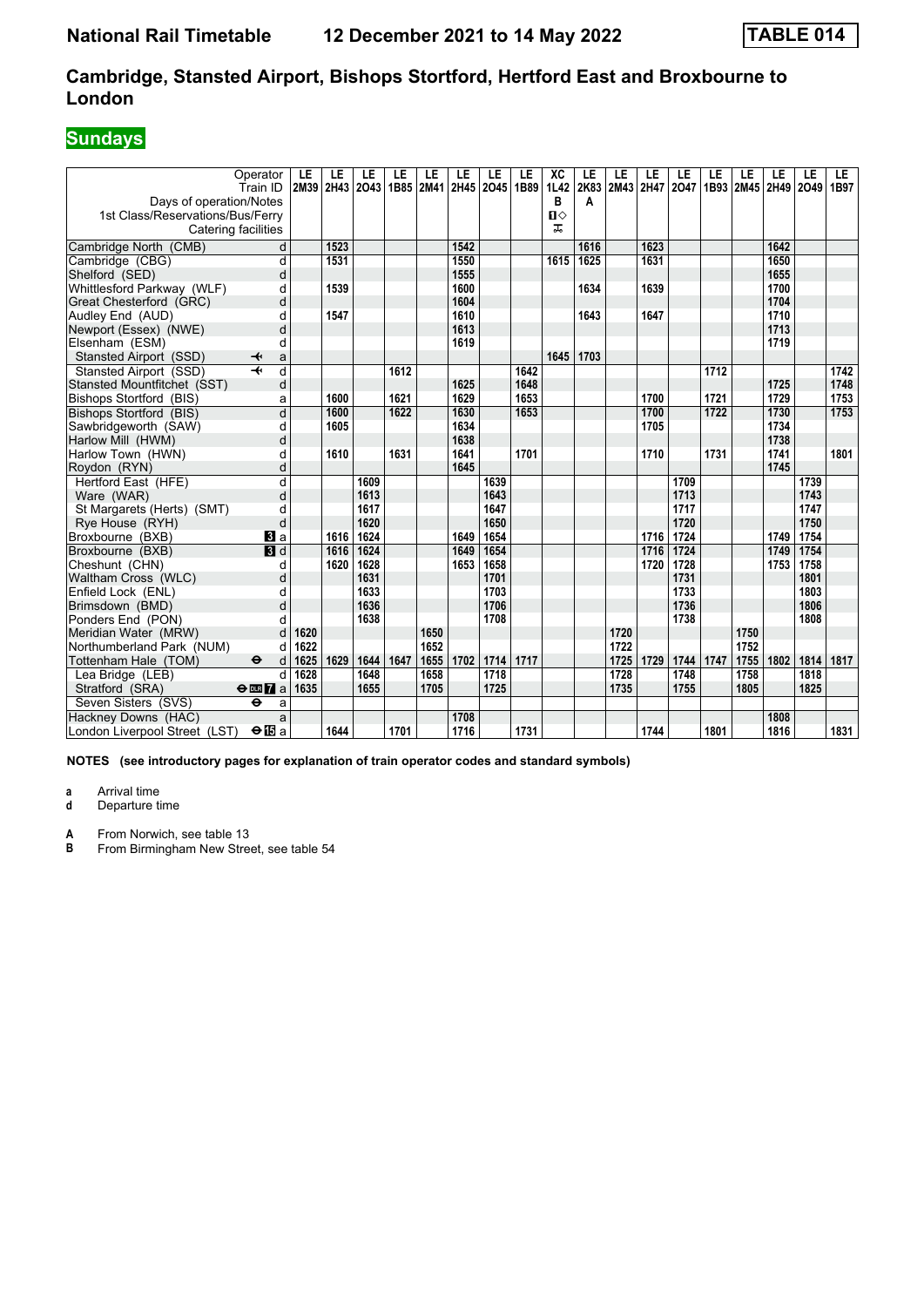### **Sundays**

| Operator<br>Train ID<br>Days of operation/Notes      | XC<br>1L44<br>B | LE<br>1K85<br>A | LE<br><b>2M47</b> | LE   | LE<br>2H51 2O51 | LE<br>1B01 | LE<br>2M49 2H53 2O53 | LE   | LE   | LE<br>1B05 | XC<br>1L46<br>в | LE<br>1K89<br>А | LE<br>2M51 | LE   | LE<br>2H55 2O55 | LE<br>1B09 2M53 | LE   | LE.<br>2H57 |
|------------------------------------------------------|-----------------|-----------------|-------------------|------|-----------------|------------|----------------------|------|------|------------|-----------------|-----------------|------------|------|-----------------|-----------------|------|-------------|
| 1st Class/Reservations/Bus/Ferry                     | $\mathbf{u}$    |                 |                   |      |                 |            |                      |      |      |            | $\mathbf{n}$    |                 |            |      |                 |                 |      |             |
| Cambridge North (CMB)                                | d               | 1716            |                   | 1723 |                 |            |                      | 1742 |      |            |                 | 1816            |            | 1823 |                 |                 |      | 1842        |
| Cambridge (CBG)                                      | 1715<br>d       | 1725            |                   | 1731 |                 |            |                      | 1750 |      |            | 1815            | 1825            |            | 1831 |                 |                 |      | 1850        |
| Shelford (SED)                                       | d               |                 |                   |      |                 |            |                      | 1755 |      |            |                 |                 |            |      |                 |                 |      | 1855        |
| Whittlesford Parkway (WLF)                           | d               | 1734            |                   | 1739 |                 |            |                      | 1800 |      |            |                 | 1834            |            | 1839 |                 |                 |      | 1900        |
| Great Chesterford (GRC)                              | d               |                 |                   |      |                 |            |                      | 1804 |      |            |                 |                 |            |      |                 |                 |      | 1904        |
| Audley End (AUD)                                     | d               | 1743            |                   | 1747 |                 |            |                      | 1810 |      |            |                 | 1843            |            | 1847 |                 |                 |      | 1910        |
| Newport (Essex) (NWE)                                | d               |                 |                   |      |                 |            |                      | 1813 |      |            |                 |                 |            |      |                 |                 |      | 1913        |
| Elsenham (ESM)                                       | d               |                 |                   |      |                 |            |                      | 1819 |      |            |                 |                 |            |      |                 |                 |      | 1919        |
| Stansted Airport (SSD)<br>↞                          | 1745<br>a       | 1803            |                   |      |                 |            |                      |      |      |            | 1845            | 1903            |            |      |                 |                 |      |             |
| Stansted Airport (SSD)                               | d               |                 |                   |      |                 | 1812       |                      |      |      | 1842       |                 |                 |            |      |                 | 1912            |      |             |
| Stansted Mountfitchet (SST)                          | d               |                 |                   |      |                 |            |                      | 1825 |      | 1848       |                 |                 |            |      |                 |                 |      | 1925        |
| Bishops Stortford (BIS)                              | a               |                 |                   | 1800 |                 | 1821       |                      | 1829 |      | 1853       |                 |                 |            | 1900 |                 | 1921            |      | 1929        |
| Bishops Stortford (BIS)                              | d               |                 |                   | 1800 |                 | 1822       |                      | 1830 |      | 1853       |                 |                 |            | 1900 |                 | 1922            |      | 1930        |
| Sawbridgeworth (SAW)                                 | d               |                 |                   | 1805 |                 |            |                      | 1834 |      |            |                 |                 |            | 1905 |                 |                 |      | 1934        |
| Harlow Mill (HWM)                                    | d               |                 |                   |      |                 |            |                      | 1838 |      |            |                 |                 |            |      |                 |                 |      | 1938        |
| Harlow Town (HWN)                                    | d               |                 |                   | 1810 |                 | 1831       |                      | 1841 |      | 1901       |                 |                 |            | 1910 |                 | 1931            |      | 1941        |
| Roydon (RYN)                                         | d               |                 |                   |      |                 |            |                      | 1845 |      |            |                 |                 |            |      |                 |                 |      | 1945        |
| Hertford East (HFE)                                  | $\overline{d}$  |                 |                   |      | 1809            |            |                      |      | 1839 |            |                 |                 |            |      | 1909            |                 |      |             |
| Ware (WAR)                                           | d               |                 |                   |      | 1813            |            |                      |      | 1843 |            |                 |                 |            |      | 1913            |                 |      |             |
| St Margarets (Herts) (SMT)                           | d               |                 |                   |      | 1817            |            |                      |      | 1847 |            |                 |                 |            |      | 1917            |                 |      |             |
| Rye House (RYH)                                      | d               |                 |                   |      | 1820            |            |                      |      | 1850 |            |                 |                 |            |      | 1920            |                 |      |             |
| Broxbourne (BXB)                                     | <b>B</b> la     |                 |                   | 1816 | 1824            |            |                      | 1849 | 1854 |            |                 |                 |            | 1916 | 1924            |                 |      | 1949        |
| Broxbourne (BXB)                                     | 3d              |                 |                   | 1816 | 1824            |            |                      | 1849 | 1854 |            |                 |                 |            | 1916 | 1924            |                 |      | 1949        |
| Cheshunt (CHN)                                       | d               |                 |                   | 1820 | 1828            |            |                      | 1853 | 1858 |            |                 |                 |            | 1920 | 1928            |                 |      | 1953        |
| Waltham Cross (WLC)                                  | d               |                 |                   |      | 1831            |            |                      |      | 1901 |            |                 |                 |            |      | 1931            |                 |      |             |
| Enfield Lock (ENL)                                   | d               |                 |                   |      | 1833            |            |                      |      | 1903 |            |                 |                 |            |      | 1933            |                 |      |             |
| Brimsdown (BMD)                                      | d               |                 |                   |      | 1836            |            |                      |      | 1906 |            |                 |                 |            |      | 1936            |                 |      |             |
| Ponders End (PON)                                    | d               |                 |                   |      | 1838            |            |                      |      | 1908 |            |                 |                 |            |      | 1938            |                 |      |             |
| Meridian Water (MRW)                                 | d               |                 | 1820              |      |                 |            | 1850                 |      |      |            |                 |                 | 1920       |      |                 |                 | 1950 |             |
| Northumberland Park (NUM)                            | d               |                 | 1822              |      |                 |            | 1852                 |      |      |            |                 |                 | 1922       |      |                 |                 | 1952 |             |
| Tottenham Hale (TOM)<br>$\ddot{\boldsymbol{\Theta}}$ | d               |                 | 1825              | 1829 | 1844            | 1847       | 1855                 | 1902 | 1914 | 1917       |                 |                 | 1925       | 1929 | 1944            | 1947            | 1955 | 2002        |
| Lea Bridge (LEB)                                     | d               |                 | 1828              |      | 1848            |            | 1858                 |      | 1918 |            |                 |                 | 1928       |      | 1948            |                 | 1958 |             |
| Stratford (SRA)<br>$\Theta$ or $\overline{7}$ a      |                 |                 | 1835              |      | 1855            |            | 1905                 |      | 1925 |            |                 |                 | 1935       |      | 1955            |                 | 2005 |             |
| Seven Sisters (SVS)<br>٠                             | a               |                 |                   |      |                 |            |                      |      |      |            |                 |                 |            |      |                 |                 |      |             |
| Hackney Downs (HAC)                                  | a               |                 |                   |      |                 |            |                      | 1908 |      |            |                 |                 |            |      |                 |                 |      | 2008        |
| London Liverpool Street (LST)<br>$\Theta$ is a       |                 |                 |                   | 1844 |                 | 1901       |                      | 1916 |      | 1931       |                 |                 |            | 1944 |                 | 2001            |      | 2016        |

**NOTES (see introductory pages for explanation of train operator codes and standard symbols)**

**a** Arrival time<br>**d** Departure t

**d** Departure time

**A** From Norwich, see table 13<br>**B** From Birmingham New Stree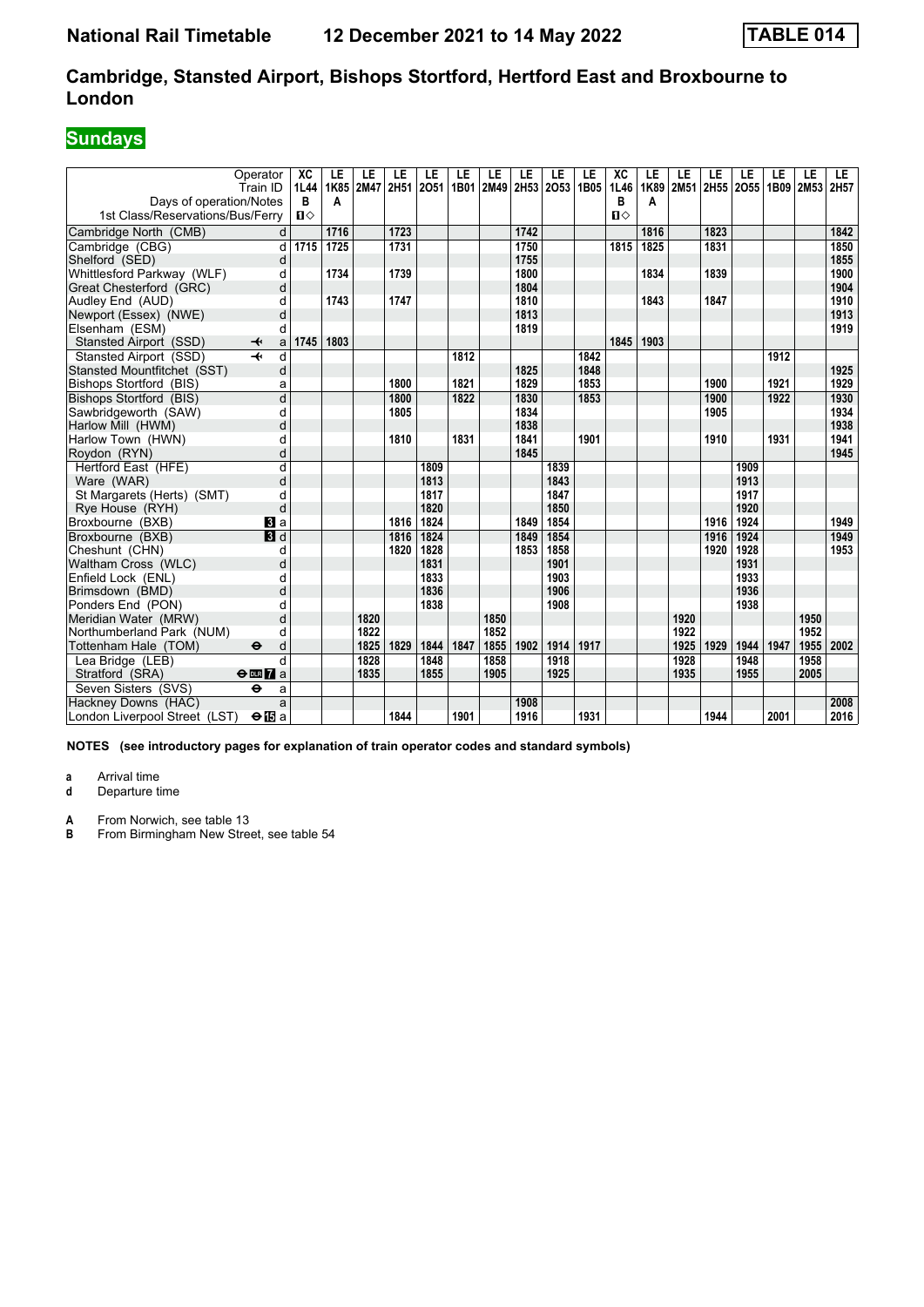### **Cambridge, Stansted Airport, Bishops Stortford, Hertford East and Broxbourne to London**

## **Sundays**

|                                  | Operator<br>Train ID              | LE<br>2057 | LE<br>1B13 | XC<br>1L48 | LE<br>1K91 | LE<br>2M55 | LE   | LE<br>2H59 2O59 1B17 | LE   | LE<br>2M57 | LE<br>2H61 | LE<br>2061 1B21 | LE   | XC<br>1L50   | LE<br>1K93 | LE<br>2M59 2H63 2O63 | LE   | LE   | LE<br>1B <sub>25</sub> |
|----------------------------------|-----------------------------------|------------|------------|------------|------------|------------|------|----------------------|------|------------|------------|-----------------|------|--------------|------------|----------------------|------|------|------------------------|
| Days of operation/Notes          |                                   |            |            | В          | A          |            |      |                      |      |            |            |                 |      | в            | A          |                      |      |      |                        |
| 1st Class/Reservations/Bus/Ferry |                                   |            |            | $\P$       |            |            |      |                      |      |            |            |                 |      | $\mathbf{u}$ |            |                      |      |      |                        |
| Cambridge North (CMB)            | d                                 |            |            |            | 1916       |            | 1923 |                      |      |            | 1942       |                 |      |              | 2016       |                      | 2023 |      |                        |
| Cambridge (CBG)                  | d                                 |            |            | 1915       | 1925       |            | 1931 |                      |      |            | 1950       |                 |      | 2015         | 2025       |                      | 2031 |      |                        |
| Shelford (SED)                   | d                                 |            |            |            |            |            |      |                      |      |            | 1955       |                 |      |              |            |                      |      |      |                        |
| Whittlesford Parkway (WLF)       | d                                 |            |            |            | 1934       |            | 1939 |                      |      |            | 2000       |                 |      |              | 2034       |                      | 2039 |      |                        |
| Great Chesterford (GRC)          | d                                 |            |            |            |            |            |      |                      |      |            | 2004       |                 |      |              |            |                      |      |      |                        |
| Audley End (AUD)                 | d                                 |            |            |            | 1943       |            | 1947 |                      |      |            | 2010       |                 |      |              | 2043       |                      | 2047 |      |                        |
| Newport (Essex) (NWE)            | d                                 |            |            |            |            |            |      |                      |      |            | 2013       |                 |      |              |            |                      |      |      |                        |
| Elsenham (ESM)                   | d                                 |            |            |            |            |            |      |                      |      |            | 2019       |                 |      |              |            |                      |      |      |                        |
| Stansted Airport (SSD)           | ↞<br>a                            |            |            | 1945       | 2003       |            |      |                      |      |            |            |                 |      | 2045         | 2103       |                      |      |      |                        |
| Stansted Airport (SSD)           | d                                 |            | 1942       |            |            |            |      |                      | 2012 |            |            |                 | 2042 |              |            |                      |      |      | 2112                   |
| Stansted Mountfitchet (SST)      | d                                 |            | 1948       |            |            |            |      |                      |      |            | 2025       |                 | 2048 |              |            |                      |      |      |                        |
| Bishops Stortford (BIS)          | a                                 |            | 1953       |            |            |            | 2000 |                      | 2021 |            | 2029       |                 | 2053 |              |            |                      | 2100 |      | 2121                   |
| <b>Bishops Stortford (BIS)</b>   | $\overline{d}$                    |            | 1953       |            |            |            | 2000 |                      | 2022 |            | 2030       |                 | 2053 |              |            |                      | 2100 |      | 2122                   |
| Sawbridgeworth (SAW)             | d                                 |            |            |            |            |            | 2005 |                      |      |            | 2034       |                 |      |              |            |                      | 2105 |      |                        |
| Harlow Mill (HWM)                | d                                 |            |            |            |            |            |      |                      |      |            | 2038       |                 |      |              |            |                      |      |      |                        |
| Harlow Town (HWN)                | d                                 |            | 2001       |            |            |            | 2010 |                      | 2031 |            | 2041       |                 | 2101 |              |            |                      | 2110 |      | 2131                   |
| Roydon (RYN)                     | d                                 |            |            |            |            |            |      |                      |      |            | 2045       |                 |      |              |            |                      |      |      |                        |
| Hertford East (HFE)              | $\overline{d}$                    | 1939       |            |            |            |            |      | 2009                 |      |            |            | 2039            |      |              |            |                      |      | 2109 |                        |
| Ware (WAR)                       | d                                 | 1943       |            |            |            |            |      | 2013                 |      |            |            | 2043            |      |              |            |                      |      | 2113 |                        |
| St Margarets (Herts) (SMT)       | d                                 | 1947       |            |            |            |            |      | 2017                 |      |            |            | 2047            |      |              |            |                      |      | 2117 |                        |
| Rye House (RYH)                  | d                                 | 1950       |            |            |            |            |      | 2020                 |      |            |            | 2050            |      |              |            |                      |      | 2120 |                        |
| Broxbourne (BXB)                 | <b>B</b> la                       | 1954       |            |            |            |            | 2016 | 2024                 |      |            | 2049       | 2054            |      |              |            |                      | 2116 | 2124 |                        |
| Broxbourne (BXB)                 | $\blacksquare$                    | 1954       |            |            |            |            | 2016 | 2024                 |      |            | 2049       | 2054            |      |              |            |                      | 2116 | 2124 |                        |
| Cheshunt (CHN)                   | d                                 | 1958       |            |            |            |            | 2020 | 2028                 |      |            | 2053       | 2058            |      |              |            |                      | 2120 | 2128 |                        |
| Waltham Cross (WLC)              | d                                 | 2001       |            |            |            |            |      | 2031                 |      |            |            | 2101            |      |              |            |                      |      | 2131 |                        |
| Enfield Lock (ENL)               | d                                 | 2003       |            |            |            |            |      | 2033                 |      |            |            | 2103            |      |              |            |                      |      | 2133 |                        |
| Brimsdown (BMD)                  | d                                 | 2006       |            |            |            |            |      | 2036                 |      |            |            | 2106            |      |              |            |                      |      | 2136 |                        |
| Ponders End (PON)                | d                                 | 2008       |            |            |            |            |      | 2038                 |      |            |            | 2108            |      |              |            |                      |      | 2138 |                        |
| Meridian Water (MRW)             | d                                 |            |            |            |            | 2020       |      |                      |      | 2050       |            |                 |      |              |            | 2120                 |      |      |                        |
| Northumberland Park (NUM)        | d                                 |            |            |            |            | 2022       |      |                      |      | 2052       |            |                 |      |              |            | 2122                 |      |      |                        |
| Tottenham Hale (TOM)             | $\ddot{\boldsymbol{\Theta}}$<br>d | 2014       | 2017       |            |            | 2025       | 2029 | 2044                 | 2047 | 2055       | 2102       | 2114 2117       |      |              |            | 2125                 | 2129 | 2144 | 2147                   |
| Lea Bridge (LEB)                 | d                                 | 2018       |            |            |            | 2028       |      | 2048                 |      | 2058       |            | 2118            |      |              |            | 2128                 |      | 2148 |                        |
| Stratford (SRA)                  | $\Theta$ or $\overline{7}$ a      | 2025       |            |            |            | 2035       |      | 2055                 |      | 2105       |            | 2125            |      |              |            | 2135                 |      | 2155 |                        |
| Seven Sisters (SVS)              | $\ddot{\mathbf{e}}$<br>a          |            |            |            |            |            |      |                      |      |            |            |                 |      |              |            |                      |      |      |                        |
| Hackney Downs (HAC)              | a                                 |            |            |            |            |            |      |                      |      |            | 2108       |                 |      |              |            |                      |      |      |                        |
| London Liverpool Street (LST)    | $\Theta$ is a                     |            | 2031       |            |            |            | 2044 |                      | 2101 |            | 2116       |                 | 2131 |              |            |                      | 2144 |      | 2201                   |

**NOTES (see introductory pages for explanation of train operator codes and standard symbols)**

**a** Arrival time<br>**d** Departure t

**d** Departure time

**A** From Norwich, see table 13<br>**B** From Birmingham New Stree

From Birmingham New Street, see table 54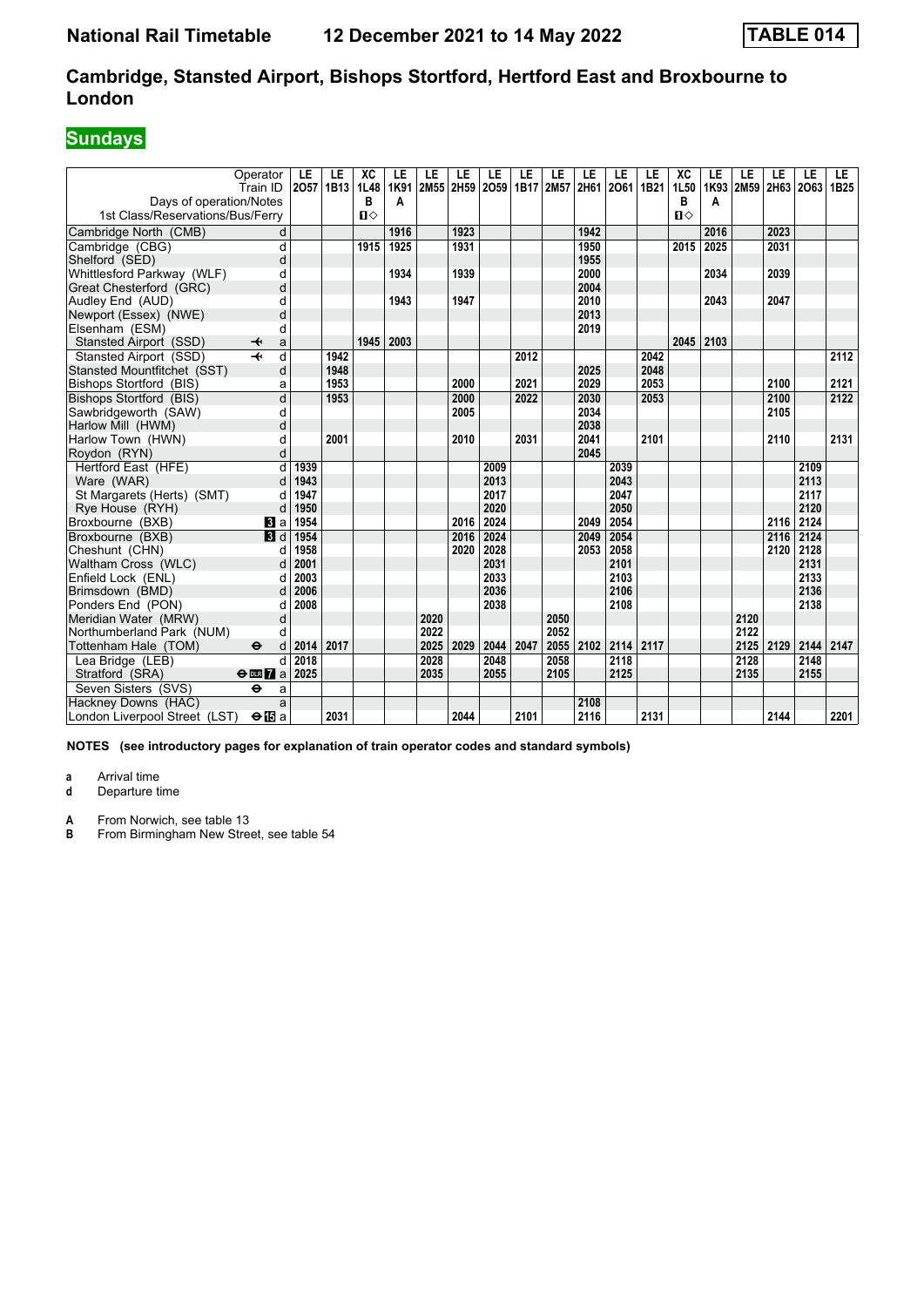#### **Cambridge, Stansted Airport, Bishops Stortford, Hertford East and Broxbourne to London**

## **Sundays**

|                                  | Operator<br>Train ID              | LE<br>2M61 | LE   | LE<br>2H65 2O65 | LE<br>1B29 | XC<br>1L52   | LE<br>1K95 | LE<br>2M63 2H67 | LE   | LE<br>2067 | LE   | LE   | LE   | LE<br>1B33 2M65 2H69 2O69 | LE<br>1B37 | XC<br>1L54   | LE<br>2H71 | LE<br>1B41 | LE.<br>2H73 |
|----------------------------------|-----------------------------------|------------|------|-----------------|------------|--------------|------------|-----------------|------|------------|------|------|------|---------------------------|------------|--------------|------------|------------|-------------|
| Days of operation/Notes          |                                   |            |      |                 |            | В            | Α          |                 |      |            |      |      |      |                           |            | в            |            |            |             |
| 1st Class/Reservations/Bus/Ferry |                                   |            |      |                 |            | $\mathbf{u}$ |            |                 |      |            |      |      |      |                           |            | $\mathbf{n}$ |            |            |             |
| Cambridge North (CMB)            | d                                 |            | 2042 |                 |            |              | 2116       |                 | 2123 |            |      |      | 2142 |                           |            |              |            |            | 2242        |
| Cambridge (CBG)                  | d                                 |            | 2050 |                 |            | 2115         | 2125       |                 | 2131 |            |      |      | 2150 |                           |            | 2215         | 2231       |            | 2250        |
| Shelford (SED)                   | d                                 |            | 2055 |                 |            |              |            |                 |      |            |      |      | 2155 |                           |            |              |            |            | 2255        |
| Whittlesford Parkway (WLF)       | d                                 |            | 2100 |                 |            |              | 2134       |                 | 2139 |            |      |      | 2200 |                           |            |              | 2239       |            | 2300        |
| Great Chesterford (GRC)          | d                                 |            | 2104 |                 |            |              |            |                 |      |            |      |      | 2204 |                           |            |              |            |            | 2304        |
| Audley End (AUD)                 | d                                 |            | 2110 |                 |            |              | 2143       |                 | 2147 |            |      |      | 2210 |                           |            |              | 2247       |            | 2310        |
| Newport (Essex) (NWE)            | d                                 |            | 2113 |                 |            |              |            |                 |      |            |      |      | 2213 |                           |            |              |            |            | 2313        |
| Elsenham (ESM)                   | d                                 |            | 2119 |                 |            |              |            |                 |      |            |      |      | 2219 |                           |            |              |            |            | 2319        |
| Stansted Airport (SSD)           | ↞<br>a                            |            |      |                 |            | 2145         | 2203       |                 |      |            |      |      |      |                           |            | 2245         |            |            |             |
| Stansted Airport (SSD)           | d                                 |            |      |                 | 2142       |              |            |                 |      |            | 2212 |      |      |                           | 2242       |              |            | 2315       |             |
| Stansted Mountfitchet (SST)      | d                                 |            | 2125 |                 | 2148       |              |            |                 |      |            |      |      | 2225 |                           | 2248       |              |            |            | 2325        |
| <b>Bishops Stortford (BIS)</b>   | a                                 |            | 2129 |                 | 2153       |              |            |                 | 2200 |            | 2221 |      | 2229 |                           | 2253       |              | 2300       | 2324       | 2329        |
| Bishops Stortford (BIS)          | d                                 |            | 2130 |                 | 2153       |              |            |                 | 2200 |            | 2222 |      | 2230 |                           | 2253       |              | 2300       | 2324       |             |
| Sawbridgeworth (SAW)             | d                                 |            | 2134 |                 |            |              |            |                 | 2205 |            |      |      | 2234 |                           |            |              | 2305       |            |             |
| Harlow Mill (HWM)                | d                                 |            | 2138 |                 |            |              |            |                 |      |            |      |      | 2238 |                           |            |              |            |            |             |
| Harlow Town (HWN)                | d                                 |            | 2141 |                 | 2201       |              |            |                 | 2210 |            | 2231 |      | 2241 |                           | 2301       |              | 2310       | 2333       |             |
| Roydon (RYN)                     | d                                 |            | 2145 |                 |            |              |            |                 |      |            |      |      | 2245 |                           |            |              |            |            |             |
| Hertford East (HFE)              | d                                 |            |      | 2139            |            |              |            |                 |      | 2209       |      |      |      | 2239                      |            |              |            |            |             |
| Ware (WAR)                       | d                                 |            |      | 2143            |            |              |            |                 |      | 2213       |      |      |      | 2243                      |            |              |            |            |             |
| St Margarets (Herts) (SMT)       | d                                 |            |      | 2147            |            |              |            |                 |      | 2217       |      |      |      | 2247                      |            |              |            |            |             |
| Rye House (RYH)                  | d                                 |            |      | 2150            |            |              |            |                 |      | 2220       |      |      |      | 2250                      |            |              |            |            |             |
| Broxbourne (BXB)                 | <b>B</b> la                       |            | 2149 | 2154            |            |              |            |                 | 2216 | 2224       |      |      | 2249 | 2254                      |            |              | 2316       |            |             |
| Broxbourne (BXB)                 | $\blacksquare$                    |            | 2149 | 2154            |            |              |            |                 | 2216 | 2224       |      |      | 2249 | 2254                      |            |              | 2316       |            |             |
| Cheshunt (CHN)                   | d                                 |            | 2153 | 2158            |            |              |            |                 | 2220 | 2228       |      |      | 2253 | 2258                      |            |              | 2320       |            |             |
| Waltham Cross (WLC)              | d                                 |            |      | 2201            |            |              |            |                 |      | 2231       |      |      |      | 2301                      |            |              |            |            |             |
| Enfield Lock (ENL)               | d                                 |            |      | 2203            |            |              |            |                 |      | 2233       |      |      |      | 2303                      |            |              |            |            |             |
| Brimsdown (BMD)                  | d                                 |            |      | 2206            |            |              |            |                 |      | 2236       |      |      |      | 2306                      |            |              |            |            |             |
| Ponders End (PON)                |                                   |            |      | 2208            |            |              |            |                 |      | 2238       |      |      |      | 2308                      |            |              |            |            |             |
| Meridian Water (MRW)             | d                                 | 2150       |      |                 |            |              |            | 2220            |      |            |      | 2250 |      |                           |            |              |            |            |             |
| Northumberland Park (NUM)        | d                                 | 2152       |      |                 |            |              |            | 2222            |      |            |      | 2252 |      |                           |            |              |            |            |             |
| Tottenham Hale (TOM)             | $\ddot{\boldsymbol{\Theta}}$<br>d | 2155       | 2202 | 2214            | 2217       |              |            | 2225            | 2229 | 2244       | 2247 | 2255 | 2302 | 2314                      | 2317       |              | 2329       | 2349       |             |
| Lea Bridge (LEB)                 | d                                 | 2158       |      | 2218            |            |              |            | 2228            |      |            |      | 2258 | 2306 | 2318                      |            |              |            |            |             |
| Stratford (SRA)                  | $\Theta$ <b>ER</b> $\theta$ a     | 2205       |      | 2225            |            |              |            | 2235            |      |            |      | 2305 | 2313 | 2325                      |            |              |            |            |             |
| Seven Sisters (SVS)              | $\ddot{\mathbf{e}}$<br>a          |            |      |                 |            |              |            |                 |      |            |      |      |      |                           |            |              |            |            |             |
| Hackney Downs (HAC)              | a                                 |            | 2208 |                 |            |              |            |                 |      | 2250       |      |      |      |                           |            |              |            |            |             |
| London Liverpool Street (LST)    | $\Theta$ is a                     |            | 2216 |                 | 2231       |              |            |                 | 2244 | 2258       | 2301 |      |      |                           | 2331       |              | 2343 0002  |            |             |

**NOTES (see introductory pages for explanation of train operator codes and standard symbols)**

**a** Arrival time<br>**d** Departure t

**d** Departure time

**A** From Norwich, see table 13<br>**B** From Birmingham New Stree

From Birmingham New Street, see table 54